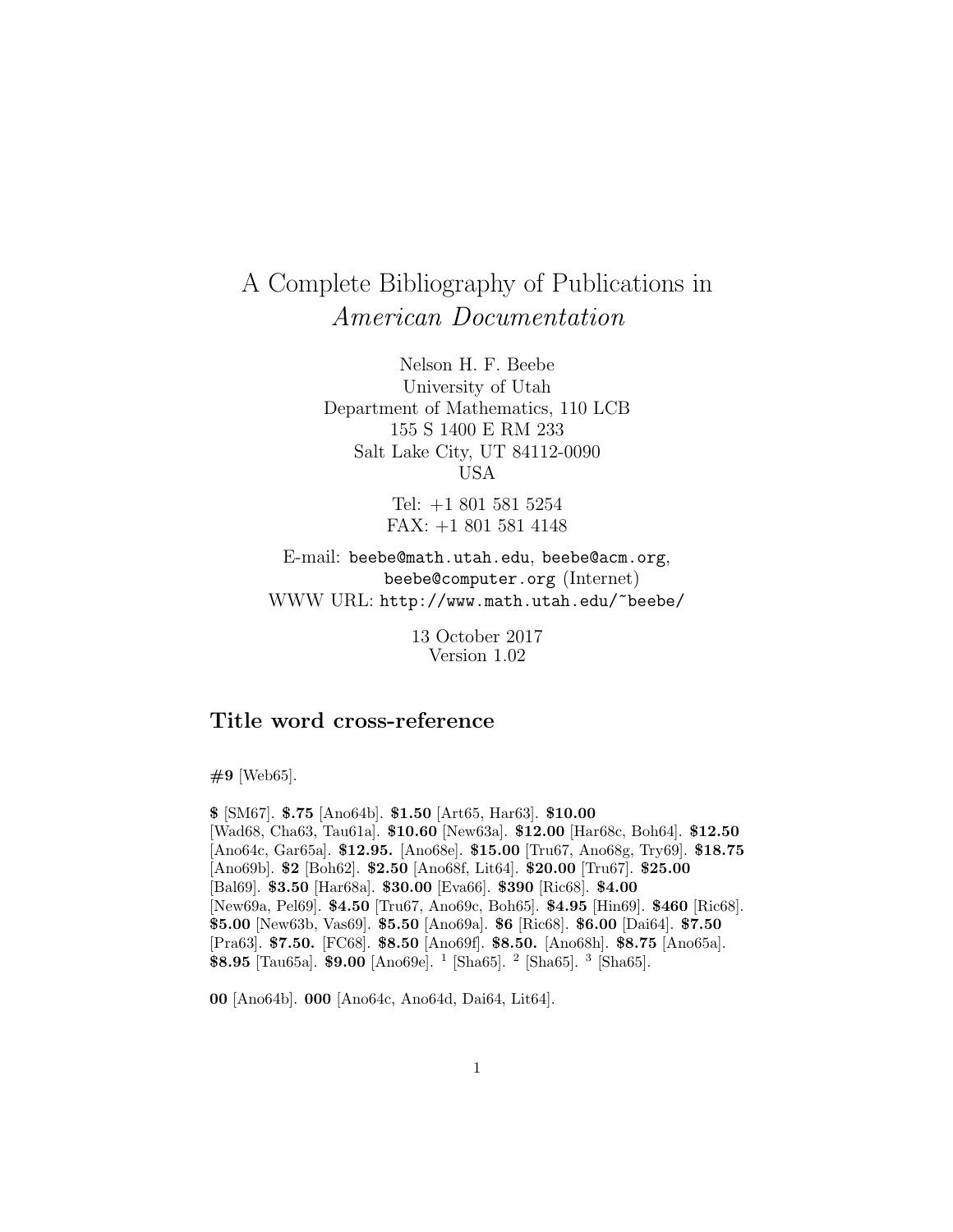**1** [Ano66a, Ano68d, Ano68c, Ano68b, Ano68a, Ano69a, Ano69b, Ano69c, Ano69d, Ano69e, Ash66, Boh64, Emb65, Har63, Har67c, Hay66a, Lan65b, Lan67, O'C63, Pra63, Tau65a, Tre66, Vai67a, Vai67b]. **1/65** [Emb65, Lan65b, Tau65a]. **1/65-1R** [Tau65a]. **1/65-2R** [Lan65b]. **1/65-3R** [Emb65]. **1/66** [Ano66a, Ash66, Hay66a, Tre66]. **1/66-1R** [Ash66]. **1/66-2R** [Ano66a]. **1/66-3R** [Hay66a]. **1/66-4R** [Tre66]. **1/67** [Ano68d, Ano68c, Ano68b, Ano68a, Har67c, Lan67, Vai67a, Vai67b]. **1/67-1R** [Ano68a, Lan67]. **1/67-2R** [Ano68b, Vai67a]. **1/67-3R** [Ano68c, Vai67b]. **1/67-4R** [Ano68d, Har67c]. **1/69** [Ano69a, Ano69b, Ano69c, Ano69d]. **1/69-1R** [Ano69a]. **1/69-2R** [Ano69b]. **1/69-3R** [Ano69c]. **1/69-4R** [Ano69d]. **10** [Ano65a, Art65, Boh65, Dar66, Eva66, Har63, Hay66b, Hil66, New63b, Per66a, Sey66]. **10/63** [Har63, New63b]. **10/63-1** [Har63]. **10/63-2** [New63b]. **10/65** [Ano65a, Art65, Boh65]. **10/65-1R** [Art65]. **10/65-2R** [Boh65]. **10/65-3R** [Ano65a]. **10/66** [Dar66, Eva66, Hay66b, Hil66, Per66a, Sey66]. **10/66-1R** [Per66a]. **10/66-2R** [Sey66]. **10/66-4R** [Hil66]. **10/66-6R** [Hay66b]. **11th** [Lit66]. **1950** [Cle63]. **1955** [SD55]. **1959** [JT61a]. **1960** [Gul61]. **1961** [Ano61a, Ano62h, Boh62]. **1962** [Ano62a]. **1964** [Ano65b, Mou65]. **1965** [Eva66, Sny66]. **1966** [Gre67, Har67b, Tru67, Wad68]. **1R** [Ano68e, Ano68f, Har68a, Ano68a, Ano69a, Art65, Ash66, Bat67a, Gar65a, Har67a, Hay67, Lan67, Met65, Per66a, Rub66, Tau65a, Try69, Vas69].

**2** [Ano69e, Ano69f, Bat67a, Cla67, Gre67, Har69, Har67b, Mou67, New63b, Pel69, She67]. **2/67** [Bat67a, Cla67, Gre67, Har67b, Mou67, She67]. **2/67-1R** [Bat67a]. **2/67-2R** [She67]. **2/67-3R** [Mou67]. **2/67-4R** [Har67b]. **2/67-5R** [Cla67]. **2/67-6R** [Gre67]. **2/69** [Ano69e, Ano69f, Har69, Pel69]. **2/69-1** [Ano69e]. **2/69-2** [Har69]. **2/69-3** [Pel69]. **2/69-4** [Ano69f]. **2d** [Lan67, Ran67]. **2nd** [Bal69]. **2R** [Ano68h, Ano68g, Lew66, Ric68, Ano65b, Ano66a, Ano68b, Ano69b, Ath65b, Bal69, Boh65, Lan65b, Lin66, Rad69, Rog67, Sey66, She67, Tru67, Vai67a].

**3** [Bal69, Har68a, Har68b, Hay67, Log67, New69a, Pel69, Pre69, Ric68, Tru67, Try69]. **3/67** [Hay67, Log67, Tru67]. **3/67-1R** [Hay67]. **3/67-2R** [Tru67]. **3/67-3R** [Log67]. **3/68** [Har68a, Har68b, Ric68]. **3/69** [Bal69, New69a, Pre69, Try69]. **3/69-1R** [Try69]. **3/69-2R** [Bal69]. **3/69-3R.** [Pre69]. **3/69-4R** [New69a]. **38th** [She67]. **3R** [Dar66, FC68, Har68b, Har68c, Whi66, Ano65a, Ano68c, Ano69c, Emb65, Hay66a, Lan65a, Log67, Mou67, Ran67, Ste69, Vai67b, War66, Web65]. **3R.** [Pre69].

**4** [Ano64b, Ano64c, Ano64d, Ano68e, Ano68h, Ano68f, Ano68g, Ano69f, Anz67, Ath65b, Bra67, Dai64, FC68, Gar65a, Har68c, Har67a, Hin69, How65, Lan65a, Lin66, Lit64, Nit67, O'C63, Rad69, Ran67, Rog67, Rub66, Ste69, Vas69, Wad68, War66]. **4/63** [O'C63]. **4/63-1** [O'C63]. **4/64**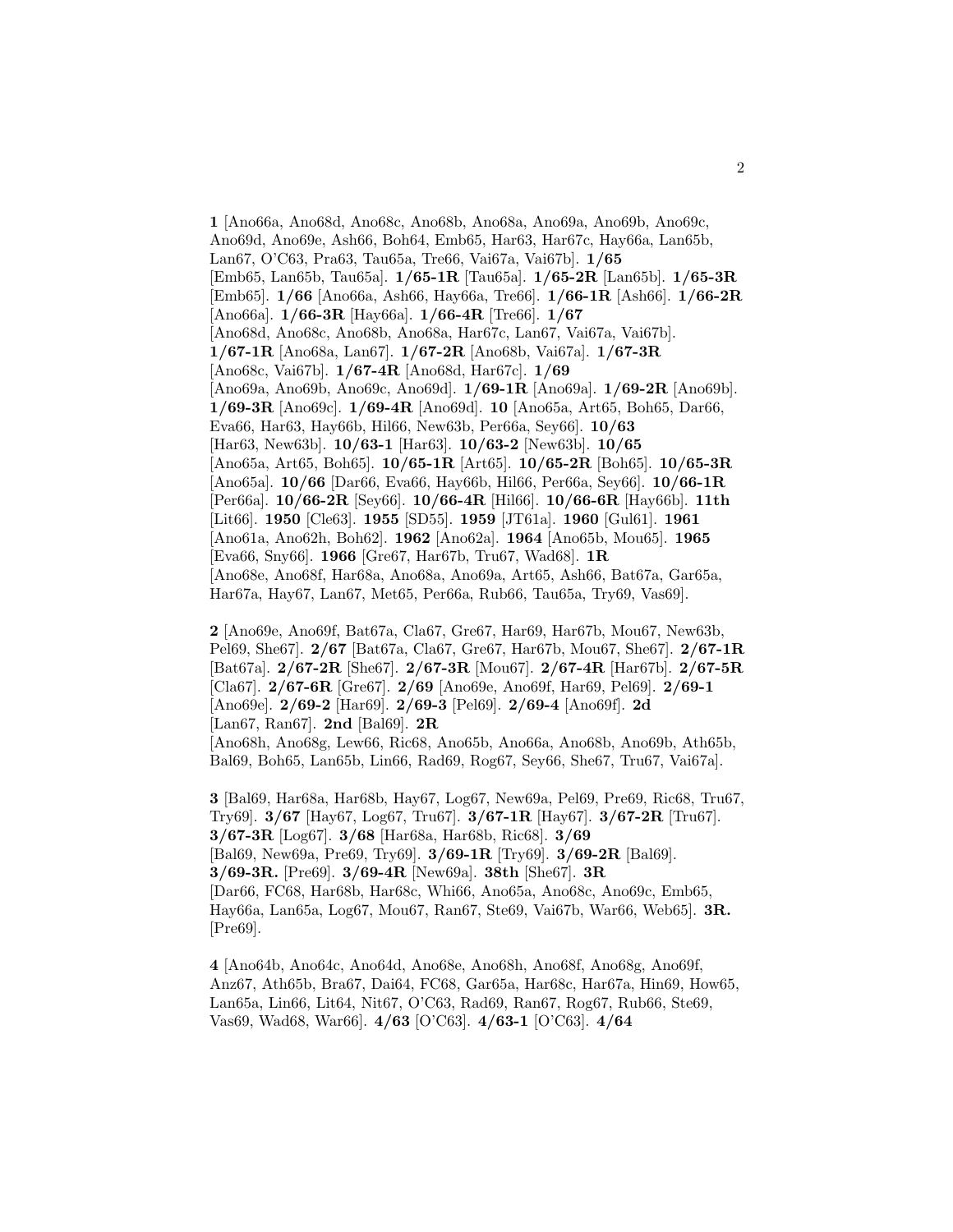[Ano64b, Ano64c, Ano64d, Dai64, Lit64]. **4/64-00** [Ano64b]. **4/64-000** [Ano64c, Ano64d, Dai64, Lit64]. **4/65** [Ath65b, Gar65a, How65, Lan65a]. **4/65-1R** [Gar65a]. **4/65-2R** [Ath65b]. **4/65-3R** [Lan65a]. **4/65-4R** [How65]. **4/66** [Lin66, Rub66, War66]. **4/66-1R** [Rub66]. **4/66-2R** [Lin66]. **4/66-3R** [War66]. **4/67** [Anz67, Bra67, Har67a, Nit67, Ran67, Rog67]. **4/67-1R** [Har67a]. **4/67-2R** [Rog67]. **4/67-3R** [Ran67]. **4/67-4R** [Nit67]. **4/67-5R** [Anz67]. **4/67-6R** [Bra67]. **4/68** [Ano68e, Ano68h, Ano68f, Ano68g, FC68, Har68c, Wad68]. **4/69** [Hin69, Rad69, Ste69, Vas69]. **4/69-1R** [Vas69]. **4/69-2R** [Rad69]. **4/69-3R** [Ste69]. **4/69-4R** [Hin69]. **432198** [Lan65a]. **45** [Har69]. **48** [O'C63]. **4R** [Lit66, Wad68, Ano68d, Ano69d, Har67c, Har67b, Hil66, Hin69, How65, New69a, Nit67, Tre66]. **4th** [FC68].

**500** [Ric68]. **5R** [Eva66, Anz67, Cla67].

**63-1** [Har63, O'C63, Pra63]. **63-2** [New63b]. **64-00** [Ano64b]. **64-000** [Ano64c, Ano64d, Dai64, Lit64]. **65-1R** [Art65, Gar65a, Met65, Tau65a]. **65-2R** [Ano65b, Ath65b, Boh65, Lan65b]. **65-3R** [Ano65a, Emb65, Lan65a, Web65]. **65-4R** [How65]. **6570th** [Ano64b]. **66** [Dar66, Eva66, Lew66, Lit66, Whi66]. **66-1R** [Ash66, Per66a, Rub66]. **66-2R** [Ano66a, Lin66, Sey66]. **66-3R** [Hay66a, War66]. **66-4R** [Hil66, Tre66]. **66-6R** [Hay66b]. **66-IR** [Sny66]. **67-1R** [Ano68a, Bat67a, Har67a, Hay67, Lan67]. **67-2R** [Ano68b, Rog67, She67, Tru67, Vai67a]. **67-3R** [Ano68c, Log67, Mou67, Ran67, Vai67b]. **67-4R** [Ano68d, Har67c, Har67b, Nit67]. **67-5R** [Anz67, Cla67]. **67-6R** [Bra67, Gre67]. **68** [Ano68e, Ano68h, Ano68f, Ano68g, FC68, Har68a, Har68b, Har68c, Ric68, Wad68]. **69-1** [Ano69e]. **69-1R** [Ano69a, Try69, Vas69]. **69-2** [Har69]. **69-2R** [Ano69b, Bal69, Rad69]. **69-3** [Pel69]. **69-3R** [Ano69c, Ste69]. **69-3R.** [Pre69]. **69-4** [Ano69f]. **69-4R** [Ano69d, Hin69, New69a]. **6R** [Bra67, Gre67, Hay66b].

**7** [Ano65b, Lew66, Lit66, Met65, Pra63, Sny66, Web65, Whi66]. **7/63** [Pra63]. **7/63-1** [Pra63]. **7/65** [Ano65b, Met65, Web65]. **7/65-1R** [Met65]. **7/65-2R** [Ano65b]. **7/65-3R** [Web65]. **7/66** [Lew66, Lit66, Sny66, Whi66]. **7/66-IR** [Sny66].

**ˆın** [Sta61].

**A.I.Ch.E.** [Mor62]. **a/M** [Ste69]. **Abbott** [Ano64b]. **abbreviating** [Sav63]. **Abbreviations** [Fis59]. **ABC** [Alt67, AR69]. **Aberdeen** [KP57]. **abilities** [Man66]. **abridged** [Kut64]. **abroad** [Kot62]. **Abstract** [CM62, Del64, MK62]. **abstracter** [BC63]. **abstracters** [Pla60b]. **Abstracting** [Ath65b, Mil57, Bou62, CHJ61, Doy62, KP57]. **Abstracts**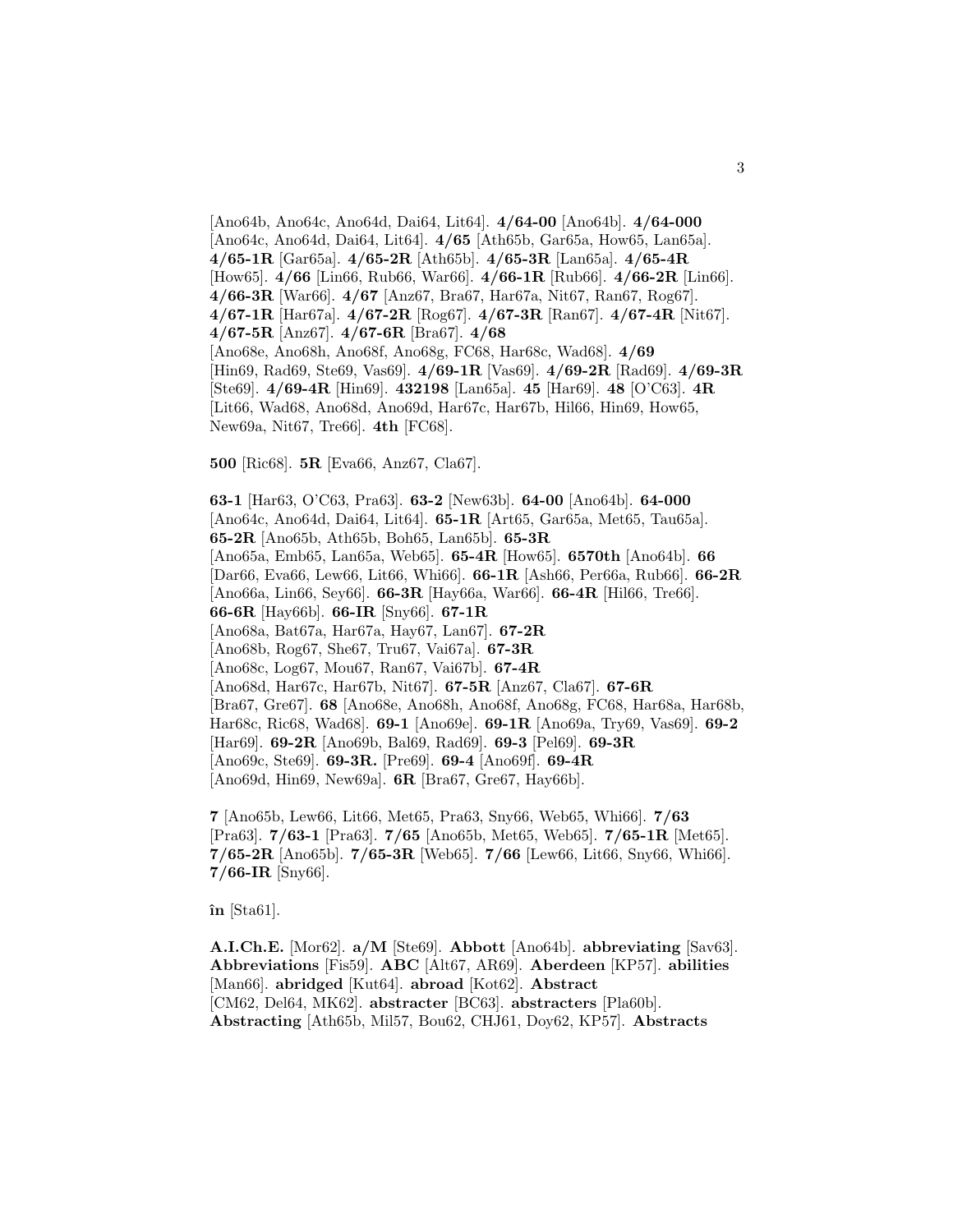[Bro55, Pet59, BC63, Kna65, LD60, RRS61b, Pet59, Pla60b, Spe67, Van65, WA62]. **absurdum** [McG58b]. **AC** [Mit53]. **academe** [DK66]. **Academic** [Gar65a, Lun69]. **Academy** [JT61a, SB59, Sta61]. **acceptable** [BC63]. **Access** [Dra54, Ben69, JS69, Man69, Nol59]. **accounting** [Hel69, Ohl57]. **achievements** [Bey60b, Tat50b]. **achieving** [Per65]. **acquisition** [Mil53, Orn63]. **Acquisitions** [Jac52]. **Actifilm** [Jon61]. **action** [Coo68, Jon61]. **activities** [Ano62y, Cla56, Mat62, Mor62, Par62, Pol50, Tar62]. **AD** [Lan65a, McG58b, Eli69c]. **Adaptation** [WD59]. **Adaptive** [SAF65]. **Adatok** [Emb65]. **Addison** [Gar65a]. **Addison-Wesley** [Gar65a]. **address** [Sch62a]. **addressed** [Flo67]. **ADI** [Ano62x, Ano52e, Ano52g, Ano62b, Ano62h, Ano62t, Ano62u, Ano62-28, Ano62-29, Bin63, Cua65, Eva50]. **Administration** [Ano68h, Boh62, Lit64, Pra63, Sco51]. **Advanced** [Cha63]. **Advisory** [Ano55a]. **AEC** [Gra51]. **Aeronautics** [Ano68h]. **Aerospace** [Ano64b]. **AFB** [Lan65a]. **Affairs** [Har67c, Lit66]. **affected** [Sop68]. **age** [Daw68, DK66, Jon54]. **agency** [Bar56]. **agreements** [O'C69]. **ahead** [Hei61b]. **aid** [Ben69, Cro56, Luh61]. **aids** [BL55, Sla63]. **AIP** [Ano65b, Mou65]. **AIP/DRP** [Mou65]. **AIP/DRP-CI** [Mou65]. **AIP/ DRP** [Ano65b]. **Air** [Ano64b, Lan65a, TN68]. **Alberto** [BF57]. **alerting** [BBJB69]. **Alexander** [FC68]. **algorithm** [Dav69]. **Allen** [Ano68c, Rub66]. **allied** [Ken60]. **alpha** [Fei63]. **alphabetic** [JS69, Sha62]. **alphabetical** [Sla63, Sla64, Ber56a, Lew66]. **also** [Mos56, Tru67]. **Alto** [Gar65a]. **amenable** [KBP54b]. **America** [Bis59]. **American** [Ano65b, Ano68g, Ano69f, Ath65b, Bat67a, Boh62, Cla67, Gul61, La 63, Lit64, Mou65, Nit67, Try69, Web65, Ano53a, Ano58i, Ano61a, Ano62a, Ano62n, Ano63a, Ano64a, Ano65j, Ano67g, Ano68p, Ano68q, Bal50c, Bor55, Bur59a, Bur59b, Bur59c, Den50, Dub62, Eva51, Kin59, McM61, Nit67, SG69, Urq51, WBO<sup>+</sup>61, Tat50b]. **Americas** [Ath65b]. **Ami** [Ano65b, Mou65]. **among** [BH57b, Kot62]. **AMRL** [Ano64b]. **AMRL-TDR-63-8** [Ano64b]. **analogue** [Sch64b]. **Analogy** [HG65]. **Analysis** [BH67, Flo67, W˚ah66, Alt67, Ano68g, BF64, BE65, CR69, CHJ61, Gar54, Hoy69, Kle64, Lan69b, Lei69, Mac53, MS66, MS67, Mor54, Ove63, Per50, PM59, SS61, Sti60, WP62]. **analytic** [Kes65]. **analytical** [Car69]. **analyze** [Yag65]. **Andre** [Ano65a]. **Anglo** [Nit67]. **Anglo-American** [Nit67]. **animadversions** [Bor54]. **Anleitung** [Ste69]. **anniversary** [Ano63k]. **Annotated** [Gre67, LK56]. **announced** [Tru67]. **Announcement** [Ano54o, Ano54p, Ano62b, Bra51, Car69]. **Announcements** [Ano52a, Ano53a, Ano53b, Ano53c, Ano54a]. **Annual** [Ano53a, Gul61, She67, Tat54, Ano52e, Eva51, ML67, Tru67, Ano62h, Ano68a, Bat67a, Try69]. **answer** [O'C68b, O'C69, Tag65]. **answer-providing** [O'C68b, O'C69]. **Answerer** [Lan65b]. **answering** [SKM64]. **answers** [Sch69a]. **Anthony** [Tau61a]. **appearing** [Ath64]. **Appendix** [Ath65b]. **Application** [Ano55a, HH60, MH53, Fie56, Lip60, Lit64, Sti58, TMK55, Uhl64, Yag65, Gar65a]. **Applications** [Ano69c, McC61]. **applied** [Moo51]. **appraisal** [Tat50a]. **appreciation** [Sew62]. **approach**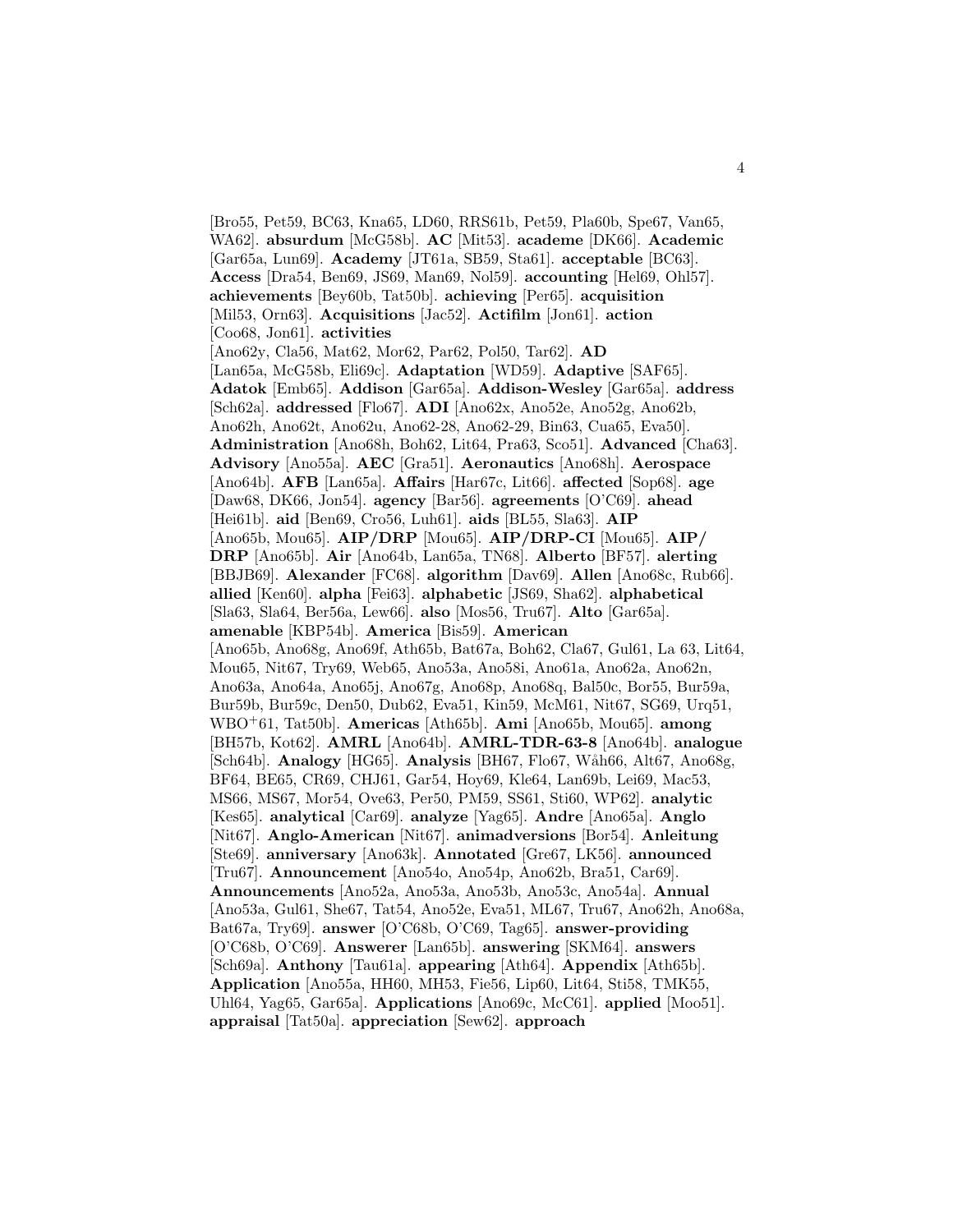[Bis53, Hei61a, JN58, Lib69, Orr59, PKB54, PKM59, Slo68, TN68]. **approaches** [Man61]. **approaching** [BH63]. **April** [Ano66a, Lan65b]. **arbitrary** [Uhl69]. **Archival** [Rid50]. **archive** [How65]. **Archon** [Har68a, Har68c, Vas69]. **Area** [Wad68, LBL67, MW61, Wad68]. **areas** [MK62]. **Armed** [Bar56]. **army** [Ano52l]. **array** [Per65]. **Art** [Art65, Ano62-30, Bou61, Mar62, Mar66]. **Artandi** [Bra67, Met65, Pel69]. **Arthur** [Har67a, Ano60m]. **Articles** [Ano52b, Bis56, Gro68, Lei69, Pet59]. **articles-cited** [Gro68]. **articulation** [Wal68]. **Arvid** [FC68]. **Asa** [Hay67]. **Asia** [Eva66, Mat62]. **asking** [Tay62]. **ASLIB** [Hay66b, LM64, She67, Ree65]. **ASM** [Fos58]. **aspect** [Vic60]. **aspects** [Ber54, Man64, OE58]. **assembly** [McC68]. **assessment** [Bey60b]. **assistance** [Ano69a, Cob56]. **associated** [Pot68]. **Associates** [Ano69d, Web65]. **Association** [Ano62d, Gre67, Har63, La 63, Nit67, Ran67, Web65, Ass55, Doy62, JC67, Ano62o, Hys53, Tat54]. **associations** [Les69, TPBK55]. **associative** [Che63, DD65, Sla63]. **ASTIA** [Gra51]. **Atherton** [Gro67, Sew62]. **attacking** [Wal67]. **Attendance** [BGM56]. **Attitudes** [FCHB65]. **attributes** [Man69]. **Aurel** [Sta61]. **Australian** [Dra54]. **author** [Bra64, Lec68, Ano66a, Ano62c]. **authority** [Ath65b, Way68]. **authors** [Ano62p, SSO65]. **Automata** [Har67a]. **Automated** [BBJB69, KB68, Whi66, BH67, Rau67, Ano68e]. **Automatic** [Art64, CHJ61, Lan65b, PKM59, Bor67, Dam65, Gar55, GG57, Les60, Opl59, PKB55a, Sal63, Sal65b, Sal69, Sha56, Art65, Tau61a]. **automatically** [AW69]. **Automation** [LK56, Pla60a, Har69]. **auxiliary** [Ano62t, Dav51b, Dav51a, Dav52, Ano62v]. **Availability** [Fag52, Can52]. **Avenue** [Ano69d, Ath65b]. **Avramescu** [Sta61].

**B** [Lan65b, Lan67]. **Babbage** [Gar69]. **back** [Tob59a]. **Bar** [Gar65a, Man64, Moo57]. **Bar-Hillel** [Gar65a, Man64, Moo57]. **Barbara** [Ano62d]. **Barber** [Har67c]. **Barden** [Ano62d]. **Barhydt** [Ano69a]. **Barnard** [Ano64b]. **Barnett** [Sey66]. **Barrer** [Gre67]. **bars** [Cum54]. **Base** [Ano64b, New61, TBW68, Ike67]. **Baseball** [Lan65b]. **based** [Coo68, FL69, Rop68, Vas69]. **basic** [Uhl68, VZ68, New63a]. **Batty** [Har68a]. **be** [Har63, Tru67]. **Beatriz** [Tre66]. **Becker** [Boh64]. **beginning** [Lec68]. **beginnings** [Emb65]. **behavior** [Kap65]. **behind** [SS59]. **Ben** [Ano65b, Mou65]. **Ben-Ami** [Ano65b, Mou65]. **benchmark** [Man69]. **benefits** [OE58]. **Bensing** [O'C63]. **Bereich** [Ste69]. **Bernard** [Vas69]. **Bertha** [Ano62d]. **Bethlehem** [Mou67]. **between** [HG65, JT61b, Kes63, Oat68, Sal69]. **Bibliographic** [Cla67, Ega51, Kes63, Kin59, LH69, She50, She51, SB59, War52, Ano51a, Bro52, Cla56, Fel57, Har68c, Jor59, Kes65, Min57, Min60, Pin57, SE50b, Sti58]. **bibliographical** [Bey60b, Cam56, Car54, Ham68, Que63]. **Bibliographies** [New69b]. **Bibliography** [Dar66, Gre67, Ste69, Ano62c, Boh62, Bro53a, Bro53b, Bui62, Emb65, Lit64, LK56, MM59, Spe67, Ano62w]. **big** [Sch62b]. **binary** [Dav69, Man69]. **binding** [Pow51a]. **Bingley** [Har68a, Vas69]. **Biographical** [Sch69b]. **Biological**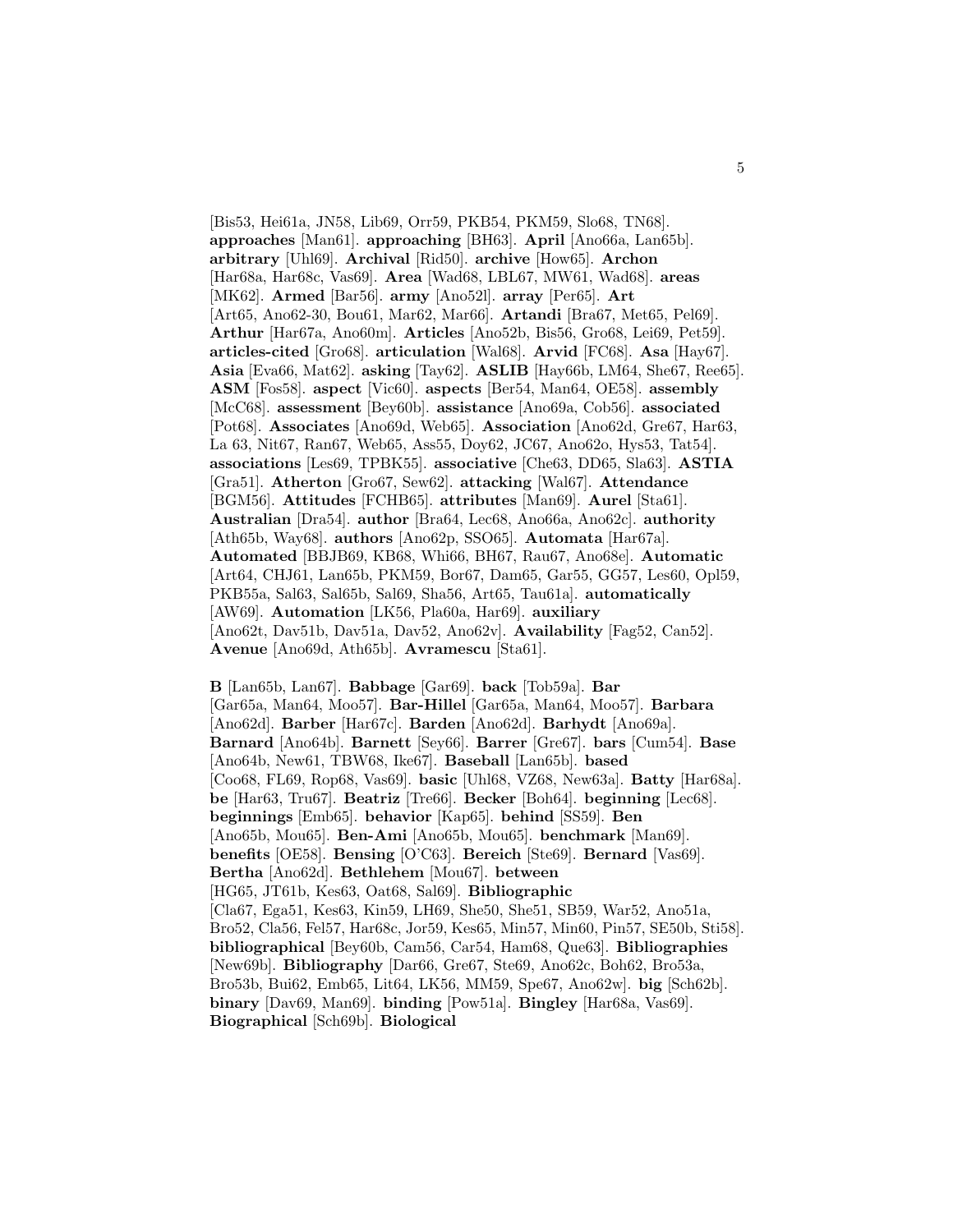[Ash66, Boh62, Har67b, Wei66, Heu56b, Woo57]. **biologist** [Lei69]. **biology** [Woo57]. **Biomedical** [Ano64b, Anz67, Lei69, Rop68, SSO65, SK63, FL69]. **Biweekly** [Tru67]. **blank** [Ber58, Har68b]. **blocks** [KT67]. **Bobbs** [Ano69c]. **Bobbs-Merrill** [Ano69c]. **Boeing** [WS64]. **boo** [Ano62q, Uhl64]. **Book** [Ano62d, Ano62c, Ano64b, Ano64c, Ano64d, Ano65b, Ano65a, Ano66a, Ano68d, Ano68c, Ano68b, Ano68a, Ano68e, Ano68h, Ano68f, Ano68g, Ano69a, Ano69b, Ano69c, Ano69d, Ano69e, Ano69f, Anz67, Art65, Ash66, Ath65b, Bal69, Bat67a, Boh62, Boh64, Boh65, Bra67, Cha63, Cla67, Cle63, Dai64, Dar66, Emb65, Eva66, FC68, Gar65a, Gre67, Har66, Har68a, Har68b, Har68c, Har69, Har67a, Har67c, Har67b, Hay66a, Hay66b, Hay67, Hil66, Hin69, How65, JT61a, KT67, La 63, Lan65b, Lan65a, Lan67, Lew66, Lin66, Lit64, Lit66, Log67, Mac62b, Met65, Mou65, Mou67, New63a, New69a, Nit67, Pel69, Per66a, Pre69, Rad69, Ran67, Ric68, Rog67, Rub66, Sey66, She67, Sny66, Sta61, Ste69, Tau61a, Tau65a, Tre66, Tru67, Try69, Vai67a, Vai67b]. **Book** [Vas69, Wad68, War66, Web65, Wel61, Whi66, Art64, Lec68, Rid51a, Sha53, WS64]. **Book-indexes** [KT67]. **Books** [Har66, Har68a, Har68c, New63a, Vas69, Kil61, Pou56, Pow58, Har66]. **boolean** [Bra66, MB68, Ike67]. **border** [Coh59]. **border-punched** [Coh59]. **Borko** [Ano68e]. **Boston** [Ano62h]. **bound** [La 63, Tru67]. **Bourne** [Ano64c]. **Bowles** [Ano68d]. **Box** [Har63]. **Boyle** [Sav65]. **Bracken** [Har67b]. **Bradford** [Gro67]. **breakthrough** [Pow58]. **Brian** [Per66a]. **Brief** [And64, Ano65c, Ano67a, Ath64, BE65, Bra66, Bro68, Dav68, Dav69, FL69, Fla69, Fra66, Gro67, Gro68, Hol66, Hur69, Ike67, JH66, Jen65, Ken64, Kik67, KC69, Kna65, Kor64, Kut64, Lip65a, Man69, MB68, O'C64a, Per65, Pie64, PV67, Rau67, Ric67, Ros65a, Ros65b, Sav65, Sav66, Sha66, SM67, SR68, Swa65, Swa68, Swa69, Tau68, TJ69, TEC64, Van65, WW67, Woo64, Wor69, Mac60a, Que63]. **Britannica** [Try69]. **British** [Den50]. **broad** [Ano62q, Per53]. **broad-subject** [Ano62q]. **Brown** [Ano68g]. **browser** [Tre68]. **Brunswick** [Bra67, Cle63, Lew66, Met65, Per66a, Rog67]. **Bryan** [Ano69f]. **Bucharest** [Sta61]. **Budapest** [Emb65]. **building** [KT67, Lar52, Sch54, Ste69, Wal69]. **buildup** [LBL67]. **Bull** [Lit64]. **burden** [She59]. **Bureau** [Ano64d, Ano68f, Art65, McM62]. **buried** [Smi55]. **Burke** [FC68]. **Burks** [Har67a]. **Business** [Ano62h, Whi66, Cue68, Ega53, MH53]. **Butterworth** [Lan67]. **Butterworths** [Lin66]. **by-laws** [Ano52b]. **bylaws** [Ano62a].

**C** [Ano69a, Boh62, Bra67, Har68a, Har67b, Lan65b, Lan67, Met65, O'C63, Per66a, Vai67a, Vai67b, Sha65]. **Cabot** [Dav58]. **calculation** [Man69]. **Call** [Ano67b, Ano68i]. **Calvin** [Wis52]. **Cambridge** [Ano68c, Sey66, Sny66, Tau61a]. **camera** [Blu50, FS57, Sha50]. **Canadian** [Nit67]. **cancer** [Hof52, SPS68]. **cancer-virology** [SPS68]. **Candea** [Sta61]. **capacity** [Bra62]. **Carbon** [Ano57n]. **Card** [Web65, Dew59, EFB57, Gar54, Gar55, Gil58, HH60, Jon60, Kuv67, Lew69, MH53, Mal58, McM61, MM59, PW58, Pou56, Seb53, Wac52, Gra51].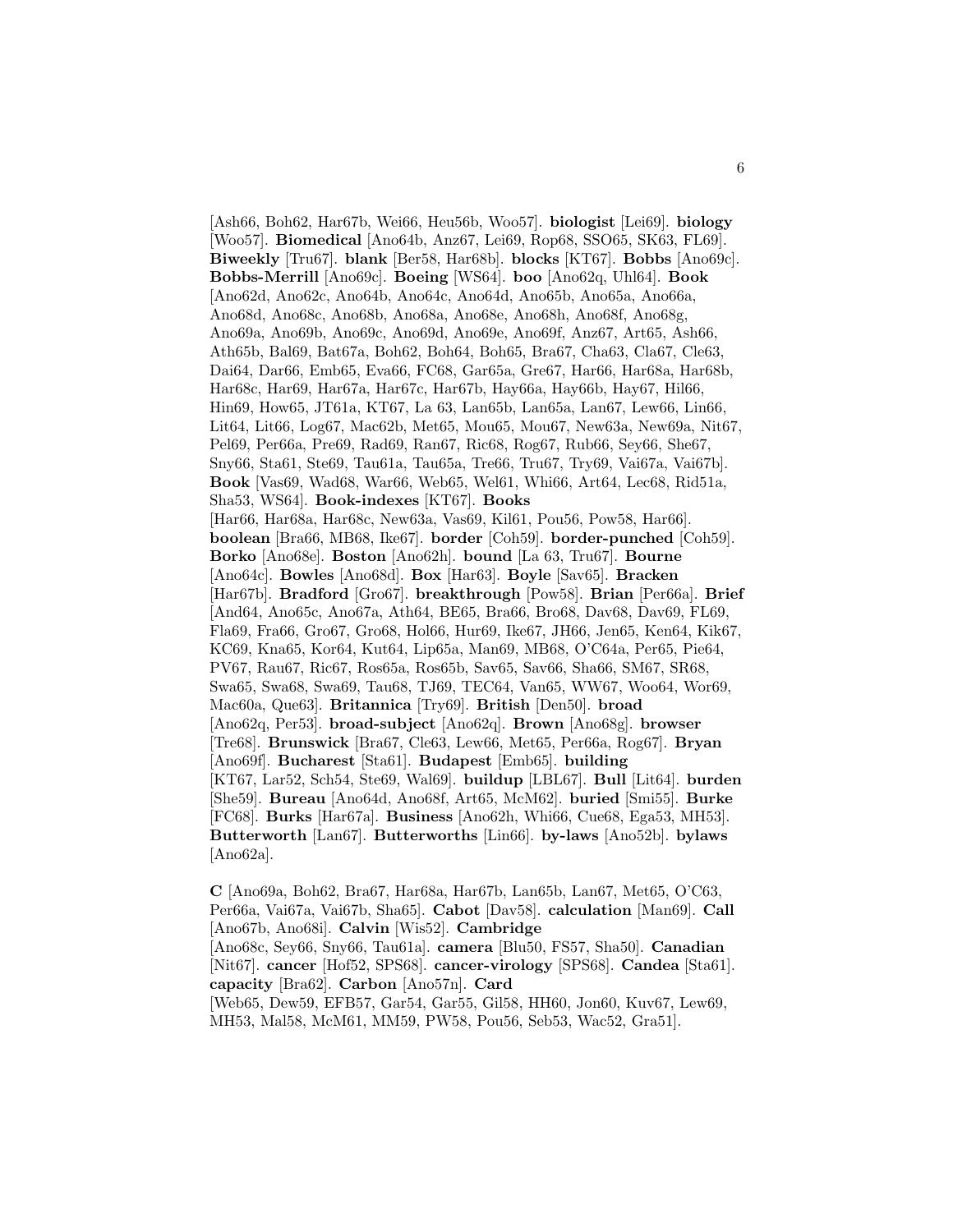**cardiovascular** [OC62b, PW58]. **cards** [BHR67, Coh59, Heu56b, Hof52, Lip60, Mor60, Ohl57, Per51, SK63, Uhl64]. **Carl** [Ano64b, Sny66]. **Carlos** [Ano68a, Bat67a, Try69]. **Carter** [FC68]. **Case** [Ano53b, Ano69a, HH53, Lar52, Lec68, TEC64, Tru67]. **case-bound** [Tru67]. **case-problem** [Lar52]. **Case-reserve** [Ano53b]. **cash** [Nee62]. **CATALOG** [Gra51, Ano68f, Har66, Tru67, Cla56, Gul51, KL67, Kuv67, Lew69, Lil54, Ric56, Sch57, Wad68, Web65, Har66]. **Cataloging** [Aro52, Car52, Fra52, Nit67, Ano54f, Bra64, Mas54]. **catalogs** [Dew59, Eva52, WS64]. **Catalogue** [Ano66a, Kil66, SK63, Ano66a]. **cataloguing** [All59, Har68b]. **Categories** [Mos64]. **cell** [Lei69]. **cell-biologist** [Lei69]. **census** [GD63]. **Center** [Ano68f, Ash66, Boh62, Emb65, Fuk67, Lit64, Pol50, Wad68, BH67, Cot68, FCHB65, Hel69, Shi63, Wil52, Ano55b, Ano57a]. **centers** [Lun69, New61, Sim62]. **Central** [Ath65b, Bin63]. **Centre** [Par62]. **century** [Kno60]. **certain** [Hin61]. **chain** [Uhl64]. **Chang** [Ano69a]. **change** [Daw68]. **Changeable** [Cum54]. **chapter** [Bin63]. **character** [JT61b]. **Characteristics** [Ano69e, JHG66, CBF59, Mil52]. **Characterized** [W˚ah66]. **characters** [Pri69, SK63]. **Charlene** [Anz67]. **Charles** [Ano64c, Ano69a, Har67b, New63a, Gar69]. **Checklist** [Ran67]. **Chemical** [Aue55, Mac58, Ruh64, Ber57b, CBF59, Cos61a, DG57, Fel64, Opl59, OB59, Rot56, WW67, Woo57, Bur59a, Pet59, Pla60b, Spe67, Van65]. **chemical-biological** [Woo57]. **chemical-group** [Ber57b]. **chemist** [Orn54]. **chemists** [Mai60, Str57]. **Chicago** [La 63, Web65, Ano51a, Nit67]. **choices** [GB69]. **Chomsky** [Lan65b]. **Chronological** [Rei54]. **CI** [Ano65b, Mou65]. **CI-3** [Ano65b]. **ciphers** [DG57]. **circulated** [Pin67]. **circulation** [Tru65]. **Citation** [Ada55, Ano65b, Gar63, Spe67, GS63, Kap65, Lip62, Lip65b]. **Citations** [Bur59a, Bur59b, Bur59c, Yag65, Mou65]. **cited** [Ada67, Gro68]. **City** [Har63, Hil66]. **Claire** [Ano69b, New69a]. **Clapp** [Boh65]. **Class** [PBK54]. **Classifica** [Ste69]. **Classification** [Gre67, Per66a, Sch54, Ste69, Wåh66, Ano62d, AC61, BN69, Bor64, Dai57, Dav68, Fai58, Fos58, Har54, Hof52, Hys53, Kra64, Kyl58, Mos64, Ric54, Ric61, Str56, Tya61, Har68a, Mac62b]. **classifications** [Hay57]. **Classificatory** [Sla63]. **Classified** [New61, Bow54]. **clearinghouse** [Bau66]. **Cleveland** [Ano69a, Hay66a, Swa65]. **Cliffs** [Ano68d]. **clinical** [HH60, SL68]. **Clive** [Har68a, Vas69]. **clumping** [DD65]. **Co** [How65]. **Coblans** [Hay66b]. **code** [Gil58, KPB54, McC65, Mel62, PW58, PV63, PBK54, Tau62, WAF<sup>+</sup>58, Woo57]. **CODEN** [Bis54, Bis57]. **codes** [Fel64, Per51]. **Coding** [RSF<sup>+</sup>67, Buc61, GG57, Lam61, Sti60, Tau62, Uhl64, Vic59b, WP50, Wis52]. **Cohan** [Har63]. **collected** [Lei69]. **collection** [Ano62d, Ano62q, Den50, Eva52, Fla69, Har51, Man61, Orn52, Seb53, BPK54]. **collections** [Har68b, Met51]. **College** [FC68]. **Collins** [New63b]. **Colo** [New63b]. **colon** [Har68a, Jon54, Tya61]. **Colonel** [Lan65a]. **Colorado** [New63b]. **Columbia** [Dai64, FC68, CG62]. **Columbus** [New63a]. **column** [O'C62a]. **Combined** [Per68]. **combining** [Har63]. **comes** [Jon54]. **Coming**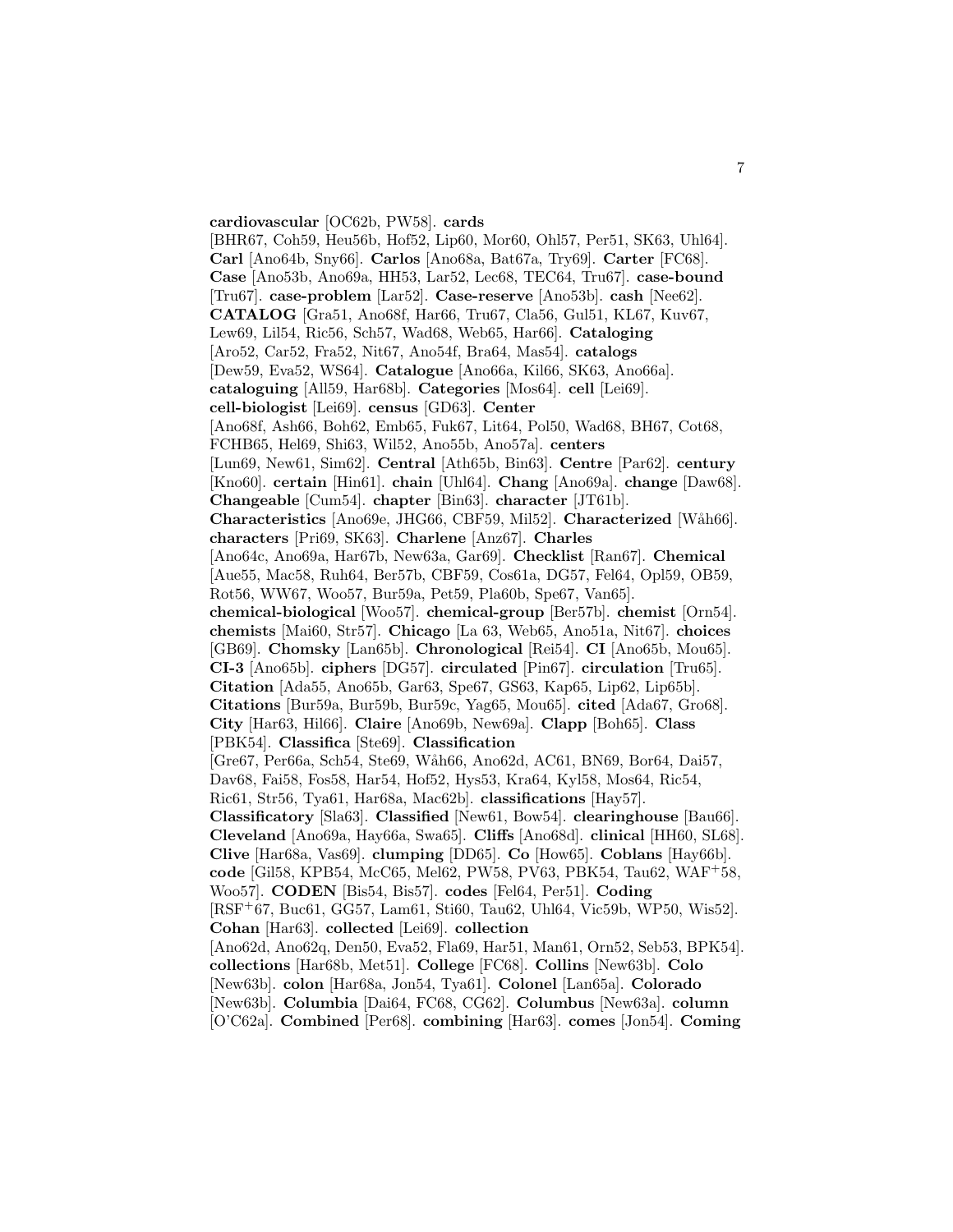#### [DK66]. **Command** [Ano64b]. **Comments**

[Ano57a, Cua65, Moo57, Vic51, Wol59]. **commercial** [CBF59, Mar66]. **Committee** [Ano50a, Ano52l, Ano55a, Ano59m, Ano62u, Ano62-27, Ano63a, Bal50a, Bal50b, Dar66, HMC63, Hys53, Rey61, Ano58i, Ano62v, Ano62w, Ano62x, Ano62y, Ano62z, Ano65j, Tho62]. **committees** [Ano62-29]. **common** [CG62]. **Communication** [Ano51j, Ano55b, Ano57a, Boh62, Har67b, Hei61a, Kot62, New69a, Cla53, HH53]. **Communications** [And64, Ano65c, Ano67a, Ath64, BE65, Bra66, Bro68, Dav68, Dav69, FL69, Fla69, Fra66, Gro67, Gro68, Hol66, Hur69, Ike67, JH66, Jen65, Ken64, Kik67, KC69, Kna65, Kor64, Kut64, Lip65a, Man69, MB68, New63b, O'C64a, Per65, Pie64, PV67, Rau67, Ric67, Ros65a, Ros65b, Sav65, Sav66, Sha66, SM67, SR68, Swa65, Swa68, Swa69, Tau68, TJ69, TEC64, Van65, WW67, Woo64, Wor69, Ano50f, Ano50g, Ano50h, Ano51k, Ano51j, CS62, Cla50, Lar52, New63b]. **Company**

[Ano62c, Ano69c, Ano69f, Gar65a, Har68b, Hin69, Ran67, Ano57n]. **Comparative** [SSO65, Ano69f, Cle63, Kle64, Ste61]. **comparing** [JC67, Jor68, Kna65]. **Comparison**

[Kes65, JS69, Kra64, Lyn69, Mon65, Pol68, RB68, Sal69, SSS61, Flo67]. **Comparisons** [RRS61a]. **compatibility** [Hys63, Lip63]. **Compilation** [Lip62, Sla64]. **Compiled** [Ano62d, Dar66, Gre67]. **Complete** [Har66, Fel64]. **composition** [Cum54, Sil50a]. **compounds** [CBF59, WAF<sup>+</sup>58]. **Comprehensive** [Sag66]. **compression** [Cot68, Lyn69]. **Computational** [Ano68g]. **Computer**

[Ano62c, Ano69f, BKB62, BK63, BML64, Bes61, Car68, CR69, Cos62, FL69, Hay67, HH67, KL67, McC68, PKM59, WS64, Ano68c, Art64, BF58, BKRL66, Fel64, Kuv67, Man69, MS66, MS67, OB59, Rop68, SS61, SS62, Sch63, SM63, WGP58, Way68, Wor69, Sey66, Tau65a, Vas69, Har68c]. **computer-based** [Rop68, Vas69]. **Computer-produced** [KL67]. **computer-program** [BKRL66]. **Computerized** [TJ69]. **Computers** [CG62, Kil66, Mar66, McC62, Pri69, Ano68d, Pel69]. **concept** [Cos61c, DO69, Fis66, Mon62, Mor54, Ruh64, Wad58]. **concerning** [O'C68a]. **concordance** [Bes61]. **conditions** [Sti58]. **Conference** [Ano55c, Mou67, She50, Sny66, Ano51a, Ano53b, Bel69a, Bel69b, JT61a, SD55, Sla69, Swa65, She67]. **conferences** [Bro52]. **confluence** [Man69]. **Congress** [Ash66, Nit67, Ano62p, Hol50, Hol51, Cla55, Den50, Gul51]. **Congresses** [Ano62o]. **Connecticut** [Har68a, Har68c, Mac62b, Vas69]. **conservation** [Dav56]. **considerations** [BN69, CB55, Eng61]. **consistency** [Coo69, Hur69, RS64, Sav65, ZD69]. **constitution** [Ano52b, Ano62a]. **constraints** [Bra66]. **construction** [PBK54]. **consultants** [Ano52l]. **consumer** [Bau52, Bra52, Wil52]. **containing** [Bow54]. **Contemporary** [Ull53, Jor59]. **content** [RRS61a]. **contents** [Bra51]. **context** [Kra64, Luh60, RB68]. **continuing** [Hut55, Kin59]. **contol** [LH69]. **contractor** [KB68]. **Contributing** [Dar66]. **Contribution** [Emb65, Hof67]. **Contributions** [Bro53a, Bro53b, Cua64]. **Control**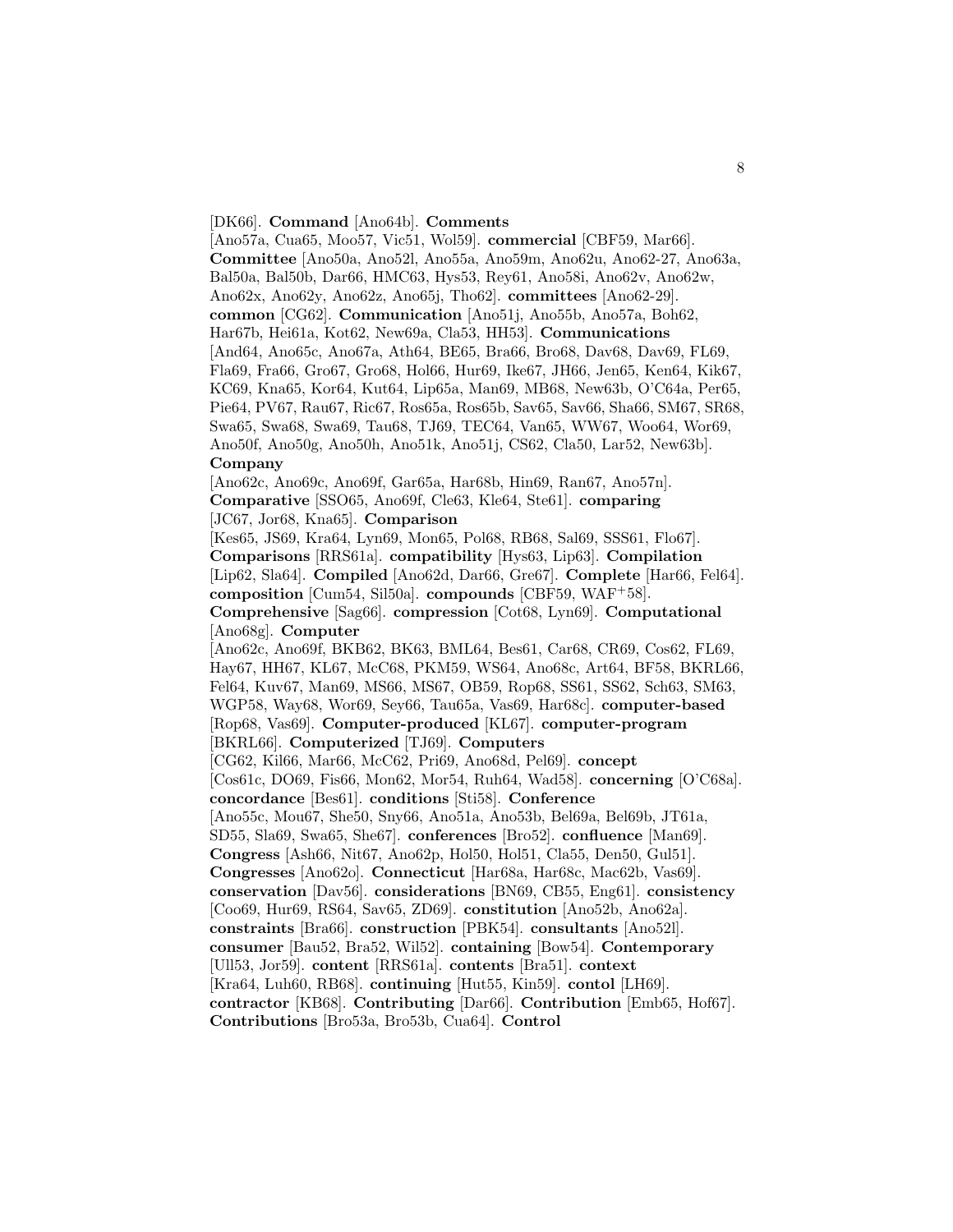[Cla67, BKB62, BML64, Bis59, FL69, KMW66, KB68, Lip63, Rop68, SB59, Sti58, Wal69, War56, Wei66]. **controls** [Cla52, Tau52a]. **Convention** [Oat68, Ano62b, ML67]. **conventional** [Lyn69]. **conversion** [Ham68, Lip63]. **Cooperation** [Mat62, Boh62, Hys53]. **cooperative** [Tau52a, Met51]. **Coordinate** [Bro59, Blo57, Boo60, Cos62, Gul56a, Her57, Hol66, Mon65, Per68, Pla60a, Sla63, TGW52, TW53, Tau61b, Wad58, WD59, Bra67]. **coordinated** [Bey60a, HH60]. **Coordination** [WBO<sup>+</sup>61, Cos61c, Jen65, Mon62]. **copy** [Tru65]. **copying** [Sei56]. **copyright** [Hei68, Laz68, Sop68]. **corner** [Ano50b, Ano50c, Ano51b, Ano51c, Boo50, Moo50]. **Corporate** [Bra64]. **Corporation** [New69a, Mor60]. **Correction** [Ano64e]. **correlates** [GB69]. **correlating** [Woo57]. **Correlation** [O'C64b, CBF59, Rid51b, SD55]. **Correlative** [Ber56a, Ber57a, BH57b, Ber57b, Ber58, Ber60, Ber57a, Ber57b]. **Cost** [BF64, MS66, MS67, Cha50, Hel69, Hir62, Lan69b, Mon65, Ohl57, Rid51a]. **Costello** [Bra67]. **costs** [Ano54f, Lan62, Lip63, Ove63]. **Council** [Ano59m, Dar66, Den50, JT61a]. **counterparts** [Kot62]. **counts** [Gro68]. **coupling** [Kes63, Kes65]. **Cox** [Har68c]. **Cranfield** [LM64, Ree65, Ric63b]. **Craven** [Har63]. **creativity** [Mai60]. **Crimes** [Kes59]. **crises** [TEC64]. **crisis** [BH63]. **Criteria** [BC63, KBLP55, Slo68]. **Critical** [Hay67, Kle64]. **Criticisms** [Lil54]. **Cros** [Vai67a]. **Cross** [Ano64d]. **Cross-References** [Ano64d]. **Cuadra** [Ano68a, Bat67a, Try69]. **Culbertson** [Cha63]. **cumulated** [Tru67]. **cumulation** [Tru67]. **cumulative** [Gul51, KT67]. **Current** [Fel57, Tru67, Ano58i, Har68b, MK62, Sag66]. **curricula** [Art69]. **curricular** [Sla69]. **curriculum** [Sto69]. **curtain** [SS59]. **cutter** [AH63]. **Czechoslovak** [Nem57].

**D** [Cle63, Har68a, Lan65a, Ste69]. **D.C** [Ano68h, Ano68f, Art65, Ash66, Boh62, Har67c, Har67b, JT61a, Lan67, Lit64, New69a, Tru67]. **D.C.** [Cla55, Boh62, Wel61]. **Dagobert** [Ste69]. **Dagron** [Lut50]. **Data** [Emb65, Bec68, BS69, Cha63, Coh59, Cor54, Die62, Ega53, Fla69, Gro67, Ham68, Heu56a, KP56, Ken58, KC69, Mal58, San68, Sar68b, Sav67, Sha56, SM63, TBW68, Ull53, Wac52, Woo57, FC68, Hay67, Hin69]. **Data-Retrieval** [Hay67]. **David** [Ang58]. **Davison** [DG57]. **day** [Ano68g]. **dead** [Cam56]. **December** [Ano68h, Ano68f, Wad68]. **decentralized** [EP68, WW67]. **decimal** [Har54, Str56]. **defense** [Lan62]. **deferred** [Ano52e]. **defining** [Ros65a]. **definition** [PBK54, Ric60, KPB54]. **Definitions** [Ano55d]. **Delegation** [Fai58]. **demonstration** [Ano55r]. **Denison** [Ano62d]. **dental** [Lyn69]. **Denver** [Ano64d]. **Department** [Ano62c, Ano64d, Wel61, Lan62]. **dependency** [SKM64]. **depth** [Man61, SM63]. **descriptor** [RB68]. **Descriptors** [Ano64d, Har68b, Jas62, Lib67, Ano68f]. **design** [Con52, Del64, Hil64b, PKB55b, PM59, Wil69]. **designing** [Cor54, KBLP55]. **Desmond** [Gre67]. **Detailed** [Man64, Woo57]. **determination** [Sop68, Tru65]. **Determining** [Tob59a, Jah64]. **detour** [Cam56]. **Deutsch**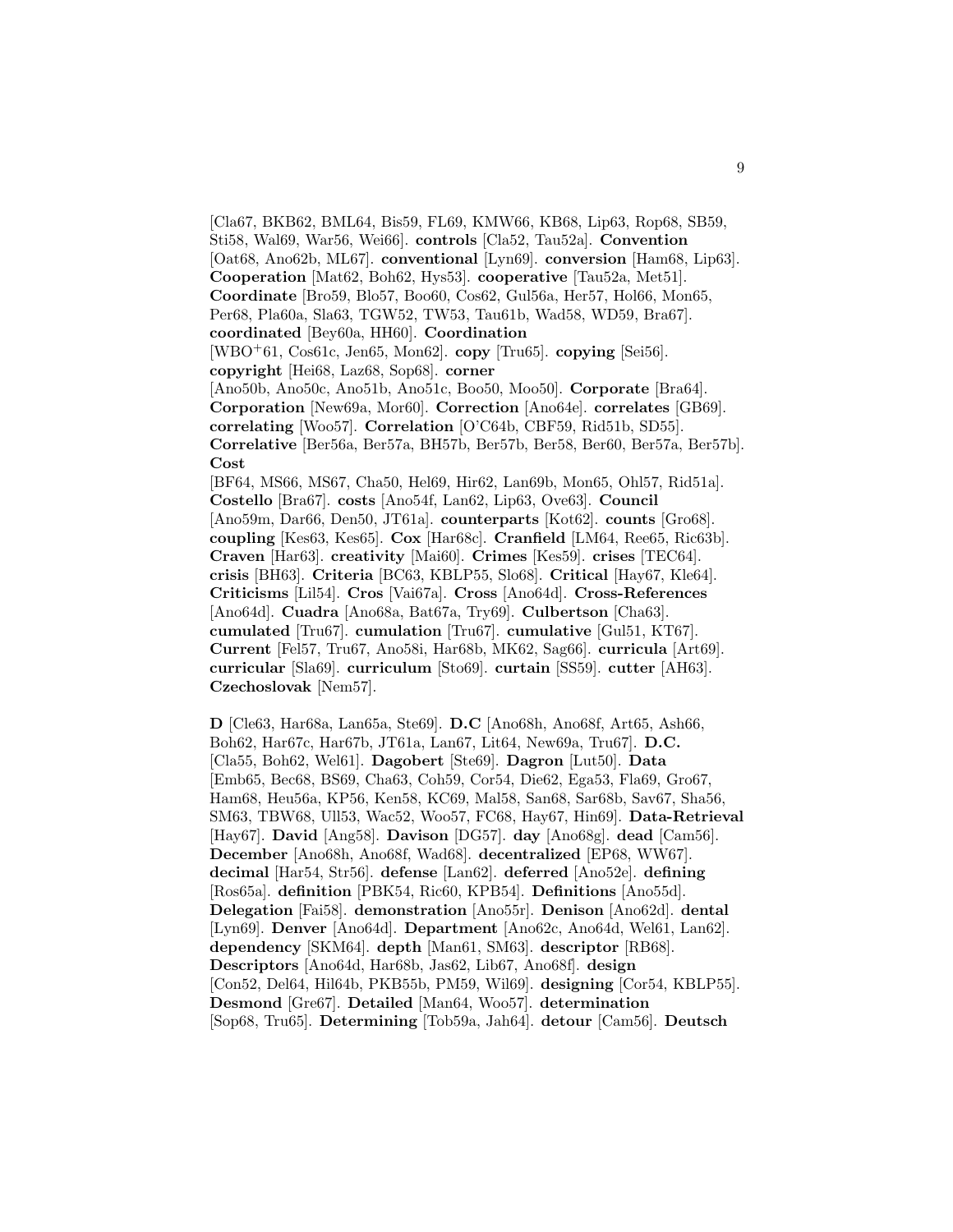[Ano65a]. **Deutschen** [Ste69]. **Development** [HR61, Ano58i, BF58, Bou61, Ega51, EP68, HH67, Jon60, KPB54, KP57, Met51, PKB55b, Sto69, Yov69, Ano58i, Ano64d, Ken60]. **Developments** [Dav51b, Lee52, Meh57, Tya61]. **device** [Per65]. **devices** [LM64, War66]. **Devil** [Van63]. **diagrs** [Ste69]. **diary** [RH63]. **diazotype** [Ben57]. **Dictating** [BL55]. **Dictionary** [LBL67, Tre66, TH69, SSS61, Van63, Ven68, Wag60, Wei66]. **Different** [W˚ah66]. **digital** [OB59, Sha56]. **dimensional** [Hof52]. **dimensions** [LH69]. **Direct** [Sch64b, Fie56]. **directions** [McG58b]. **Director** [Ano62h]. **Directory** [Ash66]. **disagreements** [O'C67, O'C69]. **disbursements** [Nee62]. **discarding** [Pou56]. **discipline** [Yov69]. **disciplines** [Eva56]. **Discovering** [Gro51]. **Discussion** [She67, Man64]. **Display** [OB59, Ber60, CM62, Wor69]. **displayed** [TBW68]. **disseminating** [RH63, Tar62]. **dissemination** [Lee52, Luh61, SAF65, Sag66, She53, Sop68, TM62, Tum53]. **dissertations** [Har68d]. **distinction** [JT61b]. **Distribution** [Ano62c, ZS67, HW64, Lee52, MS66, MS67, Mil53]. **distribution-acquisition** [Mil53]. **divided** [Ric56]. **Division** [Ano64b, Ano68h, Gre67, Ano68a, Bat67a, Eas51, Hil66, Web58]. **Document** [PV63, Uhl68, Bar53, Bra62, DD65, Fei63, JS69, Jam59, KB68, Lan69b, Lec68, Les69, Lib67, Lip63, Man61, Sal63, SSO65, SWCT68]. **Documentaires** [Vai67a]. **documentalists** [Ano60a]. **documentarea** [Sta61]. **Documentary** [Ano64b, Per66b, Tat50c, KTM57, Pow51b]. **Documentation** [Ano53a, Ano55b, Ano57a, Ano59m, Ano61a, Ano62a, Ano63a, Ano64a, Ano65j, Ano67g, Bal50c, Bat67a, Bec68, Bey55, Dub62, Emb65, Eva51, Gre67, Gul61, Hay66b, McM61, Nem57, Par62, Pol50, PV67, SG69, Sei56, SE50a, She67, Vai67b, Wep61, WSS54, Ano55d, Ano58i, Ano62n, AC61, Bat67b, Bey57, Bey60a, Bey62, Bis53, Bro53a, Bro53b, Bro55, Bro56, Cla56, Cob56, Eng62, Eva56, GG57, Gra68, Hir62, KI59, Kui51, Kyl63, Lie54, Mac58, Mas56, McG58b, Meh57, Orr59, Pla60a, Roy57, Sch54, Sch64b, Sco51, Sha54, Ste69, Ste55, Tat50b, Tau52b, TMK55, Urq56, Van63, Wag60, WBO<sup>+</sup>61, Ano62u, FC68, Rey61, Sta61, Tat50b]. **Documents** [Ano68h, Ano68f, Art65, Tru67, Ano51h, BKRL66, Eas51, Har51, Mas54, McC65, O'C68b, O'C69, Ruh64, Sav66]. **Documentum** [McG58b]. **Dohme** [KMW66, SS61]. **dokumentació** [Emb65]. **Dokumentációs** [Emb65]. **Dokumentation** [Ste69, Ste69]. **domestically** [Kot62]. **Don** [Cha63]. **Dopkowski** [Lit64]. **Dougherty** [Log67]. **Dr** [Bra67, Emb65]. **DRP-CI** [Mou65]. **drug** [Spe67]. **dual** [Ric63a]. **duality** [Mor54]. **Duplication** [Eva56, BHR67]. **Dutch** [How65]. **dynamics** [Mas56].

**e.V** [Ste69]. **earliest** [Lut51]. **Early** [Emb65]. **easing** [She59]. **East** [Lit66]. **ecology** [Don57]. **economic** [Sop68]. **Economics** [Kun63, HS68]. **Ed** [Bal69, Met65, New69a, Vas69, How65, Lit64, New63b, Ran67, Sny66, Tau65a]. **edge** [Hof62]. **edge-notched** [Hof62]. **Edited**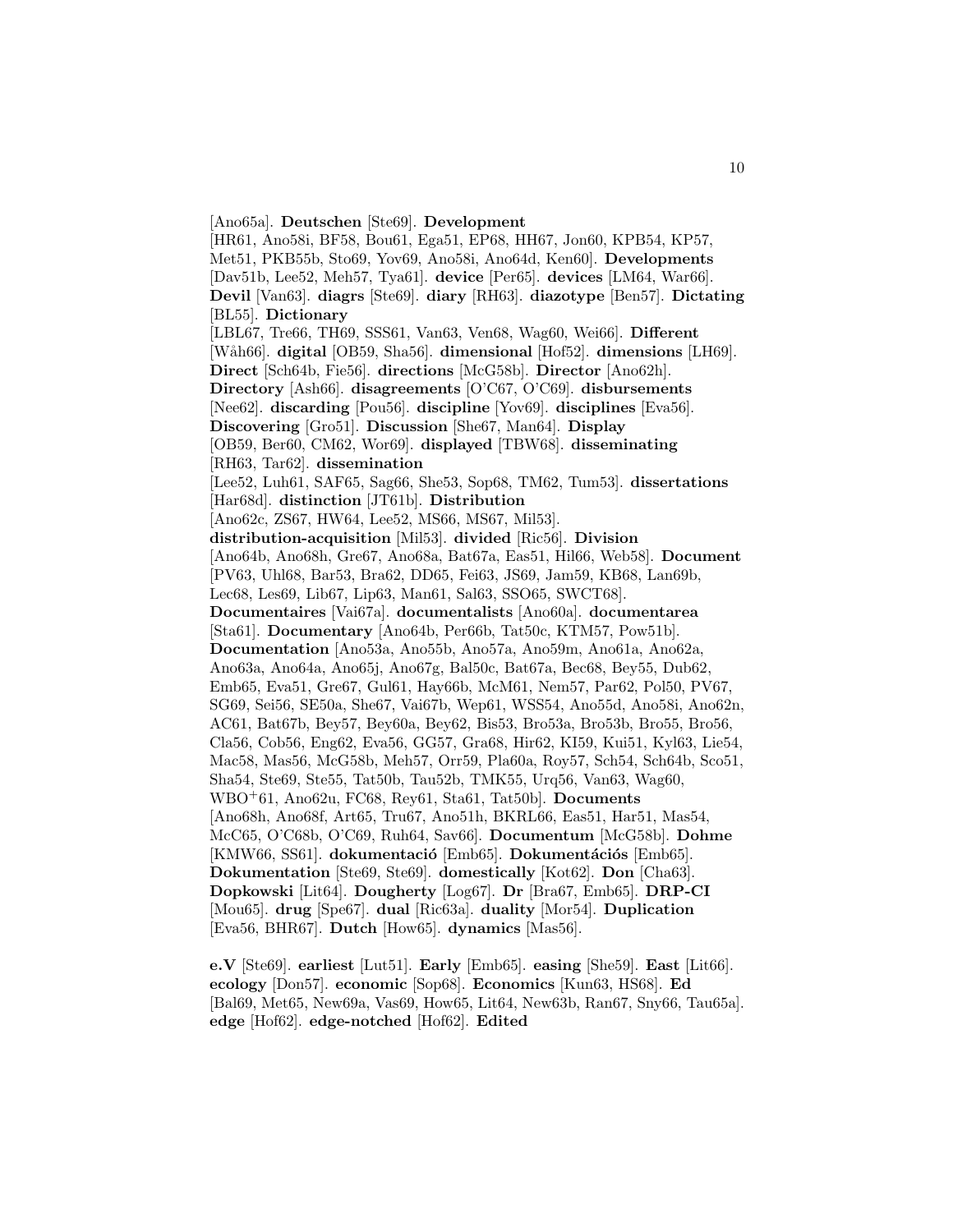[Ano69b, Bra67, Eva66, Gre67]. **Editing** [Coh55, BK63, Sla64, Ven68]. **Edition** [Ano64d, Ano68h, FC68, Kut64, Lan67, Pow51b, Mac62b]. **editions** [Ano51h, Car50]. **Editor** [Ano68d, Ano68b, Ano68a, Bat67a, Boh62, Har67a, Mou67, Try69, Ano68e, Blu59, Ano50b, Ano50c, Ano51b, Ano51c, Ano61b, Ano62g, Ano62i, Ano69g, Ath65a, Bea69, Boo50, Bre64, CLA<sup>+</sup>63a, Cla55, Eva61a, Eva61d, Eva61b, Eva61c, Ken62b, LL63, Mac62a, Mai61, MOP<sup>+</sup>63, MBG<sup>+</sup>66, McG60, Moo50, OHBS66, Pet59, Sch64a, Sha61, Stu69, WFY<sup>+</sup>63]. **Editorial** [Ano52c, Ano52d, Ano53d, Ano53e, Ano53f, Ano53g, Ano54b, Ano54c, Ano54d, Ano54e, Ano55e, Ano55f, Ano55g, Ano55h, Ano60a, Ano60c, Ano60b, Ano60d, Ano62e, Ano62f, Ano63b, Ano65d, Cob65, Dar66, EK64, Eli64a, Eli64b, Eli65b, Eli65a, Eli66a, Eli66b, Eli67b, Eli67a, Eli68a, Eli68b, Eli69b, Eli69c, Eli69a, Ell67, Eva61a, Kyl63, Mac62a, Mac63a, Mac63b, Sch69b, Tre66, Wel64, Wel65, Wel66]. **Editors** [Anz67, Har68c, Art61, Ber69, Blu50, CDM65, Eva61d, FP66, FFBB67, Gul67, HHK68, HSM<sup>+</sup>68, KTW64, LL68, New69b, ODVB68, RVS64, SVS<sup>+</sup>67, Sal65a, SBF65, SB66, SFMO67, VMB69, Wai69]. **Edmund** [Ano68d]. **Eds** [Hay66a]. **Education** [Ano62u, Ano68f, Hay66a, Hay69, Mou67, Wel61, Ano69a, Bon62, Che65, DO69, HG65, Swa65, Tag65, Har67b, Pre69, FC68]. **Educational** [FC68, Sto69, Ric68, Sop68]. **Edward** [Cha63]. **Effect** [She52, Tru65]. **Effective** [Tri64]. **Effectiveness** [Swe69, AW69, Bor61, Coo68]. **efficiency** [Lan69a, ZS67]. **Electric** [Ano62c, Lev64]. **electrical** [Mil57]. **Electronic** [KP56, Kin60, PKM59, Bec68, Ken58, Luh61]. **electronically** [O'C63]. **Electronics** [Eng62, Don57, Mil57]. **Elements** [Boh64]. **elimination** [TEC64]. **Elizabeth** [Art65]. **Elmhurst** [Whi66]. **Elsevier** [Ano69f, How65]. **Emergence** [She53]. **emerging** [Hod68]. **Encyclopaedia** [Try69]. **end** [Cam56, Lec68]. **ended** [Fla69]. **endocrine** [OC62b]. **Engineering** [Lan65a, Mou67, BF58, Bur59a, Bur59b, Bur59c, Hei61a, Phe58, Pin67, Ash66]. **engineers** [And64, JHG66, Lev64]. **Englewood** [Ano68d]. **English** [How65, Tre66, Ano68g, Bes61, Sav63, SM63, SKM64]. **enlargement** [Hol51]. **enneametry** [San68]. **enriching** [Bor55]. **entry** [Fie56]. **Equations** [Ike67]. **equipment** [Hol62, Luh61, MH53, PKB55a]. **ERIC** [Ano68f]. **Errata** [Ano55i, Ano56a, Ano65e]. **Erratum** [Ano66b]. **ESI** [BK63]. **esophagus** [Ano60d]. **essay** [McG58b, Que63]. **Essays** [Gar65a]. **estimate** [Bou62]. **Europe** [Bet59, Bis59]. **European** [Bor54]. **Eva** [Ran67]. **evades** [Car63]. **evaluating** [JH66, Mac53, Ove62, RH63]. **Evaluation** [Blo57, Cot68, Fel63, Lil54, Ran67, War56, Ano69d, Bar53, Ber65, BF64, Del64, GS63, Lan65a, Lan69a, Mon65, Sal65b, Sav63, Tau62, Ano65b, Ano69e]. **Even** [Har68b]. **Even-numbered** [Har68b]. **events** [Har68b]. **example** [Tau62]. **exchange** [GG64, Mac55]. **Executive** [Ano62h]. **Exeter** [She67]. **existence** [Wad68]. **Existing** [Cam56]. **Expected** [Coo68]. **Experience** [Kor64, Dav51a, Gra52b, Hys61]. **Experiences** [Sha56, Hof62]. **experiment** [Bor61, Dam65, Ham68, Hys61, Kna65]. **Experimental** [Mou65, Bor67, Eva56, Lip62, Ric67]. **Experiments**

11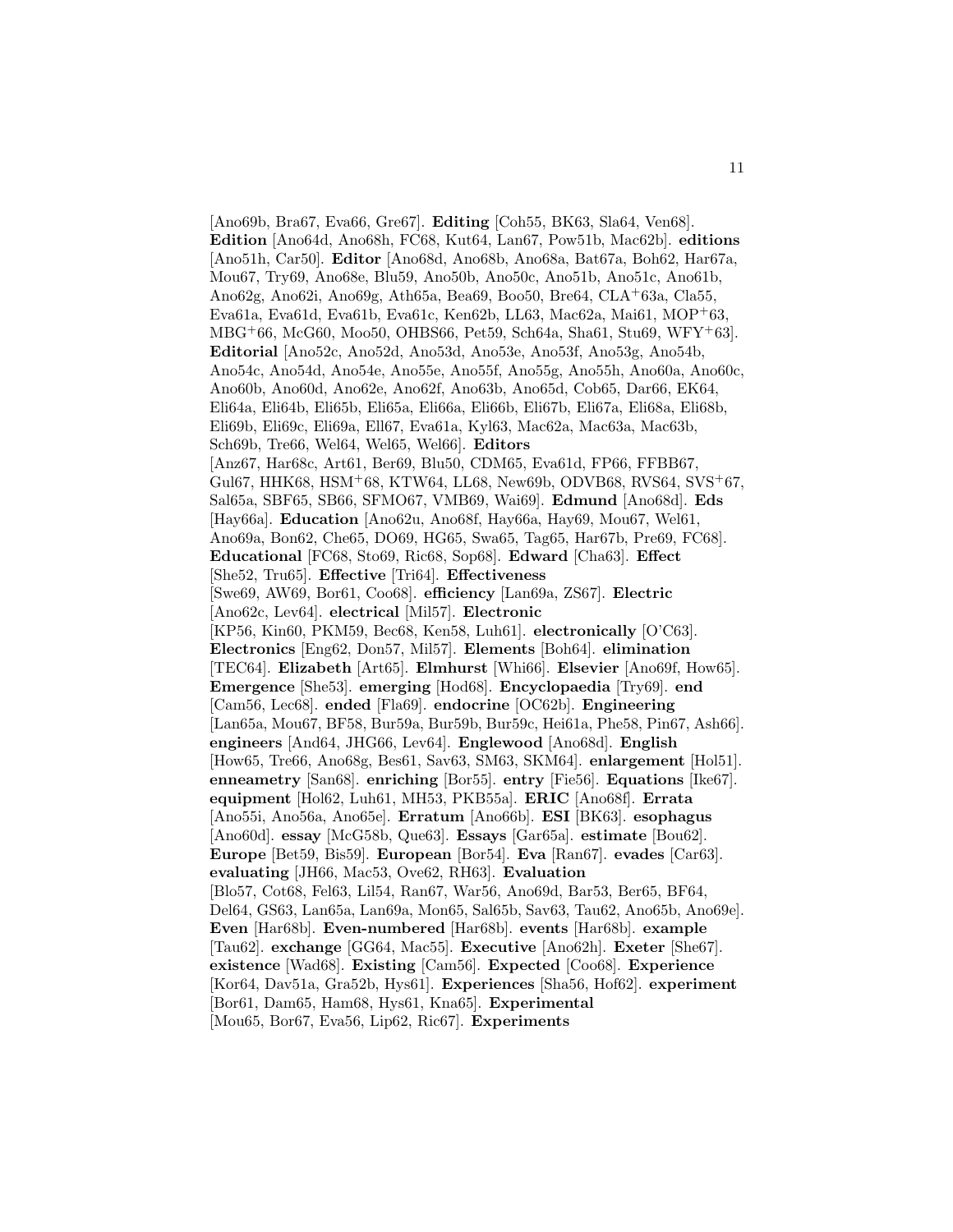[Sey66, Sny66, DD65, Lut51, RK58]. **Exploitation** [Ken60, Ove62]. **Exploiting** [Bau52]. **extensive** [Bor50]. **Extracting** [VZ68]. **extreme** [Bal69]. **eye** [Mil68b].

## **F**

[Ano69e, BF57, Gre67, Lan65b, Sha65, Sny66, Tre66, Vai67a, Vai67b, Whi66]. **FAC** [Mit53]. **FAC-tronic** [Mit53]. **Faceted** [Per66a]. **facilitate** [BKRL66]. **Facsimile** [Cro56, Ano69d, TH69]. **fact** [Poh65]. **Factors** [Can52, Ros65a, GS63, PKB55b]. **facts** [Lip65a, Sop68]. **Faculty** [Lan65a]. **Fairthorne** [Lin66, Ano60m]. **Farewell** [EM64]. **fast** [KB68]. **fast-turnaround** [KB68]. **fax** [Con51a]. **February** [Ano69d, Ano62a]. **Federal** [Ros65a]. **felismer´esek** [Emb65]. **female** [HH60]. **Festschrift** [Eva66]. **fiction** [Poh65]. **Fid** [Bry55, HMC63, Sha54]. **field** [Bou62, Mit53, Ste69, Wil52]. **fields** [HS68, Mil57]. **figure** [Dyk59]. **figure-of-merit** [Dyk59]. **figuring** [Car56]. **file** [Lei68, Tag65, WD59]. **files** [Dai56, Gil58, New61, Sho62]. **filing** [BF58]. **Film** [Sil50a, BHR67, Fis50]. **films** [KC69, Ano53c]. **filmsort** [McM61]. **final** [Ree65]. **finance** [Ega53]. **findings** [Emb65, GG64]. **first** [PKM59, Tru67]. **Fisher** [Ran67]. **Flexowriter** [BKB62]. **flow** [Ste69]. **footage** [Car56]. **footnote** [Kap65]. **Force** [Ano64b, Lan65a]. **Foreign** [Mar60, Har63, Orn63, Tru67]. **Foresight** [MM59]. **Foreword** [Tat51]. **form** [Che63]. **formal** [KP57]. **formation** [RRS61b]. **Former** [Ano62g, Tat50c]. **forms** [O'C67, Rid51b]. **formulas** [OB59]. **Fort** [New63b]. **Forte** [Ano68c]. **Forward** [She67, AH63]. **found** [Kna65]. **Foundation** [Bra67, Cla67, Ste55]. **Foundations** [DO69, Min60]. **four** [RRS61a]. **frames** [Kue66]. **framework** [JC67, Jor68]. **Francis** [Ano68g]. **Frankfurt** [Ste69]. **Fred** [Log67]. **Frederick** [Dai64, War66]. **freeway** [Cam56]. **Fremont** [Mac62b]. **French** [How65]. **frequency** [CR69, Gro68, LBL67]. **fringe** [OE58]. **Fry** [Web65]. **FS** [Ano68f, FS57]. **function** [Fuk67]. **functions** [LKPB55, PKB55a, Ros65b]. **fundamental** [Min57]. **Fundamentals** [Ano65a, Cor54]. **further** [Ric61]. **Future** [Boh65, Ano62x, Dic66, Hei68, Per53, Vic60].

**G** [Bal69, Tau61a]. **GAF** [SWCT68]. **game** [Ken64, Tre68]. **Gardin** [Met65, Vai67a, Vai67b]. **Garvin** [Tau65a]. **gathering** [Mai60]. **Gauthier** [Vai67a, Vai67b]. **Gauthier-Villars** [Vai67a, Vai67b]. **General** [Ano62c, Wåh66, Vai67a, Gil58, ML67, PKB54, SB59, Uhl69, WD59, Ano62c]. **generalized** [Lib69, SS62, Sch63]. **generated** [AW69, Sla69]. **generation** [BKB62, BML64, SR68]. **generator** [Eng61]. **generic** [Tau62]. **genesis** [Mil52]. **genitalia** [HH60]. **George** [Ano64b, Web65]. **Geosciences** [Hil66]. **German** [How65]. **Germany** [Str56]. **Gesellschaft** [Ste69]. **Gil** [Tre66]. **given** [Ano69d]. **glossary** [Ste69]. **goals** [Moo60]. **g¨odel** [Buc61]. **Goldhor** [Pra63]. **Goldwyn** [Hay66a]. **good** [PV63]. **Gordon** [Ano69a, DG57]. **Government**

[Ano68f, Art65, Ash66, Boh62, Lit64, Lit66, Rey61, Can52, Ros65a]. **Goy**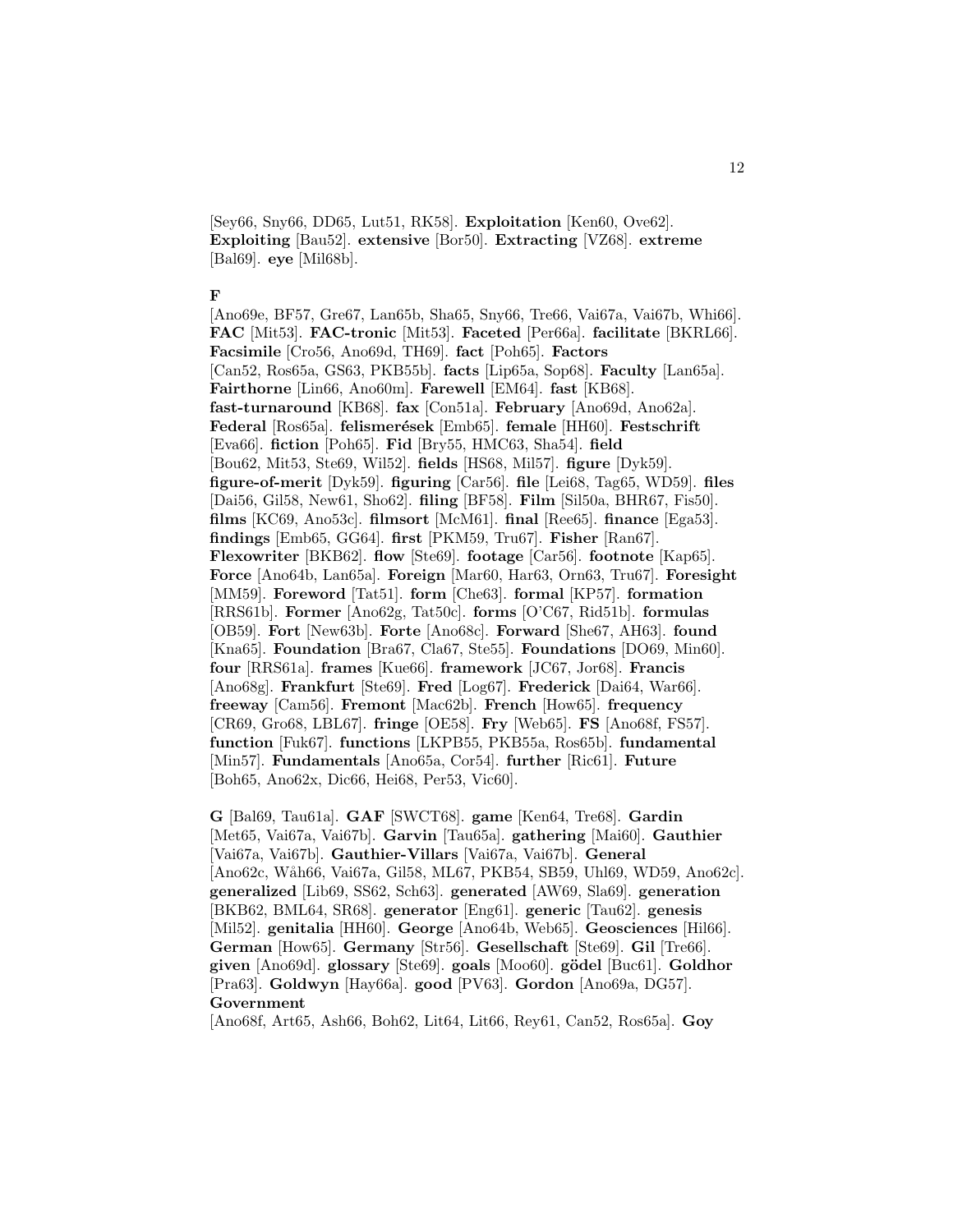[Tre66]. **Graduate** [Bra67, Lew66, Met65, Per66a]. **Grafton** [Ano65a]. **grail** [Car63]. **graphic** [Kuv67, Lew69]. **graphics** [Kuv67, McC68]. **graphs** [Coh55]. **Green** [Lan65b]. **Grolier** [Vai67b]. **Grose** [Har68c]. **Ground** [KP57]. **group** [Ber57b]. **grouping** [Per68]. **groups** [DG57, HH53]. **growing** [Sch62b]. **Growth** [HS68, Koc69]. **Guest** [Cob65, Eli69a, Kyl63, Sch69b]. **guide** [Har68b, SPS68, Ste69, Ano62d]. **guideposts** [Sop68]. **Guides** [Hil66].

**H** [Pre69]. **H.** [Ano69b]. **Habitability** [Wat68]. **half** [BK60]. **half-life** [BK60]. **Hall** [Ano68d]. **Halo** [Bec63]. **Hamden** [Har68a, Har68c, Vas69]. **Hampshire** [Bro59]. **hand** [Per51]. **hand-sorted** [Per51]. **Handier** [Ano67a]. **handling** [Boh62, BH67, Har68c, Per53, Que63, Sha62, Ano64c]. **Hans** [Rog67]. **Harman** [Sny66]. **Harold** [Ano68e]. **Harper** [Pra63]. **Harvard** [Tau61a]. **Hawkin** [La 63]. **Hayes** [Boh64]. **Haykin** [Ang58]. **heading** [Ano62d, Kra64, Way68]. **headings** [Dai57, O'C64b]. **Health** [Dar66, Tru67, Wel61]. **Hebrew** [Hay67]. **Heiliger** [Cha63]. **Heinritz** [Log67]. **held** [Mou67, Swa65]. **Henry** [Ano68g]. **Her** [Pre69]. **Herbert** [Hay66b, How65, Pra63]. **Herman** [New63a, New63b, BS69]. **Herstellung** [Ste69]. **heuristic** [Ken64]. **Hierarchical** [Ric60, Sal63]. **hierarchy** [Per66b, Ath65b]. **High** [Sha50, Ano60b, MK62, Pow50]. **Higman** [Ano69f]. **Hill** [Ano68b, Hin69, Tau65a]. **Hillel** [Gar65a, Man64, Moo57]. **hindsight** [MM59]. **historian** [Jor59]. **historical** [Bou61, Dav56, Gar63, PM59, She59]. **History** [Emb65, SG69, Jon60, Kin59, TEC64]. **hobgoblin** [Coo69]. **holder** [Sha53]. **Holdings** [Wad68]. **Hollerith** [BS69]. **holy** [Car63]. **horizons** [Ell51]. **hospitality** [Per65]. **Hotel** [Ano62h]. **Houghton** [Vas69]. **House** [Eva66]. **housing** [Her52]. **Hrsg** [Ste69]. **human** [RS64, Ruh64]. **humanistic** [Ano68d]. **humans** [Kna65]. **Hungarian** [Bey60a, Bey62]. **Hungary** [Bey55].

**I.R** [Jon63]. **I.R.** [Jon63]. **Ibusmae** [Bea69]. **ideas** [Ass55, Tat50b]. **Identification** [Ath64, Bow54, Sti58, Bor67, McC65, War52]. **Identifying** [Cua64]. **II** [Eva66, BML64, Ber57a, Bur59b, KBP54a, MS67, Met65, Res61, Sla69, Tin68]. **III** [BH57b, Bur59c, Her57, KBP54b]. **Ill** [Whi66]. **Illinois** [Boh65, Har67a, SB59]. **illiteracy** [Woo64]. **illus** [Ste69]. **Illus.** [Sta61]. **illustrated** [SB59]. **im** [Ste69]. **images** [TM62]. **Impact** [Ano65b]. **implication** [Eva56]. **Implications** [Tau53, Bak69, HS68, Rau67, Tum53]. **importance** [Gro68]. **Imprecision** [Tau68, Tin66, Tin68]. **impressions** [Urq51]. **Improvement** [Lip65b, She50, Fel64]. **Improvements** [Vor65]. **inadequacy** [Man61]. **Inaugural** [Sch62a]. **including** [Fla69]. **inclusion** [Lip65b]. **incoming** [Sch62a]. **inconsistency** [Tin66]. **incorporation** [Ano52b]. **increase** [Tru67]. **independent** [O'C69]. **Index** [Ano65b, Del64, AL68, Ano62q, Ano65a, ABC64, Bro68, Fis66, Hin69, Hut55, Jah64, JS69, KT67, Kuv67, LM64, Lew69, Lip62, Luh60, O'C62a, Ort61, Pla60a, Pot68, Sav65, SPS68, SS62, Sha66, Van65, Vas69, Vor65, Wac52, Wel61, Dar66, Spe67]. **Index-abstract** [Del64]. **indexed** [Har68b]. **indexer**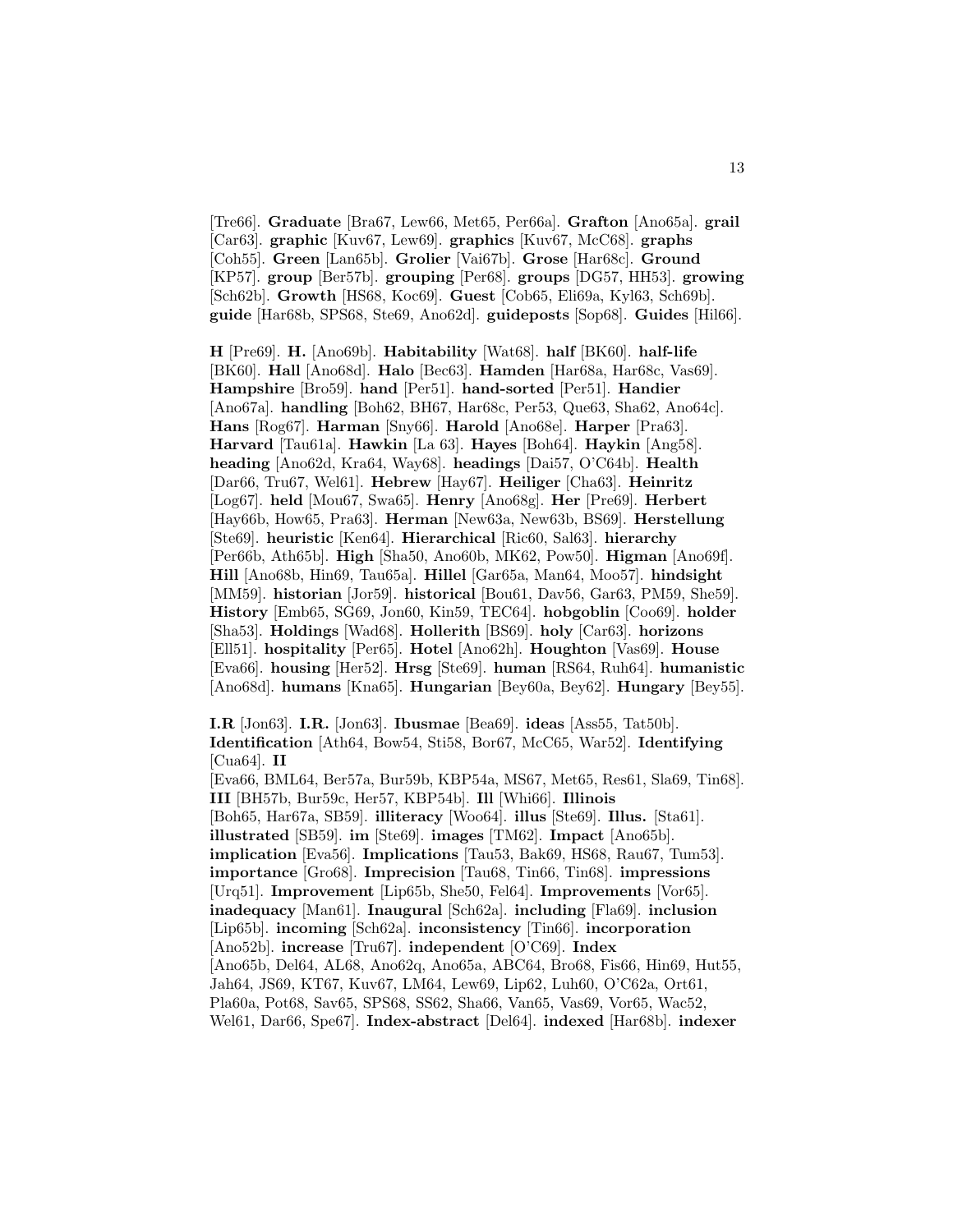[Ben69, Hur69]. **indexer/cataloger** [Ben69]. **indexes** [Ada55, Ano52l, Ber56a, Ber56b, Ber57a, BH57b, Ber57b, Ber58, Ber60, Cos62, Gar55, Gar63, HW64, JHG66, KBP54b, Kna65, KT67, LM64, Lip65b, Mar62, Per68, Sla64]. **Indexing** [Ano64d, Art65, Ber65, Cla67, Doy62, Lou66, Mor60, SKM64, War66, ZD69, Ano68h, Art64, AW69, BL55, Blo57, Boo60, Bou62, Bro59, CHJ61, Cos61b, Dam65, EFB57, Fie56, GS63, Gul56a, Har68b, Her57, Hol66, KBP54a, KP57, Kes65, Kra64, LD60, Lip60, Lit64, MW61, Man61, Mil57, Mon62, Mon65, MS62, O'C61, O'C64b, PM59, Ree62, Ree65, RB68, Ruh64, Sal69, SS61, SSO65, SM63, Sla63, TGW52, TW53, Tau61b, Tin66, Tin68, Tri64, Wad58, WD59, Wha61, ZS67, Bra67, Gre67, War66]. **indexing-abstracting** [KP57]. **India** [Meh57]. **Indian** [Par62]. **Indianapolis** [Ano69c]. **Indication** [Lew66]. **indicators** [Lan68, Lip65b, RRS61a]. **indices** [Buc61]. **individual** [Bis57, Daw68, Eng61, Ano61a]. **Industrial** [HH53, New63b, Fag52, Fra52, Mai60]. **industry** [Ano53b, Ega53, Gra52a, Hay60, Lar52, McM61, Str57, Swa68]. **inflation** [Lon68]. **informal** [Gar65b]. **Information** [Ada56, Ano64c, Ano65a, Ano68e, Ano68h, Ano68f, Ano68p, Ano68q, Ano69b, Ano69e, Ash66, Ath65b, Bat67a, Boh64, Bor68, Bra67, Che65, Cla61, FC68, Fuk67, Har63, Har67b, Hay66a, Hay60, Hil66, Hof62, Kle69, Lew66, Lin66, Mai60, Met65, Mor62, Mou67, Nol59, Per66a, Per50, Poh65, Pol50, Rog67, Rub66, Sch69a, Sny66, Swa68, Vic59a, Whi66, Yov69, And64, Ano50a, Ano50d, Ano51d, Ano51e, Ano51f, Ano51g, Ano52h, Ano52i, Ano52j, Ano52k, Ano53b, Ano59m, Ano62c, Ano68a, Art69, Ass55, BN68, Bak69, Bal50a, Bal50b, BH57a, BH63, Bar56, BF58, Bec63, Ben69, Boh55, Boh62, Bon62, Bou61, BF64, BS68, Bro52, BH67, Buc61, Bui62, Car68, Cla63b, CM62, Cle63, Cos61a, Cot68, Cua64, Cue68, Dav58, DO69, Don66, Ebe66]. **information** [EP68, Eng61, Eva68, FCHB65, Fel63, Fla69, Gar54, GG64, Gar65a, Giu69, GVB64, Har68b, Hay69, Hei61b, HG65, Hel69, Her62, Hil69, Hod68, Hof67, HA65, Hoy69, Hys63, Jam59, JH66, JT61a, Joh62, JN58, Ken62a, KBLP55, Ken60, Ken64, Kin62, Kle64, KMW66, KTM57, Lan65a, Les60, Lev64, Lib69, Low68, LH69, Luh53, Luh61, Lun69, Lyn69, Mac53, Mac55, Mac63b, Mal62b, Man61, McC68, McC62, Mel68, Mil68a, Moo60, ML67, New61, New69a, O'C68a, Oat68, Oet68, Orr61, Par66, Pel69, Pol68, Pre69, Que63, RH63, Ric67, Ros65a, SAF65, SSS61, Sch62b, Sch63, Sch69b, Sch64b, Seb53, Sha62, She53, SD55, Shi63, Sim62, SL68, Sop68, Ste61, Swa65, Swa69, Swe69, SS59, TN68, Tar62, Tau68, Tho68, TBW68, TEC64, Tri64, Try69]. **information** [Tum53, Ven68, Vic60, Wal67, Wal68, WBO<sup>+</sup>61, Wil52, WW67, ZS67, Ano62-27, Ano63a, Ano64b, Ano65j, Ano69a, Ano69c, Ano69e, Anz67, DK66, Kik67, Lew66, Mou67, Ano68h, Boh62, Boh64]. **Information-retrieval** [Mor62, Fel63, Sch64b]. **information-searching** [Tri64]. **information-transfer** [Lib69]. **Informatsii** [Rad69]. **Informatsiya** [Rad69]. **infract** [Lip65a]. **inquiry** [Hod68]. **INSDOC** [Par62]. **Installing** [Ken58]. **Institut** [Rad69]. **Institute**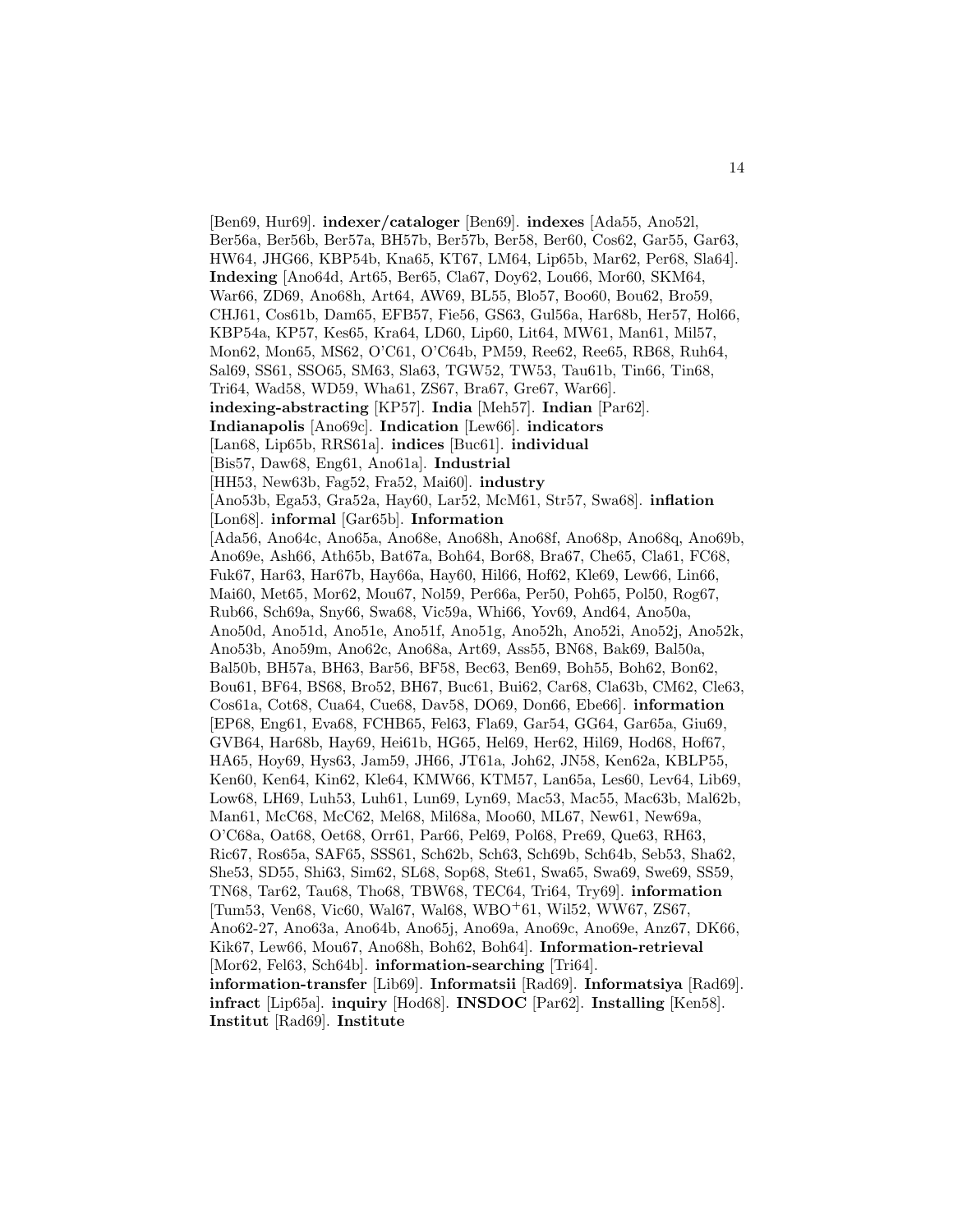[Ano63a, Ano65b, Ath65b, Bat67a, Boh62, Gul61, Lan65b, Lan65a, Mou65, New63b, Ano53a, Ano53c, Ano58i, Ano61a, Ano62a, Ano64a, Ano65j, Ano67g, Bal50c, Dub62, Eva51, McM61, SG69, WBO<sup>+</sup>61]. **institutional** [Cha50, She53]. **instructions** [BC63]. **instrumentation** [WSS54]. **insurance** [Cue68]. **integrated** [Bis53, Orr59]. **Integrating** [Dav68]. **integration** [Ben52]. **Intellectual** [Bra67, Lew66, Met65, Per66a, Rog67]. **interaction** [Oat68]. **interdisciplinary** [Blu59]. **interest** [MK62, Ove62]. **Interim** [Ano62h, Hys53]. **interindexer** [Coo69]. **Interior** [Ano64d]. **interlibrary** [Kin60]. **intermittent** [Sha50]. **International** [Ber54, Bro56, Hys53, Mac55, Bro52, Dub62, JT61a, Mac62b, Mos56, SE50b, Ano62y, Lit66]. **interpretation** [Sav67]. **Interscience** [Ano68a, Bat67a, Hil66, Rub66]. **intersections** [Uhl68]. **interview** [RH63]. **INTREX** [Sny66]. **Introducere** [Sta61]. **Introducing** [Tat50b]. **introduction** [Ano68c, Har68a, Sta61]. **Introductory** [Jah69]. **inventories** [Tob59a]. **inverted** [Cos62, Jon60]. **investigation** [SK63]. **investigations** [O'C61]. **involving** [HH53]. **IR** [Sny66]. **IRIA** [Wol59]. **iron** [SS59]. **Israel** [Gar65a, Hay67]. **issue** [Mou65]. **Issued** [Ash66]. **Italian** [How65]. **Iterative** [Wil69]. **IV** [Ber57b, BPK54]. **Ivan** [Emb65]. **IX** [PKB55a].

**J** [Cle63, FC68, Har67c, Hay66a, Hin69, Log67, Met65, Per66a, Sny66, Vai67a, Vai67b]. **Jan** [Tru67]. **Janaske** [Boh62]. **Janda** [Ano69c]. **January** [Ath65b, Nee62]. **Japan** [Ano59m, Fuk67, Kik67]. **Japanese** [Kot62]. **Jean** [How65]. **Jefferson** [Lan65a]. **Jersey** [Ano68d, Bra67, Lew66, Met65]. **Jerusalem** [Gar65a, Hay67]. **Jessica** [O'C63]. **JICST** [Fuk67]. **John** [Ano64c, Ano65a, Ano68a, Ano68e, Ano69e, Bat67a, Boh64, Bra67, Har67a, Hil66, Lew66]. **joint** [Gre67]. **Jolley** [Hin69]. **Jonker** [War66]. **Joseph** [Boh64, Pra63]. **journal** [Bis56, Bou62, Kun63, Lei69, Tat50c]. **journals** [Ben52, Bra51, Bur59a, Bur59b, Bur59c, Car69, NT58, Ric63a, Tob59b]. **Joyce** [Sny66]. **Jr** [Bra67, Lan65b]. **judgments** [GB69, RS64]. **Judson** [Ang58]. **July** [Ano61a, Swa65].

**Kaplan** [Hil66]. **Kasher** [Hay67]. **Kaula** [Eva66]. **Kee** [Ano69a]. **Keenan** [Gro67]. **Kendall** [DG57]. **Kenneth** [Ano69c, Har63]. **Kent** [Rub66]. **Key** [Luh60, Cua64, Kna65, RB68, TM62]. **key-word-in-context** [RB68]. **keypunching** [Ham68]. **keysort** [Mor60]. **keyword** [JS69, Kra64]. **keyword-in-context** [Kra64]. **Keywords** [Ano64d, Ada67, CR69]. **kezdeteihez** [Emb65]. **Kimber** [Har69]. **Kinds** [W˚ah66]. **Kingdom** [Urq56]. **Klassifikationssysteme** [Ste69]. **Klassifikationssystemen** [Ste69]. **knowledge** [All59, Ano55c, Dye56, Hut55, Koc69, Moo51, San68, She52]. **Kodak** [TMK55]. **K¨onyvtar** [Emb65]. **K¨ozpont** [Emb65]. **Kucera** [Ano68g]. **KWIC** [Kra64, AL68, Fis66, Luh60, Ruh64, Van65]. **KWIC-machine** [Ruh64].

**L** [Hin69, Lit64, Pra63, Pre69, Tau65a]. **Labor** [Lip63]. **Laboratories**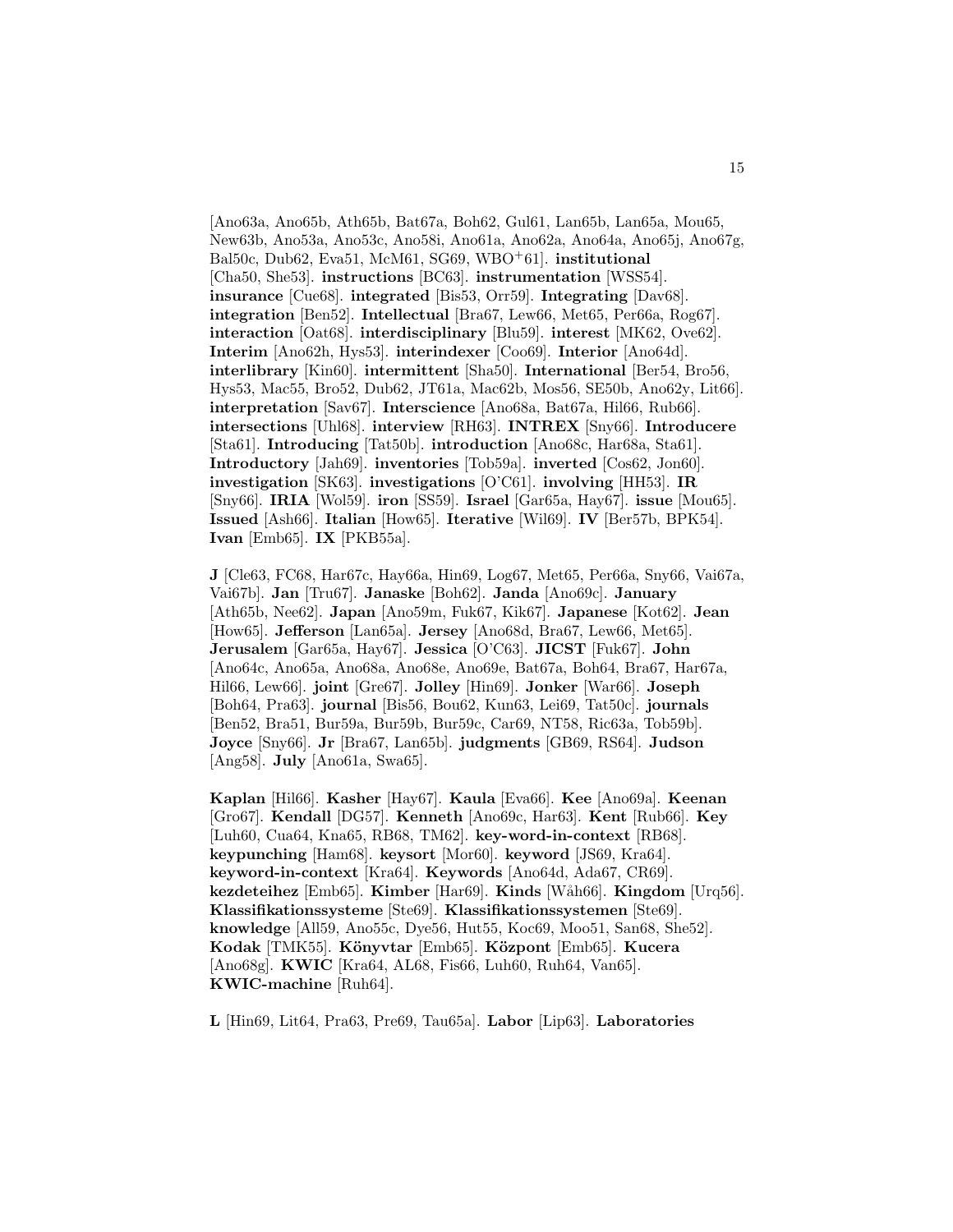[Ano64b, Sha59, Dav58, KMW66, SS61]. **Laboratory** [Ano64b, Gre67, Lan65b, Ano57n, Mai60]. **Lancaster** [Ano69e]. **Landrum** [Dai64]. **Language** [Ber56b, Har63, Oet68, Tau65a, Alt67, Ano68e, Bou62, Cho57, GVB64, LM64, PKB55b, SM63, Tau61a, Gar65a, Ano68c, Har63]. **languages** [LB56, Ano68b, Ano69f]. **large** [Aro52, BF58, BF64, Bra62, Nol59, Rop68, Sha59, Sho62]. **large-scale** [BF58]. **laundry** [Stu69]. **L'Automatisation** [Vai67a]. **Law** [O'C63, Mos56, Nem57, Ano60c, Gro67, Sav65]. **laws** [Ano52b, Man66]. **Learned** [Den50, Tob59b]. **legal** [Dye56, O'C63, Sop68]. **Lehigh** [Mou67, Ano60b]. **length** [Coo68]. **Leonard** [Har63]. **Lester** [Gre67]. **Letter** [Art61, Ath65a, Ber69, Bre64, Cla55, McG60, Sch64a, WFY<sup>+</sup>63]. **Letters** [Ano61b, Ano62i, Ano69g, Bea69, CLA<sup>+</sup>63a, CDM65, FP66, FFBB67, Gul67, HHK68, HSM<sup>+</sup>68, Ken62b, KTW64, LL68, LL63, Mai61, MOP<sup>+</sup>63, MBG<sup>+</sup>66, New69b, OHBS66, ODVB68, Pet59, RVS64, SVS<sup>+</sup>67, Sal65a, SBF65, SB66, Sha61, SFMO67, Stu69, VMB69, Wai69, Blu50]. **levels** [Cla52, Oat68]. **Levéry** [Vai67b]. **Lévy** [Vai67a]. **lexical** [RRS61a]. **Lexicon** [How65]. **Lexington** [Lan65b]. **liberal** [Che65]. **librarian** [Hea52, Hoo52, Laz68, Wil51a]. **Librarians** [Dar66]. **Librarianship** [Don66, Tre66, Ano58i, Ber54, Giu69, Har63, Tau52b]. **Libraries** [AS67, Ano62d, Cla56, Gre67, Hys53, Ran67, SS59, Wad68, Bet59, Cla61, Dav67, Mor55, Pow50, Slo68, Har69, Pra63]. **Library** [Ano66a, Ano69d, Ash66, Bey60a, Bra67, Don57, Emb65, Eva66, FL69, Gre67, Har66, Hin69, Kil66, La 63, Lew66, Log67, Meh57, Met65, Nit67, Per66a, Pie64, Sha59, Tru67, Wad68, Web65, Wel61, Ano52l, Ano57n, Art69, Bor55, Bro59, BGM56, Car52, Dai64, DSTW66, Fra52, Gul56b, Hol50, Hol51, Kno60, Kor64, KL67, Lan62, LK56, McC61, Mit53, NT58, Phe58, Pin67, Pow58, Pre69, Rop68, She56, War56, Wil51b, Boh65, Cla55, Den50, Eva66, Gul51, Kil61, McG58a, Ran67, Cha63]. **library-school** [Art69]. **Lierature** [Ano64d]. **Lieutenant** [Lan65a]. **life** [BK60, Cue68]. **Limited** [Ano62c, MW61]. **Lincoln** [Lan65b]. **line** [Ben69, DSTW66, Jon63, McC68, Wor69]. **linguistics** [Gar65b]. **linkage** [Vic60]. **Linking** [Sar68a]. **links** [AH63, AW69, Cos61a, Lan65a, Mon62, Mon65, Tau61b]. **Linofilm** [TJ69]. **Lipetz** [Ano65b, Mou65]. **List** [Ano64d, Ano54n, Ano61a, Hir50, Pou56, Way68, Ath65b]. **Listing** [Wad68]. **lists** [Ano62d]. **Literature** [Ano54g, Ano54h, Ano54i, Ano55j, Ano55k, Ano55l, Ano55m, Ano56b, Ano56c, Ano56d, Ano56e, Ano57c, Ano57d, Ano57b, Ano57e, Ano58b, Ano58a, Ano58c, Ano58d, Ano59a, Ano59b, Ano59c, Ano59d, Ano60e, Ano60f, Ano60g, Ano60h, Ano61c, Ano61d, Ano61e, Ano61f, Ano62j, Ano62k, Ano62l, Ano62m, Ano63e, Ano63c, Ano63d, Ano63f, Ano64f, Bou64a, Bou64b, Bou64c, Bou65, BL65, Bro53c, Bro53d, Bro54, Cla67, Lam65a, Lam65b, Ada55, Ano52l, AC61, Aue55, Bau52, Ben52, BPK54, Bin63, Bor56, Bou62, Bra64, BBJB69, Bro55, Car69, Fos58, GS63, Hof52, HS68, Hys53, Hys61, KBP54a, KBP54b, KPB54, KBLP55, Ken60, Kyl58, Lan69b, Lei68, Lei69, Lip62, Lip65b, LKPB55, Luh60,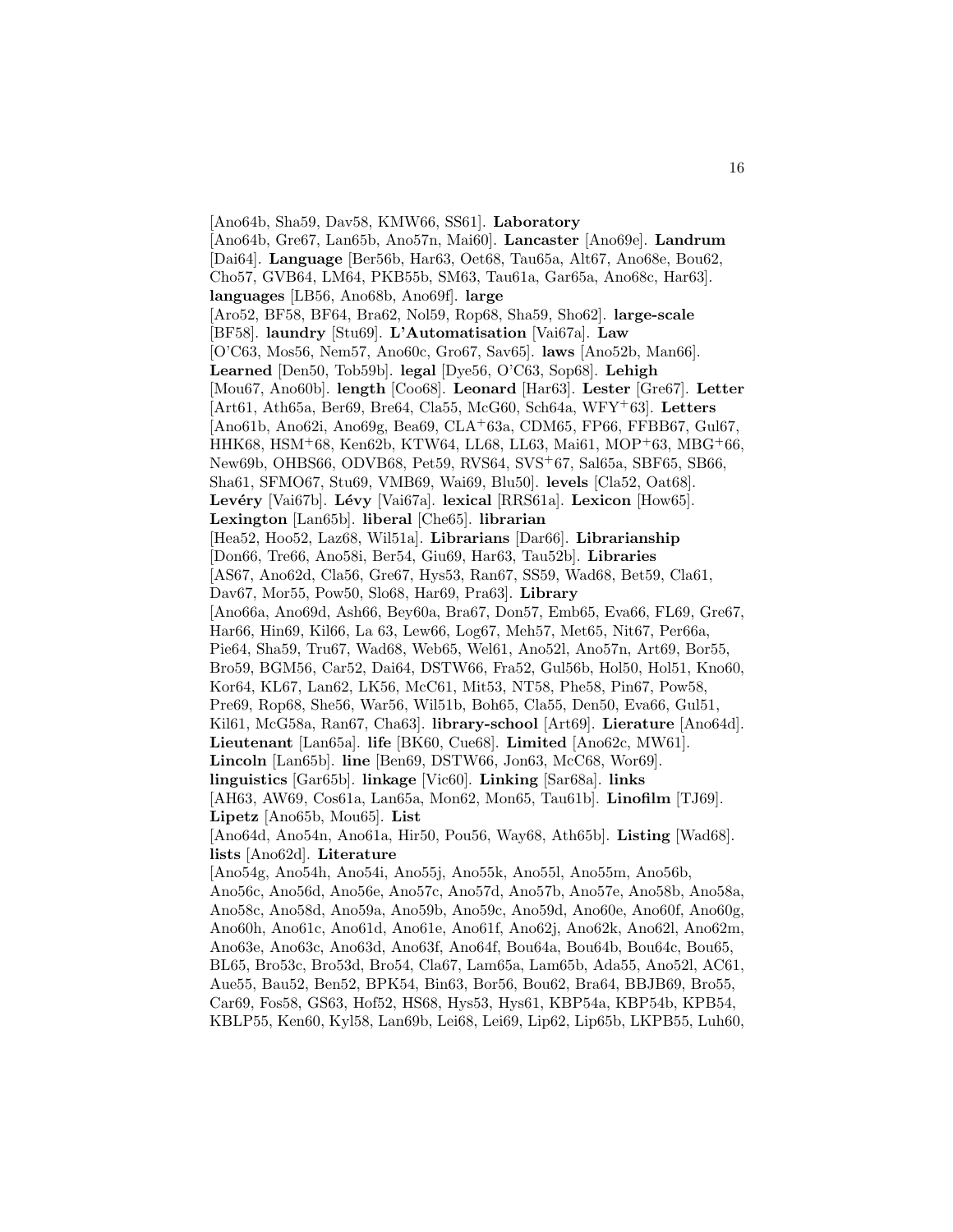Lyn69, MH53, Man64, Man66, Mar60, Mil52, Mil68b, O'C63, OE58, Orn63]. **literature** [Ort61, Ove62, PKB54, PBK54, PKB55a, PKB55b, PM59, Ree65, Rot56, Sag66, SPS68, Str57, VZ68, WD59, WP62, Smi55, Mou65]. **literatures** [BK60]. **loan** [Ano62d]. **loans** [Kin60]. **Locate** [FC68]. **logic** [Bra66, SKM64]. **Logical** [Cho57, TW53, TPBK55, Uhl69]. **logically** [All59]. **logician** [Ano57a, BH57a]. **London** [Ano65a, Gar65a, Hay66b, Lin66, Pre69, She67, Ano54q]. **looking** [Eli69c, She67]. **Looseleaf** [Ath65b]. **L'Organization** [Vai67b]. **Lou** [Ran67]. **Louis** [Cha63, Har66]. **Low** [Cha50, Ohl57]. **Low-cost** [Cha50, Ohl57]. **Ltd** [Gar65a]. **Luhn** [Ano69b]. **Lydia** [Ano60i].

**M** [Boh64, Cha63, Har68c, Hay66a, Log67, New63a, Ste69, Sha65, NT58]. **M.I.T.** [BGM56]. **MacDonald** [Ano69f]. **Machine** [BPK54, Die62, Hys61, KBP54a, KBP54b, KPB54, KBLP55, LB56, LKPB55, Mac60a, PKB54, PBK54, PKB55a, PKB55b, Sla64, Ano65c, Bal55, CHJ61, EFB57, Gar54, Ken60, Kor64, MH53, Per50, PK56, PM59, RSF<sup>+</sup>67, Sha62, She52, LKPB55, PKB55b, WD59, Ruh64]. **Machinelike** [MS62]. **Machines** [Ano55a, GG57, AS67, BL55, Bor64, Bra68, CG62, JT61b, McC61, O'C61, Ohl57, Per53, RRS61b, San68, Sti58]. **magnetic** [Jam59, Ric68]. **maintained** [JHG66, WS64]. **Maintenance** [Orn52, Wei66]. **Majesty** [Pre69]. **Making** [KBP54b]. **malignant** [HH60]. **man** [Bra68, Kor64, Oat68]. **Management** [Log67, Mou67, BF58, KB68, She51]. **Managerial** [Hel69]. **mandate** [Ano60a]. **manipulation** [Opl59, Wha61]. **manipulative** [HW64]. **manual** [Sal69, Sha54]. **Manuscript** [McG58a]. **manuscripts** [Den50]. **March** [Pin67, SD55]. **marginal** [Ohl57, Seb53]. **Marilyn** [Har67b]. **Marlis** [Vic60]. **Marshall** [Ano62c]. **Mary** [Art65, FC68]. **Mason** [Anz67]. **Mass** [Lan65b, Sey66, Sny66]. **Massa** [Tre66]. **Massachusetts** [Gar65a, Lan65b, Tau61a]. **Masthead** [Ano54j, Ano54k, Ano54l, Ano54m, Ano55n, Ano55o, Ano55p, Ano55q, Ano56f, Ano56g, Ano56h, Ano56i, Ano57f, Ano57g, Ano57h, Ano57i, Ano59e, Ano59f, Ano59g, Ano59h, Ano63g, Ano63h, Ano63i, Ano63j, Ano64g, Ano64h, Ano64i, Ano64j, Ano65f, Ano65g, Ano65h, Ano65i, Ano66c, Ano66d, Ano66e, Ano66f, Ano67c, Ano67d, Ano67e, Ano67f, Ano68j, Ano68k, Ano68l, Ano68m, Ano69h, Ano69i, Ano69j, Ano69k]. **Matching** [Tag65, Uhl69]. **material** [BKB62, Bow54, Dav56, Gro51, Ric67]. **materials** [Gul56b, Pin67, Rid50, Sil50b, Sil51, War56, Ano69d]. **Mathematical** [Sti60, Min60]. **mathematics** [Tau65b]. **matrix** [JH66, Yag65]. **matter** [Per53]. **Maximum** [SM63, ZS67]. **Maximum-depth** [SM63]. **Maxterm** [Fei63]. **Maxterm-miniterm** [Fei63]. **May** [Gre67, Har63, Har67b, Mou67, Bin63, Pin67]. **McGraw** [Ano68b, Hin69, Tau65a]. **McGraw-Hill** [Ano68b, Hin69, Tau65a]. **meaning** [McG60, Tin66]. **means** [Ass55, Bau52, Bra52]. **measure** [Coo68, Tru65, Uhl68]. **measured** [Tin66]. **Measures** [Pol68, JC67]. **Measuring** [Bor64]. **Mechanical** [Hol51, Hol66, AW69, BH51, Gar54, Moo51, Vic51, Bur59b]. **mechanised**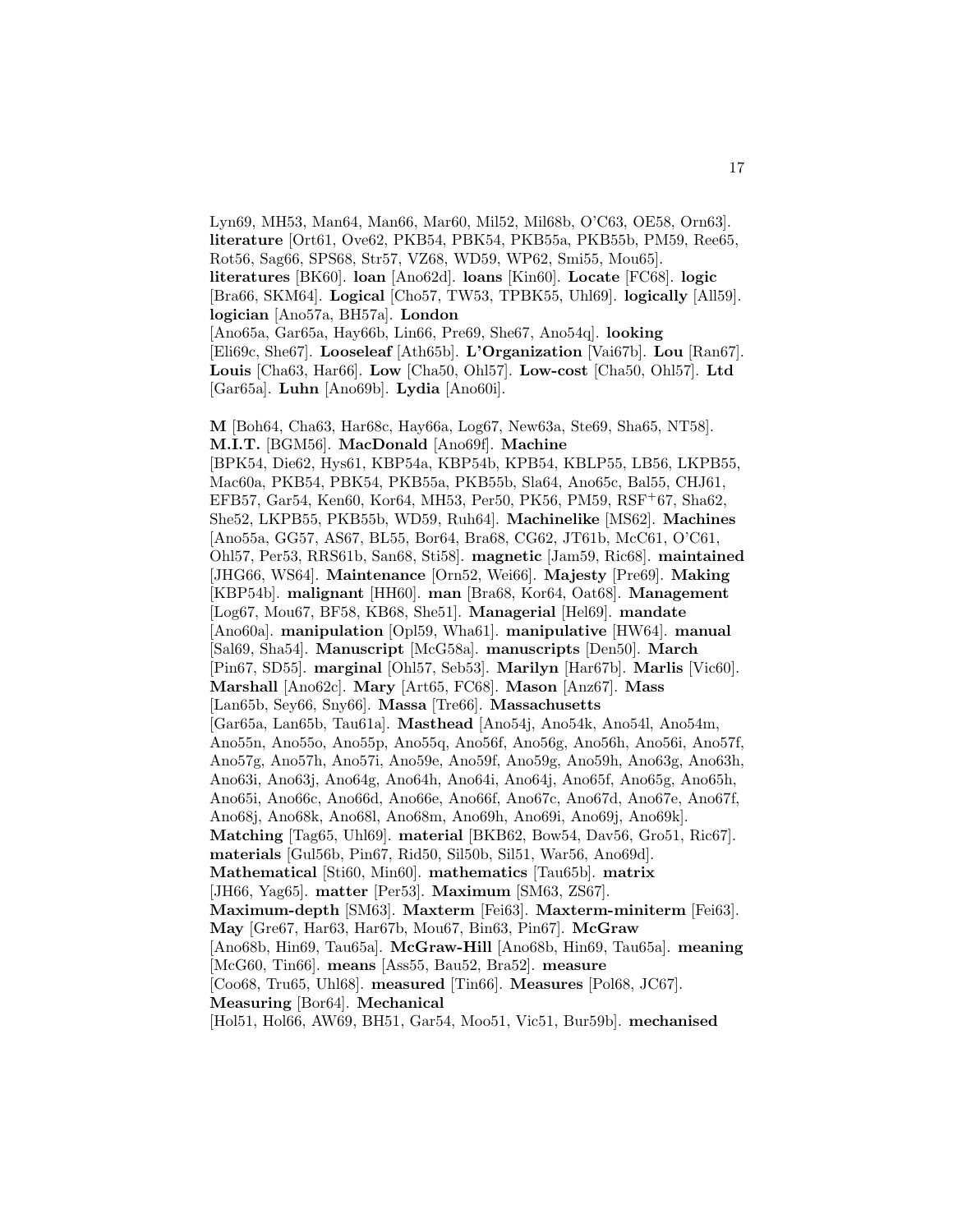[Pla60a]. **mechanism** [CB55]. **mechanization** [AR69, Kor64, Man64, Wel61]. **Mechanized** [Hay66b, RK58, Rub66, Bou61, O'C61, Uhl69]. **Media** [Mou67]. **Medical** [Ano64b, Kil61, Ano52l, Flo67, Kin62, LBL67, MW61, O'C64b, Wad68, Wor69]. **Medicine** [Har66, Tru67, Wel61]. **Medicus** [Spe67]. **MEDLARS** [Lan69a]. **meet** [AL68]. **Meeting** [Ano62h, Ano52e, Ano52f, Ano53a, Ano54q, Cua65, Eva51, McM61, Tat54]. **meetings** [Ano52g, Bau66, Bro56]. **meets** [Bry55]. **Melton** [O'C63]. **members** [Wad68]. **Membership** [Ano54n, Ano61a, Ano62z]. **memory** [Che63, Nol59]. **men** [Bor64, RRS61b]. **Mental** [Dar66]. **Merck** [KMW66, SS61]. **merit** [Dyk59]. **Merrill** [Ano69c, New63a]. **message** [Hei65, Sop62]. **Messages** [Hei65]. **meta** [GVB64]. **meta-language** [GVB64]. **metabolism** [Orr61]. **Metal** [Mor60]. **metallurgical** [Fos58, Hys53, MH53, Ree65, WP62, Bur59c]. **metallurgists** [Ove62]. **metallurgy** [Ken60]. **Metals** [Hys53]. **Metcalfe** [Lew66]. **method** [Alt67, Car56, CM62, Luh53, SS62, Sch63, SL68, Uhl69]. **Methodology** [Kle64, Sla69]. **Methods** [Hay66b, Her62, Tar62, War66, Boh55, Con52, Eva68, Hol51, Mac53, Sal69, Sav63, She52, Sil51, Sti60, Swe69, Ano64c]. **Metron** [Lit66]. **Metropolitan** [Wad68]. **Metuchen** [Pel69]. **Mexico** [Tre66]. **Michael** [Har68c, Sey66]. **micro** [Irv51, TM62]. **micro-images** [TM62]. **micro-reproduction** [Irv51]. **microcard** [Bis56]. **Microcards** [Kui51, Rid51a, Bow54, Rid50]. **microdocument** [TM62]. **microfacsimile** [Con51b, Gra52b]. **Microfiche** [Ric68, Bis61, De 58, Gre67, Kue66]. **Microfilm** [Pow51b, Pow51a, Tat54, Bor50, Bor51, Car50, Car56, Dic66, Ell51, FS57, KL67, Pow50, Sei56, Tat50a]. **microfilming** [Har68d, McG58a]. **microfilms** [Hir50]. **microforms** [Hei61a]. **microphotographed** [Ano51h]. **microphotographic** [Ano50e]. **microphotography** [Lut51, Mas54, Bal69]. **Microprint** [Bon51]. **microreproduction** [Bor56]. **microtext** [Ano65c, Rid51b]. **microthesaurus** [TN68]. **mid** [Kno60]. **mid-twentieth** [Kno60]. **Middletown** [Mac62b]. **military** [Car52]. **Minerals** [Hil66]. **miniature** [McM61]. **Minicard** [Ano55r, KTM57, TMK55]. **Minimatrex** [Jon63]. **minimize** [TBW68]. **Mining** [Hil66]. **miniterm** [Fei63]. **Minneapolis** [Anz67]. **Minnesota** [Anz67, O'C63]. **minor** [Van63]. **Minutes** [Ano52e, Ano52f, Ano52g]. **mire** [Lip65a]. **Miscellaneous** [Ano54o, Ano54p, Ano62n, Ano67g, Ano68n, Ano68o, Ano68p, Ano68q]. **mission** [Shi63]. **mission-oriented** [Shi63]. **Mo** [Har66]. **model** [Bat67b, CS62, Ebe66, Lei68, Lib69, ML67]. Modèle [Vai67a]. models [Hil64b, Sal63]. **Modern** [Har63, And64, Cla53, Dai64, Eva56, Gar65b]. **modified** [Fel63]. **Monograph** [Art65]. **Monographs** [Ano69f]. **mooers** [Fel63, Ano60c, Wis52]. **Mortimer** [CG62]. **Moskva** [Rad69]. **Motion** [KC69]. **movement** [Dai64]. **Multi** [Hof52, Ric54, Vic60]. **multi-aspect** [Vic60]. **Multi-dimensional** [Hof52]. **multi-plane** [Ric54]. **Multiple** [WP50, Wis52, Alt67, Tru65]. **M¨uszaki** [Emb65]. **myth** [CG62].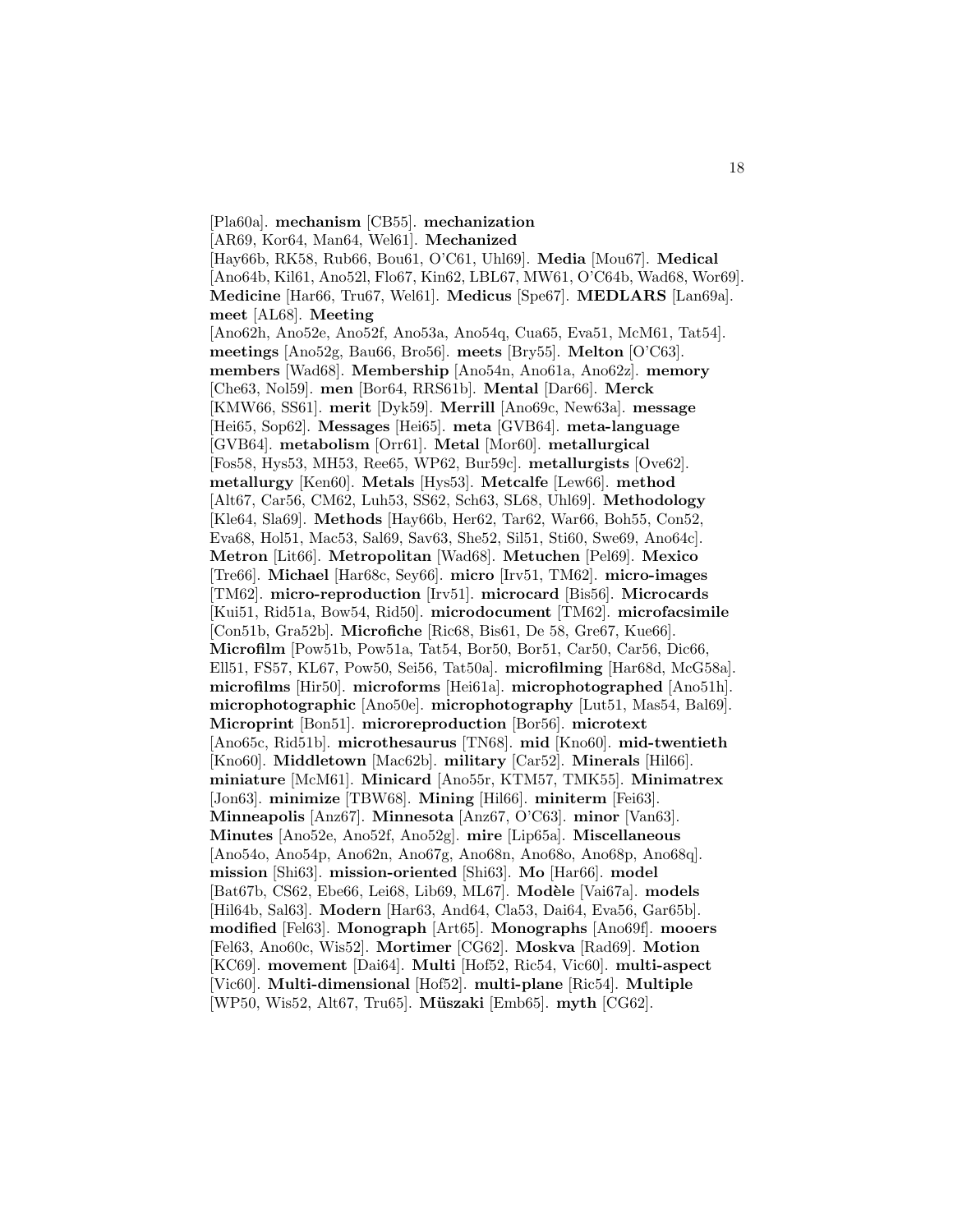**N** [Cla67, Cle63, Har63, Per66a, Sha65, Wis52]. **N.J** [Pel69]. **N.W** [Boh62]. **N.Y** [Ano69b, Bal69]. **NACA** [Gra51]. **names** [Bor67]. **NASA** [Ano68h, Wai69, Ano68h, BE65]. **Nath** [Eva66]. **National** [Ano68h, Art65, Ash66, Bra67, Gre67, HMC63, JT61a, Par62, Tru67, Wel61, Ada56, Bor50, Ebe66, Hea52, Hod68, HA65, Mac63b, Orn63, Sch57, SE50b, WW67, Ano57n, Ano59m, Tat54, Tru67]. **Nations** [Cob56, Har51]. **natural** [Alt67, Hof67, Tau65a]. **nature** [Cla52]. **Nauchnaya** [Rad69]. **Nauchnoi** [Rad69]. **naval** [Blo57]. **NBS** [Art65]. **Need** [Cla67, Lan68, O'C68a]. **needed** [Hay57]. **needing** [Low68]. **needs** [Con51b, Vic60]. **negative** [Heu56a, McG60]. **Nelson** [Ano68g, Ano69d]. **Netherlands** [Pol50]. **network** [EP68, Wal68]. **networks** [Hod68]. **Neumann** [Har67a]. **News** [Ano55s, Ano55t, Ano55u, Ano56j, Ano56k, Ano56l, Ano56m, Ano57k, Ano57j, Ano57l, Ano57m, Ano58h, Ano58e, Ano58f, Ano58g, Ano59i, Ano59j, Ano59k, Ano59l, Ano60j, Ano60k, Ano60l, Ano61g, Ano61h, Cas61, Ano51k, Ano51j, Ano50f, Ano50g, Ano50h, Cla50]. **newsletter** [Ano51i]. **newspaper** [Bor67, Slo68]. **next** [Moo60]. **NFSAIS** [Jen65]. **Nigel** [Har68c]. **No** [Ano64b, Ano68f, Dai64, Dar66, La 63, Lec68, Lit64, Vas69, O'C61]. **nonconventional** [Wha61]. **Norman** [Cle63]. **norms** [Kap65]. **North** [Nit67]. **notation** [Fei63, Dai56]. **notched** [Hof62]. **Note** [Ano55s, Ano55t, Ano55u, Ano57b, Ano57j, Ano58e, Ano58f, Ano58g, Ano59i, Ano59j, Ano59k, Ano59l, Ano60j, Ano60k, Ano60l, Ano63c, Ano63d, Ano58a, Jas62, Ros65b, Sav63, Tau62, Tau65b]. **Notes** [Ano54g, Ano54h, Ano54i, Ano55j, Ano55k, Ano55l, Ano55m, Ano56b, Ano56c, Ano56d, Ano56e, Ano56j, Ano56k, Ano56l, Ano56m, Ano57c, Ano57d, Ano57e, Ano57l, Ano57m, Ano58c, Ano58d, Ano59a, Ano59b, Ano59c, Ano59d, Ano60e, Ano60f, Ano60g, Ano60h, Ano61d, Ano61e, Ano61f, Ano61g, Ano61h, Ano62j, Ano62k, Ano62l, Ano62m, Ano63e, Ano63f, Ano64f, Bou64a, Bou64b, Bou64c, Bou65, BL65, Bro54, Fis50, Heu56a, JT61b, Lam65a, Lam65b, Tau61b, Ano50f, Ano50g, Ano50h, Ano51k, Ano51j, Ano57k, Ano58b, Ano58h, Ano61c, Bro53c, Bro53d, Cas61, Cla50, TPBK55, Kin59]. **notice** [Tat50c]. **Notices** [Ano52a, Ano52l]. **notion** [Hil64a]. **novel** [ABC64]. **November** [Ano62h]. **NSF** [Ben69]. **Nuclear** [Gre67, BH67, Cot68, LD60, Wac52]. **number** [Kue66, Lam61, Tob59a]. **numbered** [Har68b]. **numbers** [McC65]. **numeric** [Fei63, TJ69]. **numerical** [Per51]. **Nurses** [Cla67]. **Nursing** [Cla67, Cla67]. **o** [Sha65, Pow58]. **Oak** [Gre67]. **objectives** [Ano62y, GG64]. **Observations**

[Pin57]. **obtained** [Har63]. **occurrence** [LB63]. **October** [Gul61, Nee62]. **Ode** [Woo64]. **Oettinger** [Tau61a]. **Office** [Ano55a, Ano68h, Ano68f, Art65, Ash66, Mat62, Pre69, Wea55, Web58]. **officers** [Ano62-28]. **Offset** [Har68d]. **Ohio** [Ano64b, Ano69a, Lan65a, New63a, Bin63, Swa65]. **old** [Bes61]. **OMK** [Bey60a]. **On-line** [Ben69, DSTW66, Wor69]. **one** [JHG66]. **Ontario** [Ano66a]. **open** [Fla69]. **open-ended** [Fla69]. **operating** [Ebe66, Lan69a].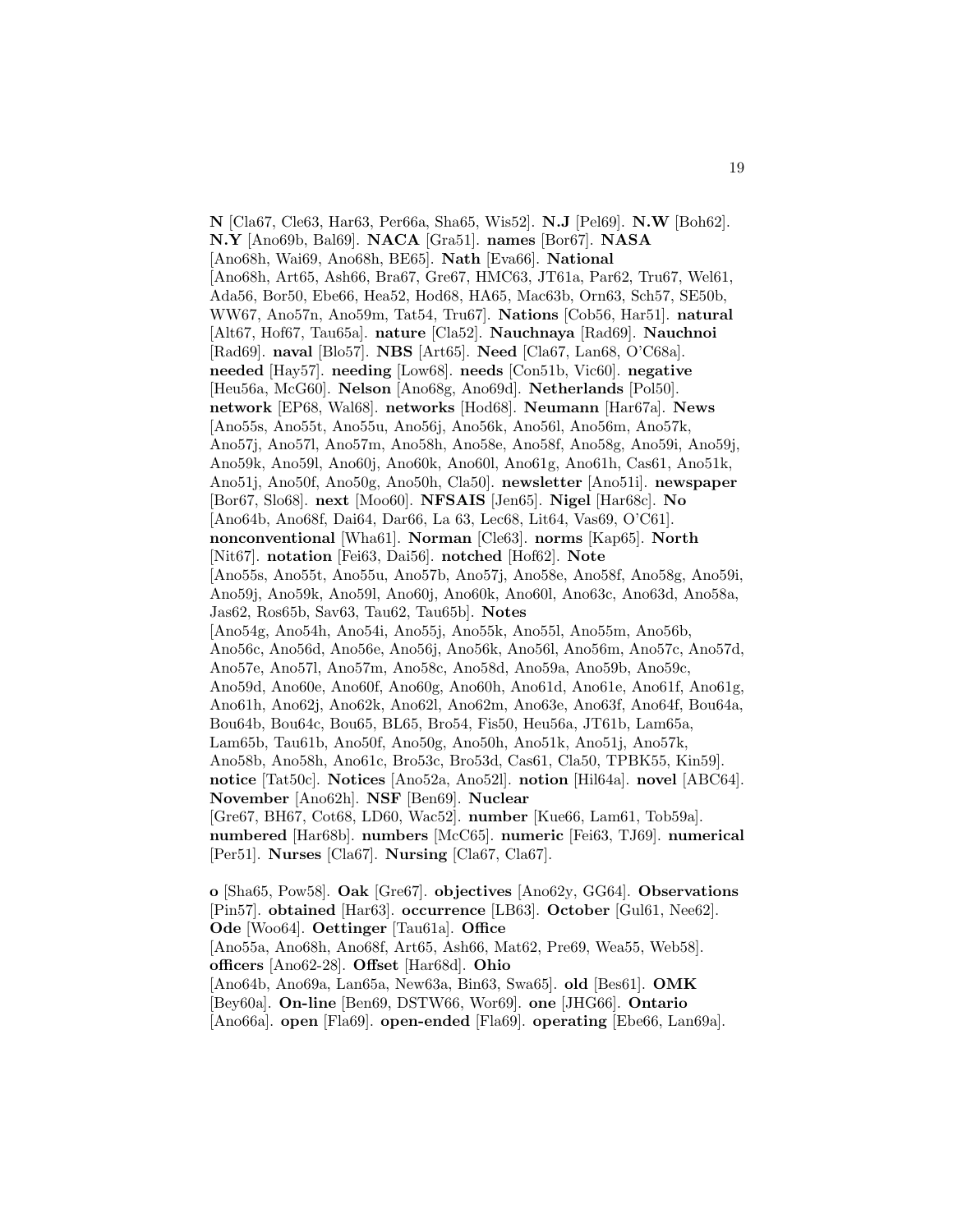**Operation** [Ran67, Bak69, Dav52, JH66, Jon60]. **operational** [Bau66, Cos61c, Ken60, Ove63, KBLP55, PKB55a]. **Operations** [Rey61, Bor50, Bor51, Lan62, Ano55a, Log67]. **Opinion** [Coo69, Lib69, Low68, O'C68a, Sav67]. **opportunities** [Hoo52]. **Optimal** [Bak69, Gil58, Tob59a]. **optimum** [Kue66]. **order** [Lib67]. **ordering** [Coo68, Dyk59, Tob59b]. **ordnance** [Blo57]. **organic** [WAF<sup>+</sup>58]. **Organization**

[Ano50d, Ano51d, Ano51e, Ano51f, Ano51g, Ano52h, Ano52i, Ano52j, Ano52k, Ano62-27, Ano63a, Ano65j, Bra67, Lew66, Met65, Per66a, Ran67, Ano50a, Ano51a, Aro52, Bal50a, Bal50b, Fuk67, Gul56b, Kin59, Lei68, LKPB55, Min57, Min60, Moo51, Pin57, She52, Sho62, Tau53, Tho68, War52, Har68c]. **Organizational** [Bau66]. **Organizing**

[Gra53, Har51, Boh55, Eva68, Har68b, Her62]. **Orgnization** [Rog67]. **oriented** [Shi63, SL68, Swa69]. **origin** [Bou62]. **Original** [Ano51h, Sil50b]. **Origins** [Mos64]. **Orsz´agos** [Emb65]. **Otdyelnyi** [Rad69]. **other** [HS68, Man61]. **our** [Hut55]. **output** [Dyk59, MB68, OB59, Ove63]. **Overhage** [Sny66].

**P** [Ano64c, Ano69b, Boh62, Ano62c, Ano68g, CG62, Cha63, La 63, Pra63, Ste69, Pow58]. **P.O** [Har63]. **Pa** [Mou67]. **Pacific** [Ano62o, Ano62p]. **page** [Eva61a, Eva61d, Mac62a]. **Pages** [Eva61b, Eva61c, Har68b, Har68c, New63a]. **Palo** [Gar65a]. **Pandex** [Ric68, Ric68]. **Paper** [Coo69, Lib69, Sav67, Ano69c, Ath64, Kle69, Low68, Moo57, ML67]. **Papers** [Ano67b, Ano68i, O'C68a, She67, Ano50e, Ath64, Kes63, Sla69, Yag65]. **paradigm** [Bor61]. **paramedical** [Wad68]. **Parameters** [Sha62]. **Paris** [Vai67a, Vai67b, Lut50]. **part** [BML64, BKB62, BK63, RRS61b, Res61, Sla69, Tin68]. **Patent** [Ano55a, Mon62, Cos61a, New61, PKM59, Pla60b, Wea55, WD59]. **patents** [Bal55]. **pathology** [PW58]. **pattern** [LD60]. **patterns** [BMR65, Fai56, Mai60, Sco53]. **Patterson** [Ano64b, Lan65a]. **Paul** [Boh62, Tau65a]. **PC6** [BML64]. **Peek** [Ano62q, Uhl64]. **Peek-a-boo** [Ano62q, Uhl64]. **177** [PV63]. **cataloger** [Ben69]. **DRP** [Ano65b]. **NS** [PV63]. **pentathlon** [Hil69]. **People** [Sta61, MS62, Res61]. **perceiving** [JT61b]. **perfect** [Tri64]. **performance** [Fel63]. **Pergamon** [Har69]. **Periodical** [Cla67]. **periodicals** [Wad68, McC61]. **permuted** [Vor65]. **personal** [Bor67, JHG66]. **Personnel** [Har63, Hir62, Mac53, Rau67, Swa65, Hay66a]. **pertinency** [Ree62]. **Peter** [Tre66]. **Petroleum** [Ath65b, WBO<sup>+</sup>61, Orn54]. **pharmaceutical** [KMW66, OE58]. **pharmacodynamic** [Die62]. **Philip** [Lit64]. **photo** [Jam59]. **photo-magnetic** [Jam59]. **Photochromic** [TM62]. **photocomposing** [BKB62, BML64]. **Photocopying** [Laz68, Cha50, La 63]. **photoduplication** [Hol50]. **photofabrication** [Bal69]. **photography** [Bal69]. **Photoreproduction** [Ost61]. **phototypesetter** [TJ69]. **Photronic** [Hue51]. **Physical** [Ash66, Ath64, CBF59, RSF<sup>+</sup>67, Pet59]. **physician**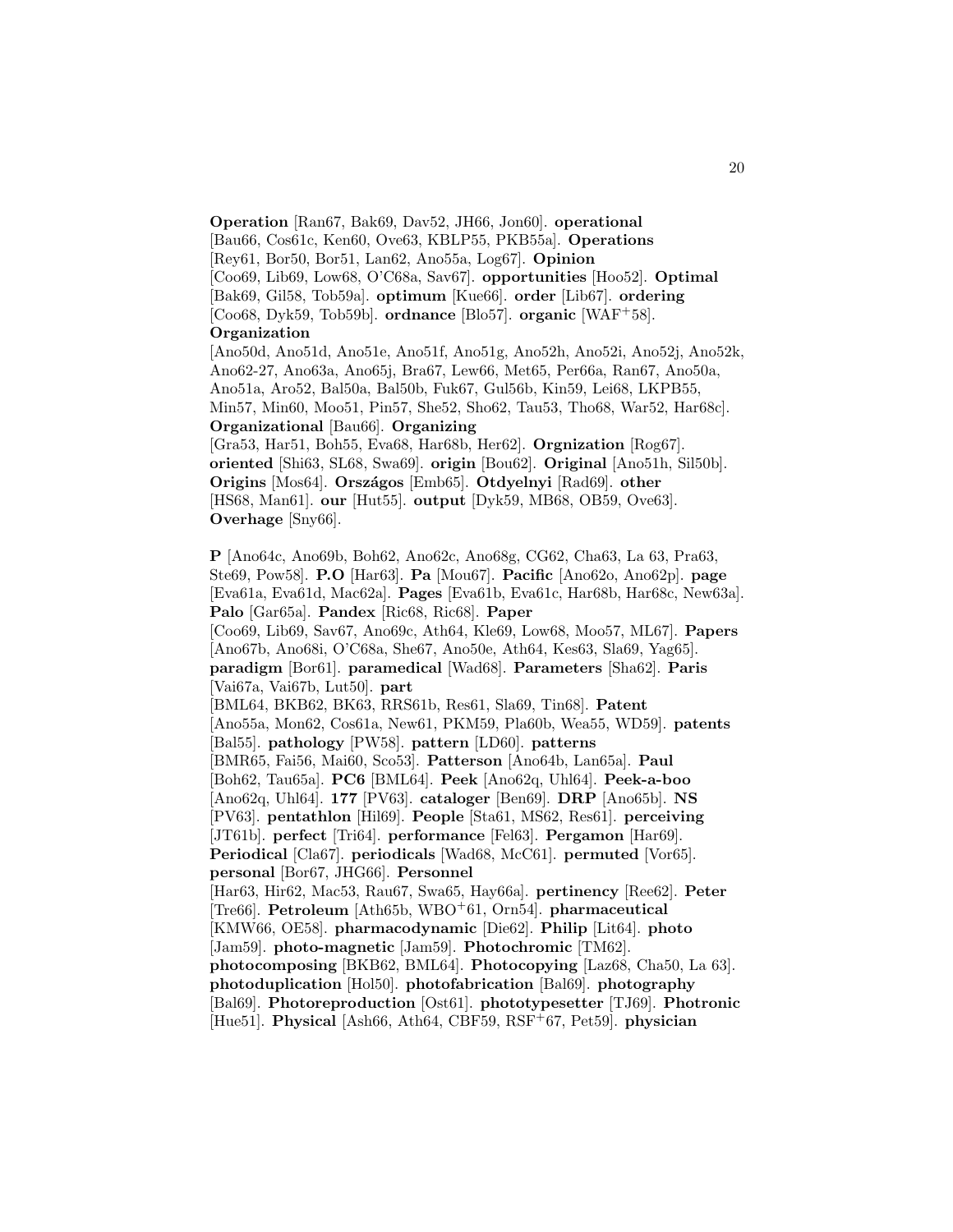[SL68]. **Physics** [Ano65b, Mou65, Ano65b]. **PICS** [KMW66]. **picture** [KC69]. **pilot** [Ano69d]. **Pings** [Cla67]. **Pioneer** [Ano69b, BS69]. **place** [Par66]. **Plan** [Cla67, Bor50, Fel63, Lan62]. **plane** [Ric54]. **Planning** [Bor51, Sny66, Sch57, SD55]. **plans** [Jen65]. **plastics** [ABC64]. **Plus** [Har66, Ath65b]. **point** [Eas51, JS69, Wil51a]. **Poland** [Wep61]. **Policy** [Lit66, Mac63b]. **Political** [Ano69c, Lit66]. **Polities** [Har67c]. **pollution** [TN68]. **polydimensional** [Joh62]. **polygraph** [Wil51b]. **Polzovics** [Emb65]. **Pont** [Cos61a]. **Poole** [Dai64]. **Pop** [Coo66]. **position** [Kle69, Vic60]. **Possibilities** [Tau52a, Wal68]. **possible** [Rid51b, Tru65]. **postcoordinate** [Lan68]. **Posting** [Gul56a, WD59]. **Pp** [Tau61a, Ano64b, Ano64c, Ano65a, Ano68e, Ano68f, Ano69a, Ano69b, Ano69c, Ano69d, Ano69e, Ano69f, Art65, Ath65b, Bal69, Boh65, Dai64, Eva66, FC68, Gre67, Har68a, Har68b, Har69, Hin69, Lit64, New63b, New69a, Pel69, Sta61, Tau65a, Try69, Vas69, Wad68, Ash66]. **pp.** [Ano62d, Ano64d, Ano68d, Ano68c, Ano68b, Ano68a, Anz67, Bat67a, Bra67, Cla67, Dar66, Emb65, Har67c, Har67b, Hay66a, Hay66b, Hay67, Hil66, How65, Lan65b, Lan67, Lew66, Lin66, Lit66, Log67, Mou67, Per66a, Pre69, Ran67, Rog67, Rub66, Sey66, She67, Sny66, Tre66, Vai67a, Vai67b, War66, Web65, Whi66, Har66, JT61a]. **Practical** [Gra52b, Ano55c, BS68, Dye56, TM62, Pra63]. **practice** [PV63]. **practices** [Bor54, Lev64]. **predictions** [Moo60]. **Preface** [Ano53h, Bel69c]. **Preliminary** [Ano68h, Gar54, Mac62b, SD55, MK62, Orr61, She50, SK63, Alt67]. **Prentice** [Ano68d]. **Prentice-Hall** [Ano68d]. **Preparation** [Spe67, Gar55, Wei66, BKB62]. **Prepared** [Nit67, Kna65, Way68]. **present** [Ano68g, BH51, Bou61, Vic60]. **present-day** [Ano68g]. **presented** [Lan65a]. **President** [Ano51i, Gul61, Sch62a]. **presidential** [Sop62]. **Press** [Ano68c, Ano68g, Ano69a, Ano69b, Boh65, Cha63, Cle63, Dai64, FC68, Gar65a, Har69, Har67c, Log67, Pel69, Sey66, Sny66, Tau61a, Whi66, CG62, Har67a]. **Price** [Ano69d, Ano68h, Tru67]. **Prime** [Lam61]. **Prime-number** [Lam61]. **primer** [Ano68c]. **principal** [Cla56]. **principle** [Fie56, Hei68]. **Principles** [PM59, Cos61b, Whi66]. **Print** [Tob59b, Hol51]. **printed** [Gar55, Sla64, WS64]. **Printing** [Ano68f, Art65, Ash66, Fel64, Har68d, Sil51]. **Prithvi** [Eva66]. **probability** [Uhl68]. **problem** [Bis53, Cla53, Hei61b, Jor59, Ken62a, Kin59, Lar52, Mil53, Que63, Roy57, Str57, Urq56, Wea55]. **Problems** [Bis61, Ham68, Bau66, Cla61, Cla63b, Cos61c, Cos61b, Giu69, Hof67, Irv51, Lou66, Low68, SE50b, Tat50b, Tau68, TMK55, Wal67, KBP54a]. **procedure** [All59]. **procedures** [BF64, MW61, Ove62, Ove63, PKM59, Sal65b]. **Proceedings** [Mou67, New63b, JT61a]. **process** [Ben57, Ber65, Pow51b, Tay62]. **processes** [Bar53, Hol51]. **processing** [Bec68, BS69, Cha63, Hod68, KP56, Ken58, Luh61, McC62, RSF+67, San68, Sha56, SD55, TN68, Tau68, Ano68e]. **produced** [KL67, WS64]. **Producing** [Mel68]. **production**

[Bis56, Bis61, Hol51, Kil66, Man66, Ohl57, SS62, Ull53]. **productivity**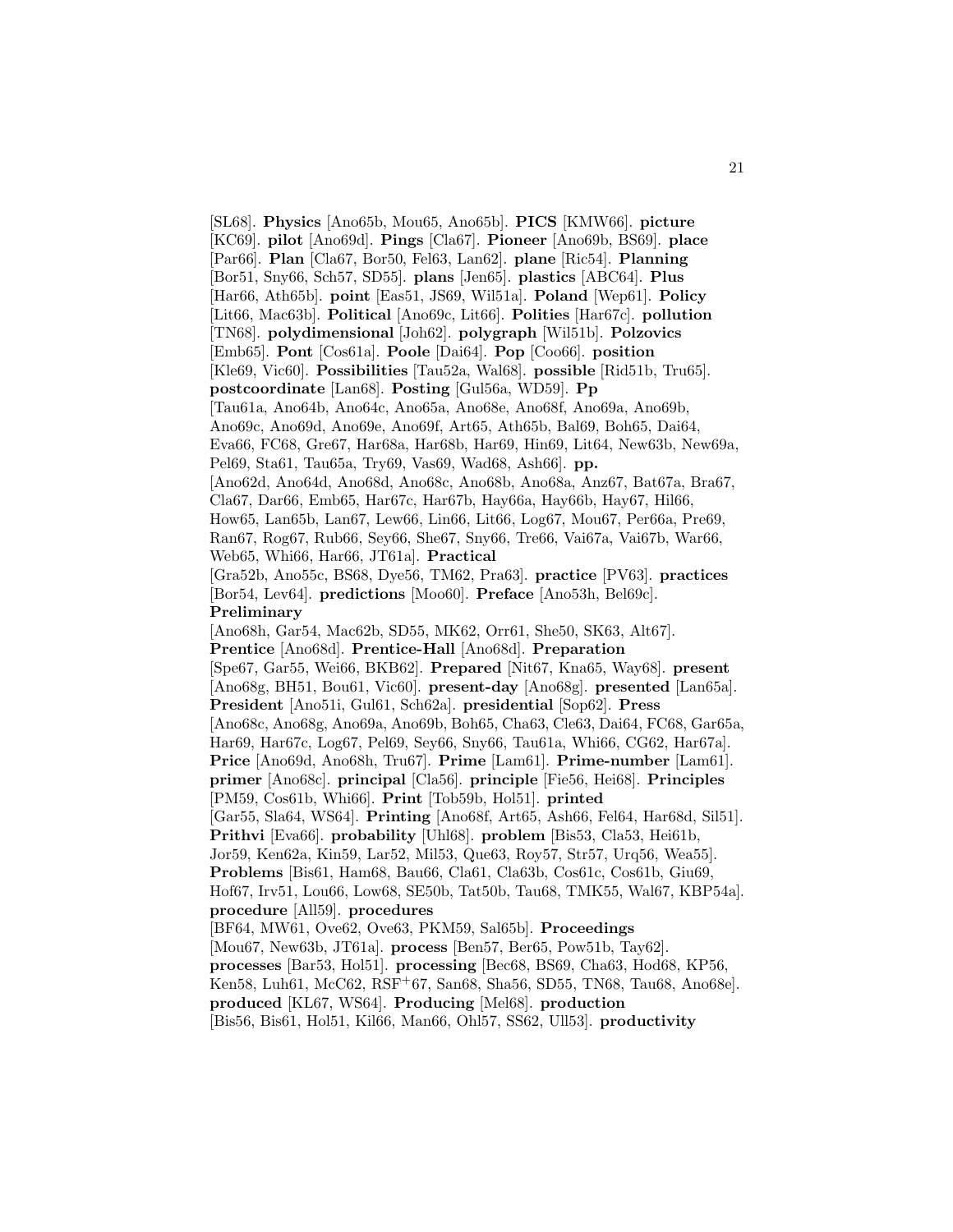[Hin61]. **products** [TPBK55]. **profession** [Dye56, Har63]. **professional** [HS68, Tau53]. **Program** [Lan65b, Ano62t, Ano69d, Bal50c, BKRL66, Bor55, Cla56, Dav67, DO69, HMC63, Ove62, Web58, HMC63, O'C63]. **programmes** [Car54]. **programming** [Ano68c, Ano69f, Ano68b]. **programs** [Hoy69]. **Project** [Ano66a, Ath65b, Boh62, Har67b, La 63, Web65, BF58, Den50, Gre67, Pie64, LM64, Ric63b, Wel61]. **projects** [Bey60b]. **Prolegomena** [Kap65]. **proof** [KP57]. **proofreading** [TJ69]. **propaganda** [Mac60b]. **properties** [CBF59]. **proposal** [Lil54, Ric63a]. **proposals** [Que63]. **proposed** [Ano50e, Fel64, New61, TBW68]. **prospect** [Cla63b]. **Prospects** [Sey66]. **Providence** [Ano68g]. **providing** [O'C68b, O'C69]. **Proving** [KP57]. **pseudo** [Tau65b]. **pseudo-mathematics** [Tau65b]. **Psychology** [Mil68a, GG64]. **psychopharmacologic** [OC62b]. **Public** [Boh62, Har67c, Lit64, Lit66, Tru67, Dav67, Eas51, Pra63]. **Publication** [BMR65, La 63, Web65, Coh55, Con52, Dav51b, Dav51a, Dav52, Gra52b, Kun63, Lon68, OC62b, Ric63a, Sco53, Sil50b]. **Publications** [Ano62r, Ano62s, Ano62v, Ano67g, Ano68p, Ano68q, Ano62t, Ano68n, Bey62, Fis59, PV63, SB59, Ano68o]. **Published** [Try69, Ano52l, Mar62, Sch57, Wad68]. **Publishers** [Ano68a, Bat67a, Hil66]. **Publishing** [Ano69f, Eva66, Gar65a, How65, Mar66]. **punch** [Gil58, MM59, PW58, Per51]. **punch-card** [MM59]. **Punched** [Dew59, Heu56b, Coh59, EFB57, Gar54, Gar55, Hof52, HH60, Jon60, Lip60, MH53, Mal58, Ohl57, Pou56, Seb53, Wac52]. **punched-card** [Gar55, MH53]. **punching** [Per51]. **punctuation** [Fra66].

**quality** [ZD69]. **quantitative** [Lyn69, SK63, Tru65]. **quarterly** [Tat50b, Tru67]. **Queiroz** [Ano60i]. **question** [Flo67, Tag65, Lan65b]. **Question-Answerer** [Lan65b]. **questions** [Flo67, JC68, Kyl63, Sch69a, SKM64, Tay62, O'C68a].

**R** [Ano62d, Ano65a, Hil66, La 63, Sny66, Vai67a, Sha65]. **R.I** [Ano68g]. **R10** [Boh64]. **R10/1** [Boh64]. **R62CD2** [Ano62c]. **radiation** [Lei69]. **radiation-** [Lei69]. **Radio** [Har63]. **Rand** [Mal58]. **Random** [McC65, Man69, Nol59, Uhl64, Wis52]. **random-access** [Man69]. **Ranganathan** [Eva66]. **ranges** [Per53]. **Ranking** [MB68]. **ranks** [Bro68]. **Rapid** [Bra51, McM62, WP50, Wis52]. **rate** [Ric68]. **rationale** [Sch57, Wal67]. **Ray** [Tre66]. **Reaching** [Wil52, Bau52, Bra52]. **reaction** [BH57a]. **reactions** [Ano57a]. **read** [Ric67]. **readable** [Rot56]. **reader** [Con51b]. **Reading** [Gar65a, SPS68, Ano65c]. **realizable** [Che63]. **recall** [Mon65]. **receipts** [Nee62]. **Received** [Ano62r, Ano62s]. **Récherches** [Vai67a]. **Reclamation** [Ano64d]. **recognition** [JT61b]. **Recommendations** [Bro52, Ric61, Mou67]. **Record** [Cla67]. **Recorded** [Kil61, Ano55c, Dye56, Ken60]. **recording** [Luh53]. **records** [BF58, Fis50, Har68c, Kin62, Mor60]. **reduce** [Ano54f, Lan62]. **reduction** [Orn52, Pow50]. **Rees** [Hay66a]. **Referativnyi** [Rad69]. **Reference**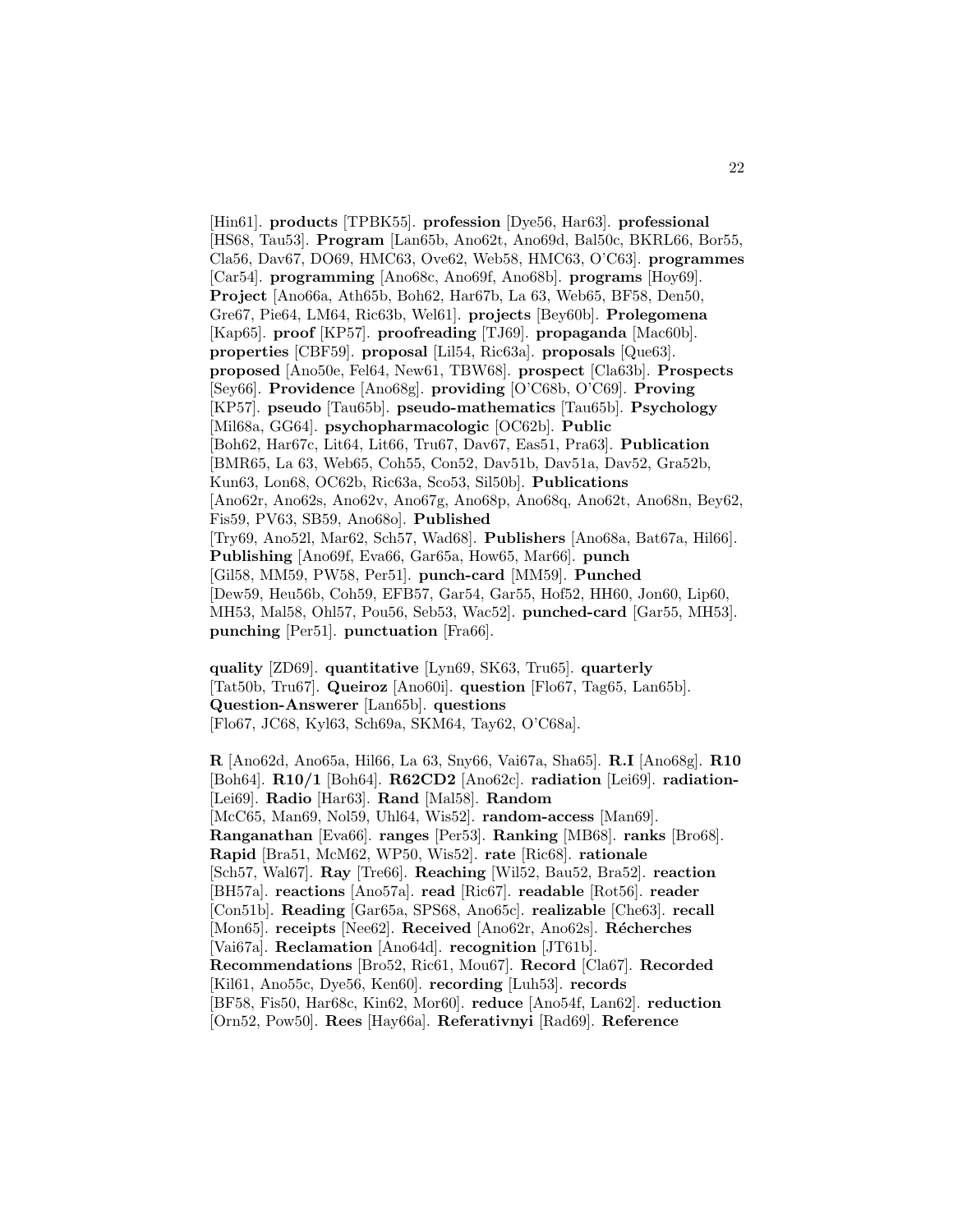[Anz67, Eva52, Lit66, DSTW66, Flo67, JC68, Mit53, Mos56, OE58, PM59]. **References** [Ano64d, Ada67, MH53]. **Referral** [Ash66]. **regarding** [CB55]. **regional** [Par62]. **related** [Hol51, Mil57, Pot68]. **relation** [Mos56]. **Relations** [Ano62y, BH57b, HH53, Mos64]. **Relationship** [Ada67, Giu69, Hof67, Lip65b]. **relationships** [Kor64]. **Relative** [Gro68]. **Relevance** [O'C67, Art69, GB69, Hil64a, Mon65, Per66b, RS64, RB68, Tau65b, Vic60]. **Relevancy** [Ree62]. **reliability** [Bor64, Res61]. **remarks** [Jah69]. **Remington** [Mal58]. **Remington-Rand** [Mal58]. **René** [Lut50]. **reply** [Wis52]. **Report** [Ano54q, Ano62t, Ano62u, Ano62v, Ano62w, Ano62x, Ano62y, Ano62z, Ano62-27, Ano63a, Ano65j, Cla67, Dye56, Lan65b, Sny66, Swa65, Tho62, Web65, Ano62h, Bau52, Ben52, Bra64, Dav52, Gar54, Gul61, Hys53, KI59, Lan69a, Mal62a, Mil52, MK62, Nee62, Orr61, Ree65, She50, SE50b, She55, Sop68, WGP58, Art65]. **reported** [Car69]. **reporting** [Mil53]. **Reports** [Ano62-28, Ano62-29, Gra52a, Hoo52, Aro52, Can52, Car52, Con52, EFB57, Fag52, Fra52, Gra53, Hea52, Her52, KP57, Web58]. **representations** [Opl59]. **representative** [Wil52]. **Representing** [Pri69]. **reproducer** [Hue51]. **Reproducing** [Har67a, Sil51]. **Reproduction** [Web65, Ano50e, Con52, Irv51, Pow51b, Sha54, Tat50c]. **Rept** [Ano64b]. **Republic** [Sta61]. **request** [O'C67]. **require** [O'C61]. **required** [Hir62]. **Requirements** [Shi63, Cos62, Jah64, Tru65, Hoo52]. **Research** [Ano64b, Ano68f, Boh65, Cla63b, Dar66, Dav58, JT61a, KMW66, SS61, Ano57n, Ano58i, Ath64, BH51, Bis57, Blu59, Can52, Car52, Cos61a, Cro56, Dra54, EFB57, Fag52, Gar63, Gro51, Her52, KC69, Kyl63, Mai60, McG58b, Met51, Mil68b, Mor60, MK62, OC62b, Sar68a, Sco51, Sco53, Sha59, She59, Sil50b, Tag65, War56, WBO<sup>+</sup>61, Wil52, Wor69, Ano55b, Ano57a, Har67c, Ano68d]. **researchers** [Man61]. **Reserve** [Ano55b, Ano55c, Ano69a, Har66, Hay66a, Ree65, Ano53b]. **resolution** [Bal69]. **resolved** [O'C69]. **resource** [Ada56, Hod68]. **Resources** [Ano64d, Ano68f, Ash66, Orn63, Bet59, Bor55, Cam56, HH67, Sto69]. **respect** [Sop68]. **responsibilities** [Kno60]. **restoration** [Bar53]. **Restricted** [Tum53]. **restricting** [Can52]. **Results** [O'C63, Alt67, Bro52, Fel64, Kes65, Sal65b]. **Retrieval** [Anz67, Ath65b, Boh64, Kin62, Lan67, O'C68b, Alt67, AR69, Ano64b, Ano69a, Ano69c, Ano69e, Ass55, BN68, BH63, BF58, Bor61, Bou61, Bra62, Buc61, Cla61, Coo68, Cos61a, Dai56, DD65, Die62, DSTW66, Fai56, Fel63, Fla69, Flo67, GVB64, HG65, Hil64b, Hof62, Jam59, Joh62, JN58, KBLP55, Ken64, Kle64, Lan68, Les69, Les60, Lib67, Mal58, Man69, Man61, MS66, MS67, Moo60, Mor62, Nol59, Pol68, Sal63, Sal65b, SSS61, Sch63, Sch64b, SM63, SL68, SWCT68, Ste61, Swe69, Tre68, Uhl69, Vas69, Ven68, Vic59a, Wol59, Ano65a, Hay67, Lin66, Rub66, Whi66, Ano62c, Cle63, Lan65a]. **retriever** [Eng61]. **Retrieving** [Ano64d, Woo57]. **retrospect** [Cla63b]. **retrospective** [Fis66]. **Rev** [New69a, Ran67]. **Reversible** [Fra66, LB63]. **Review** [Ano62d, Ano62c, Ano64b, Ano64c, Ano64d, Ano65b, Ano65a,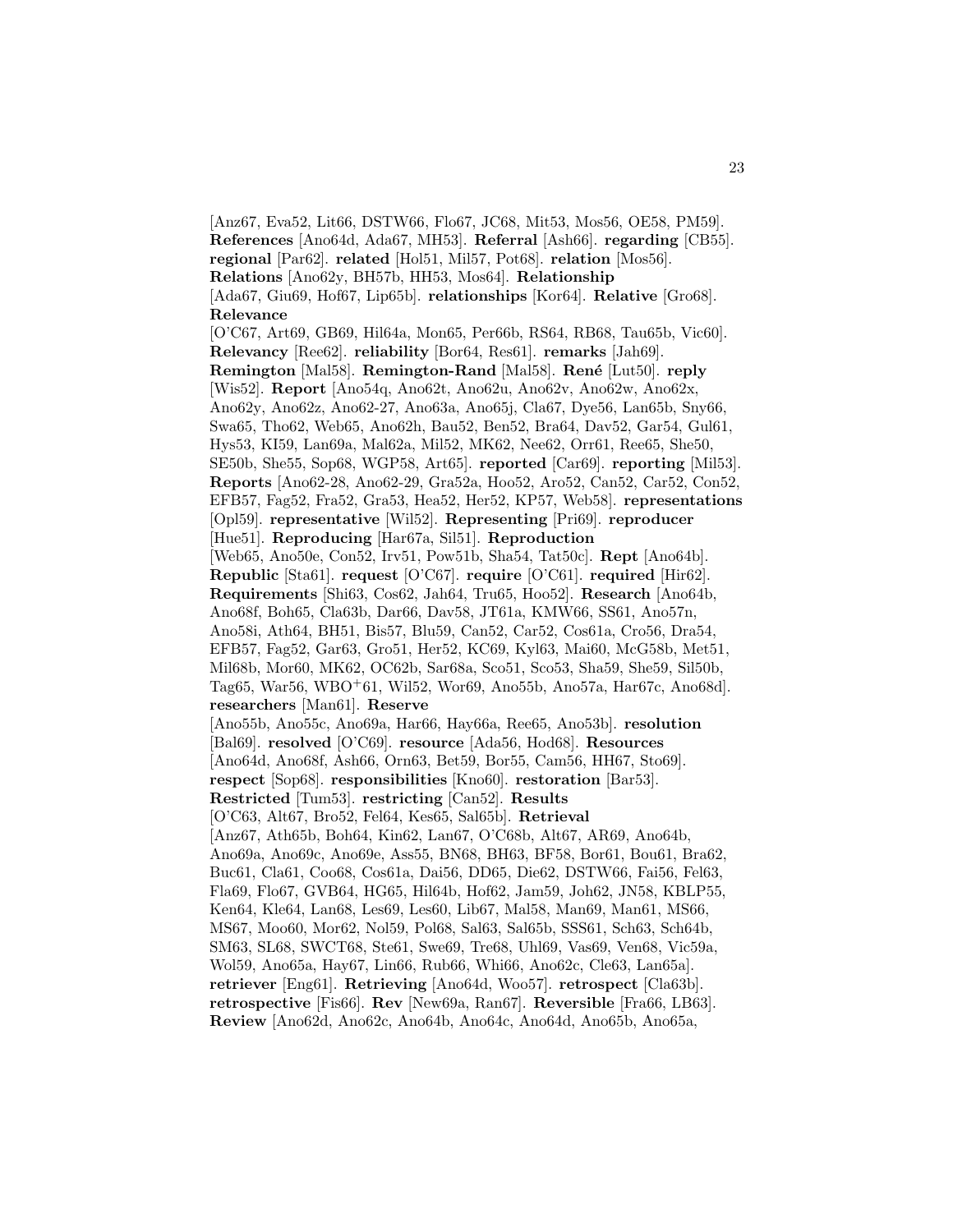Ano66a, Ano68d, Ano68c, Ano68b, Ano68a, Ano68e, Ano68h, Ano68f, Ano68g, Ano69a, Ano69b, Ano69c, Ano69d, Ano69e, Ano69f, Anz67, Art65, Ash66, Ath65b, Bal69, Bat67a, Boh62, Boh64, Boh65, Bra67, Cha63, Cla67, Cle63, Dai64, Dar66, Emb65, Eva66, FC68, Gar65a, Gre67, Har66, Har68a, Har68b, Har68c, Har69, Har67a, Har67c, Har67b, Hay66a, Hay66b, Hay67, Hil66, Hin69, How65, JT61a, La 63, Lan65b, Lan65a, Lan67, Lew66, Lin66, Lit64, Lit66, Log67, Mac62b, Met65, Mou65, Mou67, New63a, New69a, Nit67, O'C63, Pel69, Per66a, Pre69, Rad69, Ran67, Ric63b, Ric68, Rog67, Rub66, Sey66, She67, Sny66, Sta61, Ste69, Tau61a, Tau65a, Tre66, Tru67, Try69, Vai67a]. **Review** [Vai67b, Vas69, Wad68, War66, Web65, Wel61, Whi66, Ano69g, Boo60, Hay60, Her57, Heu56b, KP56, Ken58, Kle64, Lan69b, PK56, Ree65, Sha54, Tat50b, Vic59a, Vic59b, AS67, Pet59]. **Reviews** [Har63, New63b, O'C63, Pra63]. **revised** [Ano62a, FC68]. **Revision** [FC68, Fos58]. **Richard** [Har69, Har67c]. **Rider** [Mac62b, Mac62b]. **Ridge** [Gre67]. **Robert** [Boh64, Lin66, Mou67, O'C63, Ano60m]. **role** [Bey60a, Blu59, Dub62, Lan68, Sco51, Ste55]. **Roles** [AH63, Cos61a, Lan65a, Mon62, Mon65, Tau61b]. **Roosevelt** [Blu50]. **Rosen** [Ano68b]. **Roster** [Ano58i]. **Routine** [WGP58]. **rule** [Car56]. **Rules** [Nit67]. **Rumanian** [Sta61]. **Russian** [Fis59, Fra66, Kut64]. **Russians** [PK56]. **Rutgers** [Bra67, Cle63, Lew66, Met65, Per66a, Rog67].

**S** [Cha63, Har68c, Lan65b, Mou67, O'C63, Tre66, Sha65, Lar52]. **safety** [BH67, Cot68]. **Sambaquy** [Ano60i]. **Saul** [Ano68b]. **Saunders** [Pre69]. **scale** [BF58, Nol59, Orn63, Swa68]. **scan** [O'C62a]. **scan-column** [O'C62a]. **Scarecrow** [Cha63, Log67, Pel69, War66]. **schedules** [Sla63]. **scheme** [BN69, Dav68, Joh62]. **schemes** [Ano62d, Ric54, Per66a]. **Scher** [Pre69]. **Schmidt** [Ano69a]. **scholar** [Dic66]. **Scholarly** [Cla67, Sil51]. **scholars** [Hin61]. **School** [Boh62, Bra67, Har66, Lan65a, Lew66, Lit64, Met65, Per66a, Art69]. **Schultheiss** [Cha63]. **Schultz** [Ano69b, New69a]. **Science** [Ano59m, Ano62o, Ano69b, Ash66, Bat67a, Bis59, Bra67, Eva66, Fuk67, Gre67, Hay66a, Hil66, Mat62, Ano62p, Ano68a, Art69, Bey55, Bey57, Boh62, Bor68, BS68, BGM56, Che65, Coo66, Cua64, DO69, DK66, Don66, Giu69, Har63, Hay69, Hil69, Hoy69, JC68, Kle69, Kyl58, LD60, Lip65b, Lit64, New69a, Ort61, Poh65, Ric67, Ros65a, Sch69a, SB59, Swa65, Tar62, Try69, Yov69, Ano68p, Ano68q, Ano69c, Har63, Lit66, Low68, SB59, Spe67, Pel69]. **science-fiction** [Poh65]. **Sciences** [Ano64c, Ano68e, Ano69e, Ash66, Boh62, Boh64, JT61a, Ega51, Fel57, Heu56b, Hof67, MW61, Mac63b, Anz67]. **Scientific** [Ano53c, Ano59m, Kik67, Lie54, Par62, Sim62, Ada55, Ano68h, Bau66, Bey60a, Bey62, Bin63, BMR65, Bra51, Bro52, BK60, CS62, Cla63b, Cot68, Fis59, GS63, GG64, Giu69, GD63, JT61a, Kes59, Kes63, Lip62, Luh61, Mac60b, Man66, Mar60, Orn63, Orr61, PV63, Pre69, Ric63a, Roy57, Sar68b, Sco53, Shi63, Sop68, Sta61, Tar62, VZ68, Yag65, Yov69, Log67]. **Scientifique** [Vai67b]. **scientist** [Bin63, Bis57, Hof67, Sar68b]. **Scientists**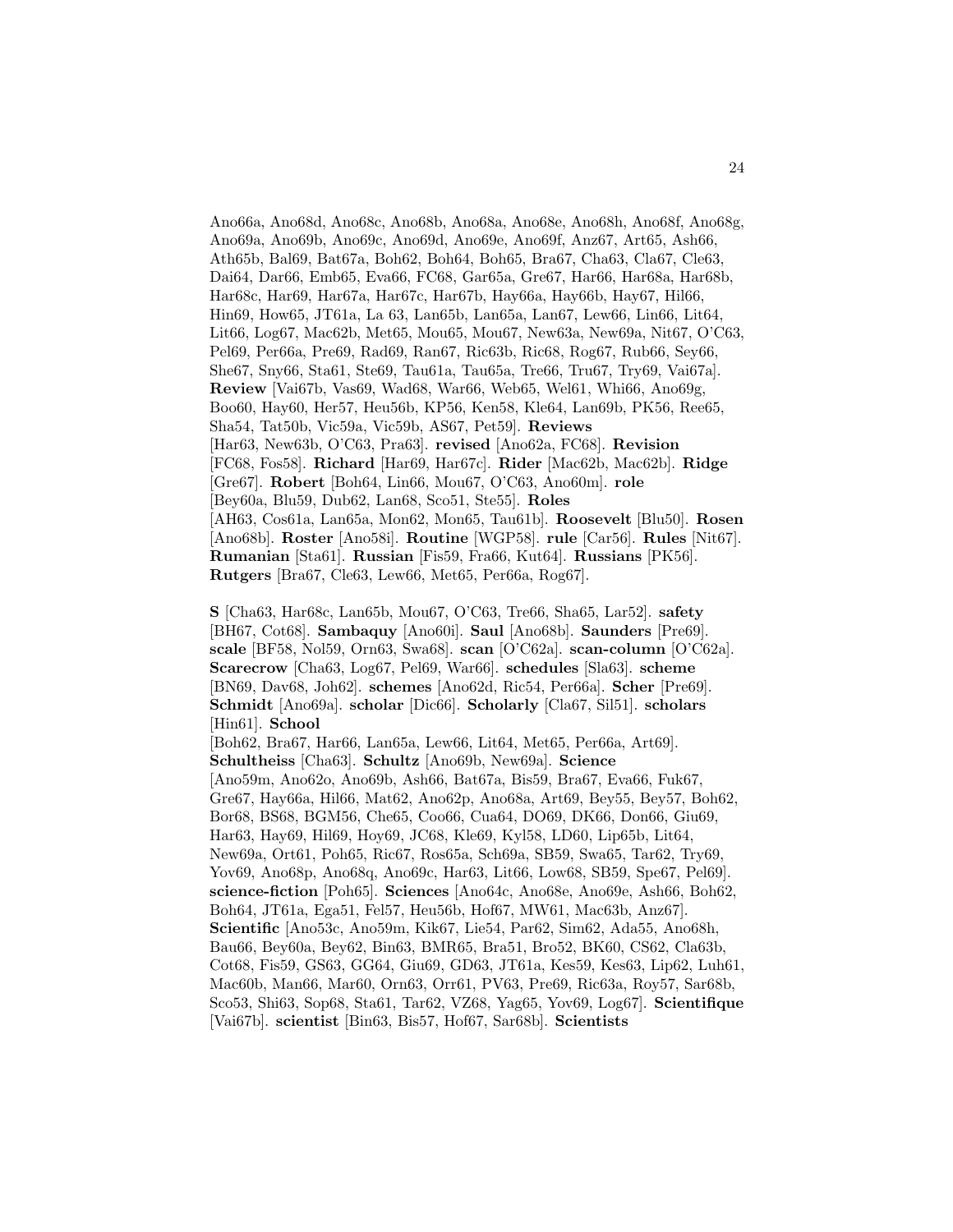[AL68, And64, FCHB65, JHG66, Kot62, Sch69b]. **SDI** [Dav67, Jor68, Sav67]. **SEAC** [PKM59]. **Search** [Stu69, War66, Bak69, BH57a, Boh55, BE65, Car63, Coo68, Dav69, Dyk59, Lei68, MB68, New61, TBW68, Uhl68]. **Searching** [Bal55, Hol62, Ano53b, BPK54, Har68b, Her62, Hys61, KBP54a, KBP54b, KPB54, KBLP55, Ken60, Kyl63, LKPB55, Luh53, Man64, Mil68b, OE58, Ove63, Per50, PKB54, PBK54, PKB55a, PKB55b, PKM59, RK58, Spe67, Tri64, O'C63]. **second** [Lib67]. **Secondary** [OC62b]. **Secretary** [Ano62h]. **Secrets** [SM67]. **Section** [Hys53]. **security** [Hea52]. **see** [Mos56]. **see-also** [Mos56]. **Seidell** [Sew62]. **Selected** [Ano69b, Gar65a, Gre67, Boh62, Sal65b, Lit64]. **selecting** [Res61]. **selection** [CR69, RRS61b, Ros65a, Sha54, Vic51]. **Selective** [Luh61, Fla69, TEC64]. **selectivity** [Lip65b]. **selector** [McM62, RK58, WP50, Wis52]. **Self** [Har67a]. **Self-Reproducing** [Har67a]. **Selye** [Rog67]. **semantemes** [BH57b]. **Semantic** [Mal62b, LKPB55, Mel62, Tau62, Vic59b, BH57b]. **Senate** [Rey61]. **sense** [CG62]. **Sentence** [RRS61b]. **sentences** [RRS61b, Res61]. **separately** [Tru67]. **Sept** [Ano54n]. **September** [Sny66, Ano54q]. **sequences** [Bak69]. **Serendipity** [Ber60]. **serial** [Fis59]. **Serials** [NT58, BMR65, FL69, GD63, Rop68]. **Series** [Ano62c, Ano64c, Ano68e, Ano69e, Boh64, Bra67, Eva66, Lew66, Lit66, Met65, Per66a, Rog67]. **Service** [Ath65b, Bra67, Dai64, Lew66, Met65, New69a, Per66a, Tru67, Cha50, Dav52, Dav58, Gra52a, Hol50, Ken60, MK62, Ove63, Sha59]. **services** [Ano59m, Bar56, Bro52, Cla56, Fel57, KP57, Meh57, Mel68, Mil57, Mor55, Swa68, SS59, Web58, WBO<sup>+</sup>61, She50]. **servicing** [Gra53]. **sets** [Uhl68]. **Seven** [Gul56b]. **several** [HH53]. **Sharp** [Ano65a, KMW66, SS61]. **sheet** [BE65]. **shelf** [Pou56]. **SHIEF** [Che63]. **Shilling** [Har67b]. **Ships** [McM62]. **Short** [Ano51j]. **Shorter** [Ano50f, Ano50g, Ano50h, Ano51k, Ano51j, Ano52l, Cla50]. **Shorthand** [Rog67]. **siege** [Lut50]. **sigils** [Rei54, Bis54]. **significance** [Buc58]. **significant** [Fei63]. **signs** [RSF<sup>+</sup>67]. **Silver** [Ano63k]. **Simonton** [Anz67]. **simple** [Sha53, Car56]. **Simulation** [Bra66, BN68, BF64, Car68]. **since** [Wad68]. **single** [Bis56, Coo68, JS69]. **Sinnett** [Lan65a]. **sketch** [SG69]. **sketches** [Sch69b]. **SLA** [Ano62d, Fos58]. **SLIC** [Sha66]. **slide** [Car56]. **SLIP** [WS64]. **small** [Car68, Kil66, Swa68]. **small-scale** [Swa68]. **SMART** [Sal65b]. **SNOBOL** [Ano68c]. **social** [Buc58, Ega51, Ega53, Fel57, Hof62, Hof67, Kyl58, Tum53, Ull53]. **societies** [Phe58, Den50]. **Society** [Ano68p, Ano68q, Try69, Cla53]. **sociological** [Gar63]. **Soergel** [Ste69]. **Sold** [Ano68h, Tru67]. **solitary** [Ano60d]. **Solution** [Ike67, Low68, TEC64]. **solutions** [Cos61c, Cos61b, Hof67, Lou66]. **Some** [Bor54, CB55, Cor54, Cos61c, DD65, Kyl63, Lip65a, O'C61, O'C68a, O'C69, OE58, Que63, Ric54, Sal63, TPBK55, Vic51, Wol59, BK60, HS68, Lou66, Moo60, Ano65a, BN69, Sch69a]. **Somerset** [Ano62h]. **Sons** [Ano64c, Ano68a, Ano68e, Ano69e, Bat67a, Boh64, Hil66]. **sort** [Ber58]. **sorted** [Per51]. **Sorting** [DG57]. **source** [BKB62, Dav56]. **Sources** [Hil66, Mou67, Gro51, Ste69, Jac52]. **Southeast** [Mat62]. **Soviet**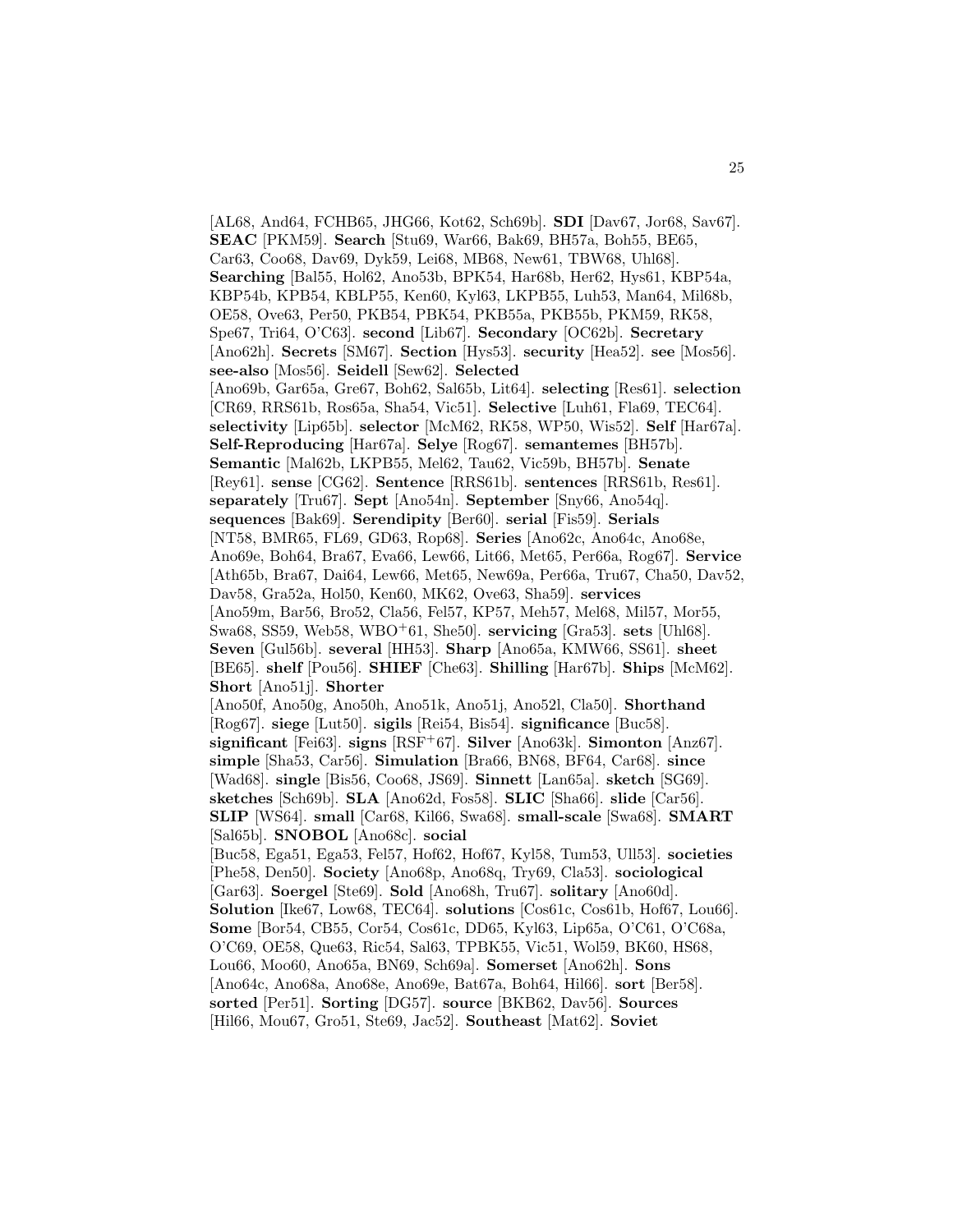[Bey57, Bey60b, Bui62, KI59, Lie54, Mac60b, WP62]. **SP** [Ano68h]. **SP-7030** [Ano68h]. **Space** [Ano68h]. **Spangler** [Ano62c]. **Spanish** [How65, Tre66]. **Spartan** [Ano69b]. **Special** [Ano62d, Anz67, Eng61, Gre67, Hei65, Ran67, Tat50c, Tau52b, Ano52f, Gul56b, Hay57, HH60, Man66, PM59, Hys53]. **Specialists** [Har67b, ABC64]. **Specialized** [Per53, Cla53, FCHB65, HH53, LBL67, Seb53, She53]. **specific** [MK62]. **specification** [Uhl68]. **Specifications** [Ano65c]. **Speed** [Spe60, Sha50]. **spelling** [Uhl64]. **St** [Boh62, Har66]. **St.** [Bea69]. **Stability** [Koc69, Bro68, LBL67]. **stack** [Tru65]. **standard** [Ano50e, MH53, PKM59]. **Standards** [Art65, Bor54]. **standing** [Ano62-29, Ano62-27]. **State** [Ano62-30, Ano69d, Art65, Bey60a, Bra67, Lew66, Mar62, Mar66, Met65, New63b, SB59, BH51, Bou61]. **State-of-the-Art** [Art65, Bou61]. **statement** [SD55, Nee62]. **statements** [Uhl69]. **States** [Ash66, HMC63, Met51, SE50a, SE50b, Sim62]. **Station** [Har63, Blo57]. **Stationery** [Pre69]. **Statistical** [SR68, Gar54]. **statistics** [HH60]. **status** [Sop68]. **Stenafax** [Con51a]. **Stevens** [Art65, Bal69, Cle63]. **stiintifica** [Sta61]. **stockpile** [Hut55]. **Storage** [Ass55, Boh64, Cos61a, Irv51, Ven68, Alt67, Ano62c, Ano64b, BN68, Bra62, Buc61, Cla61, CM62, Fei63, Her52, Her62, Kle64, MS66, MS67, Nol59, Rid51a, SWCT68, TM62, Vic59a]. **storing** [Eva68, Woo57]. **strategies** [Hol62, Tri64]. **strategy** [Uhl68, Wil69]. **Street** [Lit66]. **structural** [CBF59, OB59, Per66b]. **structure** [GG64, Mos56, She53, TW53, TBW68, VZ68, Vic59b, WAF<sup>+</sup>58]. **structures** [Cho57, Fel64, Opl59]. **Stuart** [Hil66]. **student** [Bui62]. **Studies** [Buc61, Dai64, Her57, Sla69]. **Study** [Cla67, Mos56, Ano52l, Ano69f, BKRL66, CS62, Cle63, GG64, HH53, Hur69, Hys63, MW61, Mai60, Mil68b, Pin67, Ric61, SK63, Ste61, Tya61, Web65, Hin69]. **studying** [BN68]. **Subcontractor** [KB68]. **Subject** [Ano66a, Ano68h, Cla52, Dai57, Lew66, Spe67, Wåh66, Way68, Ano62d, Ano62q, Bor64, Dai56, JS69, Kes65, Kra64, Lil54, Lip60, Mor54, Mos56, Ort61, Per53, Sla64, Tau52a, Ath65b]. **subjects** [Ken60, W˚ah66]. **subscribers** [Tat50c]. **substitute** [Har68d, Pow51a]. **successful** [Lip60]. **suggested** [AC61, O'C61]. **Suggestions** [Ric67]. **suggestiveness** [Ber60]. **summary** [Bel69a, SD55, Ste61]. **Superimposed** [Per51, Sti60, Uhl64]. **Superintendent** [Ano68h, Art65, Tru67]. **superior** [Ano65c]. **Supersedes** [Tru67]. **supplied** [SSO65]. **Supported** [Bra67]. **Supt** [Ano68f]. **surrogation** [Lan69b]. **Survey** [BS68, Bey62, BC63, Car69, Gar65b, Lev64, Mac60a, Hay67, Ano64b]. **Susan** [Bra67, Met65, Pel69]. **Switzerland** [Aue55]. **Symbolic** [Rog67]. **symposium** [Ano62-30, Bin63]. **syntax** [CHJ61]. **SYNTOL** [Met65, Vai67a]. **System** [EFB57, Lan67, Lit66, AR69, BHR67, BF58, BK63, BML64, Bis57, BKRL66, Bor67, Bra62, BE65, BBJB69, Buc58, Car68, CBF59, DSTW66, Dyk59, Ebe66, FL69, Fel63, Fla69, Flo67, Gul56a, Hil64b, Hof62, HH60, HA65, Jam59, JH66, KP57, KMW66, KB68, Kra64, KTM57, Mal58, McM62, Mit53, Par66,

PM59, Pla60a, Pot68, Ree65, RH63, Rop68, Sal65b, SS61, Sch62b, Seb53,

26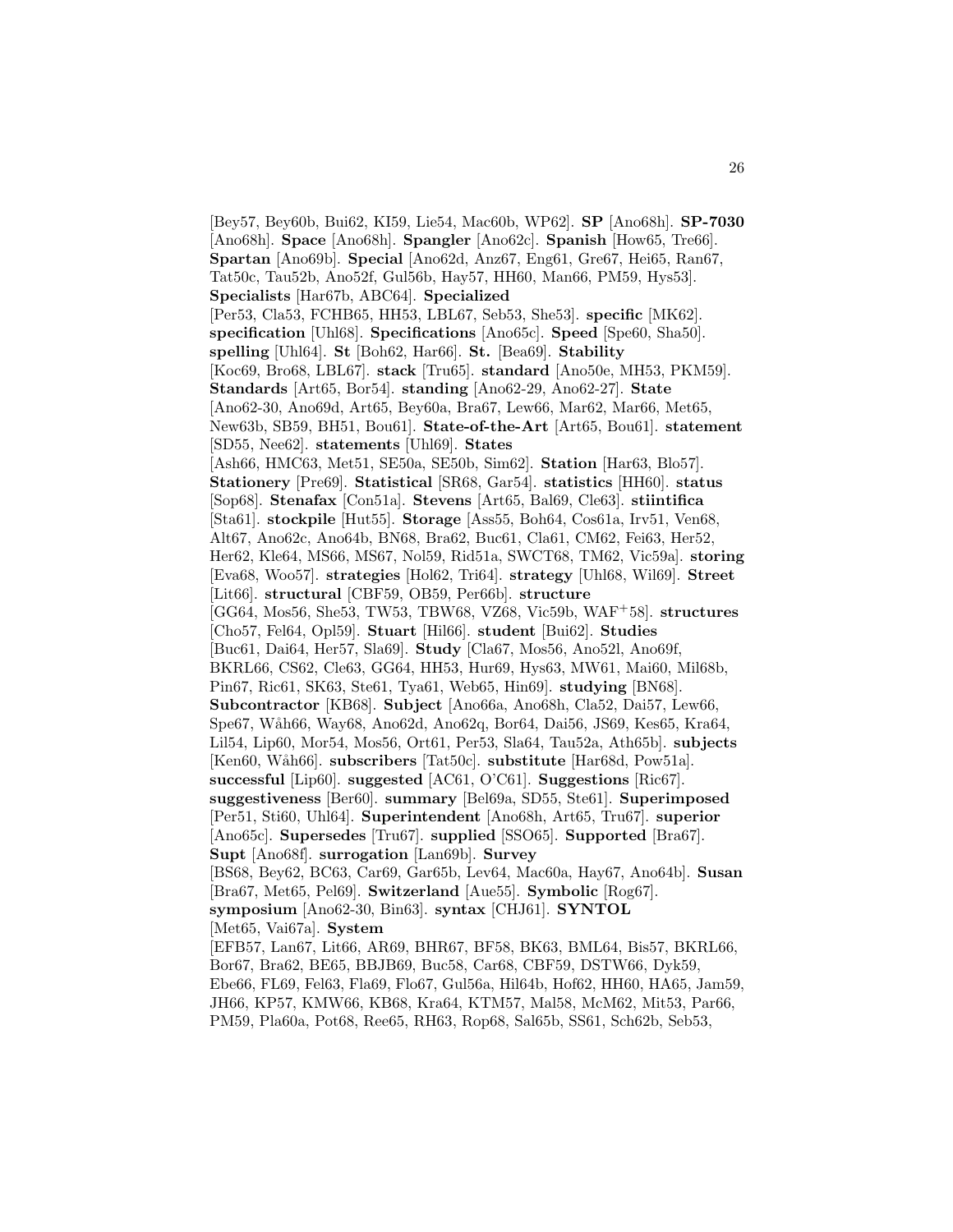SWCT68, TMK55, Vic60, WD59, WW67, Wol59, Wor69, Bra62, Rog67]. **systematically** [Sav63]. **Systematics** [San68]. **systematization** [KPB54]. **Systems** [Ano64b, Bra67, Jon63, Lew66, Met65, Mou67, Per66a, Rog67, W˚ah66, Ano68b, Ano69e, BN68, Bak69, BH57a, Bou61, BF64, Cle63, Coo68, Cro56, GVB64, Hys63, Jon60, Jor68, KBLP55, Kle64, Lan68, Les69, Lib69, Lip63, O'C64b, Pol68, Rau67, SSS61, Ste69, Ste61, Swa69, Uhl69, Wal68, Wha61, Jon63, Wåh66, Vas69]. **szakirodalmi** [Emb65].

**T** [Ano69a, Har69, Sey66, Sha65, NT58]. **Tab** [Har68b]. **Tab-indexed** [Har68b]. **tables** [Cor54, Ste69]. **tabulating** [RSF<sup>+</sup>67]. **tailored** [ABC64]. **tape** [Ric68]. **tapes** [BKB62, BML64]. **tasks** [Eva50]. **Taube** [CG62]. **Taylor** [Mou67]. **TDR** [Ano64b]. **Teachers** [FC68]. **teaching** [Sar68a]. **Technical** [And64, Ano62c, Ano64b, Bey60a, Coh59, Dav58, Emb65, Lan65b, Mor55, New63b, Ano50f, Ano50g, Ano50h, Ano51k, Ano51j, Ano57n, Ano59m, Ano68h, Bar56, Bau66, BH57b, Bet59, BKRL66, Boh55, Bou62, Bra64, BH67, BK60, Car52, Cla50, Cob56, Con52, Cot68, DSTW66, GD63, Hel69, HR61, HA65, Lan62, Les60, Luh60, Mac60b, Mas54, Mil53, New61, New63a, RH63, She55, SR68, TN68, Web58, Kik67, Pol50, Tre66]. **technique** [Dew59, Gul51, Jah64, Mac53, Sch57, Sho62]. **techniques** [Bes61, Bui62, Gar55, Jac52, Jor59, Lyn69, McC61, RH63, Tat50b, Wal69, War56, Lit64]. **technological** [Pre69]. **Technology** [Ano68h, Ash66, Boh62, Fuk67, Hei68, La 63, Lan65b, Lan65a, Web65, JC68, Lit64, Pie64, Web58, Bat67a, Hil66, Ano68a, Try69]. **Tekhnicheskaya** [Rad69]. **Tekhnicheskoi** [Rad69]. **Teller** [Tho62]. **Tennessee** [Gre67]. **Tentative** [Ano64d]. **term** [Bra66, HW64, JC67, Ike67]. **Termatrex** [BHR67, Jon60, Jon63]. **terminologies** [Flo67]. **terminology** [BPK54, KPB54, Tag65, TH69, How65, New69a]. **terms** [Ano68h, Bro68, Pot68, RB68, TGW52, Wag60, ZS67, SSO65, Ano69a]. **Test** [Ove62, Alt67, Blo57, O'C63, Ree65, Sal65b]. **Testing** [Ano69e, LM64, Mon65, Alt67, AR69, Ano58i]. **tests** [RSF<sup>+</sup>67]. **text** [Nit67]. **Textbook** [Rub66]. **texts** [BK63, Bor67]. **Textual** [GB69]. **Thailand** [PV67]. **Their** [Gar65a, CBF59, Fel64, Hof67, Jon60, Kot62, Lou66, Ruh64, W˚ah66]. **theme** [Bel69b, Oat68, ML67]. **Theodore** [Blu50]. **Theoretical** [Man64, BN69, Eva56]. **theories** [Hil69, Min57, Mos64, Pin57, Boh64]. **theorizing** [BH57a]. **Theory** [AR69, Gar65a, Lit64, War66, Dai57, Dew59, Gra68, Jon54, Har67a, Lan67]. **Thermit** [Mor60]. **Thermo** [Con51a]. **Thermo-fax** [Con51a]. **Thesauri** [Ste69]. **Thesaurus** [EP68, O'C64a, Ano68h, Ano69a, Ano69g, BH57b, Har68b, HH67, HR61, JN58, Wai69, Ano64d, Ano68f, New69a]. **Thesis** [Lan65a, Bis59]. **thinking** [Bra68, CG62]. **thinning** [Tru65]. **Third** [Ano69d]. **Thompson** [BF57]. **those** [Kna65, Wad68]. **thought** [CB55]. **three** [Cle63, O'C64b, Ste61]. **thru** [Nee62]. **Time** [Hir62, Lec68, TBW68].

**Times** [Har68b, Ano69g]. **Title** [Ano66a, JS69, O'C64b, Vor65]. **titles**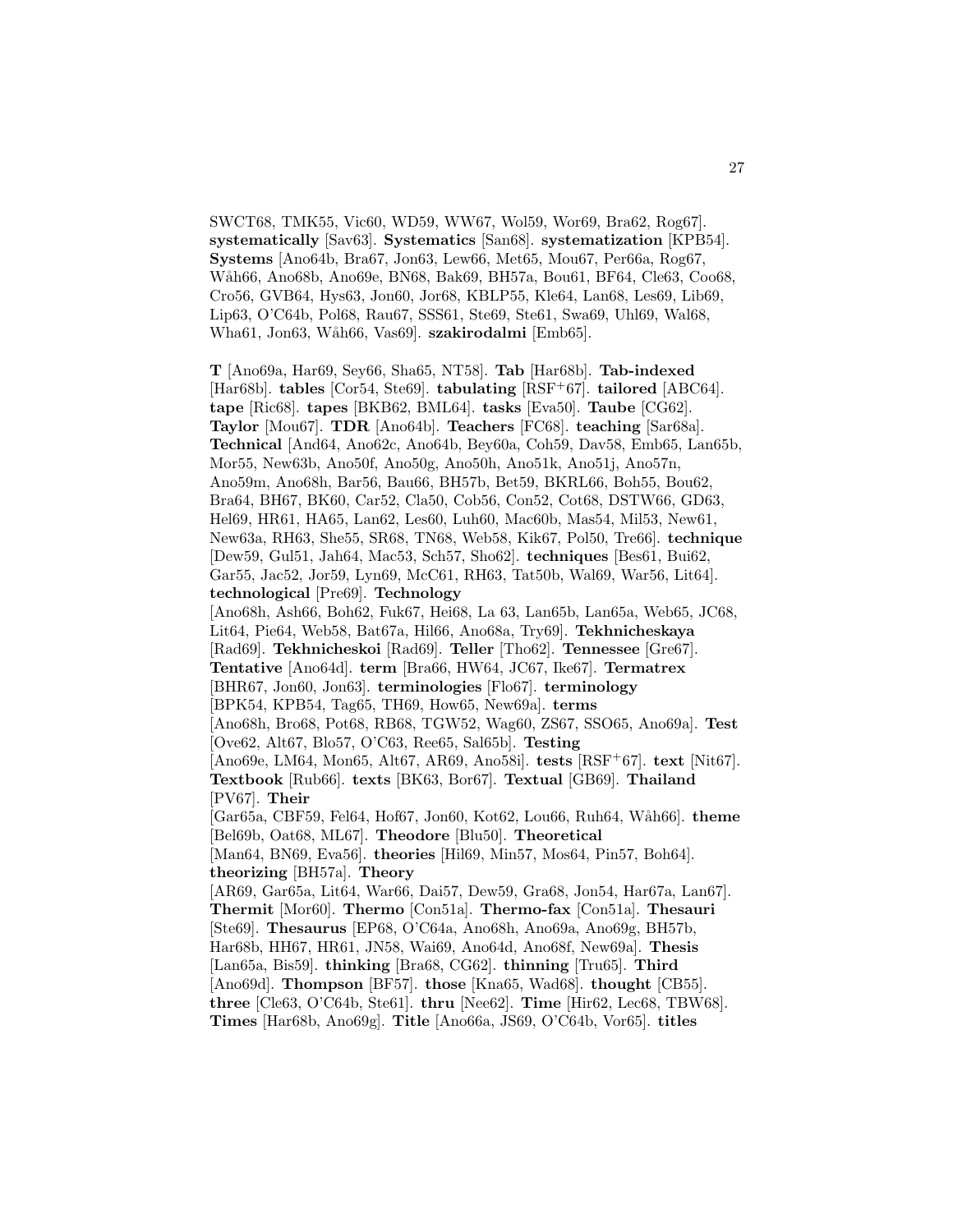[Ada67, Bor67, Gro68, Kna65, Kra64, Ruh64, SSO65, Wad68]. **titles-cited** [Gro68]. **Titling** [Car50]. **Today** [Eva66, Mel62]. **Too** [Sch62b]. **tool** [And64]. **Tools** [Boh64, She59]. **Toronto** [Ano66a]. **tortenetenek** [Emb65]. **toxicity** [RSF<sup>+</sup>67]. **Traditional** [Eva68]. **Training** [Ano62u, Bon62, Bui62, Har67b, Pla60b, Bat67b, BS68, Giu69, Pre69, Rau67, Tau53]. **transactions** [SB59]. **transcription** [Hof52]. **Transfer** [Sny66, Lib69, ML67]. **translation** [BH51, Hol66, LB56, Mac60a, Mar60, Tau61a]. **transliteration** [Fra66]. **transmission** [Ano69d, Kin60, TH69, ZS67]. **transmitted** [CM62]. **transportation** [Hod68]. **Trautman** [Tre66]. **Treasurer** [Nee62]. **treasures** [Smi55]. **trend** [McC62]. **trends** [Bey62, Ull53]. **Trillas** [Tre66]. **Trip** [Mal62a, KI59]. **tronic** [Mit53]. **trope** [Ber57a]. **true** [Yov69]. **Trustees** [Ano52g]. **tumors** [HH60]. **turnaround** [KB68]. **twentieth** [Kno60]. **twenty** [Moo60]. **Two** [Boh55, Hil64b, Car69, Hys63, Mos64, SSS61, Ike67]. **type** [Cum54, Yag65]. **Types** [W˚ah66, RRS61a]. **typescript** [Har68d]. **Typesetting** [Sey66]. **typewriter** [Cum54].

**U** [Lar52]. **U.D.C.** [Kut64]. **U.S**

[Ano64d, Ano68f, Art65, Ash66, Tru67, Wel61]. **U.S.A** [Har67b]. **U.S.S.R.** [Mac58, Mac60a]. **UCLA** [FL69]. **Unanswered** [JC68]. **unclear** [O'C67]. **underlying** [PKB55b]. **understanding** [GB69]. **UNESCO** [Cla56, Mat62, PV63, She50, Car54]. **UNESCO/NS/177** [PV63]. **unified** [Ort61]. **unifying** [Hil69]. **Union** [Hir50, Sch57, Bey57, Lie54, Wad68]. **Unit** [TGW52, Wad58]. **United** [Ash66, Cob56, Har51, HMC63, Met51, SE50a, SE50b, Sim62, Urq56]. **Uniterm** [Cos61b, Gul56a]. **units** [Ath64, LKPB55]. **Univ** [Mit53]. **Universal** [Lit66, Har54, McC65]. **Universities** [Ano66a]. **University** [Ano66a, Ano68g, Ano69a, Anz67, Boh62, Boh65, Bra67, CG62, Cle63, Dai64, FC68, Har66, Har67a, Hay66a, Hay67, Hin69, Lan65a, Lew66, Lit64, Met65, Mou67, New63b, Per66a, She67, Tau61a, Bro59, Cha63, JHG66, Sha59, She56, Wil51b, Ano55b, Ano55c, Ree65]. **unlimited** [Kle69]. **unp** [Boh62]. **unpublished** [Gra53, Her52]. **Unthinking** [Bra68]. **Urbana** [Boh65]. **USA** [Bey60b]. **usage** [HH67, HW64]. **Use** [Bis57, GVB64, Wor69, BN68, Bra66, Buc61, BGM56, Ega53, Eva52, Gar54, Hol51, JHG66, Jon60, Kil61, Lib67, Mas54, McC62, McM61, Mit53, Pin67, Pow50, RH63, SSS61, Tau61b, Ull53, Hay66b, Ike67]. **used** [Lan65a]. **User** [Con51b, Swa69, Bak69, Eng61, GB69, Par66, Tru65]. **User-oriented** [Swa69]. **Users** [Sav66]. **uses** [CBF59]. **Using** [Cue68, CR69, DG57, EFB57, Mon62, Nol59, RK58, Sal65b, Spe67, Uhl68]. **USNCFID** [HMC63]. **USSR** [Bey60b, Tar62]. **Utilization** [Ano68h, Ano55c, Bis61, Dye56].

**v** [Ber58, Ste69, KPB54]. **valid** [Sti58]. **value** [Ros65b]. **various** [Sti60]. **varying** [Man61]. **Vatican** [McG58a]. **verbal** [BK63]. **Vern** [Cla67]. **vernacular** [Orn54]. **Verner** [Boh65]. **versus**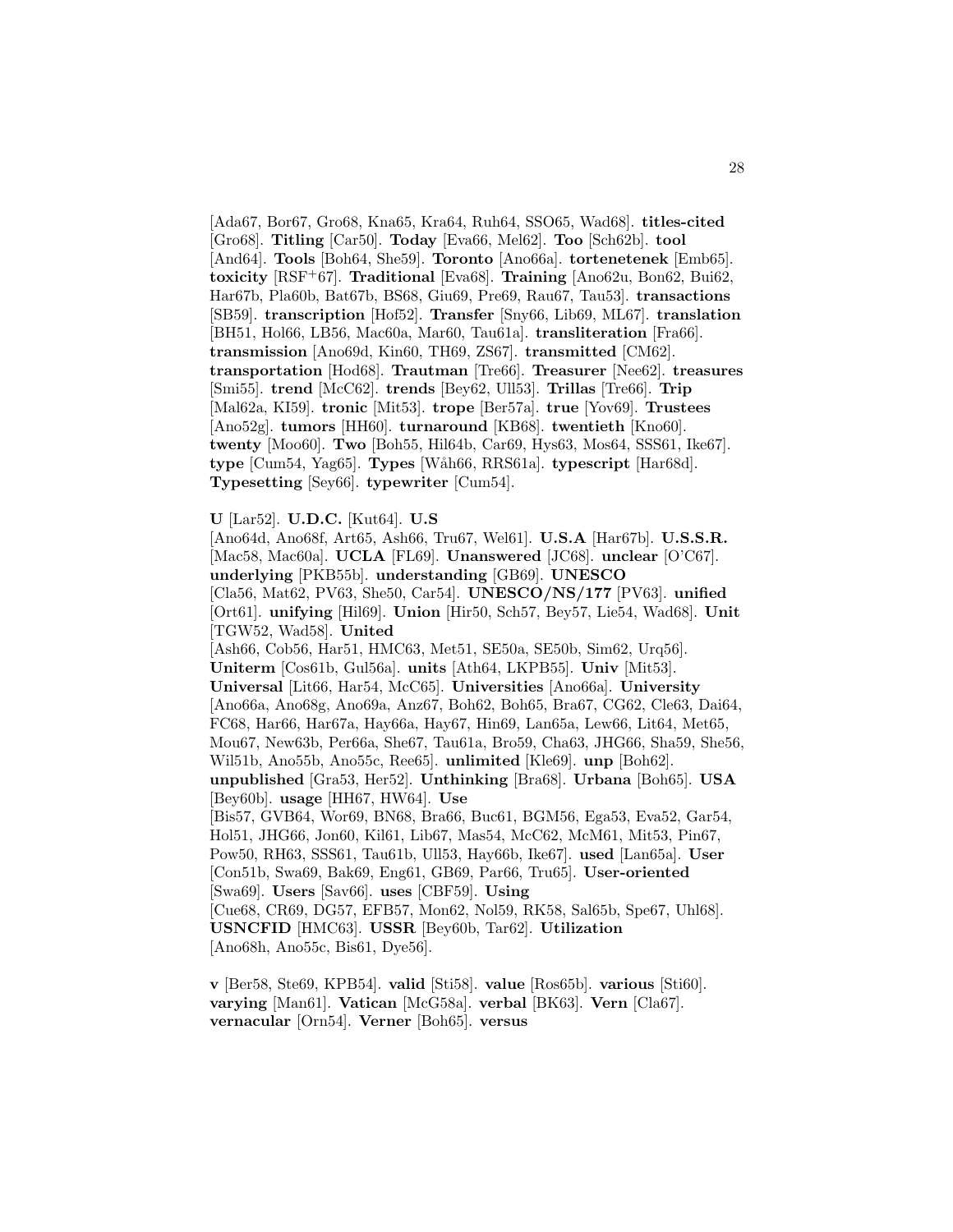[Ano51h, Bis54, Gro68, RB68, Sav66]. **VI** [Rog67, Ber60, PBK54]. **viable** [BN69]. **Vickery** [Lan67, Per66a]. **video** [Wor69]. **video-display** [Wor69]. **view** [Eas51, Fis66, Wil51a]. **VII** [Bra67, LKPB55]. **VIII** [KBLP55]. **Villars** [Vai67a, Vai67b]. **Virgil** [Sta61]. **Virginia** [Wil51b]. **virology** [Car69, SPS68]. **vocabularies** [Dav68]. **Vocabulary** [Wal69, SR68]. **Vol** [Bra67, Dar66, Eva66, Lan65b, Lew66, Lit66, Per66a]. **vols** [Har68b, JT61a, Ano66a]. **Volume** [Ano68a, Bat67a, Hil66, Met65, Rog67, Tru67, Try69, Bou62, Her57]. **volumes** [Ano68h, La 63]. **vs** [Rid51a, Ruh64, Wis52]. **Vsesoyuznyi** [Rad69]. **Vypusk** [Rad69].

**W** [Ano64b, Ano68g, Bal69, Boh65, Har68c, Har67a, Har67b, New63b, Pre69]. **Walnut** [Bra62]. **wares** [Mel68]. **Washington** [Ano68h, Ano68f, Art65, Ash66, Boh62, Har66, Har67c, Har67b, JT61a, Lan67, Lit64, New69a, Tru67, Wel61, Cla55]. **Water** [Ano64d, WA62, HH67]. **way** [Hay57]. **Ways** [Bra52, Bau52]. **weak** [Coo68]. **weeding** [Slo68]. **weights** [AW69, Bra66, Ike67]. **Weisman** [New63a, New63b]. **Welfare** [Wel61, Hof62]. **Wesley** [Anz67, Gar65a]. **Western** [Ano69a, Hay66a, Ano55b, Ano55c, Bet59, Bey57, Lev64, Ree65]. **Wheeler** [Pra63]. **which** [Fel64, O'C61]. **Whole** [Dar66]. **Wiley** [Ano64c, Ano68a, Ano68e, Ano69e, Bal69, Bat67a, Boh64, Hil66]. **Wilfred** [Ano69e]. **William** [Dai64, La 63, Whi66, Dai64]. **Williams** [Whi66]. **Williamson** [Dai64]. **win** [Hil69]. **Winifred** [Gre67]. **within** [SSS61]. **without** [Tri64]. **Wolf** [Lan65b]. **Word** [Les69, CR69, LBL67, Luh60, RB68, Wis52]. **word-frequency** [CR69]. **word-in-context** [Luh60]. **words** [Kna65, LB63, O'C64b, Pot68, Sav63, Spe60]. **work** [Bon62, Gul56b, Tau52a, Hay66b, Pre69]. **Works** [Ano69b]. **World** [Hin69, Bou62, Cue68]. **Worldwide** [GD63]. **Wright** [Ano64b, Lan65a]. **Wright-Patterson** [Ano64b, Lan65a]. **writing** [Ano67a, Kes59, WGP58, New63a]. **WRU** [RK58, Tau62].

**X** [PKB55b]. **xerographic** [CM62]. **Xerox** [Con51a]. **xix** [Tau61a].

**Yale** [Kil61]. **year** [Tru67]. **years** [Dav51a, Gul56b, Moo60]. **Yehoshua** [Gar65a]. **York** [Ano62d, Ano64c, Ano65b, Ano68b, Ano68a, Ano68e, Ano69b, Ano69d, Ano69e, Ano69f, Ano69g, Ath65b, Bat67a, Boh64, Cha63, Cla67, Dai64, Dar66, Eva66, Har68b, Har69, Har63, Hil66, Hin69, How65, Lit66, Log67, Mou65, Pra63, Ran67, Ric68, Rub66, Tau65a, Wad68, War66, CG62]. **Yugoslavia** [Bey55, Bry55].

**Zatocoding** [Moo51]. **Zhurnal** [Rad69]. **zur** [Ste69].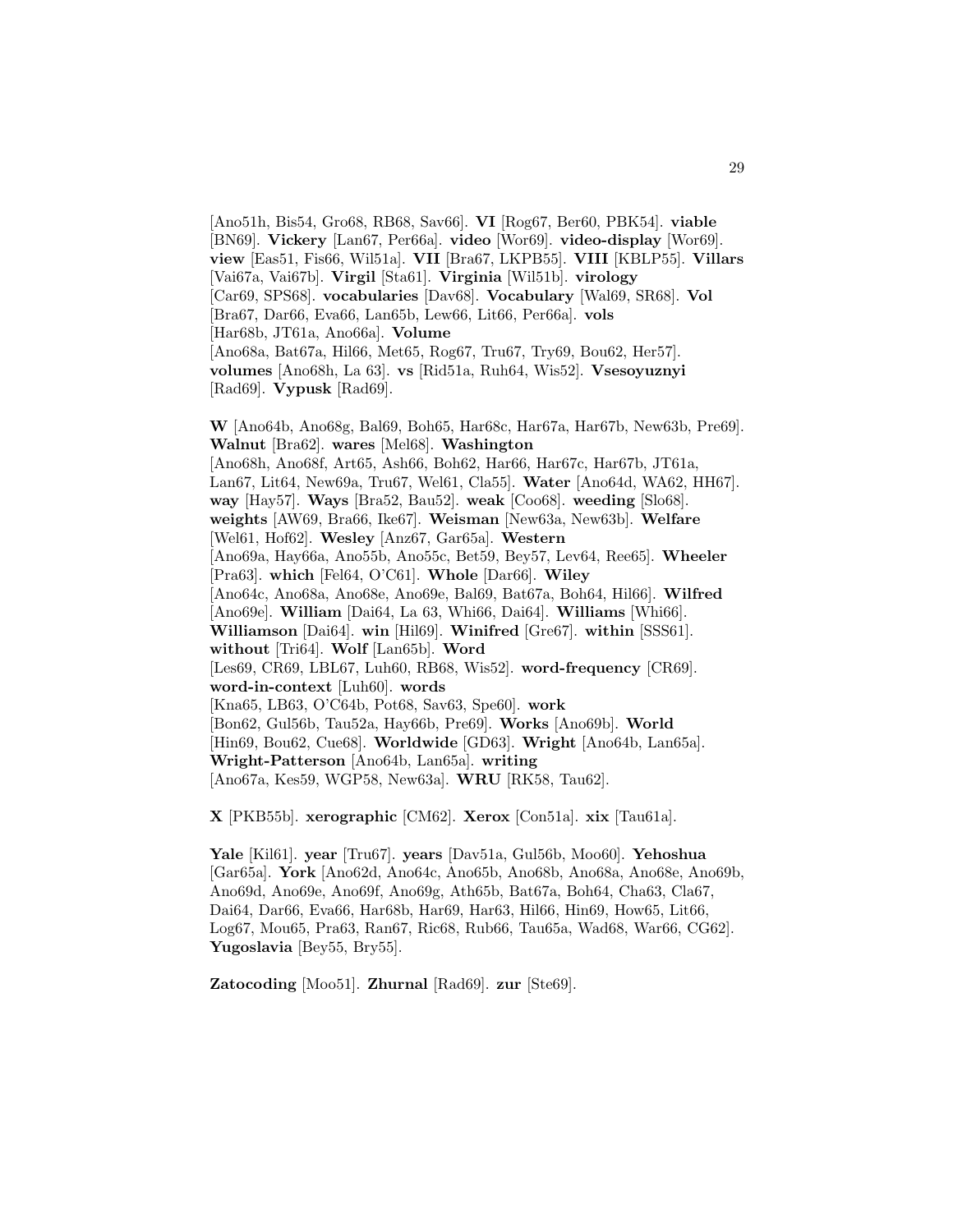## **References**

## **Anzalone:1964:NIT**

[ABC64] Alfred M. Anzalone, Carol A. Brokars, and Gunther Cohn. A novel index tailored to plastics specialists. American Documentation, 15 (3):191–195, July 1964. CODEN AMDOA7. ISSN 0096-946X.

## **Atherton:1961:SCL**

[AC61] Pauline Atherton and Virginia Clark. A suggested classification for the literature of documentation. American Documentation, 12(1): 38–48, January 1961. CODEN AMDOA7. ISSN 0096-946X.

## **Adair:1955:CIS**

[Ada55] W. C. Adair. Citation indexes for scientific literature? American Documentation, 6(1):31–32, January 1955. CODEN AMDOA7. ISSN 0096-946X.

## **Adams:1956:INR**

[Ada56] Scott Adams. Information — a national resource. American Documentation, 7(2):71–75, April 1956. CODEN AMDOA7. ISSN 0096- 946X.

## **Adams:1967:RKT**

[Ada67] Wm. Mansfield Adams. Relationship of keywords in titles to references cited. American Documentation, 18(1):26–32, January 1967. CODEN AMDOA7. ISSN 0096-946X.

## **Artandi:1963:RLF**

[AH63] Susan Artandi and Theodore C. Hines. Roles and links — or forward to cutter. American Documentation, 14(1):74–77, January 1963. CODEN AMDOA7. ISSN 0096-946X.

#### **Adams:1968:SMK**

[AL68] Wm. Mansfield Adams and Laurence C. Lockley. Scientists meet the KWIC index. American Documentation, 19(1):47–59, January 1968. CODEN AMDOA7. ISSN 0096-946X.

## **Allen:1959:TPL**

[All59] Layman E. Allen. Toward a procedure for logically cataloguing knowledge. American Documentation, 10(4):296–315, October 1959. CODEN AMDOA7. ISSN 0096-946X.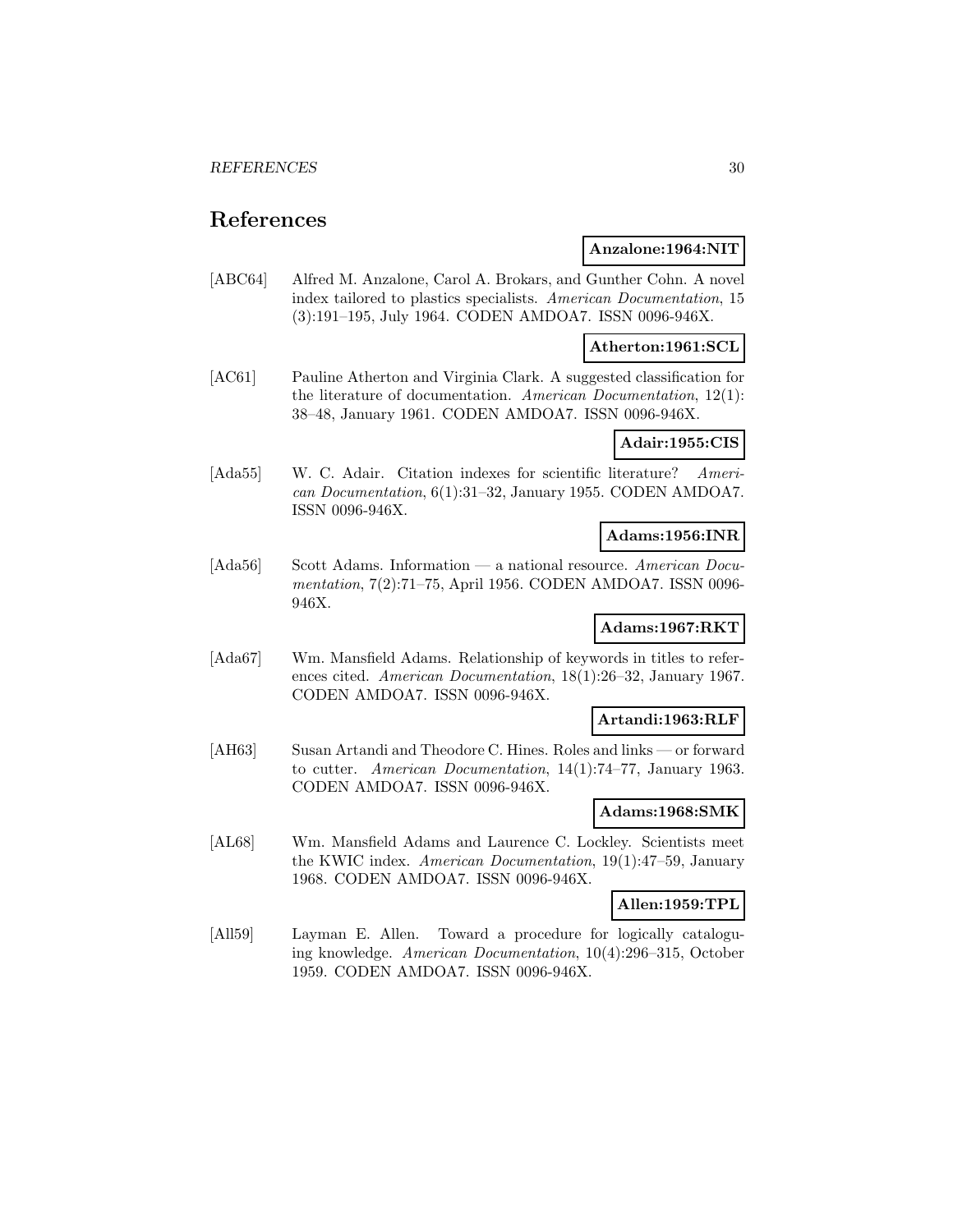## **Altmann:1967:MTN**

[Alt67] Berthold Altmann. A multiple testing of the natural language storage and retrieval ABC method: Preliminary analysis of test results. American Documentation, 18(1):33–45, January 1967. CO-DEN AMDOA7. ISSN 0096-946X.

## **Anderson:1964:BCT**

[And64] Mary Anderson. Brief communications: Technical information — A modern tool for scientists and engineers. American Documentation, 15(4):302–304, October 1964. CODEN AMDOA7. ISSN 0096-946X.

## **Angell:1958:DJH**

[Ang58] Richard S. Angell. David Judson Haykin, 1896–1958. American Documentation, 9(4):237, October 1958. CODEN AMDOA7. ISSN 0096-946X.

## **Anonymous:1950:COI**

[Ano50a] Anonymous. Committee on organization of information. American Documentation, 1(3):154–163, August 1950. CODEN AMDOA7. ISSN 0096-946X.

## **Anonymous:1950:ECa**

[Ano50b] Anonymous. Editor's corner. American Documentation, 1(1):58, January 1950. CODEN AMDOA7. ISSN 0096-946X.

## **Anonymous:1950:ECb**

[Ano50c] Anonymous. Editor's corner. American Documentation, 1(3):173– 176, August 1950. CODEN AMDOA7. ISSN 0096-946X.

## **Anonymous:1950:OI**

[Ano50d] Anonymous. Organization of information. American Documentation, 1(4):214–224, October 1950. CODEN AMDOA7. ISSN 0096- 946X.

## **Anonymous:1950:PSM**

[Ano50e] Anonymous. A proposed standard for the microphotographic reproduction of new papers. American Documentation, 1(1):46–50, January 1950. CODEN AMDOA7. ISSN 0096-946X.

## **Anonymous:1950:SCNa**

[Ano50f] Anonymous. Shorter communications: News and technical notes. American Documentation, 1(1):51–57, January 1950. CODEN AM-DOA7. ISSN 0096-946X.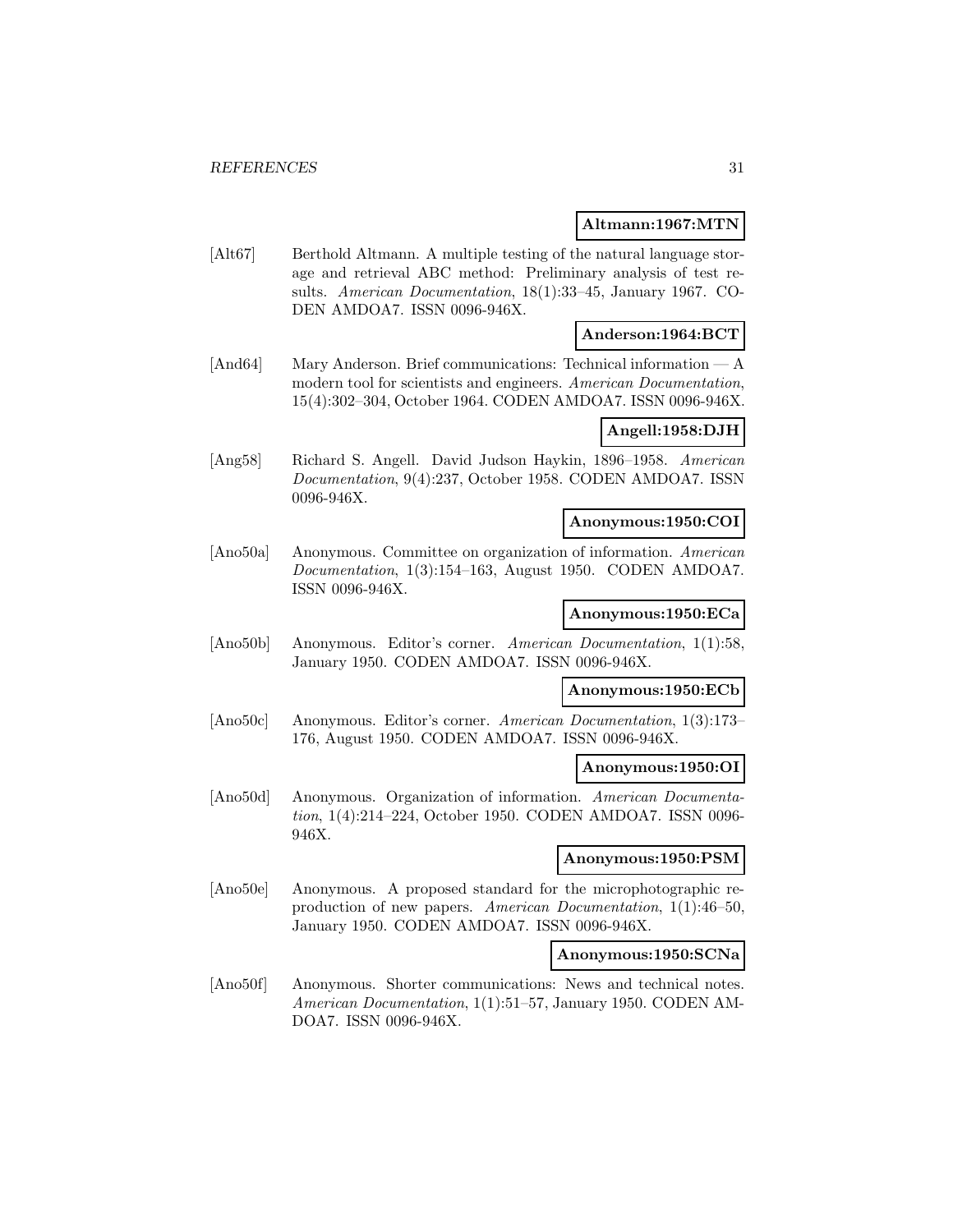#### **Anonymous:1950:SCNb**

[Ano50g] Anonymous. Shorter communications: News and technical notes. American Documentation, 1(3):164–172, August 1950. CODEN AMDOA7. ISSN 0096-946X.

## **Anonymous:1950:SCNc**

[Ano50h] Anonymous. Shorter communications: News and technical notes. American Documentation, 1(4):207–213, October 1950. CODEN AMDOA7. ISSN 0096-946X.

## **Anonymous:1951:CCB**

[Ano51a] Anonymous. Chicago conference on bibliographic organization. American Documentation, 2(1):5–7, January 1951. CODEN AM-DOA7. ISSN 0096-946X.

## **Anonymous:1951:ECa**

[Ano51b] Anonymous. Editor's corner. American Documentation, 2(3):181– 184, August 1951. CODEN AMDOA7. ISSN 0096-946X.

## **Anonymous:1951:ECb**

[Ano51c] Anonymous. Editor's corner. American Documentation, 2(4):259– 268, October 1951. CODEN AMDOA7. ISSN 0096-946X.

#### **Anonymous:1951:OIa**

[Ano51d] Anonymous. Organization of information. American Documentation, 2(1):59–68, January 1951. CODEN AMDOA7. ISSN 0096- 946X.

## **Anonymous:1951:OIb**

[Ano51e] Anonymous. Organization of information. American Documentation, 2(2):116–129, April 1951. CODEN AMDOA7. ISSN 0096- 946X.

#### **Anonymous:1951:OIc**

[Ano51f] Anonymous. Organization of information. American Documentation, 2(3):171–180, August 1951. CODEN AMDOA7. ISSN 0096- 946X.

#### **Anonymous:1951:OId**

[Ano51g] Anonymous. Organization of information. American Documentation, 2(4):252–259, October 1951. CODEN AMDOA7. ISSN 0096- 946X.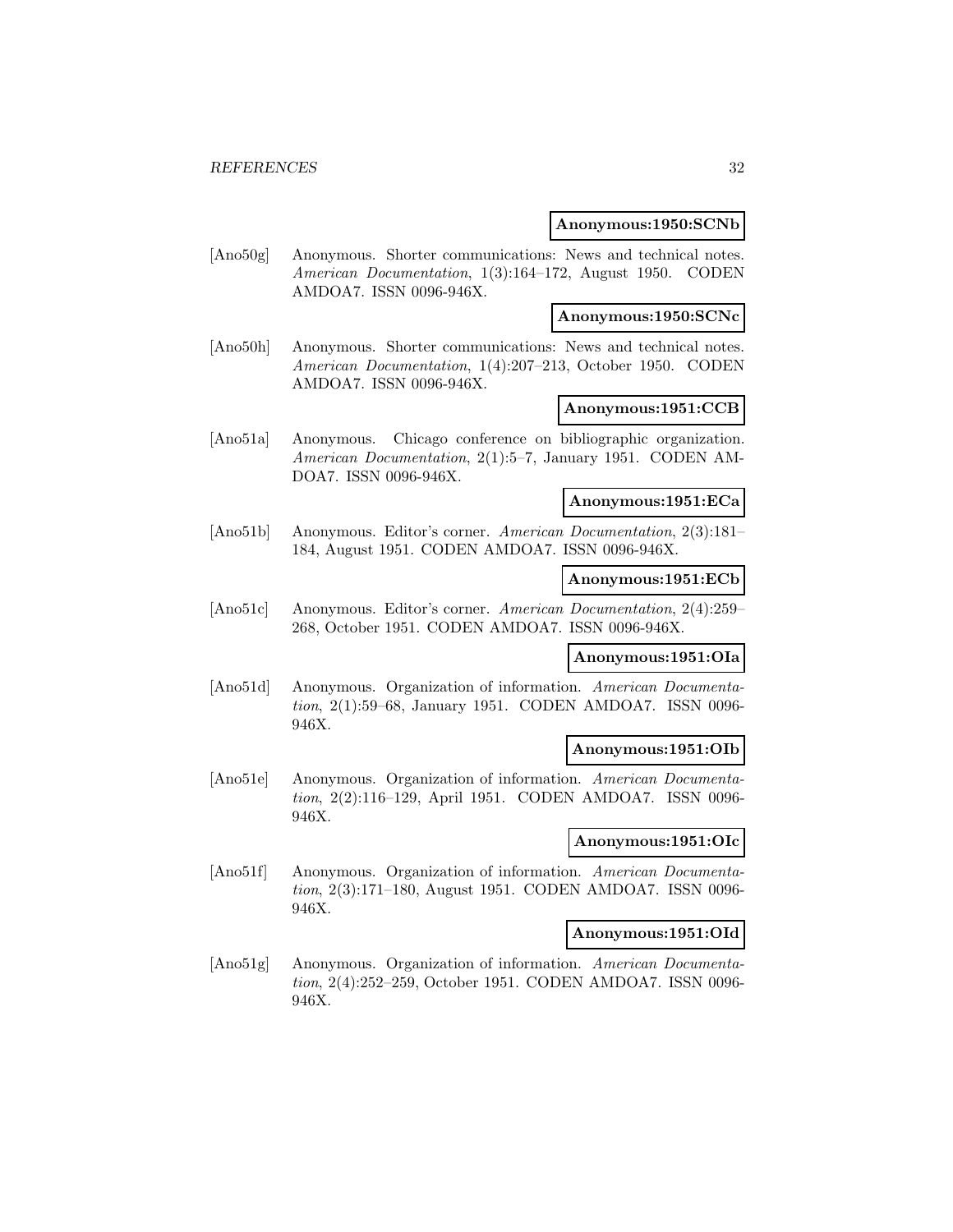#### **Anonymous:1951:OVM**

[Ano51h] Anonymous. Original versus microphotographed editions of documents. American Documentation, 2(3):150, August 1951. CODEN AMDOA7. ISSN 0096-946X.

## **Anonymous:1951:PN**

[Ano51i] Anonymous. The President's newsletter. American Documentation, 2(4):185–201, October 1951. CODEN AMDOA7. ISSN 0096-946X.

## **Anonymous:1951:SCS**

[Ano51j] Anonymous. Short communication: Shorter communications, news and technical notes. American Documentation, 2(2):108–115, April 1951. CODEN AMDOA7. ISSN 0096-946X.

## **Anonymous:1951:SCN**

[Ano51k] Anonymous. Shorter communications, news and technical notes. American Documentation, 2(4):241–251, October 1951. CODEN AMDOA7. ISSN 0096-946X.

### **Anonymous:1952:ANA**

[Ano52a] Anonymous. Announcements: Notices and announcements. American Documentation, 3(1):82–89, ???? 1952. CODEN AMDOA7. ISSN 0096-946X.

### **Anonymous:1952:AIC**

[Ano52b] Anonymous. Articles of incorporation, constitution, and by-laws. American Documentation, 3(4):193–198, ???? 1952. CODEN AM-DOA7. ISSN 0096-946X.

#### **Anonymous:1952:Ea**

[Ano52c] Anonymous. Editorial. American Documentation, 3(3):i, ???? 1952. CODEN AMDOA7. ISSN 0096-946X.

#### **Anonymous:1952:Eb**

[Ano52d] Anonymous. Editorial. American Documentation, 3(4):i, ???? 1952. CODEN AMDOA7. ISSN 0096-946X.

**Anonymous:1952:MDA**

[Ano52e] Anonymous. Minutes of the deferred annual meeting of adi. American Documentation, 3(1):1–7, ???? 1952. CODEN AMDOA7. ISSN 0096-946X.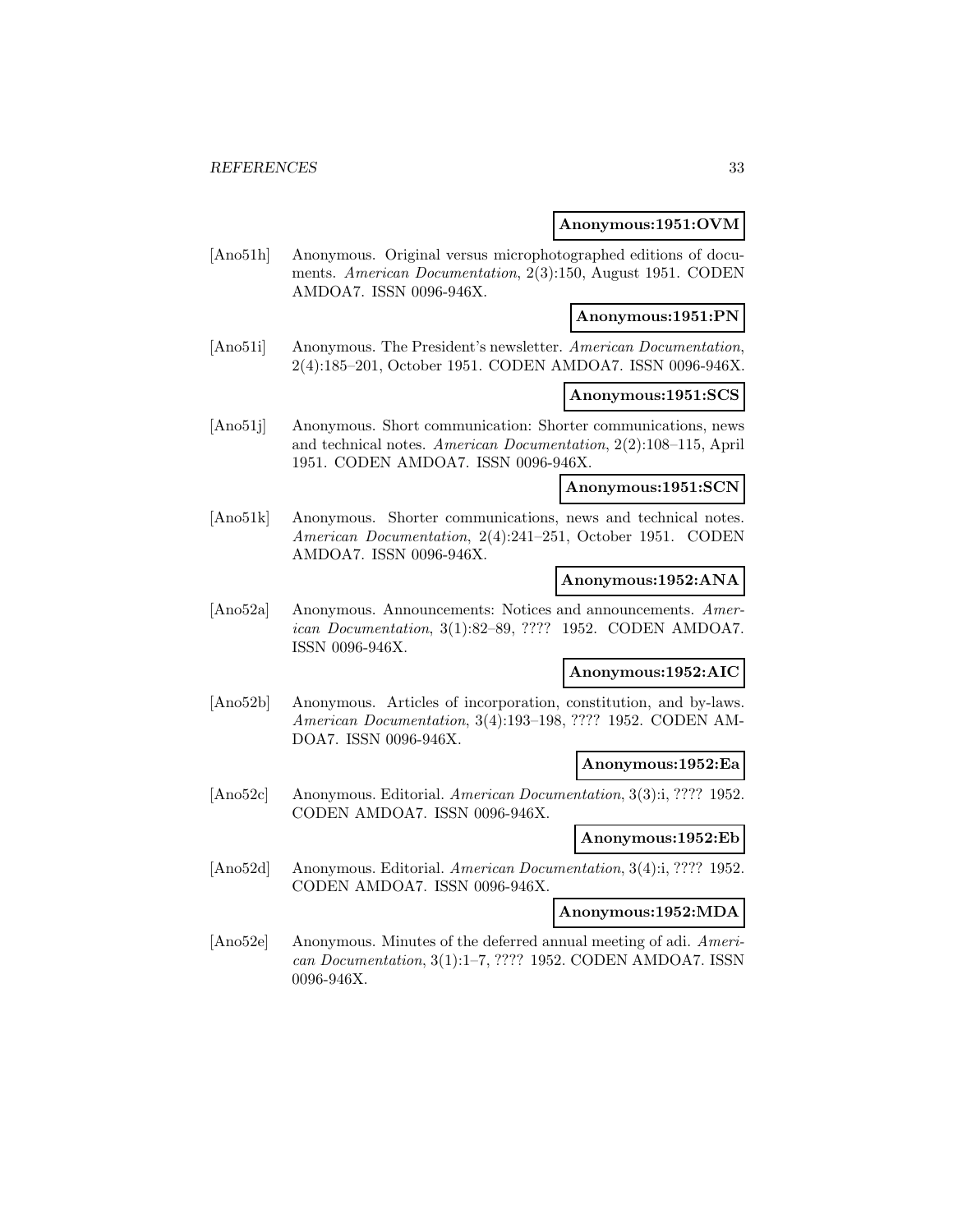#### **Anonymous:1952:MSM**

[Ano52f] Anonymous. Minutes of the special meeting. American Documentation, 3(4):198–207, ???? 1952. CODEN AMDOA7. ISSN 0096- 946X.

## **Anonymous:1952:MTM**

[Ano52g] Anonymous. Minutes of the Trustees' meetings, ADI. American Documentation, 3(1):8–11, ???? 1952. CODEN AMDOA7. ISSN 0096-946X.

## **Anonymous:1952:OIa**

[Ano52h] Anonymous. Organization of information. American Documentation, 3(1):71–81, ???? 1952. CODEN AMDOA7. ISSN 0096-946X.

#### **Anonymous:1952:OIb**

[Ano52i] Anonymous. Organization of information. American Documentation, 3(2):123–132, ???? 1952. CODEN AMDOA7. ISSN 0096- 946X.

#### **Anonymous:1952:OIc**

[Ano52j] Anonymous. Organization of information. American Documentation, 3(3):182–191, ???? 1952. CODEN AMDOA7. ISSN 0096- 946X.

## **Anonymous:1952:OId**

[Ano52k] Anonymous. Organization of information. American Documentation, 3(4):226–235, ???? 1952. CODEN AMDOA7. ISSN 0096- 946X.

#### **Anonymous:1952:SNC**

[Ano52l] Anonymous. Shorter notices: Committee of consultants for the study of the indexes to medical literature published by the army medical library. American Documentation, 3(4):219–222, ???? 1952. CODEN AMDOA7. ISSN 0096-946X.

#### **Anonymous:1953:AAM**

[Ano53a] Anonymous. Announcements: Annual meeting of the American Documentation Institute. American Documentation, 4(4):185–186, October 1953. CODEN AMDOA7. ISSN 0096-946X.

#### **Anonymous:1953:ACR**

[Ano53b] Anonymous. Announcements: Case-reserve conference on information searching for industry. American Documentation, 4(4):186, October 1953. CODEN AMDOA7. ISSN 0096-946X.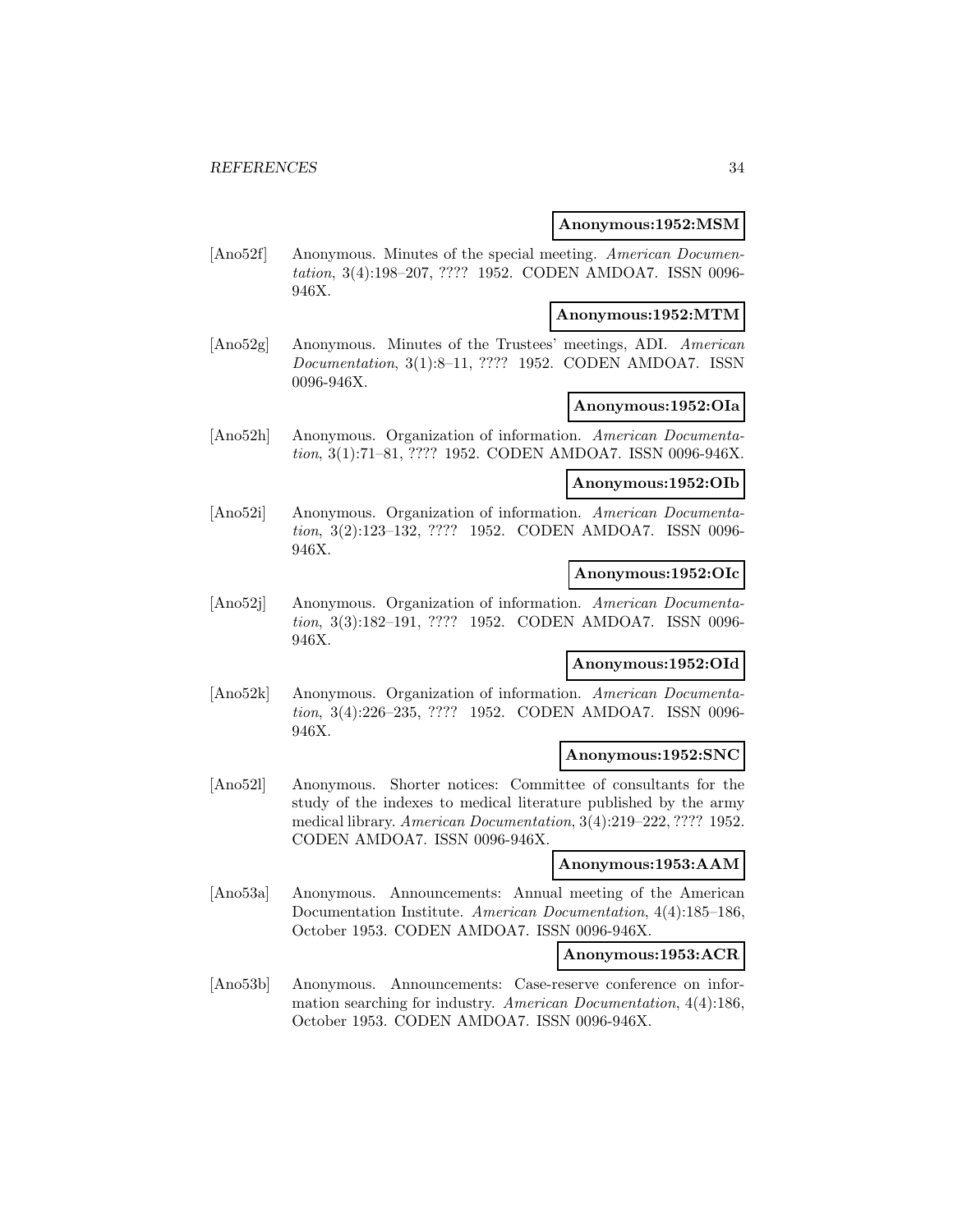#### **Anonymous:1953:AIS**

[Ano53c] Anonymous. Announcements: The Institute of Scientific Films. American Documentation, 4(4):186, October 1953. CODEN AM-DOA7. ISSN 0096-946X.

## **Anonymous:1953:Ea**

[Ano53d] Anonymous. Editorial. American Documentation, 4(1):ii, January 1953. CODEN AMDOA7. ISSN 0096-946X.

#### **Anonymous:1953:Eb**

[Ano53e] Anonymous. Editorial. American Documentation, 4(2):ii, April 1953. CODEN AMDOA7. ISSN 0096-946X.

## **Anonymous:1953:Ec**

[Ano53f] Anonymous. Editorial. American Documentation, 4(3):136, August 1953. CODEN AMDOA7. ISSN 0096-946X.

## **Anonymous:1953:Ed**

[Ano53g] Anonymous. Editorial. American Documentation, 4(4):ii, October 1953. CODEN AMDOA7. ISSN 0096-946X.

## **Anonymous:1953:P**

[Ano53h] Anonymous. Preface. American Documentation, 4(3):ii, August 1953. CODEN AMDOA7. ISSN 0096-946X.

#### **Anonymous:1954:A**

[Ano54a] Anonymous. Announcements. American Documentation, 5(1):39, January 1954. CODEN AMDOA7. ISSN 0096-946X.

#### **Anonymous:1954:Ea**

[Ano54b] Anonymous. Editorial. American Documentation, 5(1):ii, January 1954. CODEN AMDOA7. ISSN 0096-946X.

## **Anonymous:1954:Eb**

[Ano54c] Anonymous. Editorial. American Documentation, 5(2):i, April 1954. CODEN AMDOA7. ISSN 0096-946X.

## **Anonymous:1954:Ec**

[Ano54d] Anonymous. Editorial. American Documentation, 5(3):i, August 1954. CODEN AMDOA7. ISSN 0096-946X.

**Anonymous:1954:Ed**

[Ano54e] Anonymous. Editorial. American Documentation, 5(4):i, October 1954. CODEN AMDOA7. ISSN 0096-946X.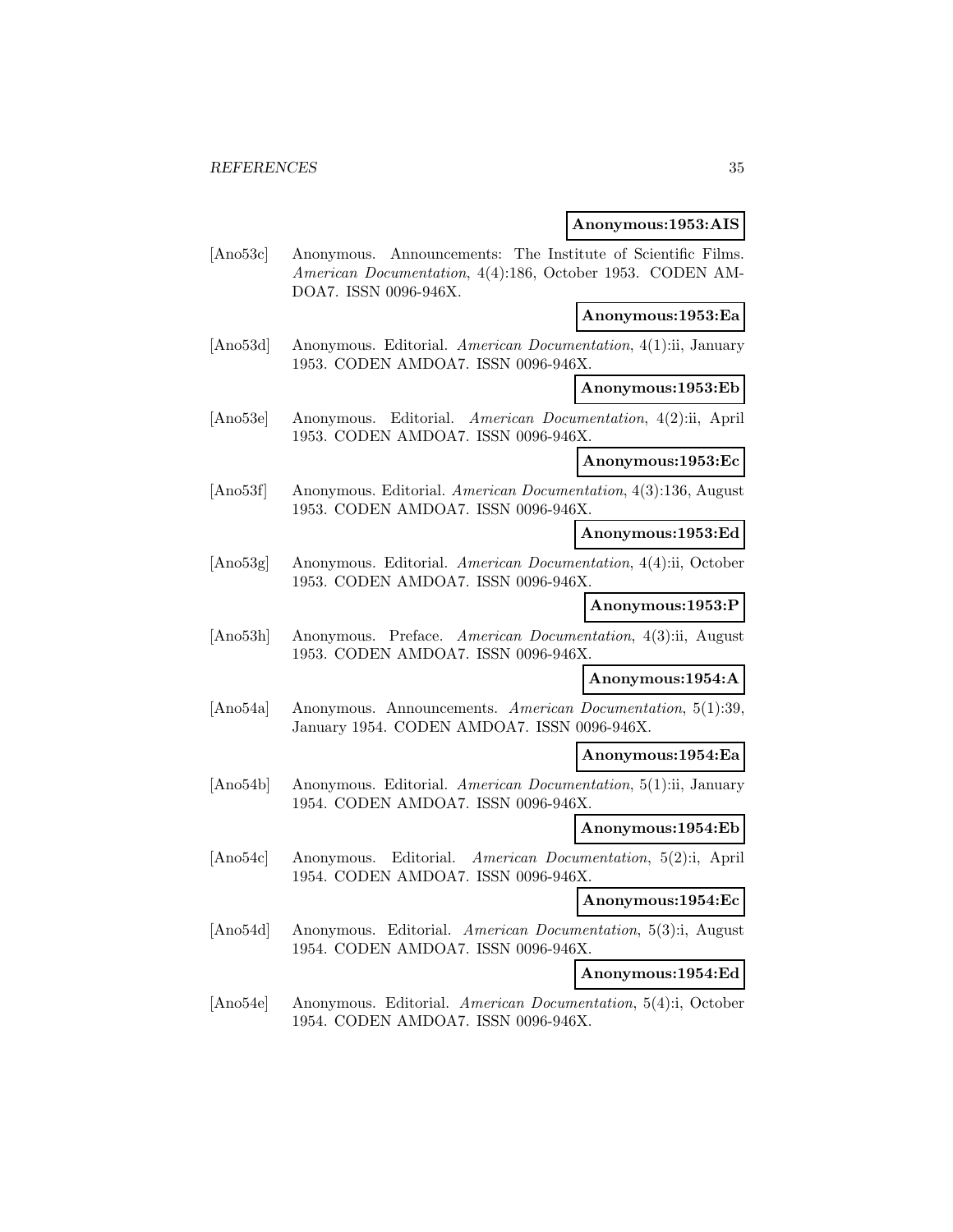#### **Anonymous:1954:HRC**

[Ano54f] Anonymous. How to reduce cataloging costs. American Documentation, 5(3):146–154, August 1954. CODEN AMDOA7. ISSN 0096- 946X.

## **Anonymous:1954:LNa**

[Ano54g] Anonymous. Literature notes. American Documentation, 5(1):30– 38, January 1954. CODEN AMDOA7. ISSN 0096-946X.

## **Anonymous:1954:LNb**

[Ano54h] Anonymous. Literature notes. American Documentation, 5(2):105– 114, April 1954. CODEN AMDOA7. ISSN 0096-946X.

## **Anonymous:1954:LNc**

[Ano54i] Anonymous. Literature notes. American Documentation, 5(3):177– 189, August 1954. CODEN AMDOA7. ISSN 0096-946X.

#### **Anonymous:1954:Mb**

[Ano54j] Anonymous. Masthead. American Documentation, 5(1):fmi, January 1954. CODEN AMDOA7. ISSN 0096-946X.

## **Anonymous:1954:Mc**

[Ano54k] Anonymous. Masthead. American Documentation, 5(2):fmi, April 1954. CODEN AMDOA7. ISSN 0096-946X.

## **Anonymous:1954:Md**

[Ano54l] Anonymous. Masthead. American Documentation, 5(3):fmi, August 1954. CODEN AMDOA7. ISSN 0096-946X.

#### **Anonymous:1954:Me**

[Ano54m] Anonymous. Masthead. American Documentation, 5(4):fmi, October 1954. CODEN AMDOA7. ISSN 0096-946X.

#### **Anonymous:1954:MLS**

[Ano54n] Anonymous. Membership list, Sept. 1, 1954. American Documentation, 5(4):247–251, October 1954. CODEN AMDOA7. ISSN 0096- 946X.

#### **Anonymous:1954:MAa**

[Ano54o] Anonymous. Miscellaneous announcement. American Documentation, 5(2):115, April 1954. CODEN AMDOA7. ISSN 0096-946X.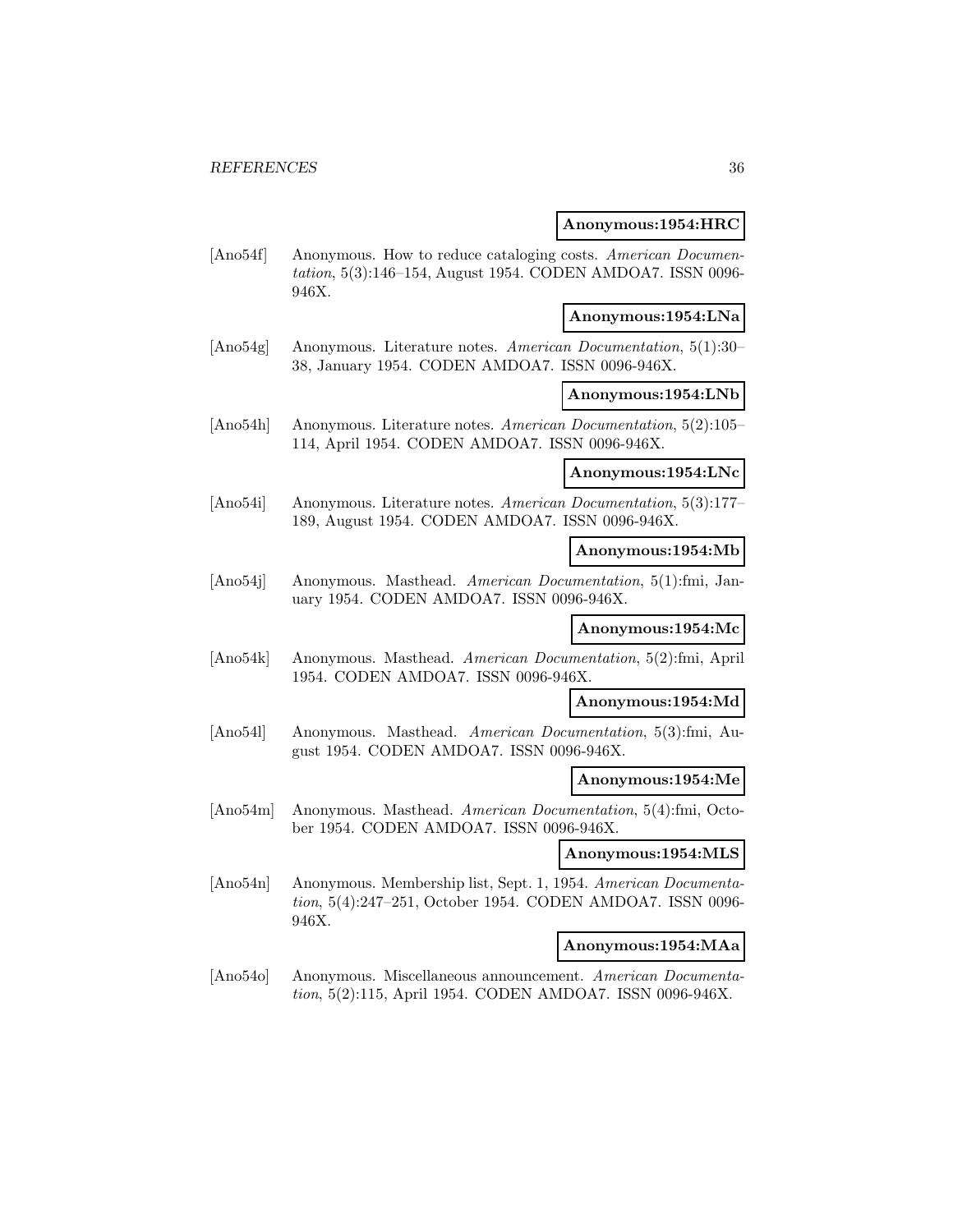### **Anonymous:1954:MAb**

[Ano54p] Anonymous. Miscellaneous announcement. American Documentation, 5(3):190, August 1954. CODEN AMDOA7. ISSN 0096-946X.

### **Anonymous:1954:RML**

[Ano54q] Anonymous. Report of meeting, London, September 1953. American Documentation, 5(2):101–104, April 1954. CODEN AMDOA7. ISSN 0096-946X.

# **Anonymous:1955:ACA**

[Ano55a] Anonymous. Advisory Committee on Application of Machines to Patent Office Operations. American Documentation, 6(1):56, January 1955. CODEN AMDOA7. ISSN 0096-946X.

### **Anonymous:1955:CDC**

[Ano55b] Anonymous. A Center for Documentation and Communication Research at Western Reserve University. American Documentation, 6 (3):178, July 1955. CODEN AMDOA7. ISSN 0096-946X.

### **Anonymous:1955:CPU**

[Ano55c] Anonymous. Conference on the practical utilization or recorded knowledge at Western Reserve University. American Documentation, 6(4):255–258, October 1955. CODEN AMDOA7. ISSN 0096- 946X.

### **Anonymous:1955:DD**

[Ano55d] Anonymous. Definitions of documentation. American Documentation, 6(4):254–255, October 1955. CODEN AMDOA7. ISSN 0096- 946X.

#### **Anonymous:1955:Ea**

[Ano55e] Anonymous. Editorial. American Documentation, 6(1):ii, January 1955. CODEN AMDOA7. ISSN 0096-946X.

#### **Anonymous:1955:Eb**

[Ano55f] Anonymous. Editorial. American Documentation, 6(2):ii, April 1955. CODEN AMDOA7. ISSN 0096-946X.

#### **Anonymous:1955:Ec**

[Ano55g] Anonymous. Editorial. American Documentation, 6(3):ii, July 1955. CODEN AMDOA7. ISSN 0096-946X.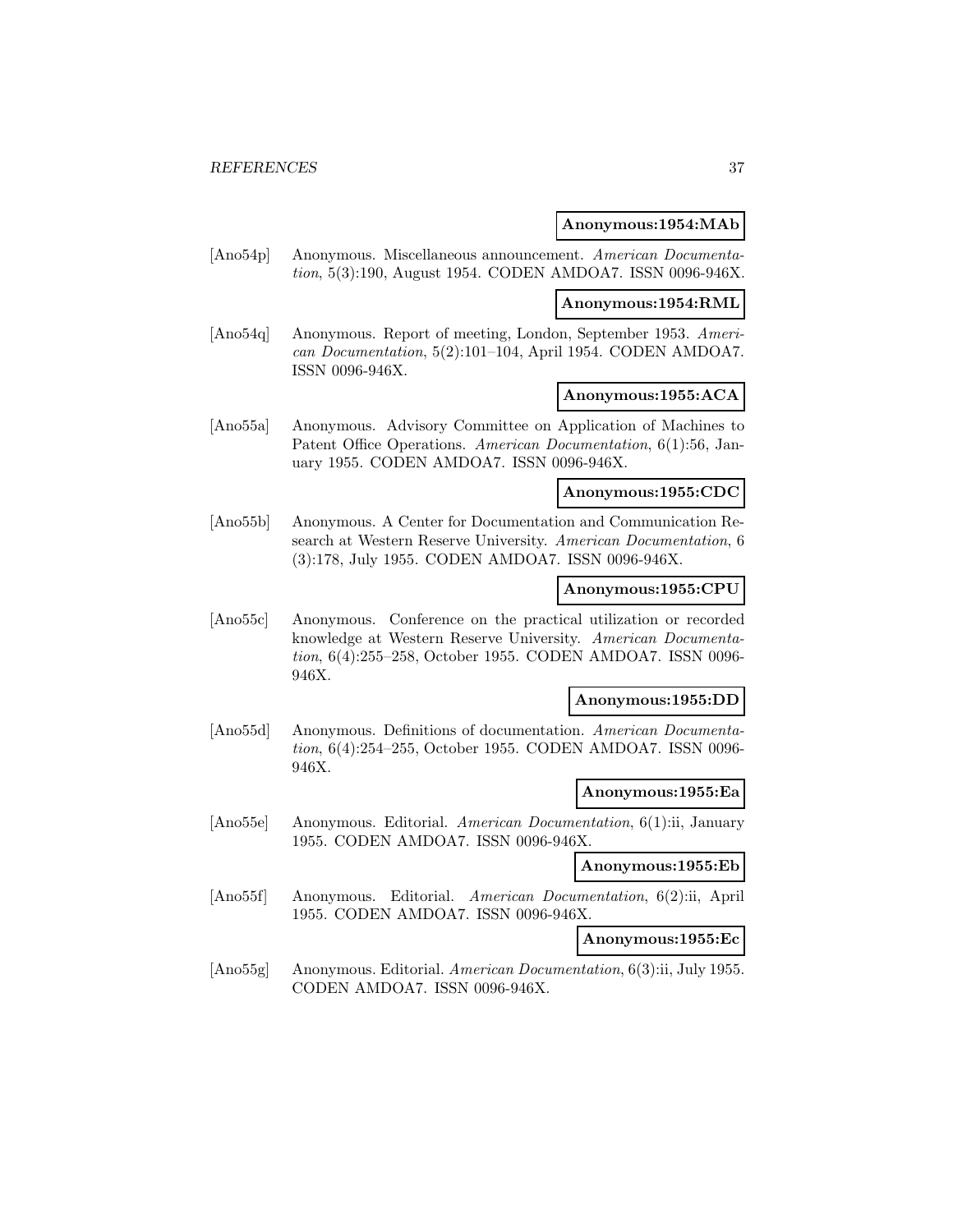### **Anonymous:1955:Ed**

[Ano55h] Anonymous. Editorial. American Documentation, 6(4):ii, October 1955. CODEN AMDOA7. ISSN 0096-946X.

#### **Anonymous:1955:Ee**

[Ano55i] Anonymous. Errata. American Documentation, 6(4):242, October 1955. CODEN AMDOA7. ISSN 0096-946X.

**Anonymous:1955:LNa**

[Ano55j] Anonymous. Literature notes. American Documentation, 6(1):40– 55, January 1955. CODEN AMDOA7. ISSN 0096-946X.

#### **Anonymous:1955:LNb**

[Ano55k] Anonymous. Literature notes. American Documentation, 6(2):106– 125, April 1955. CODEN AMDOA7. ISSN 0096-946X.

**Anonymous:1955:LNc**

[Ano55l] Anonymous. Literature notes. American Documentation, 6(3):179– 205, July 1955. CODEN AMDOA7. ISSN 0096-946X.

### **Anonymous:1955:LNd**

[Ano55m] Anonymous. Literature notes. American Documentation, 6(4):260– 268, October 1955. CODEN AMDOA7. ISSN 0096-946X.

# **Anonymous:1955:Ma**

[Ano55n] Anonymous. Masthead. American Documentation, 6(1):fmi, January 1955. CODEN AMDOA7. ISSN 0096-946X.

#### **Anonymous:1955:Mb**

[Ano55o] Anonymous. Masthead. American Documentation, 6(2):fmi, April 1955. CODEN AMDOA7. ISSN 0096-946X.

### **Anonymous:1955:Mc**

[Ano55p] Anonymous. Masthead. American Documentation, 6(3):fmi, July 1955. CODEN AMDOA7. ISSN 0096-946X.

# **Anonymous:1955:Me**

[Ano55q] Anonymous. Masthead. American Documentation, 6(4):fmi, October 1955. CODEN AMDOA7. ISSN 0096-946X.

**Anonymous:1955:MD**

[Ano55r] Anonymous. Minicard demonstration. American Documentation, 6 (4):258–259, October 1955. CODEN AMDOA7. ISSN 0096-946X.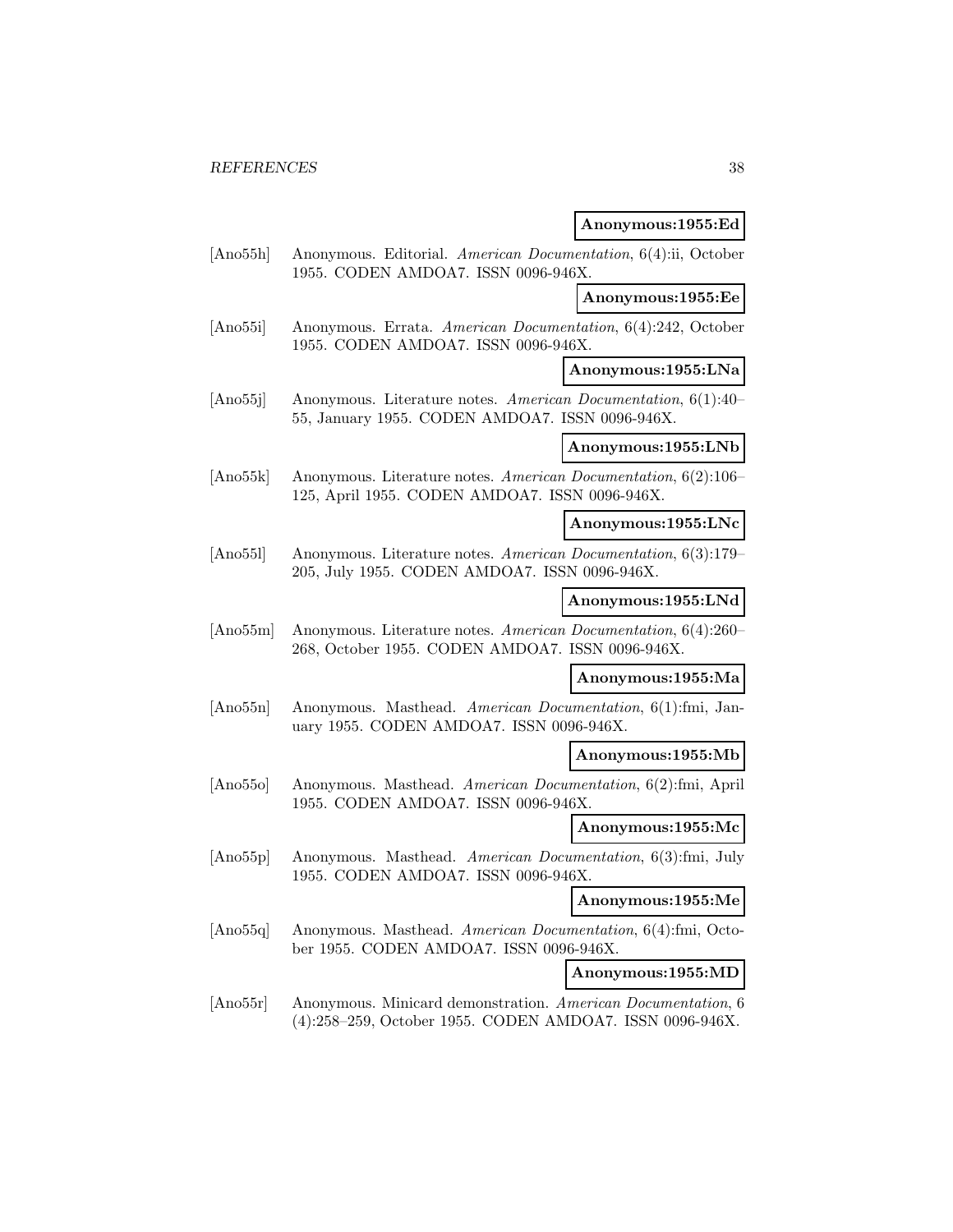# **Anonymous:1955:NNa**

| [Ano55s] | Anonymous. News note. American Documentation, 6(2):126-127,<br>April 1955. CODEN AMDOA7. ISSN 0096-946X.           |                    |
|----------|--------------------------------------------------------------------------------------------------------------------|--------------------|
|          |                                                                                                                    | Anonymous:1955:NNb |
| [Ano55t] | Anonymous. News note. American Documentation, 6(3):206-209,<br>July 1955. CODEN AMDOA7. ISSN 0096-946X.            |                    |
|          |                                                                                                                    | Anonymous:1955:NNc |
| [Ano55u] | Anonymous. News note. American Documentation, 6(4):269-271,<br>October 1955. CODEN AMDOA7. ISSN 0096-946X.         |                    |
|          |                                                                                                                    | Anonymous:1956:E   |
| [Ano56a] | Anonymous. Errata. American Documentation, 7(3):265, July 1956.<br>CODEN AMDOA7. ISSN 0096-946X.                   |                    |
|          |                                                                                                                    | Anonymous:1956:LNa |
| [Ano56b] | Anonymous. Literature notes. American Documentation, 7(1):53-<br>61, January 1956. CODEN AMDOA7. ISSN 0096-946X.   |                    |
|          |                                                                                                                    | Anonymous:1956:LNb |
| [Ano56c] | Anonymous. Literature notes. American Documentation, 7(2):138-<br>161, April 1956. CODEN AMDOA7. ISSN 0096-946X.   |                    |
|          |                                                                                                                    | Anonymous:1956:LNc |
| [Ano56d] | Anonymous. Literature notes. American Documentation, 7(3):235–<br>260, July 1956. CODEN AMDOA7. ISSN 0096-946X.    |                    |
|          |                                                                                                                    | Anonymous:1956:LNd |
| [Ano56e] | Anonymous. Literature notes. American Documentation, 7(4):333-<br>350, October 1956. CODEN AMDOA7. ISSN 0096-946X. |                    |
|          |                                                                                                                    | Anonymous:1956:Ma  |
| [Ano56f] | Anonymous. Masthead. American Documentation, 7(1):fmi, Jan-<br>uary 1956. CODEN AMDOA7. ISSN 0096-946X.            |                    |
|          |                                                                                                                    | Anonymous:1956:Mb  |
| [Ano56g] | Anonymous. Masthead. American Documentation, 7(2):fmi, April<br>1956. CODEN AMDOA7. ISSN 0096-946X.                |                    |
|          |                                                                                                                    | Anonymous:1956:Mc  |
| [Ano56h] | Anonymous. Masthead. American Documentation, 7(3):fmi, July<br>1956. CODEN AMDOA7. ISSN 0096-946X.                 |                    |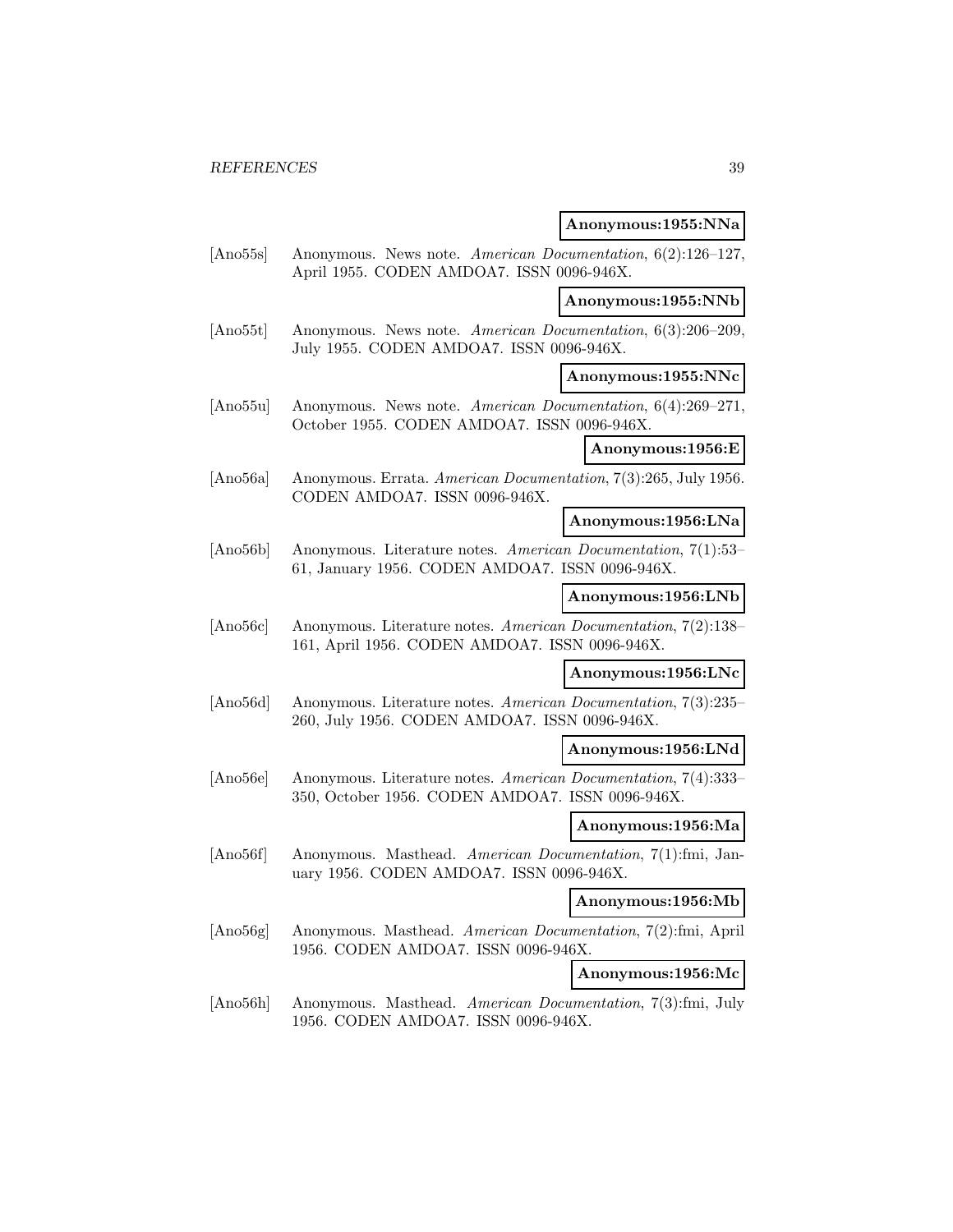### **Anonymous:1956:Md**

[Ano56i] Anonymous. Masthead. American Documentation, 7(4):fmi, October 1956. CODEN AMDOA7. ISSN 0096-946X.

#### **Anonymous:1956:NNa**

[Ano56j] Anonymous. News notes. American Documentation, 7(1):62–63, January 1956. CODEN AMDOA7. ISSN 0096-946X.

**Anonymous:1956:NNb**

[Ano56k] Anonymous. News notes. American Documentation, 7(2):162–165, April 1956. CODEN AMDOA7. ISSN 0096-946X.

#### **Anonymous:1956:NNc**

[Ano56l] Anonymous. News notes. American Documentation, 7(3):261–265, July 1956. CODEN AMDOA7. ISSN 0096-946X.

### **Anonymous:1956:NNd**

[Ano56m] Anonymous. News notes. American Documentation, 7(4):351–353, October 1956. CODEN AMDOA7. ISSN 0096-946X.

# **Anonymous:1957:CLR**

[Ano57a] Anonymous. Comments on "A logician's reactions". from the Center for Documentation and Communication Research. American Documentation, 8(2):117–122, April 1957. CODEN AMDOA7. ISSN 0096-946X. See [BH57a].

### **Anonymous:1957:LNc**

[Ano57b] Anonymous. Literature note. American Documentation, 8(3):227– 235, July 1957. CODEN AMDOA7. ISSN 0096-946X.

### **Anonymous:1957:LNa**

[Ano57c] Anonymous. Literature notes. American Documentation, 8(1):59– 73, January 1957. CODEN AMDOA7. ISSN 0096-946X.

### **Anonymous:1957:LNb**

[Ano57d] Anonymous. Literature notes. American Documentation, 8(2):134– 143, April 1957. CODEN AMDOA7. ISSN 0096-946X.

#### **Anonymous:1957:LNd**

[Ano57e] Anonymous. Literature notes. American Documentation, 8(4):314– 324, October 1957. CODEN AMDOA7. ISSN 0096-946X.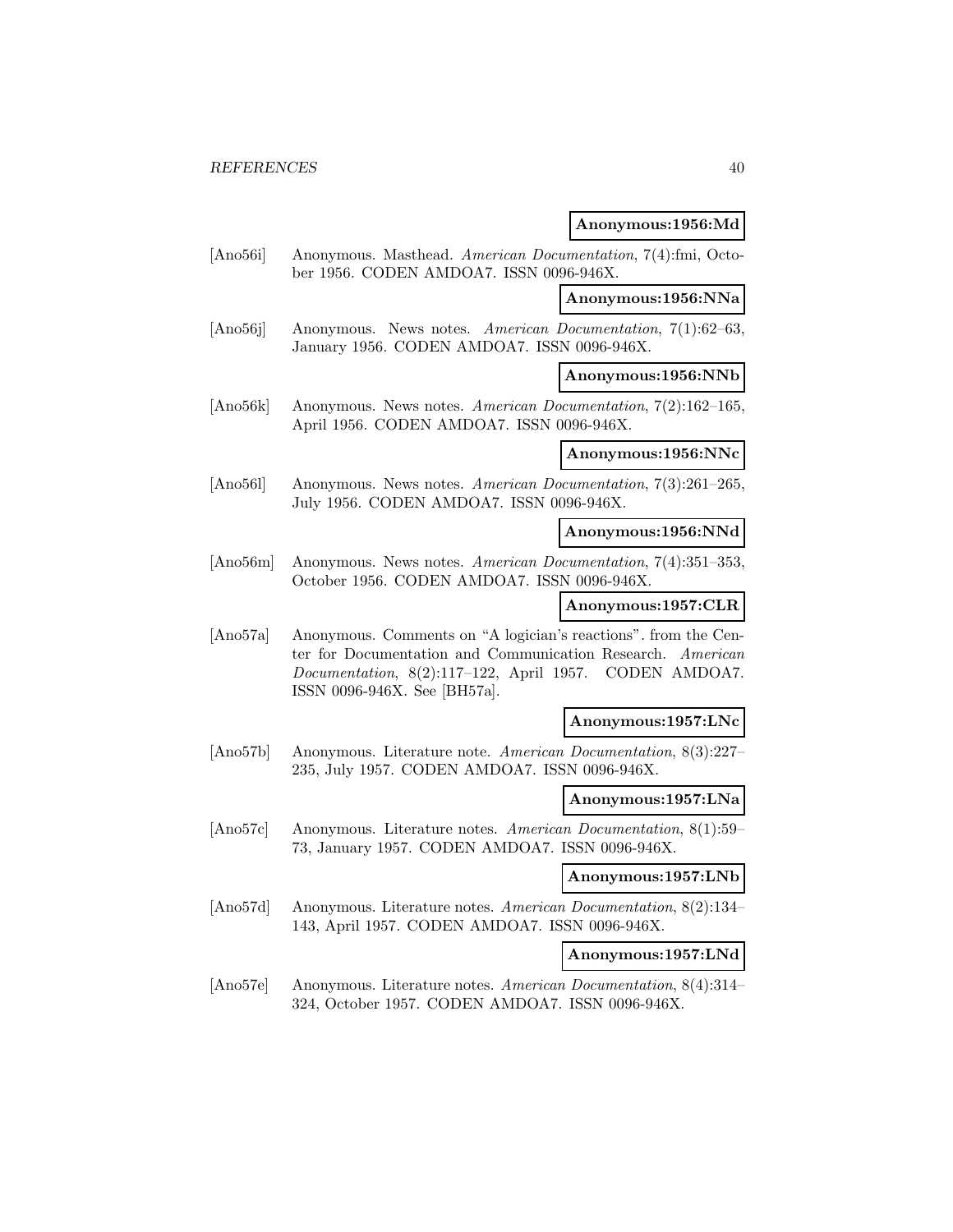### **Anonymous:1957:Ma**

[Ano57f] Anonymous. Masthead. American Documentation, 8(1):fmi, January 1957. CODEN AMDOA7. ISSN 0096-946X.

### **Anonymous:1957:Mb**

[Ano57g] Anonymous. Masthead. American Documentation, 8(2):fmi, April 1957. CODEN AMDOA7. ISSN 0096-946X.

**Anonymous:1957:Mc**

[Ano57h] Anonymous. Masthead. American Documentation, 8(3):fmi, July 1957. CODEN AMDOA7. ISSN 0096-946X.

### **Anonymous:1957:Md**

[Ano57i] Anonymous. Masthead. American Documentation, 8(4):fmi, October 1957. CODEN AMDOA7. ISSN 0096-946X.

#### **Anonymous:1957:NNb**

[Ano57j] Anonymous. News note. American Documentation, 8(2):144–151, April 1957. CODEN AMDOA7. ISSN 0096-946X.

#### **Anonymous:1957:NNa**

[Ano57k] Anonymous. News notes. American Documentation, 8(1):76–80, January 1957. CODEN AMDOA7. ISSN 0096-946X.

#### **Anonymous:1957:NNc**

[Ano57l] Anonymous. News notes. American Documentation, 8(3):236–241, July 1957. CODEN AMDOA7. ISSN 0096-946X.

#### **Anonymous:1957:NNd**

[Ano57m] Anonymous. News notes. American Documentation, 8(4):325–333, October 1957. CODEN AMDOA7. ISSN 0096-946X.

#### **Anonymous:1957:TLN**

[Ano57n] Anonymous. The technical library in the new research laboratory of the National Carbon Company. American Documentation, 8(1): 74–75, January 1957. CODEN AMDOA7. ISSN 0096-946X.

#### **Anonymous:1958:LNb**

[Ano58a] Anonymous. Literature note. American Documentation, 9(2):143– 151, April 1958. CODEN AMDOA7. ISSN 0096-946X.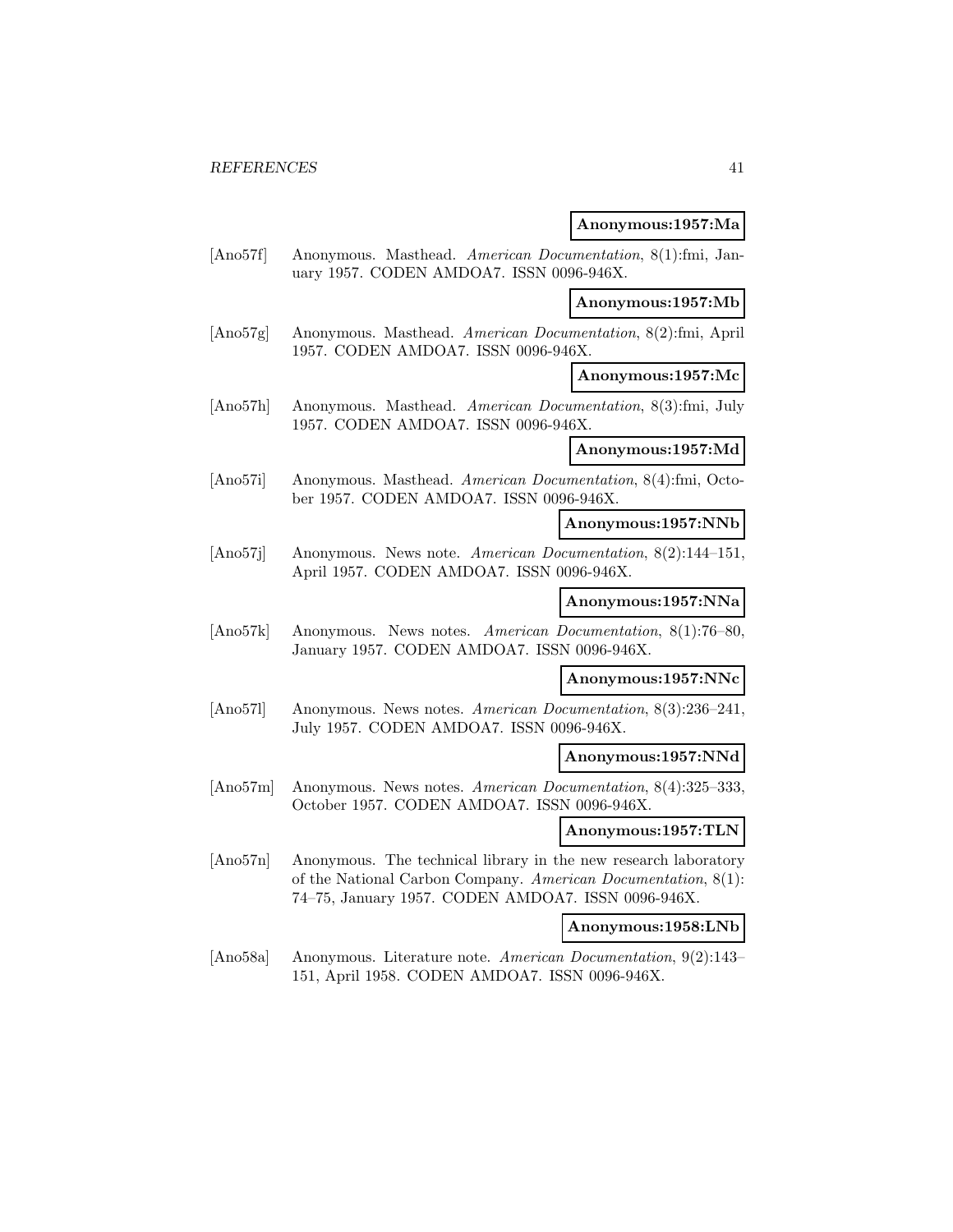**Anonymous:1958:LNa**

[Ano58b] Anonymous. Literature notes. American Documentation, 9(1):59– 66, January 1958. CODEN AMDOA7. ISSN 0096-946X.

**Anonymous:1958:LNc**

[Ano58c] Anonymous. Literature notes. American Documentation, 9(3):215– 223, August 1958. CODEN AMDOA7. ISSN 0096-946X.

**Anonymous:1958:LNd**

[Ano58d] Anonymous. Literature notes. American Documentation, 9(4):312– 319, October 1958. CODEN AMDOA7. ISSN 0096-946X.

# **Anonymous:1958:NNb**

[Ano58e] Anonymous. News note. American Documentation, 9(2):152–158, April 1958. CODEN AMDOA7. ISSN 0096-946X.

# **Anonymous:1958:NNc**

[Ano58f] Anonymous. News note. American Documentation, 9(3):224–235, August 1958. CODEN AMDOA7. ISSN 0096-946X.

# **Anonymous:1958:NNd**

[Ano58g] Anonymous. News note. American Documentation, 9(4):320–328, October 1958. CODEN AMDOA7. ISSN 0096-946X.

#### **Anonymous:1958:NNa**

[Ano58h] Anonymous. News notes. American Documentation, 9(1):67–72, January 1958. CODEN AMDOA7. ISSN 0096-946X.

## **Anonymous:1958:RCR**

[Ano58i] Anonymous. Roster of current research, development and testing in documentation and librarianship, 1957–1958 Committee on Research and Development of the American Documentation Institute. American Documentation, 9(3):184–191, August 1958. CODEN AMDOA7. ISSN 0096-946X.

#### **Anonymous:1959:LNa**

[Ano59a] Anonymous. Literature notes. American Documentation, 10(1): 87–94, January 1959. CODEN AMDOA7. ISSN 0096-946X.

# **Anonymous:1959:LNb**

[Ano59b] Anonymous. Literature notes. American Documentation, 10(2): 151–158, April 1959. CODEN AMDOA7. ISSN 0096-946X.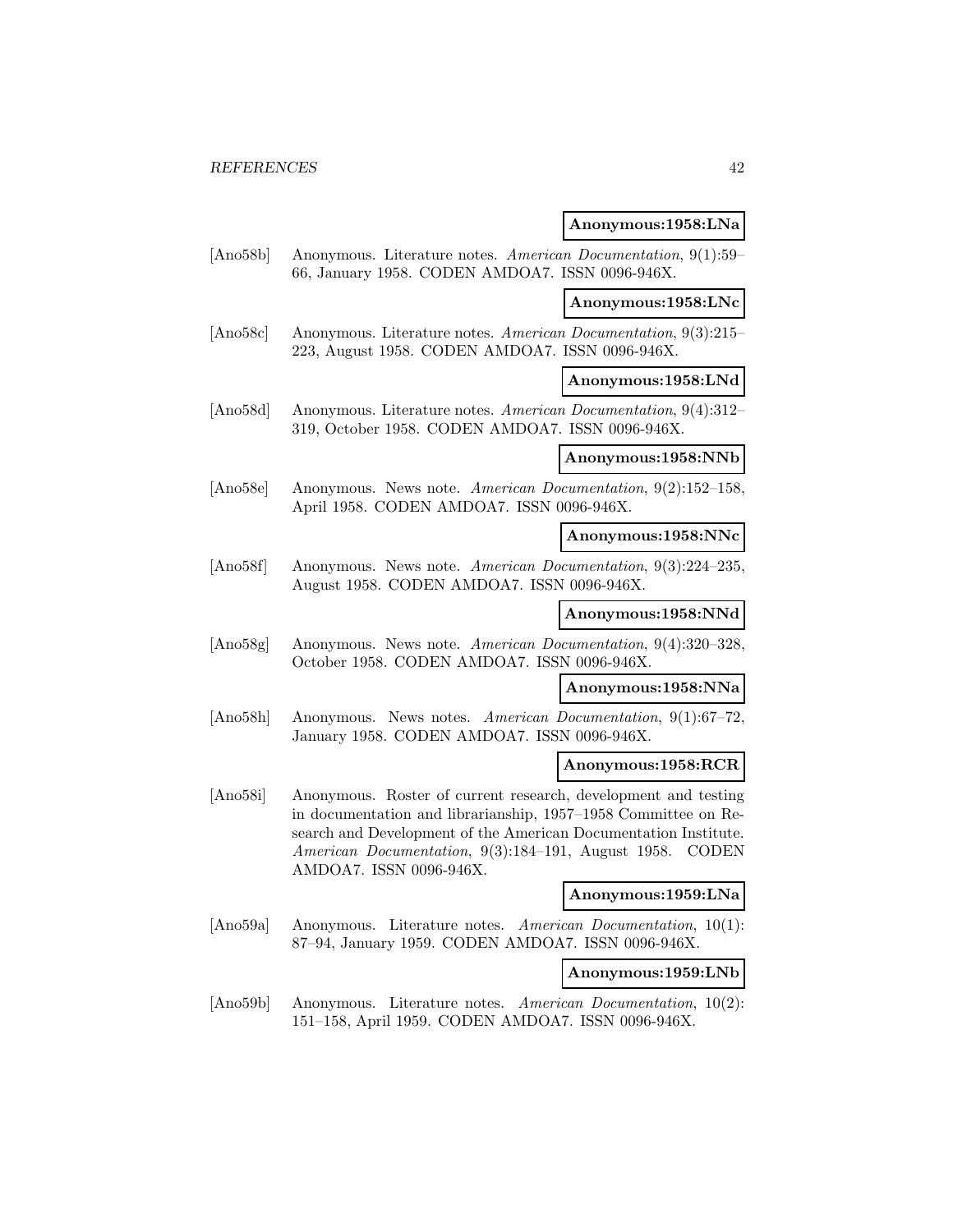### **Anonymous:1959:LNc**

[Ano59c] Anonymous. Literature notes. American Documentation, 10(3): 242–253, July 1959. CODEN AMDOA7. ISSN 0096-946X.

# **Anonymous:1959:LNd**

[Ano59d] Anonymous. Literature notes. American Documentation, 10(4): 321–328, October 1959. CODEN AMDOA7. ISSN 0096-946X.

### **Anonymous:1959:Ma**

[Ano59e] Anonymous. Masthead. American Documentation, 10(1):fmi, January 1959. CODEN AMDOA7. ISSN 0096-946X.

#### **Anonymous:1959:Mb**

[Ano59f] Anonymous. Masthead. American Documentation, 10(2):fmi, April 1959. CODEN AMDOA7. ISSN 0096-946X.

#### **Anonymous:1959:Mc**

[Ano59g] Anonymous. Masthead. American Documentation, 10(3):fmi, July 1959. CODEN AMDOA7. ISSN 0096-946X.

### **Anonymous:1959:Md**

[Ano59h] Anonymous. Masthead. American Documentation, 10(4):fmi, October 1959. CODEN AMDOA7. ISSN 0096-946X.

#### **Anonymous:1959:NNa**

[Ano59i] Anonymous. News note. American Documentation, 10(1):95–104, January 1959. CODEN AMDOA7. ISSN 0096-946X.

#### **Anonymous:1959:NNb**

[Ano59j] Anonymous. News note. American Documentation, 10(2):159–172, April 1959. CODEN AMDOA7. ISSN 0096-946X.

### **Anonymous:1959:NNc**

[Ano59k] Anonymous. News note. American Documentation, 10(3):254–265, July 1959. CODEN AMDOA7. ISSN 0096-946X.

### **Anonymous:1959:NNd**

[Ano59l] Anonymous. News note. American Documentation, 10(4):329–343, October 1959. CODEN AMDOA7. ISSN 0096-946X.

**Anonymous:1959:STI**

[Ano59m] Anonymous. Scientific and technical information services in Japan. National Committee for Documentation Science Council of Japan.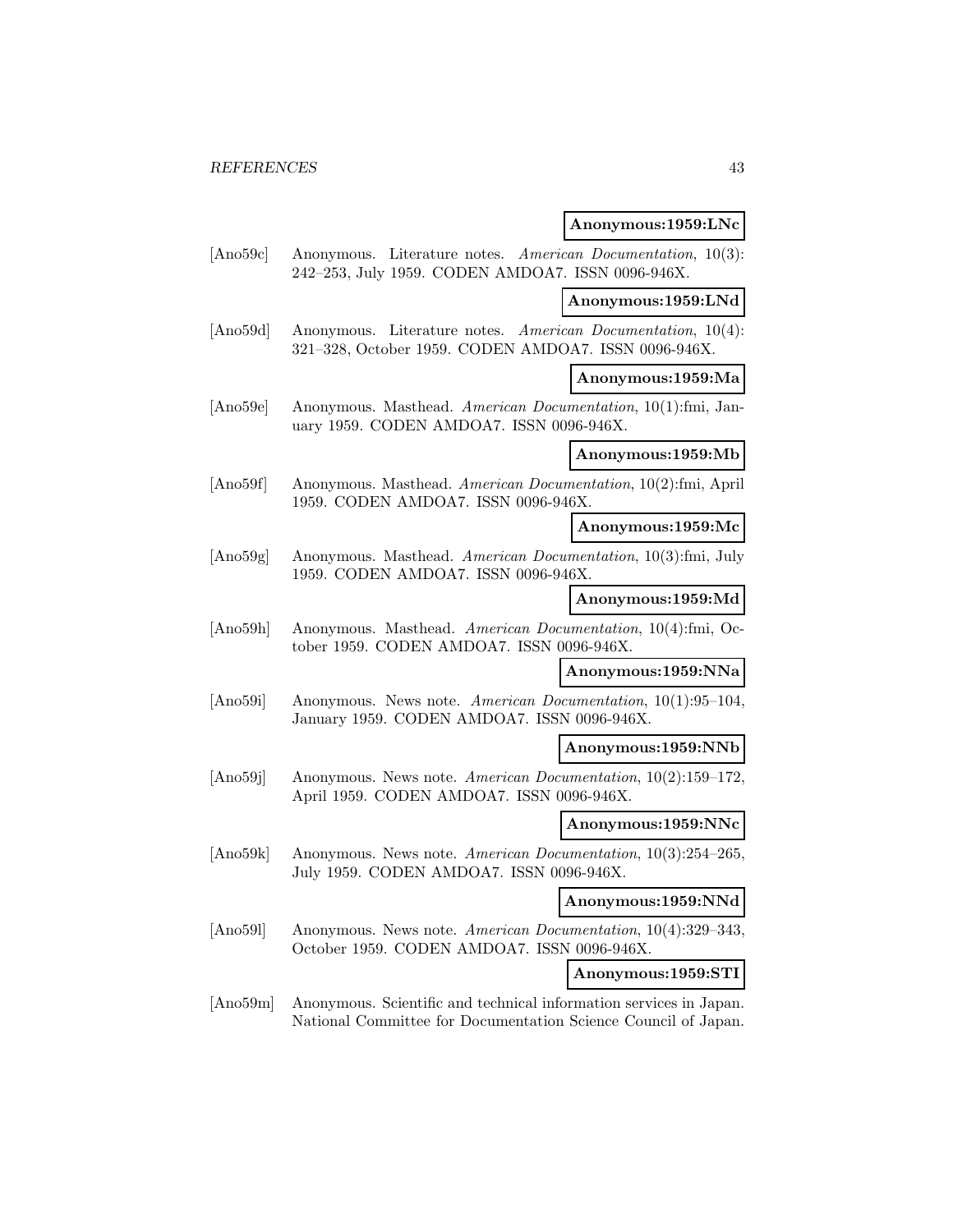American Documentation, 10(3):176–191, July 1959. CODEN AM-DOA7. ISSN 0096-946X.

# **Anonymous:1960:EMD**

[Ano60a] Anonymous. Editorial: A mandate for documentalists. American Documentation, 11(4):ii, October 1960. CODEN AMDOA7. ISSN 0096-946X.

#### **Anonymous:1960:ENH**

[Ano60b] Anonymous. Editorial: a new high at Lehigh. American Documentation, 11(2):ii, April 1960. CODEN AMDOA7. ISSN 0096-946X.

#### **Anonymous:1960:EML**

[Ano60c] Anonymous. Editorial: Mooers' Law. American Documentation, 11 (3):ii, August 1960. CODEN AMDOA7. ISSN 0096-946X.

# **Anonymous:1960:ESE**

[Ano60d] Anonymous. Editorial: "The solitary esophagus". American Documentation, 11(1):ii, January 1960. CODEN AMDOA7. ISSN 0096-946X.

### **Anonymous:1960:LNa**

[Ano60e] Anonymous. Literature notes. American Documentation, 11(1): 56–65, January 1960. CODEN AMDOA7. ISSN 0096-946X.

#### **Anonymous:1960:LNb**

[Ano60f] Anonymous. Literature notes. American Documentation, 11(2): 189–195, April 1960. CODEN AMDOA7. ISSN 0096-946X.

#### **Anonymous:1960:LNc**

[Ano60g] Anonymous. Literature notes. American Documentation, 11(3): 247–260, August 1960. CODEN AMDOA7. ISSN 0096-946X.

# **Anonymous:1960:LNd**

[Ano60h] Anonymous. Literature notes. American Documentation, 11(4): 317–322, October 1960. CODEN AMDOA7. ISSN 0096-946X.

### **Anonymous:1960:LQS**

[Ano60i] Anonymous. Lydia de Queiroz Sambaquy. American Documentation, 11(3):205, August 1960. CODEN AMDOA7. ISSN 0096-946X.

# **Anonymous:1960:NNa**

[Ano60j] Anonymous. News note. American Documentation, 11(1):66–87, January 1960. CODEN AMDOA7. ISSN 0096-946X.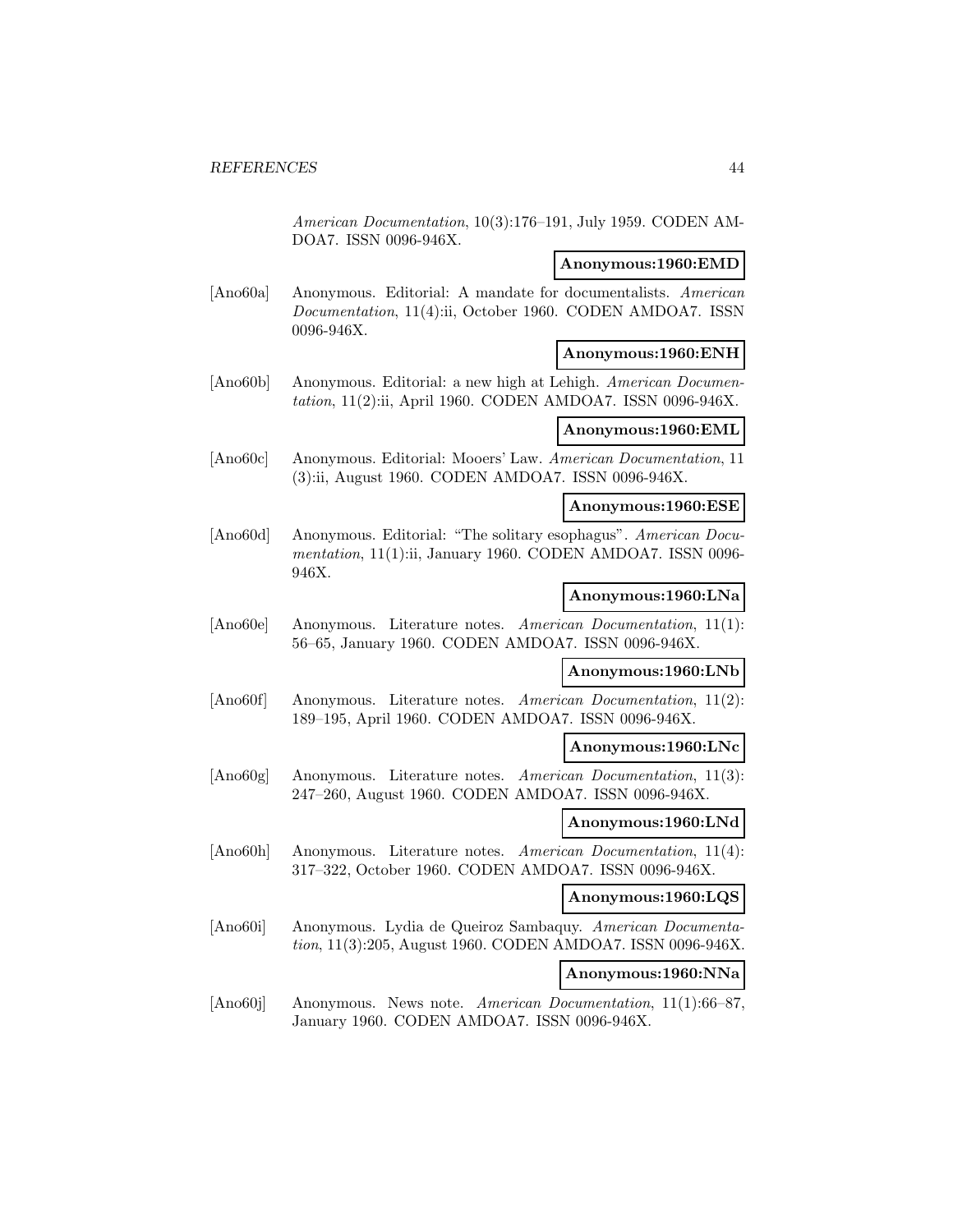### **Anonymous:1960:NNb**

[Ano60k] Anonymous. News note. American Documentation, 11(2):196–203, April 1960. CODEN AMDOA7. ISSN 0096-946X.

# **Anonymous:1960:NNc**

[Ano60l] Anonymous. News note. American Documentation, 11(3):261–275, August 1960. CODEN AMDOA7. ISSN 0096-946X.

# **Anonymous:1960:RAF**

[Ano60m] Anonymous. Robert Arthur Fairthorne. American Documentation, 11(1):1, January 1960. CODEN AMDOA7. ISSN 0096-946X.

# **Anonymous:1961:ADI**

[Ano61a] Anonymous. American Documentation Institute. Individual membership list — July 1961. American Documentation,  $12(4):307-320$ , October 1961. CODEN AMDOA7. ISSN 0096-946X.

#### **Anonymous:1961:LE**

[Ano61b] Anonymous. Letters to the Editor. American Documentation, 12 (2):157, April 1961. CODEN AMDOA7. ISSN 0096-946X.

#### **Anonymous:1961:LNa**

[Ano61c] Anonymous. Literature notes. American Documentation, 12(1): 64–74, January 1961. CODEN AMDOA7. ISSN 0096-946X.

### **Anonymous:1961:LNb**

[Ano61d] Anonymous. Literature notes. American Documentation, 12(2): 145–155, April 1961. CODEN AMDOA7. ISSN 0096-946X.

#### **Anonymous:1961:LNc**

[Ano61e] Anonymous. Literature notes. American Documentation, 12(3): 230–238, August 1961. CODEN AMDOA7. ISSN 0096-946X.

#### **Anonymous:1961:LNd**

[Ano61f] Anonymous. Literature notes. American Documentation, 12(4): 296–304, October 1961. CODEN AMDOA7. ISSN 0096-946X.

### **Anonymous:1961:NNa**

[Ano61g] Anonymous. News notes. American Documentation, 12(2):156, April 1961. CODEN AMDOA7. ISSN 0096-946X.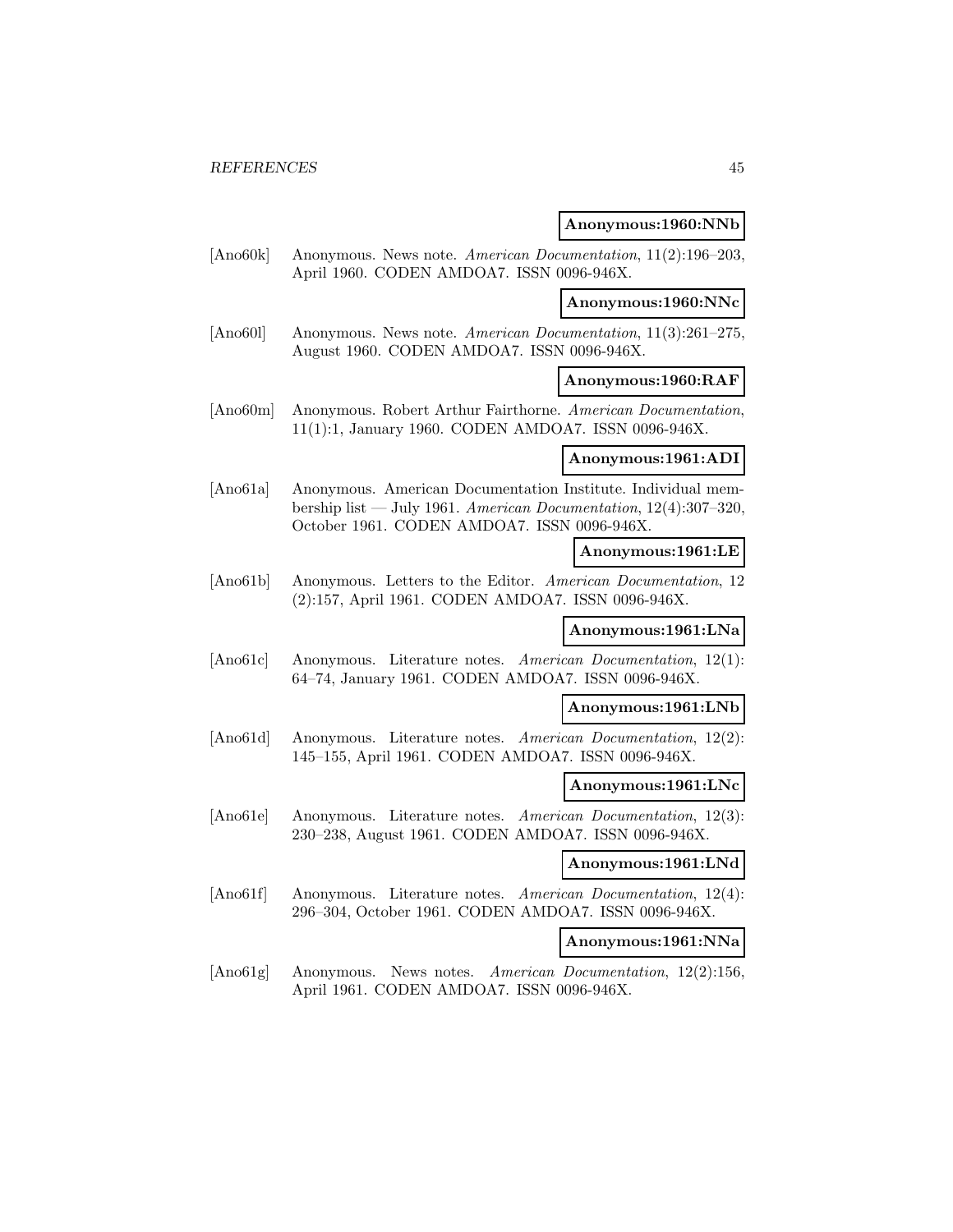### **Anonymous:1961:NNb**

[Ano61h] Anonymous. News notes. American Documentation, 12(3):239, August 1961. CODEN AMDOA7. ISSN 0096-946X.

# **Anonymous:1962:ADI**

[Ano62a] Anonymous. American Documentation Institute constitution and bylaws revised to February 1962. American Documentation, 13(2): 245–248, April 1962. CODEN AMDOA7. ISSN 0096-946X.

### **Anonymous:1962:AAC**

[Ano62b] Anonymous. Announcement: ADI convention announcement. American Documentation, 13(4):455, October 1962. CODEN AM-DOA7. ISSN 0096-946X.

#### **Anonymous:1962:BRBb**

[Ano62c] Anonymous. Book review: General bibliography in information storage and retrieval. By Marshall Spangler. Computer Department, General Electric Company, Technical Information Series R62CD2, 1962. 394 p. Limited Distribution from the author. American Documentation, 13(4):435, October 1962. CODEN AMDOA7. ISSN 0096-946X.

# **Anonymous:1962:BRBa**

[Ano62d] Anonymous. Book review: Guide to the SLA loan collection of classification schemes and subject heading lists. Compiled by Bertha R. Barden and Barbara Denison. New York, Special Libraries Association, 1961. 97 pp. American Documentation, 13(2):224–225, April 1962. CODEN AMDOA7. ISSN 0096-946X.

#### **Anonymous:1962:Ea**

[Ano62e] Anonymous. Editorial. American Documentation, 13(2):244, April 1962. CODEN AMDOA7. ISSN 0096-946X.

### **Anonymous:1962:Eb**

[Ano62f] Anonymous. Editorial. American Documentation, 13(4):454, October 1962. CODEN AMDOA7. ISSN 0096-946X.

# **Anonymous:1962:FE**

[Ano62g] Anonymous. The former Editor. American Documentation, 13(2): 243, April 1962. CODEN AMDOA7. ISSN 0096-946X.

# **Anonymous:1962:IRE**

[Ano62h] Anonymous. Interim report of the Executive Director and Secretary of ADI to the Annual Business Meeting, Hotel Somerset, Boston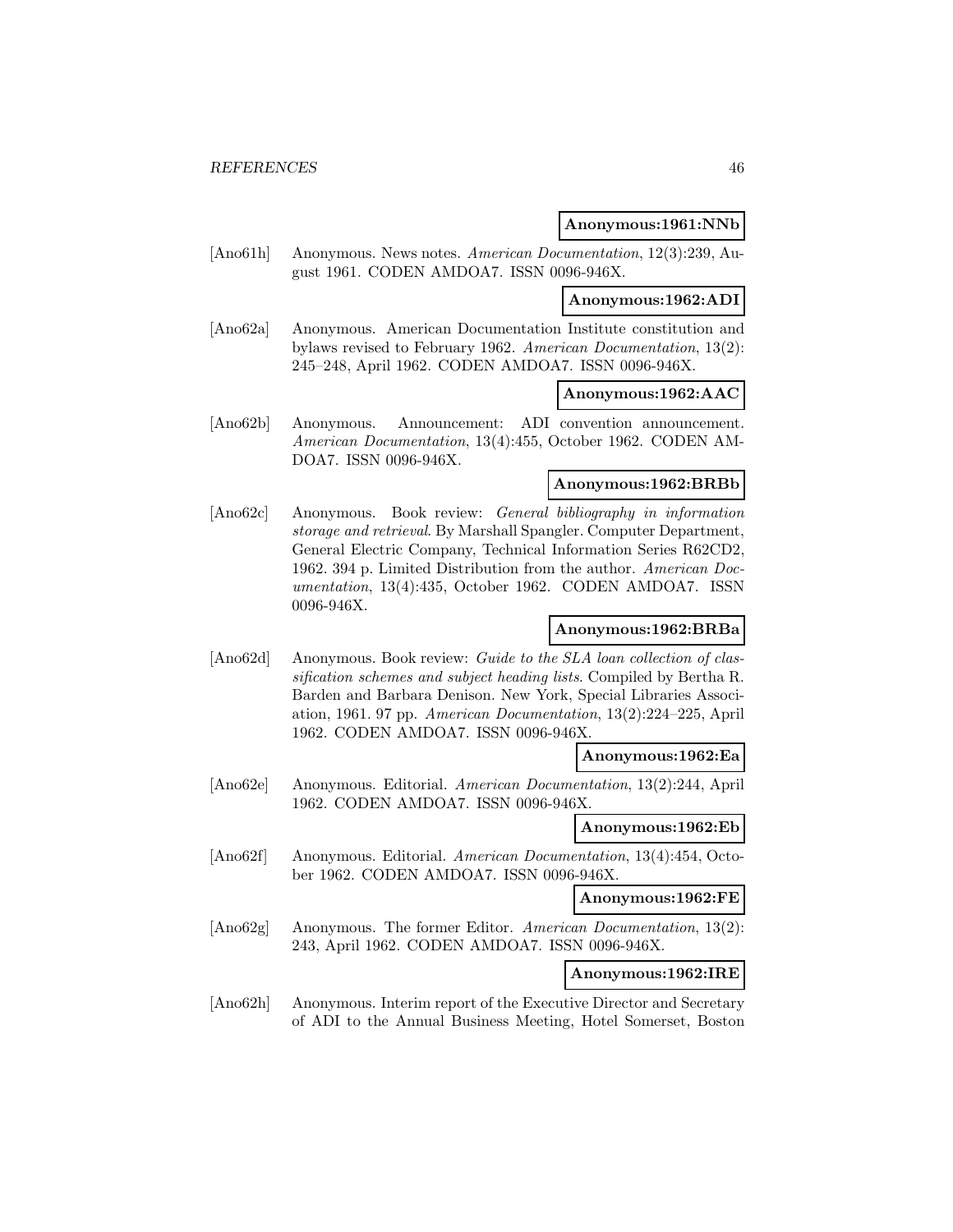— November 8, 1961. American Documentation, 13(1):131–132, January 1962. CODEN AMDOA7. ISSN 0096-946X.

#### **Anonymous:1962:LE**

[Ano62i] Anonymous. Letters to the Editor. American Documentation, 13 (2):238–242, April 1962. CODEN AMDOA7. ISSN 0096-946X.

#### **Anonymous:1962:LNa**

[Ano62j] Anonymous. Literature notes. American Documentation, 13(1): 142–151, January 1962. CODEN AMDOA7. ISSN 0096-946X.

#### **Anonymous:1962:LNb**

[Ano62k] Anonymous. Literature notes. American Documentation, 13(2): 226–237, April 1962. CODEN AMDOA7. ISSN 0096-946X.

#### **Anonymous:1962:LNc**

[Ano62l] Anonymous. Literature notes. American Documentation, 13(3): 345–356, July 1962. CODEN AMDOA7. ISSN 0096-946X.

### **Anonymous:1962:LNd**

[Ano62m] Anonymous. Literature notes. American Documentation, 13(4): 438–452, October 1962. CODEN AMDOA7. ISSN 0096-946X.

#### **Anonymous:1962:MAD**

[Ano62n] Anonymous. Miscellaneous: American documentation. American Documentation, 13(4):456, October 1962. CODEN AMDOA7. ISSN 0096-946X.

### **Anonymous:1962:PSA**

[Ano62o] Anonymous. The Pacific Science Association and its Pacific Science Congresses. American Documentation, 13(3):344, July 1962. CODEN AMDOA7. ISSN 0096-946X.

### **Anonymous:1962:PSC**

[Ano62p] Anonymous. Pacific science congress authors. American Documentation, 13(3):344, July 1962. CODEN AMDOA7. ISSN 0096-946X.

# **Anonymous:1962:PBI**

[Ano62q] Anonymous. Peek-a-boo index for a broad-subject collection. American Documentation, 13(2):187–196, April 1962. CODEN AM-DOA7. ISSN 0096-946X.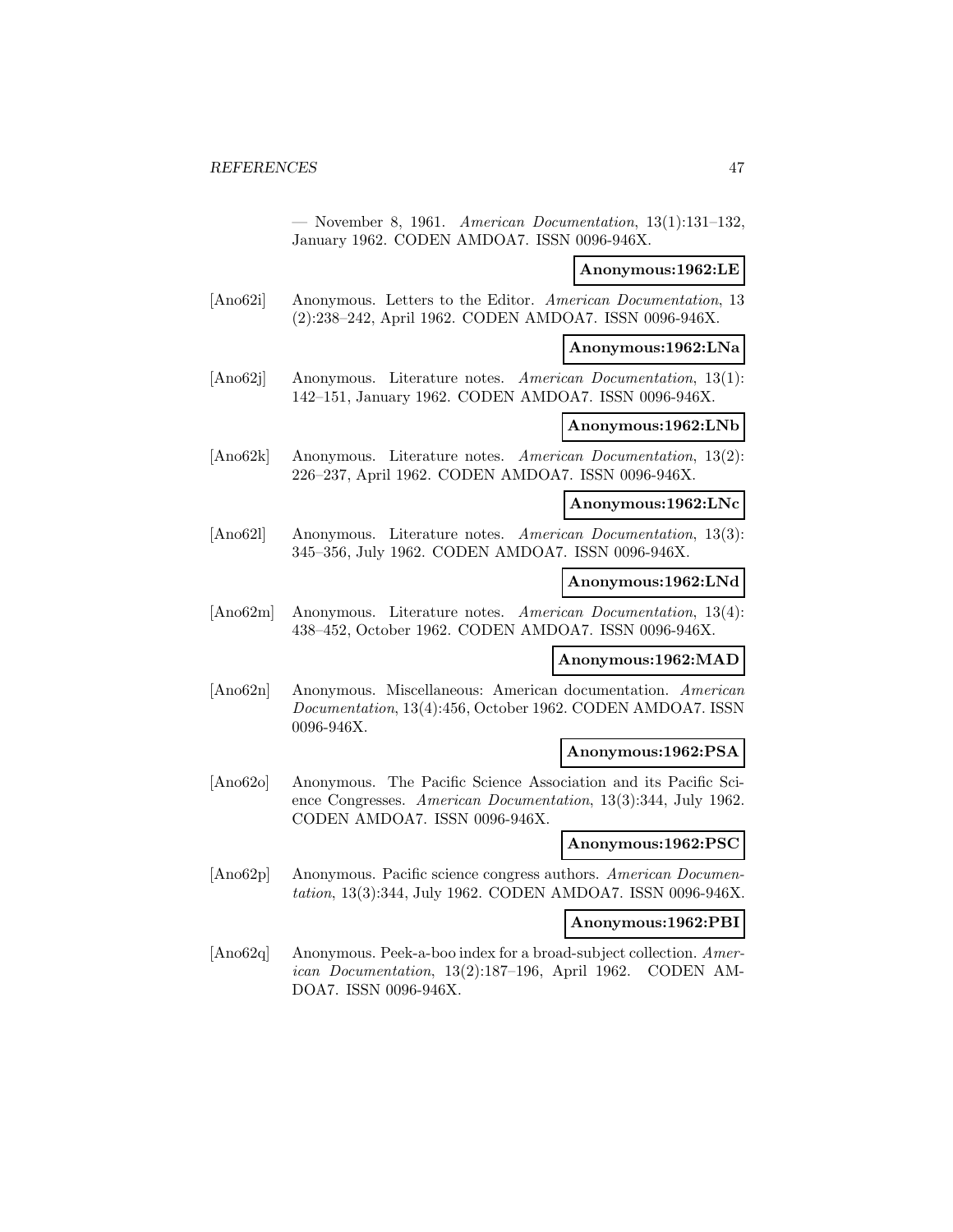### **Anonymous:1962:PRPa**

[Ano62r] Anonymous. Publications received: Publications received. American Documentation, 13(3):356, July 1962. CODEN AMDOA7. ISSN 0096-946X.

# **Anonymous:1962:PRPb**

[Ano62s] Anonymous. Publications received: Publications received. American Documentation, 13(4):437, October 1962. CODEN AMDOA7. ISSN 0096-946X.

### **Anonymous:1962:RAA**

[Ano62t] Anonymous. Report of the ADI auxiliary publications program. American Documentation, 13(1):134–135, January 1962. CODEN AMDOA7. ISSN 0096-946X.

# **Anonymous:1962:RAC**

[Ano62u] Anonymous. Report of the ADI Committee on Education and Training in Documentation. American Documentation, 13(1):136– 138, January 1962. CODEN AMDOA7. ISSN 0096-946X.

#### **Anonymous:1962:RAP**

[Ano62v] Anonymous. Report of the Auxiliary Publications Committee. American Documentation, 13(1):135–136, January 1962. CODEN AMDOA7. ISSN 0096-946X.

### **Anonymous:1962:RCB**

[Ano62w] Anonymous. Report of the Committee on Bibliography. American Documentation, 13(1):135, January 1962. CODEN AMDOA7. ISSN 0096-946X.

### **Anonymous:1962:RCF**

[Ano62x] Anonymous. Report of the Committee on "the future of ADI". American Documentation, 13(1):139, January 1962. CODEN AM-DOA7. ISSN 0096-946X.

#### **Anonymous:1962:RIR**

[Ano62y] Anonymous. Report of the International Relations Committee objectives and activities. American Documentation, 13(1):138–139, January 1962. CODEN AMDOA7. ISSN 0096-946X.

#### **Anonymous:1962:RMC**

[Ano62z] Anonymous. Report of the Membership Committee. American Documentation, 13(1):140, January 1962. CODEN AMDOA7. ISSN 0096-946X.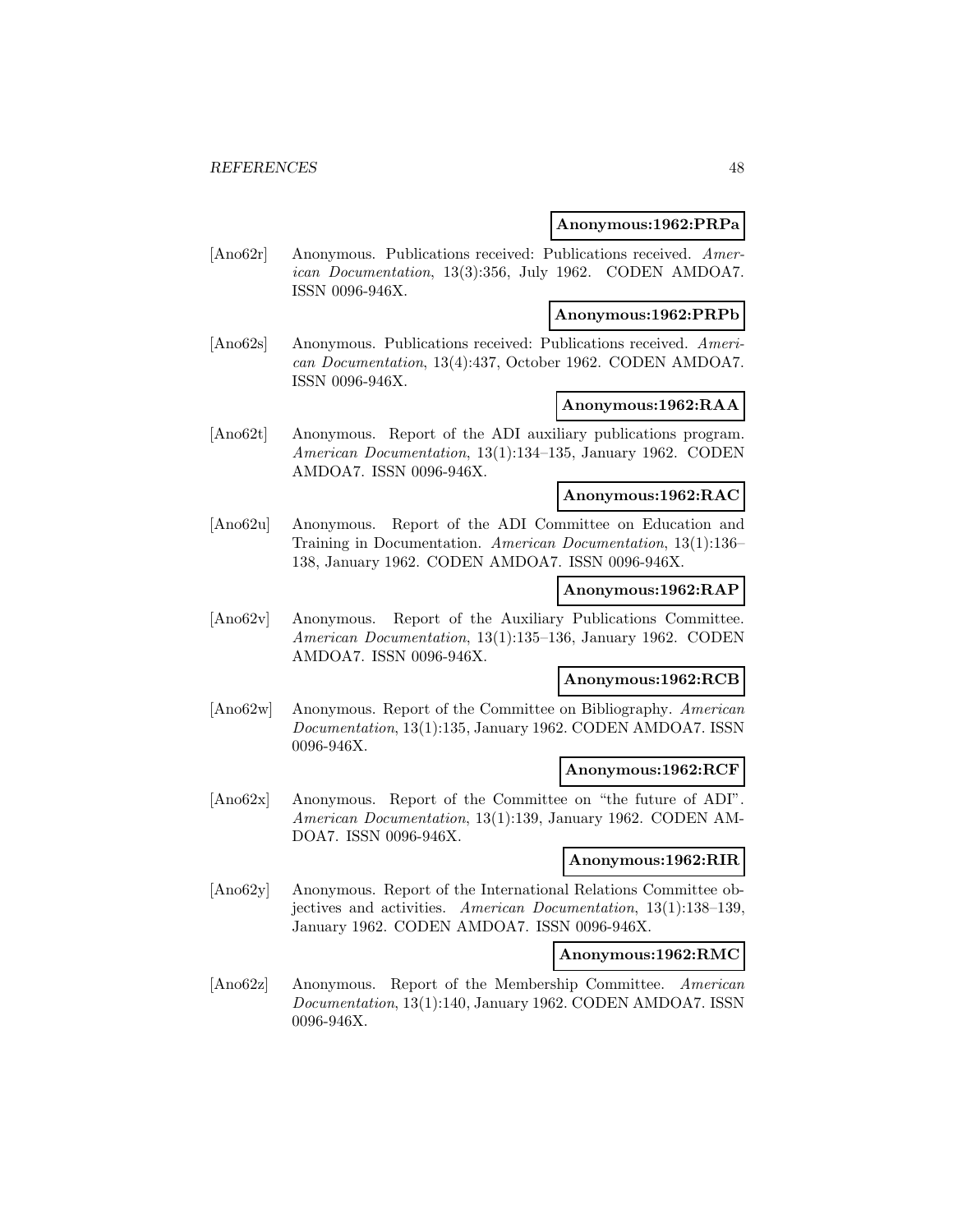### **Anonymous:1962:RSCb**

[Ano62-27] Anonymous. Report of the Standing Committee on Organization of Information. American Documentation, 13(1):141, January 1962. CODEN AMDOA7. ISSN 0096-946X.

# **Anonymous:1962:ROA**

[Ano62-28] Anonymous. Reports of officers of ADI. American Documentation, 13(1):125, January 1962. CODEN AMDOA7. ISSN 0096-946X.

#### **Anonymous:1962:RSCa**

[Ano62-29] Anonymous. Reports of standing committees of ADI. American Documentation, 13(1):133, January 1962. CODEN AMDOA7. ISSN 0096-946X.

#### **Anonymous:1962:SAS**

[Ano62-30] Anonymous. State of the art symposium. American Documentation, 13(1):1–2, January 1962. CODEN AMDOA7. ISSN 0096-946X.

# **Anonymous:1963:ADI**

[Ano63a] Anonymous. American Documentation Institute Committee on Organization of Information: Report for 1961–62. American Documentation, 14(4):299–306, October 1963. CODEN AMDOA7. ISSN 0096-946X.

# **Anonymous:1963:E**

[Ano63b] Anonymous. Editorial. American Documentation, 14(3):187, July 1963. CODEN AMDOA7. ISSN 0096-946X.

## **Anonymous:1963:LNb**

[Ano63c] Anonymous. Literature note. American Documentation, 14(2):169– 183, April 1963. CODEN AMDOA7. ISSN 0096-946X.

### **Anonymous:1963:LNc**

[Ano63d] Anonymous. Literature note. American Documentation, 14(3):244– 270, July 1963. CODEN AMDOA7. ISSN 0096-946X.

# **Anonymous:1963:LNa**

[Ano63e] Anonymous. Literature notes. American Documentation, 14(1): 84–90, January 1963. CODEN AMDOA7. ISSN 0096-946X.

# **Anonymous:1963:LNd**

[Ano63f] Anonymous. Literature notes. American Documentation, 14(4): 313–327, October 1963. CODEN AMDOA7. ISSN 0096-946X.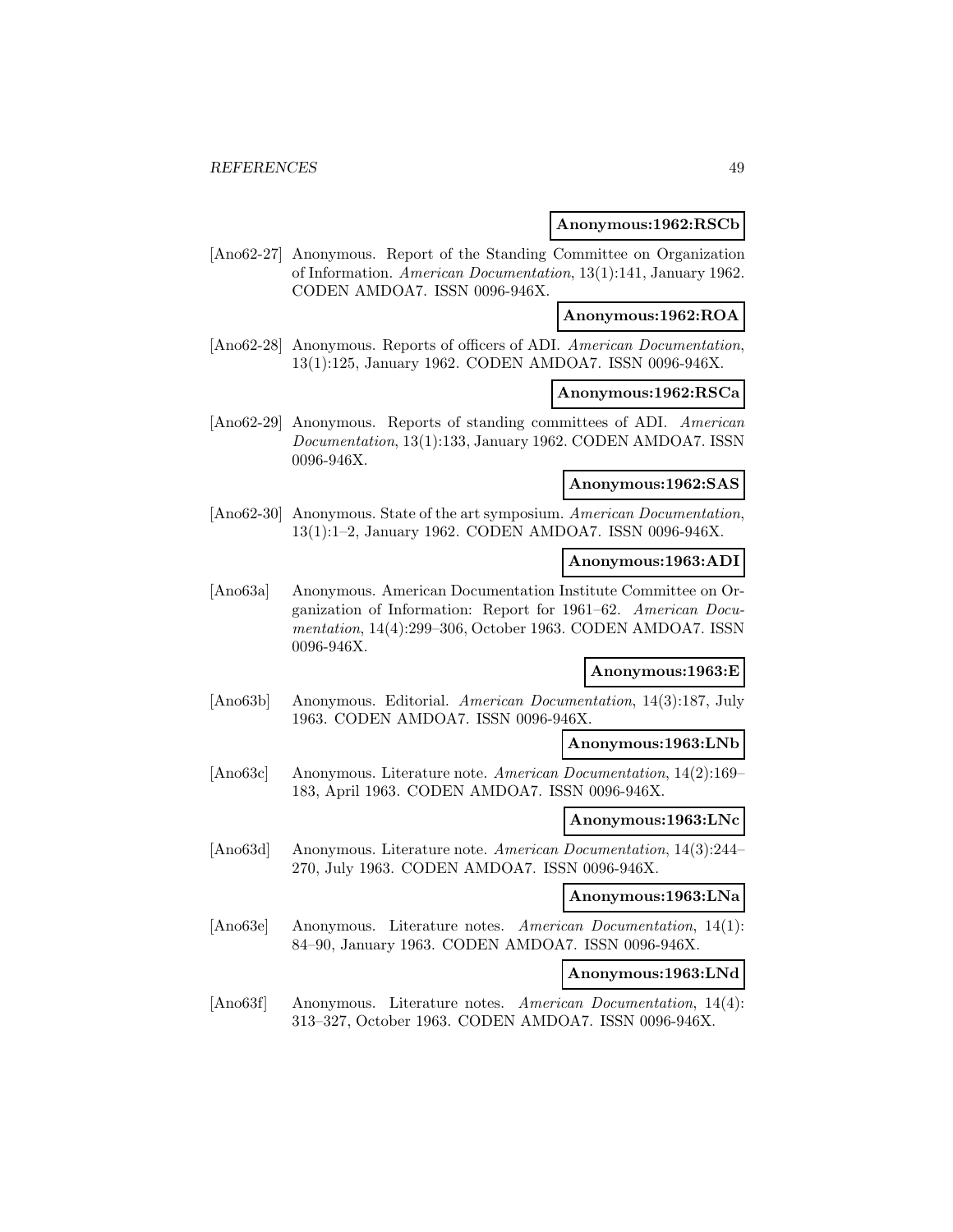**Anonymous:1963:Ma**

[Ano63g] Anonymous. Masthead. American Documentation, 14(1):fmi, January 1963. CODEN AMDOA7. ISSN 0096-946X.

# **Anonymous:1963:Mb**

[Ano63h] Anonymous. Masthead. American Documentation, 14(2):fmi, April 1963. CODEN AMDOA7. ISSN 0096-946X.

**Anonymous:1963:Mc**

[Ano63i] Anonymous. Masthead. American Documentation, 14(3):fmi, July 1963. CODEN AMDOA7. ISSN 0096-946X.

### **Anonymous:1963:Md**

[Ano63j] Anonymous. Masthead. American Documentation, 14(4):fmi, October 1963. CODEN AMDOA7. ISSN 0096-946X.

# **Anonymous:1963:SA**

[Ano63k] Anonymous. Silver anniversary 1937–1962. American Documentation, 14(2):94, April 1963. CODEN AMDOA7. ISSN 0096-946X.

### **Anonymous:1964:ADI**

[Ano64a] Anonymous. American Documentation Institute. American Documentation, 15(4):274–288, October 1964. CODEN AMDOA7. ISSN 0096-946X.

### **Anonymous:1964:BRBa**

[Ano64b] Anonymous. Book review: 4/64-00 Information storage and retrieval: a survey. 1963. George W. Barnard and Carl Abbott. Biomedical Laboratory, 6570th Aerospace Medical Research Laboratories, Aerospace Medical Division, Air Force Systems Command (Technical Documentary Rept. No. AMRL-TDR-63-8), Wright-Patterson Air Force Base, Ohio. 15 pp. \$.75. American Documentation, 15(2):155, April 1964. CODEN AMDOA7. ISSN 0096-946X.

# **Anonymous:1964:BRBb**

[Ano64c] Anonymous. Book review: 4/64-000 Methods of Information Handling. 1963. Charles P. Bourne. John Wiley & Sons, Inc. (Information Sciences Series), New York, 241 pp. \$12.50. American Documentation, 15(2):155, April 1964. CODEN AMDOA7. ISSN 0096- 946X.

# **Anonymous:1964:BRBc**

[Ano64d] Anonymous. Book review: 4/64-000 Thesaurus of Descriptors: A List of Keywords and Cross-References for Indexing and Retrieving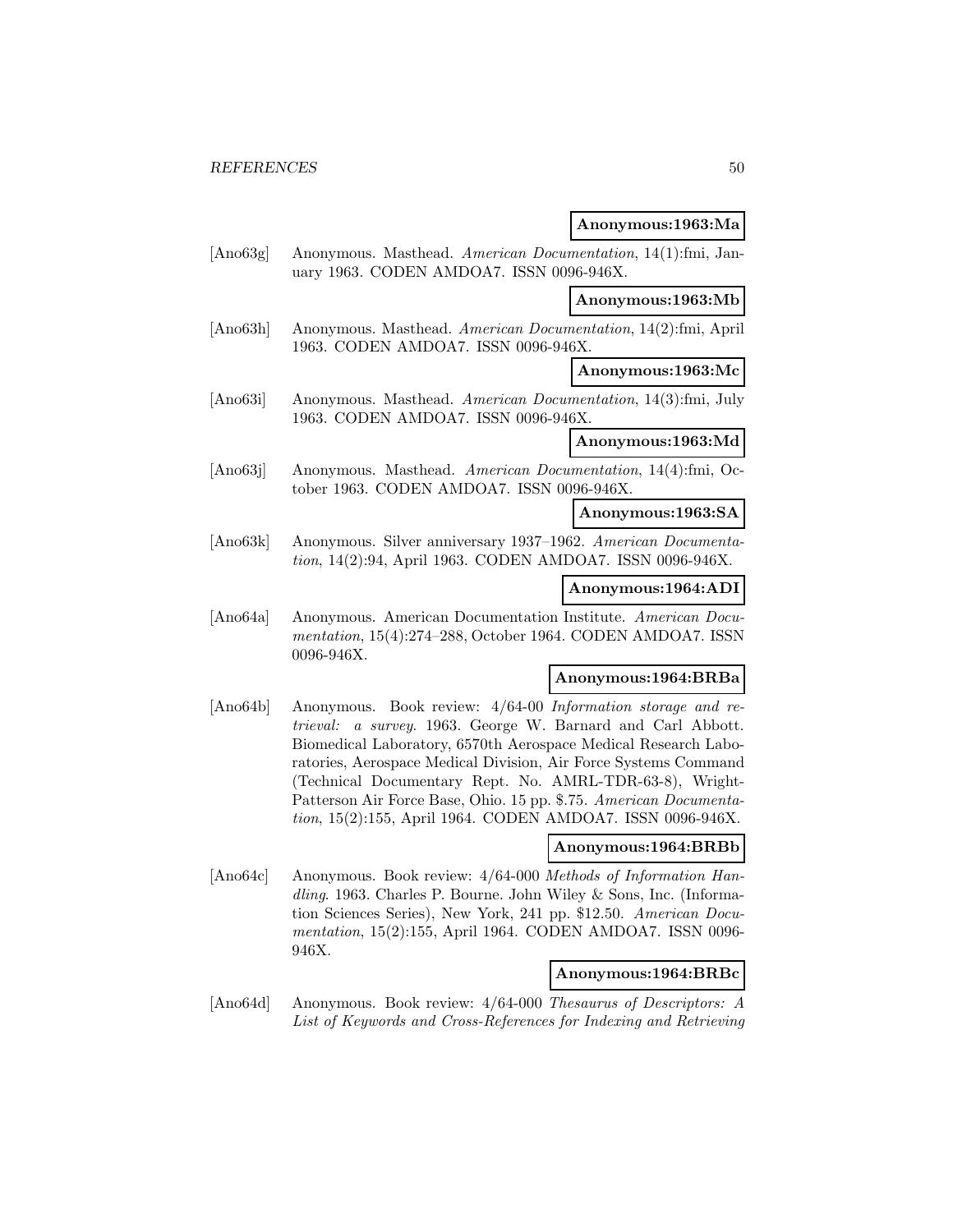the Lierature of Water Resources Development. 1963. (Tentative Edition) U.S. Department of the Interior, Bureau of Reclamation, Denver. 140 pp. American Documentation, 15(2):155–156, April 1964. CODEN AMDOA7. ISSN 0096-946X.

### **Anonymous:1964:C**

[Ano64e] Anonymous. Correction. American Documentation, 15(4):322, October 1964. CODEN AMDOA7. ISSN 0096-946X.

**Anonymous:1964:LN**

[Ano64f] Anonymous. Literature notes. American Documentation, 15(1): 53–75, January 1964. CODEN AMDOA7. ISSN 0096-946X.

#### **Anonymous:1964:Ma**

[Ano64g] Anonymous. Masthead. American Documentation, 15(1):fmi, January 1964. CODEN AMDOA7. ISSN 0096-946X.

# **Anonymous:1964:Mb**

[Ano64h] Anonymous. Masthead. American Documentation, 15(2):fmi, April 1964. CODEN AMDOA7. ISSN 0096-946X.

### **Anonymous:1964:Mc**

[Ano64i] Anonymous. Masthead. American Documentation, 15(3):fmi, July 1964. CODEN AMDOA7. ISSN 0096-946X.

#### **Anonymous:1964:Md**

[Ano64j] Anonymous. Masthead. American Documentation, 15(4):fmi, October 1964. CODEN AMDOA7. ISSN 0096-946X.

# **Anonymous:1965:BRBb**

[Ano65a] Anonymous. Book review: 10/65-3R Some Fundamentals of Information Retrieval. 1965. John R. Sharp. Andre Deutsch (A Grafton Book), London. 224 pp., index. \$8.75. American Documentation, 16(4):335, October 1965. CODEN AMDOA7. ISSN 0096-946X.

#### **Anonymous:1965:BRBa**

[Ano65b] Anonymous. Book review: 7/65-2R Evaluation of the Impact of a Citation Index in Physics. 1964. Ben-Ami Lipetz. American Institute of Physics, New York. AIP/DRP CI-3–1964. American Documentation, 16(3):242, July 1965. CODEN AMDOA7. ISSN 0096- 946X.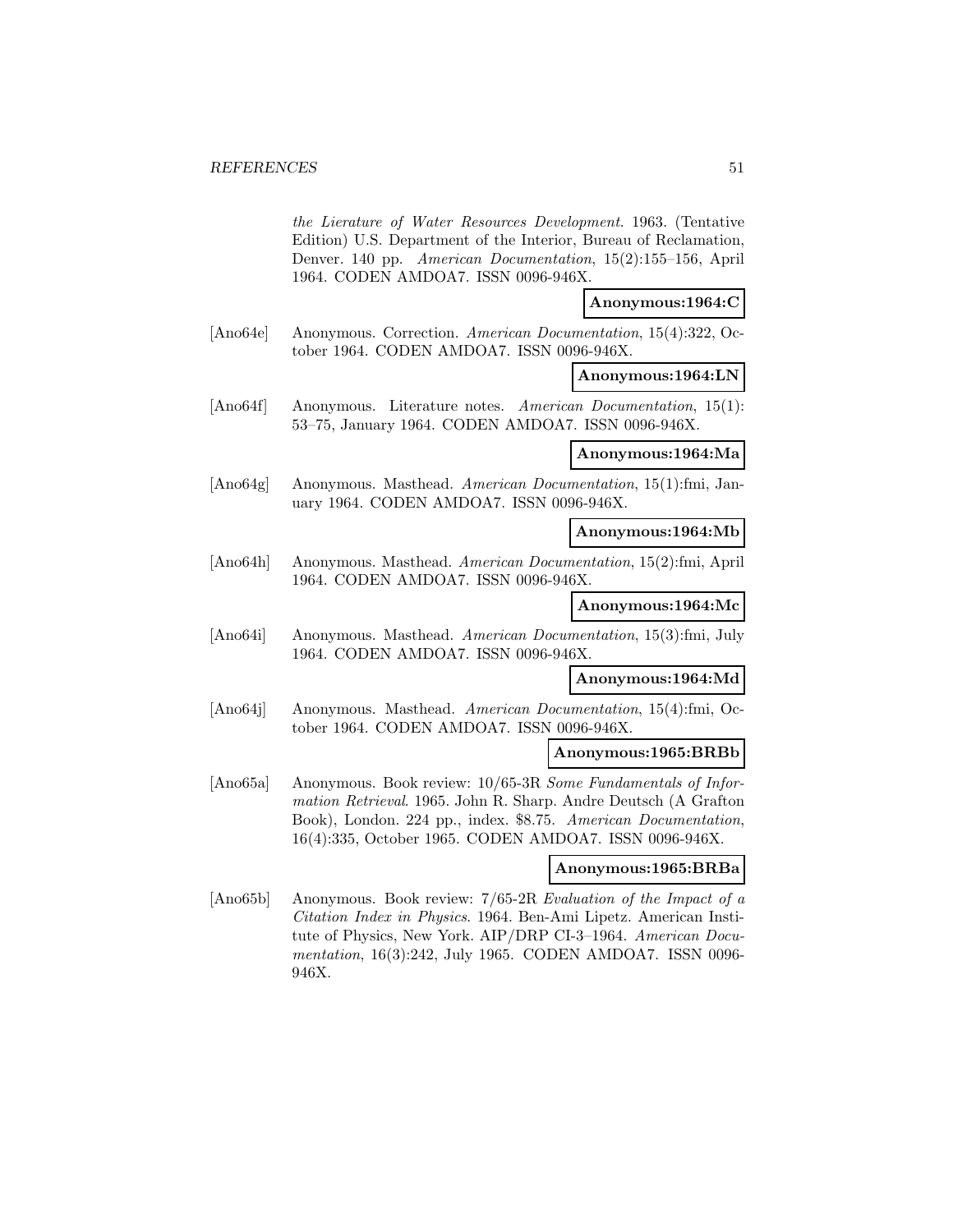### **Anonymous:1965:BCS**

[Ano65c] Anonymous. Brief communications: Specifications for a superior microtext reading machine. American Documentation, 16(3):246– 247, July 1965. CODEN AMDOA7. ISSN 0096-946X.

#### **Anonymous:1965:Ea**

[Ano65d] Anonymous. Editorial. American Documentation, 16(1):3, January 1965. CODEN AMDOA7. ISSN 0096-946X.

# **Anonymous:1965:Eb**

[Ano65e] Anonymous. Errata. American Documentation, 16(4):335, October 1965. CODEN AMDOA7. ISSN 0096-946X.

# **Anonymous:1965:Ma**

[Ano65f] Anonymous. Masthead. American Documentation, 16(1):fmi, January 1965. CODEN AMDOA7. ISSN 0096-946X.

# **Anonymous:1965:Mb**

[Ano65g] Anonymous. Masthead. American Documentation, 16(2):fmi, April 1965. CODEN AMDOA7. ISSN 0096-946X.

# **Anonymous:1965:Mc**

[Ano65h] Anonymous. Masthead. American Documentation, 16(3):fmi, July 1965. CODEN AMDOA7. ISSN 0096-946X.

#### **Anonymous:1965:Md**

[Ano65i] Anonymous. Masthead. American Documentation, 16(4):fmi, October 1965. CODEN AMDOA7. ISSN 0096-946X.

# **Anonymous:1965:RCO**

[Ano65j] Anonymous. Report for 1963–1964 of the Committee on Organization of Information to American Documentation Institute. American Documentation, 16(3):235–241, July 1965. CODEN AMDOA7. ISSN 0096-946X.

#### **Anonymous:1966:BRB**

[Ano66a] Anonymous. Book review: 1/66-2R Author–Title Catalogue. Subject Catalogue. April 1965. Toronto University Library, Ontario New Universities Library Project. 2 vols. American Documentation, 17 (1):48, January 1966. CODEN AMDOA7. ISSN 0096-946X.

### **Anonymous:1966:E**

[Ano66b] Anonymous. Erratum. American Documentation, 17(1):46, January 1966. CODEN AMDOA7. ISSN 0096-946X.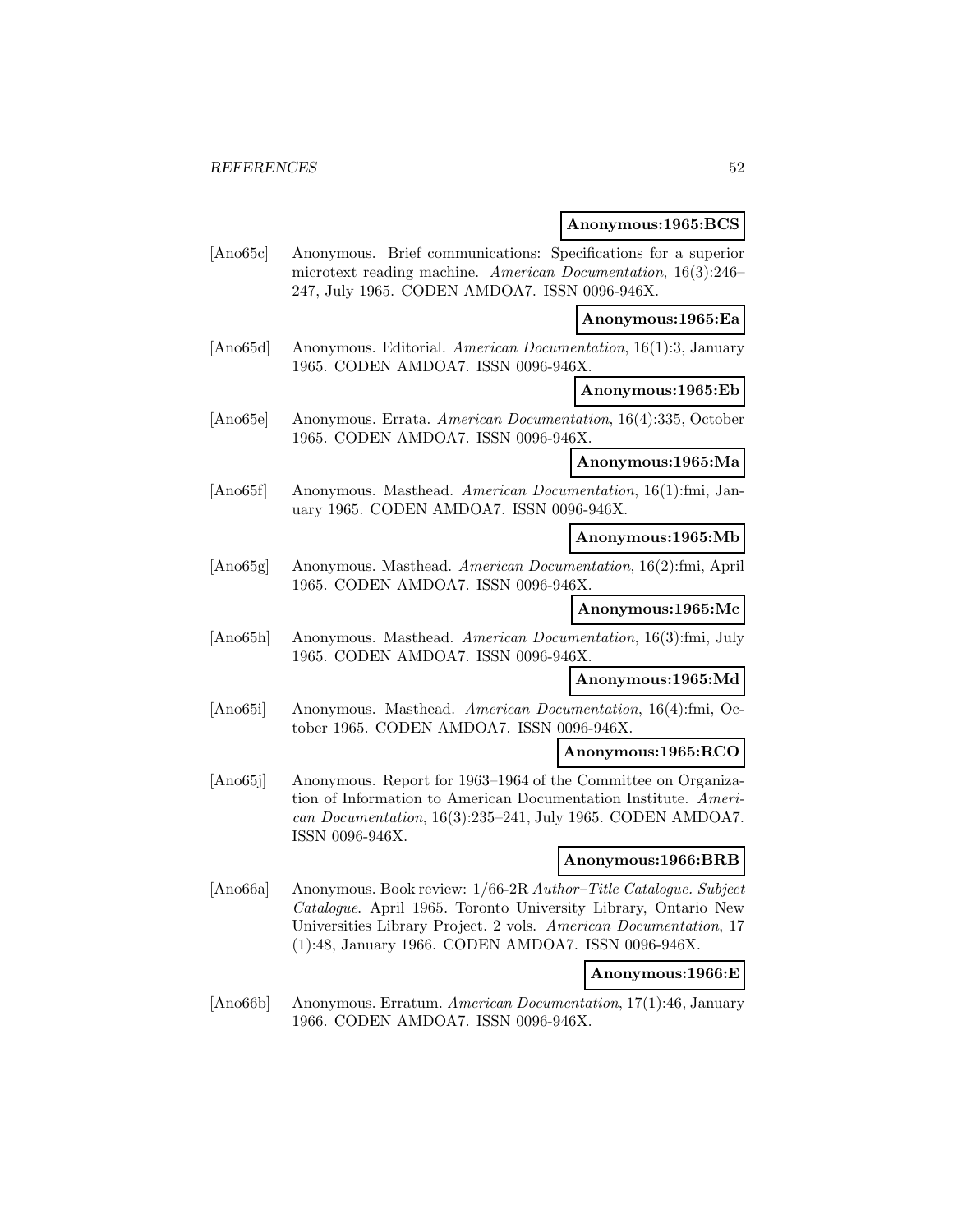### **Anonymous:1966:Ma**

[Ano66c] Anonymous. Masthead. American Documentation, 17(1):fmi, January 1966. CODEN AMDOA7. ISSN 0096-946X.

# **Anonymous:1966:Mb**

[Ano66d] Anonymous. Masthead. American Documentation, 17(2):fmi, April 1966. CODEN AMDOA7. ISSN 0096-946X.

**Anonymous:1966:Mc**

[Ano66e] Anonymous. Masthead. American Documentation, 17(3):fmi, July 1966. CODEN AMDOA7. ISSN 0096-946X.

### **Anonymous:1966:Md**

[Ano66f] Anonymous. Masthead. American Documentation, 17(4):fmi, October 1966. CODEN AMDOA7. ISSN 0096-946X.

#### **Anonymous:1967:BCH**

[Ano67a] Anonymous. Brief communications: Handier writing. American Documentation, 18(2):111, April 1967. CODEN AMDOA7. ISSN 0096-946X.

# **Anonymous:1967:CP**

[Ano67b] Anonymous. Call for papers. American Documentation, 18(2):ii, April 1967. CODEN AMDOA7. ISSN 0096-946X.

# **Anonymous:1967:Ma**

[Ano67c] Anonymous. Masthead. American Documentation, 18(1):fmi, January 1967. CODEN AMDOA7. ISSN 0096-946X.

#### **Anonymous:1967:Mb**

[Ano67d] Anonymous. Masthead. American Documentation, 18(2):fmi, April 1967. CODEN AMDOA7. ISSN 0096-946X.

# **Anonymous:1967:Mc**

[Ano67e] Anonymous. Masthead. American Documentation, 18(3):fmi, July 1967. CODEN AMDOA7. ISSN 0096-946X.

#### **Anonymous:1967:Md**

[Ano67f] Anonymous. Masthead. American Documentation, 18(4):fmi, October 1967. CODEN AMDOA7. ISSN 0096-946X.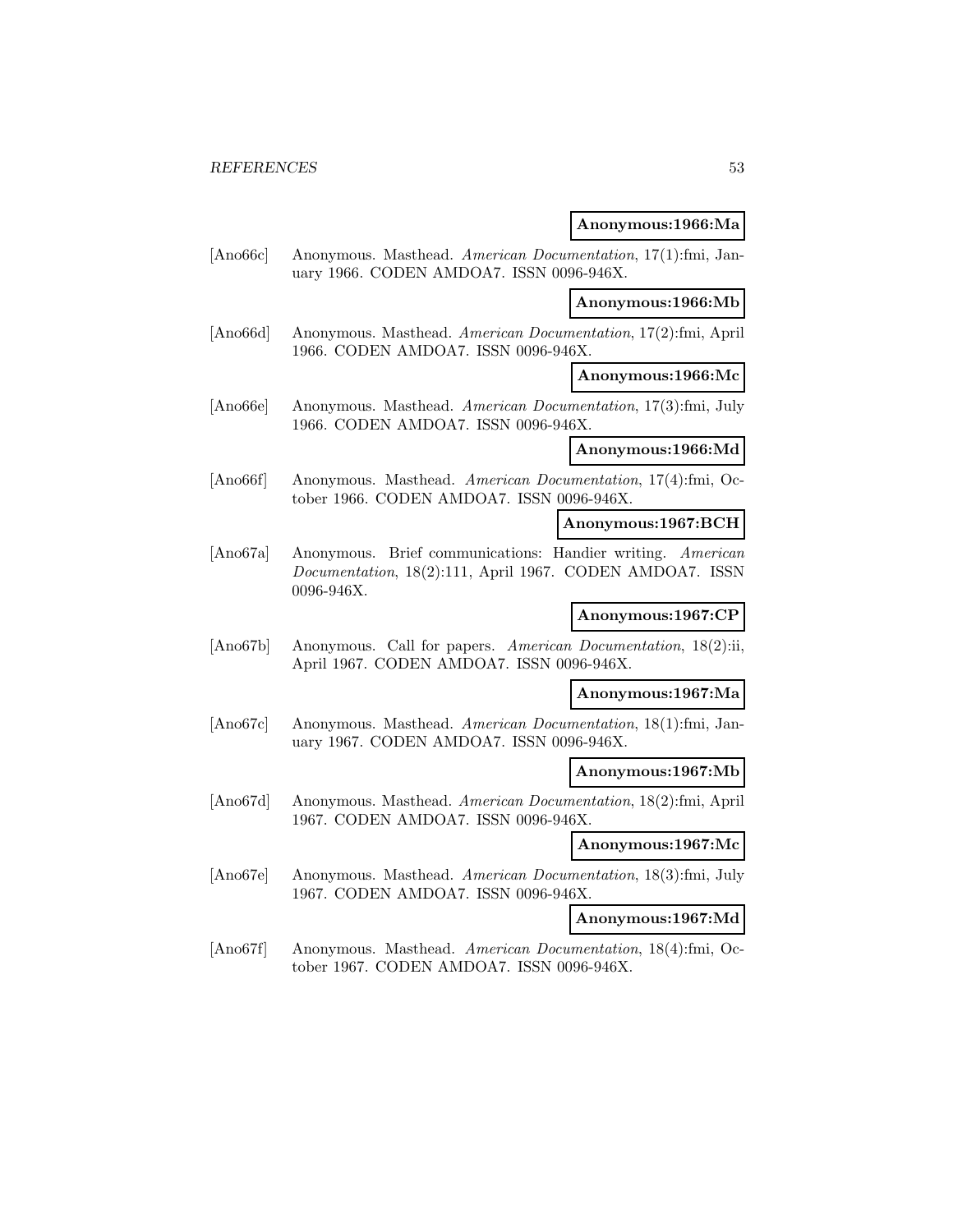### **Anonymous:1967:MPA**

[Ano67g] Anonymous. Miscellaneous: Publications of the American Documentation Institute. American Documentation, 18(2):i, April 1967. CODEN AMDOA7. ISSN 0096-946X.

# **Anonymous:1968:BRBd**

[Ano68a] Anonymous. Book review: 1/67-1R Annual review of information science and technology. Volume 2. 1967. Carlos A. Cuadra, Editor. Interscience Publishers, a division of John Wiley & Sons. New York, 484 pp. American Documentation, 19(1):108–109, January 1968. CODEN AMDOA7. ISSN 0096-946X.

# **Anonymous:1968:BRBc**

[Ano68b] Anonymous. Book review: 1/67-2R Programming systems and languages. 1967. Saul Rosen, Editor. McGraw-Hill, New York, 734 pp. American Documentation, 19(1):107–108, January 1968. CODEN AMDOA7. ISSN 0096-946X.

#### **Anonymous:1968:BRBb**

[Ano68c] Anonymous. Book review: 1/67-3R SNOBOL 3 primer — an introduction to the computer programming language. 1967. Allen Forte. The MIT Press, Cambridge, 107 pp. American Documentation, 19 (1):107, January 1968. CODEN AMDOA7. ISSN 0096-946X.

# **Anonymous:1968:BRBa**

[Ano68d] Anonymous. Book review: 1/67-4R Computers in humanistic research. 1967. Edmund A. Bowles, Editor. Prentice-Hall, Inc., Englewood Cliffs, New Jersey, 258 pp. American Documentation, 19 (1):107, January 1968. CODEN AMDOA7. ISSN 0096-946X.

#### **Anonymous:1968:BRBe**

[Ano68e] Anonymous. Book review: 4/68–1R Automated language processing. 1967. Harold Borko (editor). Information Sciences Series. John Wiley and Sons, Inc., New York. 386 pp. \$12.95. American Documentation, 19(2):208, April 1968. CODEN AMDOA7. ISSN 0096- 946X.

#### **Anonymous:1968:BRBg**

[Ano68f] Anonymous. Book review: 4/68–1R Thesaurus of ERIC descriptors. December 1967. U.S. Office of Education. Education Resources Information Center, Bureau of Research. Supt. of Documents Catalog No. FS 5.212.12031. Government Printing Office, Washington,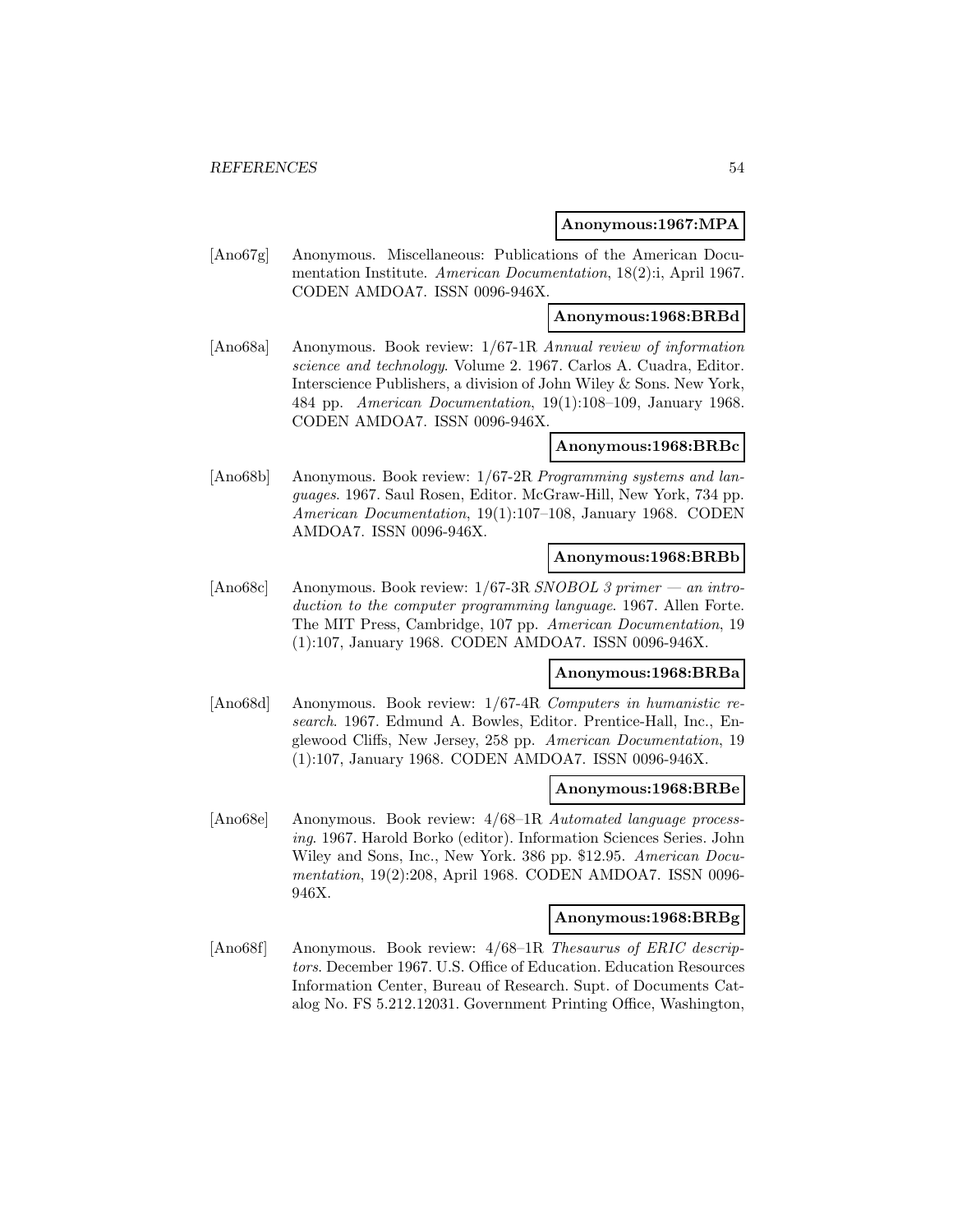D.C., 309 pp. \$2.50. American Documentation, 19(4):418–419, October 1968. CODEN AMDOA7. ISSN 0096-946X.

#### **Anonymous:1968:BRBh**

[Ano68g] Anonymous. Book review: 4/68–2R Computational analysis of present-day American English. 1967. Henry Kučera and W. Nelson Francis. Brown University Press, Providence, R.I., 424 p. \$15.00. American Documentation, 19(4):419, October 1968. CODEN AM-DOA7. ISSN 0096-946X.

# **Anonymous:1968:BRBf**

[Ano68h] Anonymous. Book review: 4/68–2R NASA thesaurus: Subject terms for indexing scientific and technical information. Preliminary edition. NASA SP-7030. December 1967. Scientific and Technical Information Division, Office of Technology Utilization. National Aeronautics and Space Administration, Washington, D.C. 3 volumes Sold by Superintendent of Documents: 1968 price, \$8.50. American Documentation, 19(2):208–209, April 1968. CODEN AM-DOA7. ISSN 0096-946X.

### **Anonymous:1968:CP**

[Ano68i] Anonymous. Call for papers. American Documentation, 19(1):ii, January 1968. CODEN AMDOA7. ISSN 0096-946X.

#### **Anonymous:1968:Ma**

[Ano68j] Anonymous. Masthead. American Documentation, 19(1):fmi, January 1968. CODEN AMDOA7. ISSN 0096-946X.

### **Anonymous:1968:Mb**

[Ano68k] Anonymous. Masthead. American Documentation, 19(2):fmi, April 1968. CODEN AMDOA7. ISSN 0096-946X.

#### **Anonymous:1968:Mc**

[Ano68l] Anonymous. Masthead. American Documentation, 19(3):fmi, July 1968. CODEN AMDOA7. ISSN 0096-946X.

# **Anonymous:1968:Md**

[Ano68m] Anonymous. Masthead. American Documentation, 19(4):fmi, October 1968. CODEN AMDOA7. ISSN 0096-946X.

**Anonymous:1968:MNPa**

[Ano68n] Anonymous. Miscellaneous: New publications. American Documentation, 19(1):i, January 1968. CODEN AMDOA7. ISSN 0096-946X.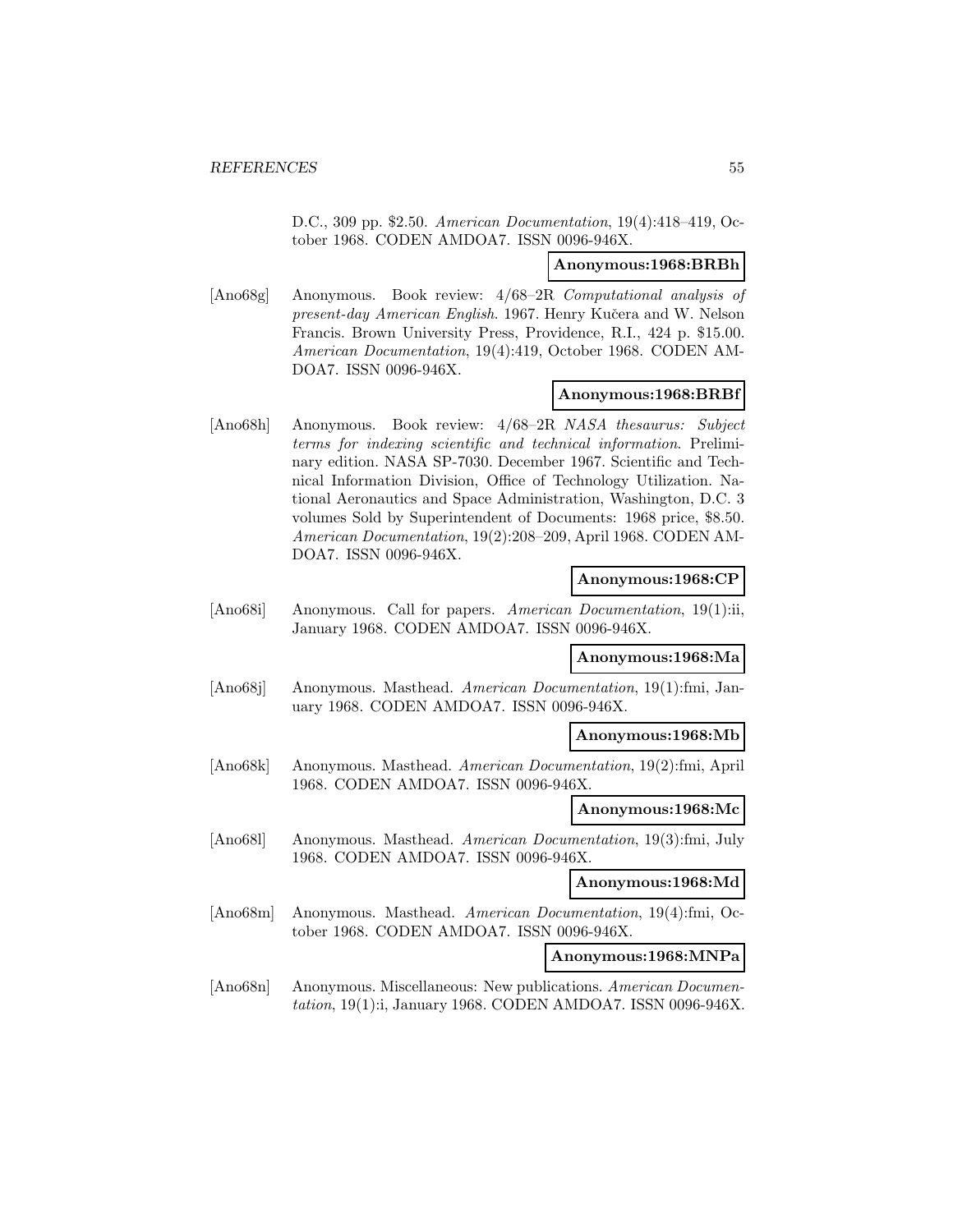### **Anonymous:1968:MNPb**

[Ano68o] Anonymous. Miscellaneous: New Publications. American Documentation, 19(2):i, April 1968. CODEN AMDOA7. ISSN 0096-946X.

# **Anonymous:1968:MPAa**

[Ano68p] Anonymous. Miscellaneous: Publications of the American Society for Information Science. American Documentation, 19(1):i, January 1968. CODEN AMDOA7. ISSN 0096-946X.

# **Anonymous:1968:MPAb**

[Ano68q] Anonymous. Miscellaneous: Publications of the American Society for Information Science. American Documentation, 19(2):i, April 1968. CODEN AMDOA7. ISSN 0096-946X.

### **Anonymous:1969:BRBa**

[Ano69a] Anonymous. Book review: 1/69-1R Information retrieval thesaurus of education terms. 1968. Gordon C. Barhydt and Charles T. Schmidt, with the assistance of Kee T. Chang. Press of Case Western Reserve University, Cleveland, Ohio, 131 pp. \$5.50. American Documentation, 20(1):100, January 1969. CODEN AMDOA7. ISSN 0096-946X.

# **Anonymous:1969:BRBb**

[Ano69b] Anonymous. Book review: 1/69-2R H. P. Luhn: Pioneer of Information Science; Selected Works. 1968. Edited by Claire K. Schultz. Spartan Press, New York, N.Y. 320 pp. \$18.75. American Documentation, 20(1):100–101, January 1969. CODEN AMDOA7. ISSN 0096-946X.

#### **Anonymous:1969:BRBc**

[Ano69c] Anonymous. Book review: 1/69-3R Information retrieval: Applications to Political Science. Kenneth Janda. Bobbs-Merrill Company, Indianapolis, Ind., 230 pp. (paper) \$4.50. American Documentation, 20(1):101, January 1969. CODEN AMDOA7. ISSN 0096-946X.

#### **Anonymous:1969:BRBd**

[Ano69d] Anonymous. Book review: 1/69-4R An evaluation of the New York State Library's pilot program in the facsimile transmission of library materials. February 1968. Nelson Associates, Inc., 845 Third Avenue, New York 10022, 72 pp. Price not given. American Documentation, 20(1):101–102, January 1969. CODEN AMDOA7. ISSN 0096-946X.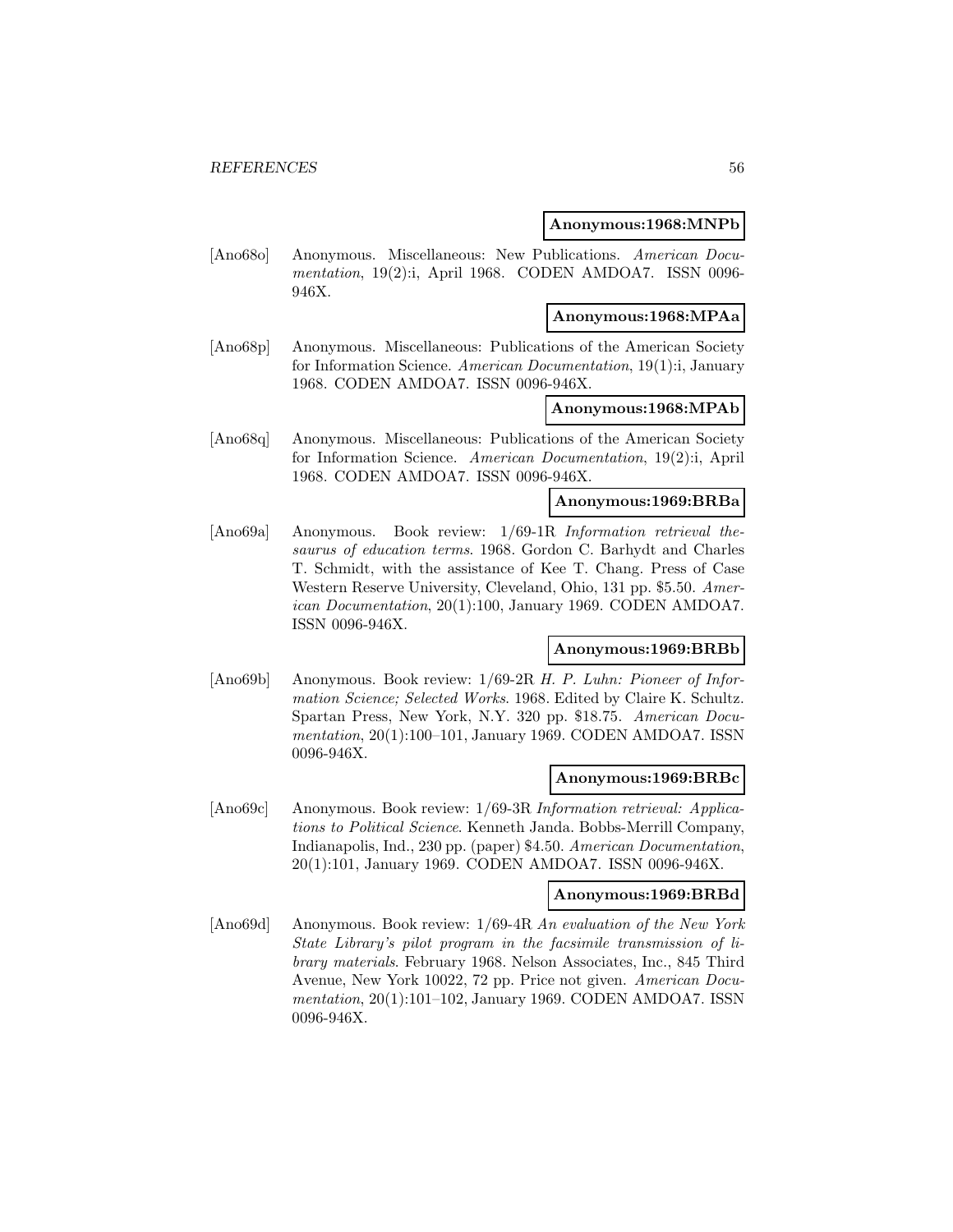#### **Anonymous:1969:BRBe**

[Ano69e] Anonymous. Book review: 2/69-1 Information retrieval systems: Characteristics, Testing, and Evaluation. 1968. F. Wilfred Lancaster. John Wiley & Sons, New York (Information Sciences Series), 222 pp. \$9.00. American Documentation, 20(2):173, April 1969. CODEN AMDOA7. ISSN 0096-946X.

### **Anonymous:1969:BRBf**

[Ano69f] Anonymous. Book review: 2/69-4 A comparative study of programming languages. 1967. Bryan Higman. American Elsevier Publishing Company, New York. (MacDonald Computer Monographs) 164 pp. \$8.50. American Documentation, 20(2):175, April 1969. CODEN AMDOA7. ISSN 0096-946X.

#### **Anonymous:1969:LEN**

[Ano69g] Anonymous. Letters to the Editor: New York Times thesaurus review. American Documentation, 20(3):281–282, July 1969. CODEN AMDOA7. ISSN 0096-946X.

#### **Anonymous:1969:Ma**

[Ano69h] Anonymous. Masthead. American Documentation, 20(1):fmi, January 1969. CODEN AMDOA7. ISSN 0096-946X.

#### **Anonymous:1969:Mb**

[Ano69i] Anonymous. Masthead. American Documentation, 20(2):fmi, April 1969. CODEN AMDOA7. ISSN 0096-946X.

### **Anonymous:1969:Mc**

[Ano69j] Anonymous. Masthead. American Documentation, 20(3):fmi, July 1969. CODEN AMDOA7. ISSN 0096-946X.

### **Anonymous:1969:Md**

[Ano69k] Anonymous. Masthead. American Documentation, 20(4):fmi, October 1969. CODEN AMDOA7. ISSN 0096-946X.

### **Anziowar:1967:BRB**

[Anz67] Boris R. Anziowar. Book review: 4/67-5R Information Retrieval with Special Reference to the Biomedical Sciences. 1966. Wesley Simonton and Charlene Mason, Editors. University of Minnesota, Minneapolis. 199 pp. American Documentation, 18(4):257, October 1967. CODEN AMDOA7. ISSN 0096-946X.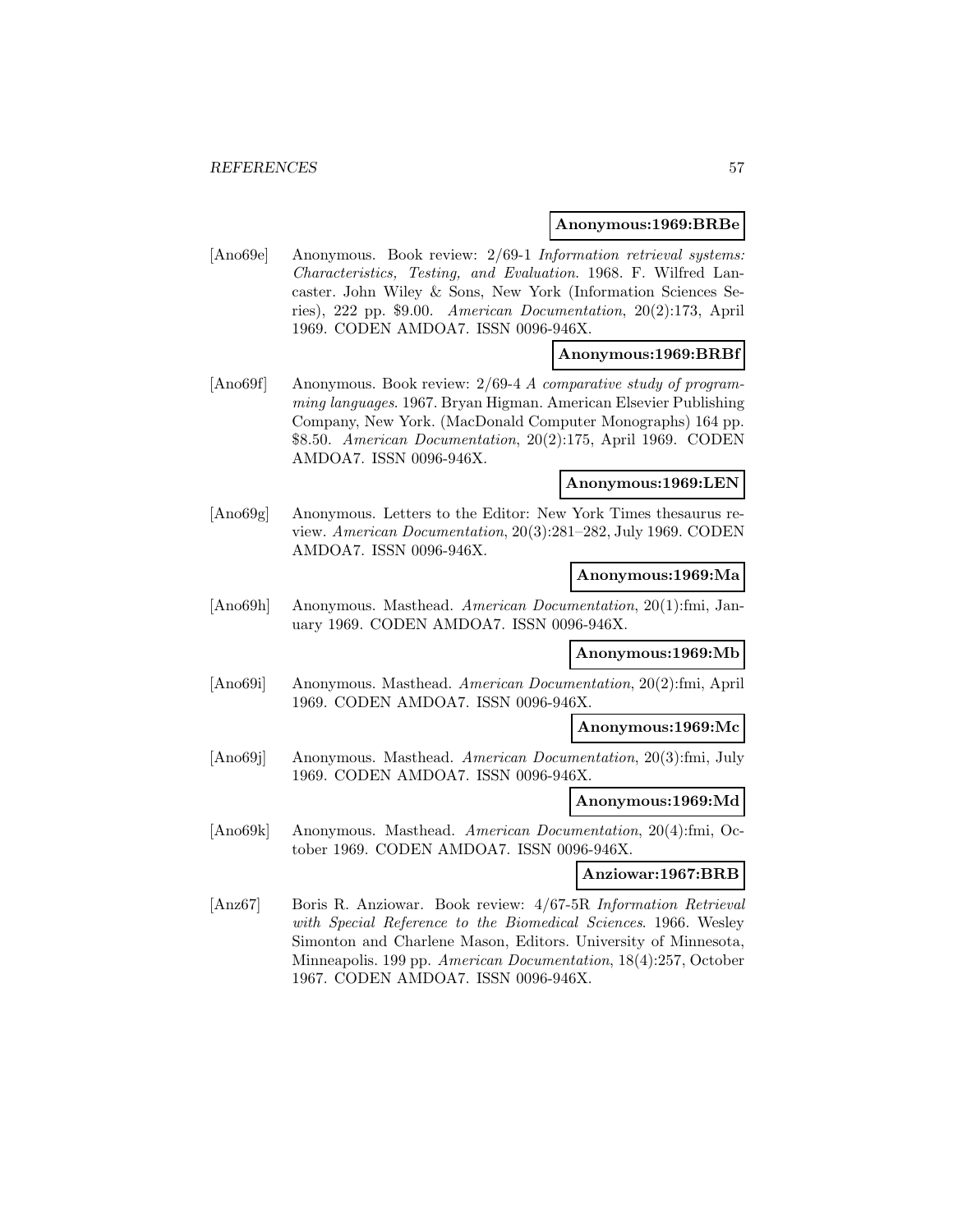### **Altmann:1969:TTM**

[AR69] Berthold Altmann and Walter A. Riessler. Theory, testing, and mechanization of the ABC retrieval system. American Documentation, 20(1):6–15, January 1969. CODEN AMDOA7. ISSN 0096- 946X.

# **Aronson:1952:CLR**

[Aro52] Eleanor J. Aronson. Cataloging in a large reports organization. American Documentation, 3(2):114–117, ???? 1952. CODEN AM-DOA7. ISSN 0096-946X.

# **Artandi:1961:LE**

[Art61] Susan Artandi. Letter to the Editors. American Documentation, 12(3):239, August 1961. CODEN AMDOA7. ISSN 0096-946X.

# **Artandi:1964:ABI**

[Art64] Susan Artandi. Automatic book indexing by computer. American Documentation, 15(4):250–257, October 1964. CODEN AMDOA7. ISSN 0096-946X.

# **Artandi:1965:BRB**

[Art65] Susan Artandi. Book review: 10/65-1R Automatic Indexing: A State-of-the-Art Report. 1965. Mary Elizabeth Stevens. National Bureau of Standards, Washington, D.C. (NBS Monograph 91.) Superintendent of Documents, U.S. Government Printing Office. 223 pp. \$1.50. American Documentation, 16(4):334, October 1965. CO-DEN AMDOA7. ISSN 0096-946X.

# **Artandi:1969:RIS**

[Art69] Susan Artandi. The relevance of information science to libraryschool curricula. American Documentation, 20(4):337–338, October 1969. CODEN AMDOA7. ISSN 0096-946X.

#### **Adkinson:1967:LMR**

[AS67] Burton W. Adkinson and Charles M. Stearns. Libraries and machines — A Review. American Documentation, 18(3):121–124, July 1967. CODEN AMDOA7. ISSN 0096-946X.

# **Ash:1966:BRB**

[Ash66] Lee Ash. Book review: 1/66-1R A Directory of Information Resources in the United States: Physical Sciences, Biological Sciences,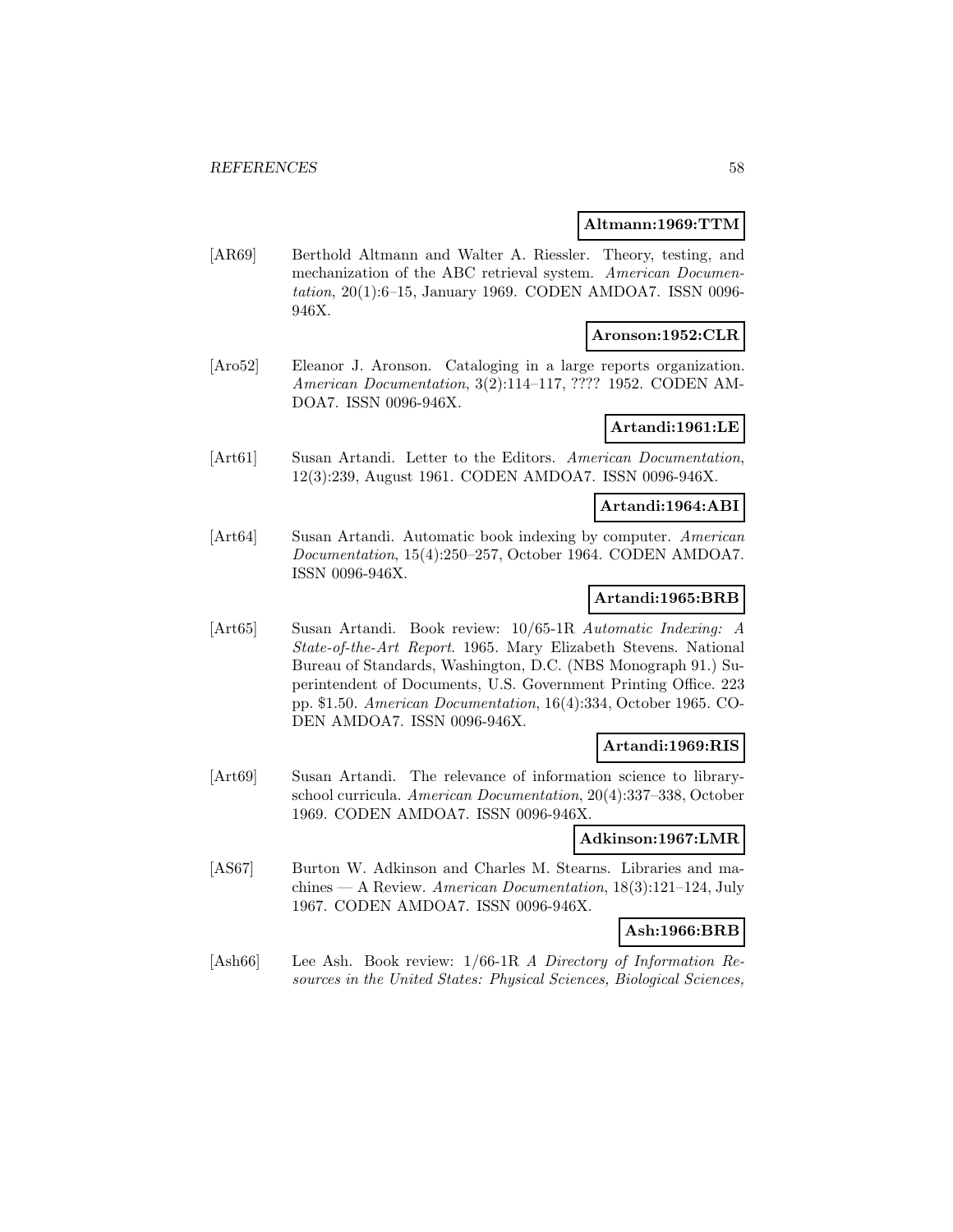Engineering. 1965. (Issued by the Library of Congress, National Referral Center for Science and Technology). U.S. Government Printing Office, Washington, D.C. 352 pp. American Documentation, 17 (1):47, January 1966. CODEN AMDOA7. ISSN 0096-946X.

# **Associates:1955:SRI**

[Ass55] Mortimer Taube Associates. Storage and retrieval of information by means of the association of ideas. American Documentation, 6 (1):1–18, January 1955. CODEN AMDOA7. ISSN 0096-946X.

# **Atherton:1964:BCI**

[Ath64] Pauline Atherton. Brief communications: Identification of research papers by the physical units appearing in the paper. American Documentation, 15(2):150, April 1964. CODEN AMDOA7. ISSN 0096-946X.

### **Atherton:1965:LE**

[Ath65a] P. Atherton. Letter to the Editor. American Documentation, 16(2): 126, April 1965. CODEN AMDOA7. ISSN 0096-946X.

#### **Atherton:1965:BRB**

[Ath65b] Pauline Atherton. Book review:  $4/65-2R$  Subject authority list. January 1964. American Petroleum Institute Information Retrieval Project, Central Abstracting Service, 1271 Avenue of the Americas, New York, New York 10020. Looseleaf. 245 pp. plus 74 pp. in Appendix and Hierarchy. American Documentation, 16(2):127–128, April 1965. CODEN AMDOA7. ISSN 0096-946X.

# **Auer:1955:CLS**

[Aue55] Erwin Auer. Chemical literature of Switzerland. American Documentation, 6(4):228–236, October 1955. CODEN AMDOA7. ISSN 0096-946X.

### **Artandi:1969:EAG**

[AW69] Susan Artandi and Edward H. Wolf. The effectiveness of automatically generated weights and links in mechanical indexing. American Documentation, 20(3):198–202, July 1969. CODEN AMDOA7. ISSN 0096-946X.

### **Baker:1969:OUS**

[Bak69] Norman R. Baker. Optimal user search sequences and implications for information systems operation. American Documentation, 20 (3):203–212, July 1969. CODEN AMDOA7. ISSN 0096-946X.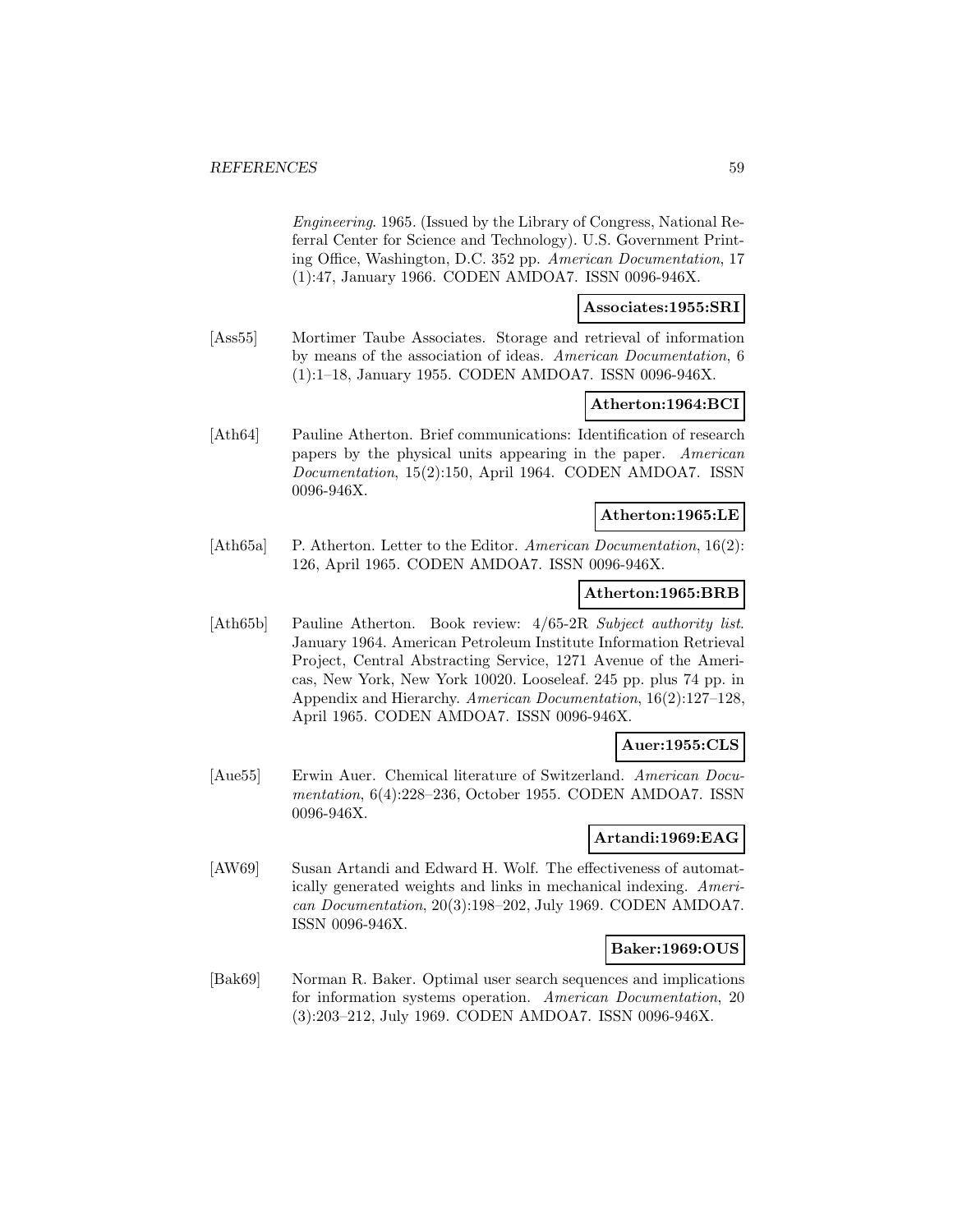# **Ball:1950:COIa**

[Bal50a] Norman T. Ball. Committee on organization of information. American Documentation, 1(1):24–34, January 1950. CODEN AMDOA7. ISSN 0096-946X.

# **Ball:1950:COIb**

[Bal50b] Norman T. Ball. Committee on organization of information. American Documentation, 1(2):100–109, April 1950. CODEN AMDOA7. ISSN 0096-946X.

# **Ball:1950:PAD**

[Bal50c] Norman T. Ball. A program for the American Documentation Institute. American Documentation, 1(2):61–65, April 1950. CODEN AMDOA7. ISSN 0096-946X.

# **Ball:1955:SPM**

[Bal55] Norman T. Ball. Searching patents by machine. American Documentation, 6(2):88–92, April 1955. CODEN AMDOA7. ISSN 0096- 946X.

# **Ballou:1969:BRB**

[Bal69] Hubbard W. Ballou. Book review: 3/69-2R Microphotography, photography and photofabrication at extreme resolution. 1968. G. W. W. Stevens. Wiley, Inc., N.Y. 2nd Ed. 510 pp. \$25.00. American Documentation, 20(3):283–284, July 1969. CODEN AMDOA7. ISSN 0096-946X.

# **Barrow:1953:EDR**

[Bar53] W. J. Barrow. An evaluation of document restoration processes. American Documentation, 4(2):50–54, April 1953. CODEN AM-DOA7. ISSN 0096-946X.

# **Barden:1956:AST**

[Bar56] William A. Barden. Armed services technical information agency. American Documentation, 7(3):188–200, July 1956. CODEN AM-DOA7. ISSN 0096-946X.

# **Batts:1967:BRB**

[Bat67a] Natalie C. Batts. Book review: 2/67-1R Annual Review of Information Science and Technology. Volume 1. 1966. Carlos A. Cuadra, Editor. American Documentation Institute. Interscience Publishers, a division of John Wiley & Sons, New York, 389 pp. American Documentation, 18(2):115, April 1967. CODEN AMDOA7. ISSN 0096-946X.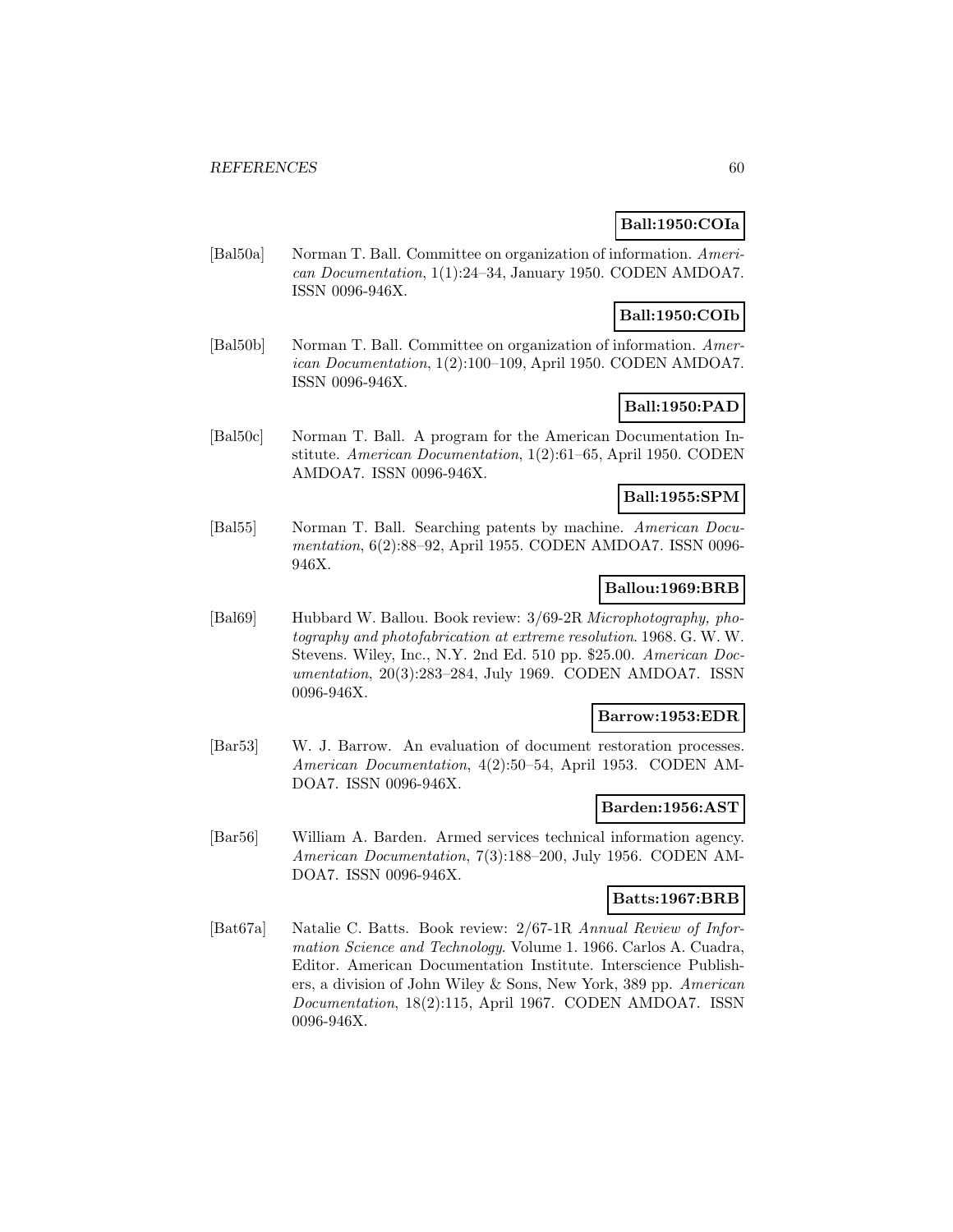# **Batty:1967:DTM**

[Bat67b] C. D. Batty. A documentation training model. American Documentation, 18(3):125–130, July 1967. CODEN AMDOA7. ISSN 0096-946X.

# **Bauer:1952:ERL**

[Bau52] Charles K. Bauer. Exploiting report literature: Ways and means of reaching the consumer. American Documentation, 3(3):161–163, ???? 1952. CODEN AMDOA7. ISSN 0096-946X.

# **Baum:1966:CST**

[Bau66] Harry Baum. A clearinghouse for scientific and technical meetings: Organizational and operational problems. American Documentation, 17(1):28–32, January 1966. CODEN AMDOA7. ISSN 0096-946X.

# **Brannon:1969:ALA**

[BBJB69] Pam Barney Brannon, Donald F. Burnham, Richard M. James, and Lee Ann Bertram. Automated literature alerting system. American Documentation, 20(1):16–20, January 1969. CODEN AMDOA7. ISSN 0096-946X.

# **Borko:1963:CAA**

[BC63] Harold Borko and Seymour Chatman. Criteria for acceptable abstracts: a survey of abstracters' instructions. American Documentation, 14(2):149–160, April 1963. CODEN AMDOA7. ISSN 0096- 946X.

### **Brandhorst:1965:BCN**

[BE65] W. T. Brandhorst and P. F. Eckert. Brief communications: NASA search system analysis sheet. American Documentation, 16(2):124– 126, April 1965. CODEN AMDOA7. ISSN 0096-946X.

### **Beatty:1969:LES**

[Bea69] William K. Beatty. Letters to the Editor: St. Ibusmae. American Documentation, 20(3):281, July 1969. CODEN AMDOA7. ISSN 0096-946X.

### **Becourt:1963:HI**

[Bec63] Daniel Becourt. Halo sur l'information. American Documentation, 14(4):283–288, October 1963. CODEN AMDOA7. ISSN 0096-946X.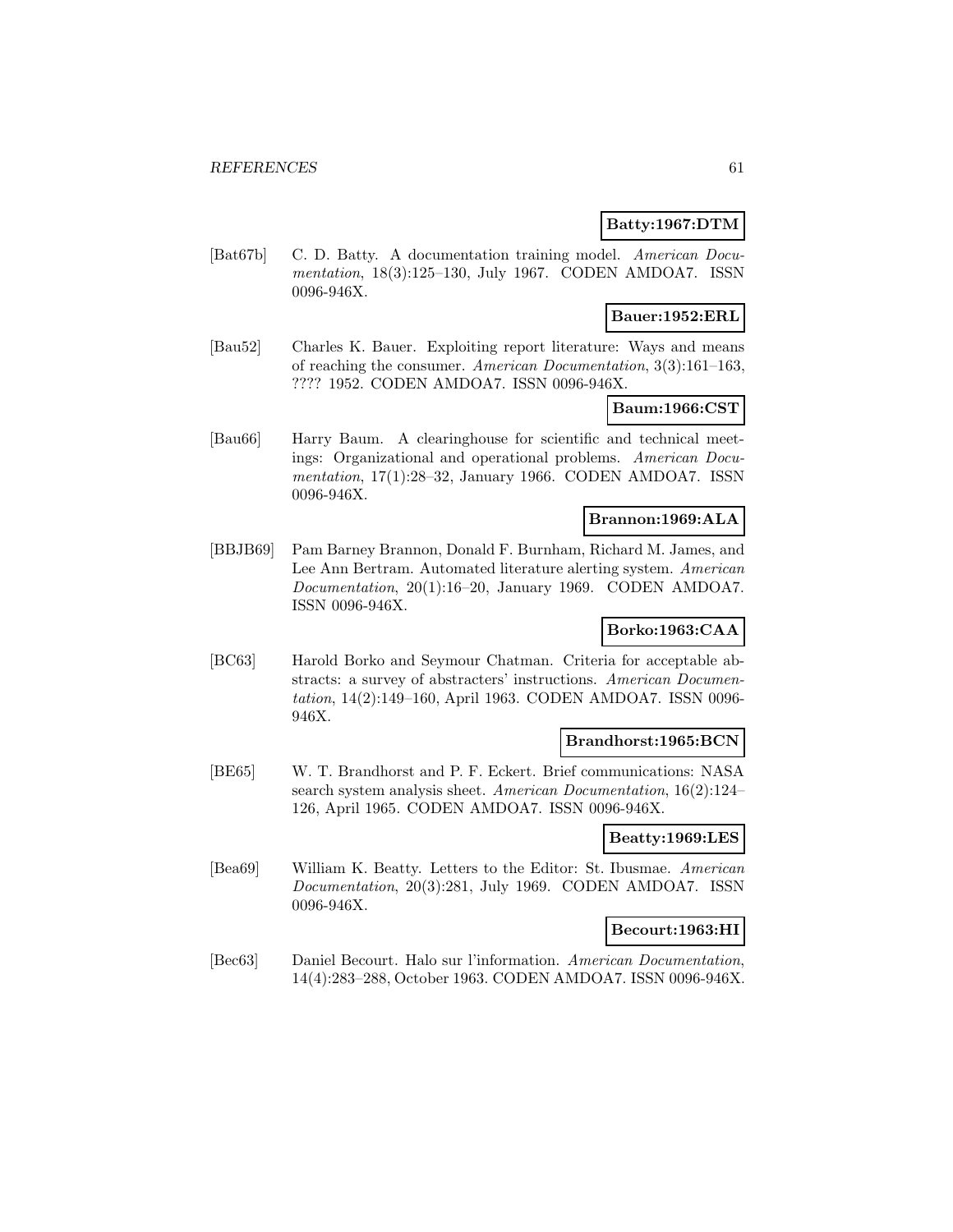### **Becker:1968:DED**

[Bec68] A. M. Becker. Documentation and electronic data processing. American Documentation, 19(3):311–316, July 1968. CODEN AM-DOA7. ISSN 0096-946X.

# **Belzer:1969:CS**

[Bel69a] Jack Belzer. The conference summary. American Documentation, 20(4):352–354, October 1969. CODEN AMDOA7. ISSN 0096-946X.

# **Belzer:1969:CT**

[Bel69b] Jack Belzer. The conference theme. American Documentation, 20 (4):329–330, October 1969. CODEN AMDOA7. ISSN 0096-946X.

#### **Belzer:1969:P**

[Bel69c] Jack Belzer. Preface. American Documentation, 20(4):328, October 1969. CODEN AMDOA7. ISSN 0096-946X.

# **Bennington:1952:IRL**

[Ben52] John Bennington. The integration of report literature and journals. American Documentation, 3(3):149–152, ???? 1952. CODEN AMDOA7. ISSN 0096-946X.

### **Benbrook:1957:DP**

[Ben57] C. H. Benbrook. The diazotype process. American Documentation, 8(2):81–88, April 1957. CODEN AMDOA7. ISSN 0096-946X.

# **Bennelt:1969:LAI**

[Ben69] John L. Bennelt. On-line access to information: NSF as an aid to the indexer/cataloger. American Documentation, 20(3):213–220, July 1969. CODEN AMDOA7. ISSN 0096-946X.

### **Berthold:1954:IAL**

[Ber54] Arthur B. Berthold. International aspects of librarianship. American Documentation, 5(4):252–253, October 1954. CODEN AM-DOA7. ISSN 0096-946X.

### **Bernier:1956:CIA**

[Ber56a] Charles L. Bernier. Correlative indexes I. Alphabetical correlative indexes. American Documentation, 7(4):283–288, October 1956. CODEN AMDOA7. ISSN 0096-946X.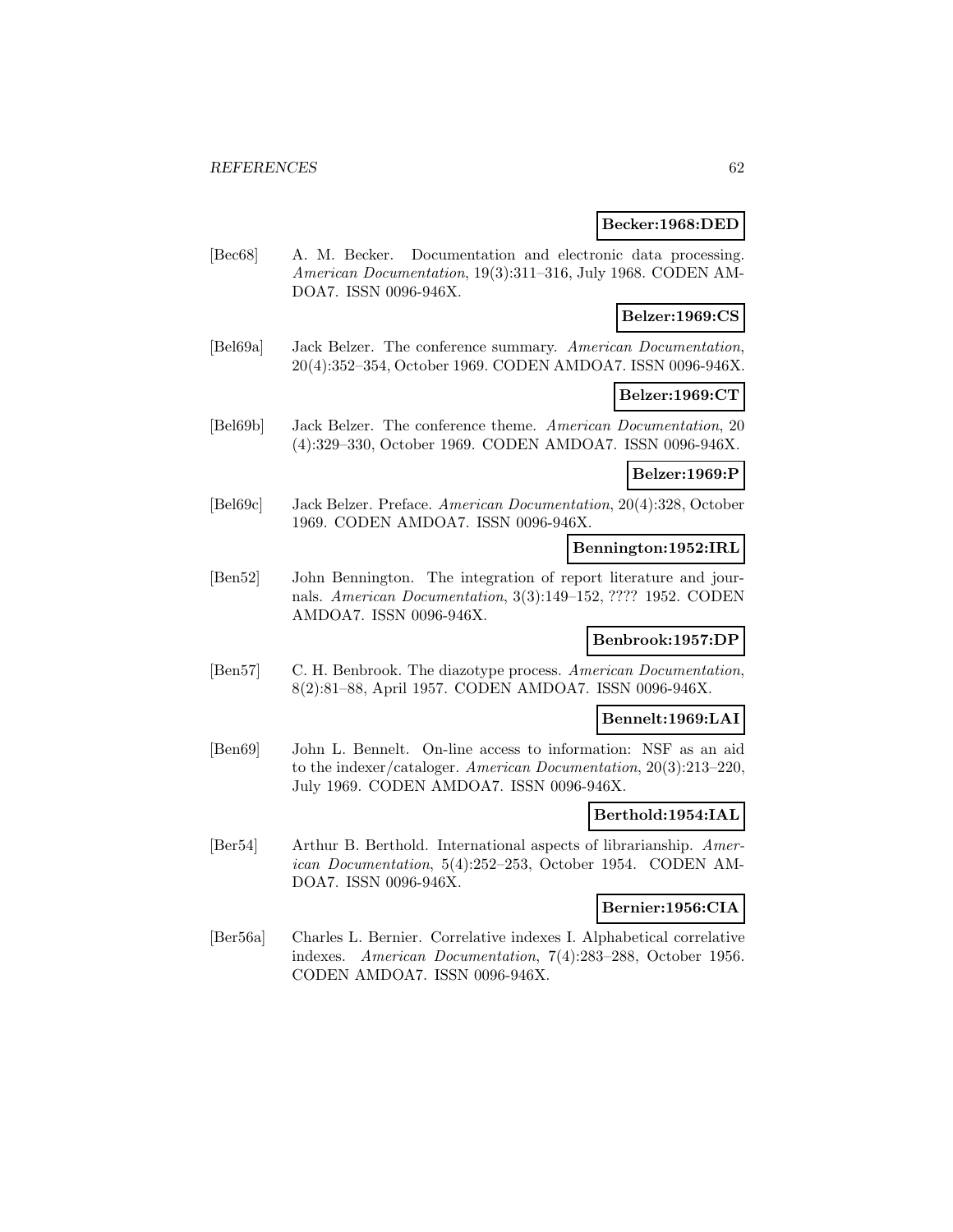# **Bernier:1956:LI**

[Ber56b] Charles L. Bernier. Language and indexes. American Documentation, 7(3):222–224, July 1956. CODEN AMDOA7. ISSN 0096-946X.

#### **Bernier:1957:CIIa**

[Ber57a] Charles L. Bernier. Correlative indexes II: Correlative trope indexes. American Documentation, 8(1):47–50, January 1957. CO-DEN AMDOA7. ISSN 0096-946X.

# **Bernier:1957:CIIc**

[Ber57b] Charles L. Bernier. Correlative indexes IV: Correlative chemicalgroup indexes. American Documentation, 8(4):306–313, October 1957. CODEN AMDOA7. ISSN 0096-946X.

# **Bernier:1958:CIV**

[Ber58] Charles L. Bernier. Correlative indexes v. the blank sort. American Documentation, 9(1):32–41, January 1958. CODEN AMDOA7. ISSN 0096-946X.

# **Bernier:1960:CIV**

[Ber60] Charles L. Bernier. Correlative indexes VI: Serendipity, suggestiveness, and display. American Documentation, 11(4):277–287, October 1960. CODEN AMDOA7. ISSN 0096-946X.

### **Bernier:1965:IPE**

[Ber65] Charles L. Bernier. Indexing process evaluation. American Documentation, 16(4):323–328, October 1965. CODEN AMDOA7. ISSN 0096-946X.

## **Bernier:1969:LE**

[Ber69] Charles L. Bernier. Letter to the Editors. American Documentation, 20(4):387, October 1969. CODEN AMDOA7. ISSN 0096-946X.

## **Bessinger:1961:CTO**

[Bes61] J. B. Bessinger. Computer techniques for an old English concordance. American Documentation, 12(3):227–229, August 1961. CO-DEN AMDOA7. ISSN 0096-946X.

#### **Betts:1959:RTL**

[Bet59] Robert E. Betts. The resources of the technical libraries of Western Europe. American Documentation, 10(1):64–69, January 1959. CODEN AMDOA7. ISSN 0096-946X.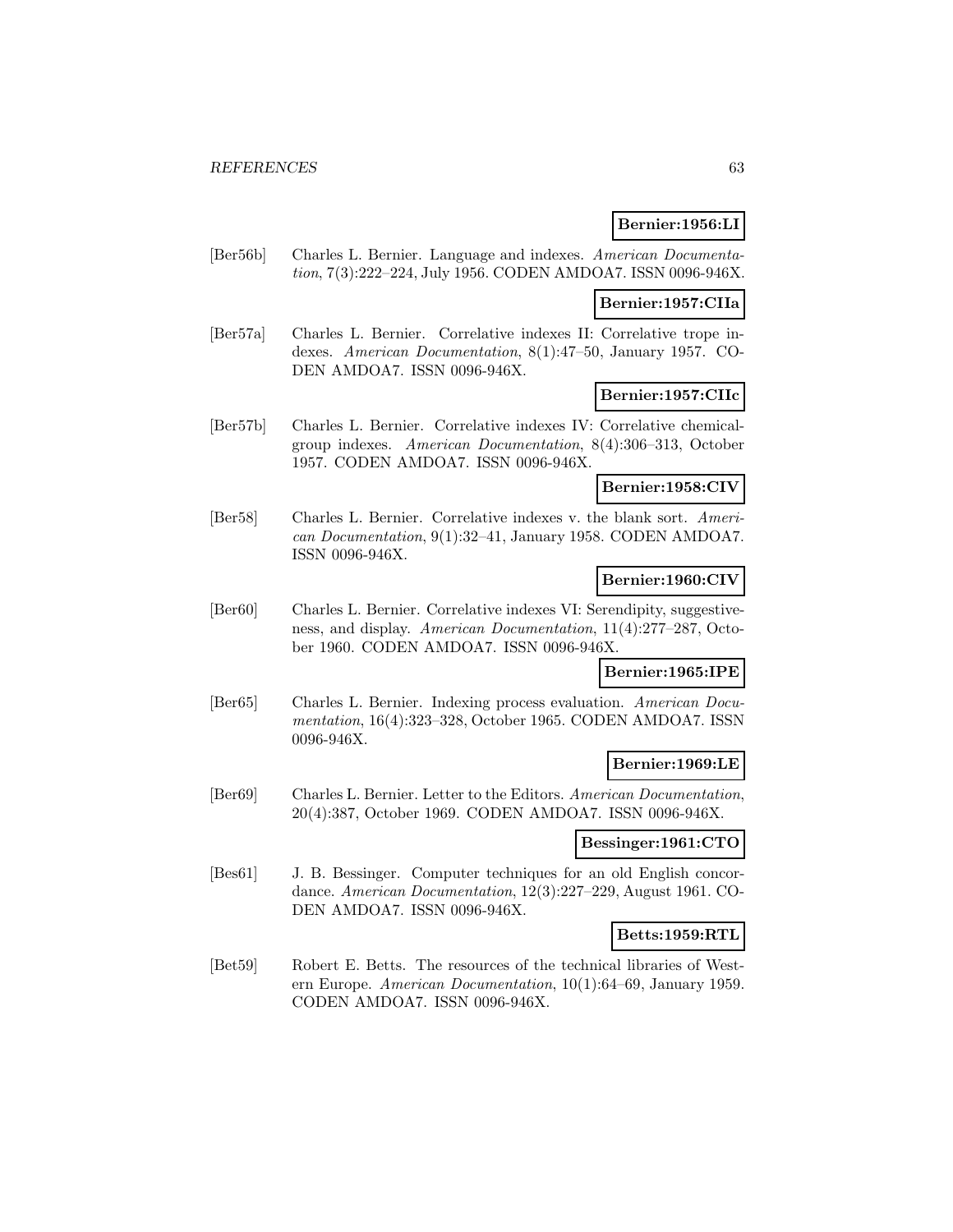### **Beyerly:1955:DSY**

[Bey55] Elizabeth Beyerly. Documentation of science in Yugoslavia and Hungary. American Documentation, 6(3):151–161, July 1955. CO-DEN AMDOA7. ISSN 0096-946X.

# **Beyerly:1957:DWS**

[Bey57] Elizabeth Beyerly. The documentation of Western science in the Soviet Union. American Documentation, 8(2):98–102, April 1957. CODEN AMDOA7. ISSN 0096-946X.

# **Beyerly:1960:HST**

[Bey60a] Elizabeth Beyerly. The Hungarian State Technical Library (OMK): Its role in coordinated Hungarian scientific documentation. American Documentation, 11(4):296–304, October 1960. CODEN AM-DOA7. ISSN 0096-946X.

# **Beyerly:1960:SBP**

[Bey60b] Elizabeth Beyerly. Soviet bibliographical projects achievements in the USSR, assessment in the USA. American Documentation, 11 (1):44–54, January 1960. CODEN AMDOA7. ISSN 0096-946X.

# **Beyerly:1962:HSP**

[Bey62] Elizabeth Beyerly. Hungarian scientific publications: a survey of documentation trends. American Documentation, 13(2):153–158, April 1962. CODEN AMDOA7. ISSN 0096-946X.

#### **Brownson:1957:AFT**

[BF57] Helen L. Brownson and Bernard M. Fry. Alberto F. Thompson, 1907–1957. American Documentation, 8(4):243–245, October 1957. CODEN AMDOA7. ISSN 0096-946X.

# **Barnard:1958:IFR**

[BF58] G. A. Barnard and Louis Fein. An information filing and retrieval system for the engineering and management records of a large-scale computer development project. American Documentation, 9(3): 208–213, August 1958. CODEN AMDOA7. ISSN 0096-946X.

### **Bourne:1964:CAS**

[BF64] Charles P. Bourne and Donald F. Ford. Cost analysis and simulation procedures for the evaluation of large information systems. American Documentation, 15(2):142–149, April 1964. CODEN AM-DOA7. ISSN 0096-946X.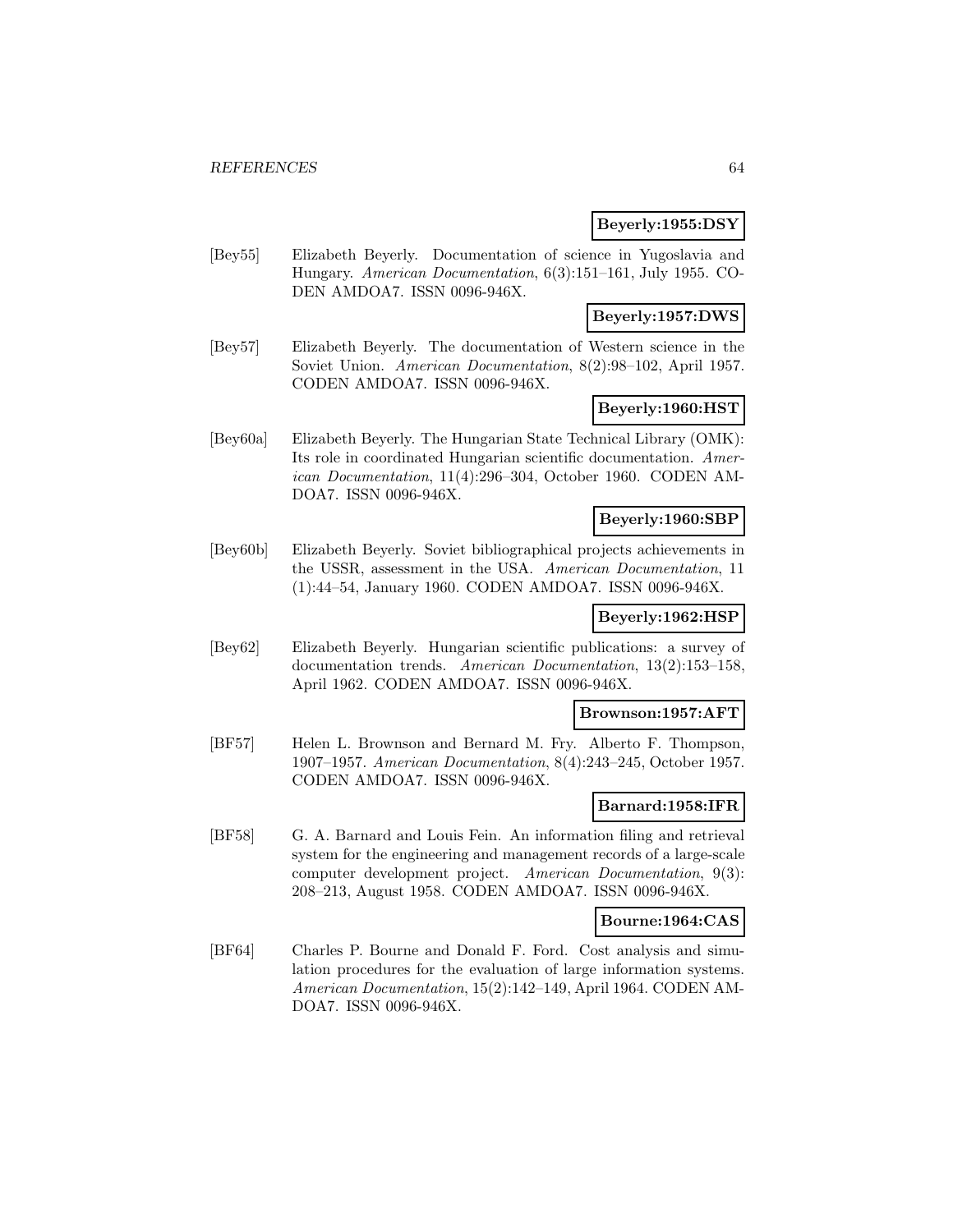# **Bush:1956:AUS**

[BGM56] G. C. Bush, H. P. Galliher, and P. M. Morse. Attendance and use of the science library at M.I.T. American Documentation, 7(2): 87–109, April 1956. CODEN AMDOA7. ISSN 0096-946X.

### **Bar-Hillel:1951:PSR**

[BH51] Yehoshua Bar-Hillel. The present state of research on mechanical translation. American Documentation, 2(4):229–237, October 1951. CODEN AMDOA7. ISSN 0096-946X.

# **Bar-Hillel:1957:LRR**

[BH57a] Yehoshua Bar-Hillel. A logician's reaction to recent theorizing on information search systems. American Documentation, 8(2):103–113, April 1957. CODEN AMDOA7. ISSN 0096-946X. See comments [Ano57a].

### **Bernier:1957:CIIb**

[BH57b] Charles L. Bernier and Karl F. Heumann. Correlative indexes III. Semantic relations among semantemes the technical thesaurus. American Documentation, 8(3):211–220, July 1957. CODEN AM-DOA7. ISSN 0096-946X.

# **Bar-Hillel:1963:IRA**

[BH63] Yehoshua Bar-Hillel. Is information retrieval approaching a crisis? American Documentation, 14(2):95–98, April 1963. CODEN AM-DOA7. ISSN 0096-946X.

#### **Buchanan:1967:AAH**

[BH67] J. R. Buchanan and F. C. Hutton. Analysis and automated handling of technical information at the nuclear safety information center. American Documentation, 18(4):235–241, October 1967. CODEN AMDOA7. ISSN 0096-946X.

# **Baker:1967:FSD**

[BHR67] C. W. Baker, C. R. Haefele, and W. A. Reckhow. A film system for the duplication of Termatrex cards. American Documentation, 18 (2):55–58, April 1967. CODEN AMDOA7. ISSN 0096-946X.

#### **Bingaman:1963:SSL**

[Bin63] Ronald Bingaman. The scientist and scientific literature — a symposium of the central Ohio chapter, ADI, May 18, 1962. American Documentation, 14(2):161–162, April 1963. CODEN AMDOA7. ISSN 0096-946X.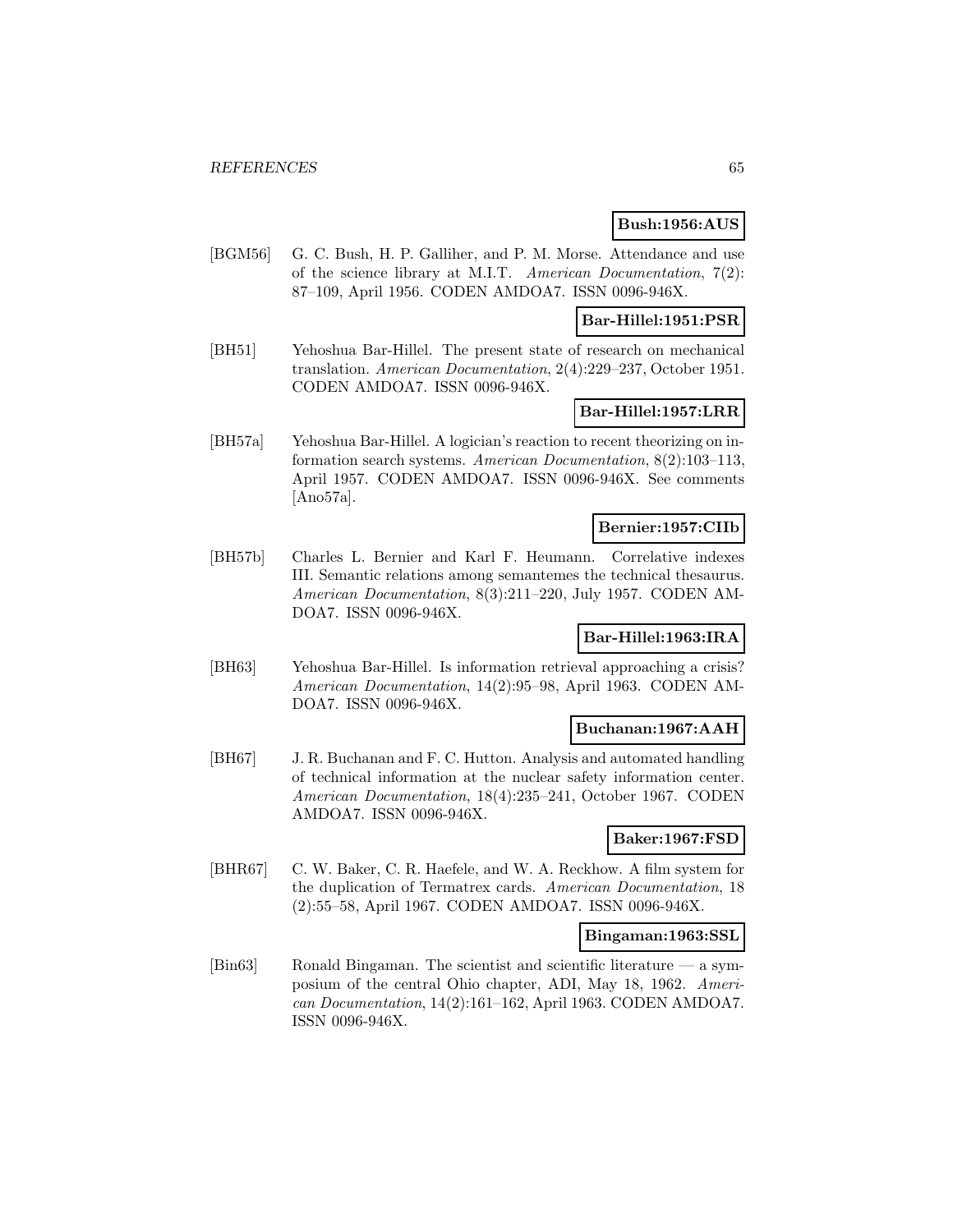# **Bishop:1953:IAD**

[Bis53] Charles Bishop. An integrated approach to the documentation problem. American Documentation, 4(2):54–65, April 1953. CO-DEN AMDOA7. ISSN 0096-946X.

# **Bishop:1954:CVS**

[Bis54] Charles Bishop. CODEN versus SIGILS. American Documentation, 5(1):28–29, January 1954. CODEN AMDOA7. ISSN 0096-946X.

# **Bishop:1956:MPS**

[Bis56] Charles Bishop. The microcard production of single journal articles. American Documentation, 7(1):33–35, January 1956. CODEN AMDOA7. ISSN 0096-946X.

# **Bishop:1957:UCS**

[Bis57] Charles Bishop. Use of the CODEN system by the individual research scientist. American Documentation, 8(3):221–226, July 1957. CODEN AMDOA7. ISSN 0096-946X.

# **Bishop:1959:STC**

[Bis59] David Bishop. Science thesis control in Europe and America. American Documentation, 10(1):51–58, January 1959. CODEN AM-DOA7. ISSN 0096-946X.

# **Bishop:1961:PPU**

[Bis61] Charles Bishop. Problems in the production and utilization of microfiche. American Documentation, 12(1):53–55, January 1961. CO-DEN AMDOA7. ISSN 0096-946X.

### **Burton:1960:HLS**

[BK60] R. E. Burton and R. W. Kebler. The "half-life" of some scientific and technical literatures. American Documentation, 11(1):18–22, January 1960. CODEN AMDOA7. ISSN 0096-946X.

#### **Barnett:1963:CEV**

[BK63] Michael P. Barnett and K. L. Kelley. Computer editing of verbal texts. Part I. The ESI system. American Documentation, 14(2): 99–108, April 1963. CODEN AMDOA7. ISSN 0096-946X.

## **Barnett:1962:CGP**

[BKB62] M. P. Barnett, K. L. Kelley, and M. J. Bailey. Computer generation of photocomposing control tapes. Part I. Preparation of Flexowriter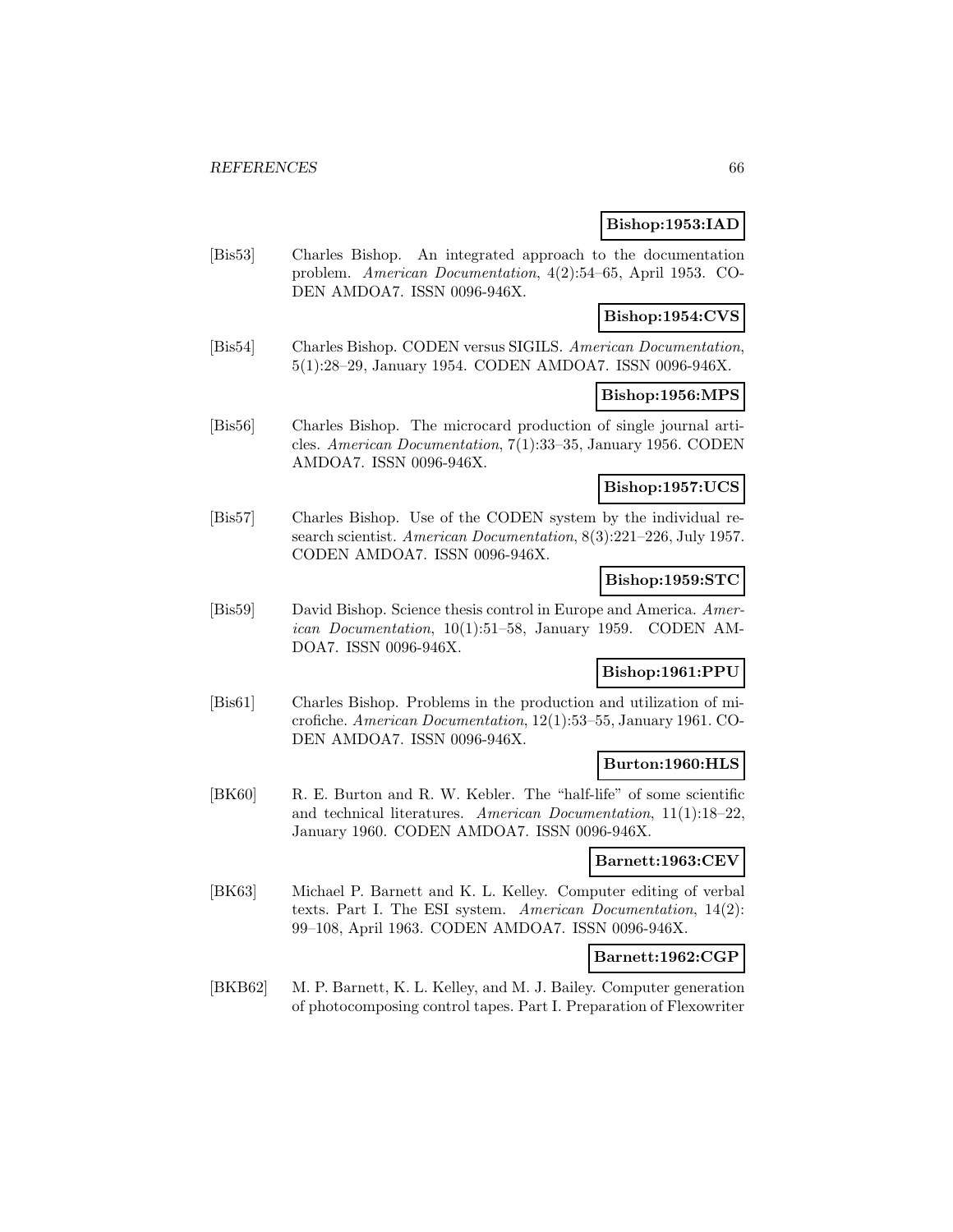source material. American Documentation, 13(1):58-65, January 1962. CODEN AMDOA7. ISSN 0096-946X.

# **Bobrow:1966:CPS**

[BKRL66] Daniel G. Bobrow, R. Y. Kain, Bertram Raphael, and J. C. R. Licklider. A computer-program system to facilitate the study of technical documents. American Documentation, 17(4):186–189, October 1966. CODEN AMDOA7. ISSN 0096-946X.

### **Bernier:1955:DMI**

[BL55] Charles L. Bernier and Cecil C. Langham. Dictating machines as indexing aids. American Documentation, 6(4):237–238, October 1955. CODEN AMDOA7. ISSN 0096-946X.

# **Bourne:1965:LNb**

[BL65] Charles P. Bourne and Burton E. Lamkin. Literature notes. American Documentation, 16(2):131–160, April 1965. CODEN AMDOA7. ISSN 0096-946X.

### **Bloomfield:1957:ECI**

[Blo57] Masse Bloomfield. Evaluation of coordinate indexing at the naval ordnance test station. American Documentation, 8(1):22–25, January 1957. CODEN AMDOA7. ISSN 0096-946X.

### **Blum:1950:ECL**

[Blu50] John M. Blum. Editors' camera: "The letters of Theodore Roosevelt". American Documentation, 1(4):181–184, October 1950. CODEN AMDOA7. ISSN 0096-946X.

### **Bluemle:1959:REI**

[Blu59] Andrew Bluemle. The role of the editor in interdisciplinary research. American Documentation, 10(2):105–107, April 1959. CODEN AM-DOA7. ISSN 0096-946X.

## **Barnett:1964:CGP**

[BML64] M. P. Barnett, D. J. Moss, and D. A. Luce. Computer generation of photocomposing control tapes part II the PC6 system. American Documentation, 15(2):115–120, April 1964. CODEN AMDOA7. ISSN 0096-946X.

### **Bishop:1965:PPS**

[BMR65] David Bishop, Arnold L. Milner, and Fred W. Roper. Publication patterns of scientific serials. American Documentation, 16(2):113– 121, April 1965. CODEN AMDOA7. ISSN 0096-946X.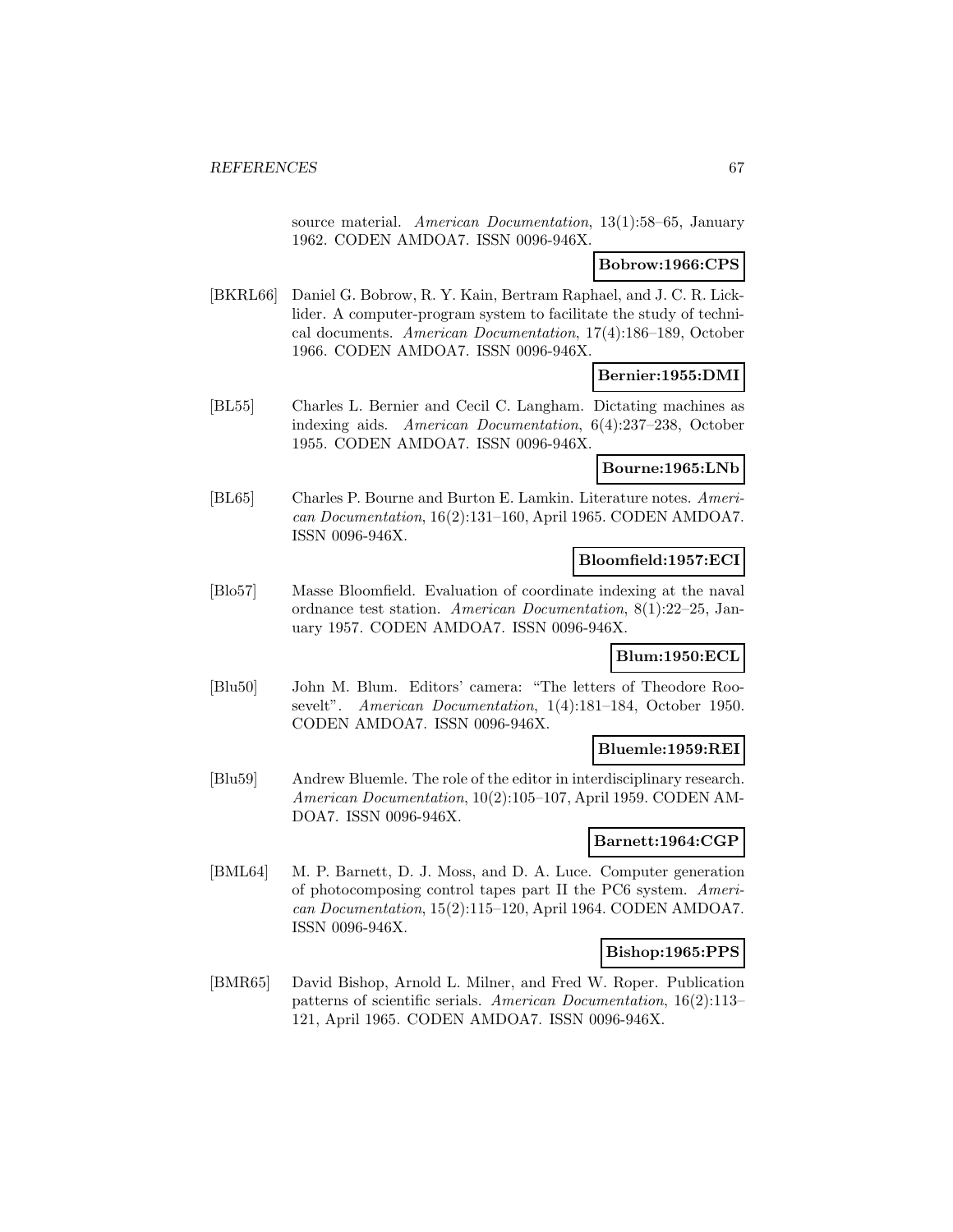### **Baker:1968:USS**

[BN68] Norman R. Baker and Richard E. Nance. The use of simulation in studying information storage and retrieval systems. American Documentation, 19(4):363–370, October 1968. CODEN AMDOA7. ISSN 0096-946X.

# **Borden:1969:TVC**

[BN69] George A. Borden and William F. Nelson. Toward a viable classification scheme: Some theoretical considerations. American Documentation, 20(4):298–301, October 1969. CODEN AMDOA7. ISSN 0096-946X.

# **Bohnert:1955:TMO**

[Boh55] Lea M. Bohnert. Two methods of organizing technical information for search. American Documentation, 6(3):134–151, July 1955. CODEN AMDOA7. ISSN 0096-946X.

# **Bohnert:1962:BRB**

[Boh62] Lea M. Bohnert. Book review: *Information handling and science in*formation: a selected bibliography, 1957–1961. By Paul C. Janaske, Editor, Biological Sciences Communication Project, The American Institute of Biological Sciences, in cooperation with The American University, Center of Technology and Administration, School of Government and Public Administration, Washington, D.C. 1962. unp. \$2. American Institute of Biological Sciences, 2000 P St. N.W., Washington 6, D.C. American Documentation, 13(4):435–436, October 1962. CODEN AMDOA7. ISSN 0096-946X.

# **Bohnert:1964:BRR**

[Boh64] Lea Bohnert. Book review: R10/1 Information Storage and Retrieval: Tools, Elements, Theories. 1963. Joseph Becker and Robert M. Hayes. John Wiley & Sons, Inc. (Information Sciences Series), New York. \$12.00. American Documentation, 15(4):307–308, October 1964. CODEN AMDOA7. ISSN 0096-946X.

### **Bohnert:1965:BRB**

[Boh65] Lea Bohnert. Book review: 10/65-2R The Future of the Research Library. 1964. Verner W. Clapp. University of Illinois Press, Urbana. 114 pp. \$4.50. American Documentation, 16(4):334–335, October 1965. CODEN AMDOA7. ISSN 0096-946X.

# **Boni:1951:M**

[Bon51] Albert Boni. Microprint. American Documentation, 2(3):150–152, August 1951. CODEN AMDOA7. ISSN 0096-946X.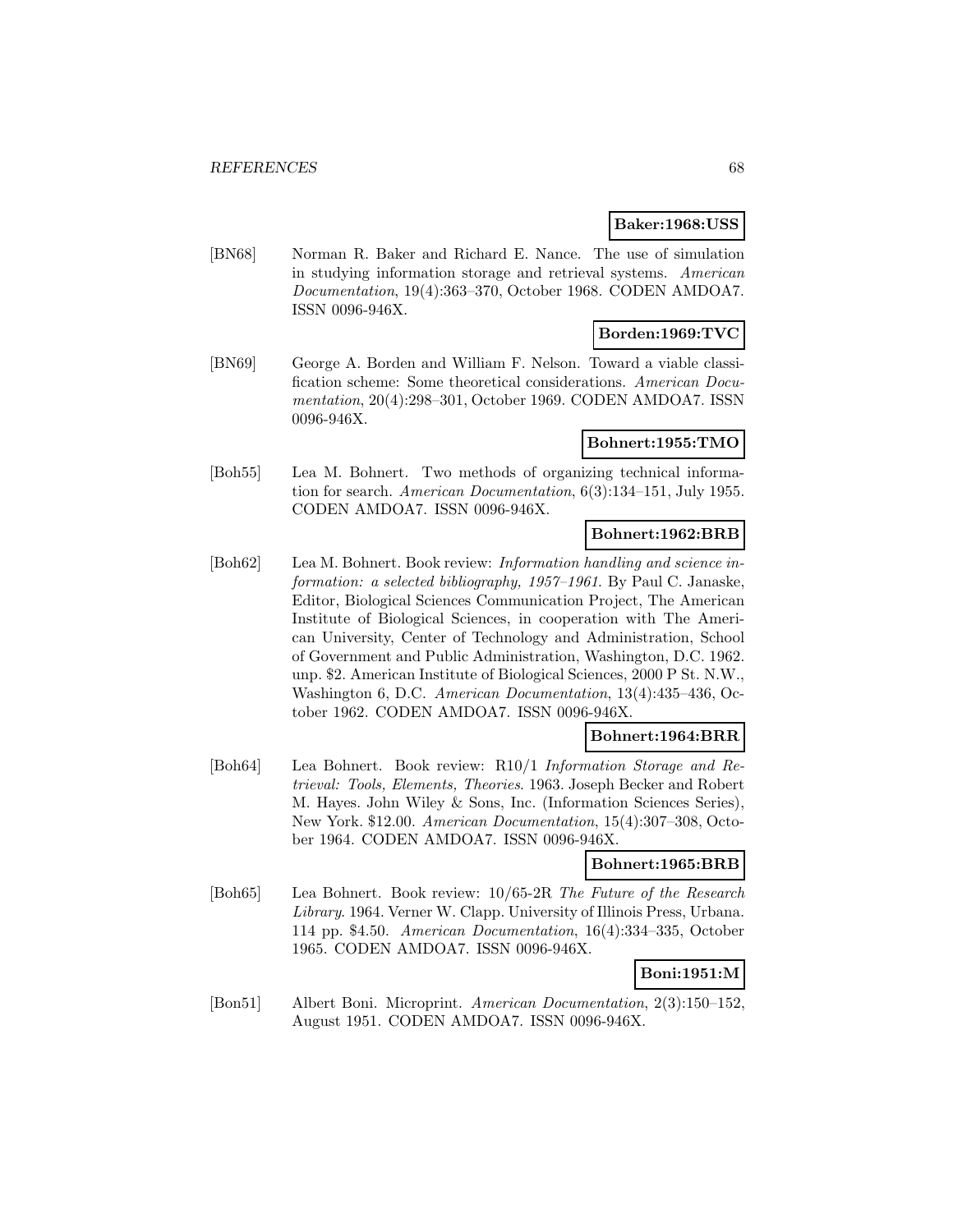# **Bonn:1962:TEI**

[Bon62] George S. Bonn. Training and education for information work. American Documentation, 13(3):301–312, July 1962. CODEN AM-DOA7. ISSN 0096-946X.

# **Booth:1950:EC**

[Boo50] Robert Edmond Booth. Editor's corner. American Documentation, 1(2):121–125, April 1950. CODEN AMDOA7. ISSN 0096-946X.

# **Booth:1960:MCI**

[Boo60] A. D. Booth. More on coordinate indexing, a review. American Documentation, 11(4):316, October 1960. CODEN AMDOA7. ISSN 0096-946X.

# **Born:1950:NPE**

[Bor50] Lester K. Born. A national plan for extensive microfilm operations. American Documentation, 1(2):66–75, April 1950. CODEN AM-DOA7. ISSN 0096-946X.

# **Born:1951:PMO**

[Bor51] Lester K. Born. Planning for microfilm operations. American Documentation, 2(1):1–5, January 1951. CODEN AMDOA7. ISSN 0096-946X.

# **Born:1954:SAE**

[Bor54] Lester K. Born. Some animadversions on European standards and practices. American Documentation, 5(3):160–162, August 1954. CODEN AMDOA7. ISSN 0096-946X.

## **Born:1955:PEA**

[Bor55] Lester K. Born. A program for enriching American library resources. American Documentation, 6(4):219–225, October 1955. CODEN AMDOA7. ISSN 0096-946X.

# **Born:1956:LM**

[Bor56] Lester K. Born. The literature of microreproduction, 1950–1955. American Documentation, 7(3):167–187, July 1956. CODEN AM-DOA7. ISSN 0096-946X.

### **Bornstein:1961:PRE**

[Bor61] Harry Bornstein. A paradigm for a retrieval effectiveness experiment. American Documentation, 12(4):254–259, October 1961. CO-DEN AMDOA7. ISSN 0096-946X.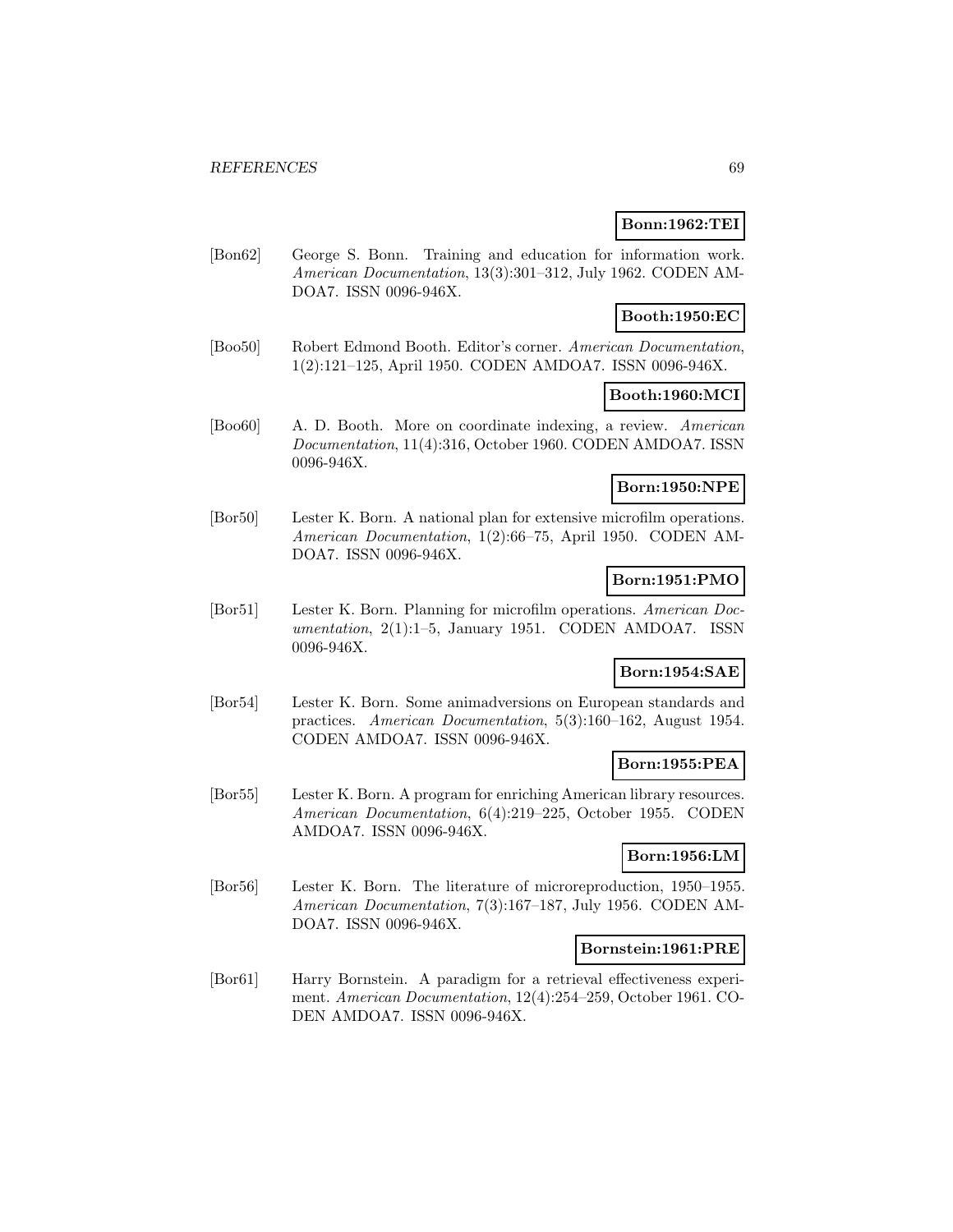### **Borko:1964:MRS**

[Bor64] Harold Borko. Measuring the reliability of subject classification by men and machines. American Documentation, 15(4):268–273, October 1964. CODEN AMDOA7. ISSN 0096-946X.

# **Borkowski:1967:ESA**

[Bor67] Casimir Borkowski. An experimental system for automatic identification of personal names and personal titles in newspaper texts. American Documentation, 18(3):131–138, July 1967. CODEN AM-DOA7. ISSN 0096-946X.

# **Borko:1968:ISW**

[Bor68] H. Borko. Information science: What is it? American Documentation, 19(1):3–5, January 1968. CODEN AMDOA7. ISSN 0096- 946X.

# **Bourne:1961:HDP**

[Bou61] Charles P. Bourne. The historical development and present state-ofthe-art of mechanized information retrieval systems. American Documentation, 12(2):108–110, April 1961. CODEN AMDOA7. ISSN 0096-946X.

# **Bourne:1962:WTJ**

[Bou62] Charles P. Bourne. The world's technical journal literature: an estimate of volume, origin, language, field, indexing, and abstracting. American Documentation, 13(2):159–168, April 1962. CODEN AMDOA7. ISSN 0096-946X.

### **Bourne:1964:LNa**

[Bou64a] Charles P. Bourne. Literature notes. American Documentation, 15 (2):157–175, April 1964. CODEN AMDOA7. ISSN 0096-946X.

### **Bourne:1964:LNb**

[Bou64b] Charles P. Bourne. Literature notes. American Documentation, 15 (3):231–246, July 1964. CODEN AMDOA7. ISSN 0096-946X.

### **Bourne:1964:LNc**

[Bou64c] Charles P. Bourne. Literature notes. American Documentation, 15 (4):309–322, October 1964. CODEN AMDOA7. ISSN 0096-946X.

### **Bourne:1965:LNa**

[Bou65] Charles P. Bourne. Literature notes. American Documentation, 16 (1):41–64, January 1965. CODEN AMDOA7. ISSN 0096-946X.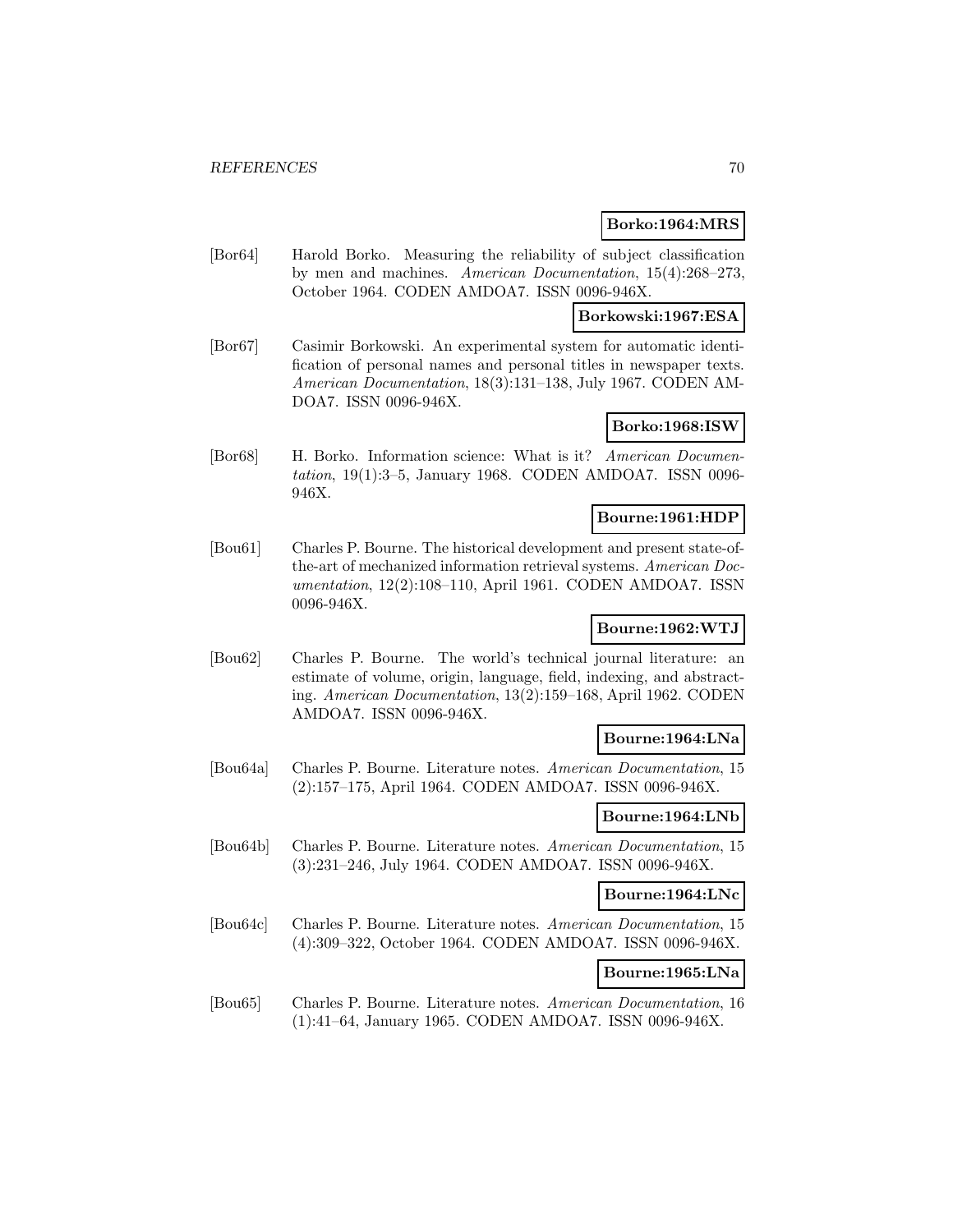# **Bowers:1954:IMC**

[Bow54] Ford W. Bowers. Identification of microcards containing classified material. American Documentation, 5(1):29, January 1954. CO-DEN AMDOA7. ISSN 0096-946X.

# **Berry:1954:MLS**

[BPK54] M. M. Berry, J. W. Perry, and Allen Kent. Machine literature searching IV. Collection of terminology. American Documentation, 5(2):95–100, April 1954. CODEN AMDOA7. ISSN 0096-946X.

# **Bray:1951:RAC**

[Bra51] Robert S. Bray. Rapid announcement of the contents of scientific journals. American Documentation, 2(4):213–216, October 1951. CODEN AMDOA7. ISSN 0096-946X.

# **Bray:1952:WMR**

[Bra52] Robert S. Bray. Ways and means of reaching the consumer. American Documentation, 3(3):152–154, ???? 1952. CODEN AMDOA7. ISSN 0096-946X.

# **Bradshaw:1962:WSL**

[Bra62] P. D. Bradshaw. The Walnut System: a large capacity document storage and retrieval system. American Documentation, 13(3):270– 275, July 1962. CODEN AMDOA7. ISSN 0096-946X.

### **Brandhorst:1964:CAC**

[Bra64] W. T. Brandhorst. Corporate author cataloging and the technical report literature. American Documentation, 15(1):35–47, January 1964. CODEN AMDOA7. ISSN 0096-946X.

# **Brandhorst:1966:BCS**

[Bra66] W. T. Brandhorst. Brief communications: Simulation of boolean logic constraints through the use of term weights. American Documentation, 17(3):145–146, July 1966. CODEN AMDOA7. ISSN 0096-946X.

# **Brandhorst:1967:BRB**

[Bra67] W. T. Brandhorst. Book review: 4/67-6R Coordinate Indexing. 1966. John C. Costello, Jr., Graduate School of Library Service, Rutgers, The State University (Rutgers Series on Systems for the Intellectual Organization of Information Vol. VII), Edited by Dr. Susan Artandi. Supported by the National Science Foundation. New Brunswick, New Jersey. 218 pp. American Documentation, 18(4): 257–258, October 1967. CODEN AMDOA7. ISSN 0096-946X.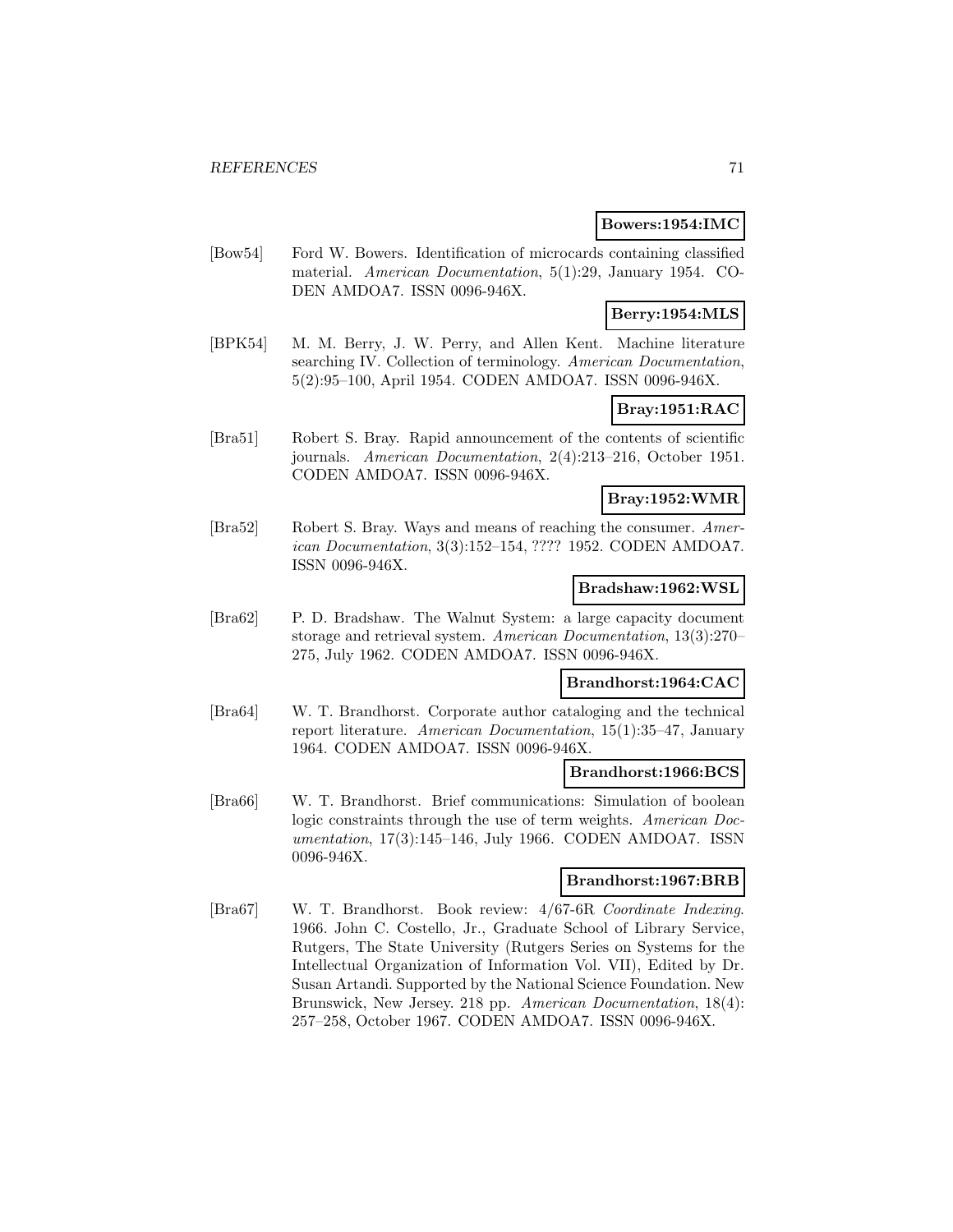### **Bradbury:1968:UMH**

[Bra68] Ray Bradbury. Unthinking man and his thinking machines. American Documentation, 19(4):371–374, October 1968. CODEN AM-DOA7. ISSN 0096-946X.

# **Brenner:1964:LE**

[Bre64] Everett H. Brenner. Letter to the Editor. American Documentation, 15(3):230, July 1964. CODEN AMDOA7. ISSN 0096-946X.

### **Brownson:1952:RRI**

[Bro52] Helen L. Brownson. Recommendations and results of international conferences on scientific information and bibliographic services. American Documentation, 3(1):29–55, ???? 1952. CODEN AMDOA7. ISSN 0096-946X.

# **Brownson:1953:CTBa**

[Bro53a] Helen L. Brownson. Contributions toward a bibliography of documentation. American Documentation, 4(1):27–34, January 1953. CODEN AMDOA7. ISSN 0096-946X.

### **Brownson:1953:CTBb**

[Bro53b] Helen L. Brownson. Contributions toward a bibliography of documentation. American Documentation, 4(2):69–81, April 1953. CO-DEN AMDOA7. ISSN 0096-946X.

# **Brownson:1953:LNa**

[Bro53c] Helen L. Brownson. Literature notes. American Documentation, 4 (3):126–135, August 1953. CODEN AMDOA7. ISSN 0096-946X.

### **Brownson:1953:LNb**

[Bro53d] Helen L. Brownson. Literature notes. American Documentation, 4 (4):174–184, October 1953. CODEN AMDOA7. ISSN 0096-946X.

#### **Brownson:1954:LN**

[Bro54] Helen L. Brownson. Literature notes. American Documentation, 5 (4):254–267, October 1954. CODEN AMDOA7. ISSN 0096-946X.

#### **Brownson:1955:ADL**

[Bro55] Helen L. Brownson. Abstracts of documentation literature. American Documentation, 6(2):63–67, April 1955. CODEN AMDOA7. ISSN 0096-946X.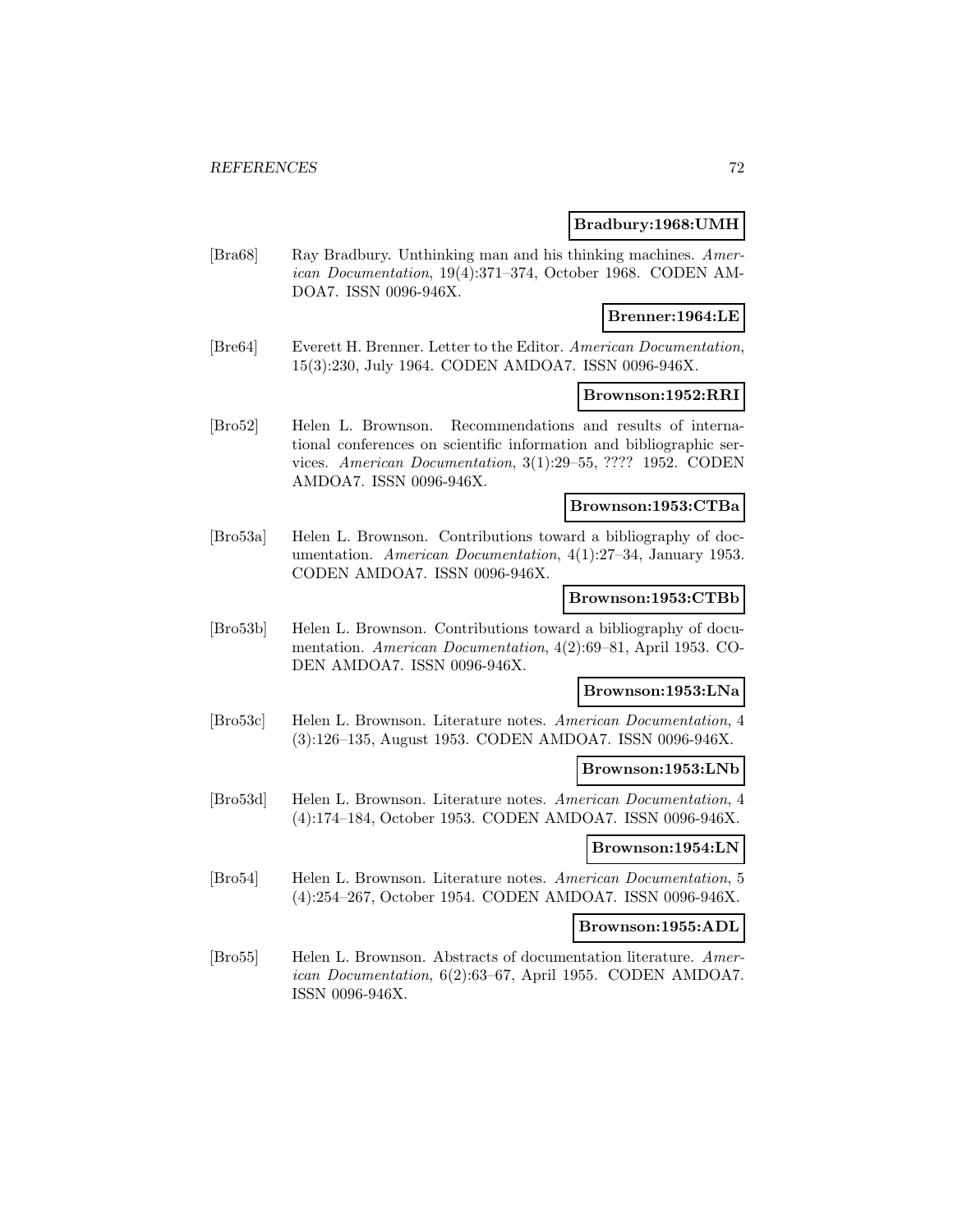#### **Brownson:1956:IMD**

[Bro56] Helen L. Brownson. International meetings on documentation. American Documentation, 7(1):49–52, January 1956. CODEN AM-DOA7. ISSN 0096-946X.

### **Brockway:1959:CIU**

[Bro59] Duncan Brockway. Coordinate indexing at the university of new Hampshire library. American Documentation, 10(3):228–231, July 1959. CODEN AMDOA7. ISSN 0096-946X.

### **Brookes:1968:BCS**

[Bro68] B. C. Brookes. Brief communications: The stability of ranks of index terms. American Documentation, 19(1):101–102, January 1968. CODEN AMDOA7. ISSN 0096-946X.

## **Bryant:1955:FMY**

[Bry55] Douglas W. Bryant. Fid meets in Yugoslavia. American Documentation, 6(2):102–103, April 1955. CODEN AMDOA7. ISSN 0096-946X.

#### **Bracken:1968:SPT**

[BS68] Marilyn C. Bracken and Charles W. Shilling. Survey of practical training in information science. American Documentation, 19(2): 113–119, April 1968. CODEN AMDOA7. ISSN 0096-946X.

### **Blodgett:1969:HHD**

[BS69] John H. Blodgett and Claire K. Schultz. Herman Hollerith: data processing pioneer. American Documentation, 20(3):221–226, July 1969. CODEN AMDOA7. ISSN 0096-946X.

### **Buchanan:1958:SSS**

[Buc58] Bruce Buchanan. A system of social significance. American Documentation, 9(2):114–142, April 1958. CODEN AMDOA7. ISSN 0096-946X.

### **Buck:1961:SIS**

[Buc61] R. Creighton Buck. Studies in information storage and retrieval: On the use of gödel indices in coding. American Documentation, 12 (3):165–171, August 1961. CODEN AMDOA7. ISSN 0096-946X.

### **Buist:1962:TBI**

[Bui62] Eleanor Buist. Training in bibliography and information techniques for the Soviet student. American Documentation, 13(4):397–400, October 1962. CODEN AMDOA7. ISSN 0096-946X.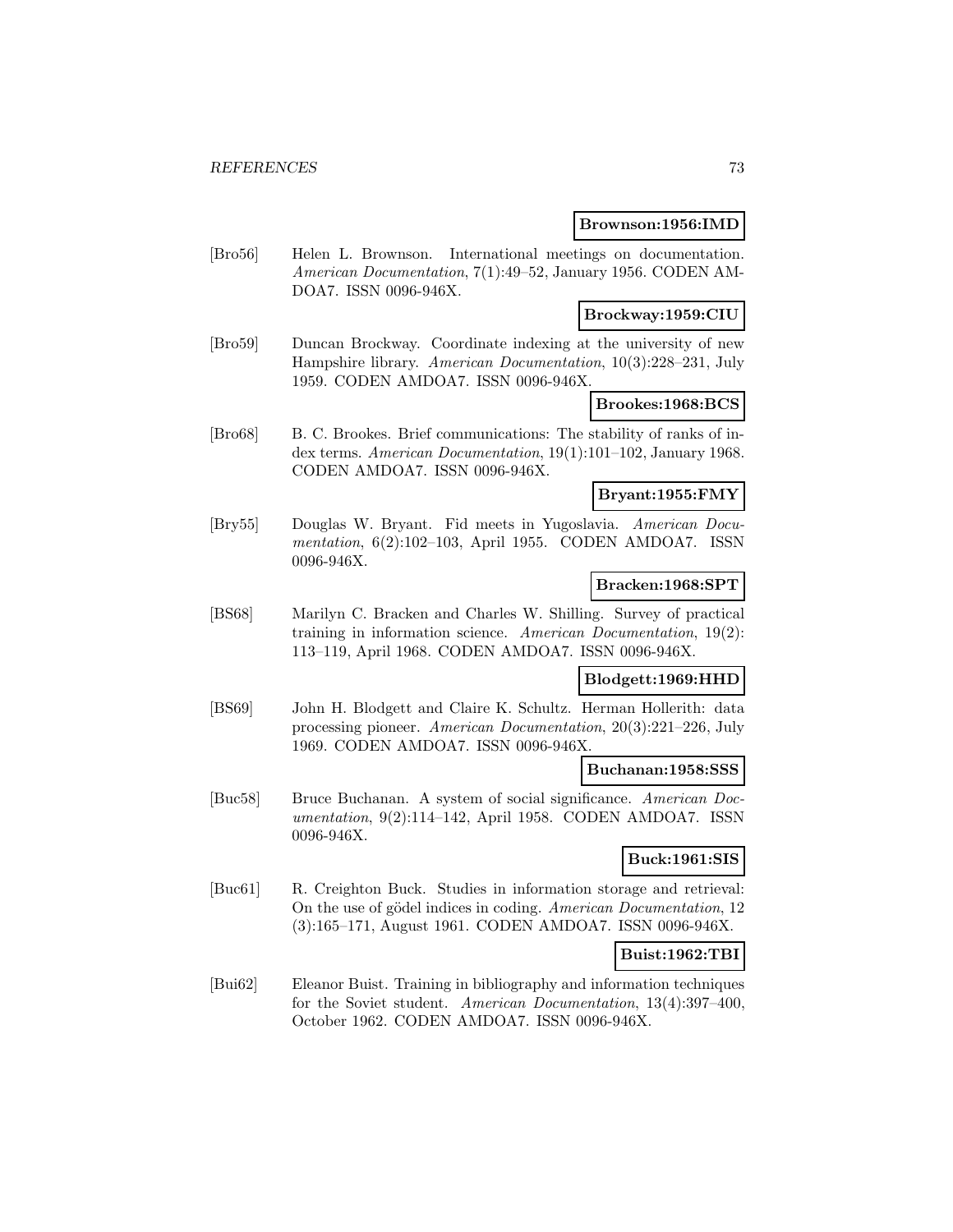### **Burton:1959:CAEa**

[Bur59a] Robert E. Burton. Citations in American engineering journals I. Chemical engineering. American Documentation, 10(1):70–73, January 1959. CODEN AMDOA7. ISSN 0096-946X.

**Burton:1959:CAEb**

[Bur59b] Robert E. Burton. Citations in American engineering journals, II. Mechanical engineering. American Documentation, 10(2):135–137, April 1959. CODEN AMDOA7. ISSN 0096-946X.

## **Burton:1959:CAEc**

[Bur59c] Robert E. Burton. Citations in American engineering journals III. Metallurgical engineering. American Documentation, 10(3):209– 213, July 1959. CODEN AMDOA7. ISSN 0096-946X.

#### **Campion:1956:EBR**

[Cam56] Eleanor Este Campion. Existing bibliographical resources — dead end, detour, or freeway? American Documentation, 7(2):83–86, April 1956. CODEN AMDOA7. ISSN 0096-946X.

### **Canter:1952:FRA**

[Can52] Louis Canter. Factors restricting the availability of government research reports. American Documentation, 3(3):133–138, ???? 1952. CODEN AMDOA7. ISSN 0096-946X.

#### **Carruthers:1950:TME**

[Car50] Ralph H. Carruthers. Titling of microfilm editions. American Documentation, 1(4):190–193, October 1950. CODEN AMDOA7. ISSN 0096-946X.

### **Carlson:1952:CTR**

[Car52] Irving G. Carlson. Cataloging of technical reports in a military research library. American Documentation, 3(2):119–122, ???? 1952. CODEN AMDOA7. ISSN 0096-946X.

#### **Carter:1954:UBP**

[Car54] Edward Carter. Unesco's bibliographical programmes. American Documentation, 5(1):1–7, January 1954. CODEN AMDOA7. ISSN 0096-946X.

### **Carruthers:1956:SMF**

[Car56] R. H. Carruthers. A Simple method for figuring microfilm footage on a slide rule. American Documentation, 7(1):44–45, January 1956. CODEN AMDOA7. ISSN 0096-946X.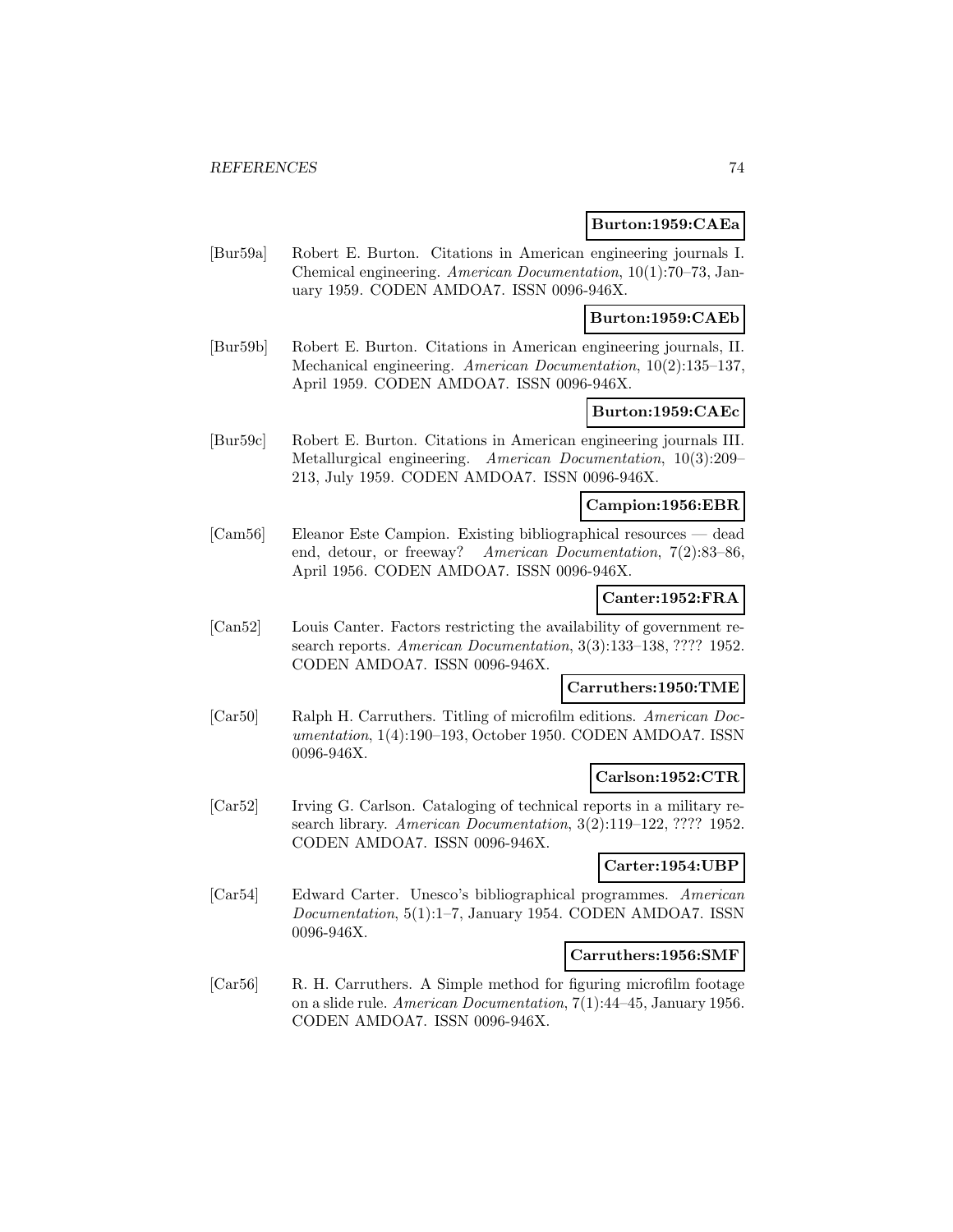### **Carlson:1963:HGE**

[Car63] William H. Carlson. The holy grail evades the search. American Documentation, 14(3):207–212, July 1963. CODEN AMDOA7. ISSN 0096-946X.

### **Caras:1968:CSS**

[Car68] Gus J. Caras. Computer simulation of a small information system. American Documentation, 19(2):120–122, April 1968. CODEN AM-DOA7. ISSN 0096-946X.

## **Carroll:1969:ASV**

[Car69] Kathleen H. Carroll. An analytical survey of virology literature reported in two announcement journals. American Documentation, 20(3):234–237, July 1969. CODEN AMDOA7. ISSN 0096-946X.

### **Casey:1961:NN**

[Cas61] Robert S. Casey. News notes. American Documentation, 12(1): 75–77, January 1961. CODEN AMDOA7. ISSN 0096-946X.

### **Clavier:1955:SCR**

[CB55] Henri Clavier and Normat T. Ball. Some considerations regarding the mechanism of thought. American Documentation, 6(4):215–219, October 1955. CODEN AMDOA7. ISSN 0096-946X.

## **Carpenter:1959:SCP**

[CBF59] R. A. Carpenter, C. C. Bolze, and L. D. Findley. A system for the correlation of physical properties and structural characteristics of chemical compounds with their commercial uses. American Documentation, 10(2):138–143, April 1959. CODEN AMDOA7. ISSN 0096-946X.

### **Curtice:1965:LE**

[CDM65] Robert M. Curtice, Lauren B. Doyle, and Richard J. McClure. Letters to the Editors. American Documentation, 16(3):248, July 1965. CODEN AMDOA7. ISSN 0096-946X.

## **Cass:1962:CCS**

[CG62] Saul Cass and C. D. Gull. Computers and common sense: the myth of thinking machines. By Mortimer Taube. New York, Columbia University Press, 1961. 136 p. American Documentation, 13(2): 223–224, April 1962. CODEN AMDOA7. ISSN 0096-946X.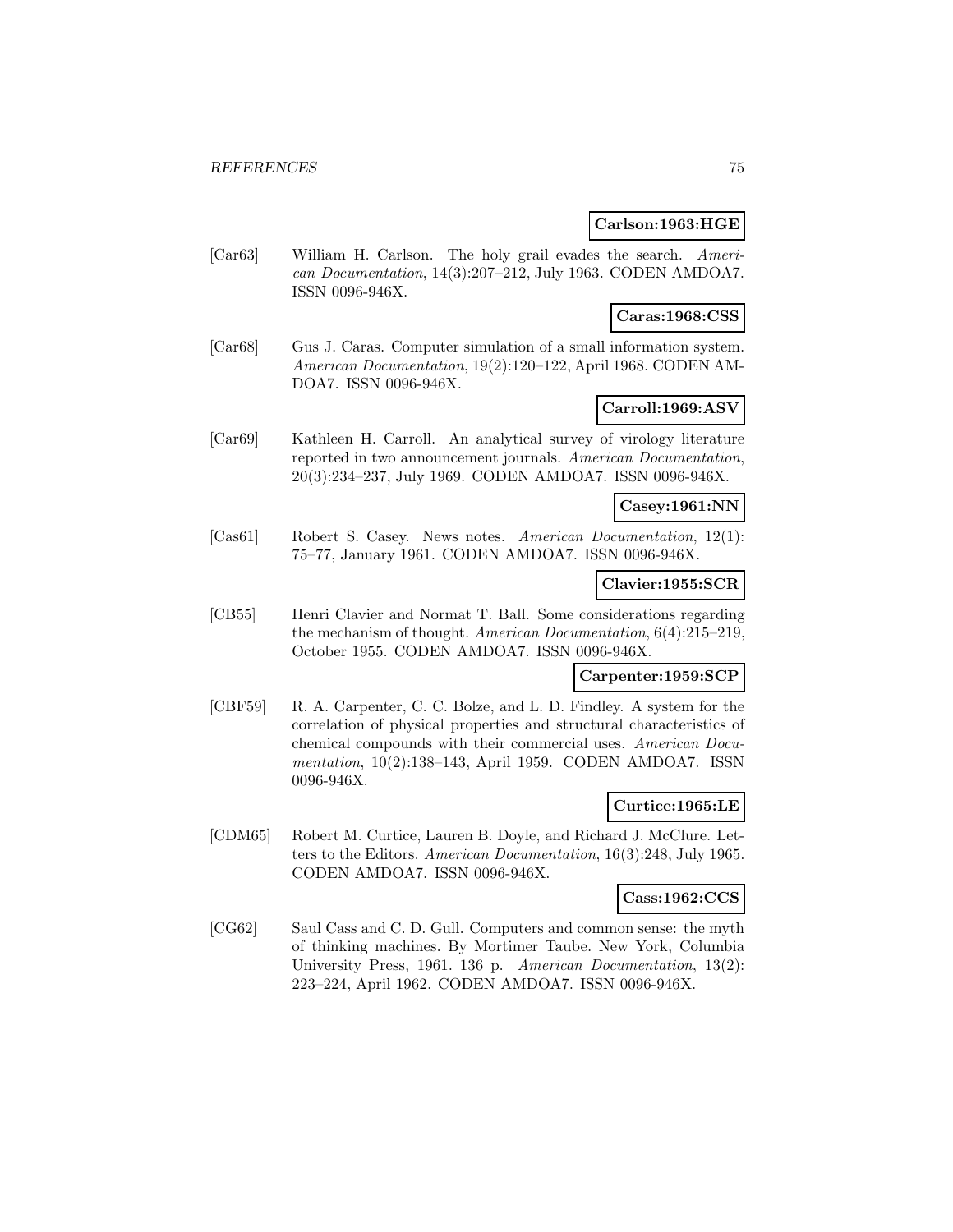### **Chapman:1950:LCI**

[Cha50] Edward A. Chapman. Low-cost institutional photocopying service. American Documentation, 1(1):35–41, January 1950. CODEN AM-DOA7. ISSN 0096-946X.

### **Chapin:1963:BRB**

[Cha63] Richard E. Chapin. Book review: Advanced data processing in the university library. By Louis A. Schultheiss, Don S. Culbertson, and Edward M. Heiliger. Scarecrow Press, New York. 1962. 388 p. \$10.00. American Documentation, 14(1):83, January 1963. CODEN AMDOA7. ISSN 0096-946X.

### **Cheydleur:1963:SRF**

[Che63] Benjamin F. Cheydleur. SHIEF: a realizable form of associative memory. American Documentation, 14(1):56–67, January 1963. CODEN AMDOA7. ISSN 0096-946X.

## **Cheydleur:1965:ISL**

[Che65] Benjamin F. Cheydleur. Information science and liberal education. American Documentation, 16(3):171–177, July 1965. CODEN AM-DOA7. ISSN 0096-946X.

### **Climenson:1961:ASA**

[CHJ61] W. D. Climenson, N. H. Hardwick, and S. N. Jacobson. Automatic syntax analysis in machine indexing and abstracting. American Documentation, 12(3):178–183, August 1961. CODEN AMDOA7. ISSN 0096-946X.

### **Chomsky:1957:LSL**

[Cho57] Noam Chomsky. Logical structures in language. American Documentation, 8(4):284–291, October 1957. CODEN AMDOA7. ISSN 0096-946X.

## **Clapp:1950:SCN**

[Cla50] Verner W. Clapp. Shorter communications: News and technical notes. American Documentation, 1(2):110–120, April 1950. CO-DEN AMDOA7. ISSN 0096-946X.

# **Clapp:1952:SCN**

[Cla52] Verner W. Clapp. Subject controls — nature and levels of controls. American Documentation, 3(1):11–15, ???? 1952. CODEN AMDOA7. ISSN 0096-946X.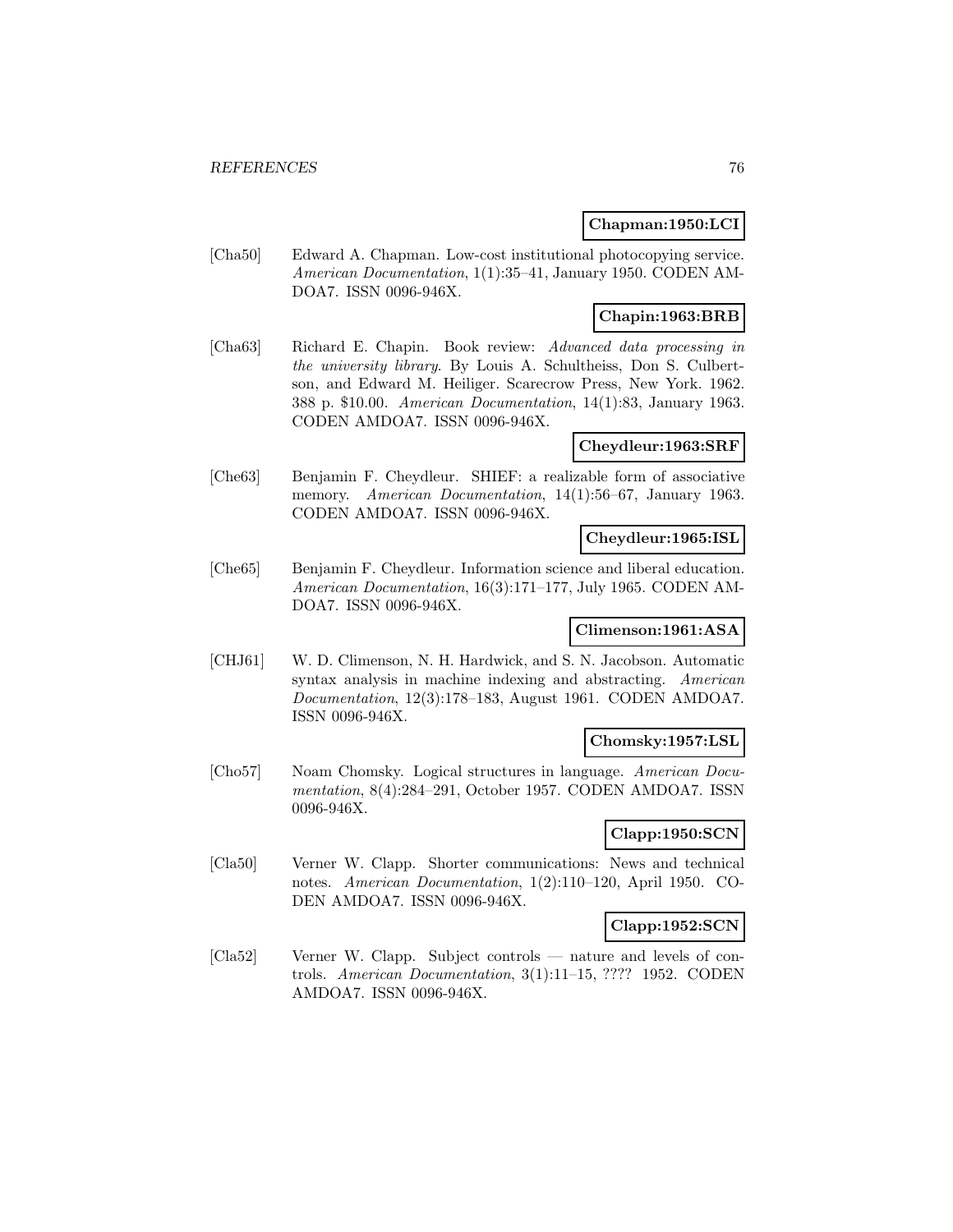## **Clapp:1953:PSC**

[Cla53] Verner W. Clapp. The problem of specialized communication in modern society. American Documentation, 4(3):83–90, August 1953. CODEN AMDOA7. ISSN 0096-946X.

## **Clapp:1955:LEL**

[Cla55] Verner W. Clapp. Letter to the Editor: The Library of Congress. Washington 25, D.C. American Documentation, 6(4):271, October 1955. CODEN AMDOA7. ISSN 0096-946X.

# **Clapp:1956:UPL**

[Cla56] Verner W. Clapp. UNESCO's program: Libraries, bibliographic services, documentation, a catalog of principal activities. American Documentation, 7(2):127–134, April 1956. CODEN AMDOA7. ISSN 0096-946X.

## **Clapp:1961:ISR**

[Cla61] Verner W. Clapp. "information storage and retrieval" and the problems of libraries. American Documentation, 12(3):224–226, August 1961. CODEN AMDOA7. ISSN 0096-946X.

# **Carlson:1963:LE**

[CLA<sup>+</sup>63a] Gary Carlson, F. W. Lancaster, Hugh C. Atkinson, Ralph R. Shaw, Ronald E. Wyllys, Richard H. Orr, and T. R. Savage. Letters to the Editor. American Documentation, 14(4):328–331, October 1963. CODEN AMDOA7. ISSN 0096-946X.

## **Clapp:1963:RPS**

[Cla63b] Verner W. Clapp. Research in problems of scientific information — retrospect and prospect. American Documentation,  $14(1):1-9$ , January 1963. CODEN AMDOA7. ISSN 0096-946X.

# **Clark:1967:BRB**

[Cla67] Haydee Garcia Clark. Book review: 2/67-5R A Plan for Indexing the Periodical Literature of Nursing. Report of a Study of the Need for Bibliographic Control of the Scholarly Record of Nursing. 1966. Vern N. Pings. American Nurses Foundation, New York. 202 pp. American Documentation, 18(2):117–118, April 1967. CODEN AMDOA7. ISSN 0096-946X.

## **Cleverdon:1963:BRB**

[Cle63] C. W. Cleverdon. Book review: A comparative study of three systems of information retrieval. By Norman D. Stevens. Rutgers Uni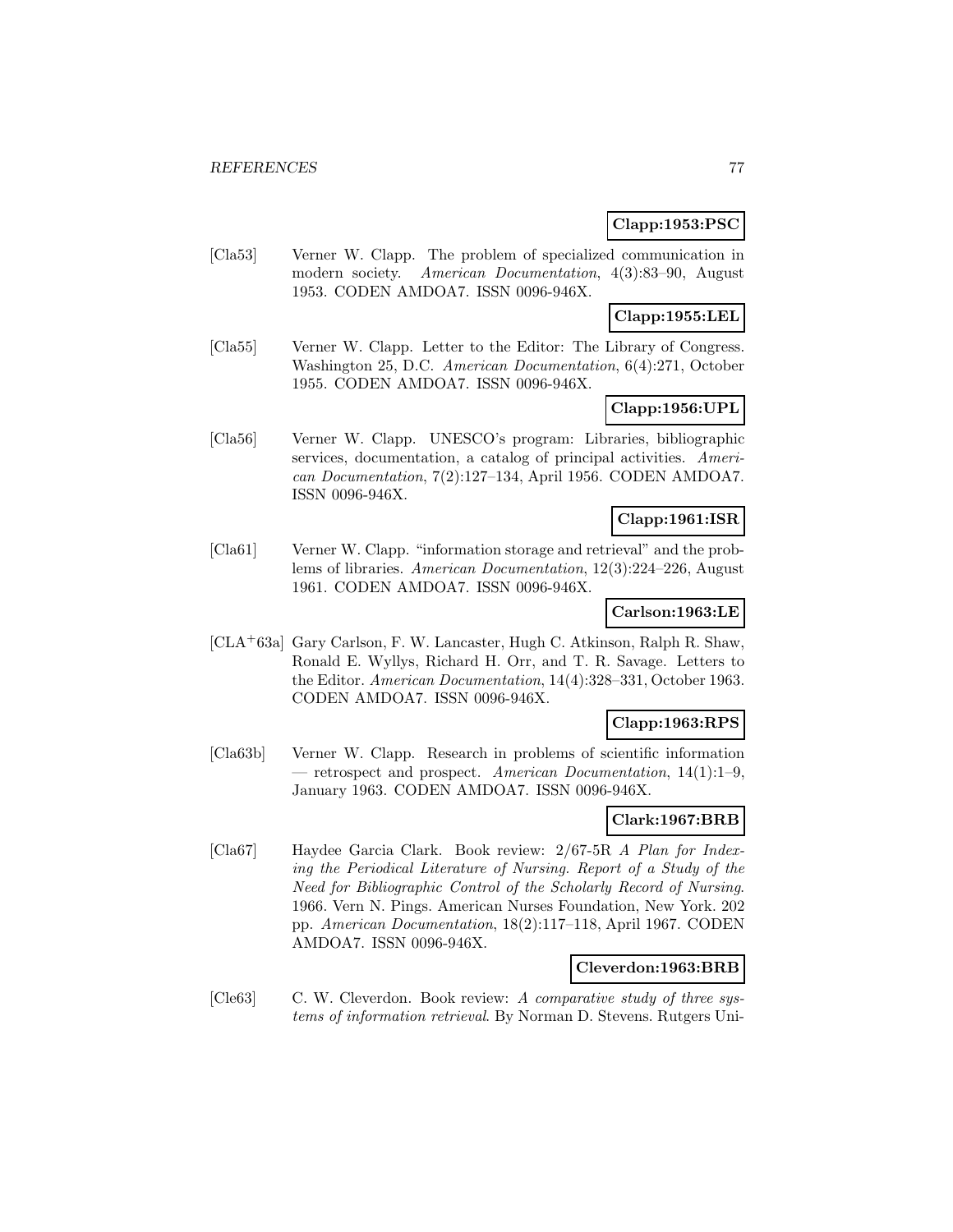versity Press, New Brunswick, N. J. 1950. American Documentation, 14(1):82, January 1963. CODEN AMDOA7. ISSN 0096-946X.

## **Clark:1962:AXM**

[CM62] H. E. Clark and G. R. Mott. Abstract: A xerographic method for display or storage of transmitted information. American Documentation, 13(1):118, January 1962. CODEN AMDOA7. ISSN 0096-946X.

## **Coblans:1956:UNT**

[Cob56] Herbert Coblans. United Nations technical assistance and documentation. American Documentation, 7(4):289–293, October 1956. CODEN AMDOA7. ISSN 0096-946X.

### **Coblans:1965:EGE**

[Cob65] Herbert Coblans. Editorial: Guest editorial. American Documentation, 16(2):67, April 1965. CODEN AMDOA7. ISSN 0096-946X.

### **Cohn:1955:EGP**

[Coh55] Ernst M. Cohn. Editing graphs for publication. American Documentation, 6(2):77–86, April 1955. CODEN AMDOA7. ISSN 0096- 946X.

## **Cohn:1959:TDB**

[Coh59] Gunther Cohn. Technical data on border-punched cards. American Documentation, 10(2):116–121, April 1959. CODEN AMDOA7. ISSN 0096-946X.

### **Conrad:1951:TFS**

[Con51a] G. Miles Conrad. Thermo-fax, Stenafax and Xerox. American Documentation, 2(2):95–97, April 1951. CODEN AMDOA7. ISSN 0096-946X.

## **Conrad:1951:UNM**

[Con51b] G. Miles Conrad. User needs in a microfacsimile reader. American Documentation, 2(4):201–204, October 1951. CODEN AMDOA7. ISSN 0096-946X.

### **Conrad:1952:NMR**

[Con52] G. Miles Conrad. New methods of reproduction, publication, and the design of technical reports. American Documentation, 3(3): 168–175, ???? 1952. CODEN AMDOA7. ISSN 0096-946X.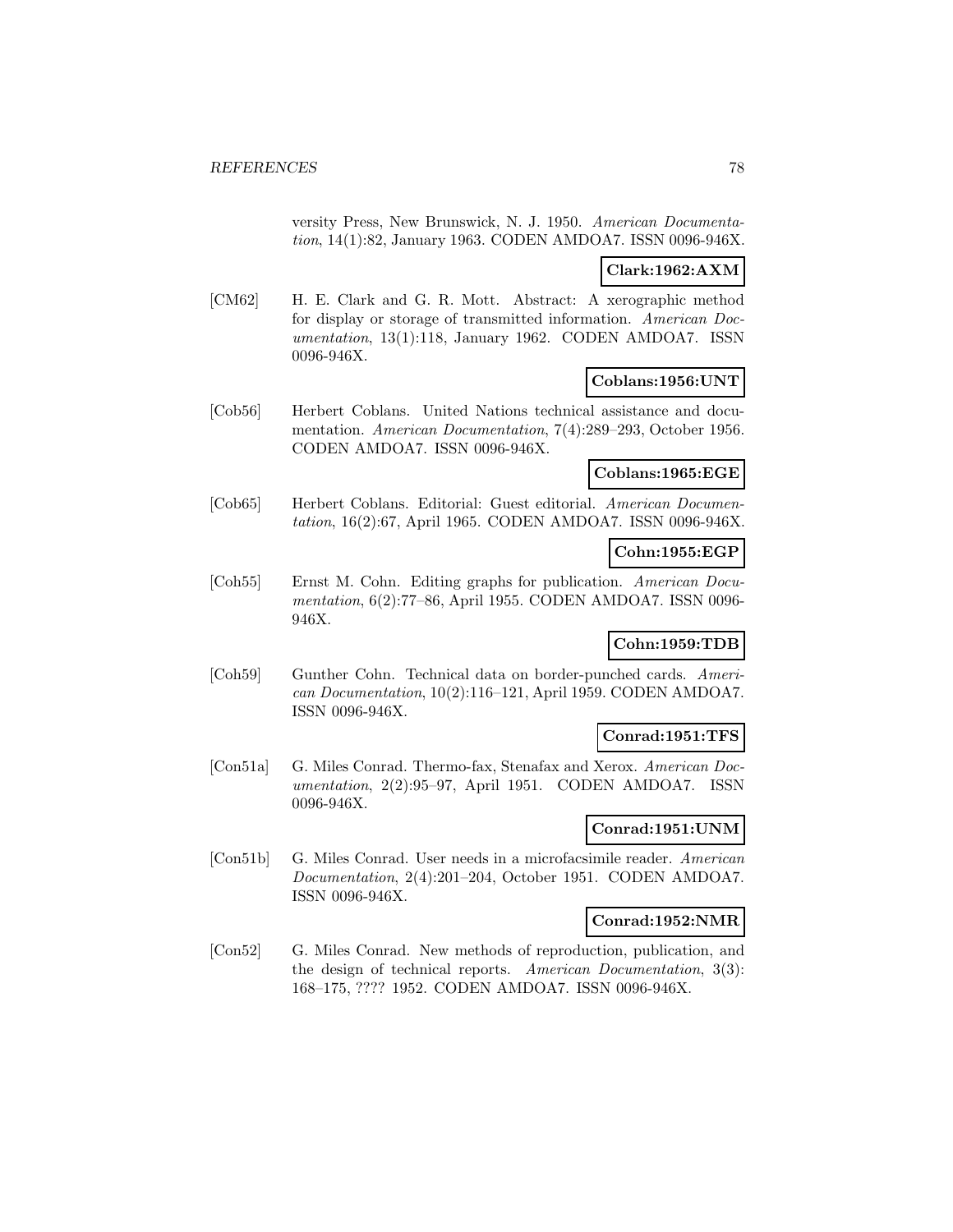### **Cooper:1966:PS**

[Coo66] Daniel I. Cooper. Pop science. American Documentation, 17(2): 53–56, April 1966. CODEN AMDOA7. ISSN 0096-946X.

# **Cooper:1968:ESL**

[Coo68] William S. Cooper. Expected search length: a single measure of retrieval effectiveness based on the weak ordering action of retrieval systems. American Documentation, 19(1):30–41, January 1968. CODEN AMDOA7. ISSN 0096-946X.

# **Cooper:1969:OPI**

[Coo69] William S. Cooper. Opinion paper: Is interindexer consistency a hobgoblin? American Documentation, 20(3):268-278, July 1969. CODEN AMDOA7. ISSN 0096-946X.

#### **Cortelyou:1954:SFD**

[Cor54] Ethaline Cortelyou. Some fundamentals of designing tables of data. American Documentation, 5(3):155–160, August 1954. CODEN AMDOA7. ISSN 0096-946X.

### **Costello:1961:SRC**

[Cos61a] J. C. Costello, Jr. Storage and retrieval of chemical research and patent information by links and roles in Du Pont. American Documentation, 12(2):111–120, April 1961. CODEN AMDOA7. ISSN 0096-946X.

## **Costello:1961:UIP**

[Cos61b] J. C. Costello, Jr. Uniterm indexing principles, problems and solutions. American Documentation, 12(1):20–26, January 1961. CO-DEN AMDOA7. ISSN 0096-946X.

### **Costello:1961:SSO**

[Cos61c] John C. Costello, Jr. Some solutions to operational problems in concept coordination. American Documentation, 12(3):191–197, August 1961. CODEN AMDOA7. ISSN 0096-946X.

#### **Costello:1962:CRI**

[Cos62] John C. Costello, Jr. Computer requirements for inverted coordinate indexes. American Documentation, 13(4):414–419, October 1962. CODEN AMDOA7. ISSN 0096-946X.

## **Cottrell:1968:ECS**

[Cot68] William B. Cottrell. Evaluation and compression of scientific and technical information at the nuclear safety information center.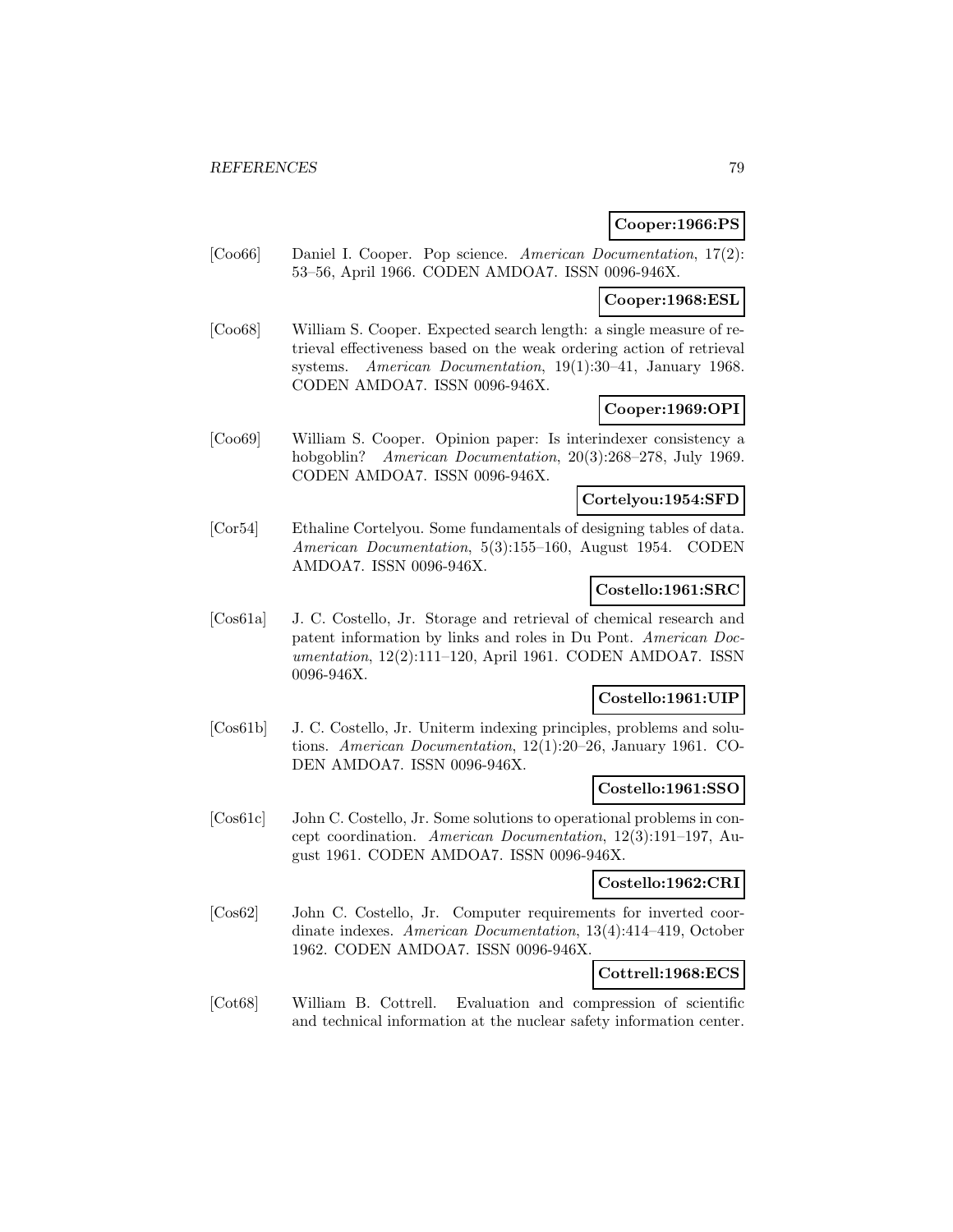American Documentation, 19(4):375–380, October 1968. CODEN AMDOA7. ISSN 0096-946X.

## **Carroll:1969:CSK**

[CR69] John M. Carroll and Robert Roeloffs. Computer selection of keywords using word-frequency analysis. American Documentation, 20 (3):227–233, July 1969. CODEN AMDOA7. ISSN 0096-946X.

# **Crooks:1956:FSA**

[Cro56] Elliott Crooks. Facsimile systems as an aid to research. American Documentation, 7(1):40–43, January 1956. CODEN AMDOA7. ISSN 0096-946X.

### **Chapin:1962:MSS**

[CS62] Richard E. Chapin and Charles W. Shilling. A model for the study of scientific communications. American Documentation, 13(4):410– 413, October 1962. CODEN AMDOA7. ISSN 0096-946X.

## **Cuadra:1964:IKC**

[Cua64] Carlos A. Cuadra. Identifying key contributions to information science. American Documentation, 15(4):289–295, October 1964. CODEN AMDOA7. ISSN 0096-946X.

## **Cuadra:1965:CAM**

[Cua65] Carlos A. Cuadra. Comments on the 1964 ADI meeting. American Documentation, 16(2):105–112, April 1965. CODEN AMDOA7. ISSN 0096-946X.

## **Cueto:1968:UIL**

[Cue68] Manuel R. Cueto. Using information in the life insurance business world. American Documentation, 19(3):265–268, July 1968. CO-DEN AMDOA7. ISSN 0096-946X.

## **Cummins:1954:CTB**

[Cum54] R. L. Cummins. Changeable type bars for typewriter composition. American Documentation, 5(1):13–18, January 1954. CODEN AM-DOA7. ISSN 0096-946X.

### **Daily:1956:NSR**

[Dai56] Jay E. Daily. A Notation for subject retrieval files. American Documentation, 7(3):210–214, July 1956. CODEN AMDOA7. ISSN 0096-946X.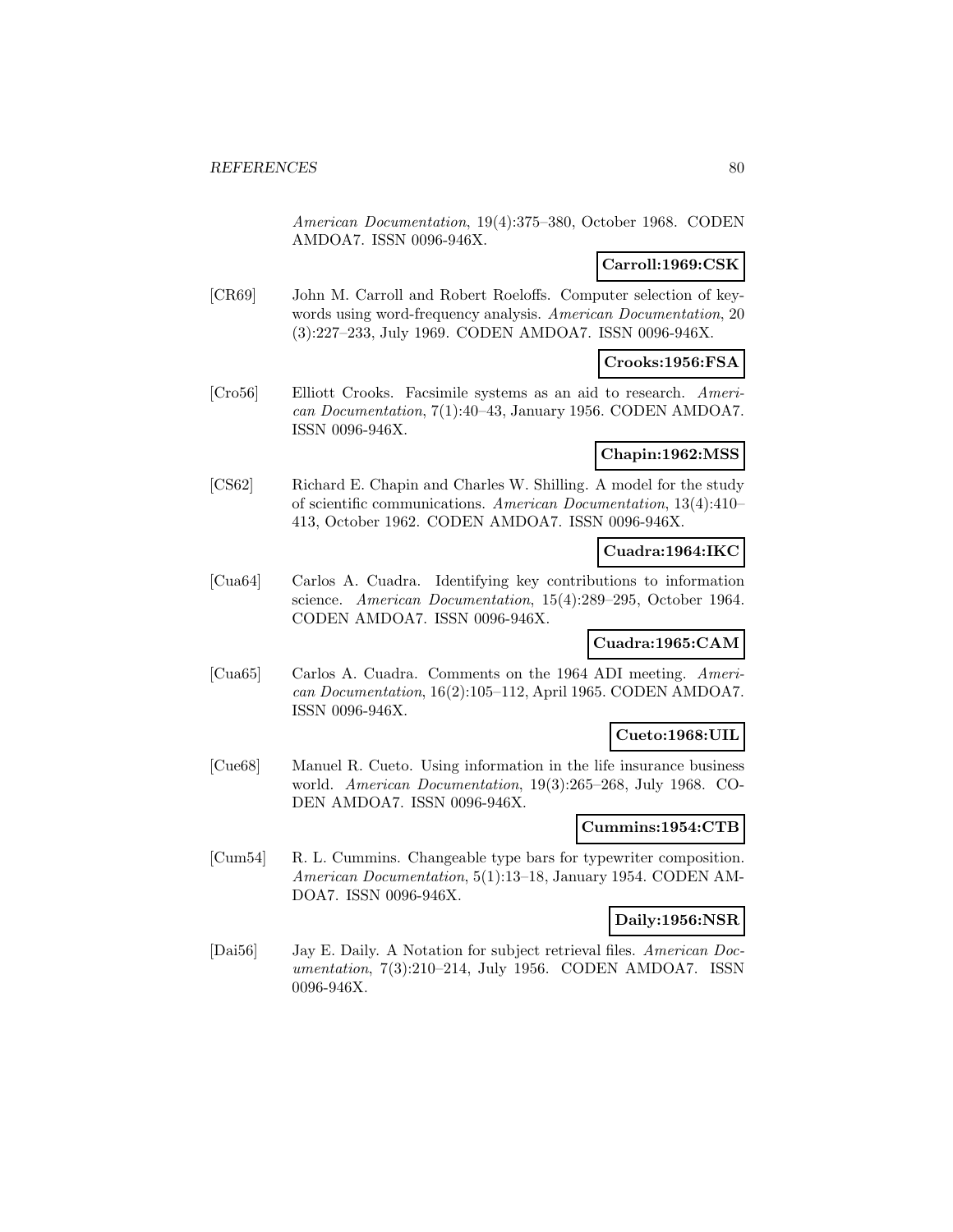## **Daily:1957:SHT**

[Dai57] Jay E. Daily. Subject headings and the theory of classification. American Documentation, 8(4):269–274, October 1957. CODEN AMDOA7. ISSN 0096-946X.

# **Dain:1964:BRB**

[Dai64] Phyllis Dain. Book review: 4/64-000 William Frederick Poole and the modern library movement. 1963. William Landrum Williamson. Columbia University Press (Columbia University Studies in Library Service, No. 13), New York. 203 pp. \$6.00. American Documentation, 15(2):154, April 1964. CODEN AMDOA7. ISSN 0096-946X.

## **Damerau:1965:EAI**

[Dam65] Fred J. Damerau. An experiment in automatic indexing. American Documentation, 16(4):283–289, October 1965. CODEN AMDOA7. ISSN 0096-946X.

## **Darling:1966:BRB**

[Dar66] Louise Darling. Book review: 10/66–3R Mental Health Book Review Index. Vol. 10. Whole No. 15. 1965. Compiled by the Editorial Committee and Contributing Librarians. Council on Research in Bibliography, Inc., New York. 78 pp. American Documentation, 17 (4):220–221, October 1966. CODEN AMDOA7. ISSN 0096-946X.

## **Davis:1951:YEA**

[Dav51a] Watson Davis. 15 years experience with auxiliary publication. American Documentation, 2(2):87–89, April 1951. CODEN AM-DOA7. ISSN 0096-946X.

## **Davis:1951:DAP**

[Dav51b] Watson Davis. Developments in auxiliary publication. American Documentation, 2(1):7–11, January 1951. CODEN AMDOA7. ISSN 0096-946X.

## **Davis:1952:ROA**

[Dav52] Watson Davis. A report on the operation of auxiliary publication service. American Documentation, 3(4):225, ???? 1952. CODEN AMDOA7. ISSN 0096-946X.

## **David:1956:CHS**

[Dav56] Charles W. David. The conservation of historical source material. American Documentation, 7(2):76–82, April 1956. CODEN AM-DOA7. ISSN 0096-946X.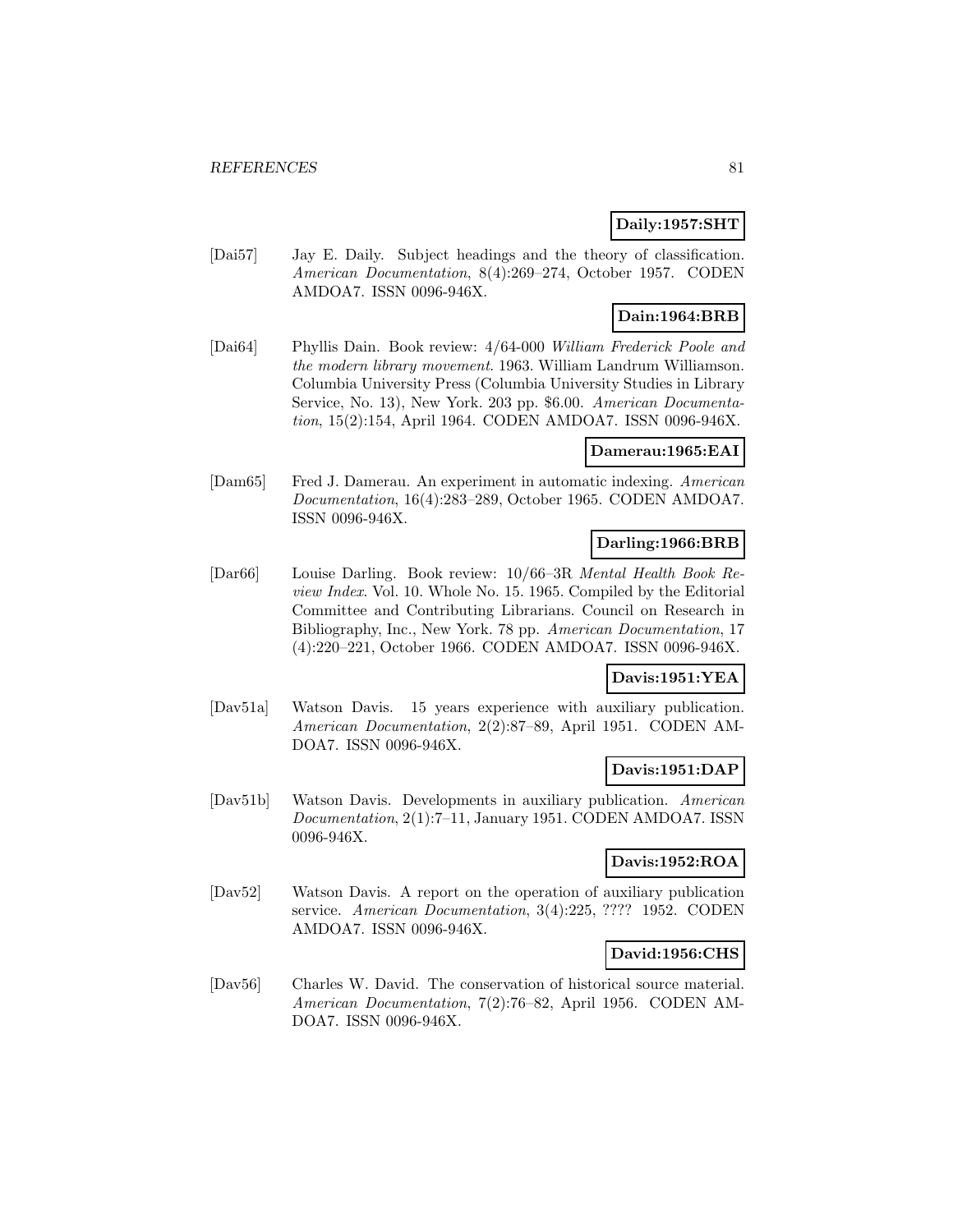## **Davis:1958:TIS**

[Dav58] Barbara M. Davis. Technical information service in the Cabot Research Laboratories. American Documentation, 9(1):23-27, January 1958. CODEN AMDOA7. ISSN 0096-946X.

### **Davis:1967:SPP**

[Dav67] Charles H. Davis. SDI: a program for public libraries. American Documentation, 18(3):139–145, July 1967. CODEN AMDOA7. ISSN 0096-946X.

## **Davis:1968:BCI**

[Dav68] Charlks H. Davis. Brief communications: Integrating vocabularies with a classification scheme. American Documentation, 19(1):101, January 1968. CODEN AMDOA7. ISSN 0096-946X.

### **Davis:1969:BCB**

[Dav69] Charles H. Davis. Brief communications: The binary search algorithm. American Documentation, 20(2):167, April 1969. CODEN AMDOA7. ISSN 0096-946X.

### **Dawkins:1968:IAC**

[Daw68] Young P. Dawkins. The individual in an age of change. American Documentation, 19(3):269, July 1968. CODEN AMDOA7. ISSN 0096-946X.

## **Dale:1965:SCE**

[DD65] A. G. Dale and N. Dale. Some clumping experiments for associative document retrieval. American Documentation, 16(1):5–9, January 1965. CODEN AMDOA7. ISSN 0096-946X.

## **DeHaas:1958:M**

[De 58] W. De Haas. The microfiche. American Documentation, 9(2):99– 106, April 1958. CODEN AMDOA7. ISSN 0096-946X.

### **Delucia:1964:IAE**

[Del64] Al Delucia. Index-abstract evaluation and design. American Documentation, 15(2):121–125, April 1964. CODEN AMDOA7. ISSN 0096-946X.

## **Dennis:1950:ACL**

[Den50] Faustine Dennis. American Council of Learned Societies, British manuscripts project. The collection in the Library of Congress. American Documentation, 1(3):130–132, August 1950. CODEN AMDOA7. ISSN 0096-946X.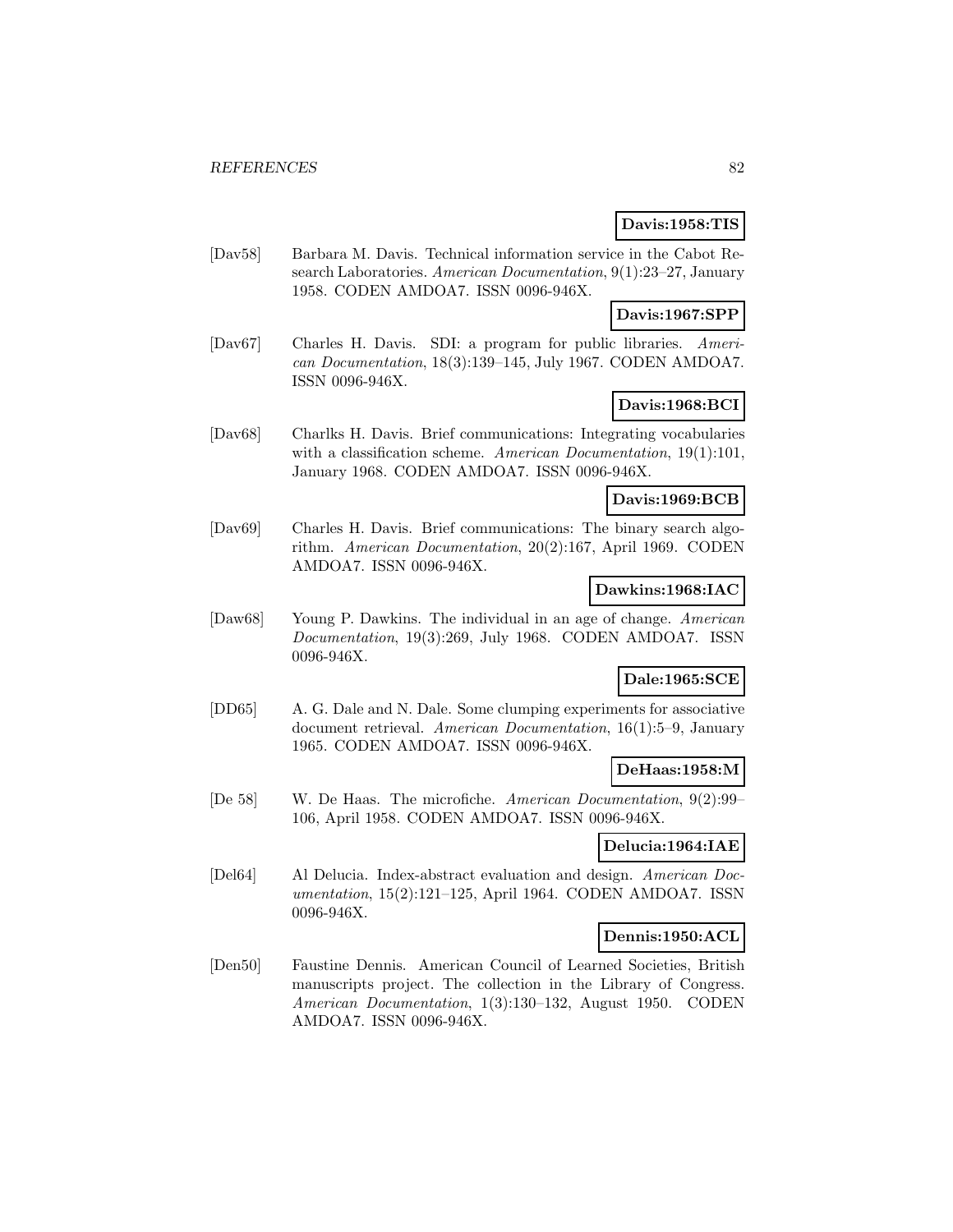### **Dewey:1959:PCC**

[Dew59] Harry Dewey. Punched card catalogs — theory and technique. American Documentation, 10(1):36–50, January 1959. CODEN AMDOA7. ISSN 0096-946X.

### **Davison:1957:SCG**

[DG57] W. H. T. Davison and M. Gordon. Sorting for chemical groups using Gordon–Kendall–Davison ciphers. American Documentation, 8(3):202–210, July 1957. CODEN AMDOA7. ISSN 0096-946X.

## **Dickison:1966:SFM**

[Dic66] R. R. Dickison. The scholar and the future of microfilm. American Documentation, 17(4):178–179, October 1966. CODEN AMDOA7. ISSN 0096-946X.

### **Dietrich:1962:MRP**

[Die62] E. V. Dietrich. Machine retrieval of pharmacodynamic data. American Documentation, 13(1):112–114, January 1962. CODEN AM-DOA7. ISSN 0096-946X.

## **Donohue:1966:CAA**

[DK66] Joseph C. Donohue and N. E. Karioth. Coming of age in academe — Information science at 21. American Documentation, 17(3):117– 119, July 1966. CODEN AMDOA7. ISSN 0096-946X.

### **Debons:1969:FCE**

[DO69] Anthony Debons and Klaus Otten. Foundations of a concept for an education program in information science. American Documentation, 20(4):346–351, October 1969. CODEN AMDOA7. ISSN 0096-946X.

### **Donley:1957:LEE**

[Don57] Albert M. Donley, Jr. Library ecology and electronics. American Documentation, 8(4):300–305, October 1957. CODEN AMDOA7. ISSN 0096-946X.

## **Donohue:1966:LSI**

[Don66] Joseph C. Donohue. Librarianship and the science of information. American Documentation, 17(3):120–123, July 1966. CODEN AM-DOA7. ISSN 0096-946X.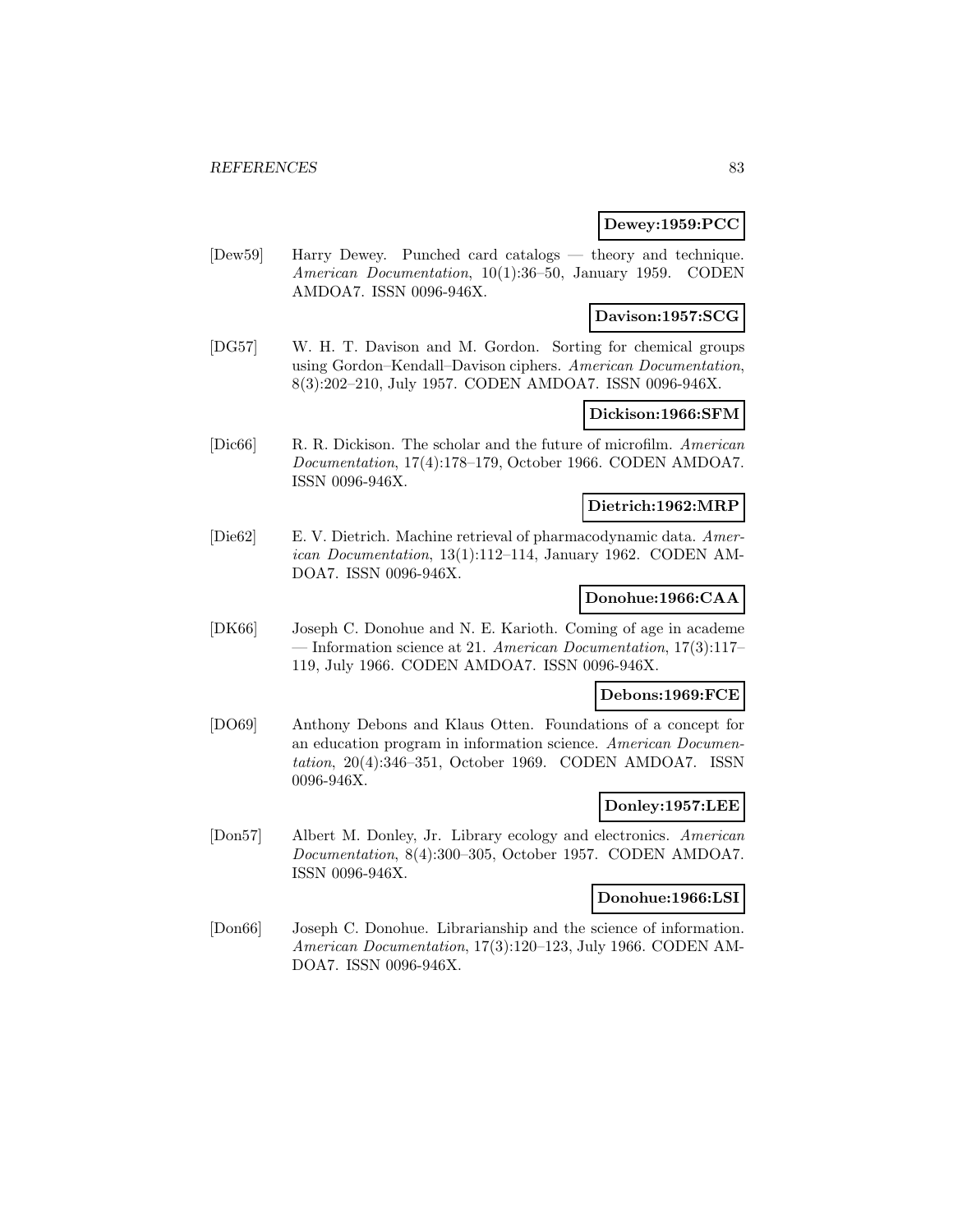## **Doyle:1962:IAA**

[Doy62] Lauren B. Doyle. Indexing and abstracting by association. American Documentation, 13(4):378–390, October 1962. CODEN AM-DOA7. ISSN 0096-946X.

### **Drake:1954:AAR**

[Dra54] E. J. Drake. Access to Australian research. American Documentation, 5(4):245–246, October 1954. CODEN AMDOA7. ISSN 0096- 946X.

### **Drew:1966:LTL**

[DSTW66] D. L. Drew, R. K. Summit, R. I. Tanaka, and R. B. Whiteley. An on-line technical library reference retrieval system. American Documentation, 17(1):3–7, January 1966. CODEN AMDOA7. ISSN 0096-946X.

## **Dubester:1962:RAD**

[Dub62] Henry Dubester. The role of the American Documentation Institute in international documentation. American Documentation, 13(1): 115–117, January 1962. CODEN AMDOA7. ISSN 0096-946X.

### **Dyer:1956:RPU**

[Dye56] J. Raymond Dyer. Report on the practical utilization of its recorded knowledge by the legal profession. American Documentation, 7(3): 201–209, July 1956. CODEN AMDOA7. ISSN 0096-946X.

### **Dyke:1959:FMO**

[Dyk59] H. Gordon Dyke. A figure-of-merit ordering system for a search output. American Documentation, 10(1):85–86, January 1959. CO-DEN AMDOA7. ISSN 0096-946X.

### **Eastin:1951:PVD**

[Eas51] Roy Eastin. The point of view of the division of public documents. American Documentation, 2(3):160–162, August 1951. CODEN AMDOA7. ISSN 0096-946X.

### **Ebersole:1966:OMN**

[Ebe66] J. L. Ebersole. An operating model of a national information system. American Documentation, 17(1):33–40, January 1966. CO-DEN AMDOA7. ISSN 0096-946X.

# **Edge:1957:SIR**

[EFB57] Eleanor B. Edge, Norman G. Fisher, and Lucy A. Bannister. System for indexing research reports using a punched card machine.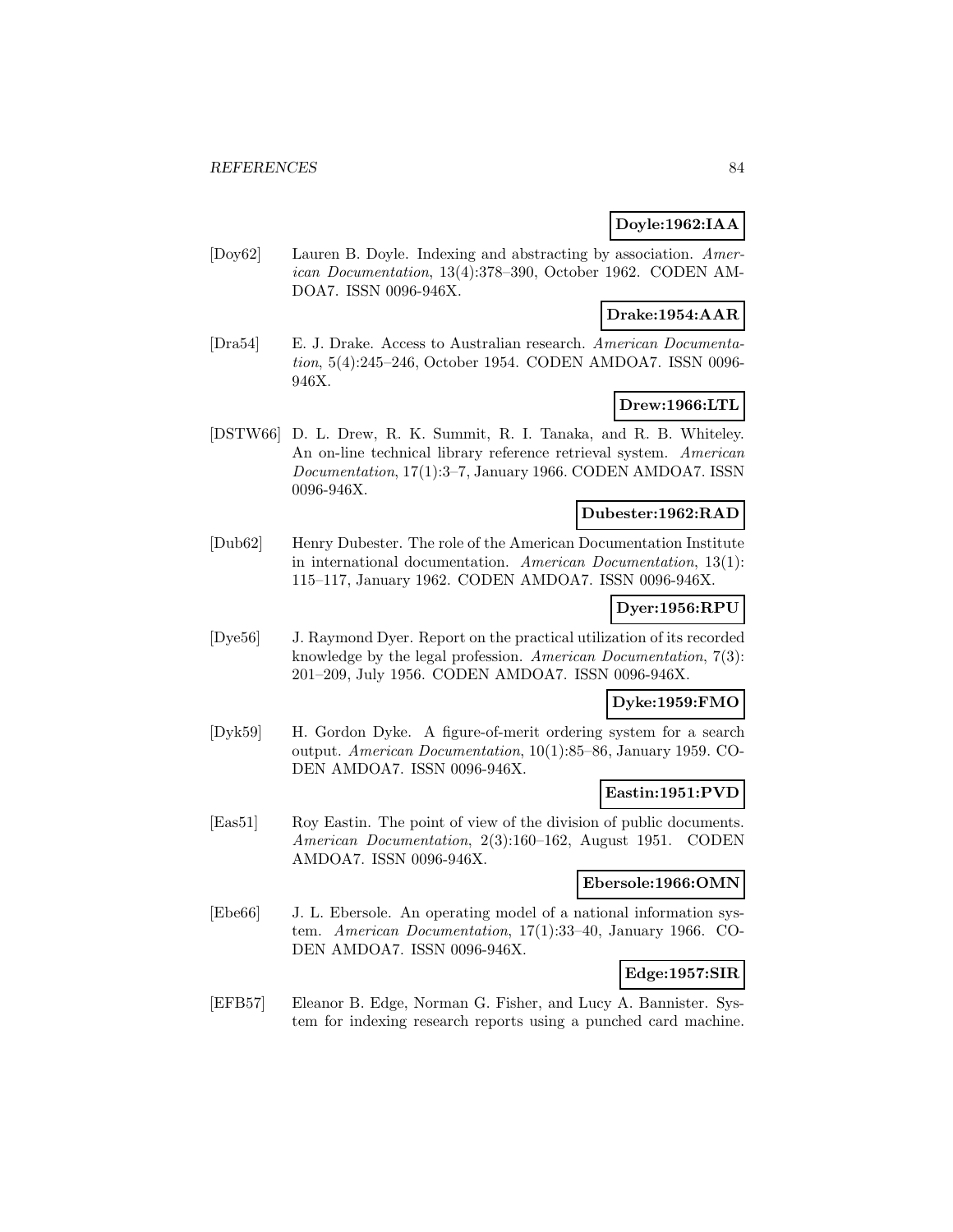American Documentation, 8(4):275–283, October 1957. CODEN AMDOA7. ISSN 0096-946X.

### **Egan:1951:BDS**

[Ega51] Margaret E. Egan. Bibliographic development in the social sciences. American Documentation, 2(1):11–18, January 1951. CODEN AM-DOA7. ISSN 0096-946X.

## **Egan:1953:USD**

[Ega53] Margaret E. Egan. The use of social data by business, finance, and industry. American Documentation, 4(4):147–154, October 1953. CODEN AMDOA7. ISSN 0096-946X.

### **Elias:1964:Ea**

[EK64] Arthur W. Elias and John F. Kennedy. Editorial. American Documentation, 15(1):3, January 1964. CODEN AMDOA7. ISSN 0096- 946X.

## **Elias:1964:Eb**

[Eli64a] Arthur W. Elias. Editorial. American Documentation, 15(2):81, April 1964. CODEN AMDOA7. ISSN 0096-946X.

### **Elias:1964:Ec**

[Eli64b] Arthur W. Elias. Editorial. American Documentation, 15(3):178, July 1964. CODEN AMDOA7. ISSN 0096-946X.

#### **Elias:1965:Eb**

[Eli65a] A. W. Elias. Editorial. American Documentation, 16(3):162, July 1965. CODEN AMDOA7. ISSN 0096-946X.

### **Elias:1965:Ea**

[Eli65b] Arthur W. Elias. Editorial. American Documentation, 16(1):1–3, January 1965. CODEN AMDOA7. ISSN 0096-946X.

### **Elias:1966:Ea**

[Eli66a] A. W. Elias. Editorial. American Documentation, 17(1):1–2, January 1966. CODEN AMDOA7. ISSN 0096-946X.

### **Elias:1966:Eb**

[Eli66b] Arthur W. Elias. Editorial. American Documentation, 17(3):115, July 1966. CODEN AMDOA7. ISSN 0096-946X.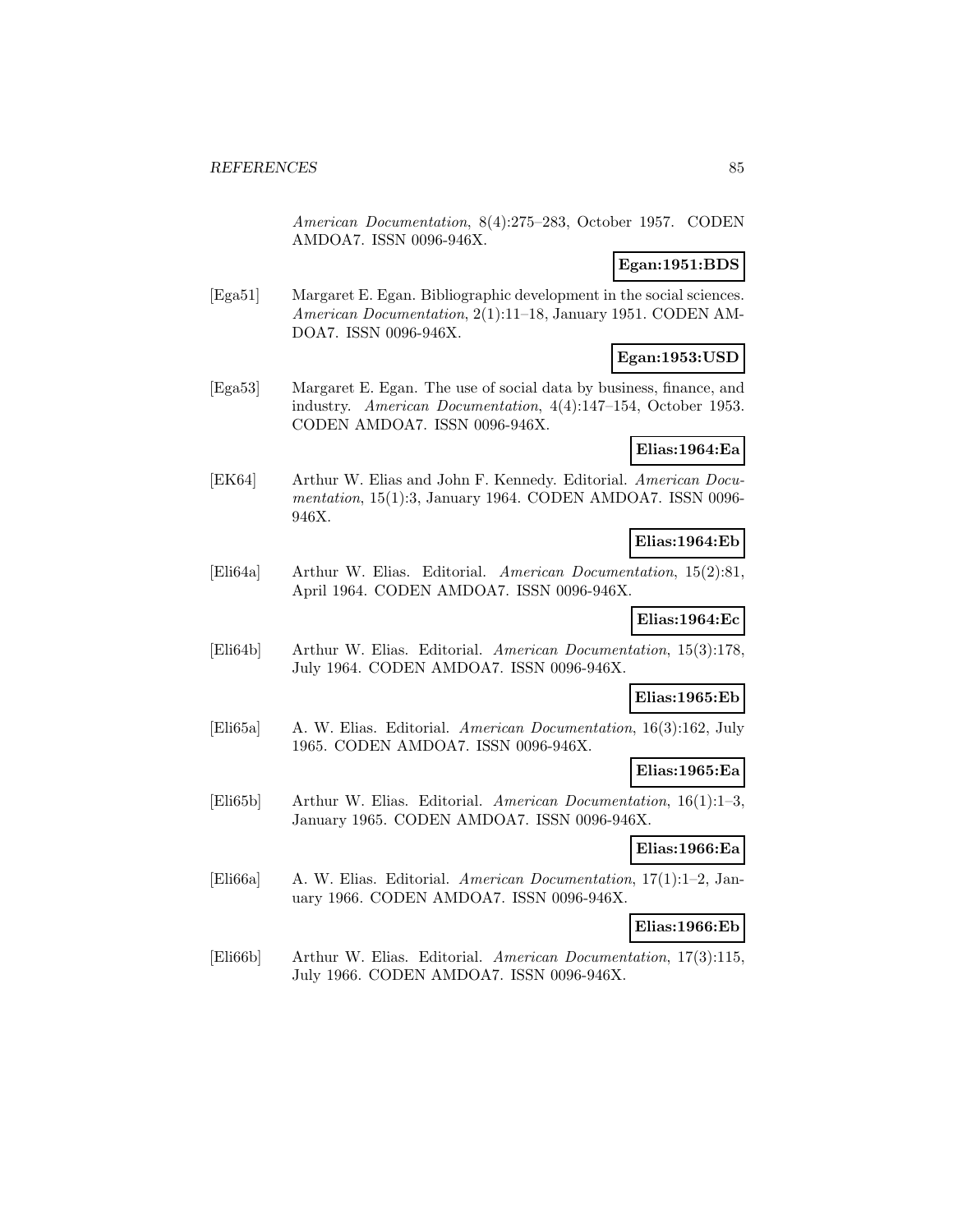## **Elias:1967:Eb**

[Eli67a] A. W. Elias. Editorial. American Documentation, 18(2):54, April 1967. CODEN AMDOA7. ISSN 0096-946X.

#### **Elias:1967:Ea**

[Eli67b] Arthur W. Elias. Editorial. American Documentation, 18(1):1–2, January 1967. CODEN AMDOA7. ISSN 0096-946X.

**Elias:1968:Ea**

[Eli68a] A. W. Elias. Editorial. American Documentation, 19(1):1–2, January 1968. CODEN AMDOA7. ISSN 0096-946X.

### **Elias:1968:Eb**

[Eli68b] A. W. Elias. Editorial. American Documentation, 19(3):212, July 1968. CODEN AMDOA7. ISSN 0096-946X.

### **Elias:1969:GE**

[Eli69a] A. Elias. Guest editorial. American Documentation, 20(3):185, July 1969. CODEN AMDOA7. ISSN 0096-946X.

### **Elias:1969:E**

[Eli69b] A. W. Elias. Editorial. American Documentation, 20(4):297, October 1969. CODEN AMDOA7. ISSN 0096-946X.

## **Elias:1969:ELA**

[Eli69c] A. W. Elias. Editorial looking at AD –1968. American Documentation, 20(1):1–5, January 1969. CODEN AMDOA7. ISSN 0096- 946X.

#### **Ellsworth:1951:NHM**

[Ell51] R. S. Ellsworth. New horizons with microfilm. American Documentation, 2(4):221–228, October 1951. CODEN AMDOA7. ISSN 0096-946X.

### **Ellas:1967:E**

[Ell67] A. W. Ellas. Editorial. American Documentation, 18(3):120, July 1967. CODEN AMDOA7. ISSN 0096-946X.

### **Elias:1964:F**

[EM64] Arthur W. Elias and James D. Mack. Farewell. American Documentation, 15(1):1–2, January 1964. CODEN AMDOA7. ISSN 0096-946X.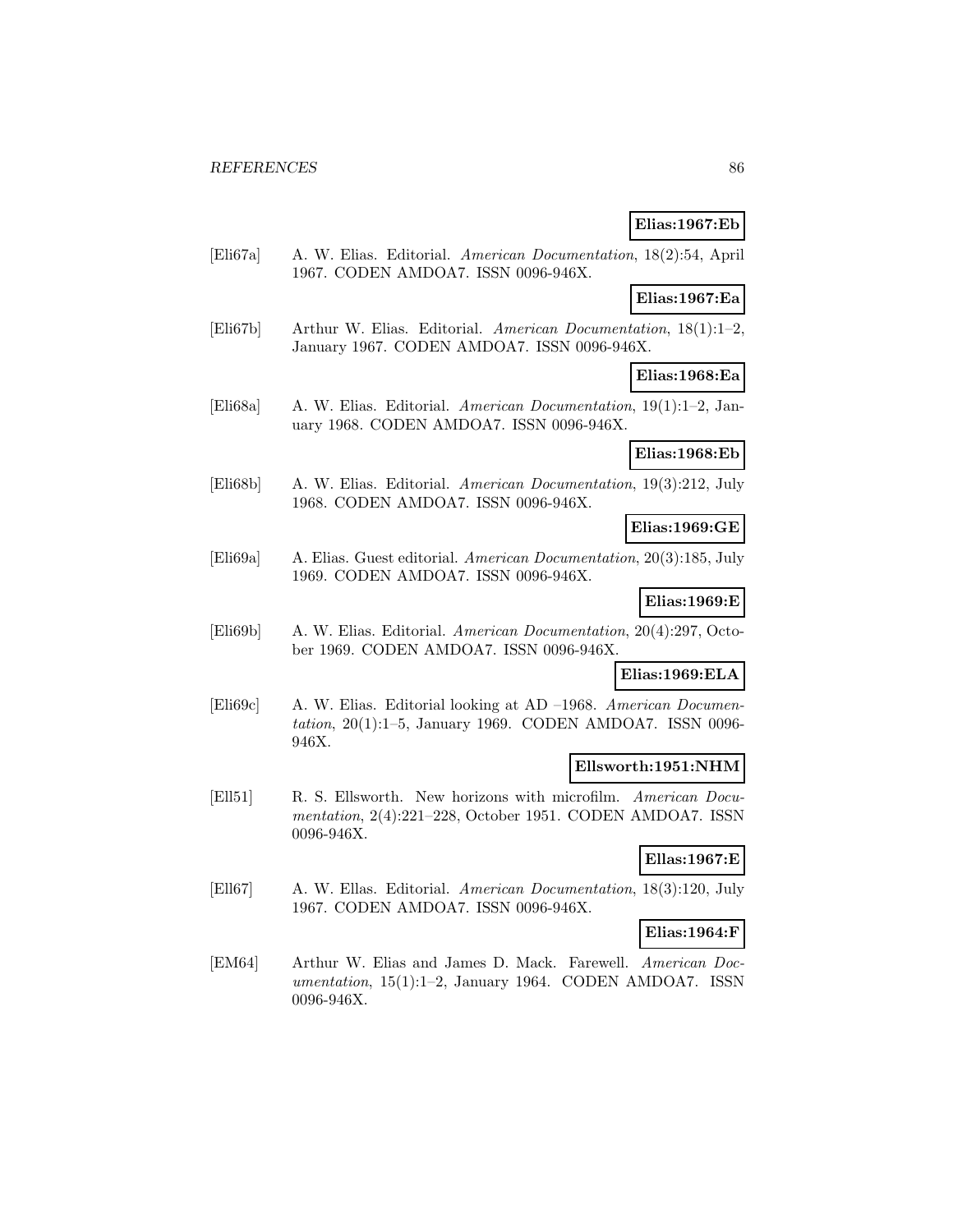### **Ember:1965:BRB**

[Emb65] George Ember. Book review: 1/65-3R A Contribution to the Early History of Documentation (Adatok es felismerések a szakirodalmi  $dokumentació$  tortenetenek kezdeteihez)  $\langle Data \t{ and } \t{ findings \t{ in the} }$ history of the beginnings of bibliography]. 1964. Dr. Ivan Polzovics. Országos Müszaki Könyvtar es Dokumentációs Központ [Technical] Library and Documentation Center], Budapest. 80 pp. American Documentation, 16(1):39–40, January 1965. CODEN AMDOA7. ISSN 0096-946X.

### **Engelbart:1961:SCI**

[Eng61] Douglas C. Engelbart. Special considerations of the individual as a user, generator, and retriever of information. American Documentation, 12(2):121–125, April 1961. CODEN AMDOA7. ISSN 0096-946X.

## **Engstrom:1962:ED**

[Eng62] Howard T. Engstrom. Electronics and documentation. American Documentation, 13(1):119–122, January 1962. CODEN AMDOA7. ISSN 0096-946X.

## **Eller:1968:TDD**

[EP68] James L. Eller and Robert L. Panek. Thesaurus development for a decentralized information network. American Documentation, 19 (3):213–220, July 1968. CODEN AMDOA7. ISSN 0096-946X.

### **Evans:1950:AT**

[Eva50] Luther H. Evans. ADI's tasks. American Documentation, 1(3): 127–130, August 1950. CODEN AMDOA7. ISSN 0096-946X.

### **Evans:1951:AMA**

[Eva51] Luther H. Evans. The 1951 annual meeting. American Documentation Institute. American Documentation, 2(2):69–80, April 1951. CODEN AMDOA7. ISSN 0096-946X.

# **Evans:1952:RUC**

[Eva52] Elma Evans. Reference use of the collection and its catalogs. American Documentation, 3(3):146–149, ???? 1952. CODEN AMDOA7. ISSN 0096-946X.

## **Evans:1956:DET**

[Eva56] Melbourne G. Evans. Duplication in experimental and theoretical disciplines and its implication for modern documentation. Ameri-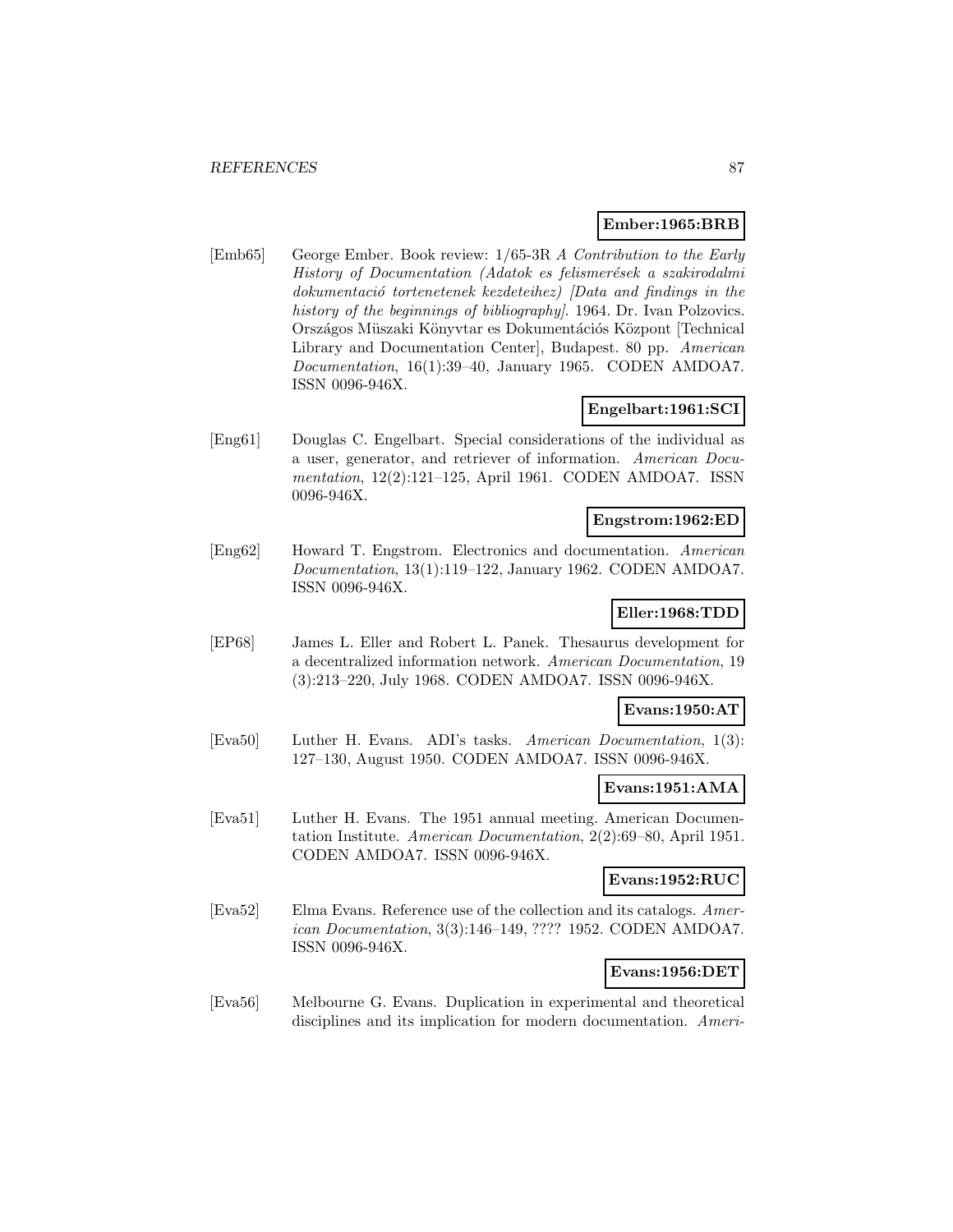can Documentation, 7(1):46–48, January 1956. CODEN AMDOA7. ISSN 0096-946X.

#### **Evans:1961:EEPa**

[Eva61a] Luther H. Evans. Editorial: The Editor's page. American Documentation, 12(1):1–2, January 1961. CODEN AMDOA7. ISSN 0096-946X.

## **Evans:1961:EPa**

[Eva61b] Luther H. Evans. The Editor's pages. American Documentation, 12(3):240, August 1961. CODEN AMDOA7. ISSN 0096-946X.

# **Evans:1961:EPb**

[Eva61c] Luther H. Evans. The Editor's pages. American Documentation, 12(4):306, October 1961. CODEN AMDOA7. ISSN 0096-946X.

### **Evans:1961:EEPb**

[Eva61d] Luther H. Evans. Editors: The Editor's page. American Documentation, 12(2):158, April 1961. CODEN AMDOA7. ISSN 0096-946X.

### **Evans:1966:BRB**

[Eva66] Luther H. Evans. Book review: 10/66–5R Library Science Today: Ranganathan Festschrift Vol. II. 1965. Edited by Kaula Prithvi Nath. Ranganathan Series in Library Science, 14. Asia Publishing House, New York, 832 pp. \$30.00. American Documentation, 17(4):222, October 1966. CODEN AMDOA7. ISSN 0096-946X.

### **Evans:1968:TMO**

[Eva68] Luther H. Evans. Traditional methods of organizing and storing information. American Documentation, 19(3):271–272, July 1968. CODEN AMDOA7. ISSN 0096-946X.

## **Fagerhaugh:1952:AIR**

[Fag52] Kenneth H. Fagerhaugh. Availability of industrial research reports. American Documentation, 3(3):143–145, ???? 1952. CODEN AM-DOA7. ISSN 0096-946X.

#### **Fairthorne:1956:PR**

[Fai56] R. A. Fairthorne. The patterns of retrieval. American Documentation, 7(2):65–70, April 1956. CODEN AMDOA7. ISSN 0096-946X.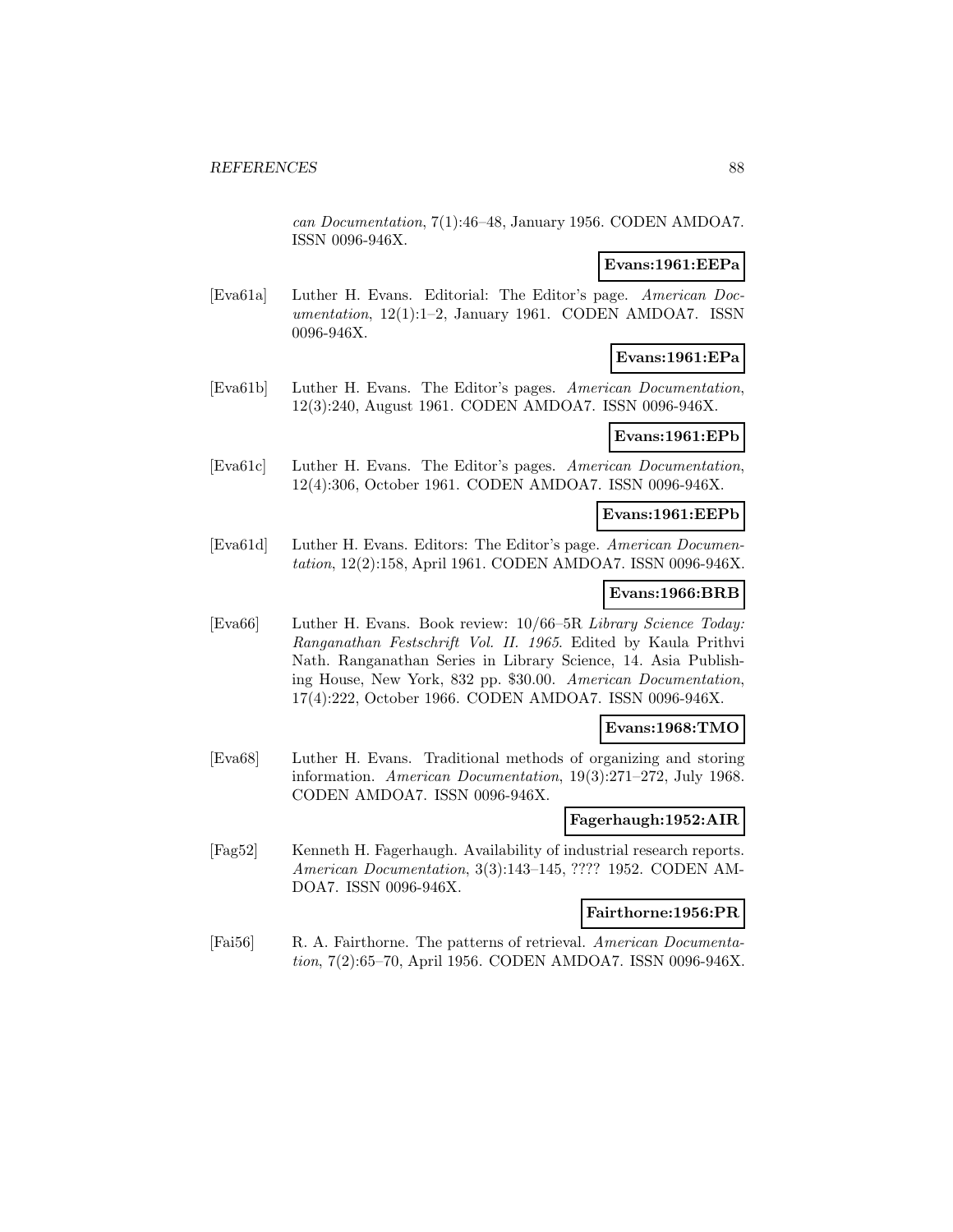### **Fairthorne:1958:DC**

[Fai58] R. A. Fairthorne. Delegation of classification. American Documentation, 9(3):159–164, August 1958. CODEN AMDOA7. ISSN 0096-946X.

### **Forman:1968:BRB**

[FC68] Sidney Forman and Ruby Lee Collins. Book review: 4/68–3R Documentation in education. Arvid J. and Mary A. Burke. Revision of Carter Alexander and Arvid J. Burke's How to Locate Educational Information and Data (4th edition, revised) 1967. Teachers College Press, Teachers College, Columbia University. 413 pp. \$7.50. American Documentation, 19(2):209, April 1968. CODEN AMDOA7. ISSN 0096-946X.

### **Feinler:1965:AST**

[FCHB65] E. J. Feinler, C. J. Cook, O. Heinz, and C. P. Bourne. Attitudes of scientists toward a specialized information center. American Documentation, 16(4):329–333, October 1965. CODEN AMDOA7. ISSN 0096-946X.

## **Feichtinger:1963:MMA**

[Fei63] H. George Feichtinger. Maxterm-miniterm: an alpha numeric notation for significant document storage. American Documentation, 14(1):35–38, January 1963. CODEN AMDOA7. ISSN 0096-946X.

## **Fellows:1957:CBS**

[Fel57] Erwin W. Fellows. Current bibliographic services in the social sciences. American Documentation, 8(3):153–167, July 1957. CODEN AMDOA7. ISSN 0096-946X.

## **Fels:1963:EPI**

[Fel63] E. M. Fels. Evaluation of the performance of an informationretrieval system by modified mooers plan. American Documentation, 14(1):28–34, January 1963. CODEN AMDOA7. ISSN 0096- 946X.

### **Feldman:1964:PIP**

[Fel64] Alfred Feldman. A proposed improvement in the printing of chemical structures, which results in their complete computer codes. American Documentation, 15(3):205–209, July 1964. CODEN AM-DOA7. ISSN 0096-946X.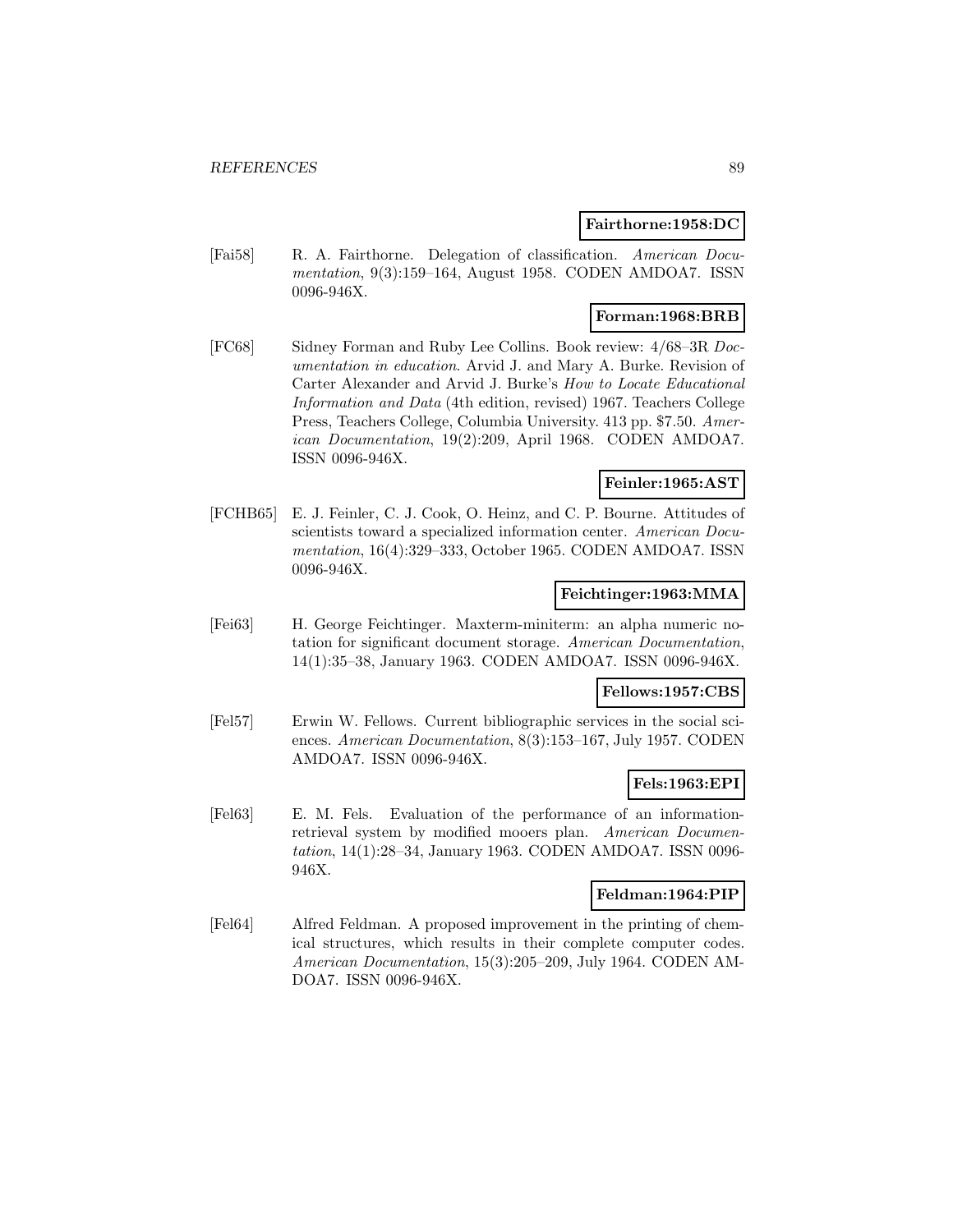### **Firschein:1967:LE**

[FFBB67] O. Firschein, M. Fischler, W. T. Brandhorst, and W. T. Brandhorst. Letters to the Editors. American Documentation, 18(1):49, January 1967. CODEN AMDOA7. ISSN 0096-946X.

### **Field:1956:ADE**

[Fie56] Oliver T. Field. An application of the direct entry principle in indexing. American Documentation, 7(3):225–228, July 1956. CODEN AMDOA7. ISSN 0096-946X.

# **Fisher:1950:NFR**

[Fis50] Loran L. Fisher. Notes on film records. American Documentation, 1(4):184–190, October 1950. CODEN AMDOA7. ISSN 0096-946X.

## **Fisher:1959:ARS**

[Fis59] Eva Lou Fisher. Abbreviations of Russian scientific serial publications. American Documentation, 10(3):192–208, July 1959. CODEN AMDOA7. ISSN 0096-946X.

### **Fischer:1966:KIC**

[Fis66] Marguerite Fischer. The KWIC index concept: a retrospective view. American Documentation, 17(2):57–70, April 1966. CODEN AM-DOA7. ISSN 0096-946X.

## **Fayollat:1969:BCC**

[FL69] James Fayollat and Don Luck. Brief communications: Computer based serials control system, Biomedical Library, UCLA. American Documentation, 20(4):385, October 1969. CODEN AMDOA7. ISSN 0096-946X.

### **Flanigan:1969:BCO**

[Fla69] David E. Flanigan. Brief communications: An open-ended information retrieval system, including selective data collection. American Documentation, 20(2):169–171, April 1969. CODEN AMDOA7. ISSN 0096-946X.

### **Flood:1967:AQA**

[Flo67] Barbara Flood. Analysis of questions addressed to a medical reference retrieval system: Comparison of question and system terminologies. American Documentation, 18(4):216–227, October 1967. CODEN AMDOA7. ISSN 0096-946X.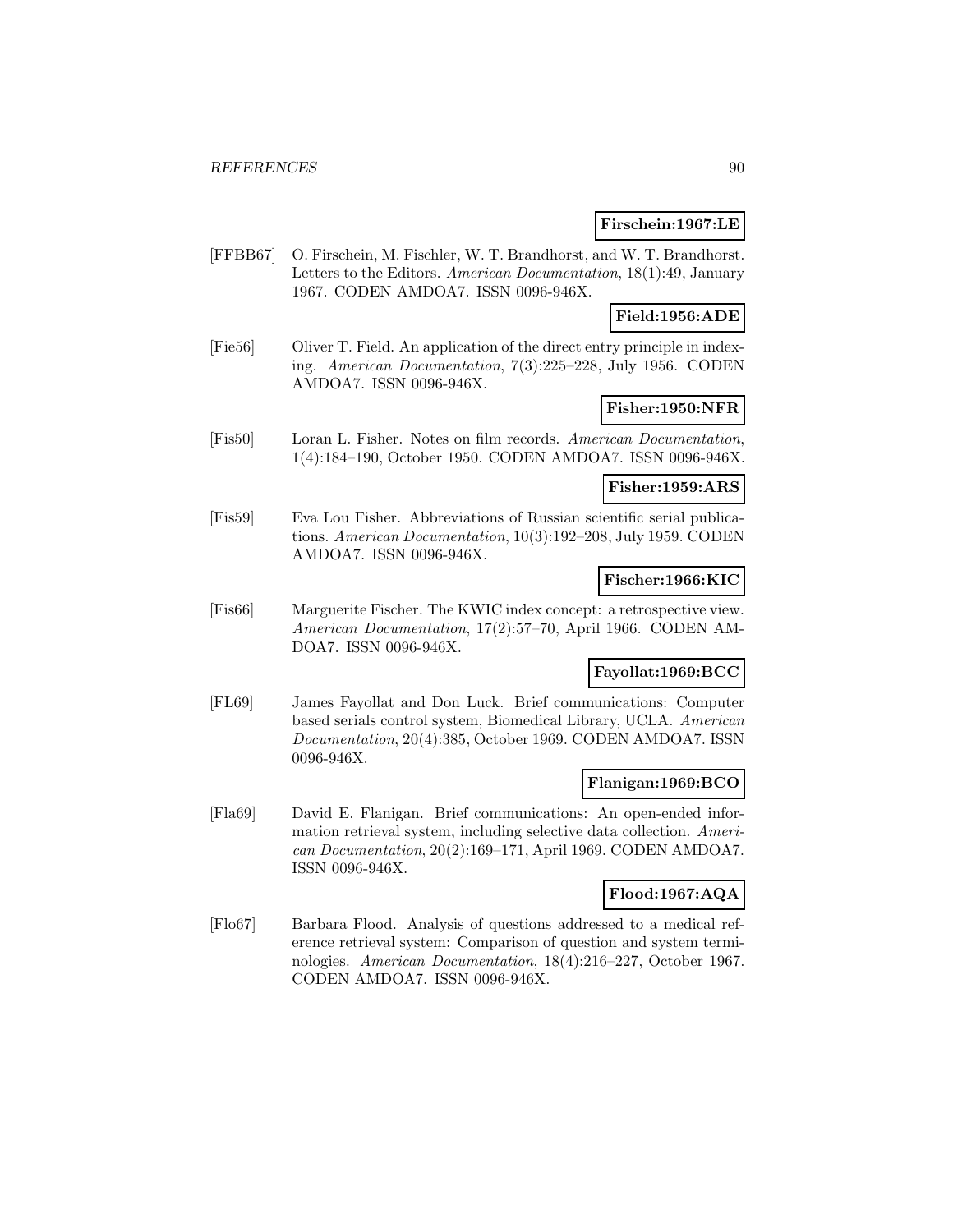### **Foster:1958:RAS**

[Fos58] Laurence S. Foster. Revision of the ASM–SLA metallurgical literature classification. American Documentation, 9(1):13–19, January 1958. CODEN AMDOA7. ISSN 0096-946X.

### **Fairthorns:1966:LE**

[FP66] Robert Fairthorns and J. Poyen. Letters to the Editors. American Documentation, 17(2):107, April 1966. CODEN AMDOA7. ISSN 0096-946X.

# **Francis:1952:CRI**

[Fra52] Edith S. Francis. Cataloging of reports in an industrial library. American Documentation, 3(2):117–119, ???? 1952. CODEN AM-DOA7. ISSN 0096-946X.

### **Franklin:1966:BCR**

[Fra66] David Franklin. Brief communications: Reversible punctuation Russian transliteration. American Documentation, 17(3):142–145, July 1966. CODEN AMDOA7. ISSN 0096-946X.

### **Flemer:1957:FMC**

[FS57] H. F. Flemer and Atherton Seidell. The FS microfilm camera. American Documentation, 8(2):127–128, April 1957. CODEN AM-DOA7. ISSN 0096-946X.

### **Fukudome:1967:JIC**

[Fuk67] Takao Fukudome. The Japan Information Center of Science and Technology (JICST): Its organization and function. American Documentation, 18(3):146–152, July 1967. CODEN AMDOA7. ISSN 0096-946X.

# **Garfield:1954:PRM**

[Gar54] Eugene Garfield. Preliminary report on the mechanical analysis of information by use of the 101 statistical punched card machine. American Documentation, 5(1):7–12, January 1954. CODEN AM-DOA7. ISSN 0096-946X.

### **Garfield:1955:PPI**

[Gar55] Eugene Garfield. The preparation of printed indexes by automatic punched-card techniques. American Documentation, 6(2):68–76, April 1955. CODEN AMDOA7. ISSN 0096-946X.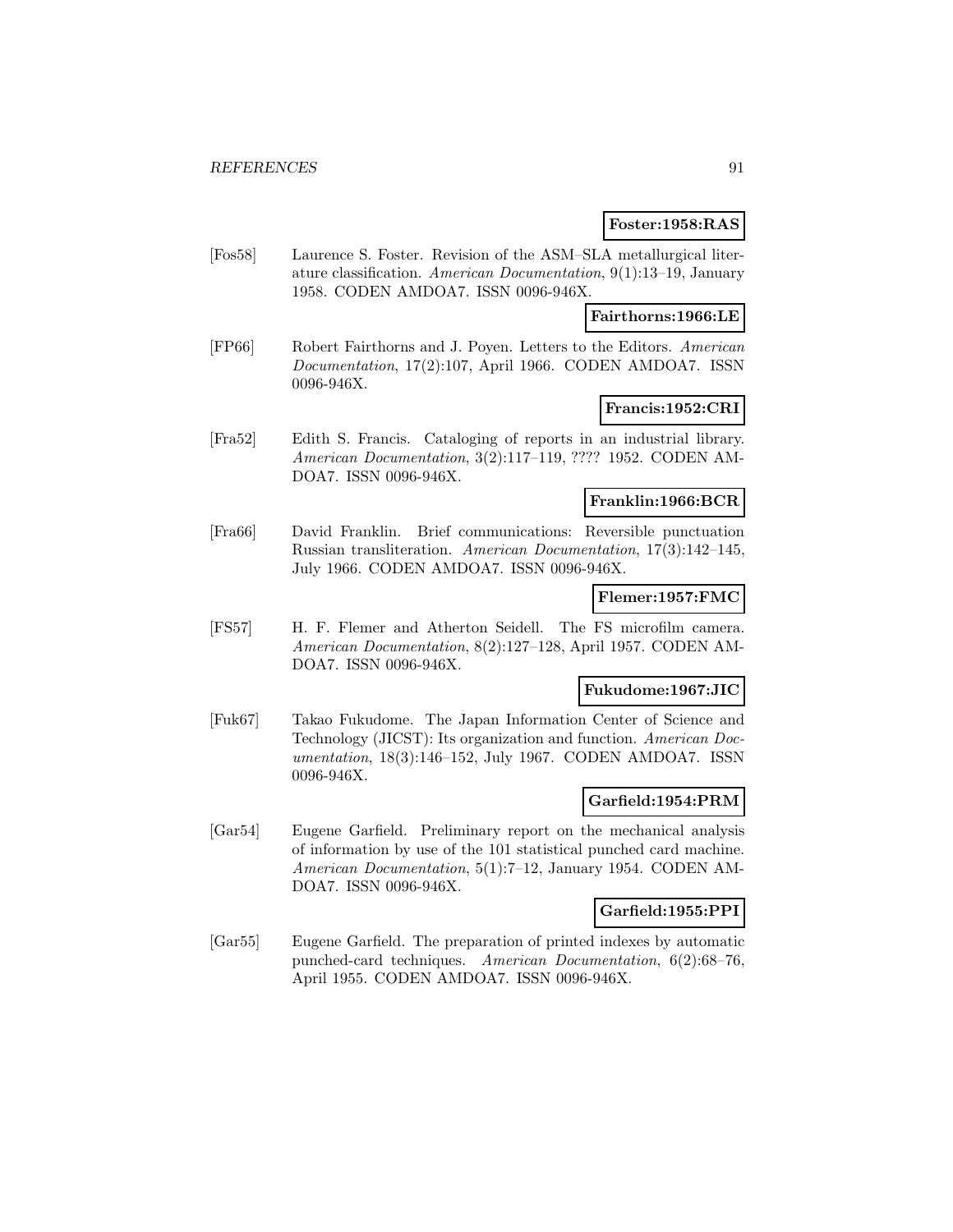## **Garfield:1963:CIS**

[Gar63] Eugene Garfield. Citation indexes in sociological and historical research. American Documentation, 14(4):289–291, October 1963. CODEN AMDOA7. ISSN 0096-946X.

## **Garvin:1965:BRB**

[Gar65a] Paul L. Garvin. Book review: 4/65-1R Language and information: Selected Essays on Their Theory and Application. 1964. Yehoshua Bar-Hillel. Addison-Wesley Publishing Company, Inc., Reading, Massachusetts, Palo Alto, London, and The Jerusalem Academic Press Ltd., Jerusalem, Israel. \$12.50. American Documentation, 16 (2):127, April 1965. CODEN AMDOA7. ISSN 0096-946X.

## **Garvin:1965:ISM**

[Gar65b] Paul L. Garvin. An informal survey of modern linguistics. American Documentation, 16(4):291–298, October 1965. CODEN AMDOA7. ISSN 0096-946X.

## **Garwig:1969:CB**

[Gar69] Paul L. Garwig. Charles Babbage (1792–1871). American Documentation, 20(4):320–324, October 1969. CODEN AMDOA7. ISSN 0096-946X.

## **Gifford:1969:UUC**

[GB69] Carolyn Gifford and George J. Baumanis. On understanding user choices: Textual correlates of relevance judgments. American Documentation, 20(1):21–26, January 1969. CODEN AMDOA7. ISSN 0096-946X.

### **Gottschalk:1963:WCS**

[GD63] Charles M. Gottschalk and Winifred F. Desmond. Worldwide census of scientific and technical serials. American Documentation, 14 (3):188–194, July 1963. CODEN AMDOA7. ISSN 0096-946X.

### **Gottesman:1957:MDA**

[GG57] Jerome Gottesman and Edward Gottesman. Machines, documentation, and automatic coding. American Documentation, 8(2):129– 133, April 1957. CODEN AMDOA7. ISSN 0096-946X.

### **Garvey:1964:SOF**

[GG64] William D. Garvey and Belver C. Griffith. The structure, objectives, and findings of a study of scientific information exchange in psy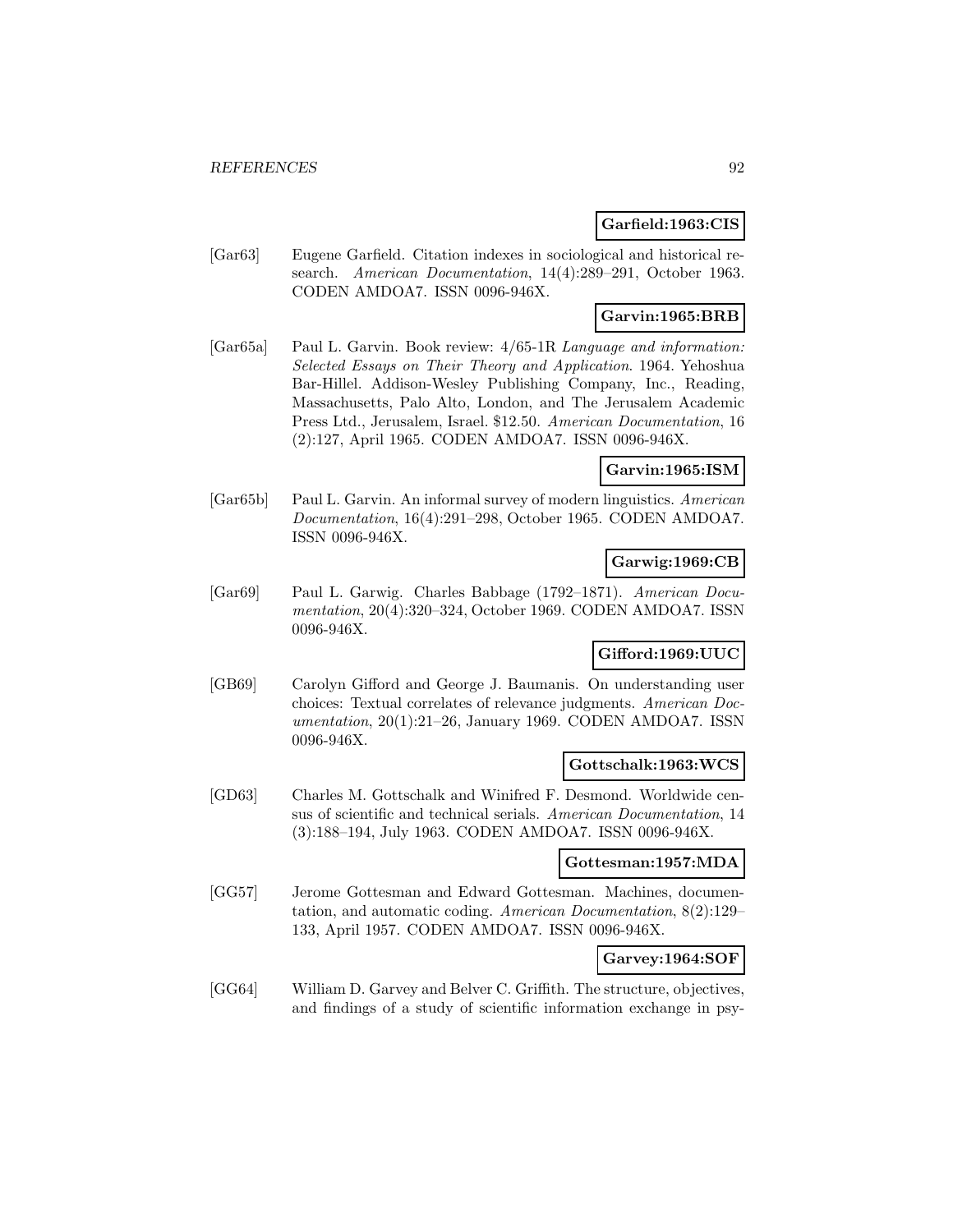chology. American Documentation, 15(4):258–267, October 1964. CODEN AMDOA7. ISSN 0096-946X.

## **Gilbert:1958:OPC**

[Gil58] Paul T. Gilbert. An optimal punch card code for general files. American Documentation, 9(2):84–98, April 1958. CODEN AMDOA7. ISSN 0096-946X.

### **Giuliano:1969:RIS**

[Giu69] Vincent E. Giuliano. The relationship of information science to librarianship — problems and scientific training. American Documentation, 20(4):344–345, October 1969. CODEN AMDOA7. ISSN 0096-946X.

## **Gray:1951:AAN**

[Gra51] Dwight E. Gray. The AEC, ASTIA, NACA CATALOG CARD. American Documentation, 2(4):219–221, October 1951. CODEN AMDOA7. ISSN 0096-946X.

## **Graf:1952:RSI**

[Gra52a] Dorothy Graf. Reports service to industry. American Documentation, 3(3):145–146, ???? 1952. CODEN AMDOA7. ISSN 0096- 946X.

## **Gray:1952:PEM**

[Gra52b] Dwight E. Gray. Practical experience in microfacsimile publication. American Documentation, 3(1):58–61, ???? 1952. CODEN AMDOA7. ISSN 0096-946X.

## **Gray:1953:OSU**

[Gra53] Dwight E. Gray. Organizing and servicing unpublished reports. American Documentation, 4(3):103–115, August 1953. CODEN AMDOA7. ISSN 0096-946X.

### **Graziano:1968:TD**

[Gra68] Eugene E. Graziano. On a theory of documentation. American Documentation, 19(1):85–89, January 1968. CODEN AMDOA7. ISSN 0096-946X.

## **Greengrass:1967:BRB**

[Gre67] Alan R. Greengrass. Book review: 2/67-6R Indexing and Classification; A Selected and Annotated Bibliography. A joint project of the Nuclear Science Division and Documentation Division of the Special Libraries Association. May 14, 1966. Compiled and edited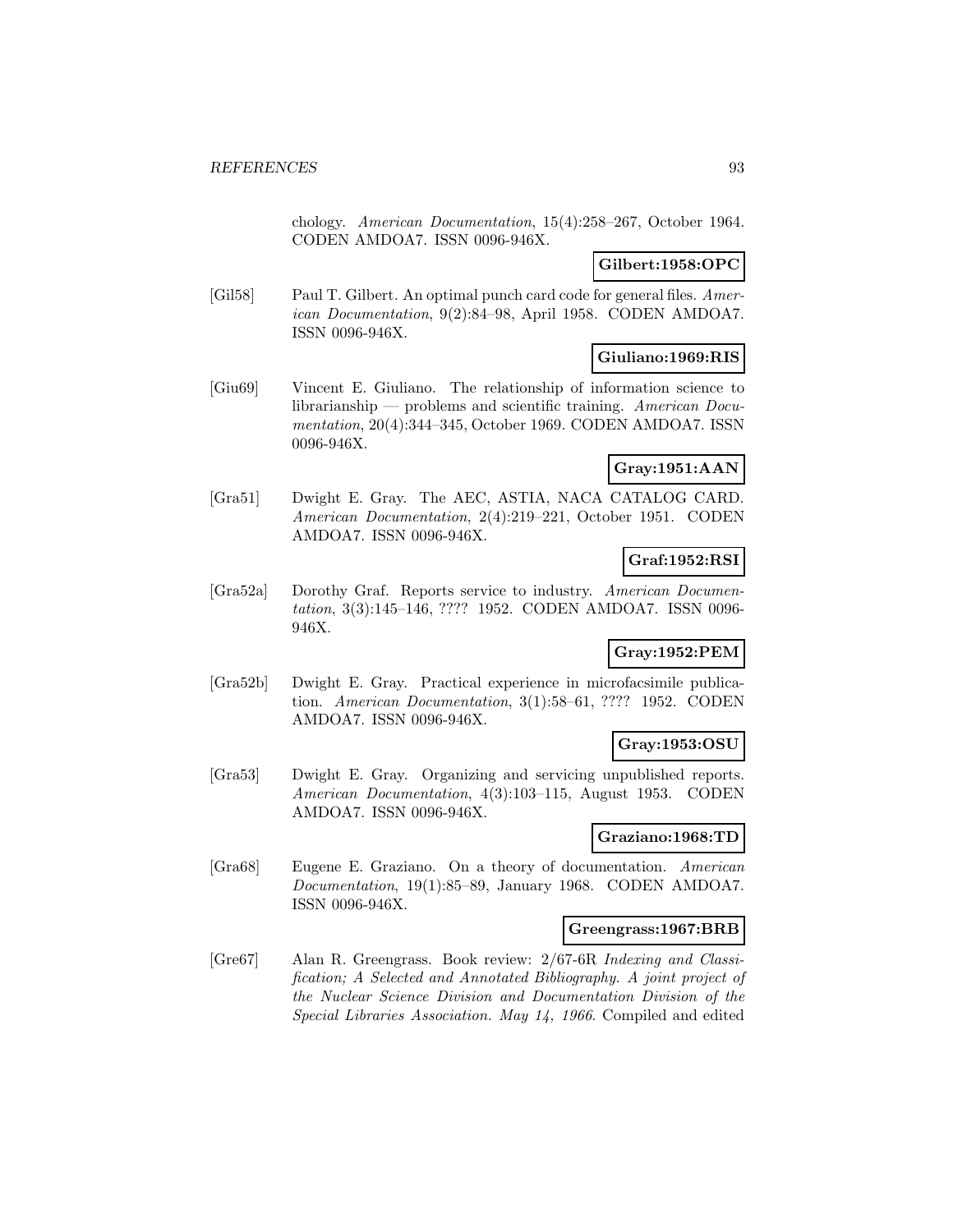by Winifred F. Desmond and Lester A. Barrer. Oak Ridge National Laboratory Library, Oak Ridge, Tennessee. 256 pp. (on microfiche). American Documentation, 18(2):118, April 1967. CODEN AM-DOA7. ISSN 0096-946X.

### **Groesbeck:1951:DSR**

[Gro51] Joseph A. Groesbeck. Discovering sources of research material. American Documentation, 2(2):80–83, April 1951. CODEN AM-DOA7. ISSN 0096-946X.

## **Groos:1967:BCB**

[Gro67] Ole V. Groos. Brief communications: Bradford's Law and the Keenan–Atherton data. American Documentation, 18(1):46, January 1967. CODEN AMDOA7. ISSN 0096-946X.

## **Groos:1968:BCR**

[Gro68] Ole V. Groos. Brief communications: Relative importance of articles-cited versus titles-cited in frequency counts. American Documentation, 19(1):102–103, January 1968. CODEN AMDOA7. ISSN 0096-946X.

### **Garfield:1963:NFE**

[GS63] E. Garfield and I. H. Sher. New factors in the evaluation of scientific literature through citation indexing. American Documentation, 14 (3):195–201, July 1963. CODEN AMDOA7. ISSN 0096-946X.

### **Gull:1951:CCT**

[Gul51] C. D. Gull. The cumulative catalog technique at the Library of Congress. American Documentation, 2(3):131–141, August 1951. CODEN AMDOA7. ISSN 0096-946X.

### **Gull:1956:PUS**

[Gul56a] C. D. Gull. Posting for the uniterm system of coordinate indexing. American Documentation, 7(1):9–21, January 1956. CODEN AMDOA7. ISSN 0096-946X.

## **Gull:1956:SYW**

[Gul56b] C. D. Gull. Seven years of work on the organization of materials in the special library. American Documentation, 7(4):320–329, October 1956. CODEN AMDOA7. ISSN 0096-946X.

# **Gull:1961:ARP**

[Gul61] C. D. Gull. Annual report of the President of the American Documentation Institute October 1959—October 1960. American Doc-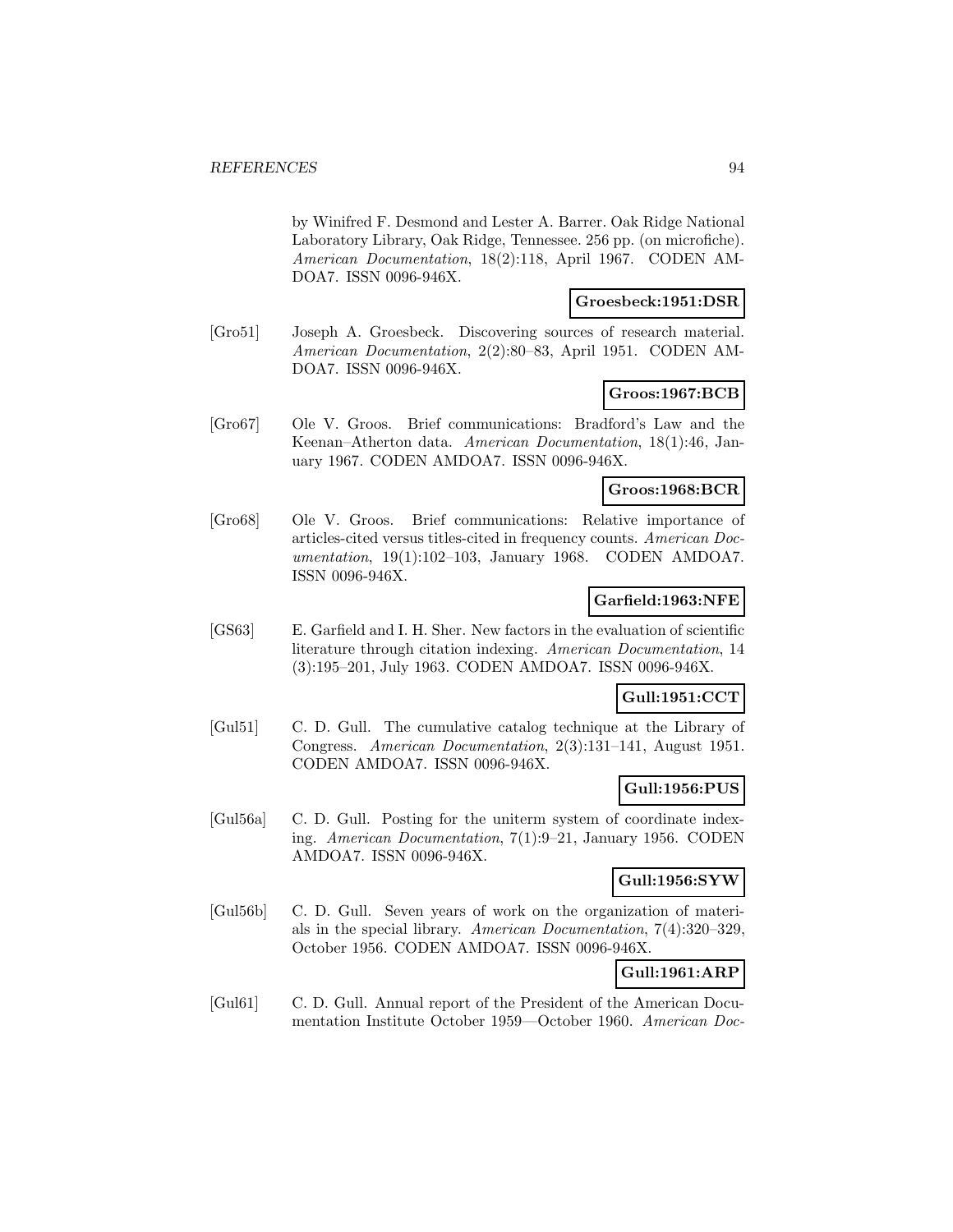umentation, 12(1):3–5, January 1961. CODEN AMDOA7. ISSN 0096-946X.

# **Gull:1967:LE**

[Gul67] C. D. Gull. Letters to the Editors. American Documentation, 18 (4):252–253, October 1967. CODEN AMDOA7. ISSN 0096-946X.

### **Goffman:1964:UML**

[GVB64] W. Goffman, J. Verhoeff, and Jack Belzer. Use of meta-language in information retrieval systems. American Documentation, 15(1): 14–22, January 1964. CODEN AMDOA7. ISSN 0096-946X.

### **Hoshovsky:1965:TNT**

[HA65] A. G. Hoshovsky and H. H. Album. Toward a national technical information system. American Documentation, 16(4):313–322, October 1965. CODEN AMDOA7. ISSN 0096-946X.

#### **Hammer:1968:PCB**

[Ham68] Donald P. Hammer. Problems in the conversion of bibliographical data — A keypunching experiment. American Documentation, 19 (1):12–17, January 1968. CODEN AMDOA7. ISSN 0096-946X.

## **Harris:1951:OUN**

[Har51] Alfred G. Harris. Organizing the United Nations documents collection. American Documentation, 2(3):141–149, August 1951. CO-DEN AMDOA7. ISSN 0096-946X.

## **Harper:1954:UDC**

[Har54] Shirley F. Harper. The universal decimal classification. American Documentation, 5(4):195–213, October 1954. CODEN AMDOA7. ISSN 0096-946X.

## **Harvey:1963:RBI**

[Har63] John F. Harvey. Reviews: 10/63-1 Science Information Personnel: the new profession of information combining science, librarianship, and foreign language. 1961. Leonard Cohan and Kenneth Craven. Modern Language Association, New York. May be obtained from Science Information, P.O. Box 624, Radio City Station, New York 19, N. Y., for \$1.50. American Documentation, 14(4):312, October 1963. CODEN AMDOA7. ISSN 0096-946X.

### **Harris:1966:BRB**

[Har66] Jessica L. Harris. Book review: Catalog of Books Plus a Complete Catalog of Reserve Books. 1965. Washington University School of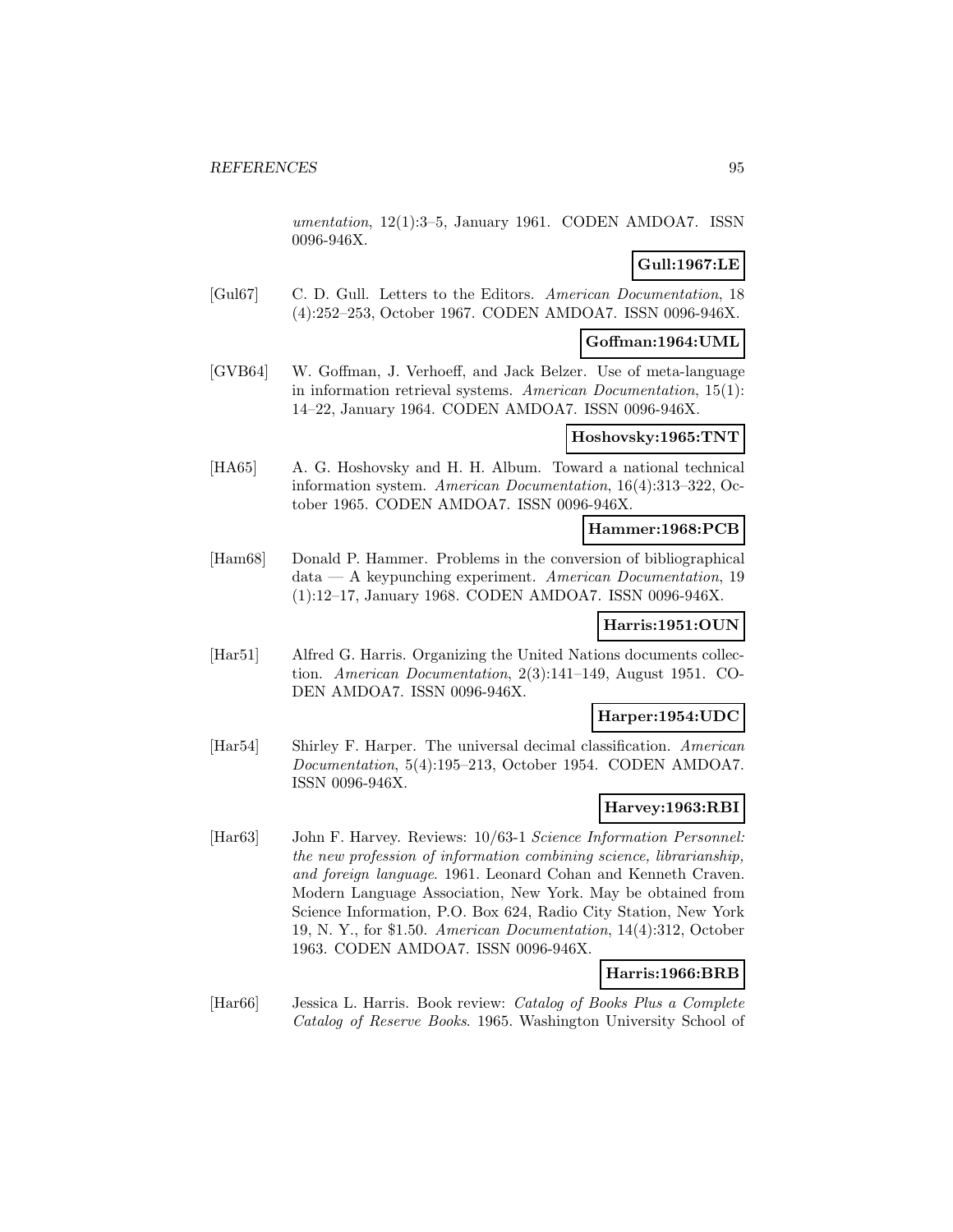Medicine Library, St. Louis, Mo. 267 pp. American Documentation, 17(1):48–49, January 1966. CODEN AMDOA7. ISSN 0096-946X.

#### **Harrison:1967:BRB**

[Har67a] Michael A. Harrison. Book review: 4/67-1R Theory of Self-Reproducing Automata. 1966. John von Neumann. Arthur W. Burks, Editor. University of Illinois Press. American Documentation, 18(4):254, October 1967. CODEN AMDOA7. ISSN 0096- 946X.

### **Harvey:1967:BRBb**

[Har67b] John Harvey. Book review: 2/67-4R Education and Training of Information Specialists in the U.S.A. May 1966. Marilyn C. Bracken and Charles W. Shilling. Biological Communication Project, Washington, D.C. 70 pp. American Documentation, 18(2):117, April 1967. CODEN AMDOA7. ISSN 0096-946X.

### **Harvey:1967:BRBa**

[Har67c] John F. Harvey. Book review: 1/67-4R The Polities of Research. 1966. Richard J. Barber. The Public Affairs Press, Washington, D.C. 167 pp. American Documentation, 18(1):51, January 1967. CODEN AMDOA7. ISSN 0096-946X.

### **Harris:1968:BRBa**

[Har68a] Jessica L. Harris. Book review: 3/68–1R An introduction to colon classification. 1966 C. D. Batty. Archon Books and Clive Bingley, Hamden, Connecticut. 90 pp. \$3.50. American Documentation, 19 (3):357, July 1968. CODEN AMDOA7. ISSN 0096-946X.

#### **Harris:1968:BRBb**

[Har68b] Jessica L. Harris. Book review: 3/68–3R The New York Times thesaurus of descriptors; A guide for organizing, cataloguing, indexing and searching collections of information on current events. 1968. New York Times Company, New York. 1103 pp. in 2 vols. (Evennumbered pages blank). Tab-indexed. American Documentation, 19 (3):358–359, July 1968. CODEN AMDOA7. ISSN 0096-946X.

#### **Harris:1968:BRBc**

[Har68c] Jessica L. Harris. Book review: 4/68–3R Organization and handling of bibliographic records by computer. 1967. Nigel S. M. Cox and Michael W. Grose, Editors. Archon Books, Hamden, Connecticut, 187 pages, \$12.00. American Documentation, 19(4):419–420, October 1968. CODEN AMDOA7. ISSN 0096-946X.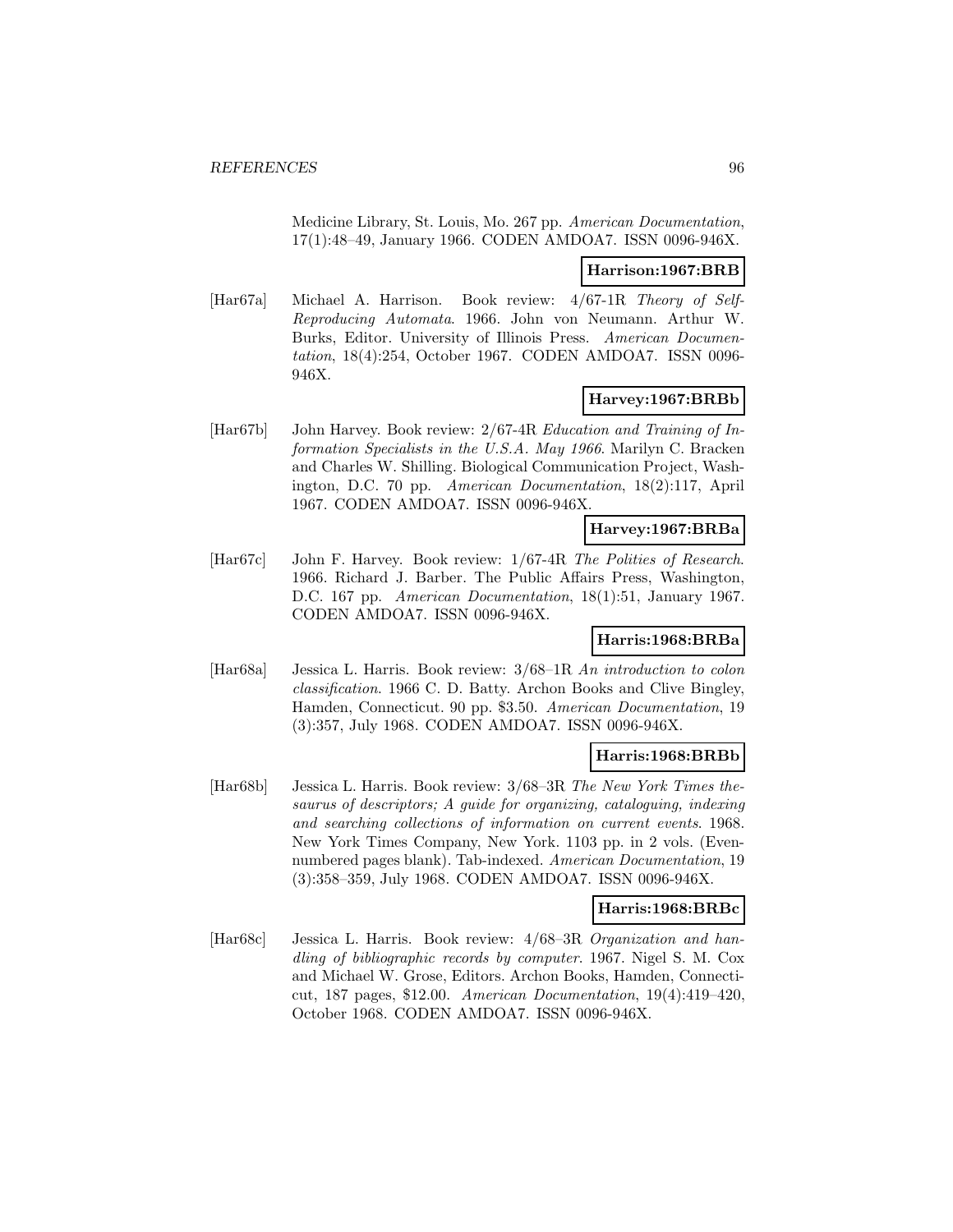### **Harris:1968:OPT**

[Har68d] Jessica L. Harris. Offset printing from typescript as a substitute for microfilming of dissertations. American Documentation, 19(1): 60–65, January 1968. CODEN AMDOA7. ISSN 0096-946X.

### **Harris:1969:BRB**

[Har69] Jessica L. Harris. Book review: 2/69-2 Automation in libraries. 1968. Richard T. Kimber. Pergamon Press, New York, 140 pp. 45. American Documentation, 20(2):173–174, April 1969. CODEN AM-DOA7. ISSN 0096-946X.

### **Haykin:1957:WNW**

[Hay57] David Judson Haykin. What is needed by way of special classifications? American Documentation, 8(1):51–52, January 1957. CODEN AMDOA7. ISSN 0096-946X.

## **Hayne:1960:IIR**

[Hay60] Robert L. Hayne. Information in industry, a review. American Documentation, 11(1):55, January 1960. CODEN AMDOA7. ISSN 0096-946X.

### **Hayes:1966:BRBa**

[Hay66a] Robert Hayes. Book review: 1/66-3R The Education of Science Information  $Personal - 1964$ . 1965. A. J. Goldwyn and A. M. Rees, Eds. Western Reserve University, Cleveland. 115 pp. American Documentation, 17(1):49, January 1966. CODEN AMDOA7. ISSN 0096-946X.

### **Hayes:1966:BRBb**

[Hay66b] Robert M. Hayes. Book review: 10/66-6R Use of Mechanized Methods in Documentation Work. 1966. Herbert Coblans, ASLIB, London. 89 pp. American Documentation, 17(4):222–223, October 1966. CODEN AMDOA7. ISSN 0096-946X.

#### **Hayes:1967:BRB**

[Hay67] Robert M. Hayes. Book review: 3/67-1R Data-Retrieval by Computer: A Critical Survey. 1966. Asa Kasher. The Hebrew University, Jerusalem, Israel. 76 pp. American Documentation, 18(3):187–189, July 1967. CODEN AMDOA7. ISSN 0096-946X.

### **Hayes:1969:EIS**

[Hay69] R. M. Hayes. Education in information science. American Documentation, 20(4):362–365, October 1969. CODEN AMDOA7. ISSN 0096-946X.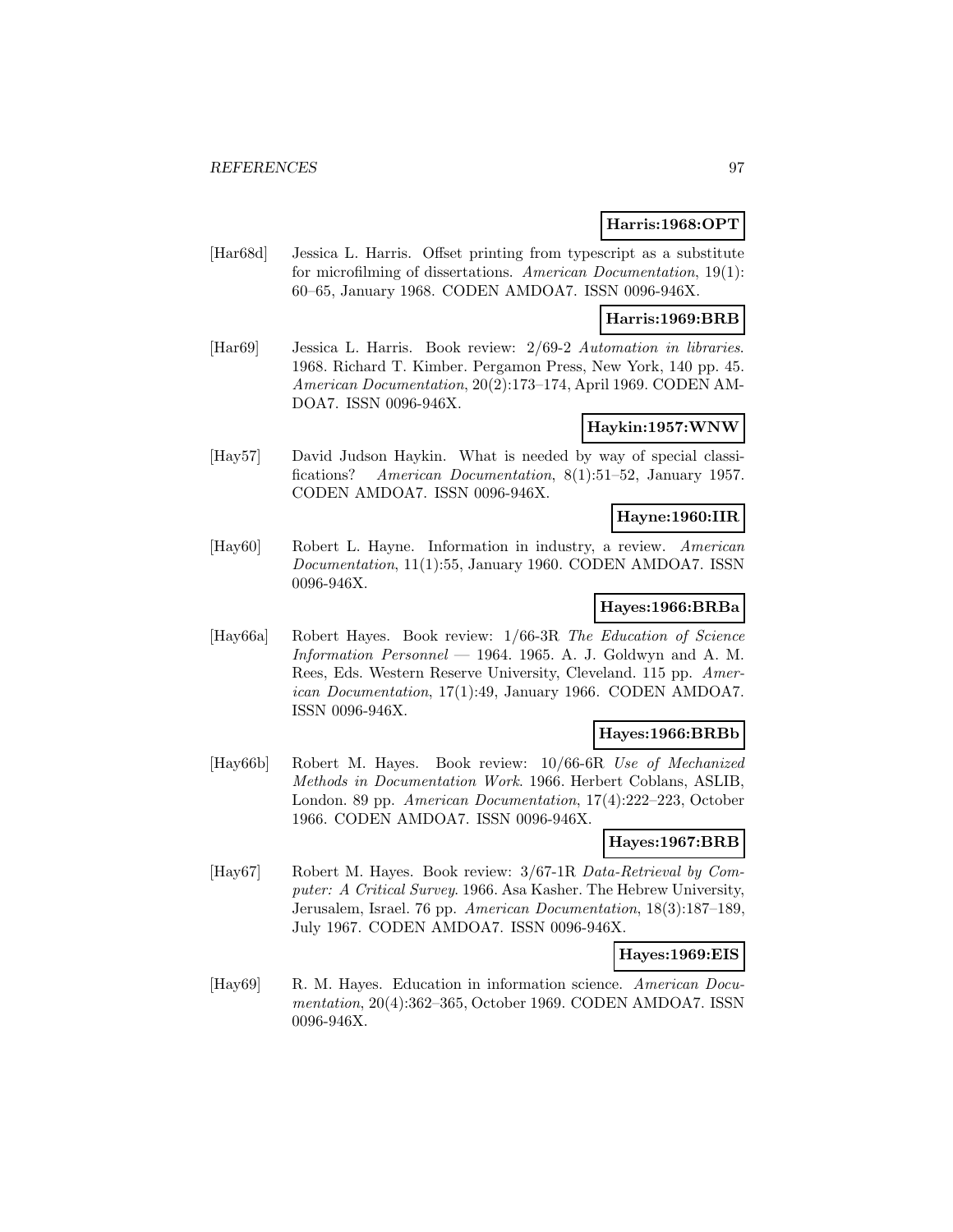## **Heald:1952:RLN**

[Hea52] Lcdr J. Heston Heald. The reports librarian and national security. American Documentation, 3(3):138–143, ???? 1952. CODEN AMDOA7. ISSN 0096-946X.

## **Heilprin:1961:CEA**

[Hei61a] L. B. Heilprin. Communication engineering approach to microforms. American Documentation, 12(3):213–218, August 1961. CODEN AMDOA7. ISSN 0096-946X.

## **Heilprin:1961:IPA**

[Hei61b] L. B. Heilprin. On the information problem ahead. American Documentation, 12(1):6–14, January 1961. CODEN AMDOA7. ISSN 0096-946X.

### **Heilprin:1965:SMS**

[Hei65] L. Heilprin. Special messages: Special message. American Documentation, 16(2):66, April 1965. CODEN AMDOA7. ISSN 0096- 946X.

## **Heilprin:1968:TFC**

[Hei68] Laurence B. Heilprin. Technology and the future of the copyright principle. American Documentation, 19(1):6–11, January 1968. CO-DEN AMDOA7. ISSN 0096-946X.

## **Helmkamp:1969:MCA**

[Hel69] John G. Helmkamp. Managerial cost accounting for a technical information center. American Documentation, 20(2):111–118, April 1969. CODEN AMDOA7. ISSN 0096-946X.

### **Herner:1952:SHU**

[Her52] Saul Herner. The storage and housing of unpublished research reports. American Documentation, 3(2):110–114, ???? 1952. CODEN AMDOA7. ISSN 0096-946X.

## **Herner:1957:SCI**

[Her57] Saul Herner. Studies in coordinate indexing, volume III. A review. American Documentation, 8(1):56–58, January 1957. CODEN AM-DOA7. ISSN 0096-946X.

## **Herner:1962:MOI**

[Her62] Saul Herner. Methods of organizing information for storage and searching. American Documentation, 13(1):3-14, January 1962. CODEN AMDOA7. ISSN 0096-946X.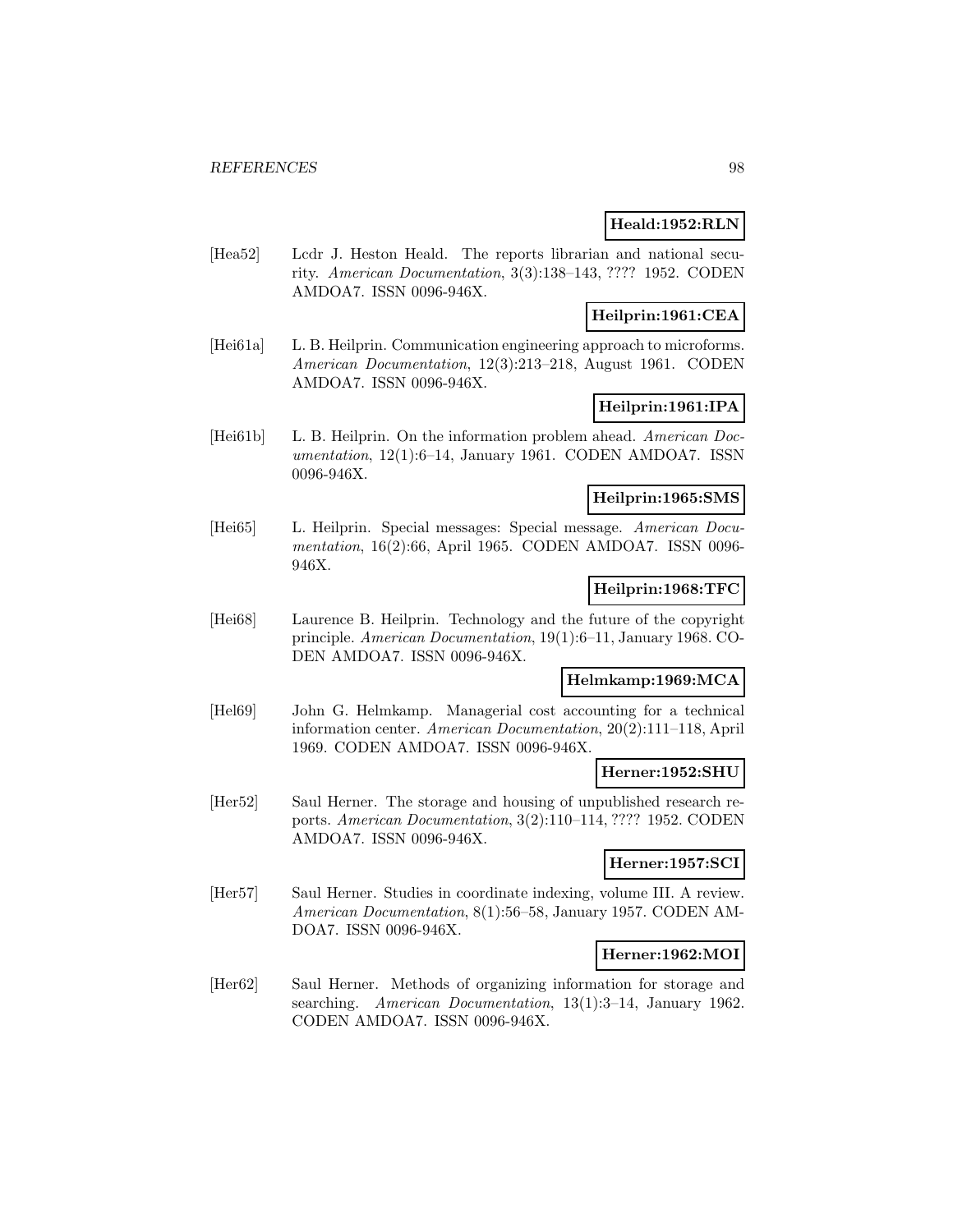#### **Heumann:1956:NND**

[Heu56a] Karl F. Heumann. Notes on negative data. American Documentation, 7(1):36–39, January 1956. CODEN AMDOA7. ISSN 0096- 946X.

### **Heumann:1956:PCB**

[Heu56b] Karl F. Heumann. Punched cards in the biological sciences, a review. American Documentation, 7(4):330, October 1956. CODEN AMDOA7. ISSN 0096-946X.

## **Heilprin:1965:ABI**

[HG65] Laurence B. Heilprin and Frederick L. Goodman. Analogy between information retrieval and education. American Documentation, 16 (3):163–169, July 1965. CODEN AMDOA7. ISSN 0096-946X.

## **Harbison:1953:IRC**

[HH53] Frederick H. Harbison and Shirley F. Harper. Industrial relations a case study of specialized communication involving several groups. American Documentation, 4(4):155–162, October 1953. CODEN AMDOA7. ISSN 0096-946X.

## **Hosemann:1960:ASP**

[HH60] Hans Hosemann and Jürgen Haller. Application of a special punched card system to coordinated clinical statistics of malignant tumors of the female genitalia. American Documentation,  $11(2)$ : 170–172, April 1960. CODEN AMDOA7. ISSN 0096-946X.

### **Hersey:1967:CUD**

[HH67] David F. Hersey and William Hammond. Computer usage in the development of a water resources thesaurus. American Documentation, 18(4):209–215, October 1967. CODEN AMDOA7. ISSN 0096-946X.

## **Harris:1968:LE**

[HHK68] Jessica L. Harris, Karl F. Heumann, and William T. Knox. Letters to the Editors. American Documentation, 19(3):355–356, July 1968. CODEN AMDOA7. ISSN 0096-946X.

### **Hillman:1964:NR**

[Hil64a] Donald J. Hillman. The notion of relevance (I). American Documentation, 15(1):26–34, January 1964. CODEN AMDOA7. ISSN 0096-946X.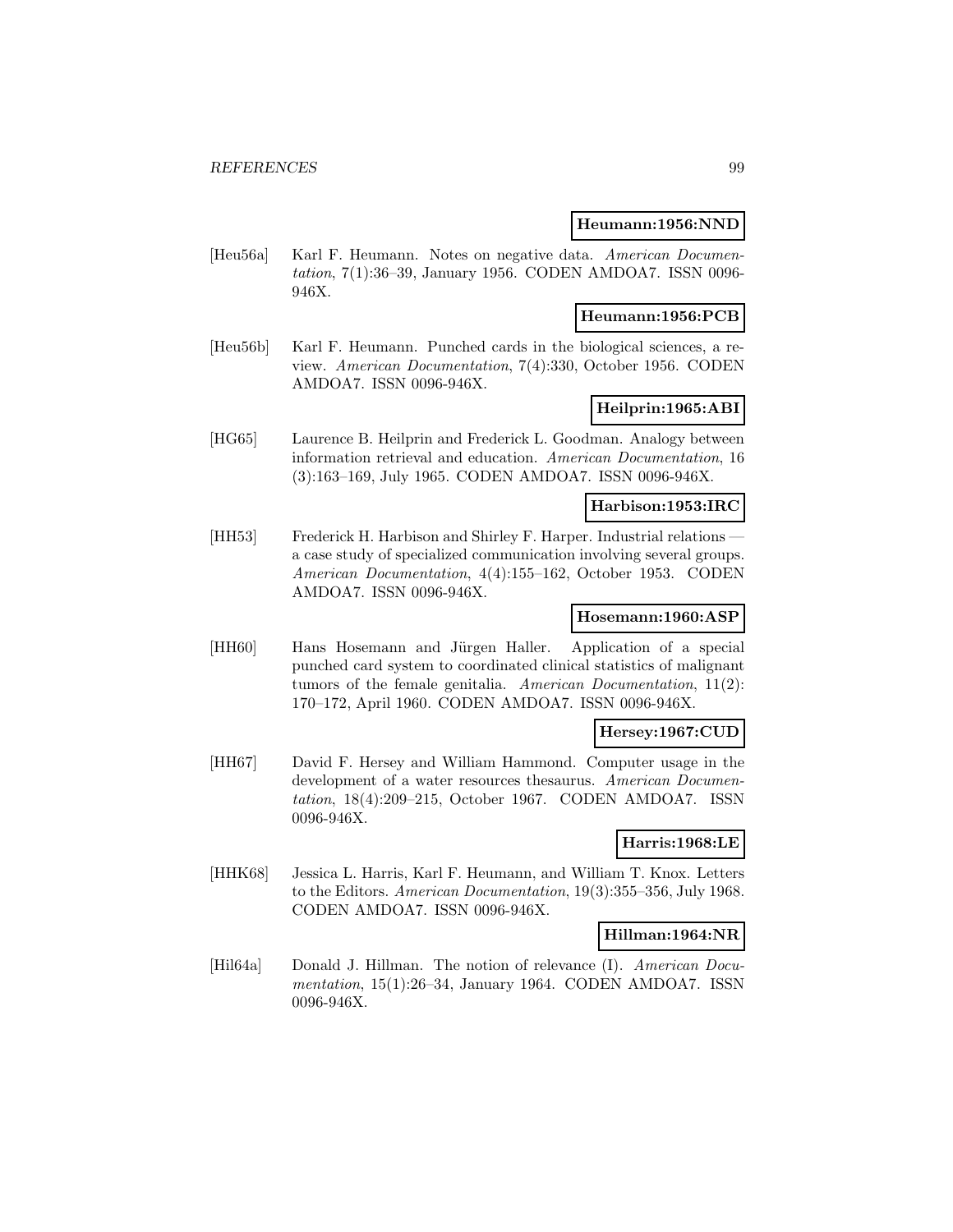### **Hillman:1964:TMR**

[Hil64b] Donald J. Hillman. Two models for retrieval system design. American Documentation, 15(3):217–225, July 1964. CODEN AMDOA7. ISSN 0096-946X.

# **Hilf:1966:BRB**

[Hil66] Jack W. Hilf. Book review: 10/66-4R Mining, Minerals, and Geosciences. Volume 2 of Guides to Information Sources in Science and Technology. 1965. Stuart R. Kaplan. Interscience Publishers, a division of John Wiley & Sons, New York City, 599 pp. American Documentation, 17(4):221–222, October 1966. CODEN AMDOA7. ISSN 0096-946X.

## **Hillman:1969:HWP**

[Hil69] Donald J. Hillman. How to win the pentathlon — unifying theories of information science. American Documentation, 20(4):335–336, October 1969. CODEN AMDOA7. ISSN 0096-946X.

### **Hines:1961:PCS**

[Hin61] Theodore C. Hines. The productivity of certain scholars. American Documentation, 12(4):294–295, October 1961. CODEN AMDOA7. ISSN 0096-946X.

### **Hines:1969:BRB**

[Hin69] Theodore C. Hines. Book review: 4/69-4R Data study. 1968. J. L. Jolley. McGraw-Hill Book Company, New York (World University Library). 225 pp. index. \$4.95. American Documentation, 20(4): 389–390, October 1969. CODEN AMDOA7. ISSN 0096-946X.

### **Hirsch:1950:ULM**

[Hir50] Rudolf Hirsch. Union list of microfilms. American Documentation, 1(2):88–90, April 1950. CODEN AMDOA7. ISSN 0096-946X.

### **Hirayama:1962:TRC**

[Hir62] Kenzo Hirayama. Time required, cost, and personnel for documentation. American Documentation, 13(3):313–319, July 1962. CO-DEN AMDOA7. ISSN 0096-946X.

### **Hubbell:1963:PUS**

[HMC63] Allan F. Hubbell, Foster E. Mohrhardt, and Verner W. Clapp. The program of the United States National Committee for FID. Program committee of USNCFID. American Documentation, 14(1):78–81, January 1963. CODEN AMDOA7. ISSN 0096-946X.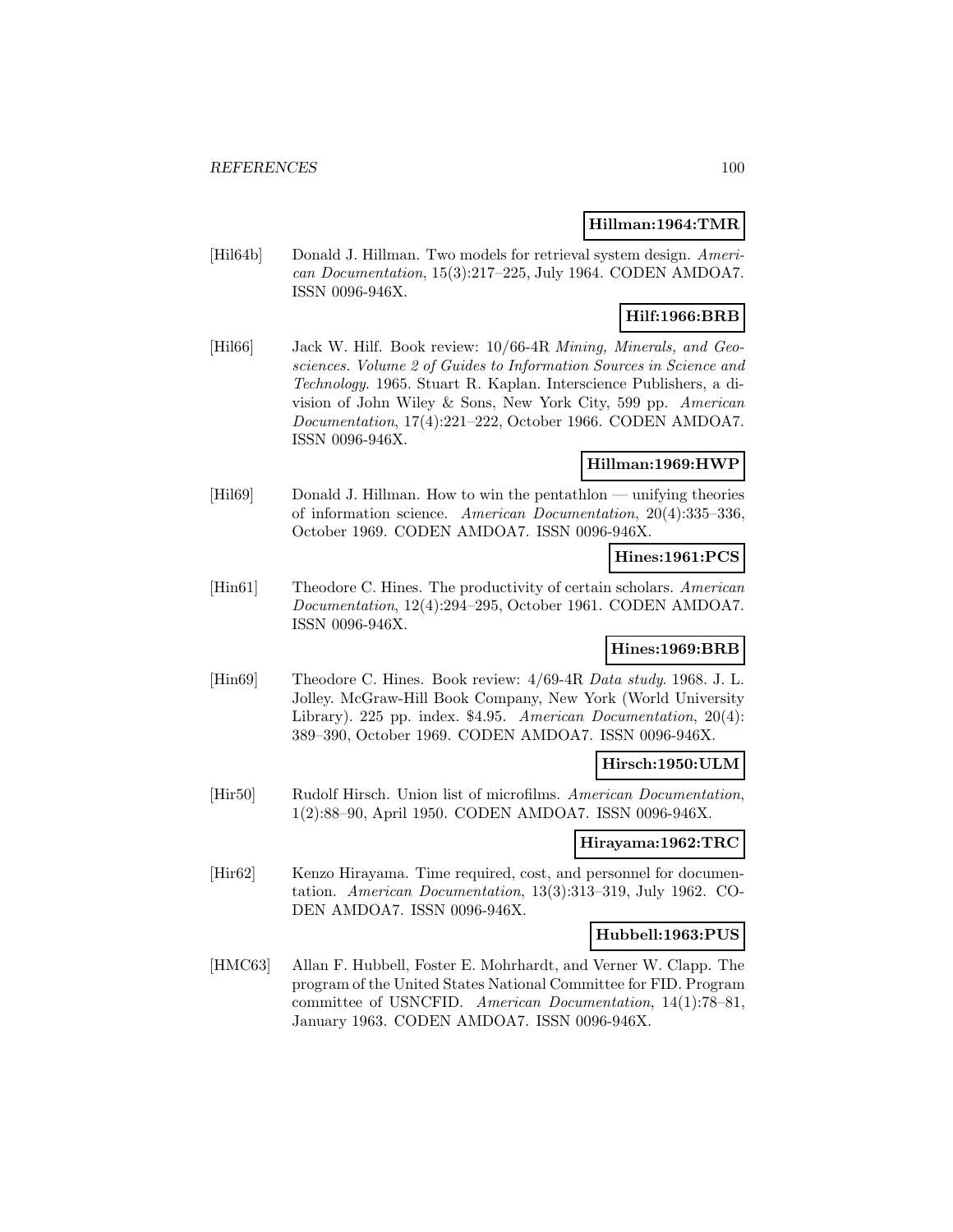### **Hodgers:1968:ENR**

[Hod68] Robert W. Hodgers, Jr. An emerging national resource — networks for information transportation, processing, and inquiry. American Documentation, 19(3):273, July 1968. CODEN AMDOA7. ISSN 0096-946X.

# **Hoffman:1952:MDC**

[Hof52] Erwin F. Hoffman. Multi-dimensional classification and the transcription of cancer literature to punched cards. American Documentation, 3(1):61–70, ???? 1952. CODEN AMDOA7. ISSN 0096- 946X.

## **Hoffer:1962:IRS**

[Hof62] Joe R. Hoffer. Information retrieval in social welfare: Experiences with an edge-notched information retrieval system. American Documentation, 13(2):169–175, April 1962. CODEN AMDOA7. ISSN 0096-946X.

# **Hoffer:1967:RNS**

[Hof67] Joe R. Hoffer. The relationship of natural and social sciences to social problems and the contribution of the information scientist to their solutions. American Documentation, 18(4):228–234, October 1967. CODEN AMDOA7. ISSN 0096-946X.

## **Holmes:1950:LCP**

[Hol50] Donald C. Holmes. The library of congress, photoduplication service. American Documentation, 1(2):84–87, April 1950. CODEN AMDOA7. ISSN 0096-946X.

## **Holmes:1951:MME**

[Hol51] Donald C. Holmes. Mechanical methods of enlargement print production and related processes in use at the library of congress. American Documentation, 2(4):216–219, October 1951. CODEN AMDOA7. ISSN 0096-946X.

**Holm:1962:SSE**

[Hol62] B. E. Holm. Searching strategies and equipment. American Documentation, 13(1):31–42, January 1962. CODEN AMDOA7. ISSN 0096-946X.

## **Holst:1966:BCM**

[Hol66] W. Holst. Brief communications: Mechanical translation by coordinate indexing. American Documentation, 17(3):140–141, July 1966. CODEN AMDOA7. ISSN 0096-946X.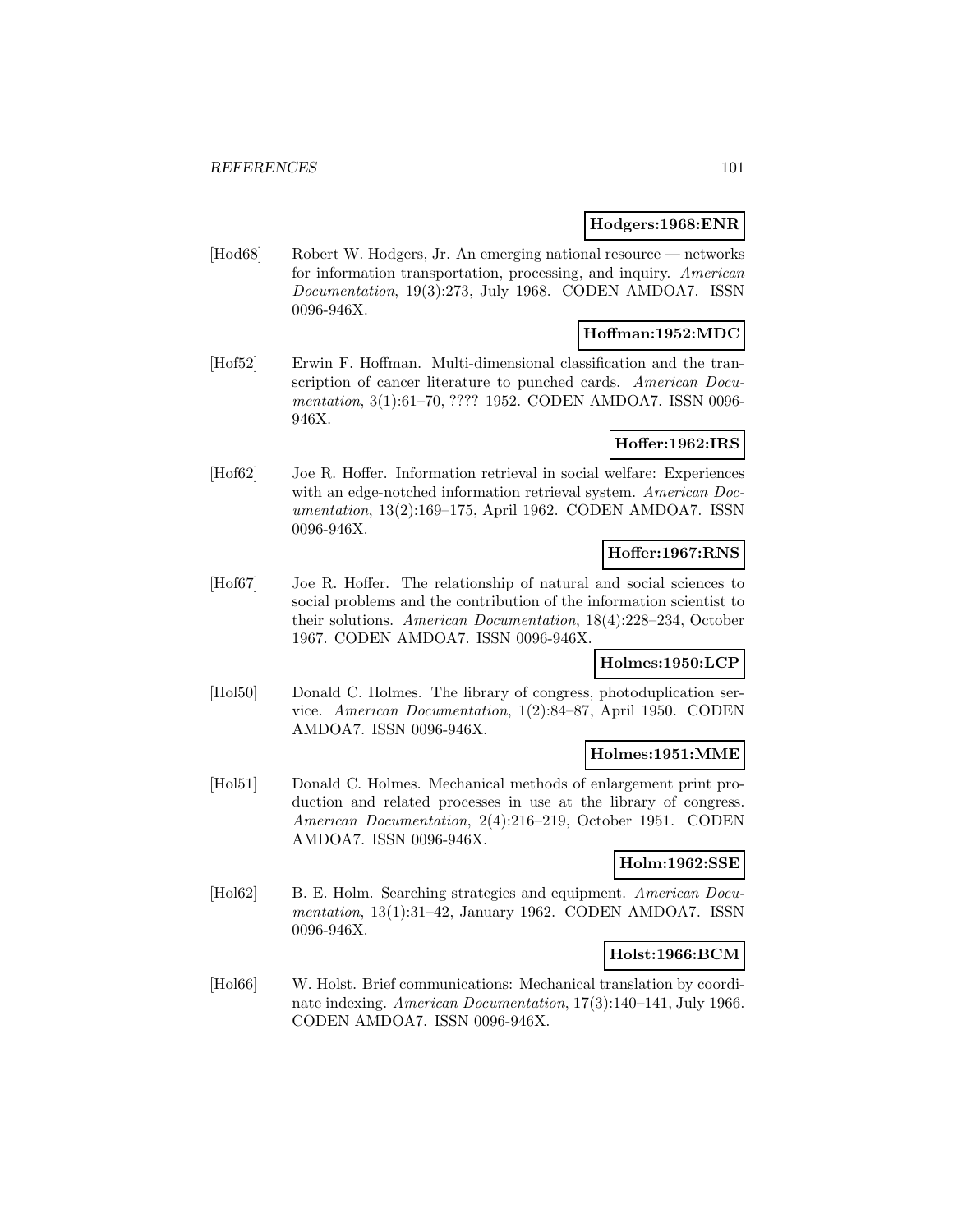### **Hooker:1952:RLR**

[Hoo52] Ruth H. Hooker. Reports librarian: Requirements and opportunities. American Documentation, 3(3):163–165, ???? 1952. CODEN AMDOA7. ISSN 0096-946X.

### **Howerton:1965:BRB**

[How65] Paul Howerton. Book review: 4/65-4R Lexicon of archive terminology (French, English, German, Spanish, Italian, Dutch). 1964. Jean Herbert, ed. Elsevier Publishing Co., New York. 83 pp. American Documentation, 16(2):130, April 1965. CODEN AMDOA7. ISSN 0096-946X.

# **Hoyt:1969:AIS**

[Hoy69] Ronald H. Hoyt. An analysis of information science programs. American Documentation, 20(4):358–361, October 1969. CODEN AMDOA7. ISSN 0096-946X.

#### **Holm:1961:DTT**

[HR61] B. E. Holm and L. E. Rasmussen. Development of a technical thesaurus. American Documentation, 12(3):184–190, August 1961. CODEN AMDOA7. ISSN 0096-946X.

# **Holt:1968:GPL**

[HS68] Charles C. Holt and William E. Schrank. Growth of the professional literature in economics and other fields, and some implications. American Documentation, 19(1):18–26, January 1968. CO-DEN AMDOA7. ISSN 0096-946X.

## **Heilprin:1968:LE**

[HSM<sup>+</sup>68] Taurence M. Heilprin, R. F. Schmidt, Eugene Miller, William Hammond, Stafan Rosenborg, Johnie Sullivan, John O'Connor, Simon M. Newman, and H. B. Thompson. Letters to the Editors. American Documentation, 19(4):415–417, October 1968. CODEN AMDOA7. ISSN 0096-946X.

### **Huebner:1951:PR**

[Hue51] William C. Huebner. The Photronic reproducer. American Documentation, 2(4):238–240, October 1951. CODEN AMDOA7. ISSN 0096-946X.

### **Hurwitz:1969:BCS**

[Hur69] Frances I. Hurwitz. Brief communications: A study of indexer consistency. American Documentation, 20(1):92–94, January 1969. CO-DEN AMDOA7. ISSN 0096-946X.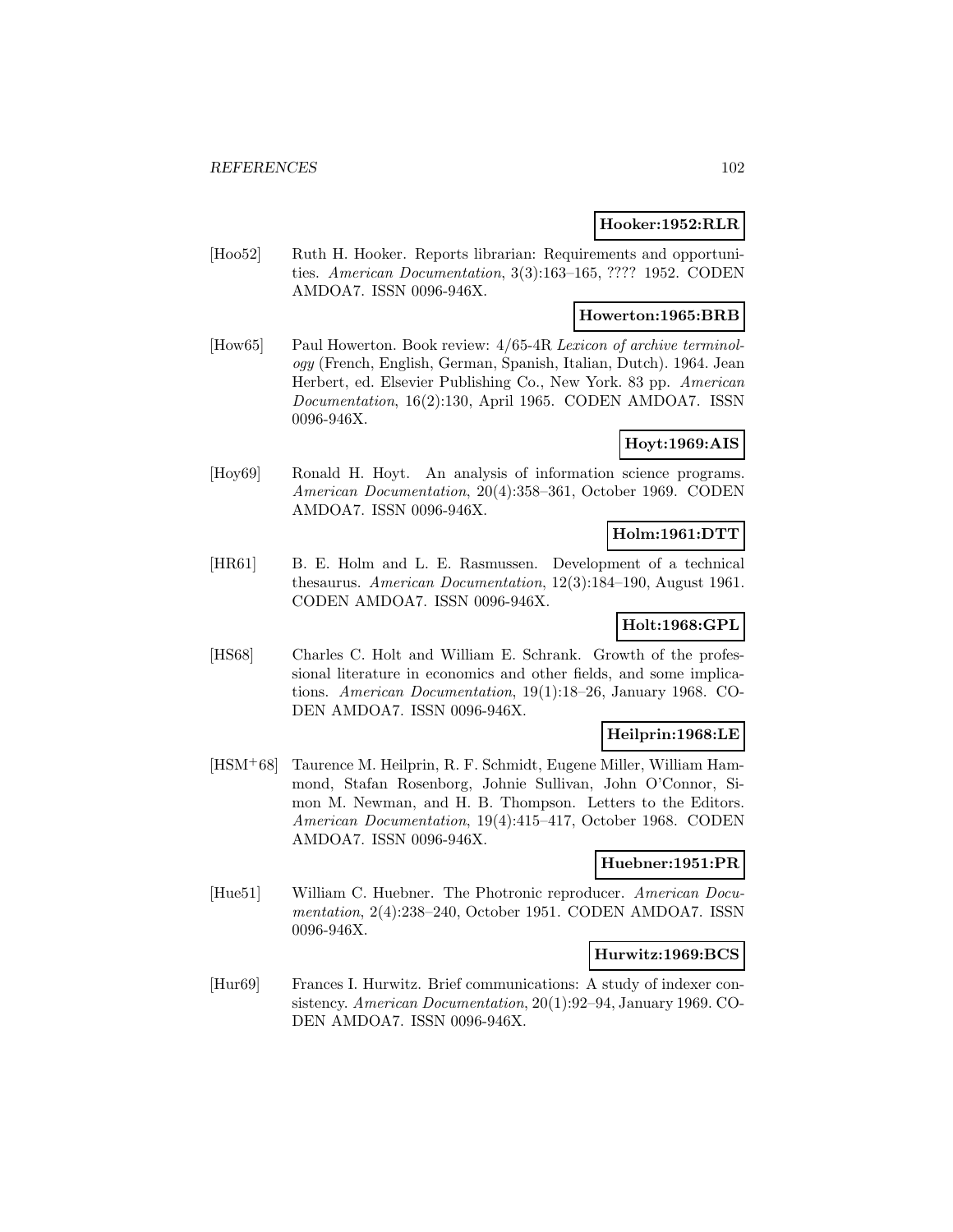### **Hutchisson:1955:CIO**

[Hut55] Elmer Hutchisson. A continuing index to our stockpile of knowledge. American Documentation, 6(4):211–215, October 1955. CODEN AMDOA7. ISSN 0096-946X.

## **Houston:1964:DTU**

[HW64] Nona Houston and Eugene Wall. The distribution of term usage in manipulative indexes. American Documentation, 15(2):105–114, April 1964. CODEN AMDOA7. ISSN 0096-946X.

## **Hyslop:1953:ICM**

[Hys53] Marjorie R. Hyslop. International cooperation in metallurgical literature classification report of Interim Committee on Literature Classification Metals Section, Special Libraries Association. American Documentation, 4(1):1–3, January 1953. CODEN AMDOA7. ISSN 0096-946X.

## **Hyslop:1961:MLS**

[Hys61] Marjorie R. Hyslop. Machine literature searching — from experiment to experience. American Documentation, 12(1):49-52, January 1961. CODEN AMDOA7. ISSN 0096-946X.

### **Hyslop:1963:CST**

[Hys63] Marjorie R. Hyslop. A compatibility study of two information systems. American Documentation, 14(4):292–298, October 1963. CO-DEN AMDOA7. ISSN 0096-946X.

## **Iker:1967:BCS**

[Ike67] Howard P. Iker. Brief communications: Solution of Boolean Equations Through Use of Term Weights to the Base Two. American Documentation, 18(1):47, January 1967. CODEN AMDOA7. ISSN 0096-946X.

### **Irvine:1951:SPM**

[Irv51] Dallas Irvine. Storage problems and micro-reproduction. American Documentation, 2(2):84–86, April 1951. CODEN AMDOA7. ISSN 0096-946X.

### **Jackson:1952:AST**

[Jac52] Eugene B. Jackson. Acquisitions: Sources and techniques. American Documentation, 3(2):94–100, ???? 1952. CODEN AMDOA7. ISSN 0096-946X.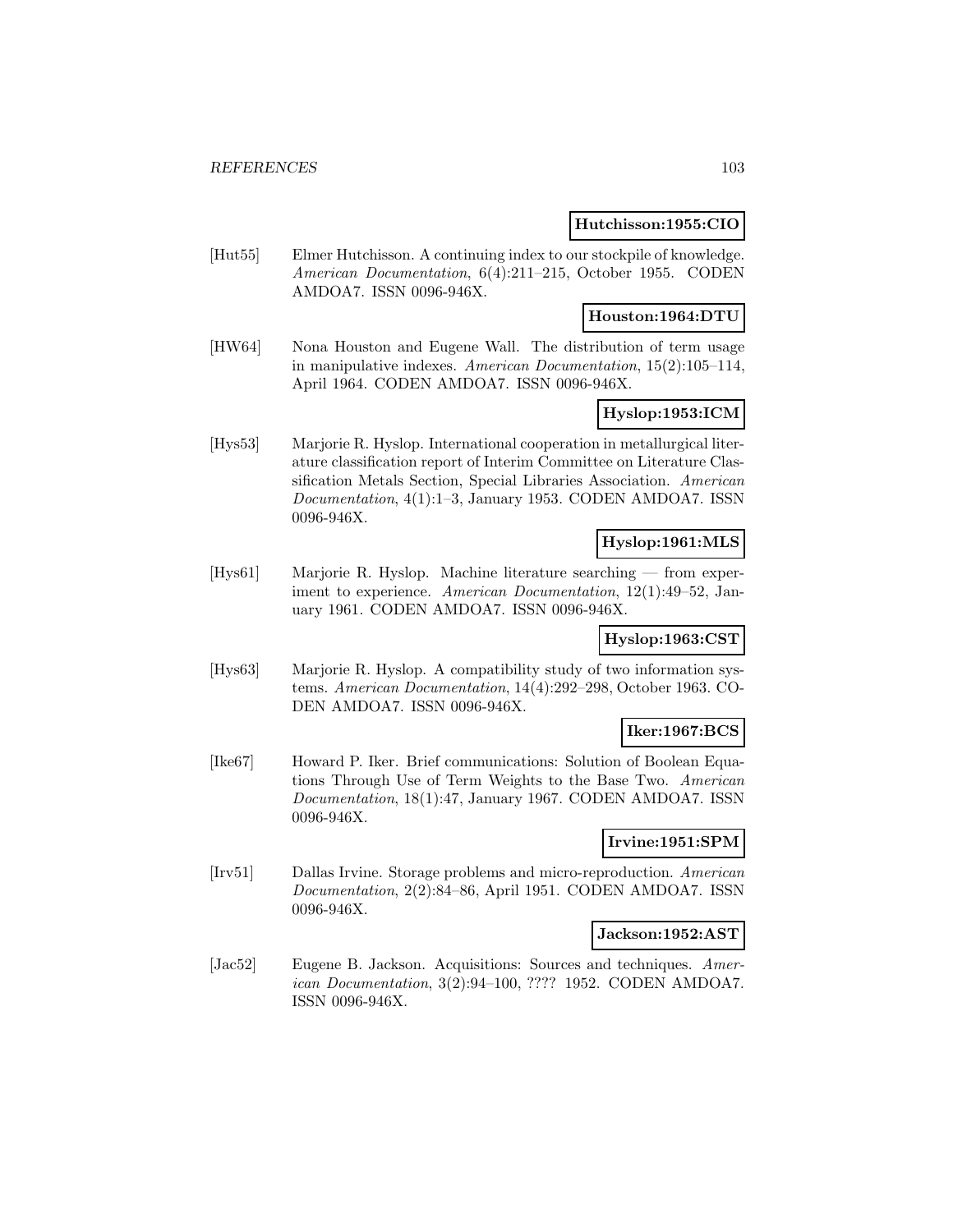### **Jahoda:1964:TDI**

[Jah64] G. Jahoda. A technique for determining index requirements. American Documentation, 15(2):82–85, April 1964. CODEN AMDOA7. ISSN 0096-946X.

### **Jahoda:1969:IR**

[Jah69] G. Jahoda. Introductory remarks. American Documentation, 20 (4):331, October 1969. CODEN AMDOA7. ISSN 0096-946X.

### **James:1959:PMS**

[Jam59] Peter James. A photo-magnetic system for document and information retrieval. American Documentation, 10(4):286–295, October 1959. CODEN AMDOA7. ISSN 0096-946X.

## **Jaster:1962:ND**

[Jas62] Josephine J. Jaster. A note on descriptors. American Documentation, 13(4):433–434, October 1962. CODEN AMDOA7. ISSN 0096-946X.

## **Jones:1967:FCT**

[JC67] Paul E. Jones and Robert M. Curtice. A framework for comparing term association measures. American Documentation, 18(3):153– 161, July 1967. CODEN AMDOA7. ISSN 0096-946X.

### **Jahoda:1968:UST**

[JC68] G. Jahoda and Mary Culnan. Unanswered science and technology reference questions. American Documentation, 19(1):95–100, January 1968. CODEN AMDOA7. ISSN 0096-946X.

### **Jensen:1965:BCN**

[Jen65] Raymond A. Jensen. Brief communications: NFSAIS plans for coordination. American Documentation, 16(3):245, July 1965. CODEN AMDOA7. ISSN 0096-946X.

### **Jenkins:1966:BCM**

[JH66] J. Edward Jenkins and William T. Herzog. Brief communications: A matrix for evaluating information system operation. American Documentation, 17(2):103–106, April 1966. CODEN AMDOA7. ISSN 0096-946X.

### **Jahoda:1966:CUP**

[JHG66] G. Jahoda, Ronald D. Hutchins, and Robert R. Galford. Characteristics and use of personal indexes maintained by scientists and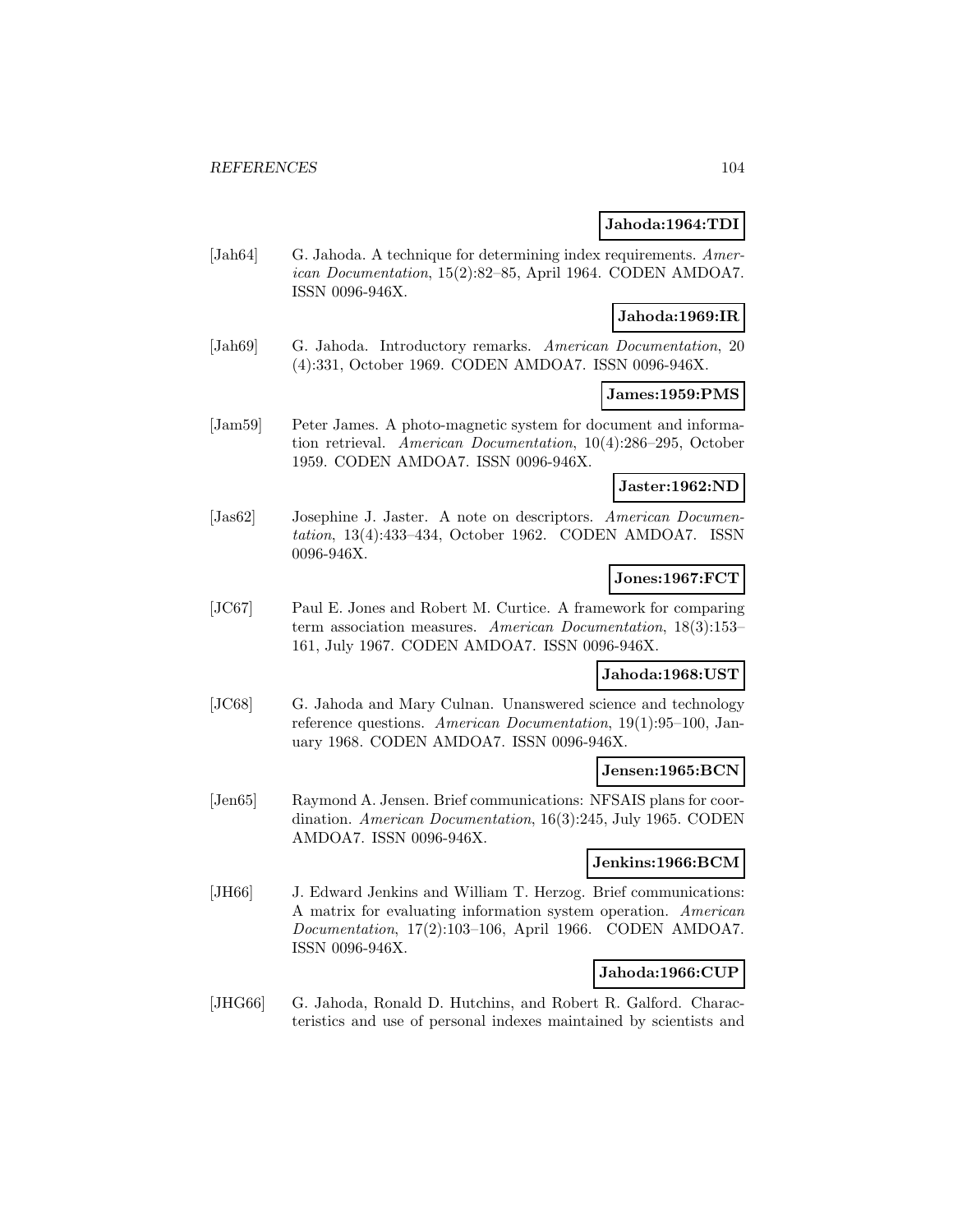engineers in one university. American Documentation, 17(2):71–75, April 1966. CODEN AMDOA7. ISSN 0096-946X.

### **Joyce:1958:TAI**

[JN58] T. Joyce and R. M. Needham. The thesaurus approach to information retrieval. American Documentation, 9(3):192–197, August 1958. CODEN AMDOA7. ISSN 0096-946X.

## **Johnson:1962:PSI**

[Joh62] H. Thayne Johnson. A polydimensional scheme for information retrieval. American Documentation, 13(1):90–92, January 1962. CO-DEN AMDOA7. ISSN 0096-946X.

### **Jones:1954:CTC**

[Jon54] Graham Jones. The colon theory comes of age. American Documentation, 5(4):213–217, October 1954. CODEN AMDOA7. ISSN 0096-946X.

## **Jonker:1960:TIP**

[Jon60] Frederick Jonker. The Termatrex inverted "punched card" systems the history of their development, their operation and use. American Documentation, 11(4):305–315, October 1960. CODEN AMDOA7. ISSN 0096-946X.

## **Jones:1961:AA**

[Jon61] Richard E. Jones. Actifilm in action. American Documentation, 12 (3):222–223, August 1961. CODEN AMDOA7. ISSN 0096-946X.

## **Jonker:1963:NTL**

[Jon63] Frederick Jonker. The new "Termatrex" line of I.R. Systems — the "Minimatrex" line of I.R. Systems. American Documentation, 14 (4):276–282, October 1963. CODEN AMDOA7. ISSN 0096-946X.

## **Jordan:1959:HCP**

[Jor59] Philip D. Jordan. The historian and the contemporary problem of bibliographic techniques. American Documentation, 10(4):267–269, October 1959. CODEN AMDOA7. ISSN 0096-946X.

## **Jordan:1968:FCS**

[Jor68] John R. Jordan. A framework for comparing SDI systems. American Documentation, 19(3):221–222, July 1968. CODEN AMDOA7. ISSN 0096-946X.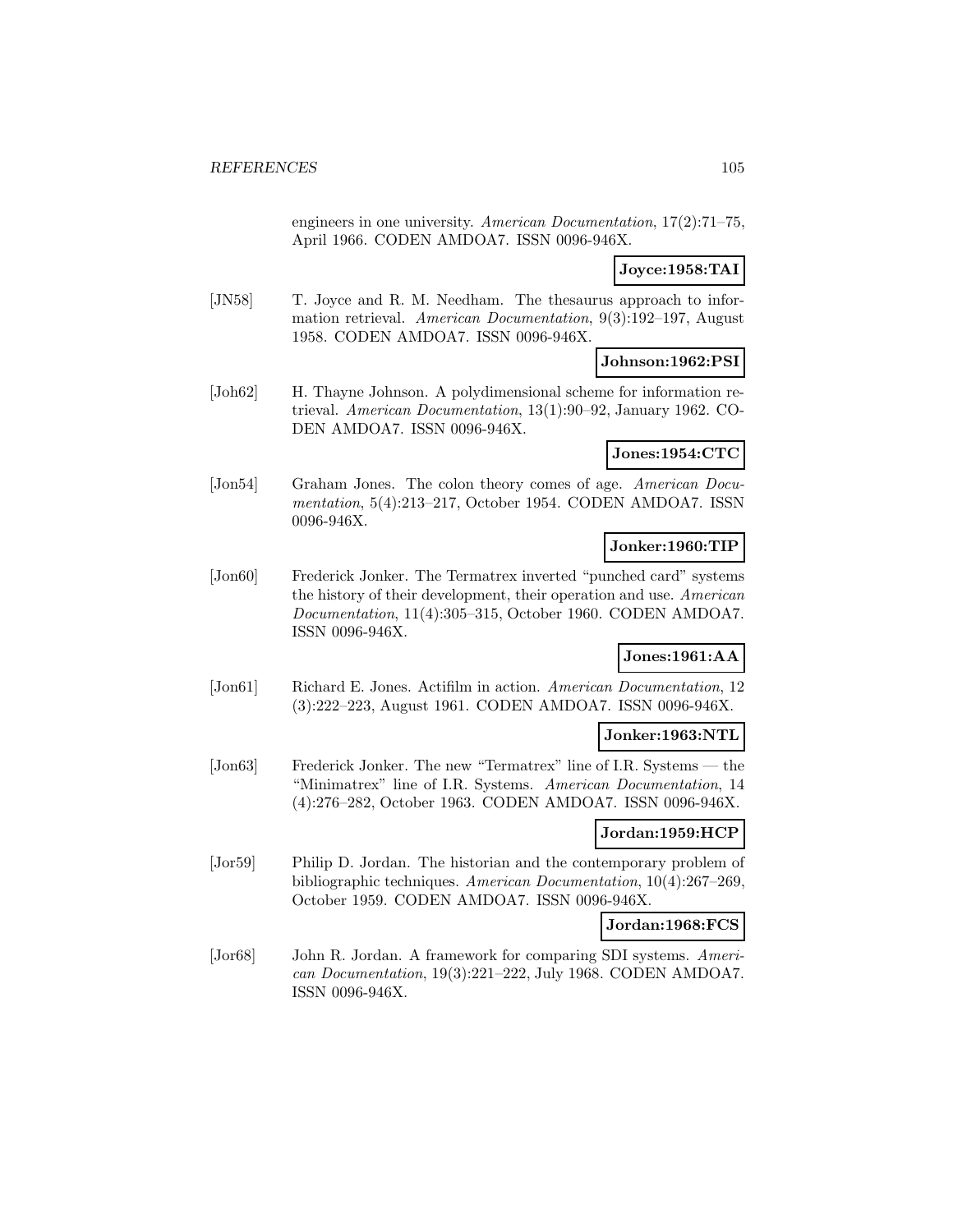### **Jahoda:1969:CKT**

[JS69] G. Jahoda and Mary Lou Stursa. A comparison of a keyword from title index with a single access point per document alphabetic subject index. American Documentation, 20(4):377–380, October 1969. CODEN AMDOA7. ISSN 0096-946X.

# **Jenks:1961:BRB**

[JT61a] I. H. Jenks and Mortimer Taube. Book review: Proceedings of the international conference on scientific information. 1959. National Academy of Sciences — National Research Council. Washington, D.C. 2 vols., 1635 pp. American Documentation, 12(1):61–62, January 1961. CODEN AMDOA7. ISSN 0096-946X.

## **Jones:1961:NDB**

[JT61b] Robert M. Jones and Mortimer Taube. Notes on the distinction between character recognition machines and perceiving machines. American Documentation, 12(4):292–293, October 1961. CODEN AMDOA7. ISSN 0096-946X.

## **Kaplan:1965:NCB**

[Kap65] Norman Kaplan. The norms of citation behavior: Prolegomena to the footnote. American Documentation, 16(3):179–184, July 1965. CODEN AMDOA7. ISSN 0096-946X.

## **Komiske:1968:ACF**

[KB68] Patrick T. Komiske and Albert A. Braunstein. Automated control of a fast-turnaround contractor — Subcontractor document management system. American Documentation, 19(3):331–337, July 1968. CODEN AMDOA7. ISSN 0096-946X.

### **Kent:1955:MLS**

[KBLP55] Allen Kent, Madeline M. Berry, Fred U. Luehrs, Jr., and J. W. Perry. Machine literature searching VIII. Operational criteria for designing information retrieval systems. American Documentation, 6(2):93–101, April 1955. CODEN AMDOA7. ISSN 0096-946X.

## **Kent:1954:MLSa**

[KBP54a] Allen Kent, M. M. Berry, and J. W. Perry. Machine literature searching II. Problems in indexing for machine searching. American Documentation, 5(1):22–25, January 1954. CODEN AMDOA7. ISSN 0096-946X.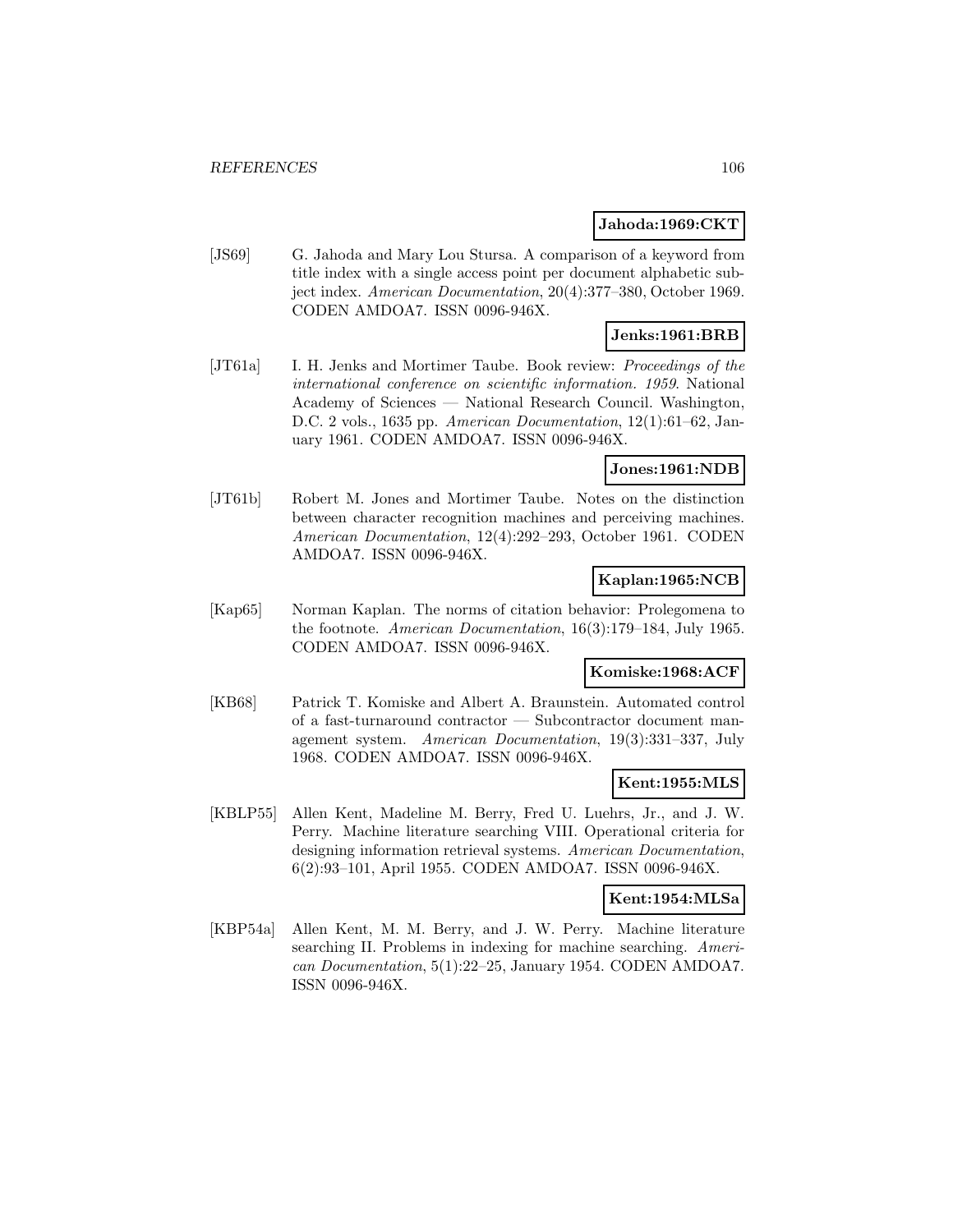### **Kent:1954:MLSb**

[KBP54b] Allen Kent, M. M. Berry, and J. W. Perry. Machine literature searching III. Making indexes amenable to machine searching. American Documentation, 5(2):92–94, April 1954. CODEN AM-DOA7. ISSN 0096-946X.

# **Kline:1969:BCM**

[KC69] S. J. Kline and S. K. Cabeen. Brief communications: Motion picture films as research data. American Documentation, 20(4):385–386, October 1969. CODEN AMDOA7. ISSN 0096-946X.

## **Kent:1958:IED**

[Ken58] Allen Kent. Installing electronic data processing, a review. American Documentation, 9(3):214, August 1958. CODEN AMDOA7. ISSN 0096-946X.

## **Kent:1960:ERI**

[Ken60] Allen Kent. Exploitation of recorded information. I. Development of an operational machine searching service for the literature of metallurgy and allied subjects. American Documentation, 11(2): 173–188, April 1960. CODEN AMDOA7. ISSN 0096-946X.

### **Kenlowrycuss:1962:IP**

[Ken62a] Spartacus Kenlowrycuss. The information problem. American Documentation, 13(4):377, October 1962. CODEN AMDOA7. ISSN 0096-946X.

## **Kent:1962:LE**

[Ken62b] Allen Kent. Letters to the Editor. American Documentation, 13 (4):453, October 1962. CODEN AMDOA7. ISSN 0096-946X.

## **Kent:1964:BCH**

[Ken64] Allen Kent. Brief communications: The heuristic information retrieval game. American Documentation, 15(2):150–151, April 1964. CODEN AMDOA7. ISSN 0096-946X.

### **Kesling:1959:CSW**

[Kes59] Robert V. Kesling. Crimes in scientific writing. American Documentation, 10(3):173–175, July 1959. CODEN AMDOA7. ISSN 0096-946X.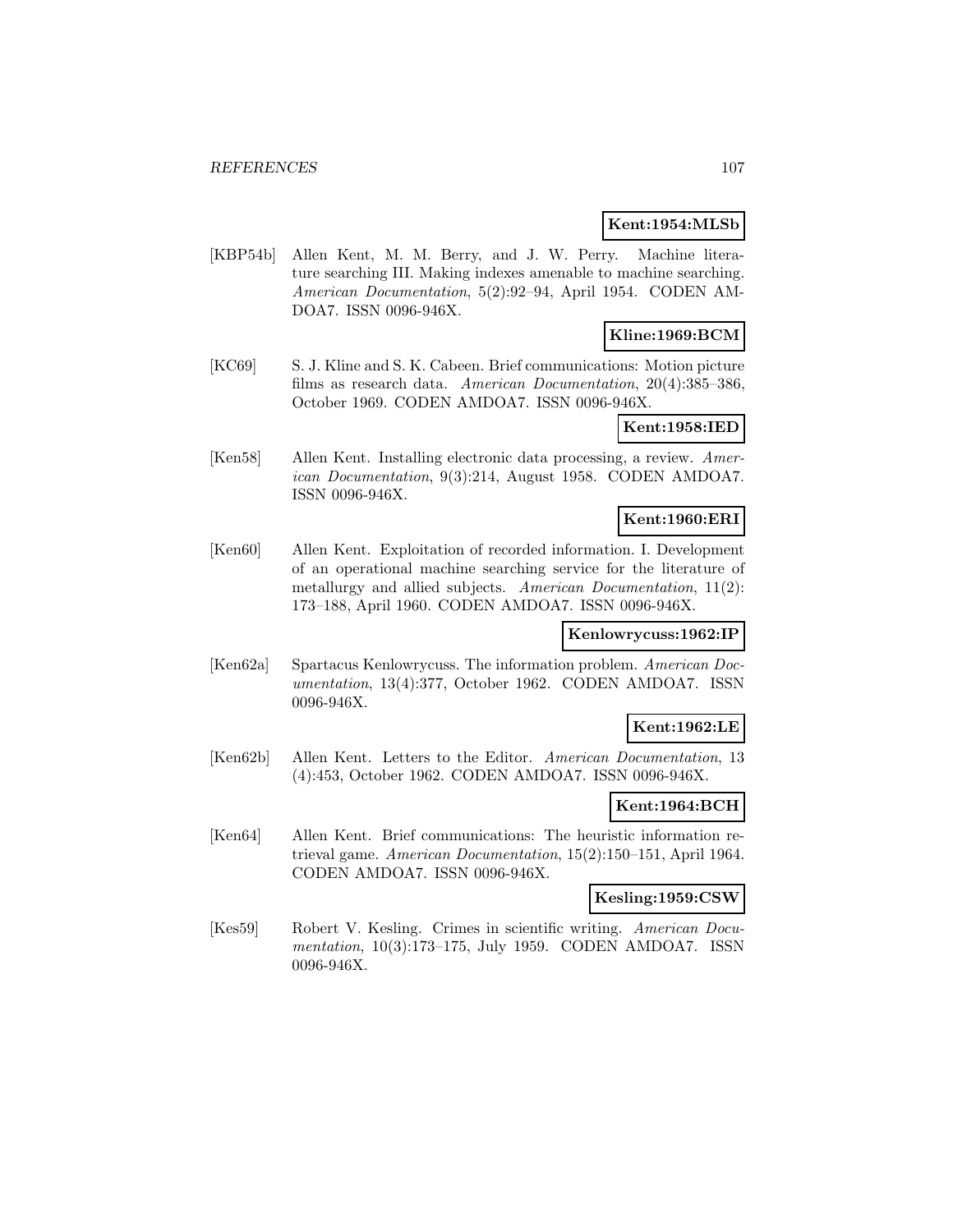### **Kessler:1963:BCB**

[Kes63] M. M. Kessler. Bibliographic coupling between scientific papers. American Documentation, 14(1):10–25, January 1963. CODEN AMDOA7. ISSN 0096-946X.

## **Kessler:1965:CRB**

[Kes65] M. M. Kessler. Comparison of the results of bibliographic coupling and analytic subject indexing. American Documentation, 16(3): 223–233, July 1965. CODEN AMDOA7. ISSN 0096-946X.

## **Kent:1959:SDT**

[KI59] Allen Kent and A. S. Iberall. Soviet documentation. A trip report. American Documentation, 10(1):1–19, January 1959. CODEN AM-DOA7. ISSN 0096-946X.

## **Kikuchi:1967:BCS**

[Kik67] Tohru Kikuchi. Brief communications: Scientific and Technical Information in Japan. American Documentation, 18(4):250–252, October 1967. CODEN AMDOA7. ISSN 0096-946X.

### **Kilgour:1961:RUB**

[Kil61] Frederick G. Kilgour. Recorded use of books in the Yale Medical Library. American Documentation, 12(4):266–269, October 1961. CODEN AMDOA7. ISSN 0096-946X.

## **Kilgour:1966:LCP**

[Kil66] Frederick G. Kilgour. Library catalogue production on small computers. American Documentation, 17(3):124–131, July 1966. CO-DEN AMDOA7. ISSN 0096-946X.

## **Kingsley:1959:BOA**

[Kin59] James Kingsley. Bibliographic organization of American history: Notes on a continuing problem. American Documentation, 10(4): 270–273, October 1959. CODEN AMDOA7. ISSN 0096-946X.

## **King:1960:ETI**

[Kin60] Ellis F. King. Electronic transmission for interlibrary loans. American Documentation, 11(1):32–39, January 1960. CODEN AM-DOA7. ISSN 0096-946X.

## **Kincaid:1962:RIM**

[Kin62] William H. Kincaid. Retrieval of information from medical records. American Documentation, 13(1):83–85, January 1962. CODEN AMDOA7. ISSN 0096-946X.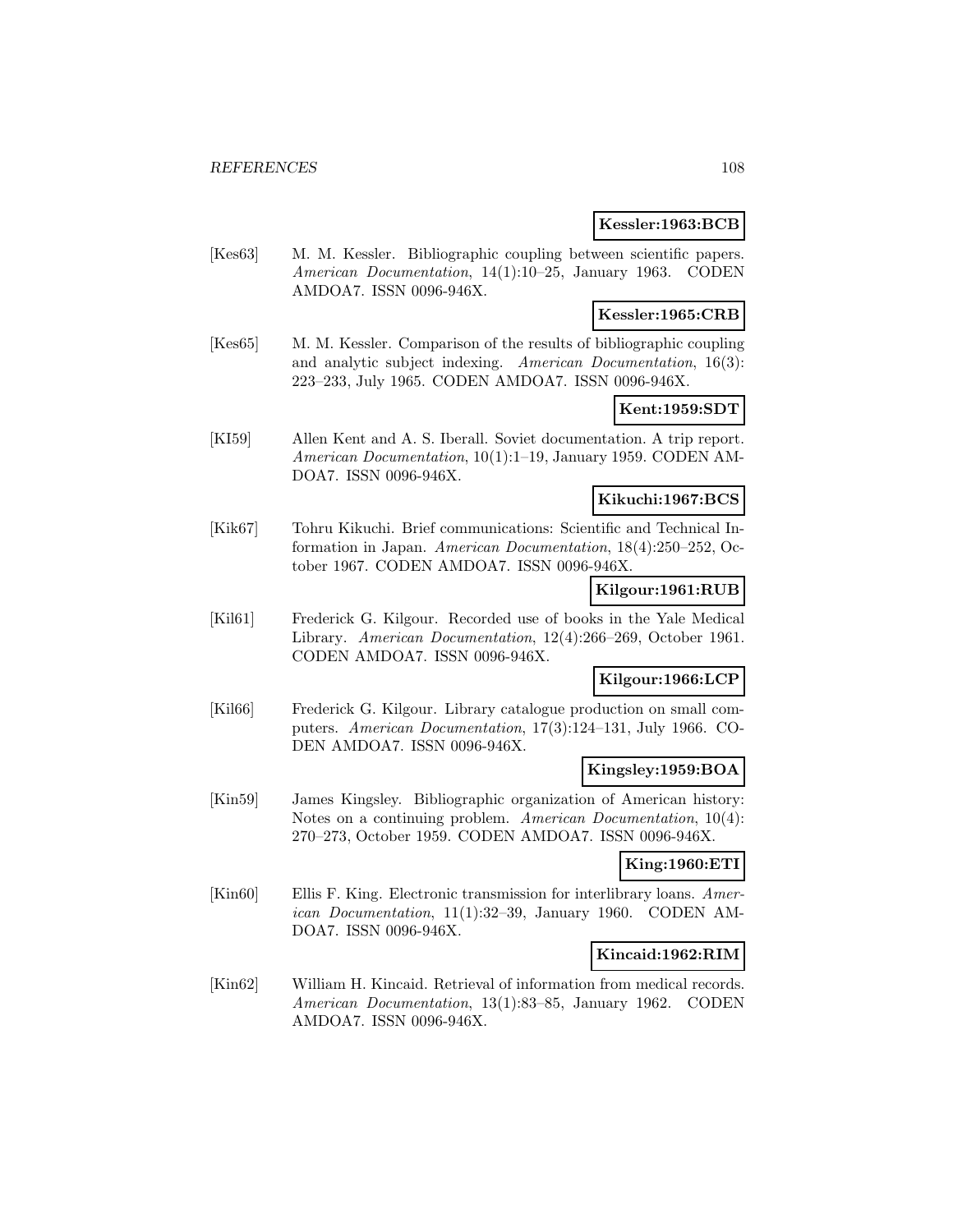### **Kozumplik:1967:CPM**

[KL67] W. A. Kozumplik and R. T. Lange. Computer-produced microfilm library catalog. American Documentation, 18(2):67–80, April 1967. CODEN AMDOA7. ISSN 0096-946X.

### **Klempner:1964:MCA**

[Kle64] Irving M. Klempner. Methodology for the comparative analysis of information storage and retrieval systems: a critical review. American Documentation, 15(3):210–216, July 1964. CODEN AMDOA7. ISSN 0096-946X.

### **Klempner:1969:ISU**

[Kle69] Irving M. Klempner. Information science unlimited? ... a position paper. American Documentation, 20(4):339–343, October 1969. CODEN AMDOA7. ISSN 0096-946X.

# **Kolb:1966:PPI**

[KMW66] Margaret C. Kolb, Jerome T. Maddock, and Barbara N. Weaver. PICS: the pharmaceutical information control system of Merck Sharp and Dohme Research Laboratories. American Documentation, 17(4):180–185, October 1966. CODEN AMDOA7. ISSN 0096- 946X.

# **Knable:1965:BCE**

[Kna65] John P. Knable II. Brief communications: An experiment comparing key words found in indexes and abstracts prepared by humans with those in titles. American Documentation, 16(2):123–124, April 1965. CODEN AMDOA7. ISSN 0096-946X.

### **Knowles:1960:RLM**

[Kno60] Asa S. Knowles. The responsibilities of the library in the midtwentieth century. American Documentation, 11(3):206–209, August 1960. CODEN AMDOA7. ISSN 0096-946X.

#### **Kochen:1969:SGK**

[Koc69] Manfred Kochen. Stability in the growth of knowledge. American Documentation, 20(3):186–197, July 1969. CODEN AMDOA7. ISSN 0096-946X.

#### **Koriagin:1964:BCE**

[Kor64] Gretchen W. Koriagin. Brief communications: Experience in man and machine relationships in library mechanization. American Documentation, 15(3):227–229, July 1964. CODEN AMDOA7. ISSN 0096-946X.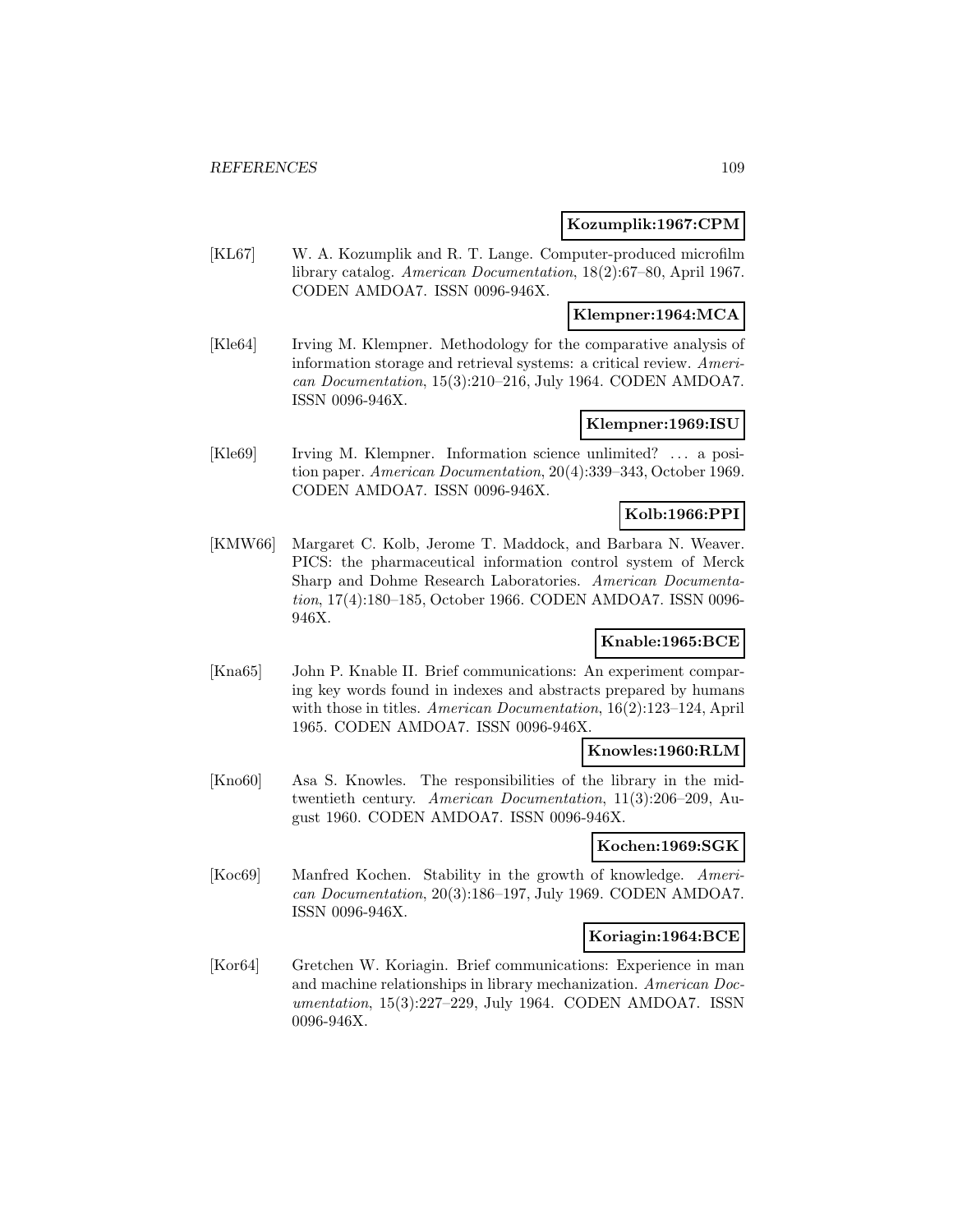### **Kotani:1962:CAJ**

[Kot62] Masao Kotani. Communication among Japanese scientists domestically and with their counterparts abroad. American Documentation, 13(3):320–327, July 1962. CODEN AMDOA7. ISSN 0096-946X.

### **Kent:1956:EDP**

[KP56] Allen Kent and James W. Perry. Electronic data processing, a review. American Documentation, 7(4):331–332, October 1956. CO-DEN AMDOA7. ISSN 0096-946X.

# **Kent:1957:NIA**

[KP57] Allen Kent and J. W. Perry. New indexing-abstracting system for formal reports, development and proof services, Aberdeen Proving Ground. American Documentation, 8(1):34–46, January 1957. CO-DEN AMDOA7. ISSN 0096-946X.

### **Kent:1954:MLSc**

[KPB54] Allen Kent, J. W. Perry, and M. M. Berry. Machine literature searching V. Definition and systematization of terminology for code development. American Documentation, 5(3):166–173, August 1954. CODEN AMDOA7. ISSN 0096-946X.

# **Kraft:1964:CKC**

[Kra64] Donald H. Kraft. A comparison of keyword-in-context (KWIC) indexing of titles with a subject heading classification system. American Documentation, 15(1):48–52, January 1964. CODEN AM-DOA7. ISSN 0096-946X.

## **Kochen:1967:BIB**

[KT67] Manfred Kochen and Renata Tagliacozzo. Book-indexes as building blocks for a cumulative index. American Documentation, 18(2):59– 66, April 1967. CODEN AMDOA7. ISSN 0096-946X.

#### **Kuipers:1957:MSD**

[KTM57] J. W. Kuipers, A. W. Tyler, and W. L. Myers. A minicard system for documentary information. American Documentation, 8(4):246– 268, October 1957. CODEN AMDOA7. ISSN 0096-946X.

### **Kuney:1964:LE**

[KTW64] Joseph H. Kuney, George L. Trigg, and Harold Wooster. Letters to the Editors. American Documentation, 15(2):152–153, April 1964. CODEN AMDOA7. ISSN 0096-946X.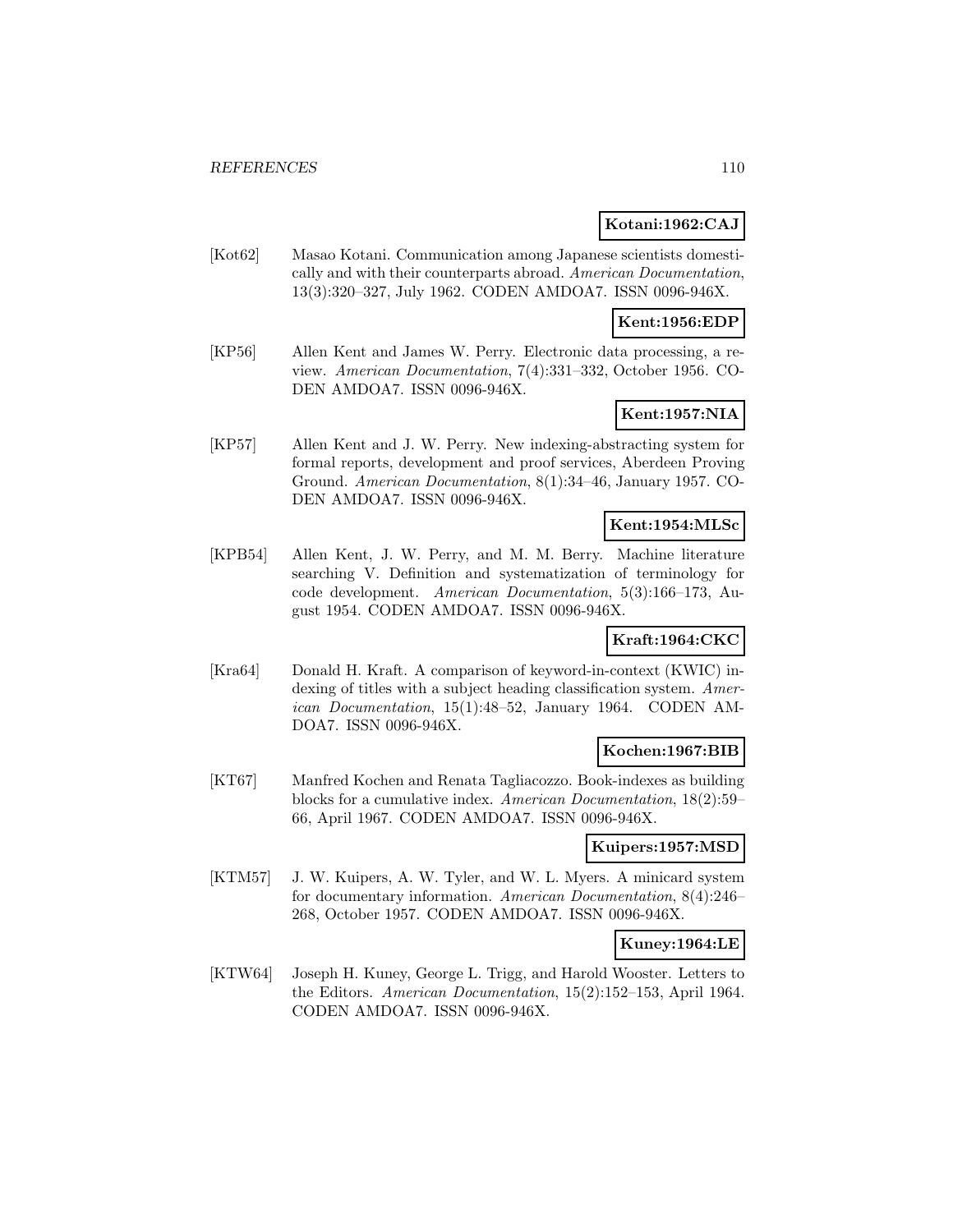### **Kuebler:1966:ONF**

[Kue66] Wolf Kuebler. On the optimum number of frames per microfiche. American Documentation, 17(3):132–135, July 1966. CODEN AM-DOA7. ISSN 0096-946X.

### **Kuipers:1951:MD**

[Kui51] J. W. Kuipers. Microcards and documentation. American Documentation, 2(2):89–95, April 1951. CODEN AMDOA7. ISSN 0096- 946X.

# **Kuney:1963:EJP**

[Kun63] Joseph H. Kuney. Economics of journal publication. American Documentation, 14(3):238–240, July 1963. CODEN AMDOA7. ISSN 0096-946X.

### **Kutten:1964:BCU**

[Kut64] A. Kutten. Brief communications: U.D.C. abridged Russian edition. American Documentation, 15(3):226, July 1964. CODEN AMDOA7. ISSN 0096-946X.

### **Kuvshinoff:1967:GGC**

[Kuv67] Boris W. Kuvshinoff. A graphic graphics card catalog and computer index. American Documentation, 18(1):3–9, January 1967. CODEN AMDOA7. ISSN 0096-946X.

### **Kyle:1958:TCS**

[Kyl58] Barbara Kyle. Towards a classification for social science literature. American Documentation, 9(3):168–183, August 1958. CO-DEN AMDOA7. ISSN 0096-946X.

#### **Kyle:1963:GES**

[Kyl63] Barbara R. F. Kyle. Guest editorial: Some searching questions on documentation research. American Documentation, 14(2):93, April 1963. CODEN AMDOA7. ISSN 0096-946X.

### **LaHood:1963:BRB**

[La 63] Charles La Hood. Book review: *Photocopying from bound volumes*. By William R. Hawkin. American Library Association, Chicago. 1962. 208 p. ( Library Technology Project Publication, No. 4). American Documentation, 14(1):82–83, January 1963. CODEN AMDOA7. ISSN 0096-946X.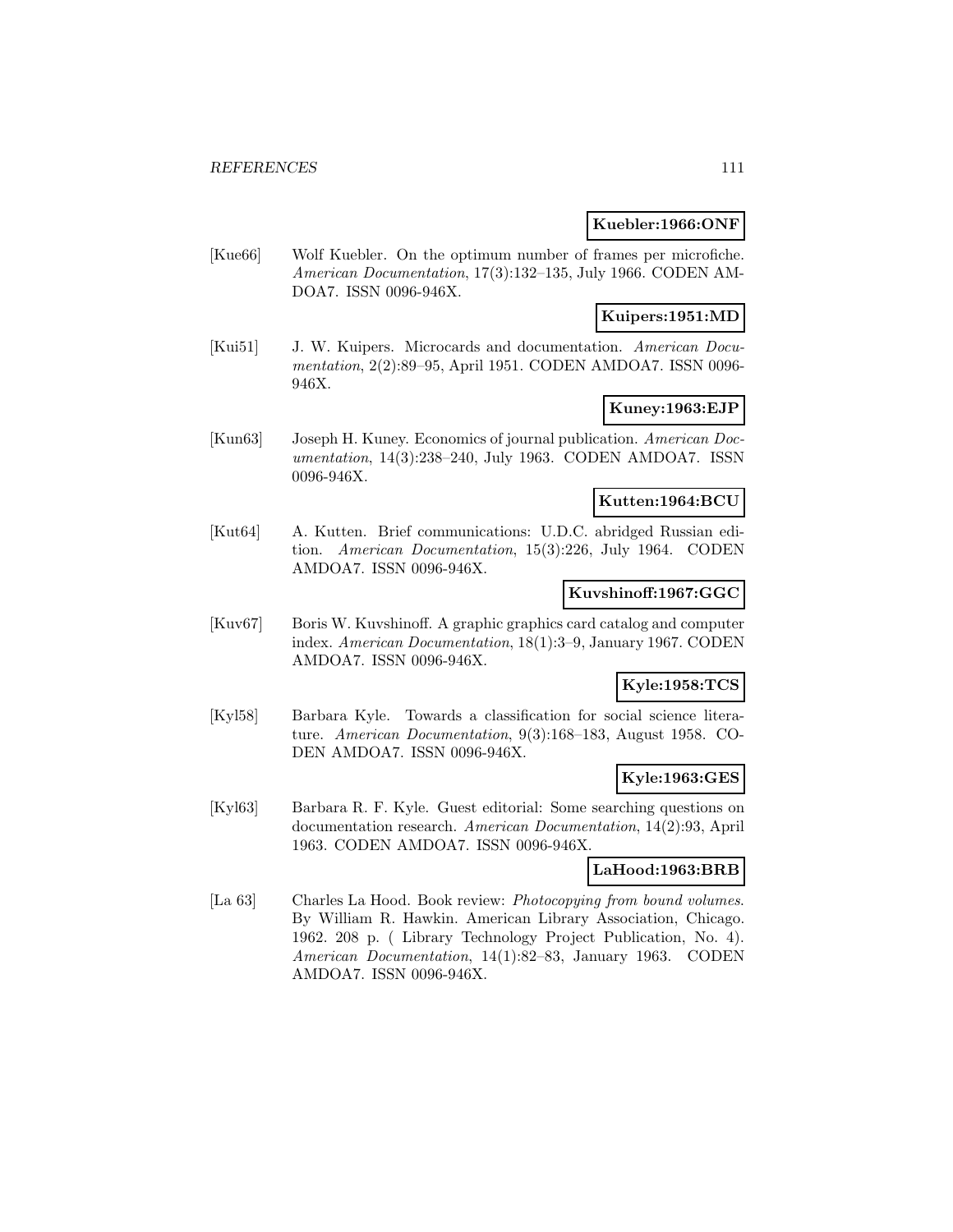#### **Lamm:1961:PNC**

[Lam61] Earl Lamm. Prime-number coding. American Documentation, 12 (3):172–177, August 1961. CODEN AMDOA7. ISSN 0096-946X.

#### **Lamkin:1965:LNa**

[Lam65a] Burton E. Lamkin. Literature notes. American Documentation, 16 (3):249–279, July 1965. CODEN AMDOA7. ISSN 0096-946X.

## **Lamkin:1965:LNb**

[Lam65b] Burton E. Lamkin. Literature notes. American Documentation, 16 (4):343–380, October 1965. CODEN AMDOA7. ISSN 0096-946X.

### **Langenbeck:1962:PRC**

[Lan62] Earl H. Langenbeck. A plan to reduce costs of technical library operations in the department of defense. American Documentation, 13(3):295–300, July 1962. CODEN AMDOA7. ISSN 0096-946X.

#### **Lancaster:1965:BRBb**

[Lan65a] F. W. Lancaster. Book review: 4/65-3R An evaluation of links and roles used in information retrieval. Thesis presented to the Faculty of the School of Engineering of the Air Force Institute of Technology, Air University. 1963. Lieutenant Colonel Jefferson D. Sinnett. Air Force Institute of Technology, School of Engineering, Wright-Patterson AFB, Ohio. AD 432198. American Documentation, 16 (2):128–129, April 1965. CODEN AMDOA7. ISSN 0096-946X.

#### **Lancaster:1965:BRBa**

[Lan65b] F. Wilfred Lancaster. Book review:  $1/65$ -2R The Baseball Program: An Automatic Question-Answerer. 1963. A. K. Wolf, C. S. Chomsky, and B. F. Green, Jr. Massachusetts Institute of Technology, Lincoln Laboratory, (Vol. 1, Lincoln Laboratory Technical Report 306), Lexington, Mass., April 1963. 201 pp. American Documentation, 16(1):39, January 1965. CODEN AMDOA7. ISSN 0096-946X.

#### **Lancaster:1967:BRB**

[Lan67] F. W. Lancaster. Book review:  $1/67$ -1R On Retrieval System Theory. 2d edition. 1965. B. C. Vickery. Butterworth, Washington, D.C. 191 pp. American Documentation, 18(1):50, January 1967. CODEN AMDOA7. ISSN 0096-946X.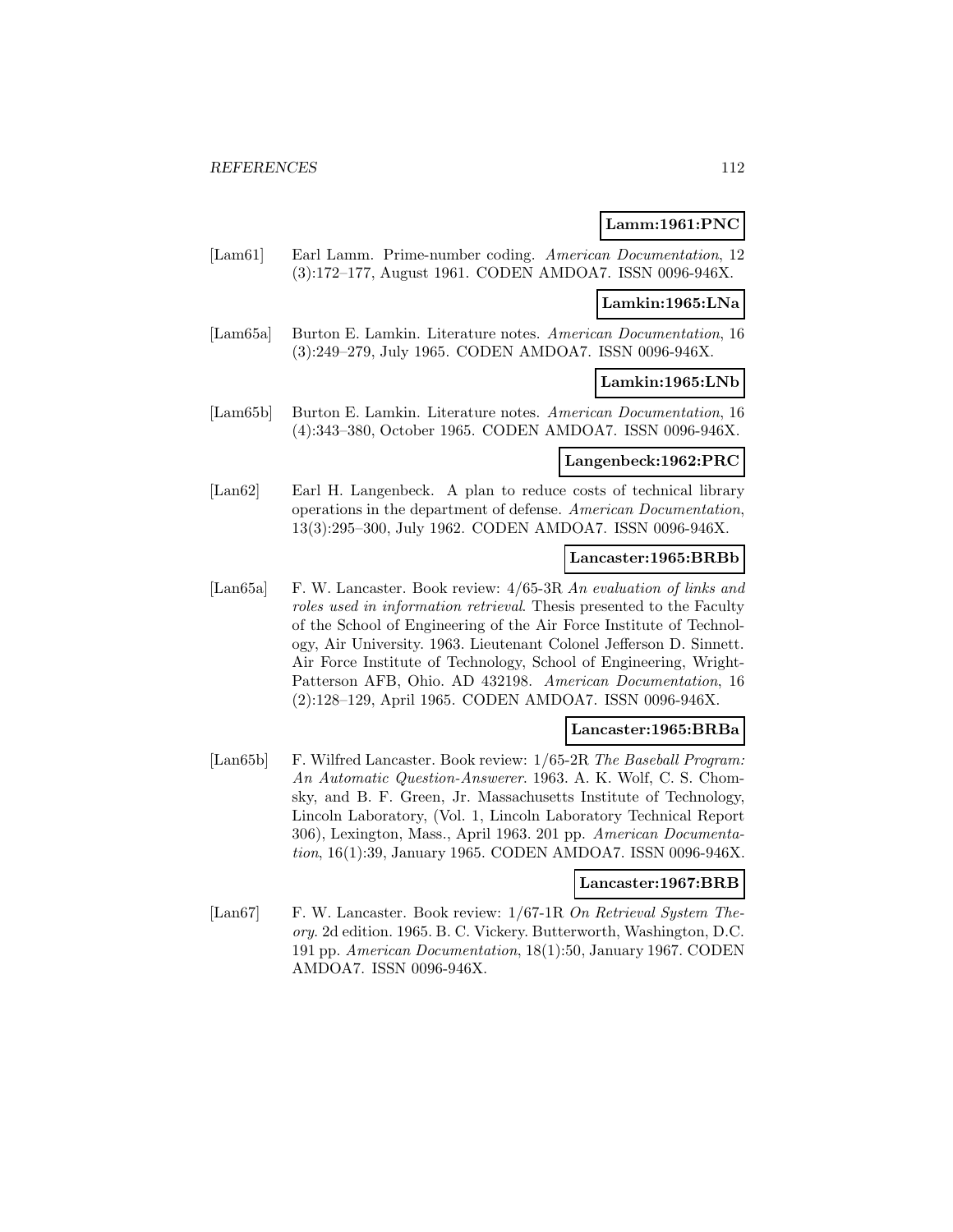#### **Lancaster:1968:NRI**

[Lan68] F. W. Lancaster. On the need for role indicators in postcoordinate retrieval systems. American Documentation, 19(1):42–46, January 1968. CODEN AMDOA7. ISSN 0096-946X.

#### **Lancaster:1969:MRE**

[Lan69a] F. W. Lancaster. MEDLARS: report on the evaluation of its operating efficiency. American Documentation, 20(2):119–142, April 1969. CODEN AMDOA7. ISSN 0096-946X.

## **Landau:1969:CAD**

[Lan69b] Herbert B. Landau. The cost analysis of document surrogation: a literature review. American Documentation, 20(4):302–310, October 1969. CODEN AMDOA7. ISSN 0096-946X.

#### **Larson:1952:UBI**

[Lar52] C. Theodore Larson. The U. S. building industry: a case-problem in communications. American Documentation, 3(4):208–213, ???? 1952. CODEN AMDOA7. ISSN 0096-946X.

#### **Lazowska:1968:PCL**

[Laz68] Edward S. Lazowska. Photocopying, copyright, and the librarian. American Documentation, 19(2):123–130, April 1968. CODEN AM-DOA7. ISSN 0096-946X.

### **Locke:1956:MTL**

[LB56] William N. Locke and A. Donald Booth. Machine translation of languages. American Documentation, 7(2):135–136, April 1956. CO-DEN AMDOA7. ISSN 0096-946X.

### **Livant:1963:ORW**

[LB63] William Paul Livant and John Paul Boyd. On the occurrence of reversible words. American Documentation, 14(3):234–237, July 1963. CODEN AMDOA7. ISSN 0096-946X.

### **Long:1967:DBS**

[LBL67] John M. Long, Howard J. Barnhard, and Gertrude C. Levy. Dictionary buildup and stability of word frequency in a specialized medical area. American Documentation, 18(1):21–25, January 1967. CODEN AMDOA7. ISSN 0096-946X.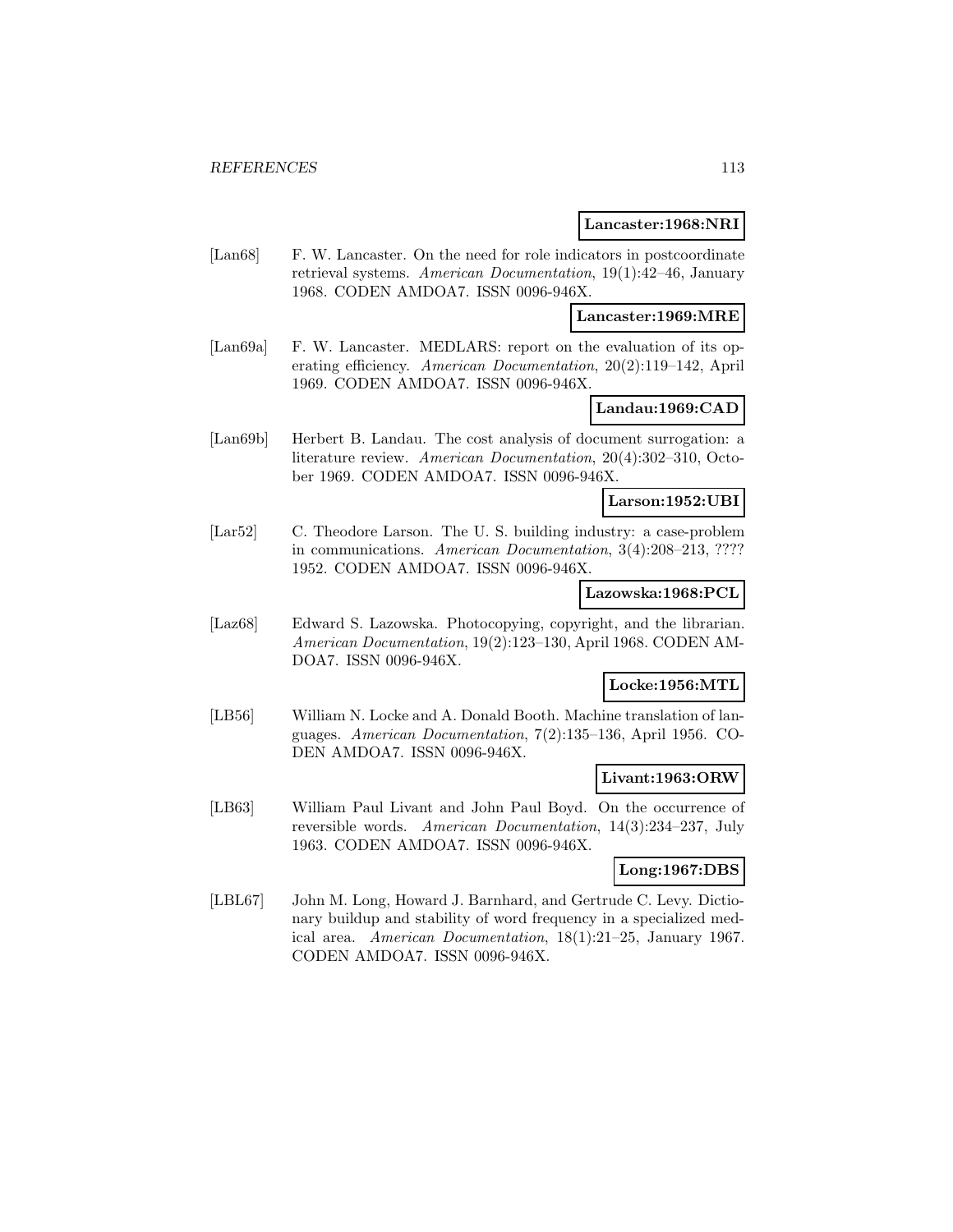### **Lebow:1960:NIP**

[LD60] Irving Lebow and Melvin S. Day. New indexing pattern for nuclear science abstracts. American Documentation, 11(2):120–127, April 1960. CODEN AMDOA7. ISSN 0096-946X.

### **Lecht:1968:NTD**

[Lec68] Charles Philip Lecht. No time to document: a case for the book with no beginning, no end, and no author. American Documentation, 19 (3):274–277, July 1968. CODEN AMDOA7. ISSN 0096-946X.

## **Lee:1952:NDD**

[Lee52] Earle V. Lee. New developments in distribution and dissemination. American Documentation, 3(3):176–181, ???? 1952. CODEN AMDOA7. ISSN 0096-946X.

#### **Leimkuhler:1968:LSF**

[Lei68] Ferdinand F. Leimkuhler. A literature search and file organization model. American Documentation, 19(2):131–136, April 1968. CO-DEN AMDOA7. ISSN 0096-946X.

## **Leith:1969:BLA**

[Lei69] John D. Leith, Jr. Biomedical literature: analysis of journal articles collected by a radiation- and cell-biologist. American Documentation, 20(2):143–148, April 1969. CODEN AMDOA7. ISSN 0096-946X.

### **Leslie:1960:ART**

[Les60] W. H. P. Leslie. The automatic retrieval of technical information. American Documentation, 11(3):210–221, August 1960. CODEN AMDOA7. ISSN 0096-946X.

### **Lesk:1969:WWA**

[Les69] M. E. Lesk. Word–word associations in document retrieval systems. American Documentation, 20(1):27–38, January 1969. CO-DEN AMDOA7. ISSN 0096-946X.

### **Levy:1964:SIP**

[Lev64] N. P. Levy. A survey on the information practices of engineers at Western Electric. American Documentation, 15(2):86–88, April 1964. CODEN AMDOA7. ISSN 0096-946X.

## **Lewicky:1966:BRB**

[Lew66] George I. Lewicky. Book review: 7/66–2R Alphabetical Subject Indication of Information. Vol. 3. 1965. John Metcalfe. Rutgers Series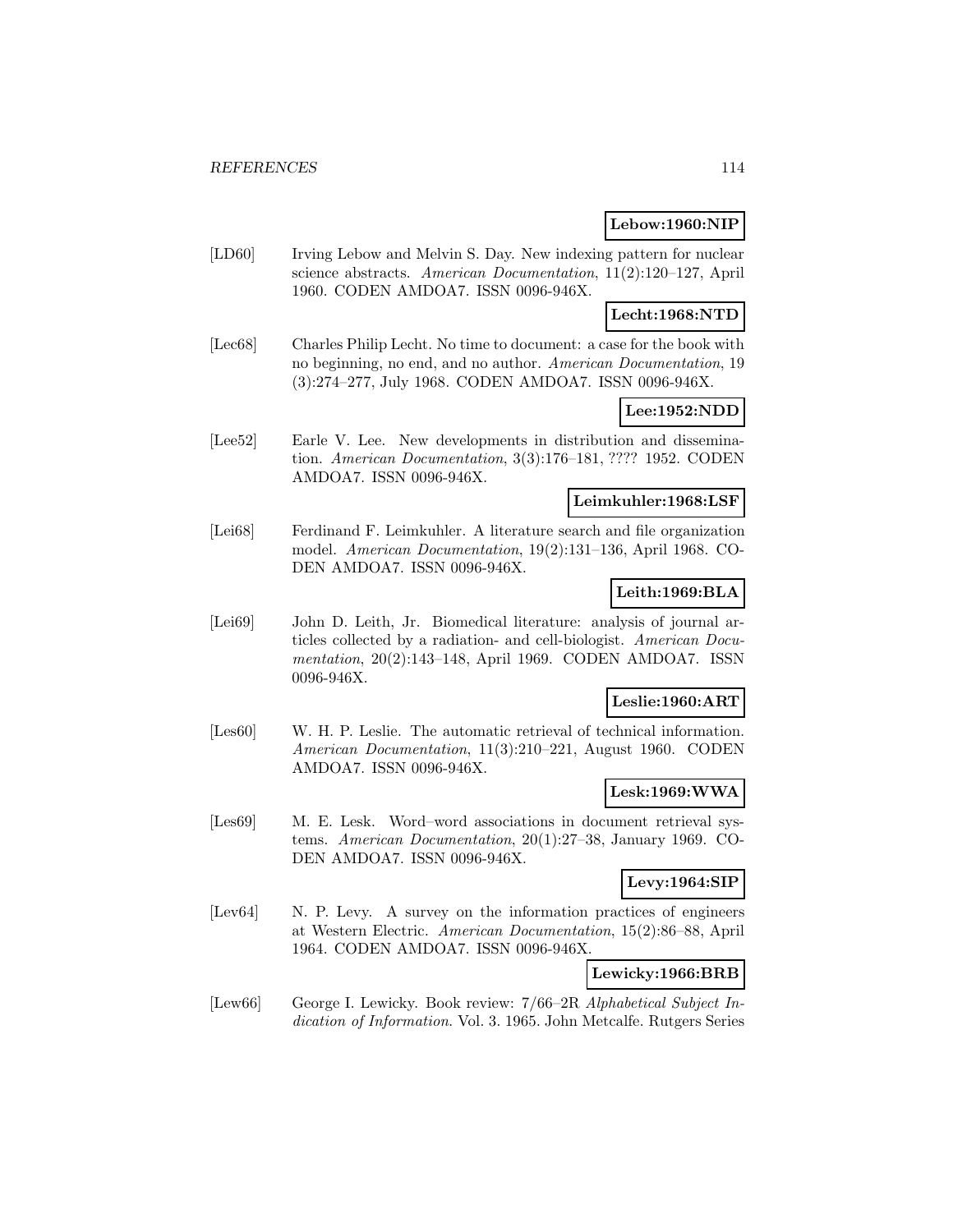on Systems for the Intellectual Organization of Information. Graduate School of Library Service, Rutgers, the State University, New Brunswick, New Jersey. 148 pp. *American Documentation*, 17(3): 150, July 1966. CODEN AMDOA7. ISSN 0096-946X.

### **Lewis:1969:GCC**

[Lew69] Elizabeth M. Lewis. A graphic catalog card index. American Documentation, 20(3):238–246, July 1969. CODEN AMDOA7. ISSN 0096-946X.

### **Lubetzky:1969:BDI**

[LH69] Seymour Lubetzky and R. M. Hayes. Bibliographic dimensions in information contol. American Documentation, 20(3):247–252, July 1969. CODEN AMDOA7. ISSN 0096-946X.

### **Libbey:1967:USO**

[Lib67] Miles A. Libbey. The use of second order descriptors for document retrieval. American Documentation, 18(1):10–20, January 1967. CODEN AMDOA7. ISSN 0096-946X.

#### **Libaw:1969:OPN**

[Lib69] Frieda B. Libaw. Opinion paper: A new, generalized model for information-transfer: a systems approach. American Documentation, 20(4):381–384, October 1969. CODEN AMDOA7. ISSN 0096- 946X.

### **Liepina:1954:SDS**

[Lie54] Rita G. Liepina. Scientific documentation in the Soviet Union. American Documentation, 5(2):71–79, April 1954. CODEN AM-DOA7. ISSN 0096-946X.

### **Lilley:1954:ESC**

[Lil54] Oliver L. Lilley. Evaluation of the subject catalog. Criticisms and a proposal. American Documentation, 5(2):41–60, April 1954. CO-DEN AMDOA7. ISSN 0096-946X.

#### **Linn:1966:BRB**

[Lin66] Margaret Linn. Book review: 4/66-2R Towards Information Retrieval. 1961. Robert A. Fairthorne. Butterworths, London. 211 pp. American Documentation, 17(2):109, April 1966. CODEN AM-DOA7. ISSN 0096-946X.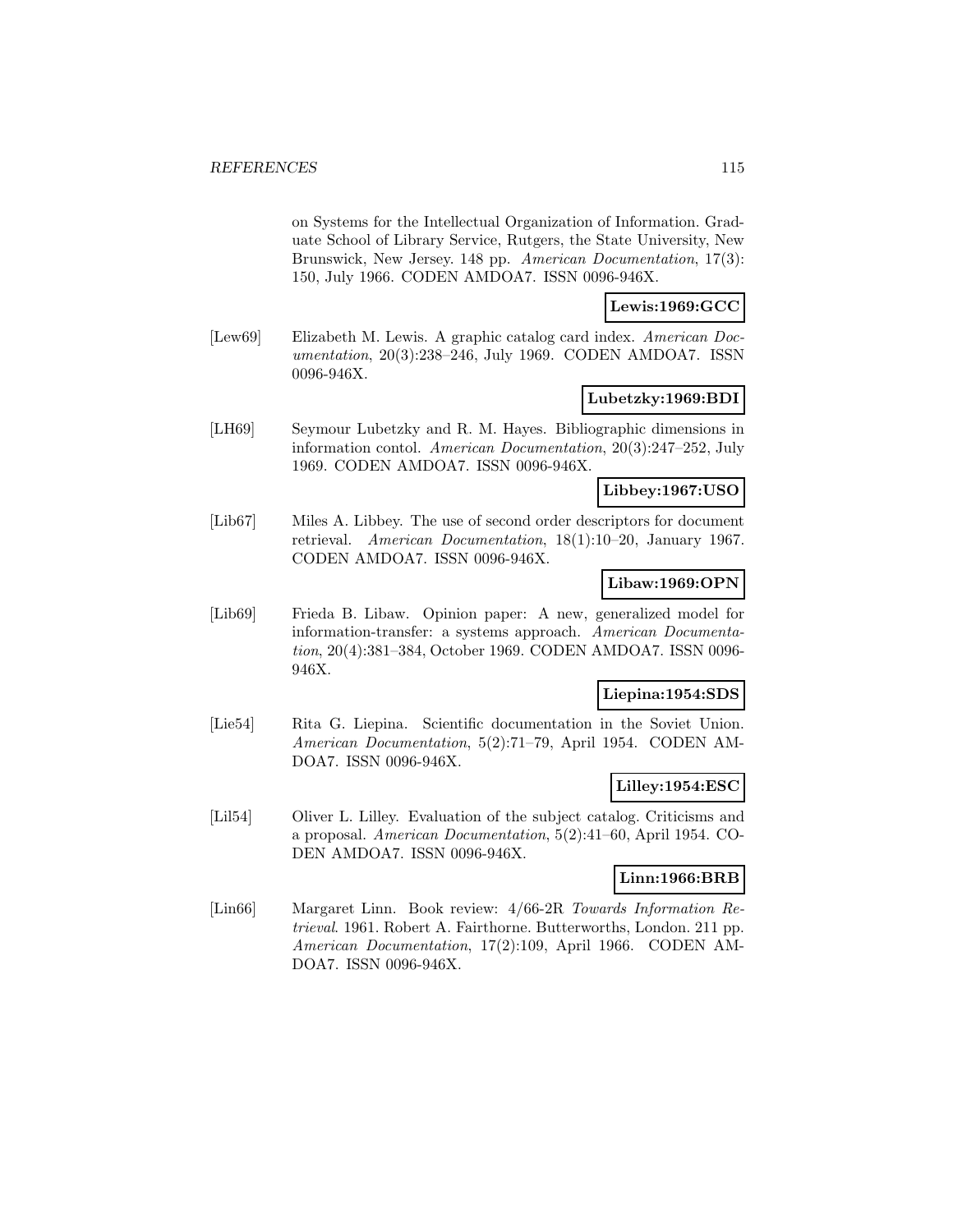### **Lipetz:1960:SAP**

[Lip60] Ben-Ami Lipetz. A successful application of punched cards in subject indexing. American Documentation, 11(3):241–246, August 1960. CODEN AMDOA7. ISSN 0096-946X.

### **Lipetz:1962:CEC**

[Lip62] Ben-Ami Lipetz. Compilation of an experimental citation index from scientific literature. American Documentation, 13(3):251–266, July 1962. CODEN AMDOA7. ISSN 0096-946X.

# **Lipetz:1963:LCC**

[Lip63] Ben-Ami Lipetz. Labor costs, conversion costs, and compatibility in document control systems. American Documentation, 14(2):117– 122, April 1963. CODEN AMDOA7. ISSN 0096-946X.

### **Lipetz:1965:BCS**

[Lip65a] Ben-Ami Lipetz. Brief communications: Some infract, mire on facts. American Documentation, 16(4):338–339, October 1965. CODEN AMDOA7. ISSN 0096-946X.

## **Lipetz:1965:ISC**

[Lip65b] Ben-Ami Lipetz. Improvement of the selectivity of citation indexes to science literature through inclusion of citation relationship indicators. American Documentation, 16(2):81–90, April 1965. CODEN AMDOA7. ISSN 0096-946X.

#### **Little:1964:BRB**

[Lit64] Thompson M. Little. Book review:  $4/64-000$  Selected bibliography on indexing in science and technology: Theory, application and techniques, 1963. Philip L. Dopkowski, ed. Center for Technology and Administration, School of Government and Public Administration, American University (Bull. No. 9), Washington, D.C. 101 pp. \$2.50. American Documentation, 15(2):154, April 1964. CODEN AMDOA7. ISSN 0096-946X.

### **Little:1966:BRB**

[Lit66] Thompson M. Little. Book review: 7/66–4R International Affairs. Universal Reference System, Political Science, Government and Public Policy Series. Vol. I. 1965. Metron, Inc., 80 East 11th Street, New York. 1205 pp. American Documentation, 17(3):151, July 1966. CODEN AMDOA7. ISSN 0096-946X.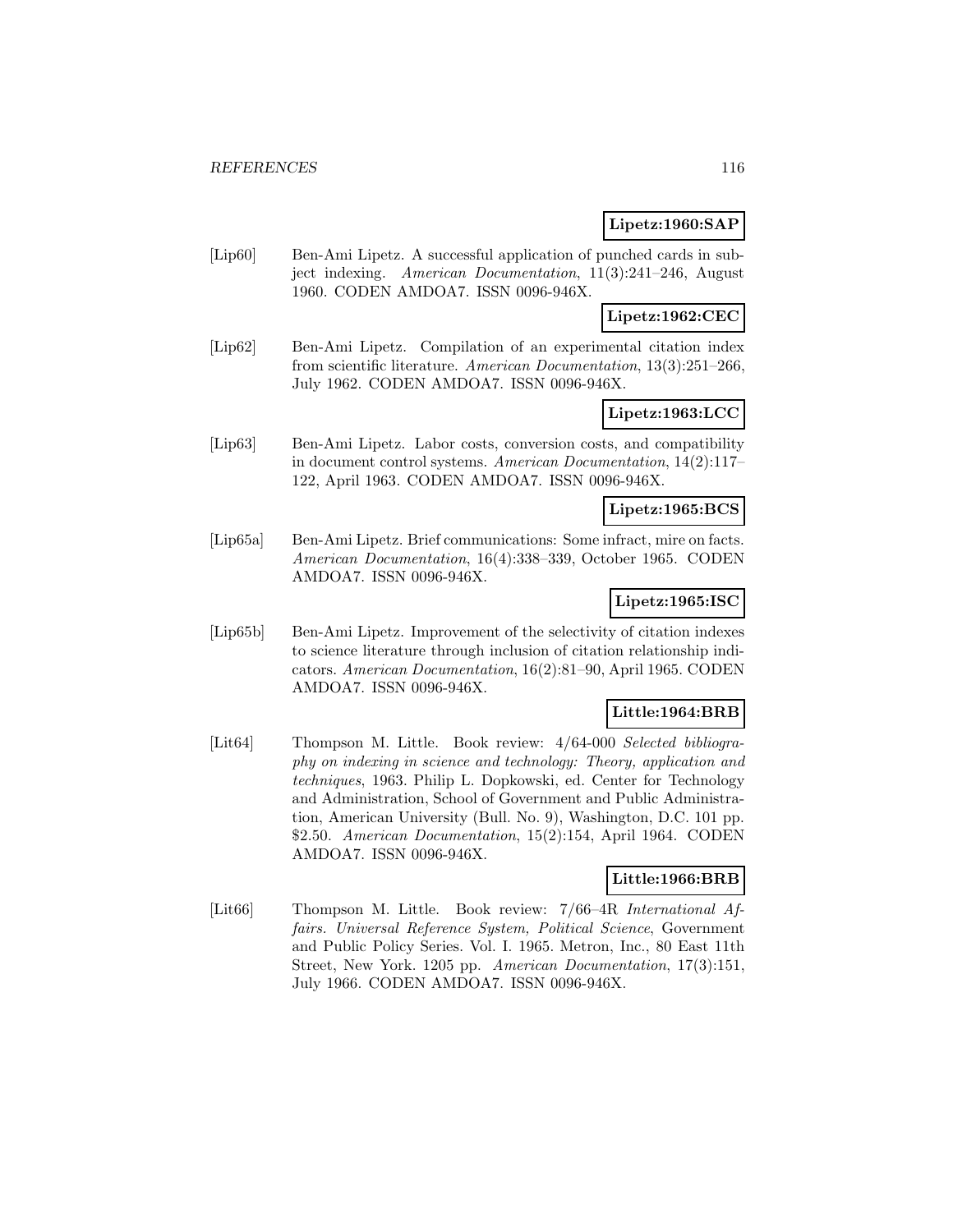### **Loftus:1956:ALA**

[LK56] Helen E. Loftus and Allen Kent. Automation in the library  $-$  an annotated bibliography. American Documentation, 7(2):110–126, April 1956. CODEN AMDOA7. ISSN 0096-946X.

**Luehrs:1955:MLS**

[LKPB55] Fred U. Luehrs, Jr., Allen Kent, J. W. Perry, and M. M. Berry. Machine literature searching VII. Machine functions and organization of semantic units. American Documentation, 6(1):33–39, January 1955. CODEN AMDOA7. ISSN 0096-946X.

**Lebowitz:1963:LE**

[LL63] Abraham I. Lebowitz and Philip Leslie. Letters to the Editor. American Documentation, 14(1):91, January 1963. CODEN AMDOA7. ISSN 0096-946X.

#### **Lancaster:1968:LE**

[LL68] F. W. Lancaster and Mrs. Edward S. Lazowska. Letters to the Editors. American Documentation, 19(2):206–207, April 1968. CODEN AMDOA7. ISSN 0096-946X.

#### **Lancaster:1964:TII**

[LM64] F. W. Lancaster and J. Mills. Testing indexes and index language devices: The ASLIB Cranfield Project. American Documentation, 15(1):4–13, January 1964. CODEN AMDOA7. ISSN 0096-946X.

#### **Logsdon:1967:BRB**

[Log67] Richard H. Logsdon. Book review: 3/67-3R Scientific Management of Library Operations. 1966. Richard M. Dougherty and Fred J. Heinritz. The Scarecrow Press, Inc., New York, 252 pp. American Documentation, 18(3):190–191, July 1967. CODEN AMDOA7. ISSN 0096-946X.

#### **London:1968:PI**

[Lon68] Gertrude London. The publication inflation. American Documentation, 19(2):137–141, April 1968. CODEN AMDOA7. ISSN 0096- 946X.

#### **Loukopoulos:1966:IPS**

[Lou66] Loukas Loukopoulos. Indexing problems and some of their solutions. American Documentation, 17(1):17–25, January 1966. CO-DEN AMDOA7. ISSN 0096-946X.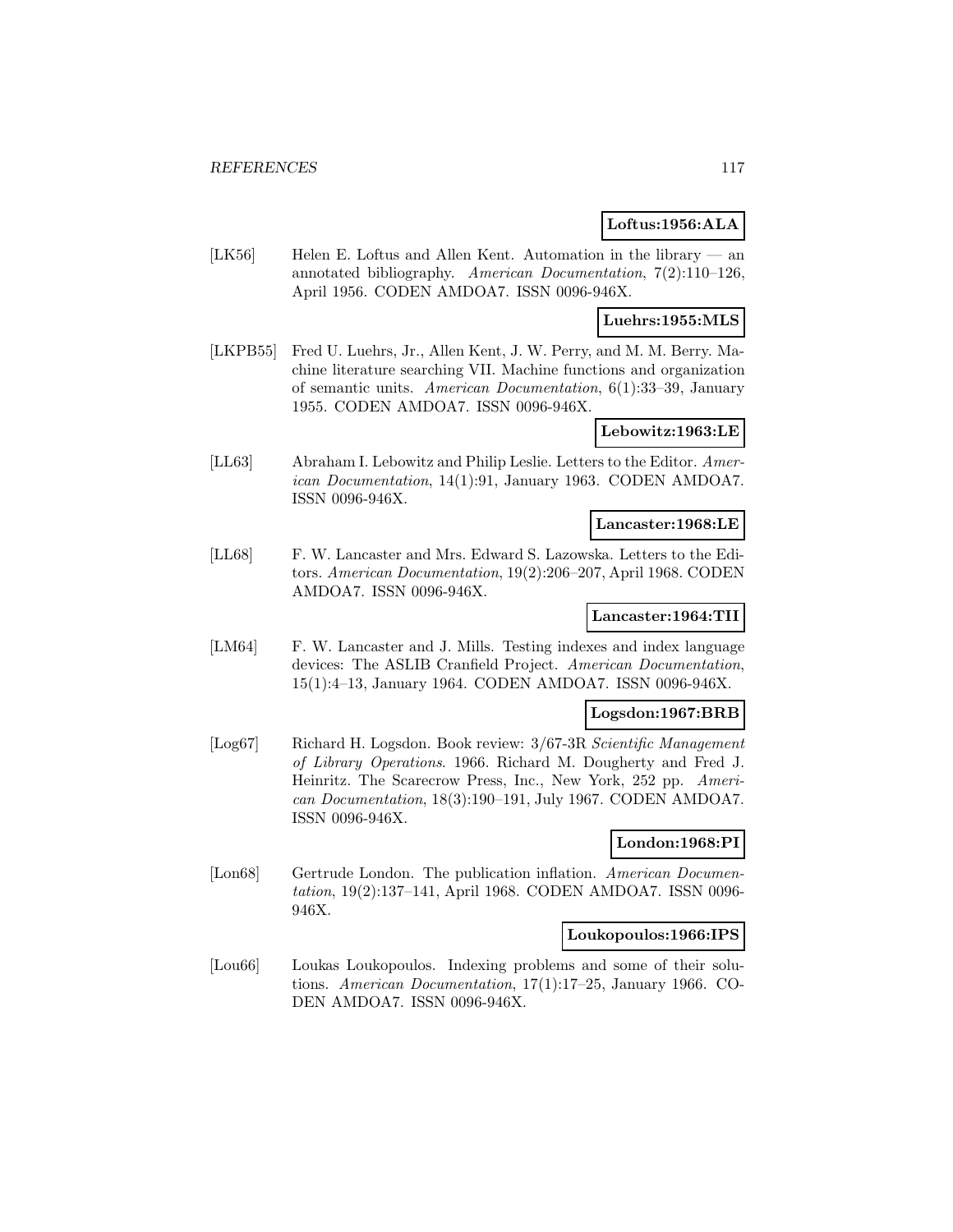### **Lowry:1968:OPS**

[Low68] W. Kenneth Lowry. Opinion paper. Science information problems needing solution. American Documentation, 19(3):352–354, July 1968. CODEN AMDOA7. ISSN 0096-946X.

#### **Luhn:1953:NMR**

[Luh53] H. P. Luhn. A new method of recording and searching information. American Documentation, 4(1):14–16, January 1953. CODEN AM-DOA7. ISSN 0096-946X.

# **Luhn:1960:KWC**

[Luh60] H. P. Luhn. Key word-in-context index for technical literature (KWIC index). American Documentation, 11(4):288–295, October 1960. CODEN AMDOA7. ISSN 0096-946X.

### **Luhn:1961:SDN**

[Luh61] H. P. Luhn. Selective dissemination of new scientific information with the aid of electronic processing equipment. American Documentation, 12(2):131–138, April 1961. CODEN AMDOA7. ISSN 0096-946X.

# **Lunin:1969:AIC**

[Lun69] Lois F. Lunin. Academic information centers. American Documentation, 20(1):39–49, January 1969. CODEN AMDOA7. ISSN 0096-946X.

#### **Luther:1950:RDS**

[Lut50] Frederic Luther. René Dagron and the siege of Paris. American Documentation, 1(4):196–206, October 1950. CODEN AMDOA7. ISSN 0096-946X.

### **Luther:1951:EEM**

[Lut51] Frederic Luther. The earliest experiments in microphotography. American Documentation, 2(3):167–170, August 1951. CODEN AMDOA7. ISSN 0096-946X.

## **Lynn:1969:QCC**

[Lyn69] Kenneth C. Lynn. A quantitative comparison of conventional information compression techniques in dental literature. American Documentation, 20(2):149–151, April 1969. CODEN AMDOA7. ISSN 0096-946X.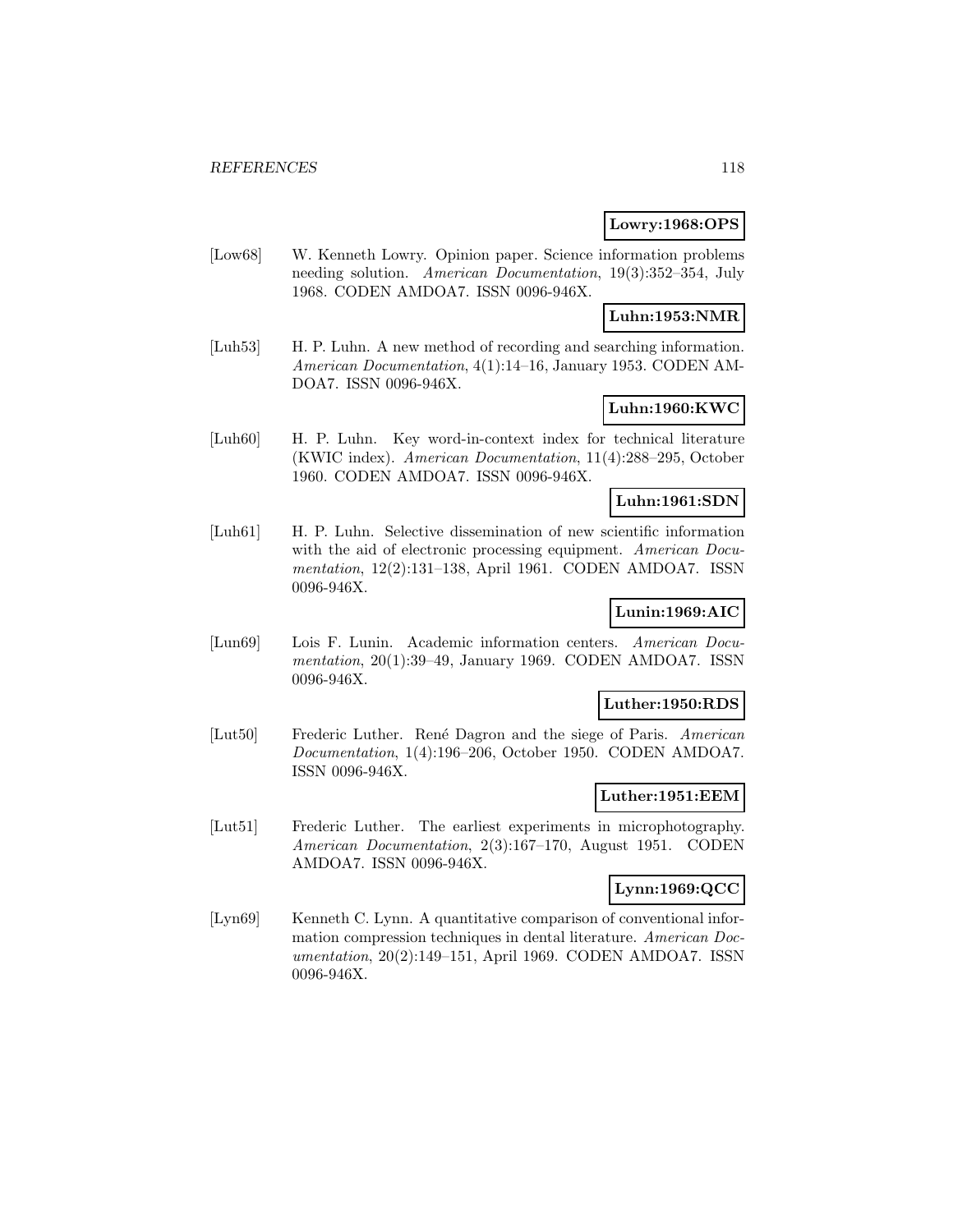### **Macha:1953:TEI**

[Mac53] H. Rowland Macha. A technique for evaluating information analysis methods and personnel. American Documentation, 4(2):35–49, April 1953. CODEN AMDOA7. ISSN 0096-946X.

#### **Mack:1955:IIE**

[Mac55] James D. Mack. International information exchange. American Documentation, 6(4):225–227, October 1955. CODEN AMDOA7. ISSN 0096-946X.

## **Machelson:1958:CDU**

[Mac58] Sonya G. Machelson. Chemical documentation in the U.S.S.R. American Documentation, 9(1):20–22, January 1958. CODEN AM-DOA7. ISSN 0096-946X.

#### **Machelson:1960:MTU**

[Mac60a] Sonya G. Machelson. Machine translation in the U.S.S.R. — a brief survey. American Documentation, 11(2):151–154, April 1960. CODEN AMDOA7. ISSN 0096-946X.

#### **Machelson:1960:SST**

[Mac60b] Sonya G. Machelson. Soviet scientific and technical propaganda. American Documentation, 11(3):237–240, August 1960. CODEN AMDOA7. ISSN 0096-946X.

#### **Mack:1962:EEP**

[Mac62a] James D. Mack. Editorial: The Editor's page. American Documentation, 13(3):357, July 1962. CODEN AMDOA7. ISSN 0096-946X.

### **MacPherson:1962:BRB**

[Mac62b] Harriet D. MacPherson. Book review: Rider's international classification. By Fremont Rider. Middletown, Connecticut, 1961. Preliminary edition. American Documentation, 13(4):436–437, October 1962. CODEN AMDOA7. ISSN 0096-946X.

#### **Mack:1963:E**

[Mac63a] James D. Mack. Editorial. American Documentation, 14(1):92, January 1963. CODEN AMDOA7. ISSN 0096-946X.

**Mack:1963:ENP**

[Mac63b] James D. Mack. Editorial: A national policy for the information sciences. American Documentation, 14(4):275, October 1963. CO-DEN AMDOA7. ISSN 0096-946X.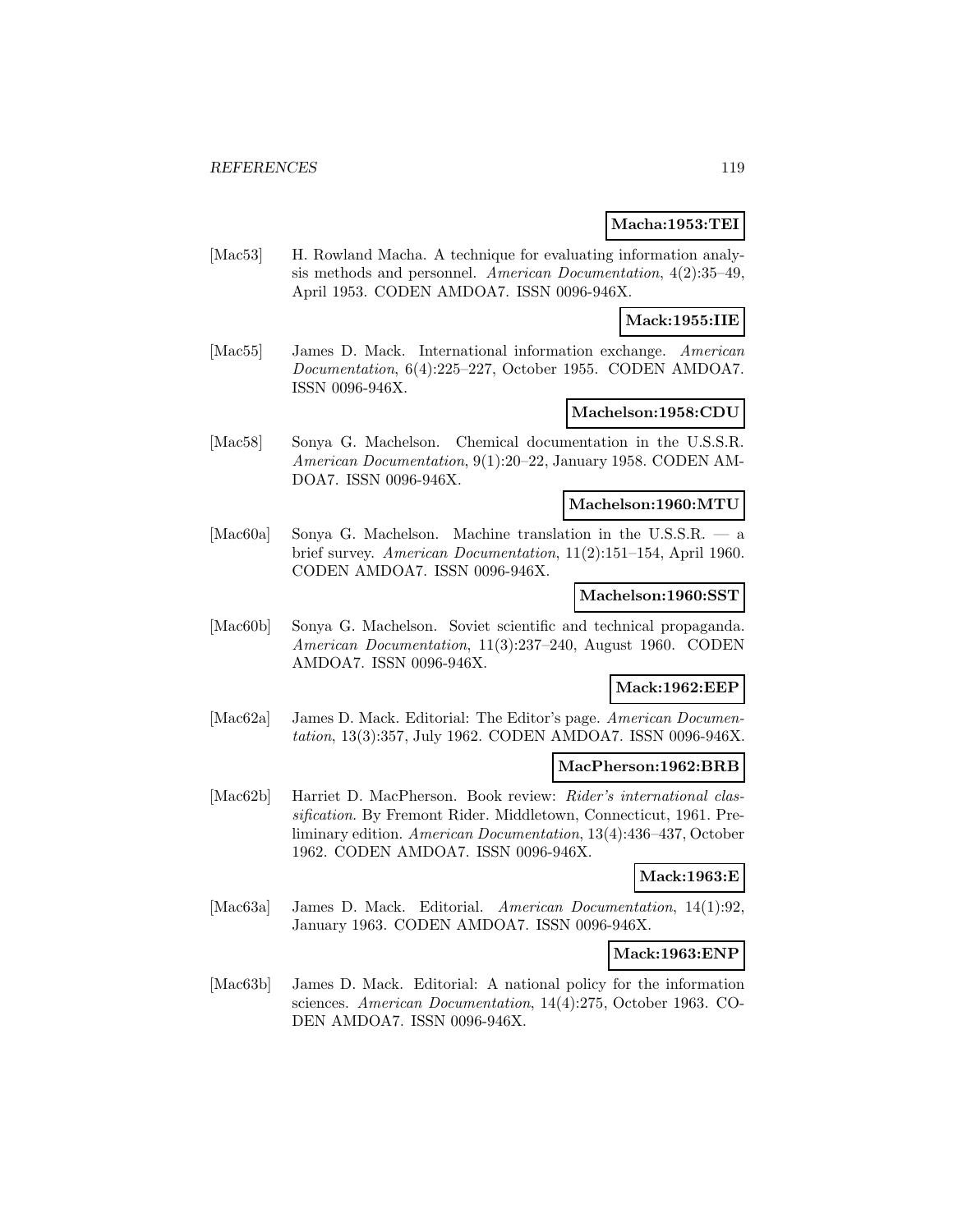#### **Maizell:1960:IGP**

[Mai60] Robert E. Maizell. Information gathering patterns and creativity a study of research chemists in an industrial research laboratory. American Documentation, 11(1):9–17, January 1960. CODEN AM-DOA7. ISSN 0096-946X.

# **Maichel:1961:LE**

[Mai61] Karol Maichel. Letters to the Editor. American Documentation, 12 (1):78, January 1961. CODEN AMDOA7. ISSN 0096-946X.

# **Maloney:1958:RRP**

[Mal58] Clifford J. Maloney. A Remington-Rand punched card data retrieval system. American Documentation, 9(1):1–12, January 1958. CODEN AMDOA7. ISSN 0096-946X.

### **Malin:1962:TR**

[Mal62a] Morton V. Malin. Trip report. American Documentation, 13(4): 401–402, October 1962. CODEN AMDOA7. ISSN 0096-946X.

#### **Maloney:1962:SI**

[Mal62b] Clifford J. Maloney. Semantic information. American Documentation, 13(3):276–287, July 1962. CODEN AMDOA7. ISSN 0096- 946X.

# **Manly:1961:IVD**

[Man61] Ron Manly. The inadequacy of varying the depth of indexing and other "document collection" approaches to information retrieval for researchers. American Documentation, 12(3):204–205, August 1961. CODEN AMDOA7. ISSN 0096-946X.

### **Manly:1964:DDB**

[Man64] Ron Manly. Detailed discussion of Bar-Hillel's "theoretical aspects of the mechanization of literature searching". American Documentation, 15(2):126–131, April 1964. CODEN AMDOA7. ISSN 0096- 946X.

### **Mantell:1966:LSA**

[Man66] Leroy H. Mantell. On laws of special abilities and the production of scientific literature. American Documentation, 17(1):8-16, January 1966. CODEN AMDOA7. ISSN 0096-946X.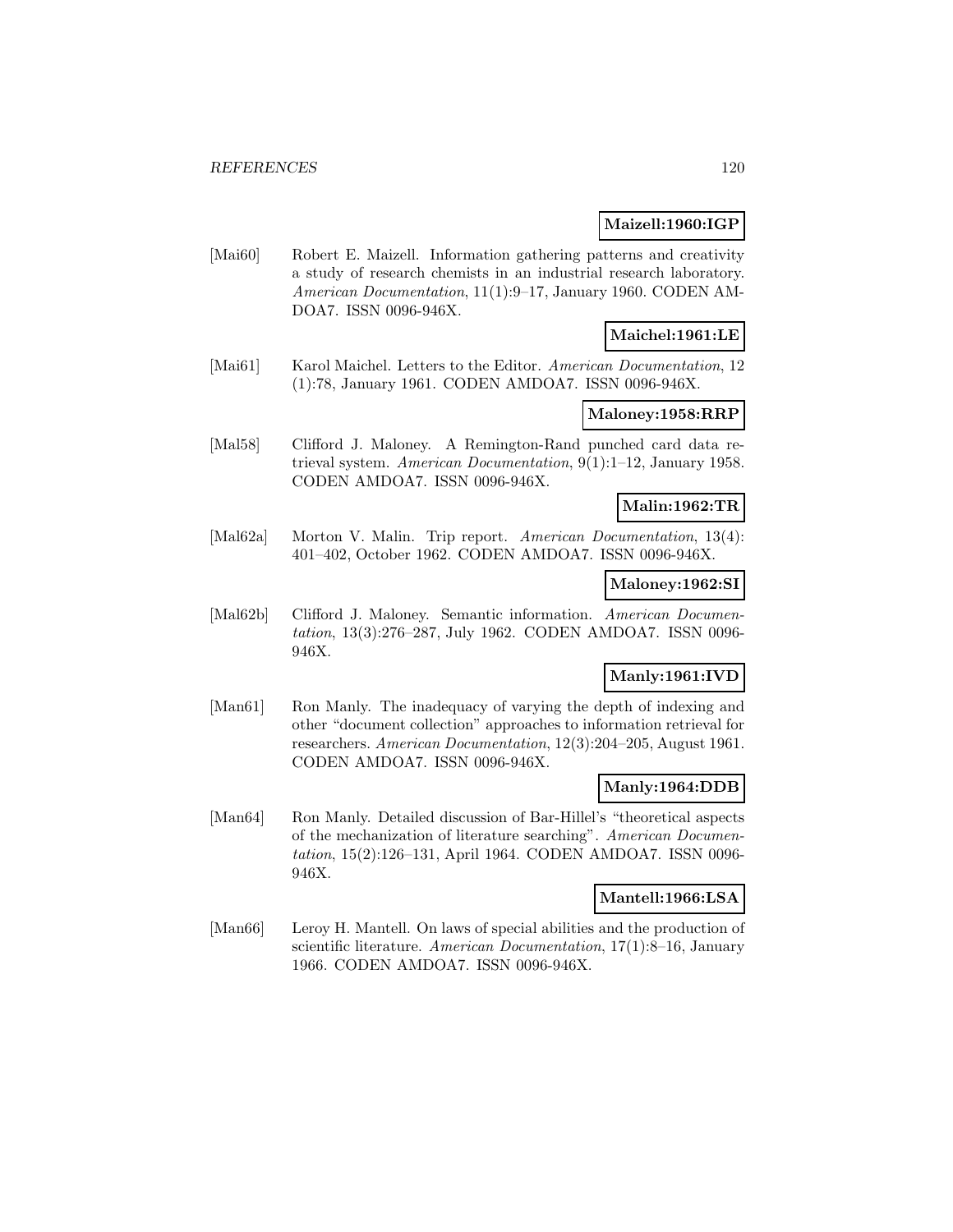#### **Manacher:1969:BCB**

[Man69] Glenn K. Manacher. Brief communications: A benchmark calculation for retrieval by confluence of binary attributes in a randomaccess computer. American Documentation, 20(2):168–169, April 1969. CODEN AMDOA7. ISSN 0096-946X.

### **Martin:1960:FSL**

[Mar60] Robert L. Martin. Foreign scientific literature in translation. American Documentation, 11(2):135–150, April 1960. CODEN AMDOA7. ISSN 0096-946X.

#### **Markus:1962:SAP**

[Mar62] John Markus. State of the art of published indexes. American Documentation, 13(1):15–30, January 1962. CODEN AMDOA7. ISSN 0096-946X.

### **Markus:1966:SAC**

[Mar<sub>66</sub>] John Markus. State of the art of computers in commercial publishing. American Documentation, 17(2):76–88, April 1966. CODEN AMDOA7. ISSN 0096-946X.

### **Mason:1954:UMC**

[Mas54] William T. Mason. The use of microphotography in cataloging technical documents. American Documentation, 5(3):162–165, August 1954. CODEN AMDOA7. ISSN 0096-946X.

## **Mason:1956:DD**

[Mas56] William T. Mason. The dynamics of documentation. American Documentation, 7(1):29–32, January 1956. CODEN AMDOA7. ISSN 0096-946X.

#### **Mattsson:1962:USC**

[Mat62] Lennart Mattsson. UNESCO Science Cooperation Office for Southeast Asia and its activities. American Documentation, 13(3):328– 333, July 1962. CODEN AMDOA7. ISSN 0096-946X.

#### **Mulvihill:1968:BCR**

[MB68] John Mulvihill and Everett H. Brenner. Brief communications: Ranking boolean search output. American Documentation, 19(2): 204–205, April 1968. CODEN AMDOA7. ISSN 0096-946X.

### **Marshall:1966:LE**

[MBG<sup>+</sup>66] T. A. Marshall, Jr., Robert L. Birch, Alina Gralewska, Mahlon C. Rhaney, and R. Jordan. Letters to the Editor. American Docu-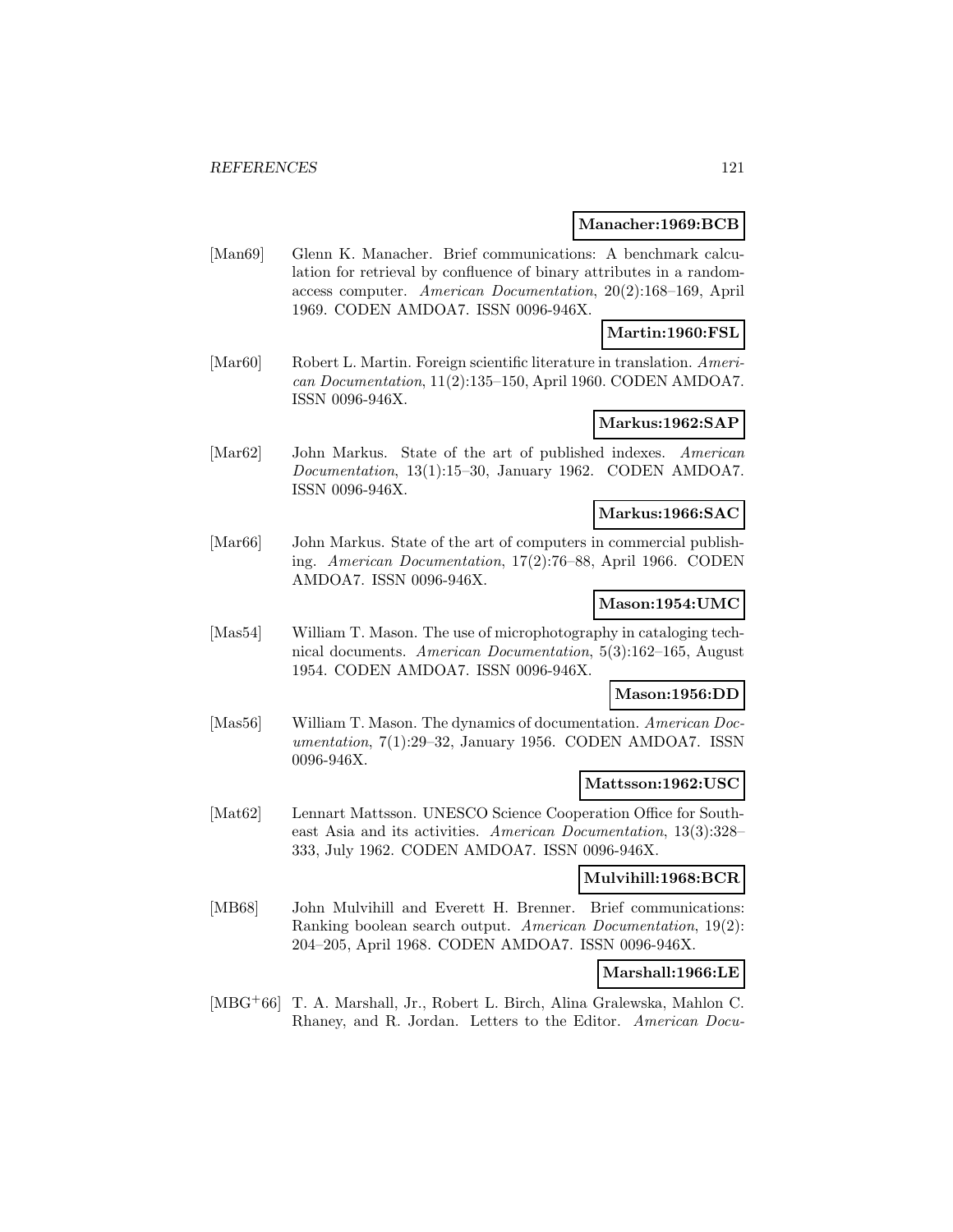mentation, 17(3):147–148, July 1966. CODEN AMDOA7. ISSN 0096-946X.

### **McCann:1961:AML**

[McC61] Anne McCann. Applications of machines to library techniques: Periodicals. American Documentation, 12(4):260–265, October 1961. CODEN AMDOA7. ISSN 0096-946X.

## **McCormick:1962:TUC**

[McC62] E. M. McCormick. A trend in the use of computers for information processing. American Documentation, 13(2):182–184, April 1962. CODEN AMDOA7. ISSN 0096-946X.

### **McCutchen:1965:RCN**

[McC65] C. W. McCutchen. Random code numbers for universal identification of documents. American Documentation, 16(2):91–96, April 1965. CODEN AMDOA7. ISSN 0096-946X.

### **McConnell:1968:CGA**

[McC68] William A. McConnell. Computer graphics: an assembly line for information. American Documentation, 19(3):278–285, July 1968. CODEN AMDOA7. ISSN 0096-946X.

### **McGarry:1958:MVM**

[McG58a] Daniel D. McGarry. The microfilming of the Vatican Manuscript Library. American Documentation, 9(1):50–58, January 1958. CO-DEN AMDOA7. ISSN 0096-946X.

### **McGeever:1958:DAA**

[McG58b] Emmett R. McGeever. Documentum ad absurdum: an essay on the directions of documentation research. American Documentation, 9 (2):73–76, April 1958. CODEN AMDOA7. ISSN 0096-946X.

### **McGeever:1960:LEM**

[McG60] Emmett B. McGeever. Letter to the Editor the meaning of "negative meaning". American Documentation, 11(4):323, October 1960. CODEN AMDOA7. ISSN 0096-946X.

#### **McMahon:1961:UFC**

[McM61] George T. McMahon. The use of the filmsort card in industry the American Documentation Institute meeting in miniature. American Documentation, 12(3):219–221, August 1961. CODEN AMDOA7. ISSN 0096-946X.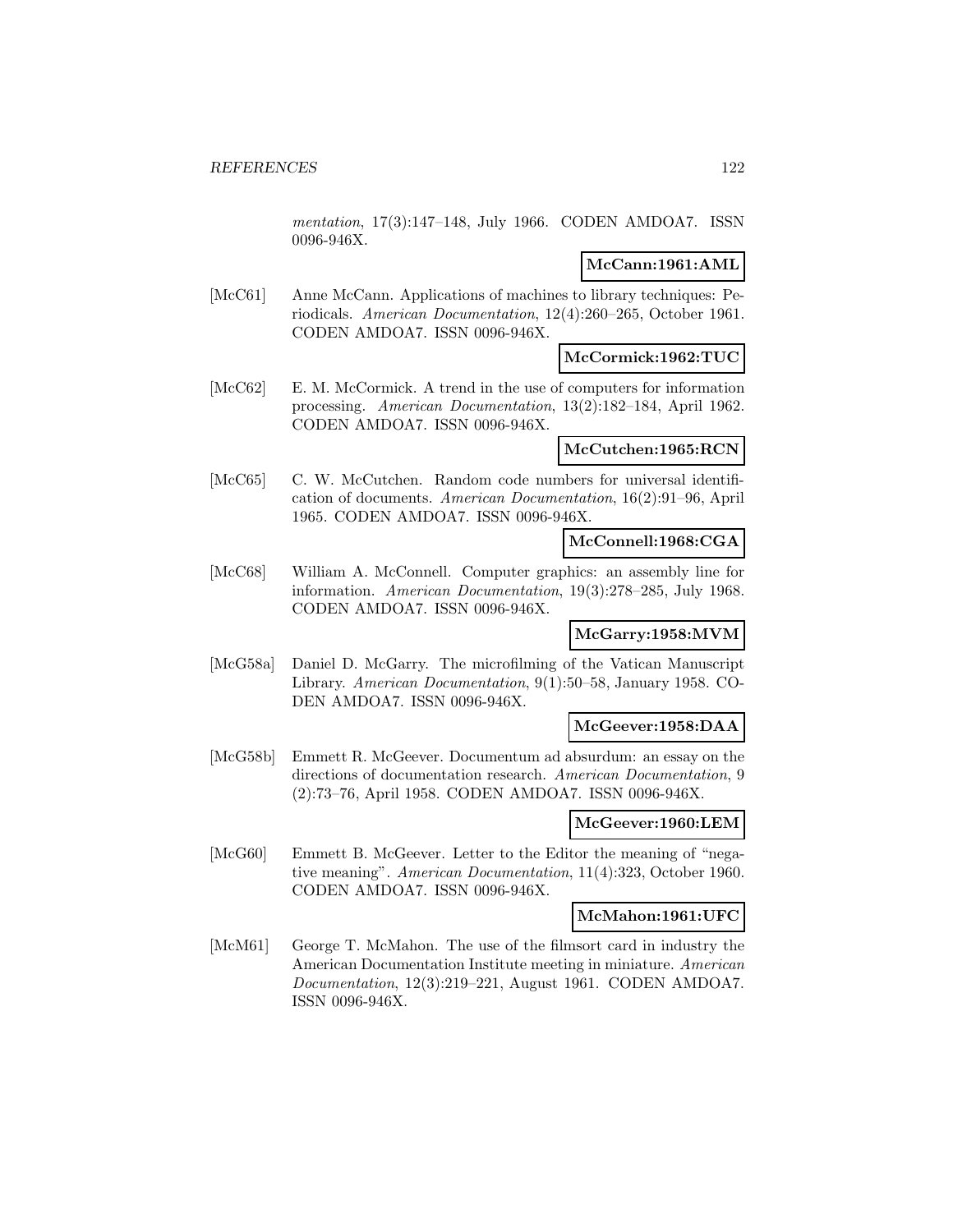#### **McMurray:1962:BSR**

[McM62] James P. McMurray. The Bureau of Ships rapid selector system. American Documentation, 13(1):66–68, January 1962. CODEN AMDOA7. ISSN 0096-946X.

### **Mehta:1957:LDS**

[Meh57] D. S. Mehta. Library and documentation services in India: Recent developments. American Documentation, 8(1):26–33, January 1957. CODEN AMDOA7. ISSN 0096-946X.

# **Melton:1962:SCT**

[Mel62] John L. Melton. The semantic code today. American Documentation, 13(2):176–181, April 1962. CODEN AMDOA7. ISSN 0096- 946X.

#### **Melcher:1968:PWI**

[Mel68] Daniel Melcher. Producing the wares of information services. American Documentation, 19(3):270, July 1968. CODEN AMDOA7. ISSN 0096-946X.

#### **Metcalf:1951:CDR**

[Met51] Keyes D. Metcalf. Coöperative development of research collections in the United States. American Documentation, 2(1):18–20, January 1951. CODEN AMDOA7. ISSN 0096-946X.

### **Metcalfe:1965:BRB**

[Met65] John Metcalfe. Book review: 7/65-1R SYNTOL: Volume II. 1965. J. C. Gardin. Graduate School of Library Service, Rutgers, the State University (Rutgers Series on Systems for the Intellectual Organization of Information, Susan Artandi Ed.), New Brunswick, New Jersey. American Documentation, 16(3):242, July 1965. CODEN AMDOA7. ISSN 0096-946X.

#### **Maierson:1953:ASB**

[MH53] Alvin T. Maierson and W. W. Howell. Application of standard business machine punched-card equipment to metallurgical literature references. American Documentation, 4(1):3–13, January 1953. CODEN AMDOA7. ISSN 0096-946X.

### **Miller:1952:GCR**

[Mil52] E. Eugene Miller. The genesis and characteristics of report literature. American Documentation, 3(2):91–94, ???? 1952. CODEN AMDOA7. ISSN 0096-946X.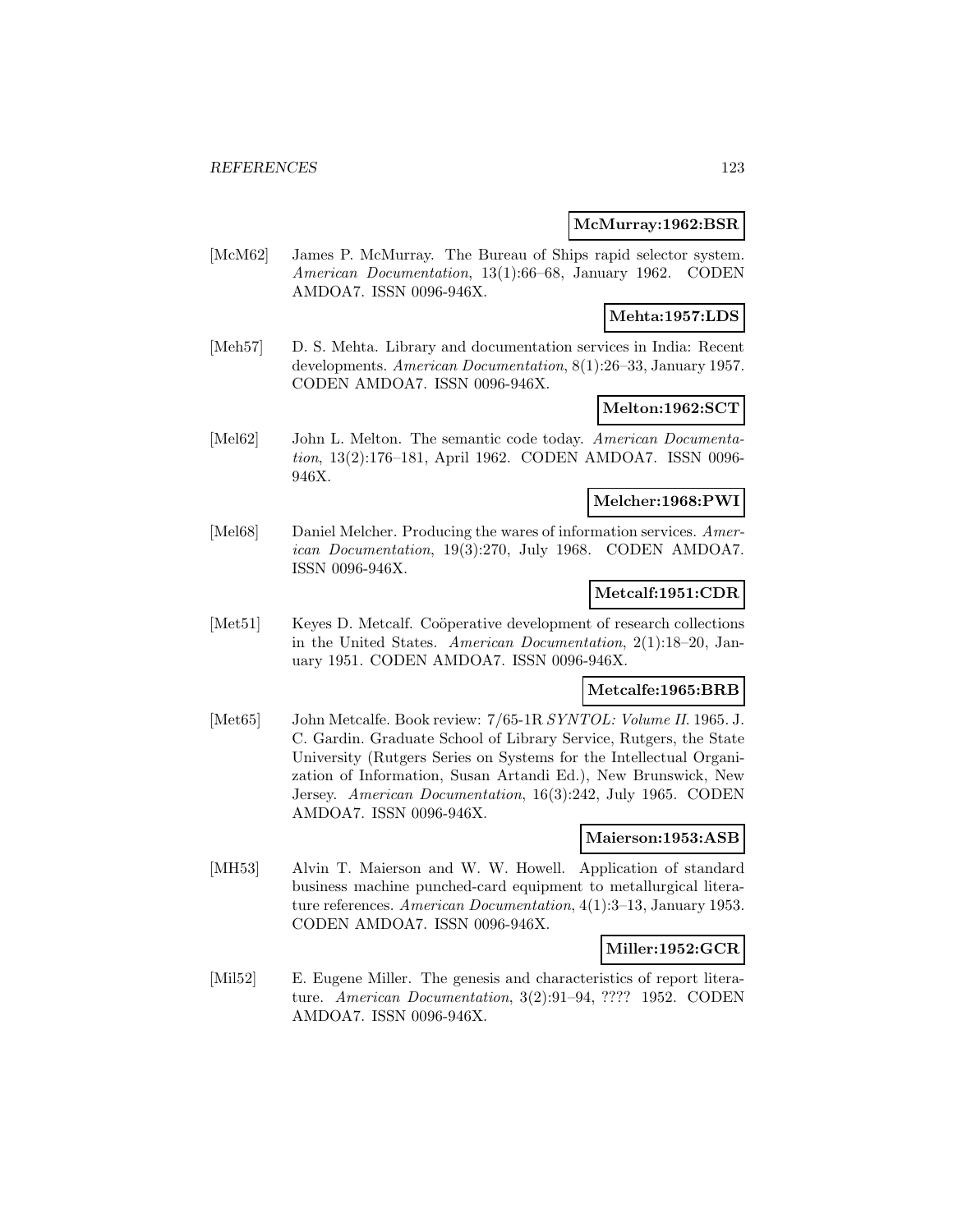### **Miller:1953:DAP**

[Mil53] Eugene E. Miller. The distribution-acquisition problem in technical reporting. American Documentation, 4(3):95–102, August 1953. CODEN AMDOA7. ISSN 0096-946X.

#### **Milek:1957:AIS**

[Mil57] John T. Milek. Abstracting and indexing services in electronics and related electrical fields. American Documentation, 8(1):5–21, January 1957. CODEN AMDOA7. ISSN 0096-946X.

# **Miller:1968:PI**

[Mil68a] George A. Miller. Psychology and information. American Documentation, 19(3):286–289, July 1968. CODEN AMDOA7. ISSN 0096-946X.

#### **Miller:1968:SSE**

[Mil68b] Russell R. Miller. A study of searching the eye research literature. American Documentation, 19(3):223–239, July 1968. CODEN AM-DOA7. ISSN 0096-946X.

## **Minder:1957:FTB**

[Min57] Thomas Minder. On the fundamental theories of bibliographic organization. American Documentation, 8(1):1–4, January 1957. CO-DEN AMDOA7. ISSN 0096-946X.

#### **Minder:1960:MFB**

[Min60] Thomas Minder. The mathematical foundations of bibliographic organization. American Documentation, 11(1):2–8, January 1960. CODEN AMDOA7. ISSN 0096-946X.

# **Mitchell:1953:UUA**

[Mit53] Herbert F. Mitchell. The use of the Univ AC FAC-tronic system in the library reference field. American Documentation, 4(1):16–17, January 1953. CODEN AMDOA7. ISSN 0096-946X.

#### **Most:1962:ASS**

[MK62] S. Most and S. Sim Kessler. An abstract service for specific research areas of high current interest: a preliminary report. American Documentation, 13(1):86–89, January 1962. CODEN AMDOA7. ISSN 0096-946X.

### **Murdock:1967:GMI**

[ML67] John W. Murdock and David M. Liston, Jr. A general model of information transfer: Theme paper 1968 annual convention. Amer-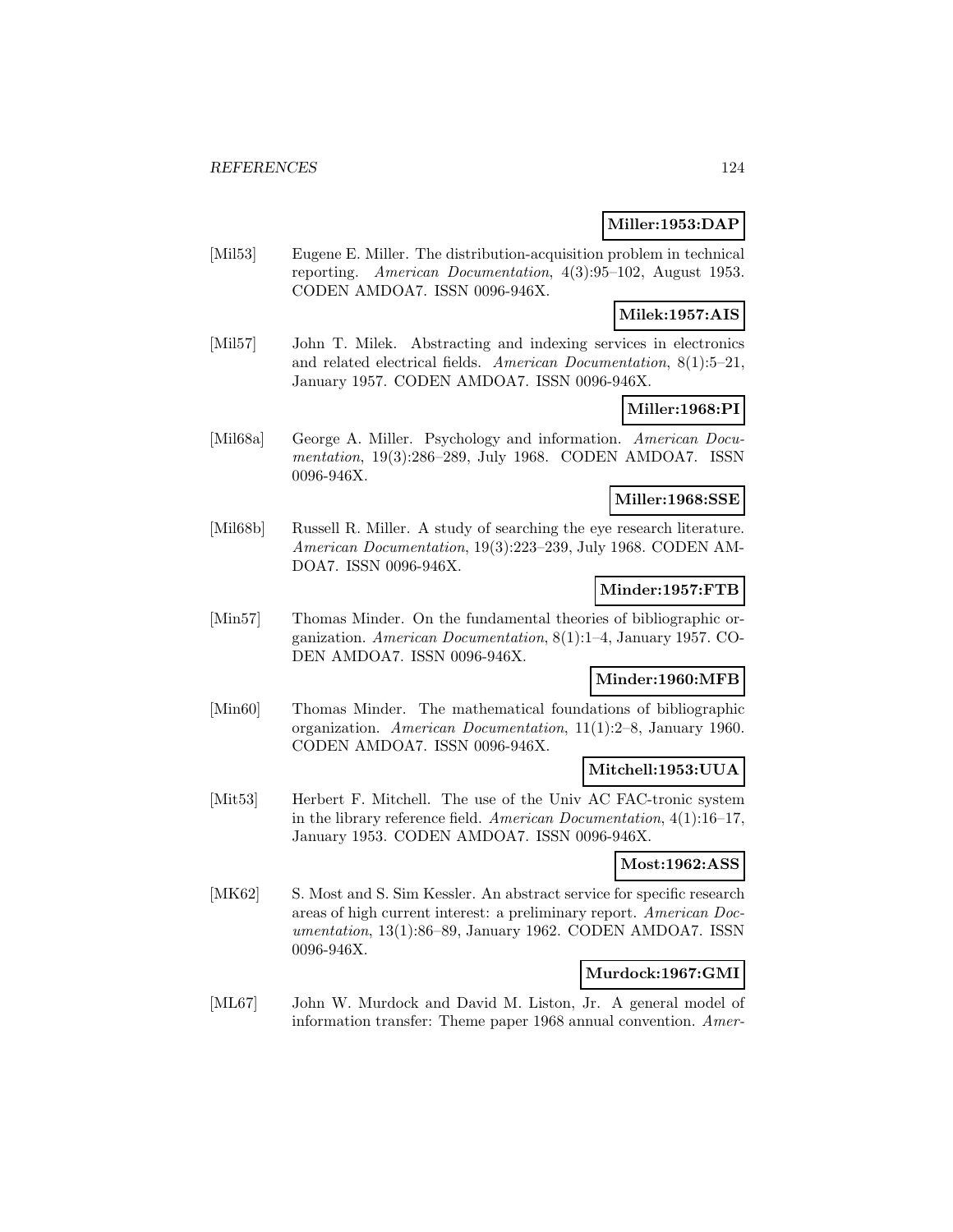ican Documentation, 18(4):197–208, October 1967. CODEN AM-DOA7. ISSN 0096-946X.

#### **Milne:1959:FHP**

[MM59] Lorus J. Milne and Margery Milne. Foresight and hindsight on a punch-card bibliography. American Documentation, 10(1):78–84, January 1959. CODEN AMDOA7. ISSN 0096-946X.

## **Montague:1962:PIC**

[Mon62] Barbara A. Montague. Patent indexing by concept coordination using links and roles. American Documentation, 13(1):104–111, January 1962. CODEN AMDOA7. ISSN 0096-946X.

#### **Montague:1965:TCE**

[Mon65] Barbara A. Montague. Testing, comparison, and evaluation of recall, relevance, and cost of coordinate indexing with links and roles. American Documentation, 16(3):201–208, July 1965. CODEN AM-DOA7. ISSN 0096-946X.

### **Mooers:1950:EC**

[Moo50] Calvin N. Mooers. Editor's corner. American Documentation, 1(4): 225–229, October 1950. CODEN AMDOA7. ISSN 0096-946X.

### **Mooers:1951:ZAM**

[Moo51] Calvin N. Mooers. Zatocoding applied to mechanical organization of knowledge. American Documentation, 2(1):20–32, January 1951. CODEN AMDOA7. ISSN 0096-946X. See reply [Wis52].

### **Mooers:1957:CPB**

[Moo57] Calvin N. Mooers. Comments on the paper by Bar-Hillel. American Documentation, 8(2):114–116, April 1957. CODEN AMDOA7. ISSN 0096-946X.

### **Mooers:1960:NTY**

[Moo60] Calvin N. Mooers. The next twenty years in information retrieval; some goals and predictions. American Documentation, 11(3):229– 236, August 1960. CODEN AMDOA7. ISSN 0096-946X.

### **Marshall:1963:LE**

[MOP<sup>+</sup>63] Thomas H. P. Marshall, James L. Olsen, Jr., Robert L. Patrick, T. R. Savage, and J. A. Cordero. Letters to the Editor. American Documentation, 14(3):271–272, July 1963. CODEN AMDOA7. ISSN 0096-946X.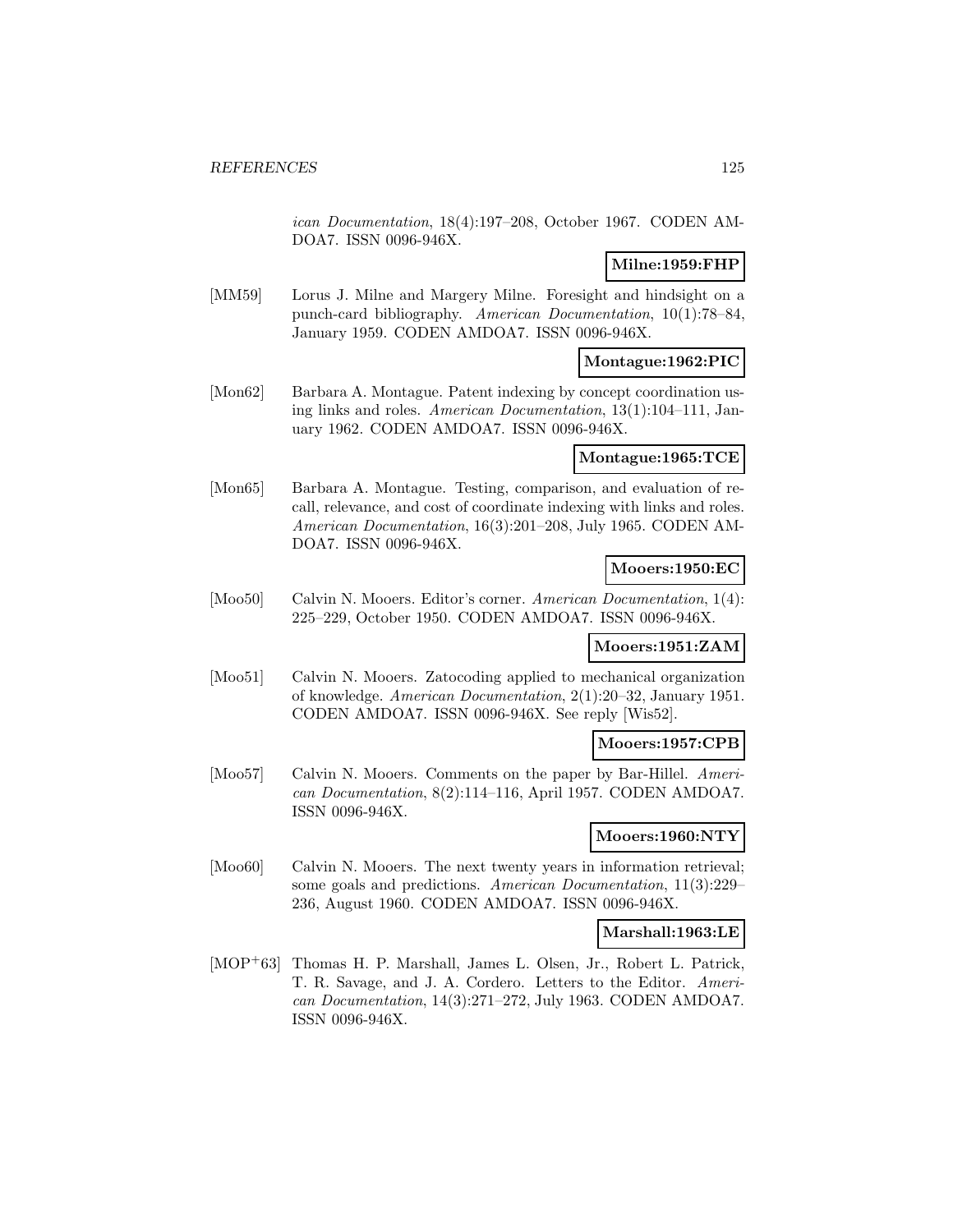### **Morris:1954:DCS**

[Mor54] Jack C. Morris. The duality concept in subject analysis. American Documentation, 5(3):117–146, August 1954. CODEN AMDOA7. ISSN 0096-946X.

### **Morsch:1955:TSL**

[Mor55] Lucile M. Morsch. Technical services in libraries. American Documentation, 6(2):103–104, April 1955. CODEN AMDOA7. ISSN 0096-946X.

# **Moran:1960:IMT**

[Mor60] Marguerite K. Moran. Indexing of Metal and Thermit Corporation research records on keysort cards. American Documentation, 11(3): 222–228, August 1960. CODEN AMDOA7. ISSN 0096-946X.

#### **Morse:1962:CIR**

[Mor62] R. D. Morse. A.I.Ch.E. information-retrieval activities. American Documentation, 13(1):69–70, January 1962. CODEN AMDOA7. ISSN 0096-946X.

### **Mostecky:1956:SSR**

[Mos56] Vaclav Mostecky. Study of the see-also reference structure in relation to the subject of international law. American Documentation, 7(4):294–314, October 1956. CODEN AMDOA7. ISSN 0096-946X.

### **Moss:1964:CRO**

[Mos64] R. Moss. Categories and relations: Origins of two classification theories. American Documentation, 15(4):296–301, October 1964. CODEN AMDOA7. ISSN 0096-946X.

#### **Mount:1965:BRB**

[Mou65] Ellis Mount. Book review: Citations of physics literature. (Experimental issue) 1964. Ben-Ami Lipetz. American Institute of Physics, New York. AIP/DRP-CI 1964. American Documentation, 16(3): 242–243, July 1965. CODEN AMDOA7. ISSN 0096-946X.

#### **Mount:1967:BRB**

[Mou67] Ellis Mount. Book review: 2/67-3R Information Management in Engineering Education. (Proceedings and recommendations of the Conference on Information Sources, Systems and Media in Engineering Education, held at Lehigh University on May 19–20, 1966). 1966. Robert S. Taylor, Editor. Lehigh University, Bethlehem, Pa.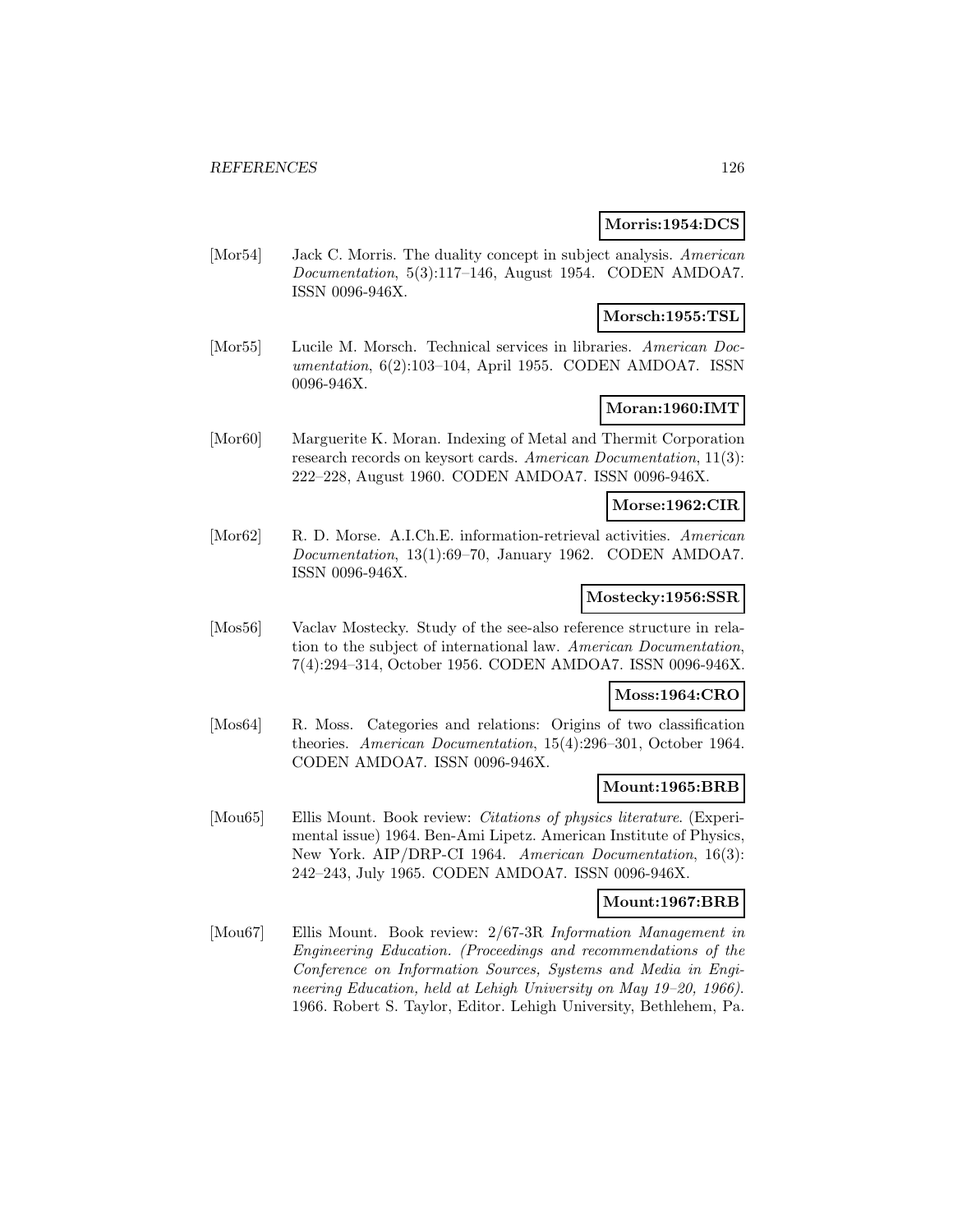76 pp. American Documentation, 18(2):116–117, April 1967. CO-DEN AMDOA7. ISSN 0096-946X.

#### **Montgomery:1962:MIP**

[MS62] Christine Montgomery and Don R. Swanson. Machinelike indexing by people. American Documentation, 13(4):359–366, October 1962. CODEN AMDOA7. ISSN 0096-946X.

## **Marron:1966:CDA**

[MS66] Harvey Marron and Martin Snyderman, Jr. Cost distribution and analysis in computer storage and retrieval. American Documentation, 17(2):89–95, April 1966. CODEN AMDOA7. ISSN 0096-946X.

### **Marron:1967:CDA**

[MS67] H. Marron and M. Snyderman. Cost distribution and analysis in computer storage and retrieval. II. American Documentation, 18 (3):162–164, July 1967. CODEN AMDOA7. ISSN 0096-946X.

### **MacMillan:1961:SIP**

[MW61] Judith T. MacMillan and Isaac D. Welt. A study of indexing procedures in a limited area of the medical sciences. American Documentation, 12(1):27–31, January 1961. CODEN AMDOA7. ISSN 0096-946X.

#### **Neeland:1962:TRS**

[Nee62] Frances Neeland. Treasurer's report: Statement of cash receipts and disbursements. January 1, 1961 thru October 31, 1961. American Documentation, 13(1):130–131, January 1962. CODEN AMDOA7. ISSN 0096-946X.

### **Nemec:1957:DCL**

[Nem57] Jaroslav Nemec. Documentation of Czechoslovak law. American Documentation, 8(3):181–201, July 1957. CODEN AMDOA7. ISSN 0096-946X.

#### **Newman:1961:CPS**

[New61] Simon M. Newman. Classified patent search files, a proposed base for technical information centers. American Documentation, 12(3): 206–212, August 1961. CODEN AMDOA7. ISSN 0096-946X.

#### **Newman:1963:BRB**

[New63a] Simon M. Newman. Book review: Basic technical writing. By Herman M. Weisman. Charles E. Merrill Books, Inc., Columbus, Ohio.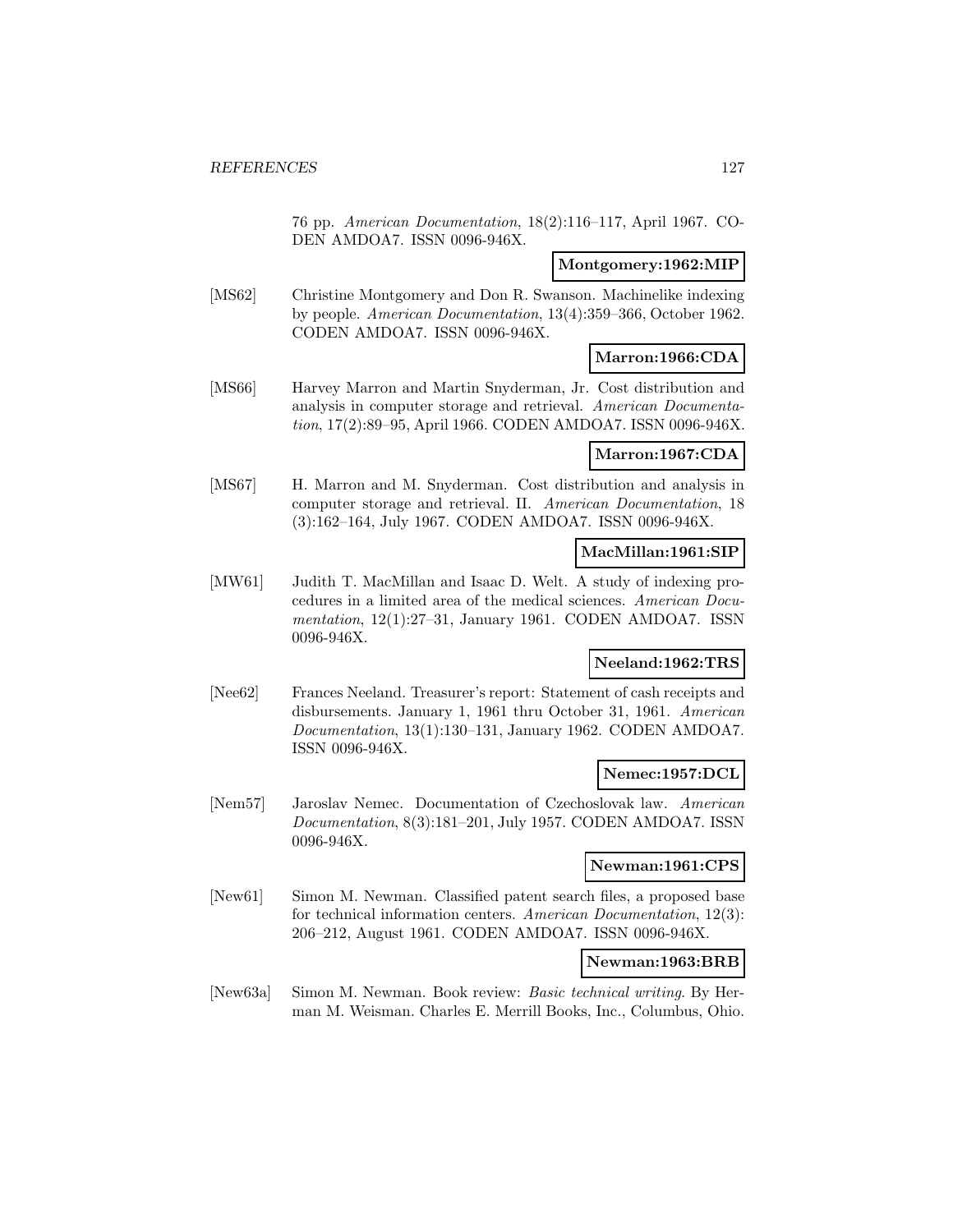1962. 512 pages. \$10.60. American Documentation, 14(1):82, January 1963. CODEN AMDOA7. ISSN 0096-946X.

## **Newman:1963:RBI**

[New63b] Simon M. Newman. Reviews: 10/63-2 Proceedings of the 1962 Institute in Technical and Industrial Communications. 1962. Herman W. Weisman, ed. Institute in Technical and Industrial Communications, Colorado State University, Fort Collins, Colo. 163 pp. \$5.00. American Documentation, 14(4):312–313, October 1963. CODEN AMDOA7. ISSN 0096-946X.

# **Newman:1969:BRB**

[New69a] Simon M. Newman. Book review: 3/69-4R Thesaurus of information science terminology. 1968. Claire K. Schultz. Rev. Ed. Communication Service Corporation, Washington, D.C. 246 pp. \$4.00. American Documentation, 20(3):285, July 1969. CODEN AM-DOA7. ISSN 0096-946X.

### **Newman:1969:LEB**

[New69b] Simon M. Newman. Letters to the Editors: Bibliographies. American Documentation, 20(2):172, April 1969. CODEN AMDOA7. ISSN 0096-946X.

#### **Nitecki:1967:BRB**

[Nit67] Andre Nitecki. Book review: 4/67-4R Anglo-American Cataloging Rules. 1967. Prepared by the American Library Association, The Library of Congress, The Library Association and the Canadian Library Association. North American text. American Library Association, Chicago. American Documentation, 18(4):255–257, October 1967. CODEN AMDOA7. ISSN 0096-946X.

### **Nolan:1959:ISR**

[Nol59] J. J. Nolan. Information storage and retrieval using a large scale random access memory. American Documentation, 10(1):27–35, January 1959. CODEN AMDOA7. ISSN 0096-946X.

#### **Nicholson:1958:SJM**

[NT58] Natalie N. Nicholson and William Thurston. Serials and journals in the M. I. T. library. American Documentation, 9(4):304–307, October 1958. CODEN AMDOA7. ISSN 0096-946X.

#### **Oates:1968:CTL**

[Oat68] James F. Oates, Jr. Convention theme: Levels of interaction between man and information. American Documentation, 19(3):290– 294, July 1968. CODEN AMDOA7. ISSN 0096-946X.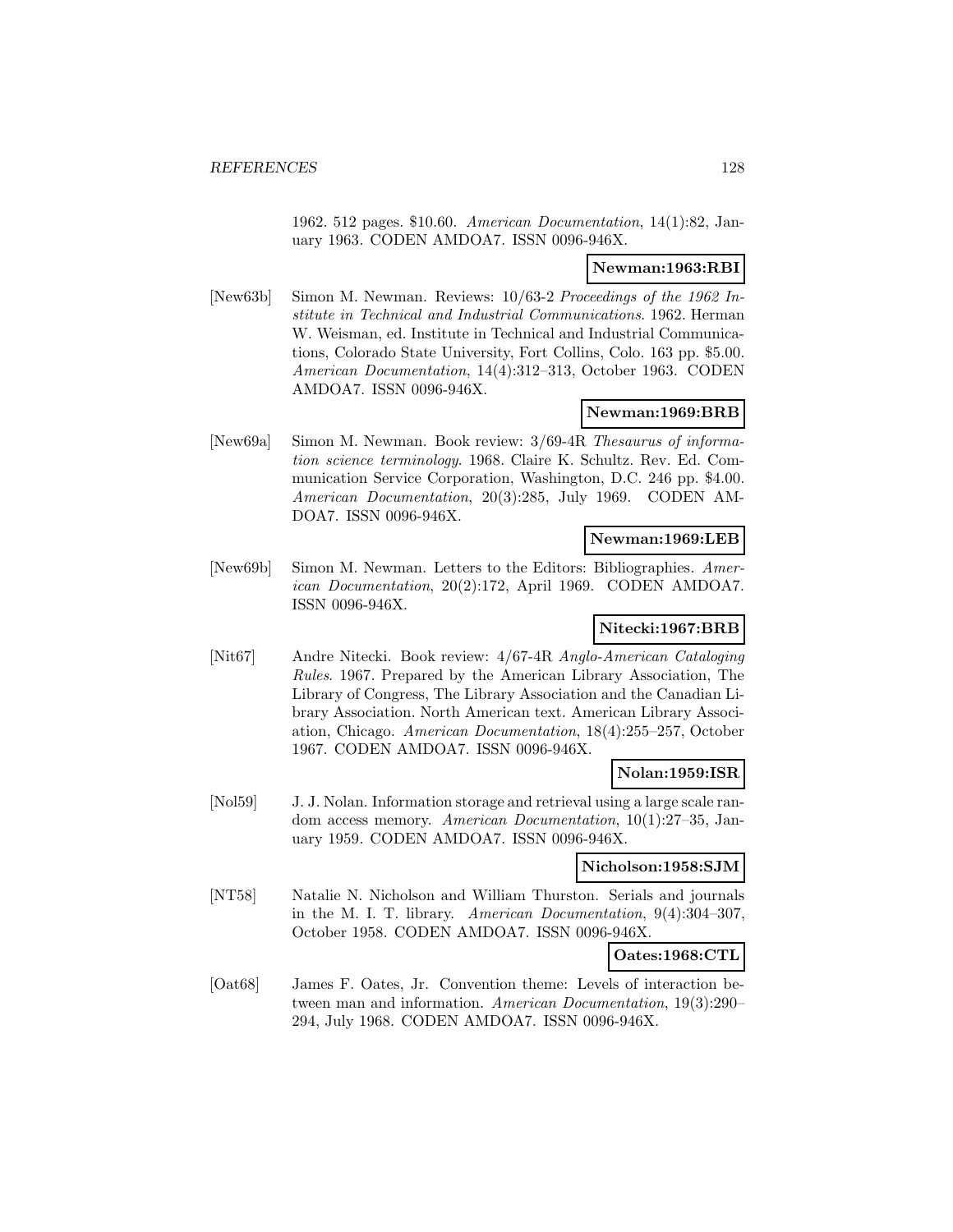### **Opler:1959:DCS**

[OB59] Ascher Opler and Norma Baird. Display of chemical structural formulas as digital computer output. American Documentation, 10 (1):59–63, January 1959. CODEN AMDOA7. ISSN 0096-946X.

#### **OConnor:1961:SSM**

[O'C61] John O'Connor. Some suggested mechanized indexing investigations which require no machines. American Documentation, 12(3): 198–203, August 1961. CODEN AMDOA7. ISSN 0096-946X.

### **OConnor:1962:SCI**

[O'C62a] John O'Connor. The scan-column index. American Documentation, 13(2):204–209, April 1962. CODEN AMDOA7. ISSN 0096-946X.

### **Orr:1962:SPC**

[OC62b] Richard H. Orr and Eleanor M. Crouse. Secondary publication in cardiovascular, endocrine and psychopharmacologic research. American Documentation, 13(2):197–203, April 1962. CODEN AM-DOA7. ISSN 0096-946X.

#### **OConnor:1963:RBL**

[O'C63] John O'Connor. Reviews: 4/63-1 Searching legal literature electronically: Results of a test program. 1960. By Jessica S. Melton and Robert C. Bensing. 45 Minnesota Law Review, 229–48. American Documentation, 14(2):167–168, April 1963. CODEN AMDOA7. ISSN 0096-946X.

#### **OConnor:1964:BCT**

[O'C64a] John O'Connor. Brief communications: Thesaurus. American Documentation, 15(3):226–227, July 1964. CODEN AMDOA7. ISSN 0096-946X.

#### **OConnor:1964:CIH**

[O'C64b] John O'Connor. Correlation of indexing headings and title words in three medical indexing systems. American Documentation, 15(2): 96–104, April 1964. CODEN AMDOA7. ISSN 0096-946X.

## **OConnor:1967:RDU**

[O'C67] John O'Connor. Relevance disagreements and unclear request forms. American Documentation, 18(3):165–177, July 1967. CO-DEN AMDOA7. ISSN 0096-946X.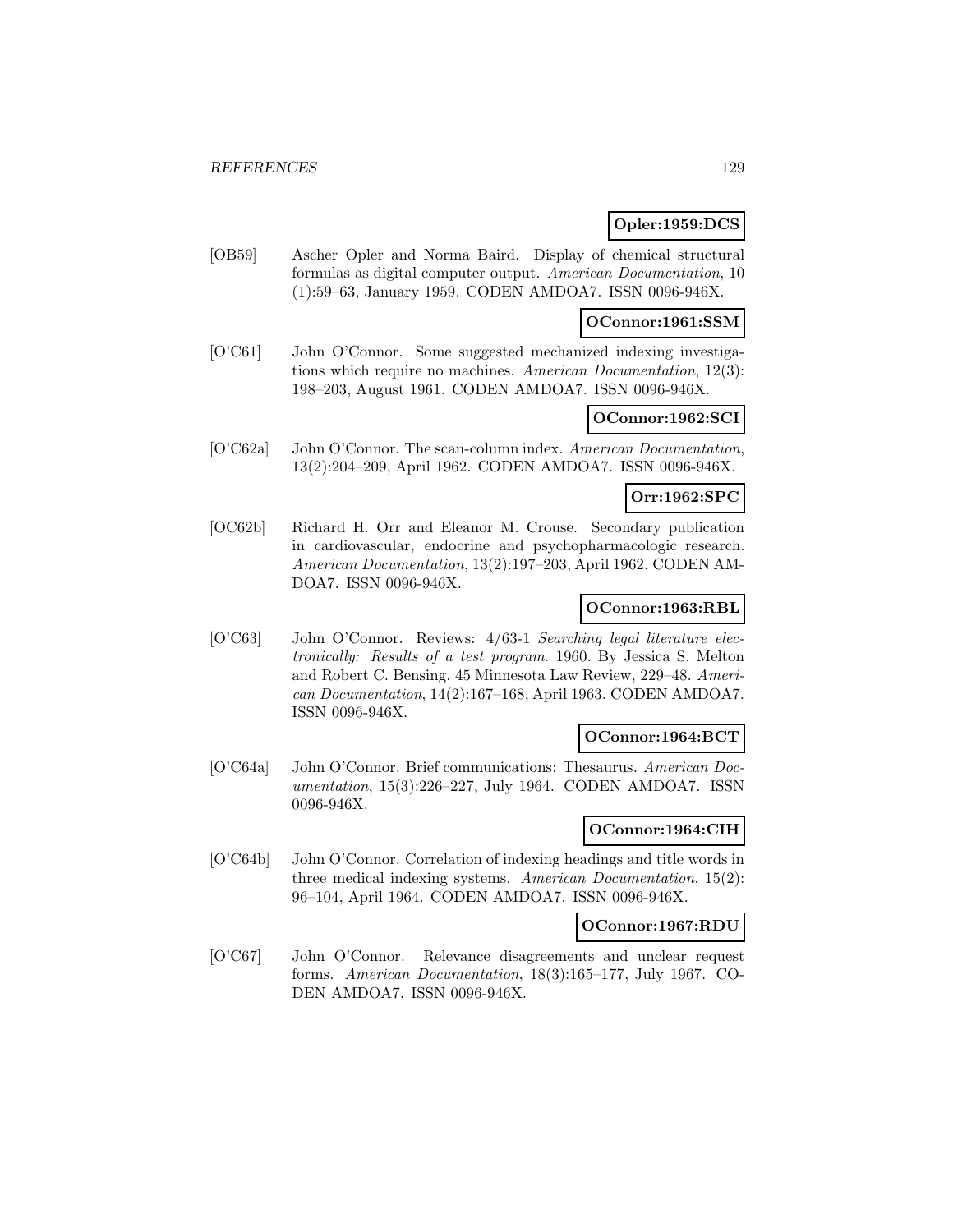#### **OConnor:1968:OPS**

[O'C68a] John O'Connor. Opinion papers: Some Questions concerning "information need". American Documentation, 19(2):200–203, April 1968. CODEN AMDOA7. ISSN 0096-946X.

### **OConnor:1968:RAP**

[O'C68b] John O'Connor. Retrieval of answer-providing documents. American Documentation, 19(4):381–386, October 1968. CODEN AM-DOA7. ISSN 0096-946X.

## **OConnor:1969:SIA**

[O'C69] John O'Connor. Some independent agreements and resolved disagreements about answer-providing documents. American Documentation, 20(4):311–319, October 1969. CODEN AMDOA7. ISSN 0096-946X.

## **OConnor:1968:LE**

[ODVB68] John O'Connor, P. S. Davison, James O. Vann, and Charles L. Berner. Letters to the Editors. American Documentation, 19(1): 104–106, January 1968. CODEN AMDOA7. ISSN 0096-946X.

## **Oatfield:1958:SAS**

[OE58] Harold Oatfield and Betty Reynolds Emilio. Some aspects of searching in the pharmaceutical literature reference fringe benefits. American Documentation, 9(4):238–272, October 1958. CODEN AM-DOA7. ISSN 0096-946X.

### **Oettinger:1968:LI**

[Oet68] A. G. Oettinger. Language and information. American Documentation, 19(3):295–298, July 1968. CODEN AMDOA7. ISSN 0096- 946X.

# **OConnor:1966:LE**

[OHBS66] John O'Connor, Karl F. Heumann, Harry Baum, and Claire K. Schultz. Letters to the Editor. American Documentation, 17(4): 216–217, October 1966. CODEN AMDOA7. ISSN 0096-946X.

#### **Ohlman:1957:LCP**

[Ohl57] Herbert Ohlman. Low-cost production of marginal punched cards on accounting machines. American Documentation, 8(2):123–126, April 1957. CODEN AMDOA7. ISSN 0096-946X.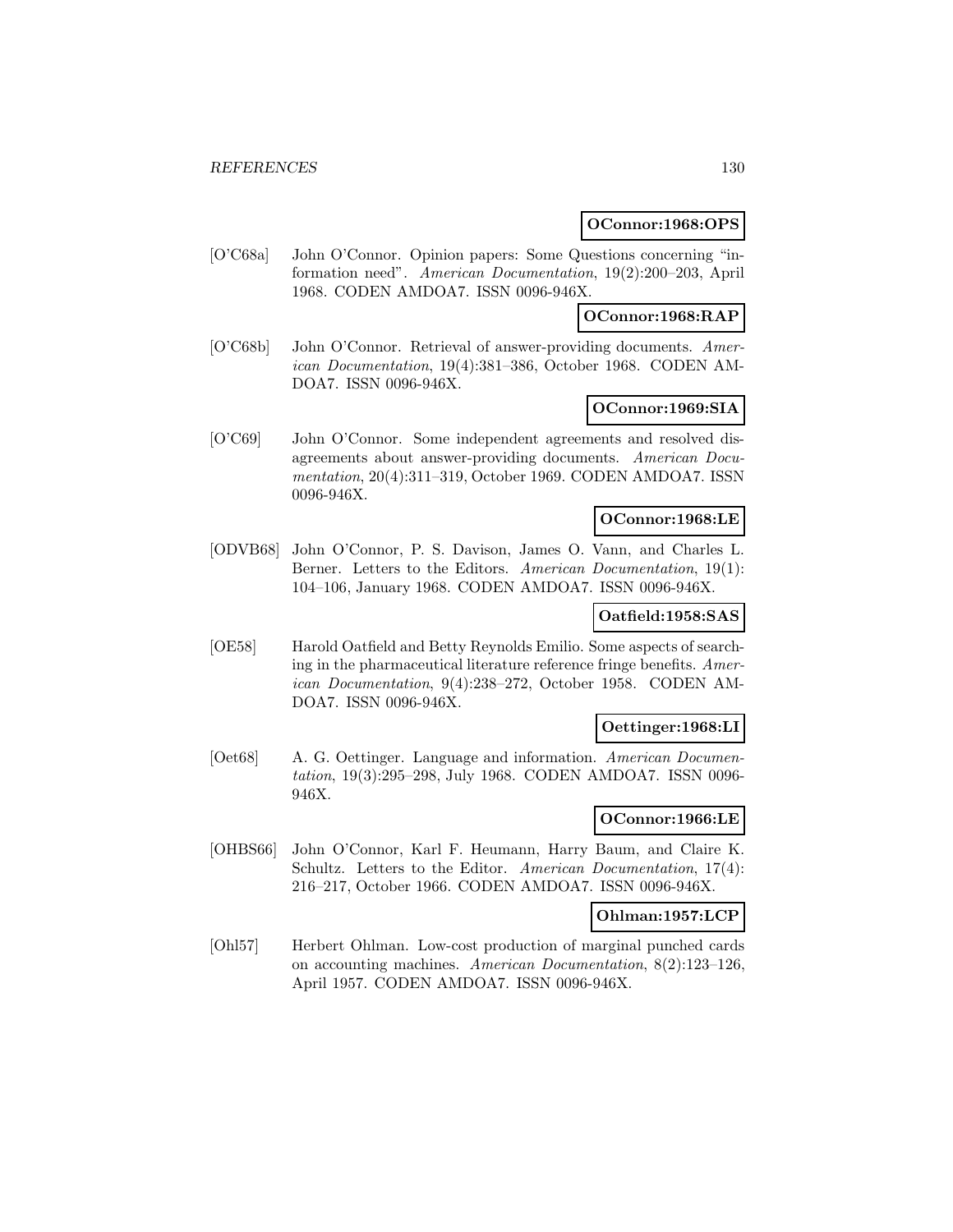### **Opler:1959:AMR**

[Opl59] Ascher Opler. On the automatic manipulation of representations of chemical structures. American Documentation, 10(2):130–134, April 1959. CODEN AMDOA7. ISSN 0096-946X.

**Orne:1952:MRC**

[Orn52] Jerrold Orne. Maintenance and reduction of a collection. American Documentation, 3(2):101–105, ???? 1952. CODEN AMDOA7. ISSN 0096-946X.

## **Ornsen:1954:PCV**

[Orn54] Kate C. Ornsen. The petroleum chemist's vernacular. American Documentation, 5(4):218–222, October 1954. CODEN AMDOA7. ISSN 0096-946X.

#### **Orne:1963:RFS**

[Orn63] Jerrold Orne. Resources of foreign scientific literature: Acquisition on a national scale. American Documentation, 14(3):229–233, July 1963. CODEN AMDOA7. ISSN 0096-946X.

# **Orr:1959:IAD**

[Orr59] Richard H. Orr. An integrated approach to documentation. American Documentation, 10(3):214–220, July 1959. CODEN AMDOA7. ISSN 0096-946X.

# **Orr:1961:MNS**

[Orr61] Richard H. Orr. The metabolism of new scientific information: a preliminary report. American Documentation, 12(1):15–19, January 1961. CODEN AMDOA7. ISSN 0096-946X.

## **Orton:1961:USI**

[Ort61] Floyd E. Orton. A unified subject index to science literature. American Documentation, 12(1):32–34, January 1961. CODEN AM-DOA7. ISSN 0096-946X.

### **Oster:1961:P**

[Ost61] Gerald Oster. Photoreproduction. American Documentation, 12 (4):285–291, October 1961. CODEN AMDOA7. ISSN 0096-946X.

#### **Overmyer:1962:TPE**

[Ove62] Lavahn Overmyer. Test program for evaluating procedures for the exploitation of literature of interest to metallurgists. American Documentation, 13(2):210–222, April 1962. CODEN AMDOA7. ISSN 0096-946X.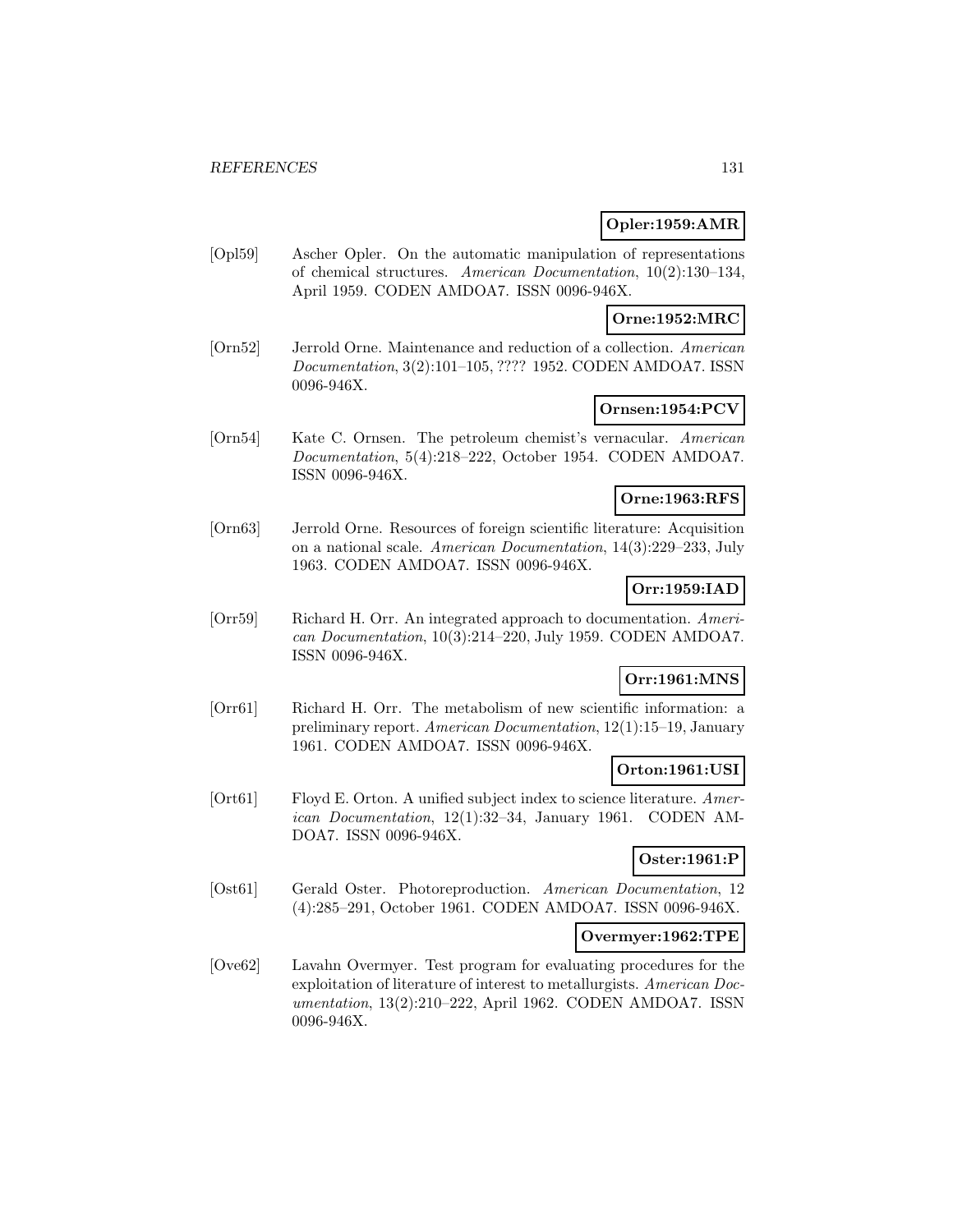#### **Overmyer:1963:AOC**

[Ove63] La Vahn Overmyer. An analysis of output costs and procedures for an operational searching service. American Documentation, 14(2): 123–142, April 1963. CODEN AMDOA7. ISSN 0096-946X.

#### **Parthasarathy:1962:IIN**

[Par62] S. Parthasarathy. INSDOC (Indian National Scientific Documentation Centre) and its regional activities. American Documentation, 13(3):334–337, July 1962. CODEN AMDOA7. ISSN 0096-946X.

### **Parker:1966:UPI**

[Par66] Edwin B. Parker. The user's place in an information system. American Documentation, 17(1):26–27, January 1966. CODEN AM-DOA7. ISSN 0096-946X.

## **Perry:1954:MLSb**

[PBK54] J. W. Perry, M. M. Berry, and Allen Kent. Machine literature searching VI. Class definition and code construction. American Documentation, 5(4):238–244, October 1954. CODEN AMDOA7. ISSN 0096-946X.

### **Pelta:1969:BRB**

[Pel69] Harold Nils Pelta. Book review: 2/69-3 Computers in information science. 1968. Susan Artandi. Scarecrow Press, Metuchen, N.J., 145 pp. \$4.00. American Documentation, 20(2):174–175, April 1969. CODEN AMDOA7. ISSN 0096-946X.

### **Perry:1950:IAM**

[Per50] James W. Perry. Information analysis for machine searching. American Documentation, 1(3):133–139, August 1950. CODEN AM-DOA7. ISSN 0096-946X.

#### **Perry:1951:SPN**

[Per51] James W. Perry. Superimposed punching of numerical codes on hand-sorted punch cards. American Documentation, 2(4):205–212, October 1951. CODEN AMDOA7. ISSN 0096-946X.

#### **Perry:1953:SMF**

[Per53] J. W. Perry. Specialized machines of the future for handling broad ranges of subject matter. American Documentation, 4(1):22–26, January 1953. CODEN AMDOA7. ISSN 0096-946X.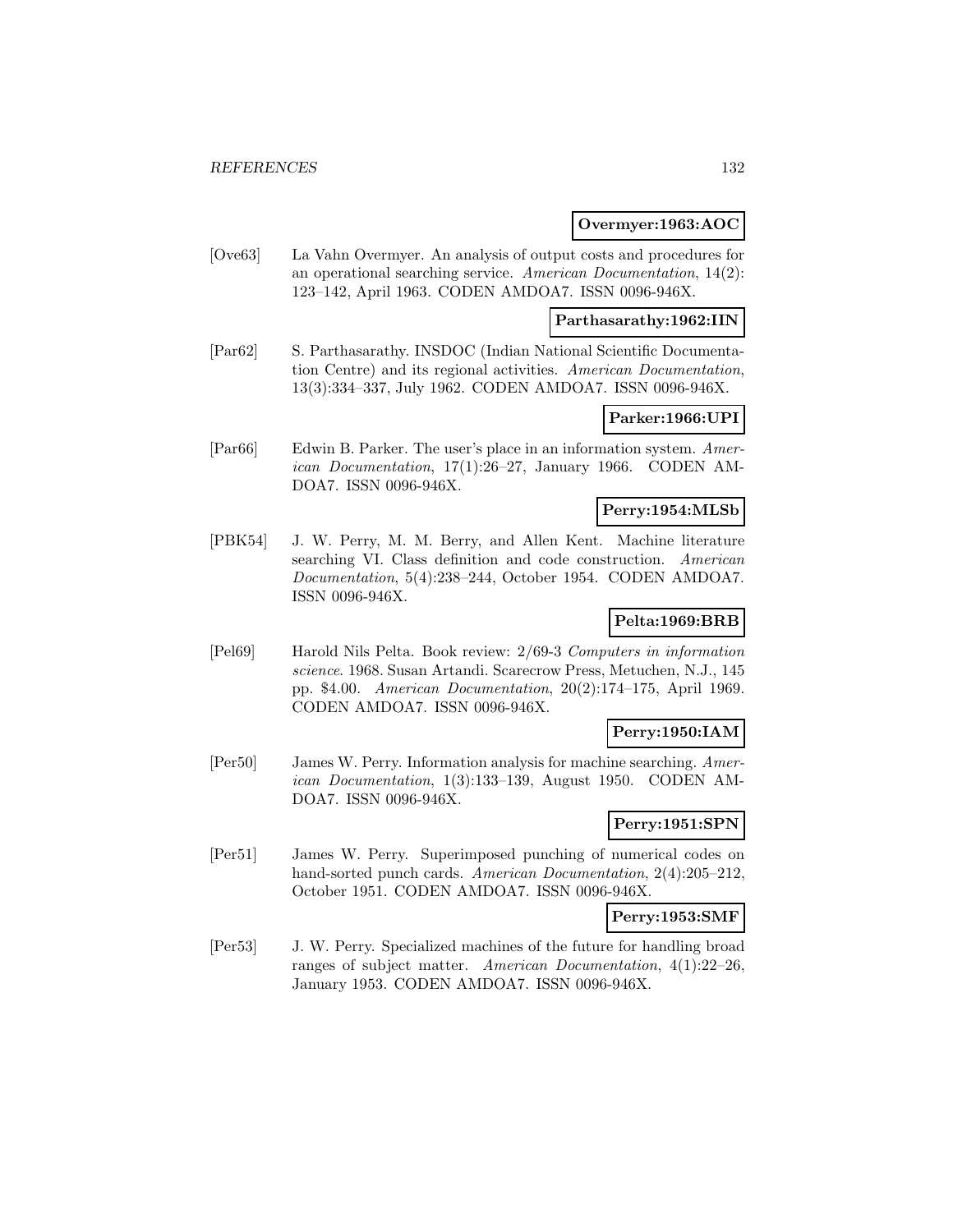#### **Perreault:1965:BCN**

[Per65] Jean M. Perreault. Brief communications: A new device for achieving hospitality in array. American Documentation, 16(3):245–246, July 1965. CODEN AMDOA7. ISSN 0096-946X.

#### **Perreault:1966:BRB**

[Per66a] Jean M. Perreault. Book review: 10/66-1R Faceted Classification Schemes. 1966. Brian C. Vickery. Rutgers Series on Systems for the Intellectual Organization of Information, vol. 5. Graduate School of Library Service, Rutgers University, New Brunswick, N. J. 108 pp. American Documentation, 17(4):218–219, October 1966. CODEN AMDOA7. ISSN 0096-946X.

## **Perreault:1966:DRS**

[Per66b] Jean M. Perreault. Documentary relevance and structural hierarchy. American Documentation, 17(3):136–139, July 1966. CODEN AMDOA7. ISSN 0096-946X.

## **Perry:1968:CGC**

[Per68] Peter Perry. Combined grouping for coordinate indexes. American Documentation, 19(2):142–145, April 1968. CODEN AMDOA7. ISSN 0096-946X.

# **Petty:1959:ACA**

[Pet59] Gerald M. Petty. Abstracts in Chemical Abstracts of articles and "letters to the Editor" from Physical Review. American Documentation, 10(2):144–150, April 1959. CODEN AMDOA7. ISSN 0096- 946X.

### **Phelps:1958:ESL**

[Phe58] Ralph H. Phelps. The engineering societies library. American Documentation, 9(3):165–167, August 1958. CODEN AMDOA7. ISSN 0096-946X.

## **Piez:1964:BCL**

[Pie64] Gladys T. Piez. Brief communications: Library technology project. American Documentation, 15(4):304, October 1964. CODEN AM-DOA7. ISSN 0096-946X.

### **Pings:1957:OTB**

[Pin57] Vern M. Pings. Observations on theories of bibliographic organization. American Documentation, 8(4):292–295, October 1957. CODEN AMDOA7. ISSN 0096-946X.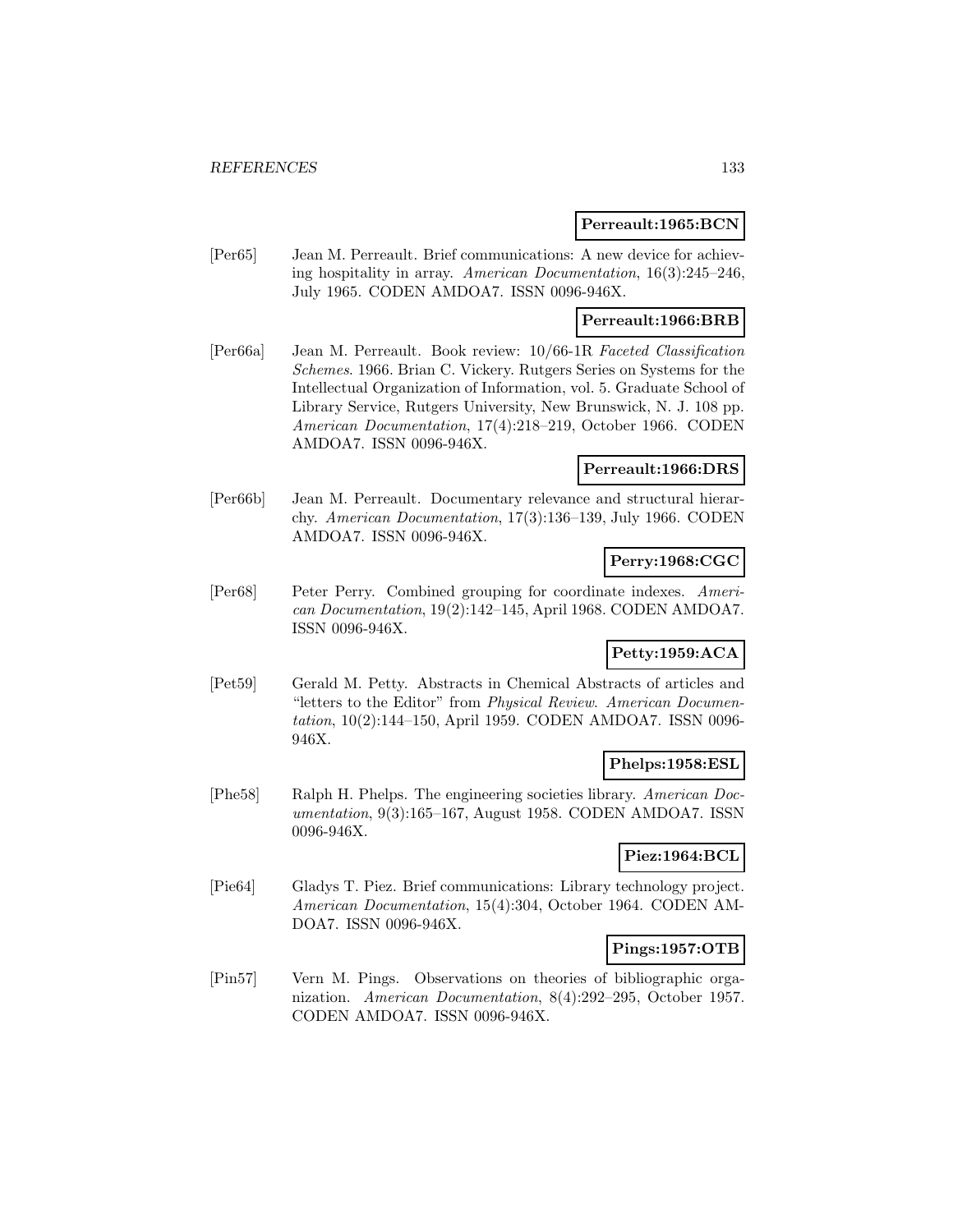### **Pings:1967:SUM**

[Pin67] Vern Pings. A study of the use of materials circulated from an engineering library, March to May 1956. American Documentation, 18(3):178–184, July 1967. CODEN AMDOA7. ISSN 0096-946X.

## **Perry:1956:RMI**

[PK56] James W. Perry and Allen Kent. The Russians have a machine for it, a review. American Documentation, 7(3):233–234, July 1956. CODEN AMDOA7. ISSN 0096-946X.

## **Perry:1954:MLSa**

[PKB54] J. W. Perry, Allen Kent, and M. M. Berry. Machine literature searching I. A general approach. American Documentation,  $5(1)$ : 18–22, January 1954. CODEN AMDOA7. ISSN 0096-946X.

# **Perry:1955:MLSa**

[PKB55a] J. W. Perry, Allen Kent, and Madeline M. Berry. Machine literature searching IX. Operational functions of automatic equipment. American Documentation, 6(3):166–178, July 1955. CODEN AM-DOA7. ISSN 0096-946X.

### **Perry:1955:MLSb**

[PKB55b] James W. Perry, Allen Kent, and Madeline M. Berry. Machine literature searching X. Machine language; factors underlying its design and development. American Documentation, 6(4):242–254, October 1955. CODEN AMDOA7. ISSN 0096-946X.

### **Pfeffer:1959:FAP**

[PKM59] Harold Pfeffer, Herbert R. Koller, and Ethel C. Marden. A first approach to patent searching procedures on Standard's Electronic Automatic Computer (SEAC). American Documentation, 10(1): 20–26, January 1959. CODEN AMDOA7. ISSN 0096-946X.

#### **Plankeel:1960:ADM**

[Pla60a] F. H. Plankeel. Automation in documentation A mechanised coordinate index system. American Documentation, 11(2):128–134, April 1960. CODEN AMDOA7. ISSN 0096-946X.

#### **Platau:1960:TPA**

[Pla60b] Gerard O. Platau. Training of patent abstracters for Chemical Abstracts. American Documentation, 11(1):40–43, January 1960. CO-DEN AMDOA7. ISSN 0096-946X.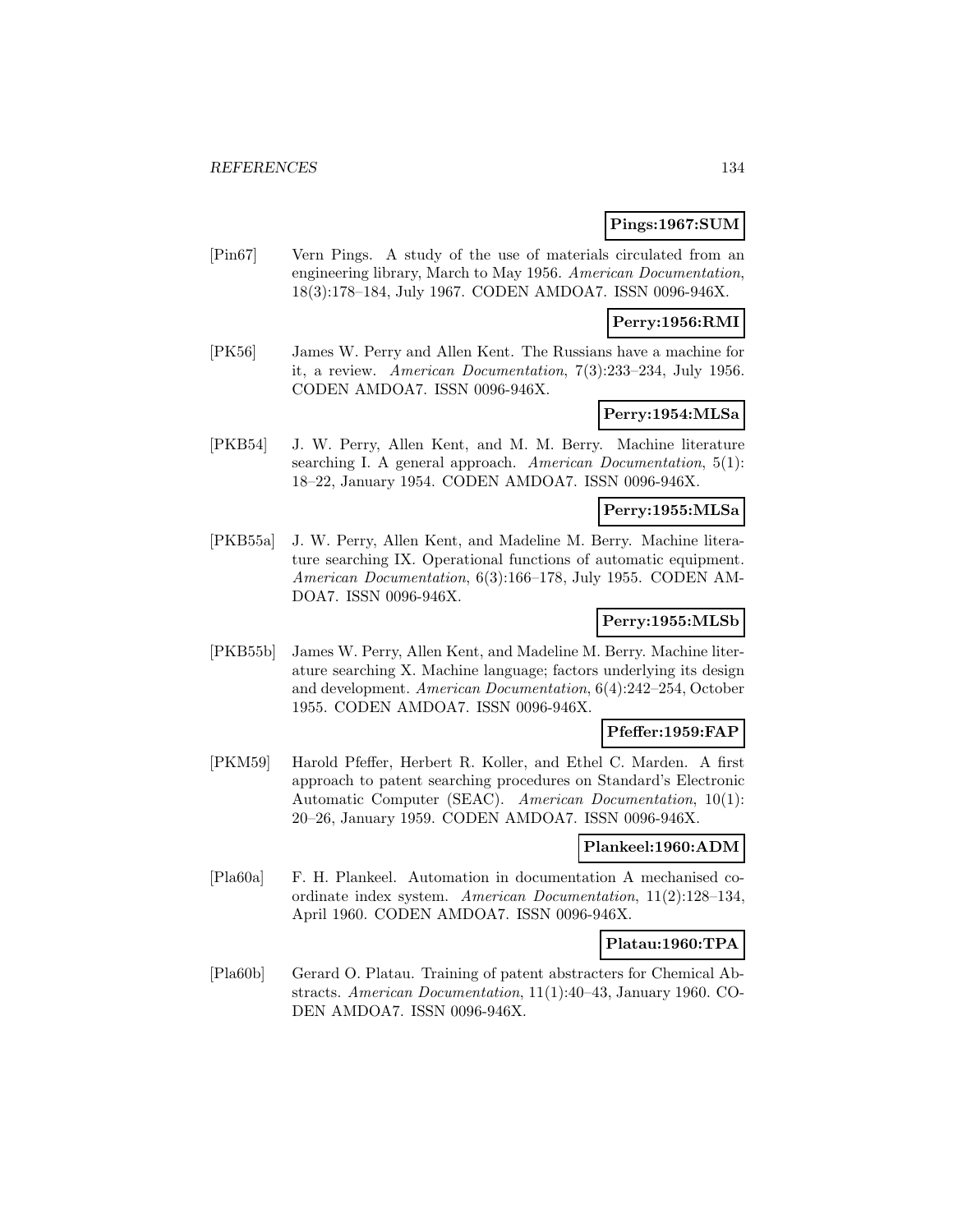### **Perry:1959:PMS**

[PM59] James W. Perry and John L. Melton. Principles of machine and system design with special reference to the indexing and analysis of historical literature. American Documentation, 10(4):278–285, October 1959. CODEN AMDOA7. ISSN 0096-946X.

### **Pohl:1965:ISF**

[Poh65] Frederik Pohl. Information science-fiction or fact? American Documentation, 16(2):101–104, April 1965. CODEN AMDOA7. ISSN 0096-946X.

# **Polak:1950:ATD**

[Pol50] H. Polak. The activities of the Technical Documentation and Information Center for the Netherlands. American Documentation, 1 (3):152–153, August 1950. CODEN AMDOA7. ISSN 0096-946X.

#### **Pollock:1968:MCI**

[Pol68] Stephen M. Pollock. Measures for the comparison of information retrieval systems. American Documentation, 19(4):387–397, October 1968. CODEN AMDOA7. ISSN 0096-946X.

### **Potocko:1968:IST**

[Pot68] Richard J. Potocko. An index system of terms with related and associated words. American Documentation, 19(2):146–150, April 1968. CODEN AMDOA7. ISSN 0096-946X.

### **Poulin:1956:PCS**

[Pou56] Roger J. Poulin. A punched card shelf list for discarding books. American Documentation, 7(3):229–230, July 1956. CODEN AM-DOA7. ISSN 0096-946X.

### **Power:1950:UHR**

[Pow50] Eugene B. Power. The use of high reduction microfilm in libraries. American Documentation, 1(3):139–143, August 1950. CODEN AMDOA7. ISSN 0096-946X.

#### **Power:1951:MSB**

[Pow51a] Eugene B. Power. Microfilm as a substitute for binding. American Documentation, 2(1):33–39, January 1951. CODEN AMDOA7. ISSN 0096-946X.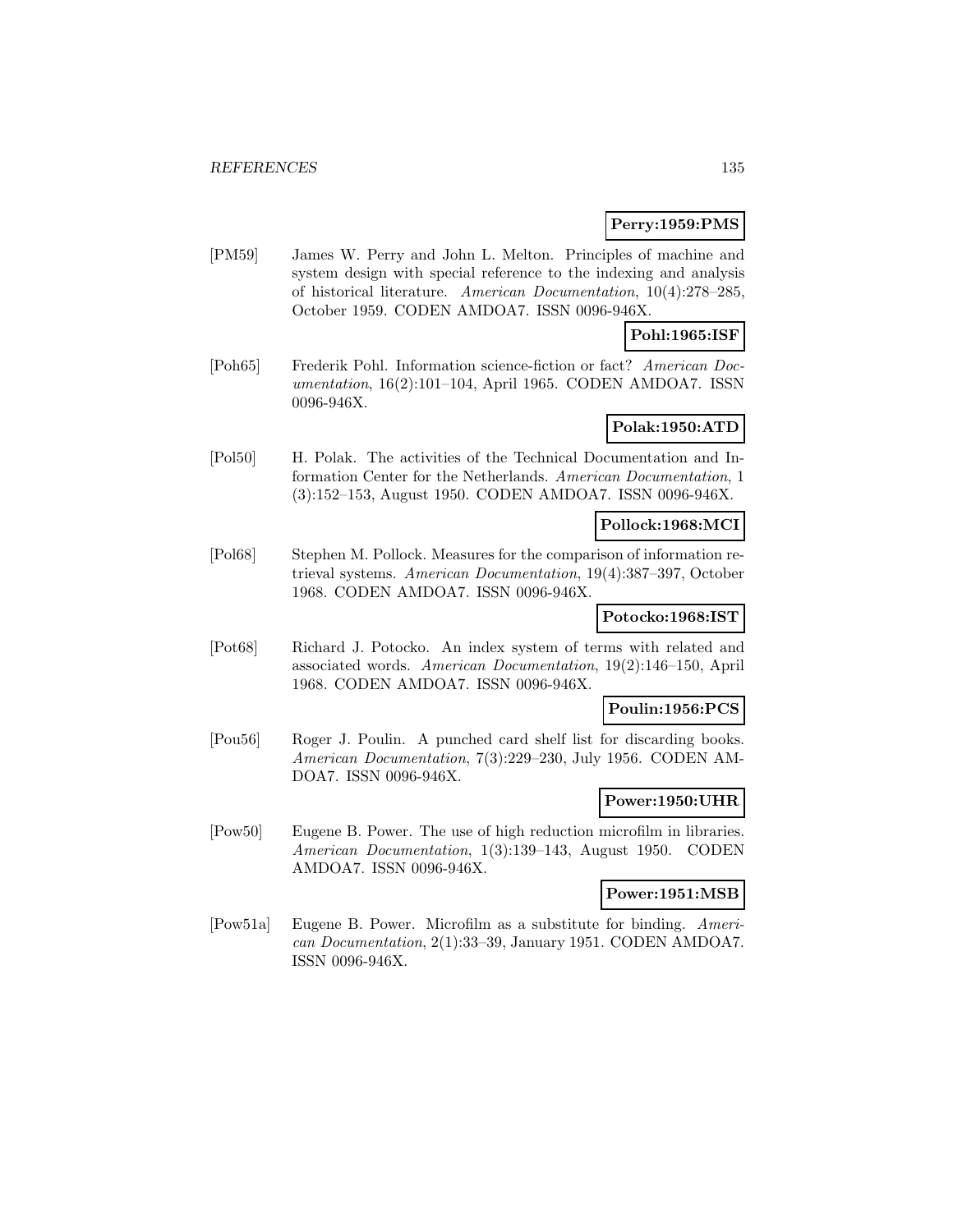#### **Power:1951:MEP**

[Pow51b] Eugene B. Power. Microfilm as an edition process of documentary reproduction. American Documentation, 2(3):157–159, August 1951. CODEN AMDOA7. ISSN 0096-946X.

### **Power:1958:PBL**

[Pow58] Eugene Power. O–P books; a library breakthrough. American Documentation, 9(4):273–276, October 1958. CODEN AMDOA7. ISSN 0096-946X.

# **Pratt:1963:RBA**

[Pra63] Lorraine Pratt. Reviews: 7/63-1 Practical administration in public libraries. 1962. Joseph L. Wheeler and Herbert Goldhor. Harper, New York. 571 p. \$7.50. American Documentation, 14(3):244, July 1963. CODEN AMDOA7. ISSN 0096-946X.

#### **Prentice:1969:BRH**

[Pre69] Ann E. Prentice. Book review: 3/69-3R. H. Scher and W. L. Saunders. Education and training for scientific and technological library and information work. 1968. Her Majesty's Stationery Office, London. 79 pp. American Documentation, 20(3):284–285, July 1969. CODEN AMDOA7. ISSN 0096-946X.

# **Price:1969:RCC**

[Pri69] C. E. Price. Representing characters to computers. American Documentation, 20(1):50–60, January 1969. CODEN AMDOA7. ISSN 0096-946X.

#### **Perez-Vitoria:1963:DUN**

[PV63] A. Perez-Vitoria. Document UNESCO/NS/177 — a code of good practice for scientific publications. American Documentation, 14 (3):241–243, July 1963. CODEN AMDOA7. ISSN 0096-946X.

#### **Prabhavi-Vadhana:1967:BCD**

[PV67] Chun Prabhavi-Vadhana. Brief communications: Documentation in Thailand. American Documentation, 18(4):249–250, October 1967. CODEN AMDOA7. ISSN 0096-946X.

#### **Patterson:1958:PCC**

[PW58] Helen A. Patterson and Isaac D. Welt. A punch card code for cardiovascular pathology. American Documentation, 9(2):77–83, April 1958. CODEN AMDOA7. ISSN 0096-946X.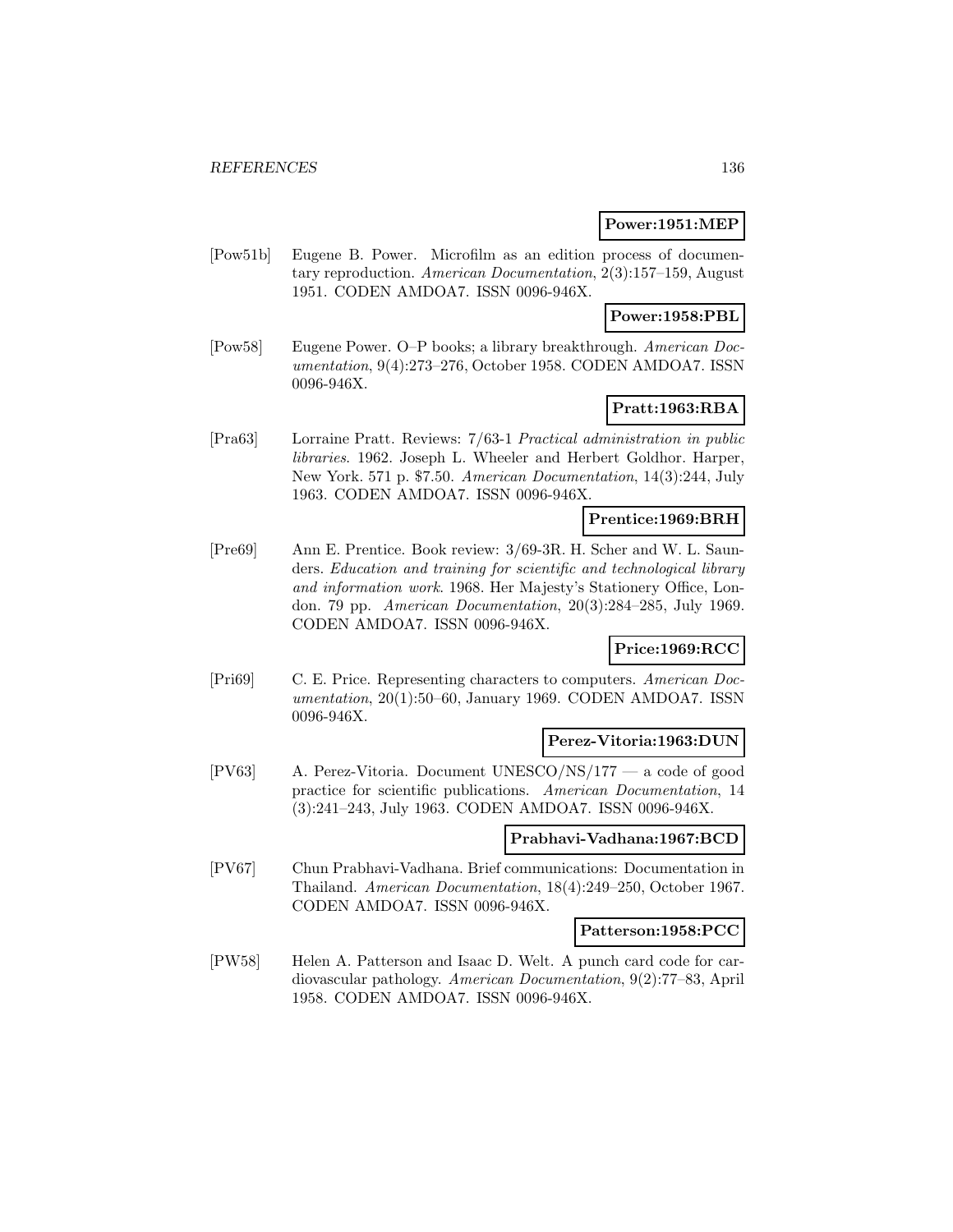#### **Quenzel:1963:SPH**

[Que63] Carrol H. Quenzel. Some proposals for handling the information problem — a brief bibliographical essay. American Documentation, 14(2):145–148, April 1963. CODEN AMDOA7. ISSN 0096-946X.

#### **Radziejowski:1969:BRB**

[Rad69] Jerzy Radziejowski. Book review: 4/69-2R Referativnyi Zhurnal, Nauchnaya I Tekhnicheskaya Informatsiya, Otdyelnyi Vypusk. 1963. Vsesoyuznyi Institut Nauchnoi i Tekhnicheskoi Informatsii, Moskva. American Documentation, 20(4):388–389, October 1969. CODEN AMDOA7. ISSN 0096-946X.

#### **Randall:1967:BRB**

[Ran67] G. E. Randall. Book review: 4/67-3R A Checklist for the Organization, Operation and Evaluation of a Company Library. 2d rev. ed. 1966. Eva Lou Fisher. Special Libraries Association, New York. 61 pp. American Documentation, 18(4):255, October 1967. CODEN AMDOA7. ISSN 0096-946X.

### **Rauseo:1967:BCT**

[Rau67] Michael J. Rauseo. Brief communications: The training implications of automated personnel systems. American Documentation, 18(4):248–249, October 1967. CODEN AMDOA7. ISSN 0096-946X.

#### **Rosenberg:1968:CRK**

[RB68] Kenyon C. Rosenberg and Charles L. M. Blocher. A comparison of the relevance of key-word-in-context versus descriptor indexing terms. American Documentation, 19(1):27–29, January 1968. CO-DEN AMDOA7. ISSN 0096-946X.

# **Rees:1962:RPI**

[Ree62] Alan M. Rees. Relevancy and pertinency in indexing. American Documentation, 13(1):93–94, January 1962. CODEN AMDOA7. ISSN 0096-946X.

#### **Rees:1965:ACT**

[Ree65] Alan M. Rees. The Aslib–Cranfield test of the Western Reserve University indexing system for metallurgical literature: a review of the final report. American Documentation, 16(2):73–76, April 1965. CODEN AMDOA7. ISSN 0096-946X.

### **Reid:1954:CS**

[Rei54] J. B. Reid. Chronological sigils. American Documentation, 5(1): 26–28, January 1954. CODEN AMDOA7. ISSN 0096-946X.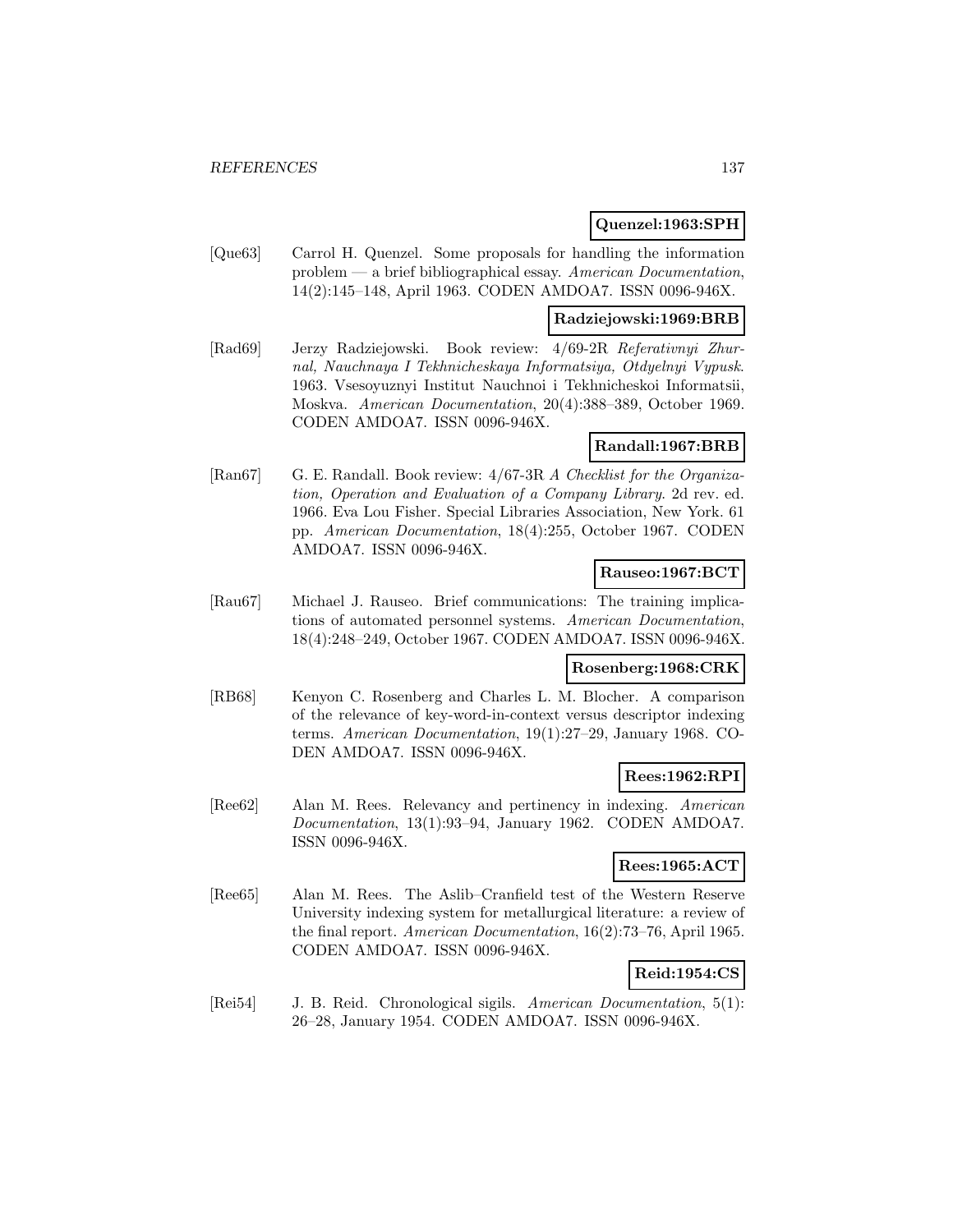### **Resnick:1961:PIR**

[Res61] A. Resnick. Part II. The reliability of people in selecting sentences. American Documentation, 12(2):141–143, April 1961. CODEN AM-DOA7. ISSN 0096-946X.

## **Reynolds:1961:SCG**

[Rey61] Walter L. Reynolds. The Senate Committee on Government Operations and Documentation. American Documentation, 12(2):93–97, April 1961. CODEN AMDOA7. ISSN 0096-946X.

## **Resnick:1963:UDI**

[RH63] A. Resnick and C. B. Hensley. The use of diary and interview techniques in evaluating a system for disseminating technical information. American Documentation, 14(2):109–116, April 1963. CODEN AMDOA7. ISSN 0096-946X.

#### **Richmond:1954:SMP**

[Ric54] Phyllis Allen Richmond. Some multi-plane classification schemes. American Documentation, 5(2):61–71, April 1954. CODEN AM-DOA7. ISSN 0096-946X.

# **Richmond:1956:DCT**

[Ric56] Phyllis Allen Richmond. A divided catalog — Then what? American Documentation, 7(4):315–319, October 1956. CODEN AM-DOA7. ISSN 0096-946X.

#### **Richmond:1960:HD**

[Ric60] Phyllis A. Richmond. Hierarchical definition. American Documentation, 11(2):91–96, April 1960. CODEN AMDOA7. ISSN 0096- 946X.

## **Richmond:1961:RFS**

[Ric61] Phyllis A. Richmond. Recommendations for further study in classification. American Documentation, 12(1):35–37, January 1961. CODEN AMDOA7. ISSN 0096-946X.

#### **Richmond:1963:PDP**

[Ric63a] Phyllis A. Richmond. A proposal for dual publication of scientific journals. American Documentation, 14(1):54–55, January 1963. CODEN AMDOA7. ISSN 0096-946X.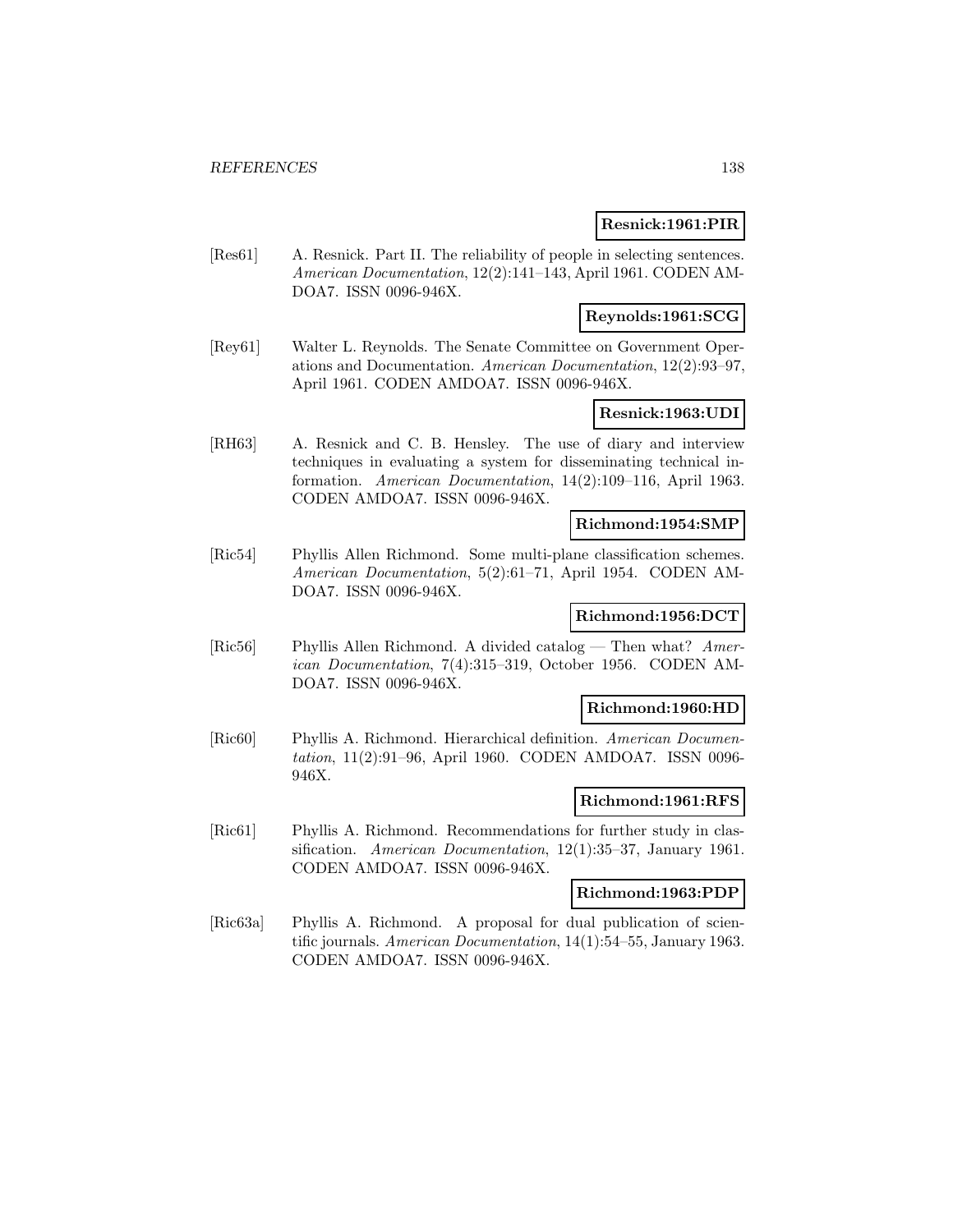#### **Richmond:1963:RCP**

[Ric63b] Phyllis A. Richmond. Review of the Cranfield Project. American Documentation, 14(4):307–311, October 1963. CODEN AMDOA7. ISSN 0096-946X.

#### **Richmond:1967:BCS**

[Ric67] Phyllis A. Richmond. Brief communications: Suggestions on how to read experimental material in information science. American Documentation, 18(4):247–248, October 1967. CODEN AMDOA7. ISSN 0096-946X.

#### **Richmond:1968:BRB**

[Ric68] Phyllis A. Richmond. Book review: 3/68–2R PANDEX. 1967. Pandex, Inc., New York. Microfiche, \$460 (educational rate, \$390); magnetic tape \$6,500. American Documentation, 19(3):357–358, July 1968. CODEN AMDOA7. ISSN 0096-946X.

## **Rider:1950:AMM**

[Rid50] Fremont Rider. Archival materials on microcards. American Documentation, 1(1):42–45, January 1950. CODEN AMDOA7. ISSN 0096-946X.

# **Rider:1951:MVC**

[Rid51a] Fremont Rider. Microcards vs. the cost of book storage. American Documentation, 2(1):39–44, January 1951. CODEN AMDOA7. ISSN 0096-946X.

### **Rider:1951:PCA**

[Rid51b] Fremont Rider. The possible correlation of all forms of microtext. American Documentation, 2(3):152–157, August 1951. CODEN AMDOA7. ISSN 0096-946X.

### **Rees:1958:MSE**

[RK58] Janet Rees and Allen Kent. Mechanized searching experiments using the WRU searching selector. American Documentation, 9(4): 277–303, October 1958. CODEN AMDOA7. ISSN 0096-946X.

#### **Rogers:1967:BRB**

[Rog67] Frank B. Rogers. Book review: 4/67-2R Symbolic Shorthand System. 1966. (Rutgers Series on Systems for the Intellectual Orgnization of Information, Volume VI.) Hans Selye. New Brunswick. 89 pp. American Documentation, 18(4):254–255, October 1967. CO-DEN AMDOA7. ISSN 0096-946X.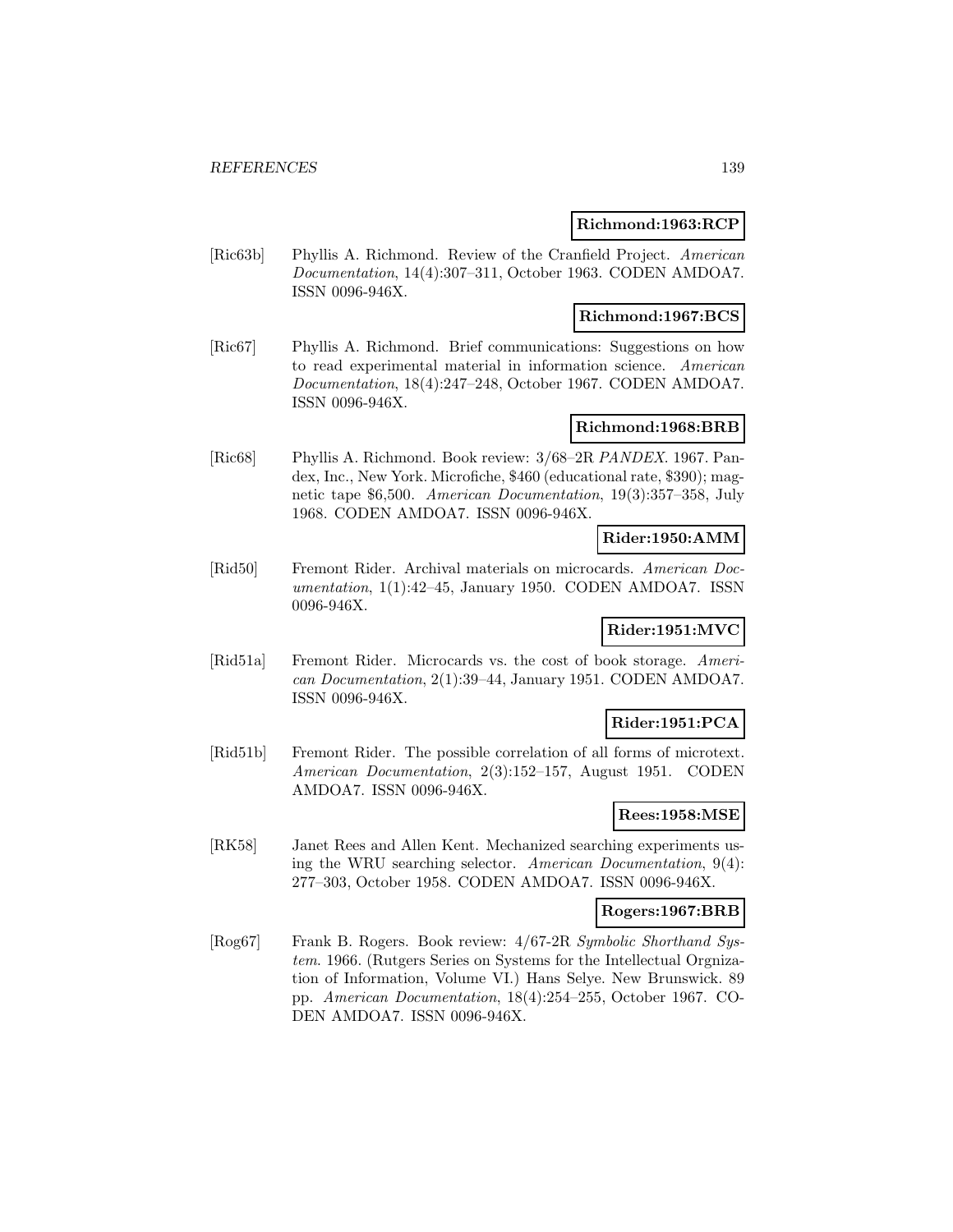### **Roper:1968:CBS**

[Rop68] Fred W. Roper. A computer-based serials control system for a large biomedical library. American Documentation, 19(2):151–157, April 1968. CODEN AMDOA7. ISSN 0096-946X.

### **Rosenblum:1965:BCF**

[Ros65a] Marcus Rosenblum. Brief communications: Factors of selection in defining science information for the Federal Government. American Documentation, 16(1):33–34, January 1965. CODEN AMDOA7. ISSN 0096-946X.

### **Ross:1965:BCN**

[Ros65b] Laurence W. Ross. Brief communications: A note on value functions. American Documentation, 16(2):122, April 1965. CODEN AMDOA7. ISSN 0096-946X.

## **Roth:1956:HRC**

[Rot56] Robert J. Roth. How readable is chemical literature? American Documentation, 7(3):215–221, July 1956. CODEN AMDOA7. ISSN 0096-946X.

## **Roy:1957:NPS**

[Roy57] K. K. Guha Roy. A new problem in scientific documentation. American Documentation, 8(1):53–55, January 1957. CODEN AMDOA7. ISSN 0096-946X.

#### **Rath:1961:CFT**

[RRS61a] G. J. Rath, A. Resnick, and T. R. Savage. Comparisons of four types of lexical indicators of content. American Documentation, 12 (2):126–130, April 1961. CODEN AMDOA7. ISSN 0096-946X.

### **Rath:1961:FAS**

[RRS61b] G. J. Rath, A. Resnick, and T. R. Savage. The formation of abstracts by the selection of sentences. Part I. Sentence selection by men and machines. American Documentation, 12(2):139–141, April 1961. CODEN AMDOA7. ISSN 0096-946X.

#### **Resnick:1964:CHJ**

[RS64] A. Resnick and T. R. Savage. The consistency of human judgments of relevance. American Documentation, 15(2):93–95, April 1964. CODEN AMDOA7. ISSN 0096-946X.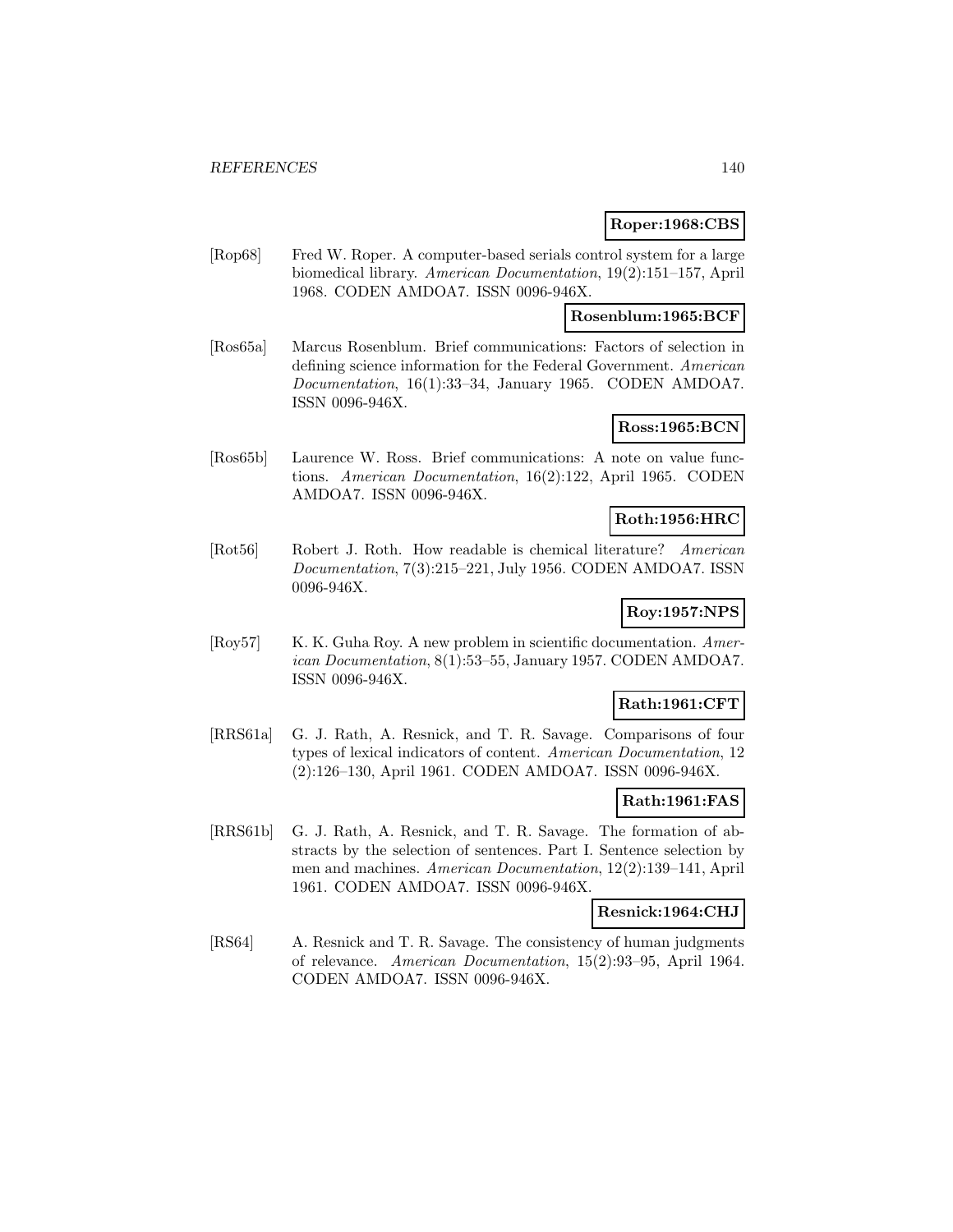#### **Reichardt:1967:CTM**

[RSF<sup>+</sup>67] R. W. Reichardt, S. P. Sher, R. Ford, R. B. Anderson, and E. E. Vogin. Coding and tabulating machine processing of physical signs in toxicity tests. American Documentation, 18(2):81–86, April 1967. CODEN AMDOA7. ISSN 0096-946X.

### **Rubin:1966:BRB**

[Rub66] Audrey Rubin. Book review: 4/66-1R Textbook on Mechanized Information Retrieval. 1962. Allen Kent. Interscience, New York. 268 pp. American Documentation, 17(2):108–109, April 1966. CODEN AMDOA7. ISSN 0096-946X.

### **Ruhl:1964:CDT**

[Ruh64] Mary Jane Ruhl. Chemical documents and their titles: Human concept indexing vs. KWIC-machine indexing. American Documentation, 15(2):136–141, April 1964. CODEN AMDOA7. ISSN 0096-946X.

### **Rupp:1964:LE**

[RVS64] Walter H. Rupp, Charles A. Vertanes, and Daniel Shively. Letters to the Editors. American Documentation, 15(1):76–77, January 1964. CODEN AMDOA7. ISSN 0096-946X.

### **Sage:1965:AID**

[SAF65] C. R. Sage, R. R. Anderson, and D. R. Fitzwater. Adaptive information dissemination. American Documentation, 16(3):185–200, July 1965. CODEN AMDOA7. ISSN 0096-946X.

#### **Sage:1966:CDC**

[Sag66] C. R. Sage. Comprehensive dissemination of current literature. American Documentation, 17(4):155–177, October 1966. CODEN AMDOA7. ISSN 0096-946X.

### **Salton:1963:SHM**

[Sal63] Gerard Salton. Some hierarchical models for automatic document retrieval. American Documentation, 14(3):213–222, July 1963. CO-DEN AMDOA7. ISSN 0096-946X.

#### **Salton:1965:LE**

[Sal65a] Gerald Salton. Letters to the Editors. American Documentation, 16 (4):340–341, October 1965. CODEN AMDOA7. ISSN 0096-946X.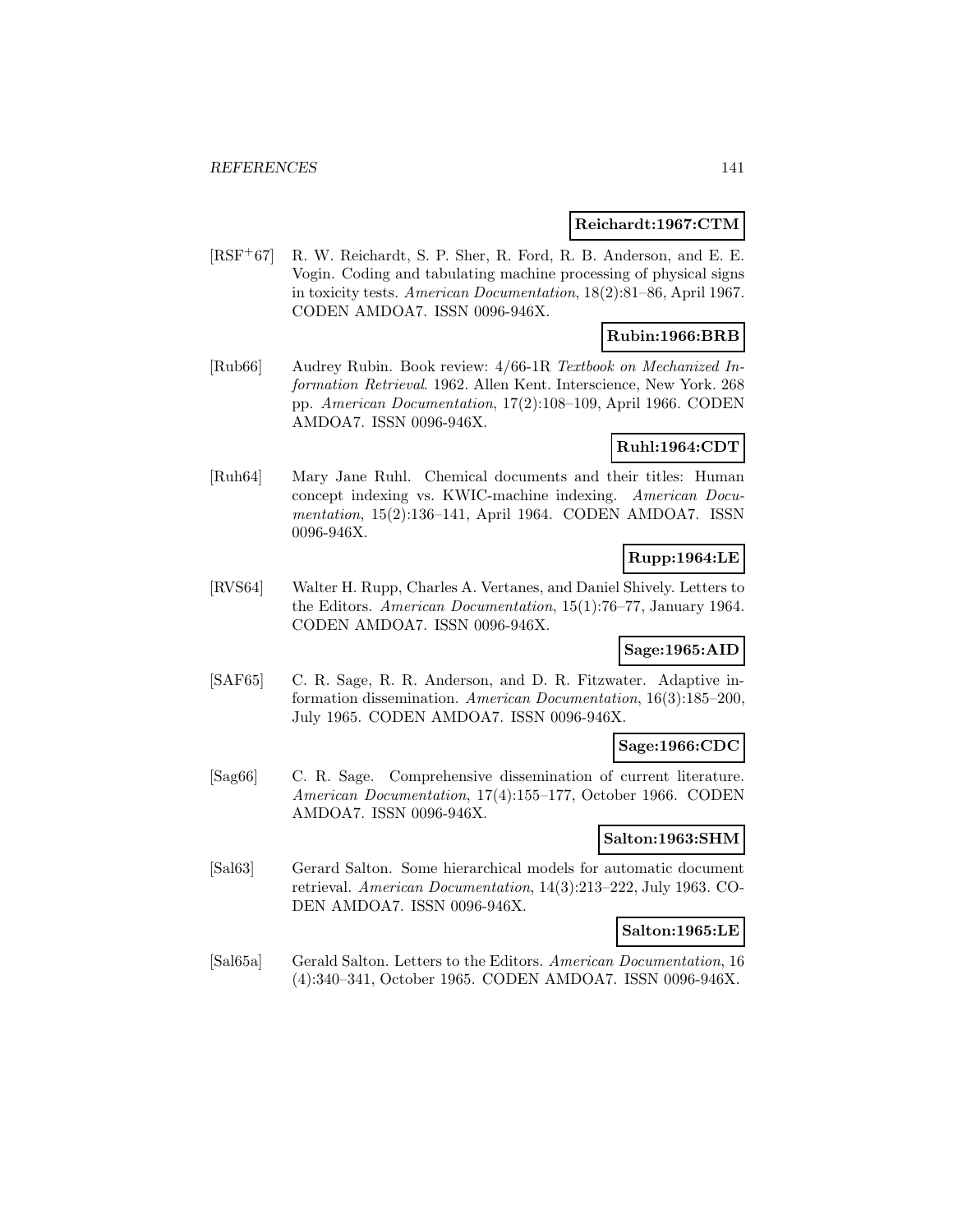#### **Salton:1965:EAR**

[Sal65b] Gerard Salton. The evaluation of automatic retrieval procedures selected test results using the SMART system. American Documentation, 16(3):209–222, July 1965. CODEN AMDOA7. ISSN 0096-946X.

### **Salton:1969:CBM**

[Sal69] Gerard Salton. A comparison between manual and automatic indexing methods. American Documentation, 20(1):61–71, January 1969. CODEN AMDOA7. ISSN 0096-946X.

#### **Santiago:1968:SKE**

[San68] Antony Santiago. Systematics of knowledge with enneametry and data processing machines. American Documentation, 19(2):158– 162, April 1968. CODEN AMDOA7. ISSN 0096-946X.

#### **Saracevic:1968:LRT**

[Sar68a] Tefko Saracevic. Linking research and teaching. American Documentation, 19(4):398–403, October 1968. CODEN AMDOA7. ISSN 0096-946X.

#### **Sarett:1968:SSD**

[Sar68b] Lewis H. Sarett. The scientist and scientific data. American Documentation, 19(3):299–304, July 1968. CODEN AMDOA7. ISSN 0096-946X.

#### **Savage:1963:NEM**

[Sav63] T. R. Savage. A note on the evaluation of methods for systematically abbreviating English words. American Documentation, 14(1):26–27, January 1963. CODEN AMDOA7. ISSN 0096-946X.

#### **Savage:1965:BCB**

[Sav65] Terry R. Savage. Brief communications: A Boyle's Law for index consistency. American Documentation, 16(1):33, January 1965. CODEN AMDOA7. ISSN 0096-946X.

### **Savage:1966:BCU**

[Sav66] T. R. Savage. Brief communications: Users versus documents. American Documentation, 17(3):141, July 1966. CODEN AM-DOA7. ISSN 0096-946X.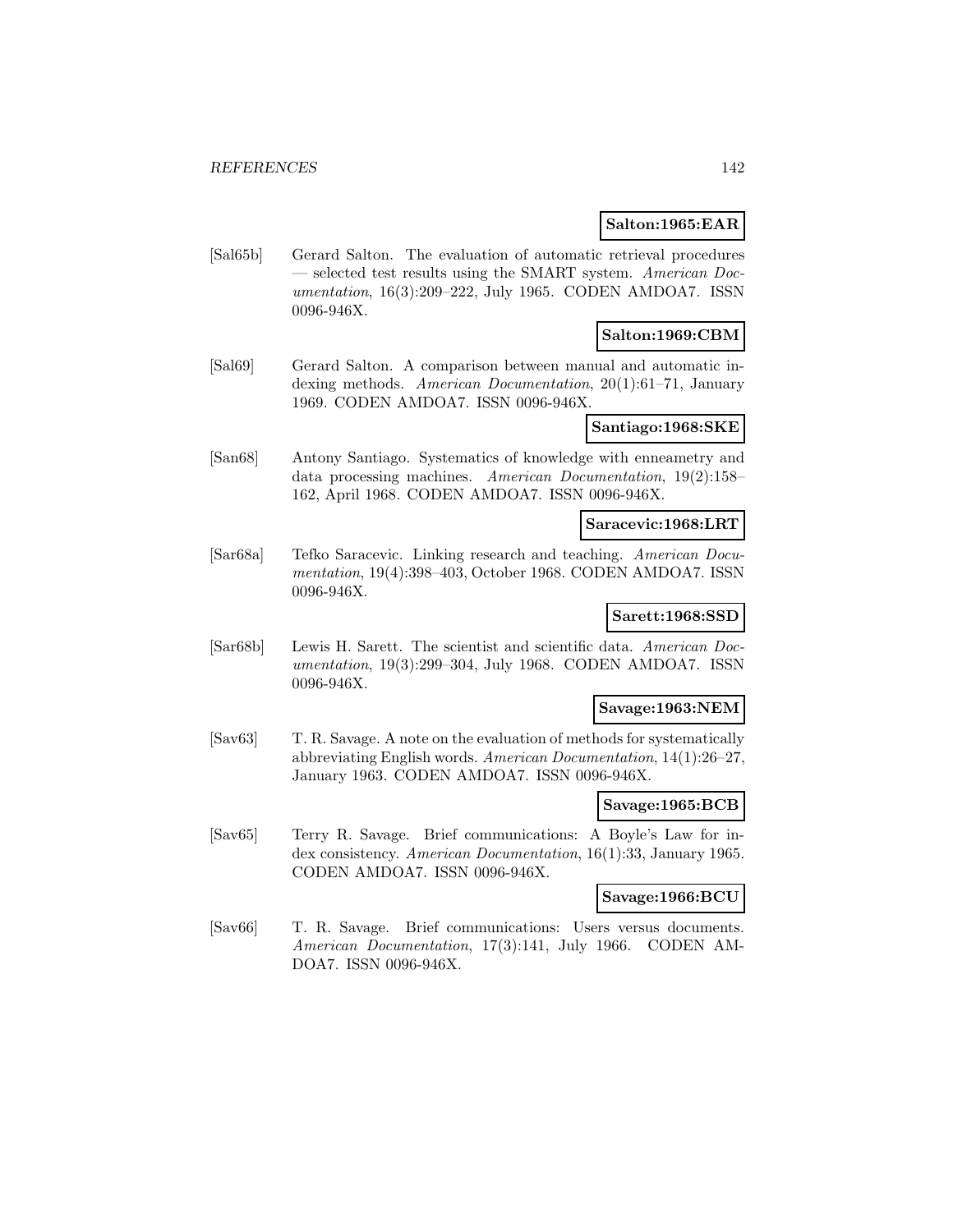### **Savage:1967:OPI**

[Sav67] T. R. Savage. Opinion paper: The interpretation of SDI data. American Documentation, 18(4):242–246, October 1967. CODEN AMDOA7. ISSN 0096-946X.

### **Skallerup:1959:BCG**

[SB59] Harry R. Skallerup and Angela Battaglia. Bibliographic control in general science publications as illustrated by the transactions of the Illinois State Academy of Science. American Documentation, 10(3): 232–233, July 1959. CODEN AMDOA7. ISSN 0096-946X.

## **Shank:1966:LE**

[SB66] Russell Shank and Robert L. Birch. Letters to the Editors. American Documentation, 17(1):45–46, January 1966. CODEN AM-DOA7. ISSN 0096-946X.

#### **Sargent:1965:LE**

[SBF65] Charles W. Sargent, Mrs. Lea M. Bohnert, and S. W. Frank. Letters to the Editors. American Documentation, 16(1):36–37, January 1965. CODEN AMDOA7. ISSN 0096-946X.

## **Schoendorff:1954:CBD**

[Sch54] Ellen Schoendorff. Classification for building documentation. American Documentation, 5(2):79–92, April 1954. CODEN AMDOA7. ISSN 0096-946X.

#### **Schwegmann:1957:RPT**

[Sch57] George A. Schwegmann, Jr. The rationale, planning, and technique of the published national union catalog. American Documentation, 8(4):296–299, October 1957. CODEN AMDOA7. ISSN 0096-946X.

### **Schultz:1962:IAI**

[Sch62a] Claire K. Schultz. Inaugural address of the incoming President. American Documentation, 13(1):129–130, January 1962. CODEN AMDOA7. ISSN 0096-946X.

### **Schultz:1962:IST**

[Sch62b] Louise Schultz. The information system: Too big and growing. American Documentation, 13(3):288–294, July 1962. CODEN AM-DOA7. ISSN 0096-946X.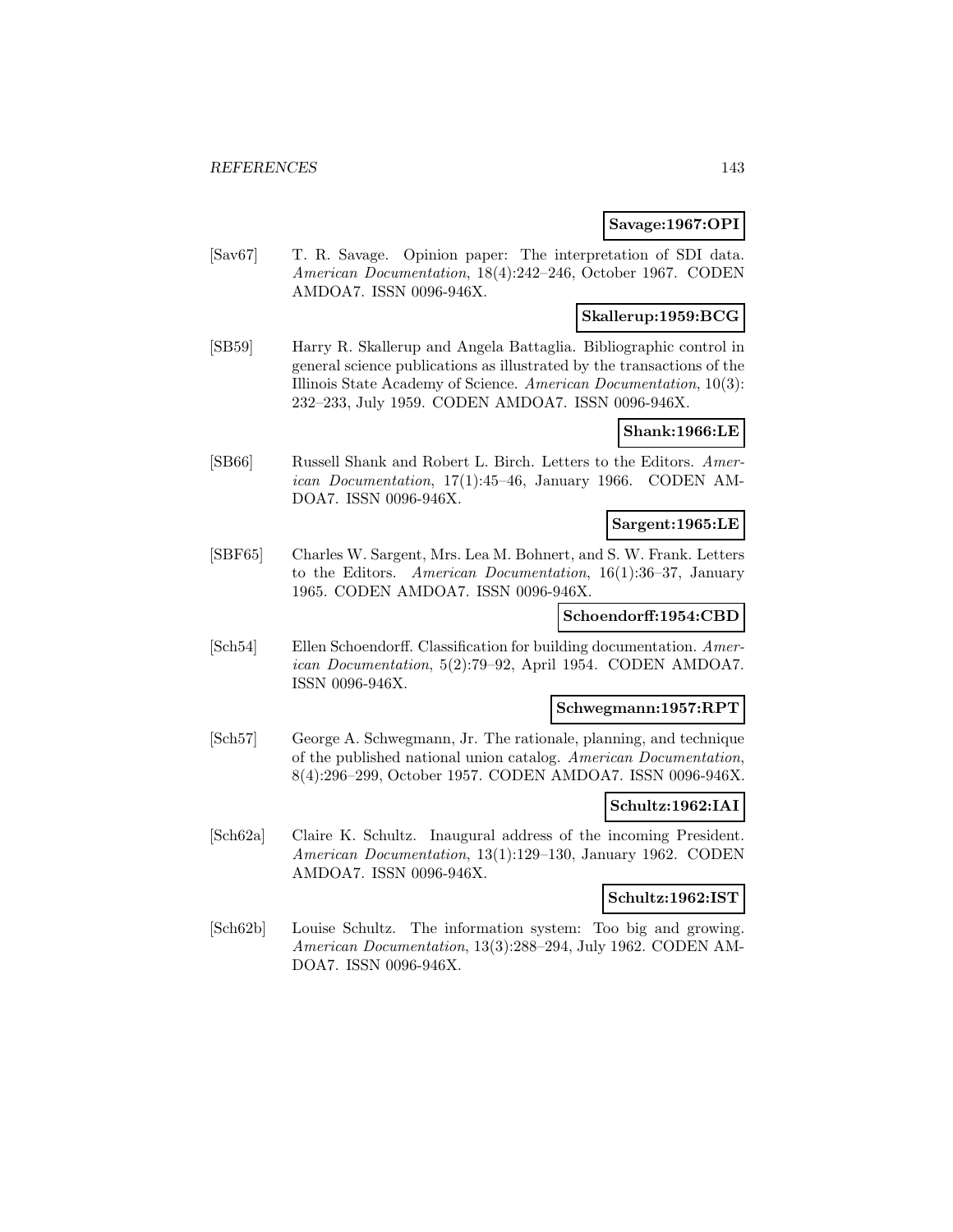### **Schultz:1963:GCM**

[Sch63] Claire K. Schultz. A generalized computer method for information retrieval. American Documentation, 14(1):39–48, January 1963. CODEN AMDOA7. ISSN 0096-946X.

### **Schultz:1964:LE**

[Sch64a] Claire K. Schultz. Letter to the Editor. American Documentation, 15(4):306, October 1964. CODEN AMDOA7. ISSN 0096-946X.

#### **Schweizer:1964:DDA**

[Sch64b] Robert F. E. Schweizer. Direct documentation, analogue documentation, and information-retrieval. American Documentation, 15(1): 23–25, January 1964. CODEN AMDOA7. ISSN 0096-946X.

#### **Schlueter:1969:ISS**

[Sch69a] R. A. Schlueter. Information science: Some questions and answers. American Documentation, 20(4):366–368, October 1969. CODEN AMDOA7. ISSN 0096-946X.

### **Schultz:1969:GEB**

[Sch69b] Claire K. Schultz. Guest editorial: Biographical sketches of information scientists. American Documentation, 20(2):109–110, April 1969. CODEN AMDOA7. ISSN 0096-946X.

# **Scott:1951:RDR**

[Sco51] Eugene W. Scott. The role of documentation in research administration. American Documentation, 2(1):44–47, January 1951. CODEN AMDOA7. ISSN 0096-946X.

### **Scott:1953:NPS**

[Sco53] Eugene W. Scott. New patterns in scientific research and publication. American Documentation, 4(3):90–95, August 1953. CODEN AMDOA7. ISSN 0096-946X.

### **Shera:1955:PPC**

[SD55] Jesse H. Shera and Barbara Denison. Preliminary planning conference on information processing and correlation. March 19–20, 1955 summary statement. American Documentation, 6(3):162-166, July 1955. CODEN AMDOA7. ISSN 0096-946X.

#### **Shera:1950:DUS**

[SE50a] Jesse H. Shera and Margaret E. Egan. Documentation in the United States. American Documentation, 1(1):8–12, January 1950. CO-DEN AMDOA7. ISSN 0096-946X.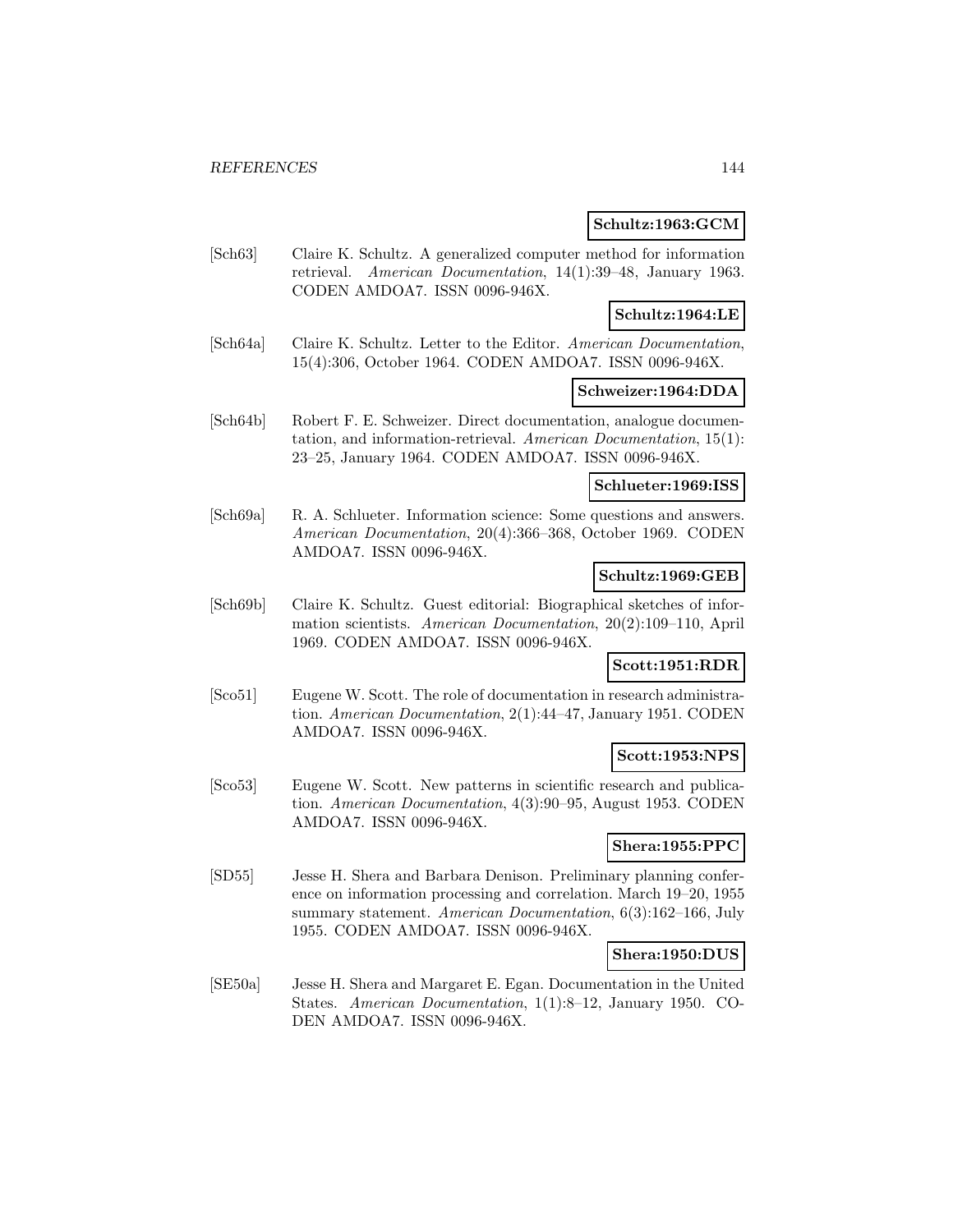### **Shera:1950:USR**

[SE50b] Jessie H. Shera and Margaret E. Egan. The United States report on national and international bibliographic problems. American Documentation, 1(3):146–151, August 1950. CODEN AMDOA7. ISSN 0096-946X.

## **Sebring:1953:MPC**

[Seb53] M. W. Sebring. A marginal punched card system for a specialized information collection. American Documentation, 4(1):18–22, January 1953. CODEN AMDOA7. ISSN 0096-946X.

#### **Seidell:1956:DMC**

[Sei56] Atherton Seidell. Documentation and microfilm copying. American Documentation, 7(3):231–232, July 1956. CODEN AMDOA7. ISSN 0096-946X.

#### **Sewell:1962:ASA**

[Sew62] Winifred Sewell. Atherton Seidell: an appreciation (1878–1961). American Documentation, 13(1):123–124, January 1962. CODEN AMDOA7. ISSN 0096-946X.

## **Seybold:1966:BRB**

[Sey66] John W. Seybold. Book review: 10/66-2R Computer Typesetting: Experiments and Prospects. 1965. Michael T. Barnett. MIT Press, Cambridge, Mass. 245 pp. American Documentation, 17(4):219– 220, October 1966. CODEN AMDOA7. ISSN 0096-946X.

### **Simms:1967:LE**

[SFMO67] Daniel M. Simms, D. J. Foskett, Barbara A. Montague, and John O'Connor. Letters to the Editors. American Documentation, 18(3): 185–186, July 1967. CODEN AMDOA7. ISSN 0096-946X.

### **Schultz:1969:HAD**

[SG69] Claire K. Schultz and Paul L. Garwig. History of the American Documentation Institute — a sketch. American Documentation, 20 (2):152–160, April 1969. CODEN AMDOA7. ISSN 0096-946X.

## **Shaw:1950:HSI**

[Sha50] Ralph R. Shaw. High speed intermittent camera. American Documentation, 1(4):194–196, October 1950. CODEN AMDOA7. ISSN 0096-946X.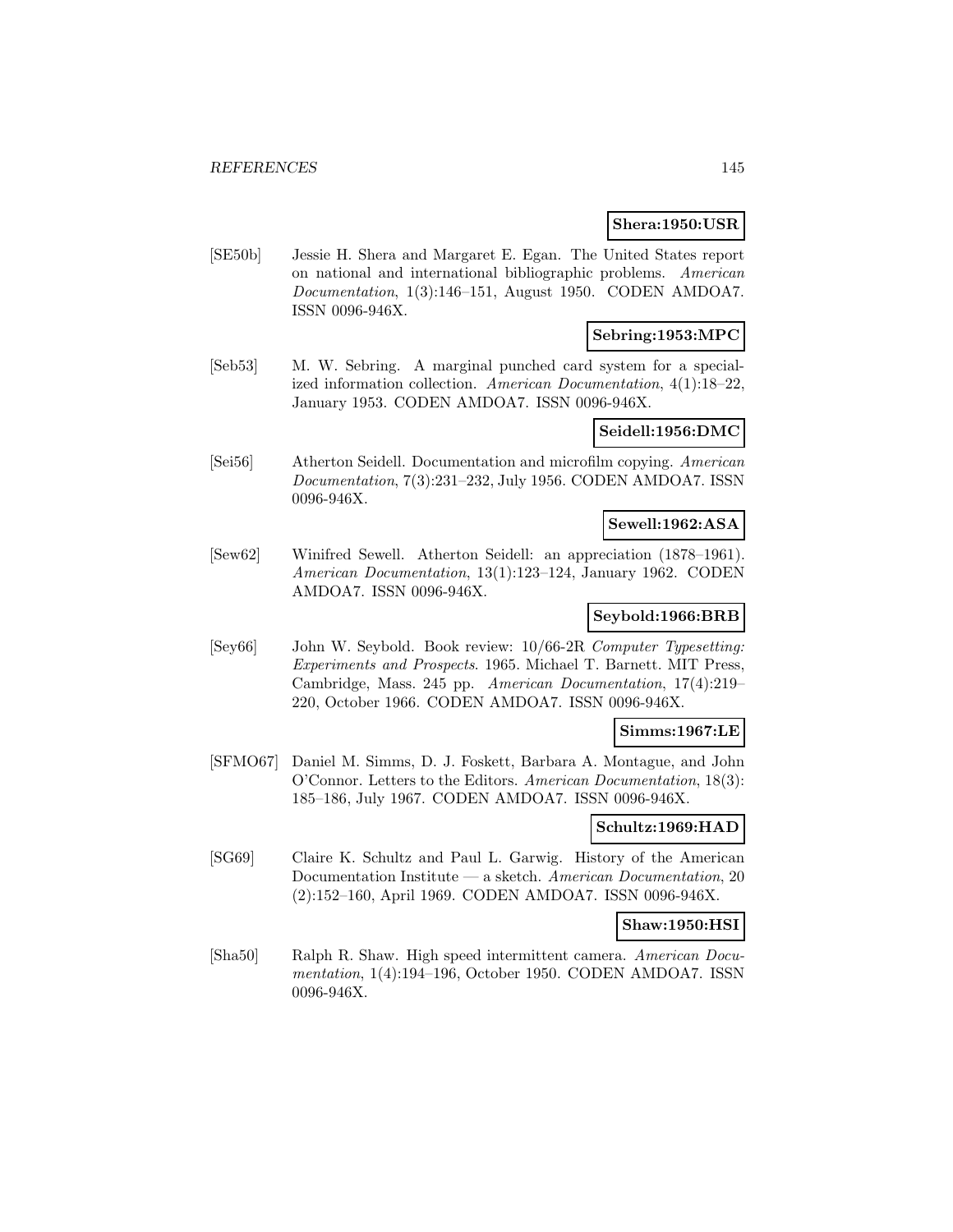#### **Shaw:1953:SBH**

[Sha53] Ralph R. Shaw. A simple book holder. American Documentation, 4(2):65–66, April 1953. CODEN AMDOA7. ISSN 0096-946X.

#### **Shaw:1954:FMD**

[Sha54] Ralph R. Shaw. FID manual on documentation reproduction and selection — A review. American Documentation,  $5(3):174-175$ , August 1954. CODEN AMDOA7. ISSN 0096-946X.

### **Sharp:1956:EAD**

[Sha56] Elmer M. Sharp. Experiences with automatic digital data processing. American Documentation, 7(1):22–28, January 1956. CODEN AMDOA7. ISSN 0096-946X.

### **Shank:1959:LSR**

[Sha59] Russell Shank. Library service to research laboratories of a large university. American Documentation, 10(3):221–223, July 1959. CODEN AMDOA7. ISSN 0096-946X.

#### **Shaw:1961:LE**

[Sha61] Ralph R. Shaw. Letters to the Editor. American Documentation, 12(4):305, October 1961. CODEN AMDOA7. ISSN 0096-946X.

#### **Shaw:1962:PMH**

[Sha62] Ralph R. Shaw. Parameters for machine handling of alphabetic information. American Documentation, 13(3):267–269, July 1962. CODEN AMDOA7. ISSN 0096-946X.

## **Shaw:1965:FCR**

[Sha65] Ralph R. Shaw.  $F^1$  a<sup>1</sup> c<sup>1</sup> e<sup>2</sup> i<sup>2</sup> t<sup>3</sup> s<sup>1</sup> n<sup>3</sup> o<sup>1</sup> r<sup>2</sup> m<sup>1</sup>. American Documentation, 16(2):77–80, April 1965. CODEN AMDOA7. ISSN 0096-946X.

### **Sharp:1966:BCS**

[Sha66] John R. Sharp. Brief communications: The SLIC index. American Documentation, 17(1):41–44, January 1966. CODEN AMDOA7. ISSN 0096-946X.

#### **Shera:1950:UCI**

[She50] Jesse H. Shera. The UNESCO Conference on the Improvement of Bibliographic Services. A preliminary report. American Documentation, 1(3):144–146, August 1950. CODEN AMDOA7. ISSN 0096-946X.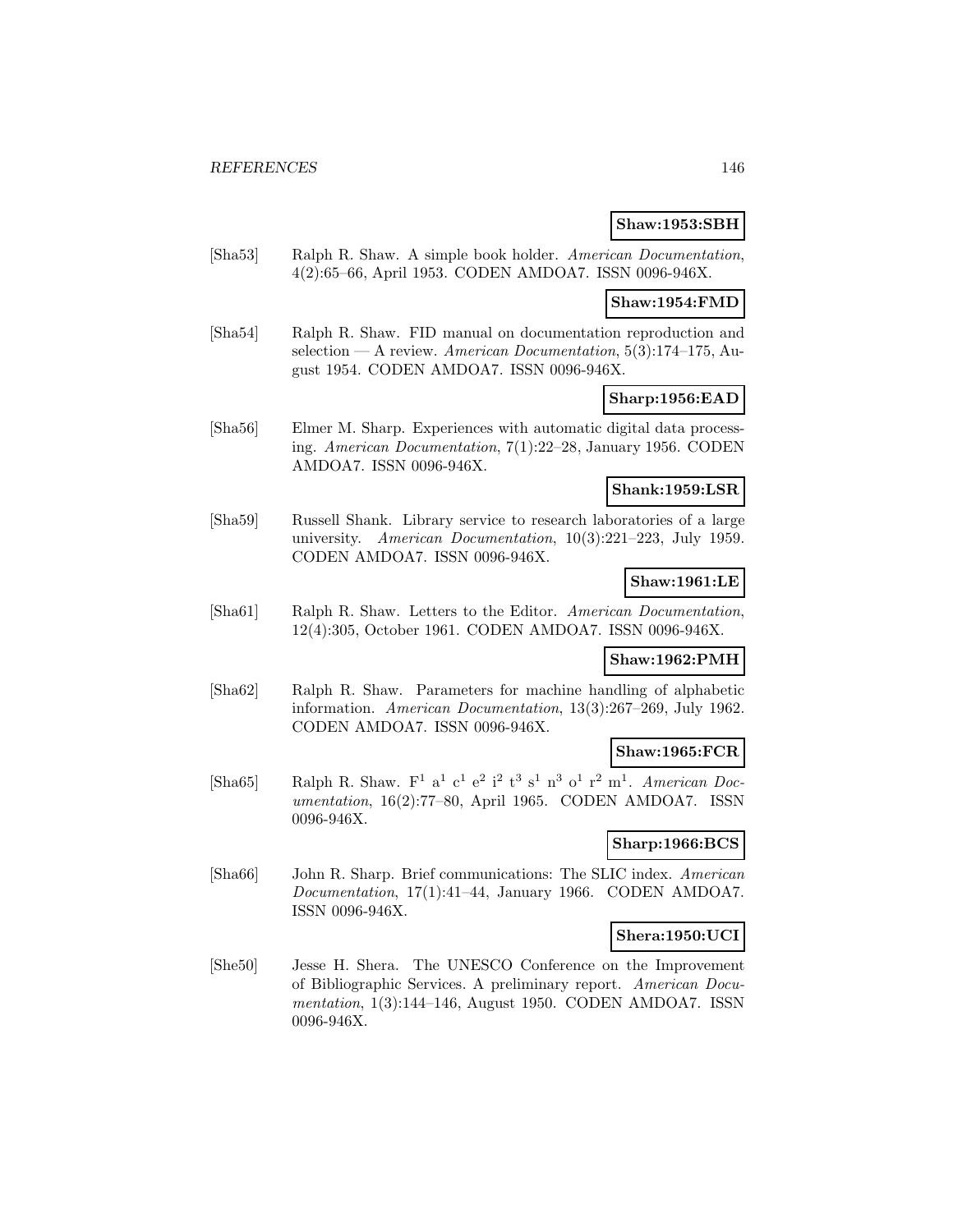## **Shera:1951:BM**

[She51] Jesse H. Shera. Bibliographic management. American Documentation, 2(1):47–54, January 1951. CODEN AMDOA7. ISSN 0096- 946X.

### **Shera:1952:EMM**

[She52] J. H. Shera. Effect of machine methods on the organization of knowledge. American Documentation, 3(1):15–20, ???? 1952. CO-DEN AMDOA7. ISSN 0096-946X.

## **Shera:1953:ENI**

[She53] Jesse H. Shera. Emergence of a new institutional structure for the dissemination of specialized information. American Documentation, 4(4):163–173, October 1953. CODEN AMDOA7. ISSN 0096-946X.

### **Shera:1955:TR**

[She55] Jesse H. Shera. The technical report. American Documentation, 6 (2):104–105, April 1955. CODEN AMDOA7. ISSN 0096-946X.

### **Shera:1956:UL**

[She56] Jesse H. Shera. The university library. American Documentation, 7(2):137, April 1956. CODEN AMDOA7. ISSN 0096-946X.

### **Shera:1959:NTE**

[She59] Jesse H. Shera. New tools for easing the burden of historical research. American Documentation, 10(4):274–277, October 1959. CODEN AMDOA7. ISSN 0096-946X.

#### **Shera:1967:BRB**

[She67] J. H. Shera. Book review: 2/67-2R Looking Forward in Documentation, Papers and Discussion, Aslib 38th Annual Conference, University of Exeter. 1964. 1966. Aslib, London. 109 pp. American Documentation, 18(2):115–116, April 1967. CODEN AMDOA7. ISSN 0096-946X.

#### **Shilling:1963:RSM**

[Shi63] Charles W. Shilling. Requirements for a scientific mission-oriented information center. American Documentation, 14(1):49–53, January 1963. CODEN AMDOA7. ISSN 0096-946X.

### **Shoffner:1962:TOL**

[Sho62] Ralph M. Shoffner. A technique for the organization of large files. American Documentation, 13(1):95–103, January 1962. CODEN AMDOA7. ISSN 0096-946X.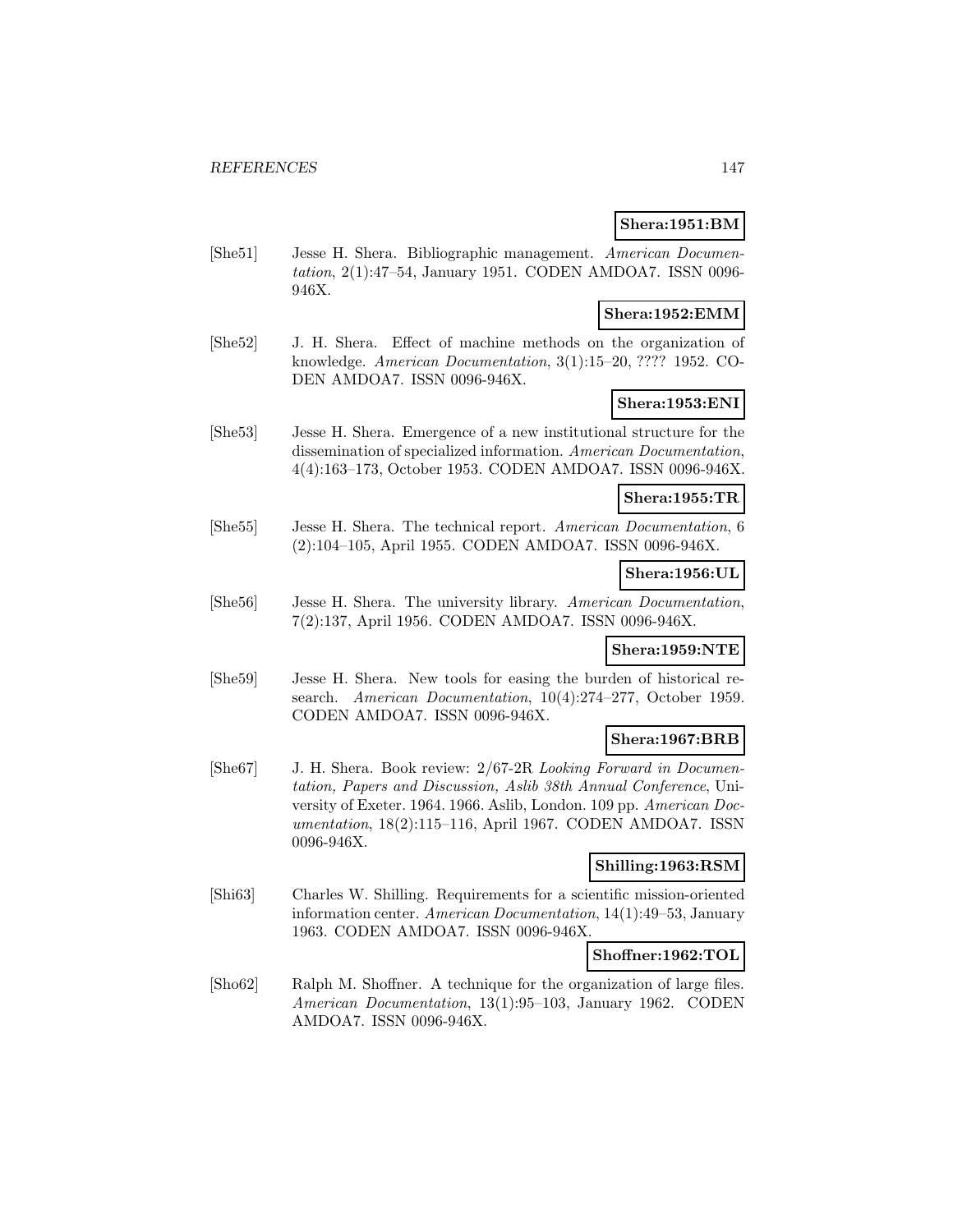## **Silver:1950:FC**

[Sil50a] Henry Silver. Film composition. American Documentation, 1(4): 177–180, October 1950. CODEN AMDOA7. ISSN 0096-946X.

### **Silver:1950:POR**

[Sil50b] Henry M. Silver. The publication of original research materials. American Documentation, 1(1):13–23, January 1950. CODEN AM-DOA7. ISSN 0096-946X.

### **Silver:1951:NMP**

[Sil51] Henry M. Silver. New methods of printing and reproducing scholarly materials. American Documentation, 2(1):54–58, January 1951. CODEN AMDOA7. ISSN 0096-946X.

### **Simpson:1962:SIC**

[Sim62] G. S. Simpson, Jr. Scientific information centers in the United States. American Documentation, 13(1):43–57, January 1962. CO-DEN AMDOA7. ISSN 0096-946X.

#### **Sprenkle:1963:QSC**

[SK63] Peter M. Sprenkle and Frederick G. Kilgour. A quantitative study of characters on biomedical catalogue cards — a preliminary investigation. American Documentation, 14(3):202–206, July 1963. CODEN AMDOA7. ISSN 0096-946X.

### **Simmons:1964:IDL**

[SKM64] Robert F. Simmons, Sheldon Klein, and Keren McConlogue. Indexing and dependency logic for answering English questions. American Documentation, 15(3):196–204, July 1964. CODEN AMDOA7. ISSN 0096-946X.

### **Smith:1968:POM**

[SL68] Michael J. Smith and Richard P. Levy. A physician oriented method for clinical information retrieval. American Documentation, 19(1): 90–94, January 1968. CODEN AMDOA7. ISSN 0096-946X.

## **Slamecka:1963:CAA**

[Sla63] Vladimir Slamecka. Classificatory, alphabetical, and associative schedules as aids in coordinate indexing. American Documentation, 14(3):223–228, July 1963. CODEN AMDOA7. ISSN 0096-946X.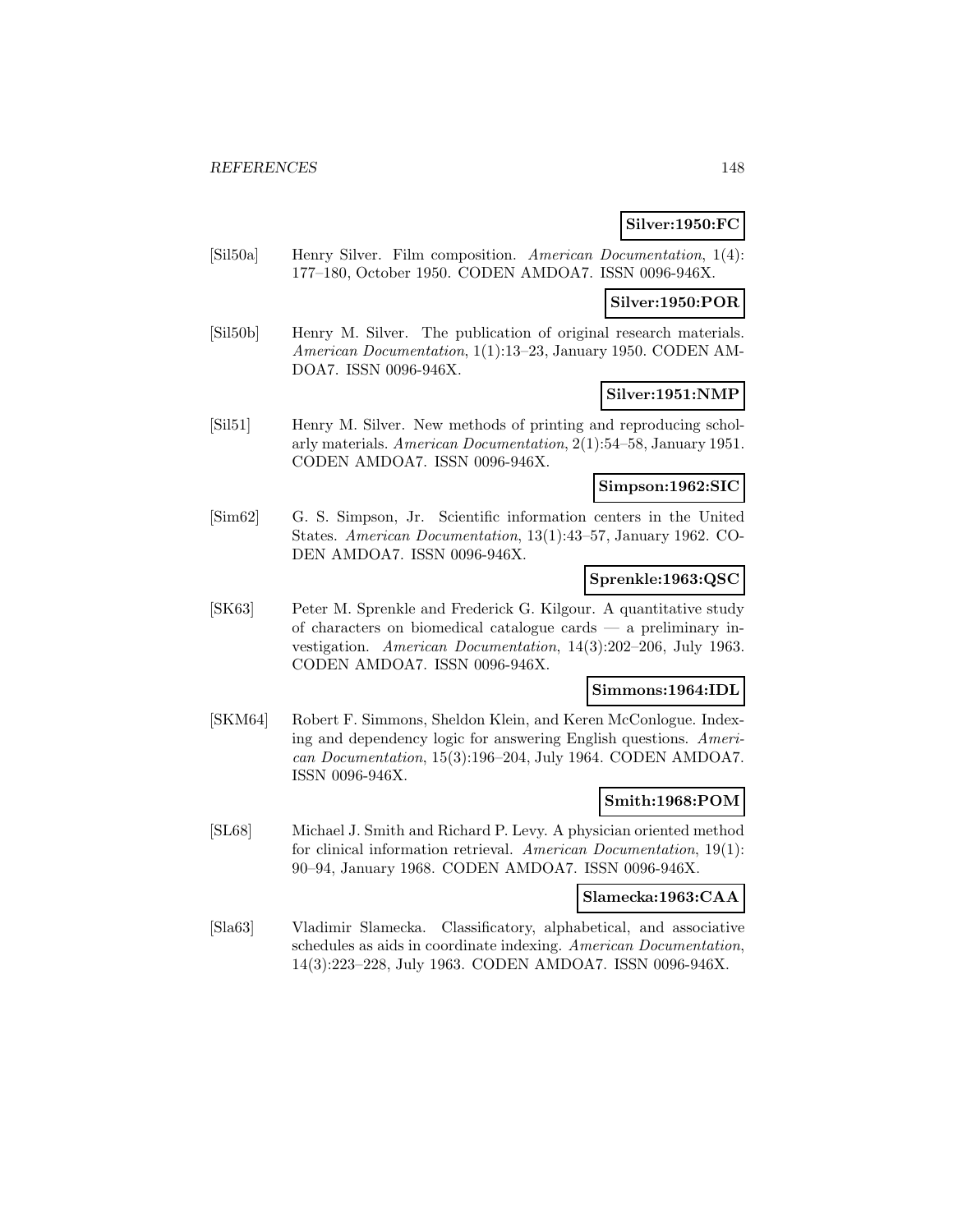#### **Slamecka:1964:MCE**

[Sla64] Vladimir Slamecka. Machine compilation and editing of printed alphabetical subject indexes. American Documentation, 15(2):132– 135, April 1964. CODEN AMDOA7. ISSN 0096-946X.

#### **Slamecka:1969:PIP**

[Sla69] Vladimir Slamecka. Part II papers generated by the conference on the methodology of curricular studies. American Documentation, 20(4):355–357, October 1969. CODEN AMDOA7. ISSN 0096-946X.

### **Slote:1968:AWC**

[Slo68] Stanley J. Slote. An approach to weeding criteria for newspaper libraries. American Documentation, 19(2):168–172, April 1968. CO-DEN AMDOA7. ISSN 0096-946X.

### **Simmons:1963:MDI**

[SM63] Robert F. Simmons and Keren L. McConlogue. Maximum-depth indexing for computer retrieval of English language data. American Documentation, 14(1):68–73, January 1963. CODEN AMDOA7. ISSN 0096-946X.

### **Simpson:1967:BCS**

[SM67] Gustavus S. Simpson, Jr. and John W. Murdock. Brief communications: \$'s and Secrets. American Documentation, 18(2):110, April 1967. CODEN AMDOA7. ISSN 0096-946X.

#### **Smith:1955:LBT**

[Smi55] Julian F. Smith. Literature's buried treasures. American Documentation, 6(2):86–88, April 1955. CODEN AMDOA7. ISSN 0096- 946X.

### **Snyder:1966:BRI**

[Sny66] Samuel S. Snyder. Book review: 7/66-IR INTREX: Report of a Planning Conference on Information Transfer Experiments. September 3, 1965. Carl F. J. Overhage and R. Joyce Harman, ed. MIT Press, Cambridge, Mass. 276 pp. American Documentation, 17(3):149–150, July 1966. CODEN AMDOA7. ISSN 0096-946X.

#### **Sophar:1962:PM**

[Sop62] Gerald J. Sophar. A presidential message. American Documentation, 13(1):126–128, January 1962. CODEN AMDOA7. ISSN 0096-946X.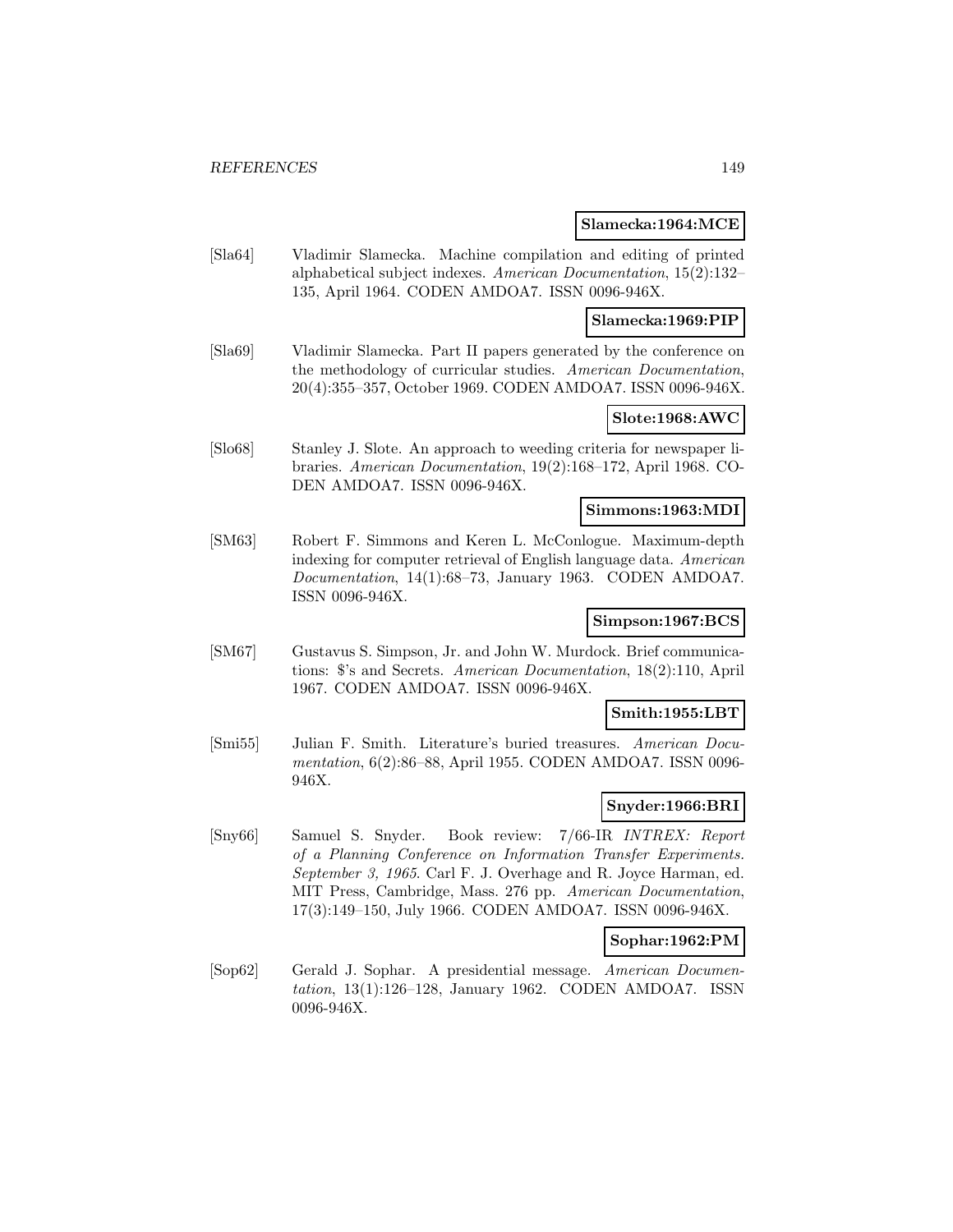### **Sophar:1968:DLF**

[Sop68] Gerald J. Sophar. The determination of legal facts and economic guideposts with respect to the dissemination of scientific and educational information as it is affected by copyright — A status report. American Documentation, 19(3):317–321, July 1968. CODEN AM-DOA7. ISSN 0096-946X.

#### **Speedie:1960:SW**

[Spe60] Gordon Alexander Speedie. Speed words. American Documentation, 11(1):23–31, January 1960. CODEN AMDOA7. ISSN 0096- 946X.

### **Spencer:1967:SSS**

[Spe67] Carol C. Spencer. Subject searching with Science Citation Index: Preparation of a drug bibliography using Chemical Abstracts, Index Medicus, and Science Citation Index 1961 and 1964. American Documentation, 18(2):87–96, April 1967. CODEN AMDOA7. ISSN 0096-946X.

### **Schless:1968:RGI**

[SPS68] Arthur P. Schless, Marie E. Purdy, and Robert E. Stevenson. Reading guide and index to the cancer-virology literature. American Documentation, 19(2):163–167, April 1968. CODEN AMDOA7. ISSN 0096-946X.

### **Stone:1968:BCS**

[SR68] Don C. Stone and Morris Rubinoff. Brief communications: Statistical generation of a technical vocabulary. American Documentation, 19(4):411–412, October 1968. CODEN AMDOA7. ISSN 0096-946X.

#### **Szebenyi-Sigmond:1959:LIS**

[SS59] Judith Szebenyi-Sigmond. Libraries and information services behind the iron curtain. American Documentation, 10(2):108–115, April 1959. CODEN AMDOA7. ISSN 0096-946X.

### **Schultz:1961:CAM**

[SS61] Claire K. Schultz and Clayton A. Shepherd. A computer analysis of the Merck Sharp & Dohme Research Laboratories indexing system. American Documentation, 12(2):83–92, April 1961. CODEN AMDOA7. ISSN 0096-946X.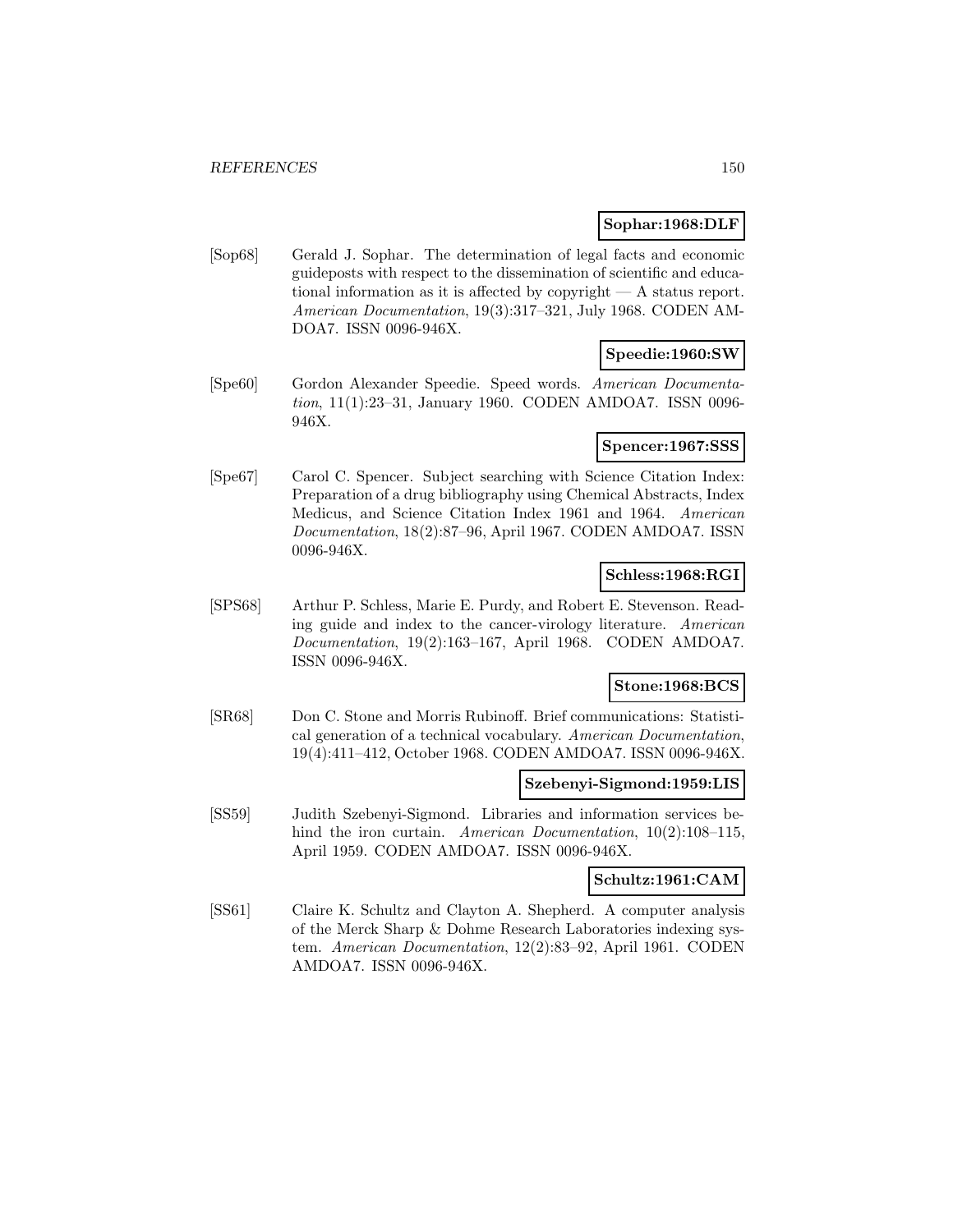### **Schultz:1962:GCM**

[SS62] Claire K. Schultz and Phyllis A. Schwartz. A generalized computer method for index production. American Documentation, 13(4):420– 432, October 1962. CODEN AMDOA7. ISSN 0096-946X.

#### **Schultz:1965:CIT**

[SSO65] Claire K. Schultz, Wallace L. Schultz, and Richard H. Orr. Comparative indexing: Terms supplied by biomedical authors and by document titles. American Documentation, 16(4):299–312, October 1965. CODEN AMDOA7. ISSN 0096-946X.

#### **Schultz:1961:CDU**

[SSS61] Claire K. Schultz, Phyllis D. Schwartz, and Leon Steinberg. A comparison of dictionary use within two information retrieval systems. American Documentation, 12(4):247–253, October 1961. CODEN AMDOA7. ISSN 0096-946X.

### **Stanto:1961:BRB**

[Sta61] Herbert A. Stanto. Book review: Introducere în documentarea stiintifică (Introduction to scientific documentation). by Aurel Avramescu and Virgil Candea. Academy of the Rumanian People's Republic, Bucharest, 1960. 519 pp. Illus. American Documentation, 12(2):144, April 1961. CODEN AMDOA7. ISSN 0096-946X.

### **Stevens:1955:RFD**

[Ste55] David H. Stevens. The role of the foundation in documentation. American Documentation, 6(2):57–62, April 1955. CODEN AM-DOA7. ISSN 0096-946X.

### **Stevens:1961:CST**

[Ste61] Norman D. Stevens. A comparative study of three systems of information retrieval: a summary. American Documentation, 12(4): 243–246, October 1961. CODEN AMDOA7. ISSN 0096-946X.

#### **Stein:1969:BRB**

[Ste69] Rose Stein. Book review: 4/69-3R Klassifikationssysteme und Thesauri; eine Anleitung zur Herstellung von Klassifikationssystemen und Thesauri im Bereich der Dokumentation. (Classifica (Classification systems and thesauri; a guide for the building of classification systems and thesauri in the field of documentation.)) Soergel, Dagobert. 1969. Hrsg. v d. Deutschen Gesellschaft fur Dokumentation, e.V., Frankfurt a/M. 224 p. illus., flow diagrs., tables. Bib-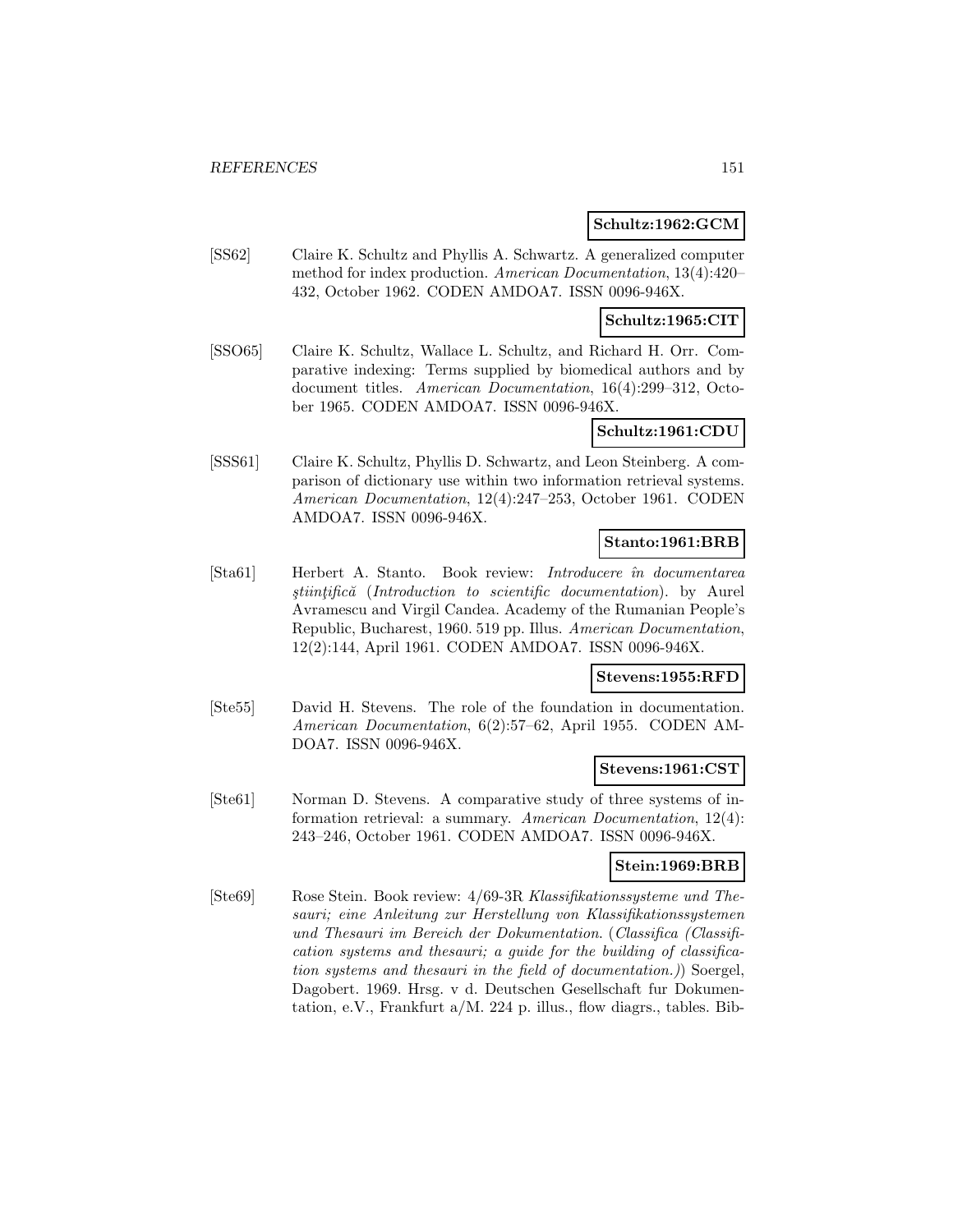liography, sources, glossary. American Documentation, 20(4):389, October 1969. CODEN AMDOA7. ISSN 0096-946X.

### **Stiles:1958:ICV**

[Sti58] H. Edmund Stiles. Identification of the conditions for valid application of machines to bibliographic control. American Documentation, 9(1):42–49, January 1958. CODEN AMDOA7. ISSN 0096-946X.

## **Stiassny:1960:MAV**

[Sti60] Simon Stiassny. Mathematical analysis of various superimposed coding methods. American Documentation, 11(2):155–169, April 1960. CODEN AMDOA7. ISSN 0096-946X.

#### **Stone:1969:ERC**

[Sto69] C. Walter Stone. Educational resources and curriculum development. American Documentation, 20(4):332–334, October 1969. CO-DEN AMDOA7. ISSN 0096-946X.

## **Strada:1956:DCG**

[Str56] Francis Strada. The decimal classification in Germany. American Documentation, 7(1):1–8, January 1956. CODEN AMDOA7. ISSN 0096-946X.

### **Strieby:1957:PLC**

[Str57] Irene M. Strieby. The problem of literature chemists in industry. American Documentation, 8(2):89–97, April 1957. CODEN AM-DOA7. ISSN 0096-946X.

#### **Sturdivant:1969:LES**

[Stu69] Clarence A. Sturdivant. Letters to the Editor: Search laundry. American Documentation, 20(3):281, July 1969. CODEN AM-DOA7. ISSN 0096-946X.

## **Sable:1967:LE**

[SVS<sup>+</sup>67] Martin H. Sable, Charles A. Vertanes, Herbeet A. Simon, W. T. Brandhorst, and Howard P. Iker. Letters to the Editors. American Documentation, 18(2):112–114, April 1967. CODEN AMDOA7. ISSN 0096-946X.

#### **Swanson:1965:BCR**

[Swa65] Rowena Swanson. Brief communications: Report on a conference on the education of science information personnel held July 27–28, 1964, in Cleveland, Ohio. American Documentation, 16(1):34–35, January 1965. CODEN AMDOA7. ISSN 0096-946X.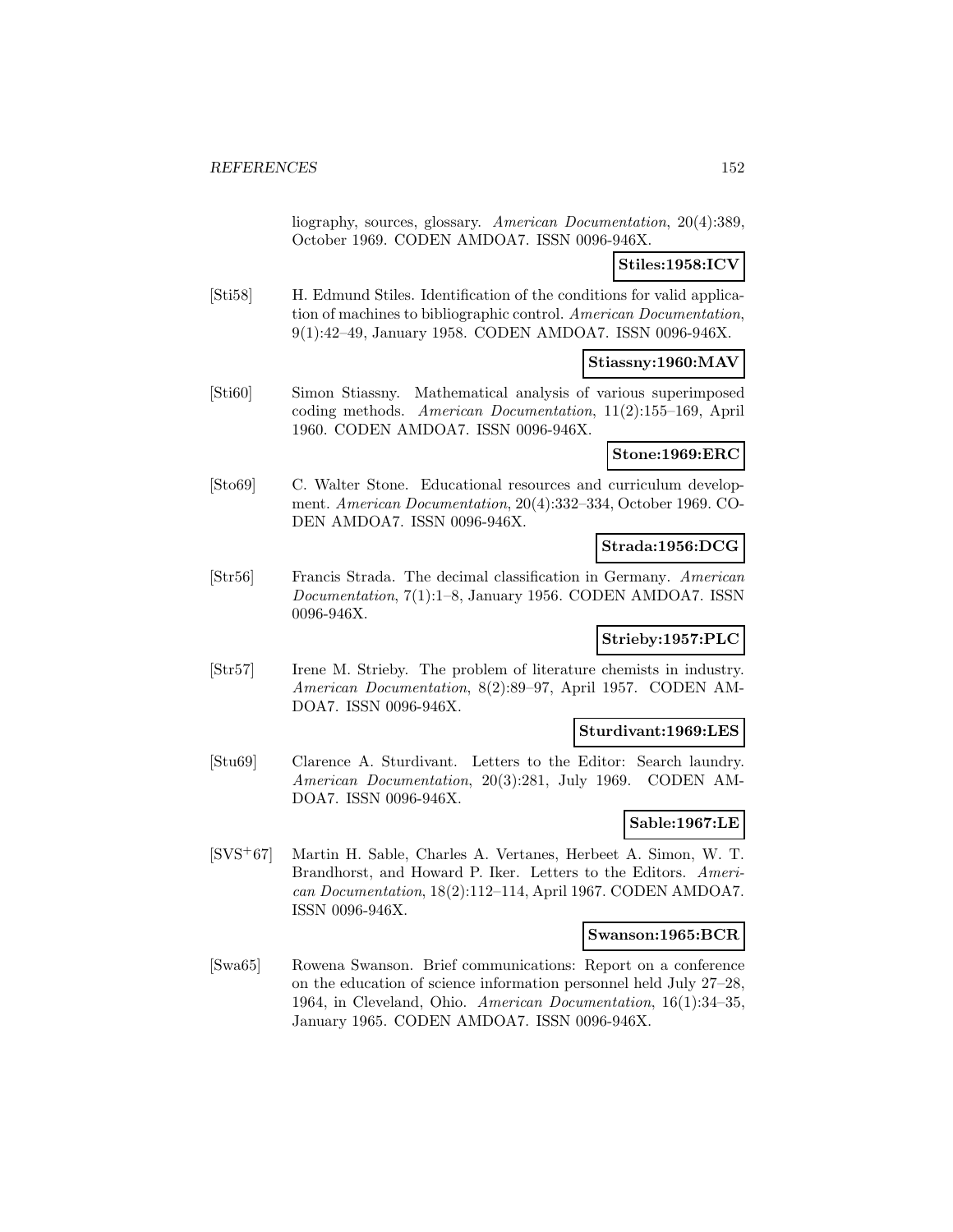#### **Swanson:1968:BCI**

[Swa68] Rowena W. Swanson. Brief communications: Information services for small-scale industry. American Documentation, 19(4):412–413, October 1968. CODEN AMDOA7. ISSN 0096-946X.

**Swanson:1969:BCU**

[Swa69] Rowena W. Swanson. Brief communications: User-oriented information systems. American Documentation, 20(3):279–280, July 1969. CODEN AMDOA7. ISSN 0096-946X.

# **Starke:1968:GDS**

[SWCT68] A. C. Starke, F. R. Whaley, E. C. Carson, and W. B. Thompson. GAF document storage and retrieval system. American Documentation, 19(2):173–180, April 1968. CODEN AMDOA7. ISSN 0096-946X.

### **Swets:1969:EIR**

[Swe69] John A. Swets. Effectiveness of information retrieval methods. American Documentation, 20(1):72–89, January 1969. CODEN AMDOA7. ISSN 0096-946X.

### **Tague:1965:MQA**

[Tag65] Jean Tague. Matching of question and answer terminology in an education research file. American Documentation, 16(1):26–32, January 1965. CODEN AMDOA7. ISSN 0096-946X.

#### **Tareev:1962:MDS**

[Tar62] Boris M. Tareev. Methods of disseminating scientific information, and science information activities in the USSR. American Documentation, 13(3):338–343, July 1962. CODEN AMDOA7. ISSN 0096-946X.

## **Tate:1950:AM**

[Tat50a] Vernon D. Tate. An appraisal of microfilm. American Documentation, 1(2):91–99, April 1950. CODEN AMDOA7. ISSN 0096-946X.

### **Tate:1950:IBD**

[Tat50b] Vernon D. Tate. Introducing American Documentation. A quarterly review of ideas, techniques, problems and achievements in documentation. American Documentation, 1(1):3–7, January 1950. CODEN AMDOA7. ISSN 0096-946X.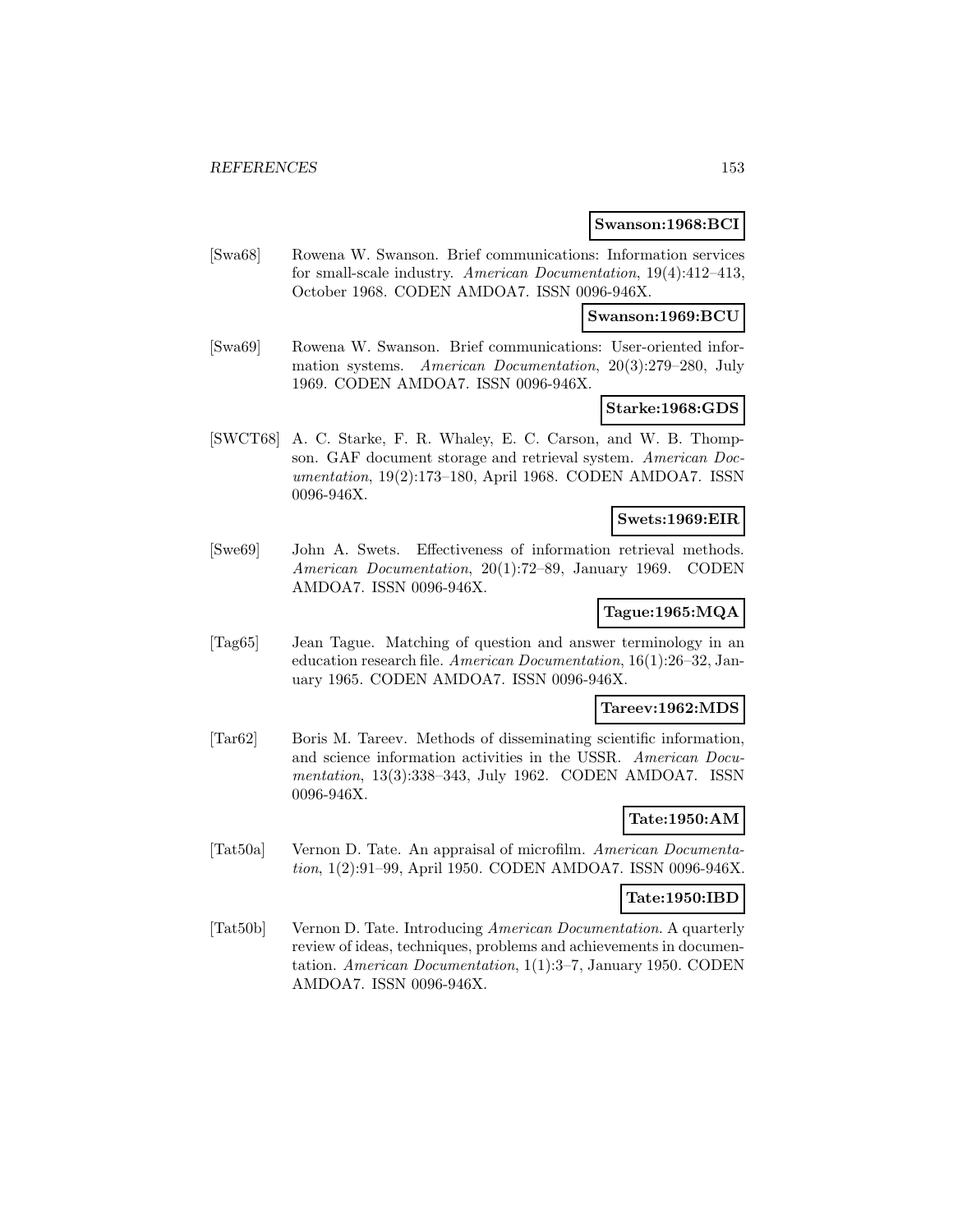### **Tate:1950:SNF**

[Tat50c] Vernon D. Tate. Special notice to former subscribers of the Journal of Documentary Reproduction. American Documentation, 1(1):1–2, January 1950. CODEN AMDOA7. ISSN 0096-946X.

## **Tate:1951:F**

[Tat51] Vernon D. Tate. Foreword. American Documentation, 2(1):iii–iv, January 1951. CODEN AMDOA7. ISSN 0096-946X.

### **Tate:1954:AMN**

[Tat54] Vernon D. Tate. Annual meeting, National Microfilm Association. American Documentation, 5(3):173–174, August 1954. CODEN AMDOA7. ISSN 0096-946X.

#### **Taube:1952:PCW**

[Tau52a] Mortimer Taube. Possibilities for cooperative work in subject controls. American Documentation, 3(1):21–28, ???? 1952. CODEN AMDOA7. ISSN 0096-946X.

### **Taube:1952:SLD**

[Tau52b] Mortimer Taube. Special librarianship and documentation. American Documentation, 3(3):166–167, ???? 1952. CODEN AMDOA7. ISSN 0096-946X.

### **Taube:1953:IPO**

[Tau53] Mortimer Taube. Implications for professional organization and training. American Documentation, 4(3):122–125, August 1953. CODEN AMDOA7. ISSN 0096-946X.

### **Taube:1961:BRB**

[Tau61a] Mortimer Taube. Book review: Automatic language translation. By Anthony G. Oettinger. Cambridge, Massachusetts: Harvard University Press, 1960. Pp.  $xix + 380$ . \$10.00. American Documentation, 12(1):62–63, January 1961. CODEN AMDOA7. ISSN 0096-946X.

#### **Taube:1961:NUR**

[Tau61b] Mortimer Taube. Notes on the use of roles and links in coordinate indexing. American Documentation, 12(2):98–100, April 1961. CODEN AMDOA7. ISSN 0096-946X.

### **Taube:1962:NEW**

[Tau62] Mortimer Taube. A note on the evaluation of the WRU semantic code as an example of generic coding. American Documentation, 13(2):185–186, April 1962. CODEN AMDOA7. ISSN 0096-946X.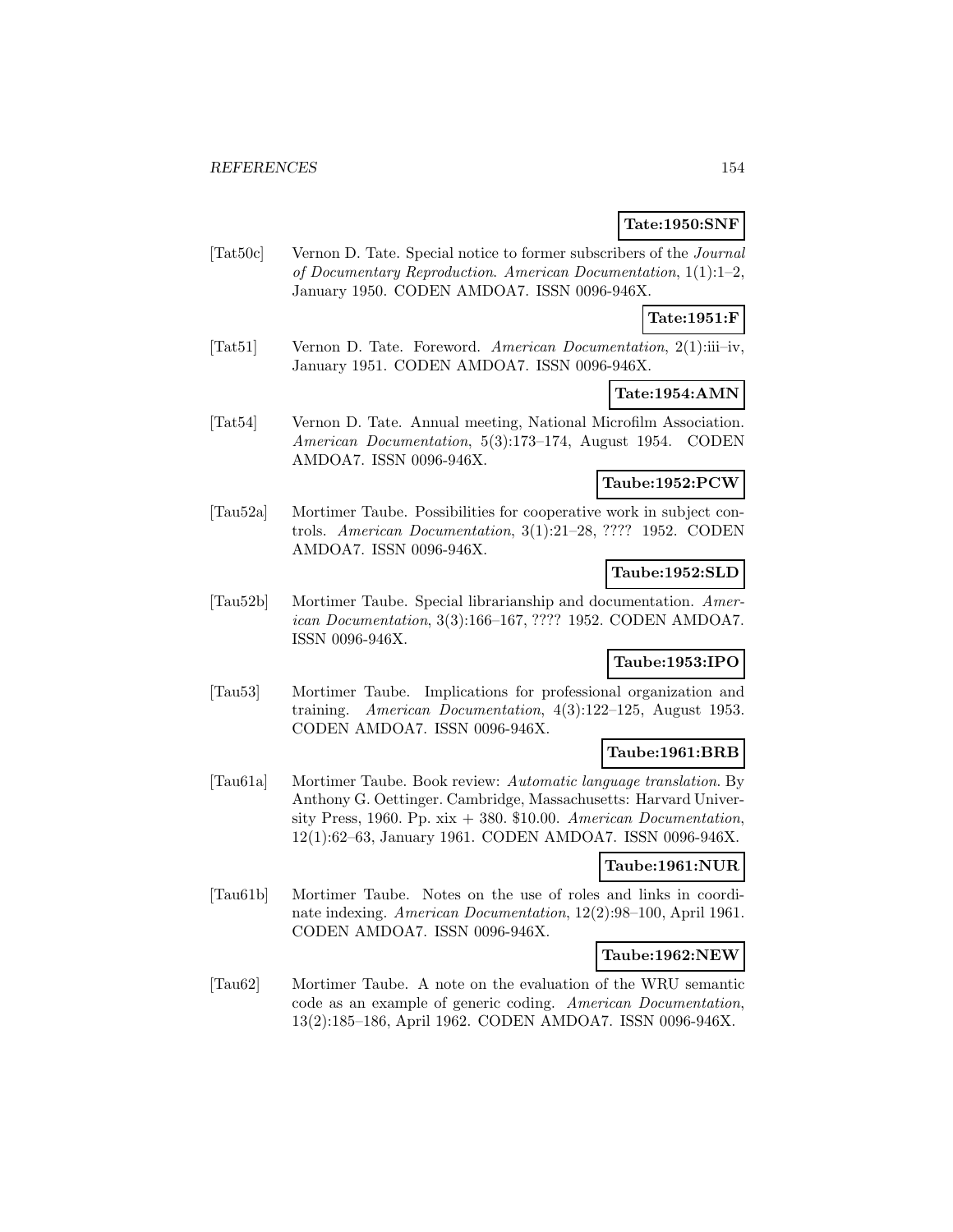### **Taube:1965:BRB**

[Tau65a] Mortimer Taube. Book review: 1/65-1R Natural Language and the Computer. 1963. Paul L. Garvin, ed. McGraw-Hill, New York. 398 pp. \$8.95. American Documentation, 16(1):38–39, January 1965. CODEN AMDOA7. ISSN 0096-946X.

### **Taube:1965:NPM**

[Tau65b] Mortimer Taube. A note on the pseudo-mathematics of relevance. American Documentation, 16(2):69–72, April 1965. CODEN AM-DOA7. ISSN 0096-946X.

### **Tauber:1968:BCI**

[Tau68] Stephen J. Tauber. Brief communications: Imprecision — problems for information processing. American Documentation, 19(4):413– 414, October 1968. CODEN AMDOA7. ISSN 0096-946X.

#### **Taylor:1962:PAQ**

[Tay62] Robert S. Taylor. The process of asking questions. American Documentation, 13(4):391–396, October 1962. CODEN AMDOA7. ISSN 0096-946X.

### **Thompson:1968:PSD**

[TBW68] David A. Thompson, Lawrence A. Bennigson, and David Whitman. A proposed structure for displayed information to minimize search time through a data base. American Documentation, 19(1):80–84, January 1968. CODEN AMDOA7. ISSN 0096-946X.

## **Tinker:1964:BCC**

[TEC64] William Tinker, Benjamin Evers, and Paul N. Chance. Brief communications: A case history in selective elimination as a solution to the information crises. American Documentation, 15(4):304–305, October 1964. CODEN AMDOA7. ISSN 0096-946X.

#### **Taube:1952:UTC**

[TGW52] Mortimer Taube, C. D. Gull, and Irma S. Wachtel. Unit terms in coordinate indexing. American Documentation, 3(4):213–218, ???? 1952. CODEN AMDOA7. ISSN 0096-946X.

#### **Tucci:1969:DFT**

[TH69] Valerie A. Tucci and Norman Horrocks. Dictionary of facsimile transmission terminology. American Documentation, 20(3):280, July 1969. CODEN AMDOA7. ISSN 0096-946X.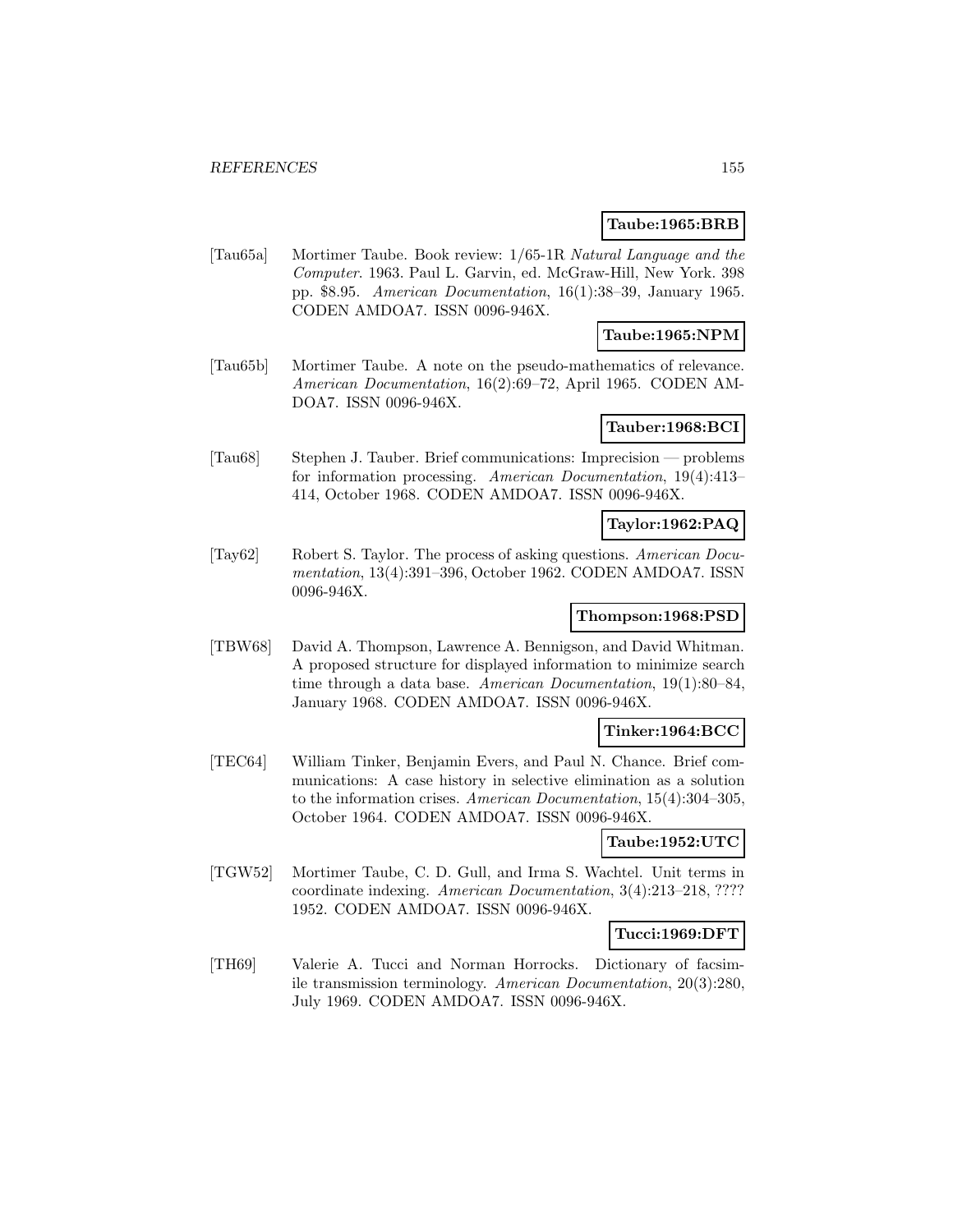#### **Thomas:1962:RTC**

[Tho62] William Thomas. Report of the Teller's Committee. American Documentation, 13(1):132, January 1962. CODEN AMDOA7. ISSN 0096-946X.

### **Thompson:1968:OI**

[Tho68] Frederick B. Thompson. The organization is the information. American Documentation, 19(3):305–308, July 1968. CODEN AMDOA7. ISSN 0096-946X.

## **Tinker:1966:IMM**

[Tin66] John F. Tinker. Imprecision in meaning measured by inconsistency of indexing. American Documentation, 17(2):96–102, April 1966. CODEN AMDOA7. ISSN 0096-946X.

#### **Tinker:1968:IIP**

[Tin68] John F. Tinker. Imprecision in indexing. Part II. American Documentation, 19(3):322–330, July 1968. CODEN AMDOA7. ISSN 0096-946X.

### **Taylor:1969:BCC**

[TJ69] Leonard B. Taylor and Gerald G. Johnson, Jr. Brief communications: Computerized numeric proofreading for a Linofilm phototypesetter. American Documentation, 20(1):94–97, January 1969. CODEN AMDOA7. ISSN 0096-946X.

### **Tauber:1962:PMI**

[TM62] Alfred S. Tauber and Wilbur C. Myers. Photochromic microimages, a key to practical microdocument storage and dissemination. American Documentation, 13(4):403–409, October 1962. CO-DEN AMDOA7. ISSN 0096-946X.

### **Tyler:1955:AKM**

[TMK55] A. W. Tyler, W. L. Myers, and J. W. Kuipers. The application of the Kodak minicard system to problems of documentation. American Documentation, 6(1):18–30, January 1955. CODEN AMDOA7. ISSN 0096-946X.

#### **Tancredi:1968:APT**

[TN68] Samuel A. Tancredi and Owen D. Nichols. Air pollution technical information processing — the microthesaurus approach. American Documentation, 19(1):66–70, January 1968. CODEN AMDOA7. ISSN 0096-946X.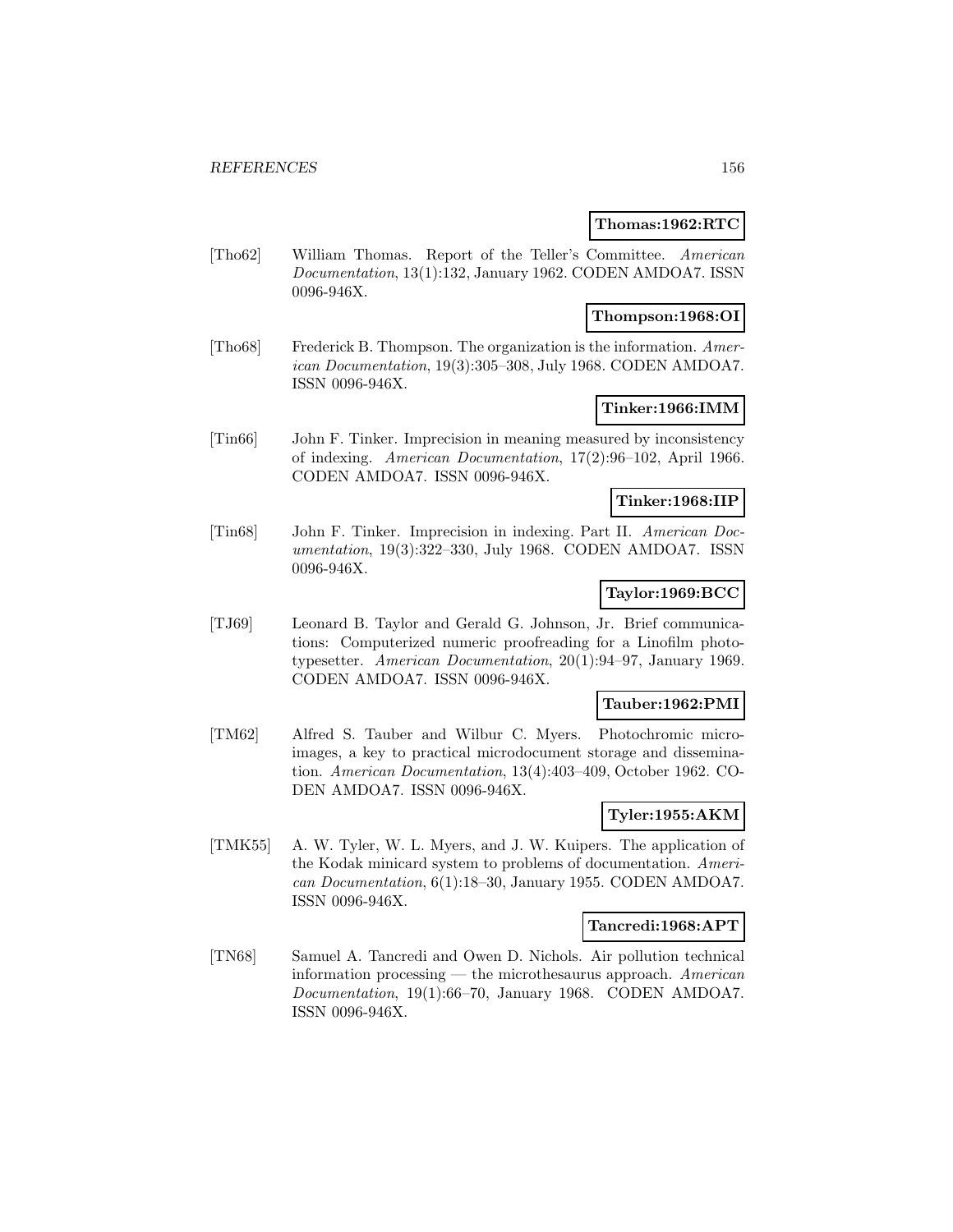### **Tober:1959:DOB**

[Tob59a] Edward P. Tober. Determining optimal back number inventories. American Documentation, 10(3):224–227, July 1959. CODEN AM-DOA7. ISSN 0096-946X.

### **Tober:1959:POL**

[Tob59b] Edward P. Tober. Print ordering for learned journals. American Documentation, 10(4):316–318, October 1959. CODEN AMDOA7. ISSN 0096-946X.

# **Taube:1955:SNL**

[TPBK55] Mortimer Taube, J. W. Perry, Madeline M. Berry, and Allen Kent. Some notes on logical products and associations. American Documentation, 6(4):239–241, October 1955. CODEN AMDOA7. ISSN 0096-946X.

### **Trejo:1966:BRB**

[Tre66] Arnulfo D. Trejo. Book review: 1/66-4R Technical Dictionary of Librarianship, English–Spanish. 1964. Beatriz Massa de Gil, Ray Trautman. and Peter Goy. Editorial F. Trillas, S. A., Mexico. 387 pp. American Documentation, 17(1):49, January 1966. CODEN AMDOA7. ISSN 0096-946X.

## **Treu:1968:BRG**

[Tre68] Siegried Treu. The browser's retrieval game. American Documentation, 19(4):404–410, October 1968. CODEN AMDOA7. ISSN 0096-946X.

#### **Tritschler:1964:EIS**

[Tri64] R. J. Tritschler. Effective information-searching strategies without "perfect" indexing. American Documentation, 15(3):179–184, July 1964. CODEN AMDOA7. ISSN 0096-946X.

#### **Trueswell:1965:QMU**

[Tru65] Richard W. Trueswell. A quantitative measure of user circulation requirements and its possible effect on stack thinning and multiple copy determination. American Documentation, 16(1):20–25, January 1965. CODEN AMDOA7. ISSN 0096-946X.

#### **Truelson:1967:BRB**

[Tru67] Stanley D. Truelson, Jr. Book review: 3/67-2R National Library of Medicine Current Catalog. Volume 1. Jan. 1–14, 1966. U.S. Public Health Service, Washington, D.C. Biweekly, cumulated quarterly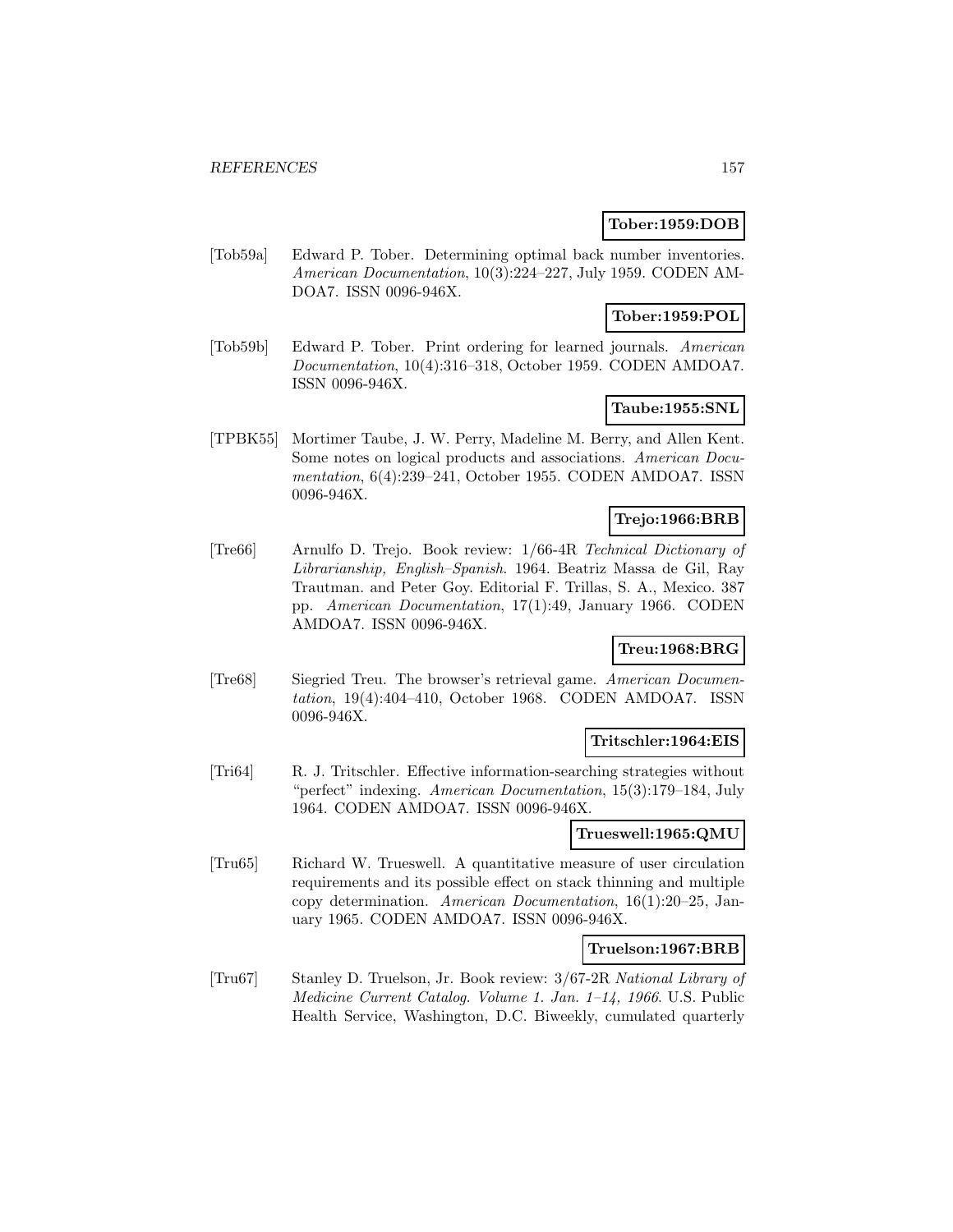from the first of the current year; annual cumulation case-bound. Supersedes National Library of Medicine Catalog. Sold by the Superintendent of Documents: 1966 price, \$15.00 a year (\$20.00 foreign) with annual cumulation also sold separately for \$4.50; price increase to be announced. American Documentation, 18(3):189–190, July 1967. CODEN AMDOA7. ISSN 0096-946X.

### **Tryon:1969:BRB**

[Try69] Jonathan S. Tryon. Book review: 3/69-1R Annual review of information science and technology. Volume 3. 1968. Carlos A. Cuadra, Editor. American Society for Information Science. Published by Encyclopaedia Britannica, Inc. 457 pp. \$15.00. American Documentation, 20(3):283, July 1969. CODEN AMDOA7. ISSN 0096-946X.

### **Tumbleson:1953:RDI**

[Tum53] Robert Tumbleson. Restricted dissemination of information and its social implications. American Documentation, 4(3):115–122, August 1953. CODEN AMDOA7. ISSN 0096-946X.

### **Taube:1953:LSC**

[TW53] Mortimer Taube and Irma S. Wachtel. The logical structure of coordinate indexing. American Documentation, 4(2):67–68, April 1953. CODEN AMDOA7. ISSN 0096-946X.

### **Tyaganatarajan:1961:SDC**

[Tya61] T. Tyaganatarajan. A study in the developments of colon classification. American Documentation, 12(4):270–278, October 1961. CODEN AMDOA7. ISSN 0096-946X.

#### **Uhlmann:1964:ARS**

[Uhl64] W. Uhlmann. The application of random superimposed coding and chain spelling to peek-a-boo cards. American Documentation, 15 (2):89–92, April 1964. CODEN AMDOA7. ISSN 0096-946X.

#### **Uhlmann:1968:DSS**

[Uhl68] Wolfram Uhlmann. Document specification and search strategy using basic intersections and the probability measure of sets. American Documentation, 19(3):240–246, July 1968. CODEN AMDOA7. ISSN 0096-946X.

#### **Uhlmann:1969:GMM**

[Uhl69] Wolfram Uhlmann. A general method for matching arbitrary logical statements in mechanized retrieval systems. American Docu-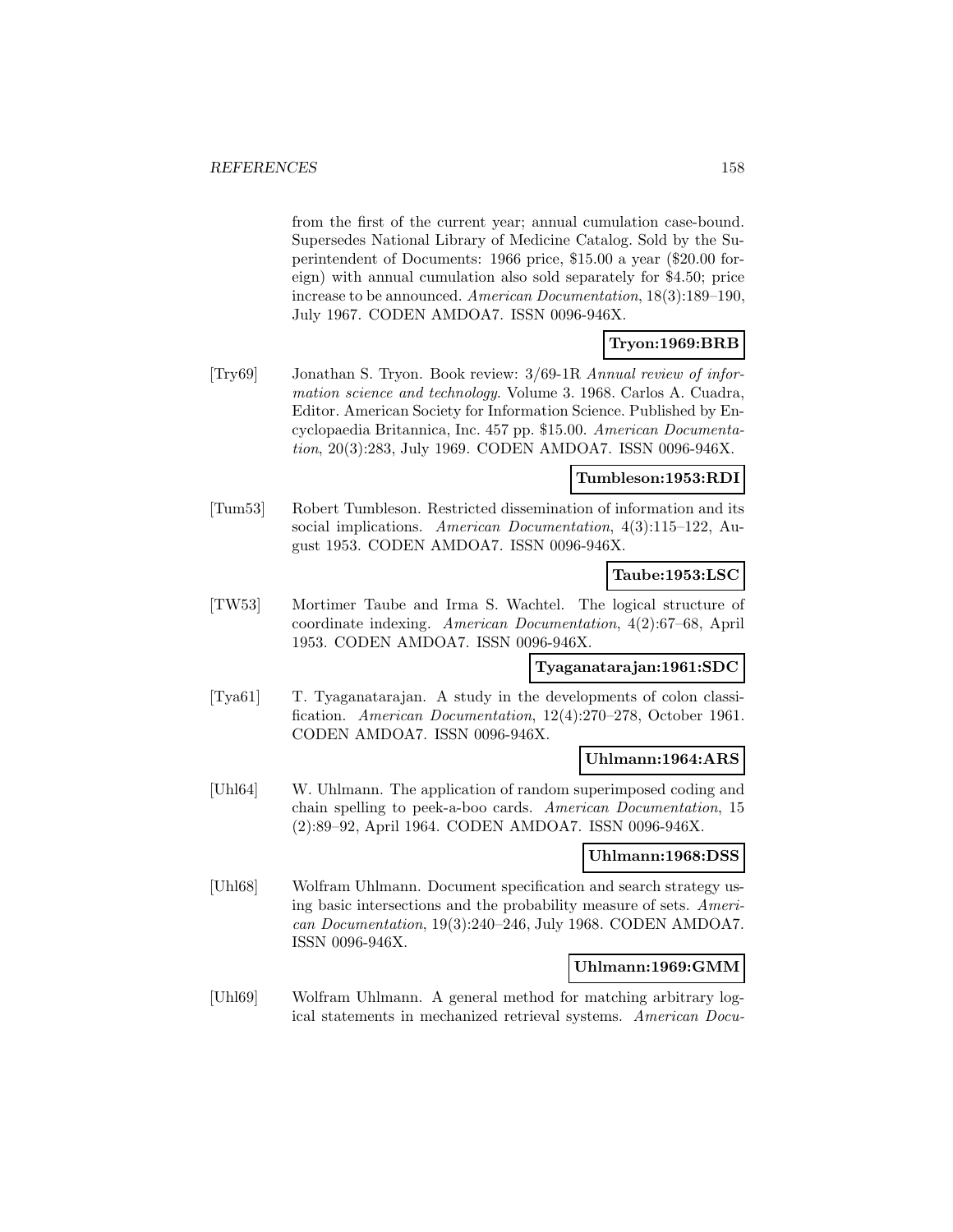mentation, 20(3):253–258, July 1969. CODEN AMDOA7. ISSN 0096-946X.

## **Ullman:1953:CTP**

[Ull53] Morris B. Ullman. Contemporary trends in the production and use of social data. American Documentation, 4(4):137–146, October 1953. CODEN AMDOA7. ISSN 0096-946X.

# **Urquhart:1951:AI**

[Urq51] D. J. Urquhart. American impressions. American Documentation, 2(2):100–102, April 1951. CODEN AMDOA7. ISSN 0096-946X.

### **Urquhart:1956:DPU**

[Urq56] D. J. Urquhart. The documentation problem in the United Kingdom. American Documentation, 7(4):276–282, October 1956. CO-DEN AMDOA7. ISSN 0096-946X.

### **Vaillancourt:1967:BRBa**

[Vai67a] Pauline M. Vaillancourt. Book review: 1/67-2R L'Automatisation des Récherches Documentaires: Un Modèle Général — le Syntol. 1964. R. C. Cros, J. C. Gardin, and F. Lévy. Gauthier-Villars, Paris. 260 pp. American Documentation, 18(1):50, January 1967. CODEN AMDOA7. ISSN 0096-946X.

### **Vaillancourt:1967:BRBb**

[Vai67b] Pauline M. Vaillancourt. Book review: 1/67-3R L'Organization de la Documentation Scientifique. 1964. J. C. Gardin, E. de Grolier and F. Levéry. Gauthier-Villars, Paris. 269 pp. American Documentation, 18(1):51, January 1967. CODEN AMDOA7. ISSN 0096-946X.

### **Vanby:1963:MDD**

[Van63] L. Vanby. A minor Devil's documentation dictionary. American Documentation, 14(2):143–144, April 1963. CODEN AMDOA7. ISSN 0096-946X.

### **VanLuik:1965:BCC**

[Van65] James Van Luik. Brief communications: The Chemical Abstracts KWIC index. American Documentation, 16(2):122–123, April 1965. CODEN AMDOA7. ISSN 0096-946X.

#### **Vassilion:1969:BRB**

[Vas69] Epsevia Vassilion. Book review: 4/69-1R Computer-based retrieval systems. 1969. Bernard Houghton (Ed.) Archon Books and Clive Bingley, Hamden, Connecticut. 136 pp. No. index. \$5.00. American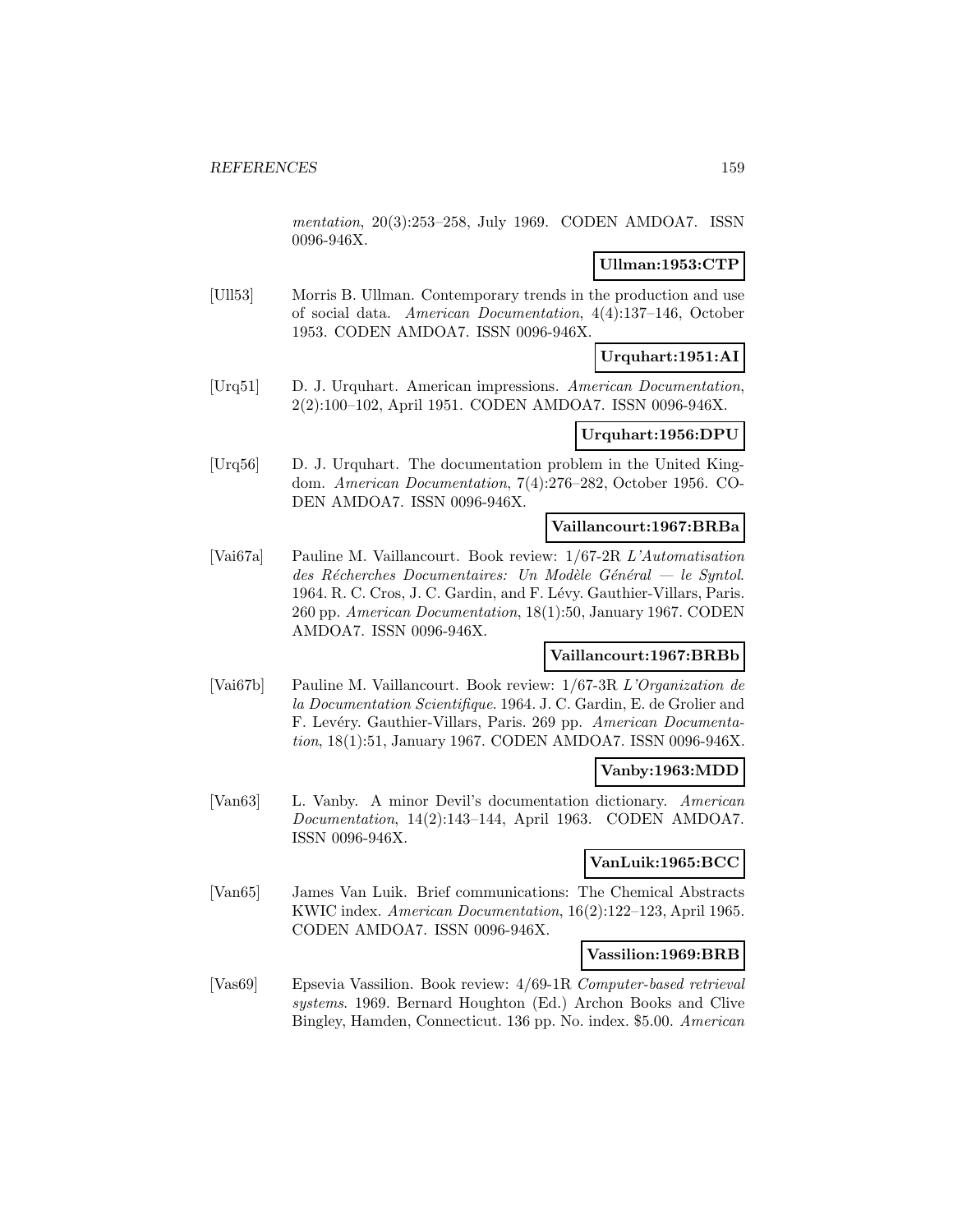Documentation, 20(4):388, October 1969. CODEN AMDOA7. ISSN 0096-946X.

### **Venezky:1968:SRE**

[Ven68] Richard L. Venezky. Storage, retrieval, and editing of information for a dictionary. American Documentation, 19(1):71–79, January 1968. CODEN AMDOA7. ISSN 0096-946X.

## **Vickery:1951:SCM**

[Vic51] Brian C. Vickery. Some comments on mechanical selection. American Documentation, 2(2):102–107, April 1951. CODEN AMDOA7. ISSN 0096-946X.

## **Vickery:1959:ISR**

[Vic59a] B. C. Vickery. Information storage and retrieval, a review. American Documentation, 10(4):319–320, October 1959. CODEN AMDOA7. ISSN 0096-946X.

### **Vickery:1959:SSC**

[Vic59b] B. C. Vickery. The structure of "semantic coding," a review. American Documentation, 10(3):234–241, July 1959. CODEN AMDOA7. ISSN 0096-946X.

### **Vickery:1960:MMA**

[Vic60] B. C. Vickery. The Marlis a multi-aspect relevance linkage information system. — Present position and future needs. American Documentation, 11(2):97–101, April 1960. CODEN AMDOA7. ISSN 0096-946X.

## **Virgo:1969:LE**

[VMB69] Julie A. Virgo, Russell R. Miller, and W. T. Brandhorst. Letters to the Editors. American Documentation, 20(1):98–99, January 1969. CODEN AMDOA7. ISSN 0096-946X.

### **Voress:1965:IPT**

[Vor65] Hugh E. Voress. Improvements in a permuted title index. American Documentation, 16(2):97–100, April 1965. CODEN AMDOA7. ISSN 0096-946X.

### **VanCott:1968:EBS**

[VZ68] Harold P. Van Cott and Albert Zavala. Extracting the basic structure of scientific literature. American Documentation, 19(3):247– 262, July 1968. CODEN AMDOA7. ISSN 0096-946X.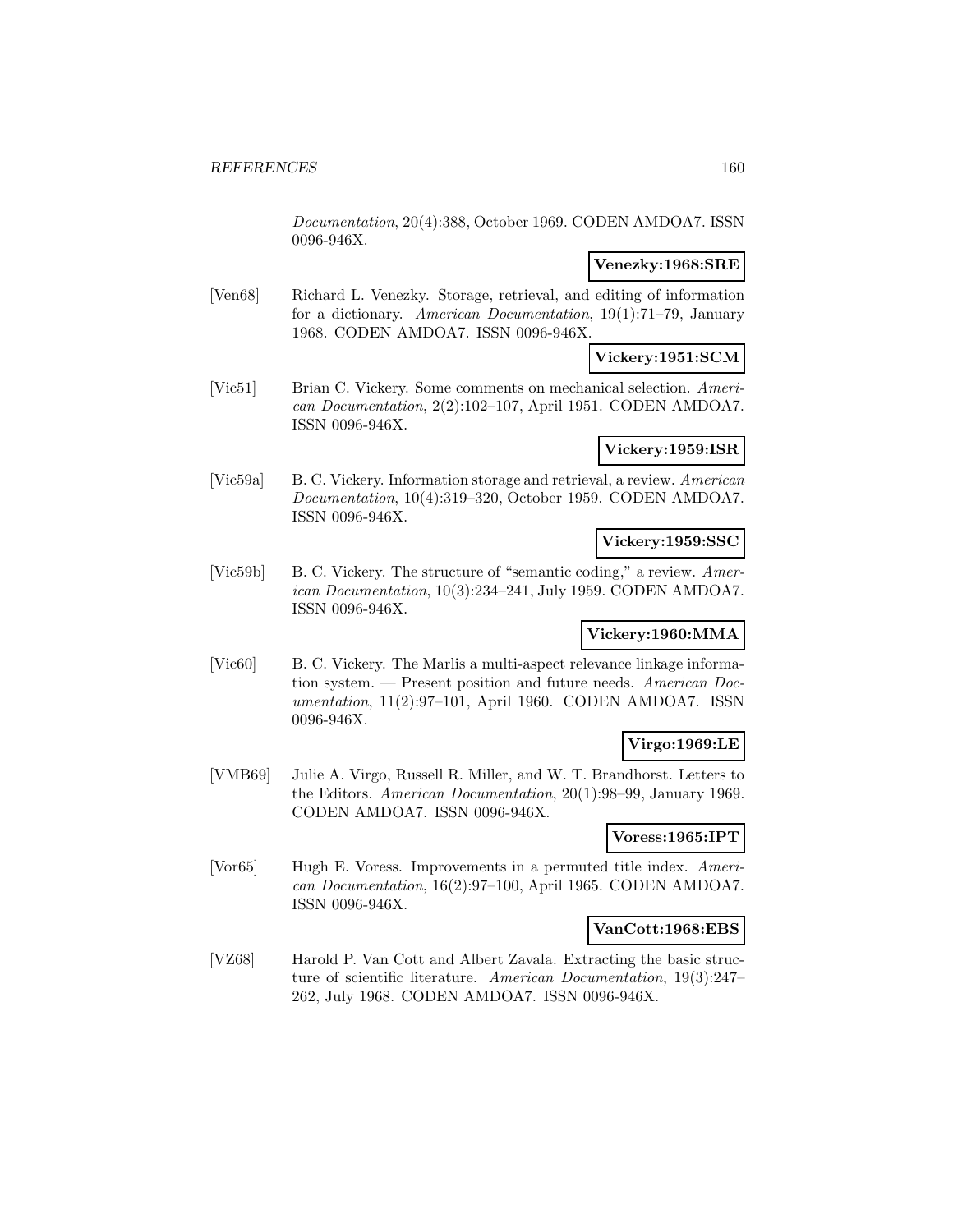#### **Weisman:1962:WA**

[WA62] Herman M. Weisman and Maurice L. Albertson. Water Abstracts. American Documentation, 13(1):71–82, January 1962. CODEN AMDOA7. ISSN 0096-946X.

#### **Wachtel:1952:PCI**

[Wac52] Irma Wachtel. A punched card index for nuclear data. American Documentation, 3(1):56–57, ???? 1952. CODEN AMDOA7. ISSN 0096-946X.

## **Wadington:1958:UCC**

[Wad58] John P. Wadington. Unit concept coordinate indexing. American Documentation, 9(2):107–113, April 1958. CODEN AMDOA7. ISSN 0096-946X.

#### **Waddell:1968:BRB**

[Wad68] Samuel J. Waddell. Book review: 4/68–4R Union catalog of medical periodicals. Listing medical and paramedical periodicals in existence in 1950 and new titles published since, with Holdings of 68 Libraries in the New York Metropolitan Area, as of December 31, 1966. 1967. medical Library Center of New York. 589 pp. \$10.00 to members of the Center or to those outside the metropolitan New York area. American Documentation, 19(2):209-210, April 1968. CODEN AMDOA7. ISSN 0096-946X.

### **Wheeler:1958:SCO**

[WAF<sup>+</sup>58] Keith W. Wheeler, E. R. Andrews, F. Fallon, G. L. Krueger, F. P. Palopoli, and E. L. Schumann. A structure code for organic compounds. American Documentation, 9(3):198–207, August 1958. CO-DEN AMDOA7. ISSN 0096-946X.

#### **Wagner:1960:DDT**

[Wag60] Jr. Frank S. Wagner. A dictionary of documentation terms. American Documentation, 11(2):102–119, April 1960. CODEN AMDOA7. ISSN 0096-946X.

#### **Waahlin:1966:CST**

[Wåh66] Ejnar Wåhlin. Classification Systems and Their Subjects. A general analysis of different kinds of classification systems characterized by different types of subject. American Documentation, 17(4):199–215, October 1966. CODEN AMDOA7. ISSN 0096-946X.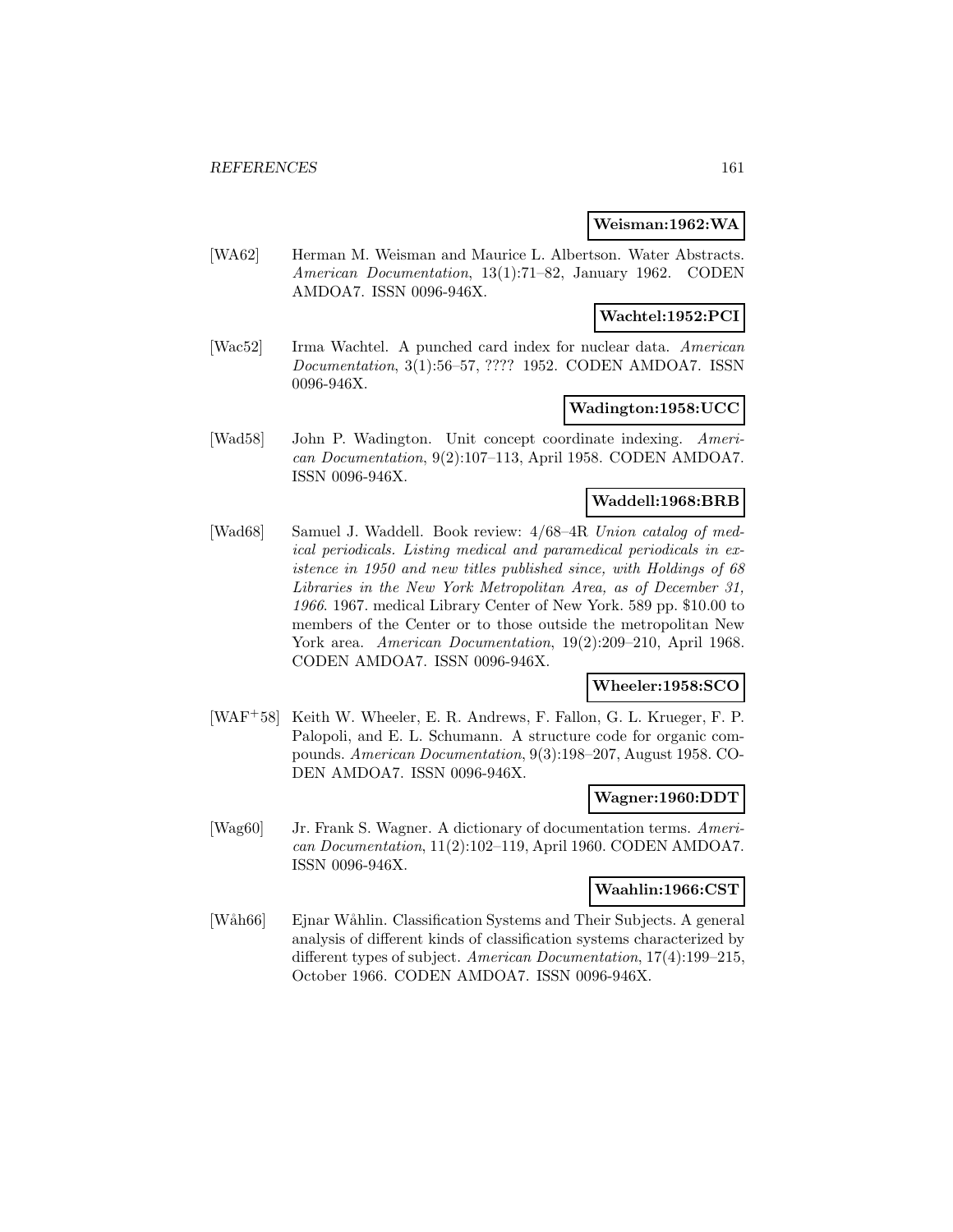### **Waite:1969:LEN**

[Wai69] David P. Waite. Letters to the Editors: Nasa thesaurus. American Documentation, 20(2):172, April 1969. CODEN AMDOA7. ISSN 0096-946X.

## **Wall:1967:RAI**

[Wal67] Eugene Wall. A rationale for attacking information problems. American Documentation, 18(2):97–103, April 1967. CODEN AM-DOA7. ISSN 0096-946X.

# **Wall:1968:PAI**

[Wal68] Eugene Wall. Possibilities of articulation of information systems into a network. American Documentation, 19(2):181–187, April 1968. CODEN AMDOA7. ISSN 0096-946X.

### **Wall:1969:VBC**

[Wal69] Eugene Wall. Vocabulary building and control techniques. American Documentation, 20(2):161–164, April 1969. CODEN AMDOA7. ISSN 0096-946X.

#### **Warheit:1952:BIO**

[War52] I. A. Warheit. Bibliographic identification and organization. American Documentation, 3(2):105–110, ???? 1952. CODEN AMDOA7. ISSN 0096-946X.

### **Warheit:1956:ELT**

[War56] I. A. Warheit. Evaluation of library techniques for the control of research materials. American Documentation, 7(4):267–275, October 1956. CODEN AMDOA7. ISSN 0096-946X.

# **Ward:1966:BRB**

[War66] Edith Ward. Book review: 4/66-3R Indexing Theory, Indexing Methods and Search Devices. 1964. Frederick Jonker. Scarecrow, New York. 124 pp. American Documentation, 17(2):109–111, April 1966. CODEN AMDOA7. ISSN 0096-946X.

#### **Watt:1968:H**

[Wat68] W. C. Watt. Habitability. American Documentation, 19(3):338– 351, July 1968. CODEN AMDOA7. ISSN 0096-946X.

#### **Way:1968:SHA**

[Way68] William Way. Subject heading authority list, computer prepared. American Documentation, 19(2):188–199, April 1968. CODEN AM-DOA7. ISSN 0096-946X.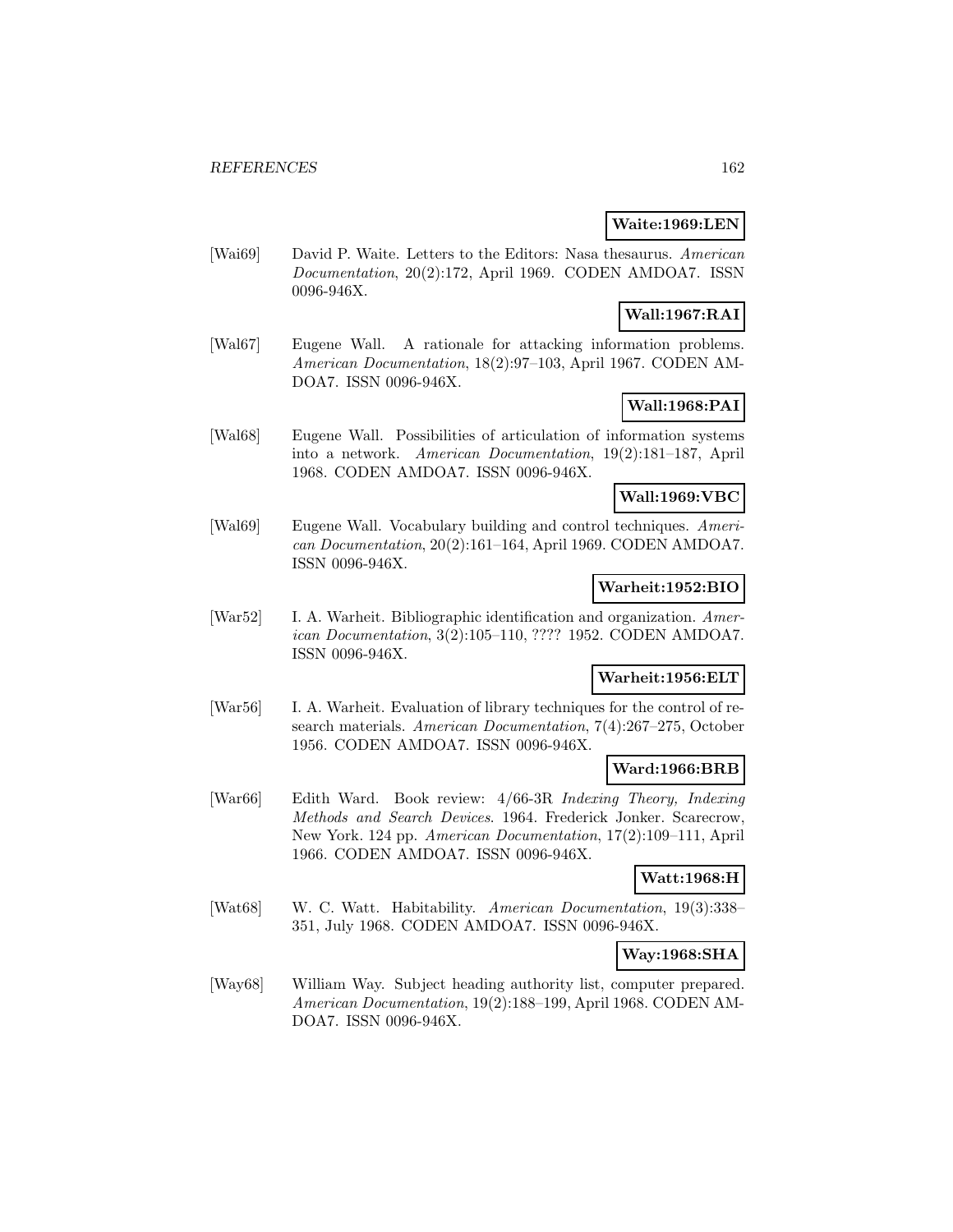### **Weil:1961:CDR**

[WBO<sup>+</sup>61] B. H. Weil, E. H. Brenner, Kate Ornsen, Rita Paddock, Jurgen Raymond, and Sidney Winn. Coordination of documentation research and information services by the American Petroleum Institute. American Documentation, 12(1):56–60, January 1961. CO-DEN AMDOA7. ISSN 0096-946X.

### **Weinstein:1959:ACI**

[WD59] Shirley Jane Weinstein and Raymond J. Drozda. Adaptation of coordinate indexing system to a general literature and patent file: Machine posting. American Documentation, 10(2):122–129, April 1959. CODEN AMDOA7. ISSN 0096-946X.

# **Weaver:1955:POP**

[Wea55] Warren Weaver. The patent office problem. American Documentation, 6(3):129–133, July 1955. CODEN AMDOA7. ISSN 0096-946X.

### **Weber:1958:TRP**

[Web58] John Weber. The technical reports program of the technology division of the office of technical services. American Documentation, 9(4):308–311, October 1958. CODEN AMDOA7. ISSN 0096-946X.

### **Weber:1965:BRB**

[Web65] David C. Weber. Book review: 7/65-3R Catalog Card Reproduction; Report on a Study. 1965. George Fry and Associates. American Library Association (Library Technology Project Publication #9), Chicago. 81 pp. American Documentation, 16(3):243–244, July 1965. CODEN AMDOA7. ISSN 0096-946X.

### **Weinstein:1966:BDP**

[Wei66] S. Jane Weinstein. Biological dictionary preparation, control, and maintenance. American Documentation, 17(4):190–198, October 1966. CODEN AMDOA7. ISSN 0096-946X.

## **Welt:1961:BRB**

[Wel61] Isaac D. Welt. Book review: The National Library of Medicine index mechanization project. 1961. National Library of Medicine U.S. Department of Health, Education, and Welfare Washington, D.C. American Documentation, 12(2):144, April 1961. CODEN AMDOA7. ISSN 0096-946X.

## **Welt:1964:E**

[Wel64] Isaac D. Welt. Editorial. American Documentation, 15(4):249, October 1964. CODEN AMDOA7. ISSN 0096-946X.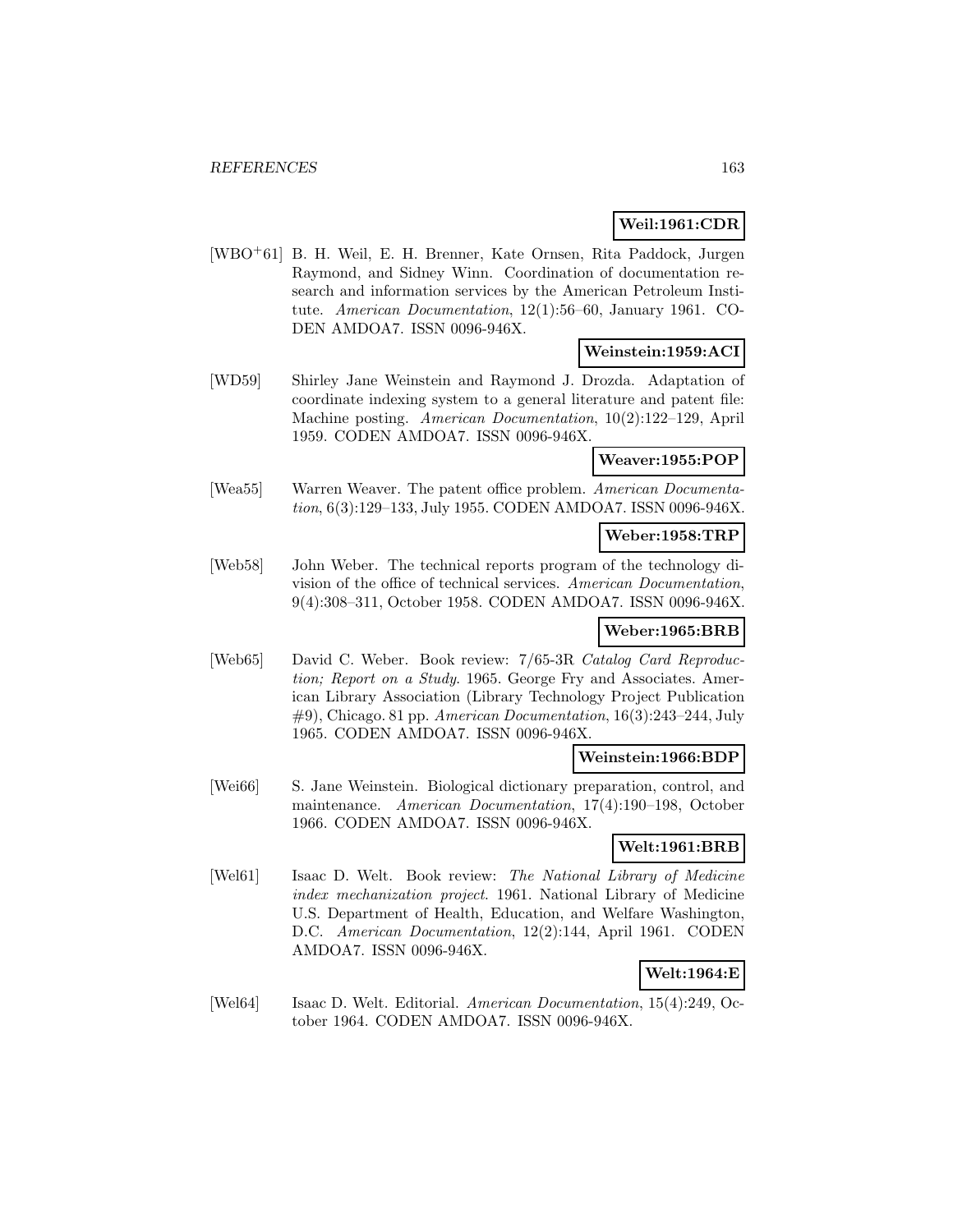# **Welt:1965:E**

[Wel65] Isaac D. Welt. Editorial. American Documentation, 16(4):282, October 1965. CODEN AMDOA7. ISSN 0096-946X.

### **Welt:1966:E**

[Wel66] Isaac D. Welt. Editorial. American Documentation, 17(4):154, October 1966. CODEN AMDOA7. ISSN 0096-946X.

### **Wepsiec:1961:DP**

[Wep61] Jan Wepsiec. Documentation in Poland. American Documentation, 12(4):279–284, October 1961. CODEN AMDOA7. ISSN 0096-946X.

#### **Warheit:1963:LE**

[WFY<sup>+</sup>63] I. A. Warheit, R. A. Fairthorne, S. Yagil, Rinehart S. Potts, Mortimer Taube, and Kingsbury T. Jackson. Letter to Editor. American Documentation, 14(2):163–166, April 1963. CODEN AMDOA7. ISSN 0096-946X.

### **Waldo:1958:RRW**

[WGP58] W. H. Waldo, R. S. Gordon, and J. D. Porter. Routine report writing by computer. American Documentation, 9(1):28–31, January 1958. CODEN AMDOA7. ISSN 0096-946X.

### **Whaley:1961:MNI**

[Wha61] Fred R. Whaley. The manipulation of nonconventional indexing systems. American Documentation, 12(2):101–107, April 1961. CO-DEN AMDOA7. ISSN 0096-946X.

### **White:1966:BRB**

[Whi66] Herbert S. White. Book review: 7/66–3R Principles of Automated Information Retrieval. 1965. William F. Williams. The Business Press. Elmhurst, Ill. 439 pp. American Documentation, 17(3):150– 151, July 1966. CODEN AMDOA7. ISSN 0096-946X.

### **Wilcox:1951:PVL**

[Wil51a] Jerome K. Wilcox. The point of view of the librarian. American Documentation, 2(3):162–166, August 1951. CODEN AMDOA7. ISSN 0096-946X.

#### **Wilson:1951:PLU**

[Wil51b] Baxter D. Wilson. The polygraph in the library of the university of Virginia. American Documentation, 2(2):97–100, April 1951. CO-DEN AMDOA7. ISSN 0096-946X.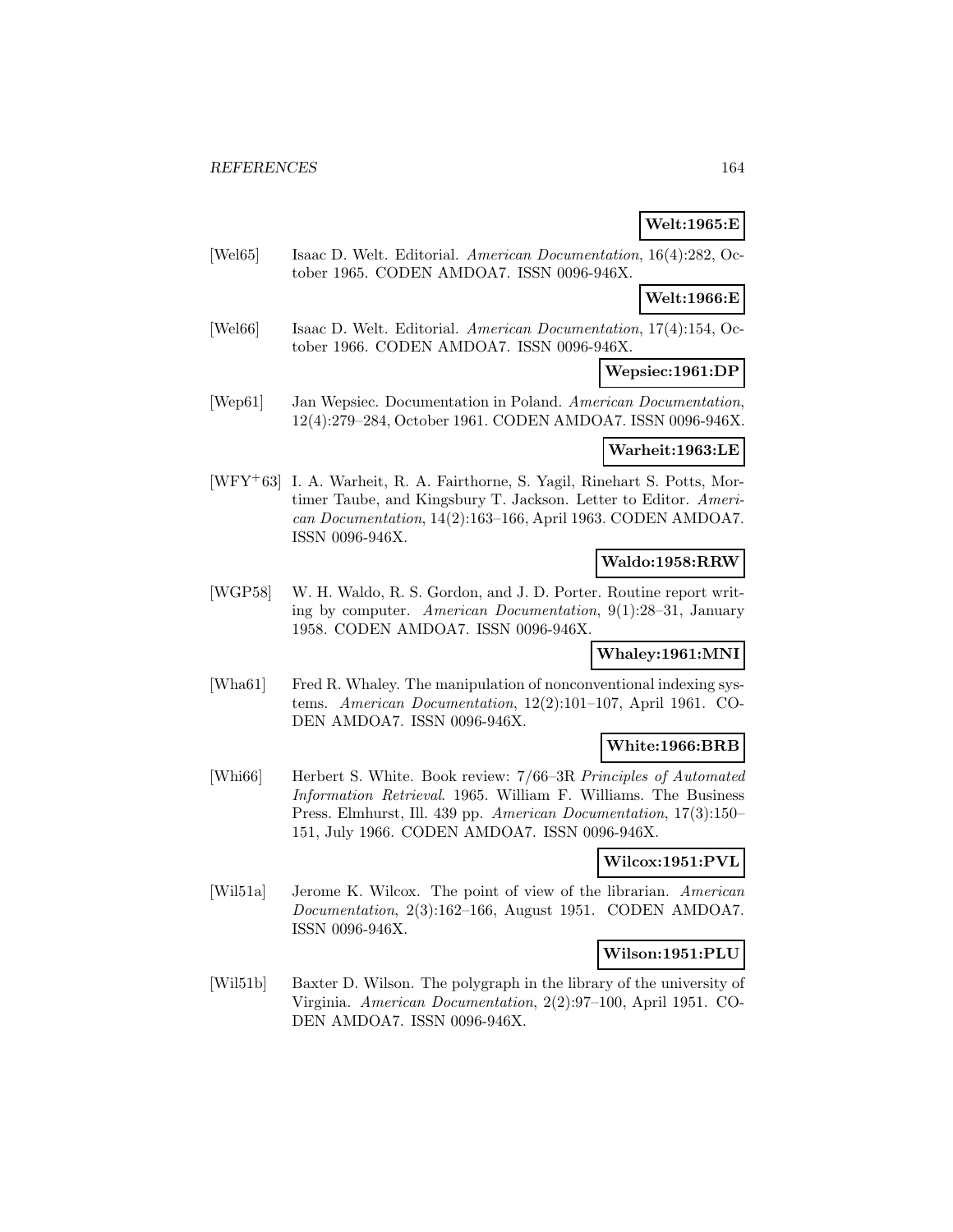#### **Wilcox:1952:RCT**

[Wil52] Harold E. Wilcox. Reaching the consumer through the field representative and the research information center. American Documentation, 3(3):155–160, ???? 1952. CODEN AMDOA7. ISSN 0096-946X.

## **Wilde:1969:ISD**

[Wil69] Daniel U. Wilde. Iterative strategy design. American Documentation, 20(1):90–91, January 1969. CODEN AMDOA7. ISSN 0096- 946X.

### **Wise:1952:MWC**

[Wis52] Carl S. Wise. Multiple word coding vs. random coding for the rapid selector. A reply to Calvin N. Mooers. American Documentation, 3 (4):223–225, ???? 1952. CODEN AMDOA7. ISSN 0096-946X. See [Moo51].

### **Wolfe:1959:SCI**

[Wol59] William Wolfe. Some comments on the IRIA retrieval system. American Documentation, 10(1):74–77, January 1959. CODEN AMDOA7. ISSN 0096-946X.

### **Wood:1957:DBC**

[Woo57] G. Congdon Wood. A detailed biology code for storing, retrieving, and correlating chemical-biological data. American Documentation, 8(3):168–180, July 1957. CODEN AMDOA7. ISSN 0096-946X.

#### **Wooster:1964:BCO**

[Woo64] Harold Wooster. Brief communications: Ode to illiteracy. American Documentation, 15(3):226, July 1964. CODEN AMDOA7. ISSN 0096-946X.

### **Worley:1969:BCU**

[Wor69] William E. Worley. Brief communications: Use of an on-line, videodisplay computer system in medical research. American Documentation, 20(2):165–166, April 1969. CODEN AMDOA7. ISSN 0096- 946X.

### **Wise:1950:MCR**

[WP50] Carl S. Wise and James W. Perry. Multiple coding and the rapid selector. American Documentation, 1(2):76–83, April 1950. CODEN AMDOA7. ISSN 0096-946X.